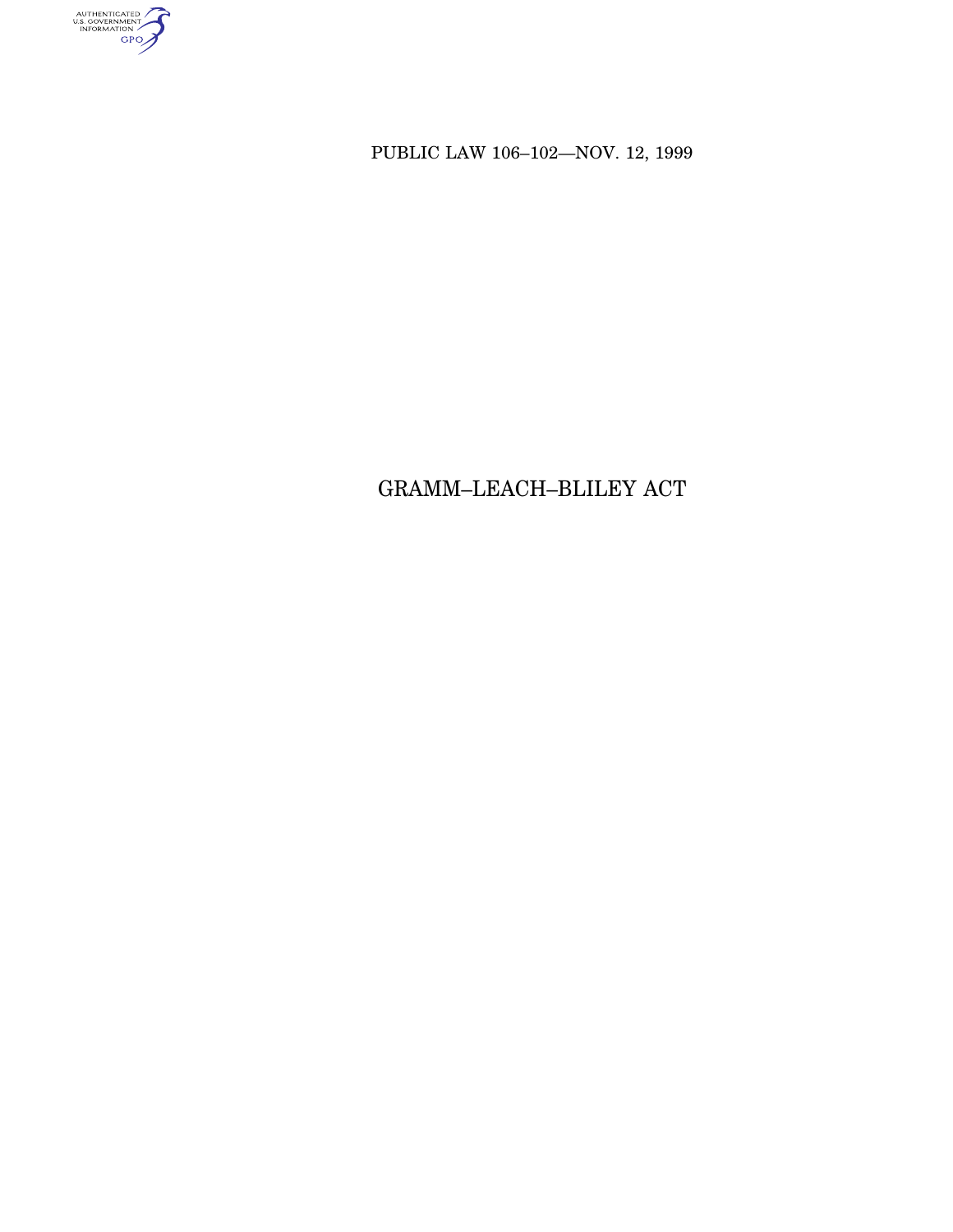# Public Law 106–102 106th Congress

## An Act

Nov. 12, 1999 [S. 900]

To enhance competition in the financial services industry by providing a prudential framework for the affiliation of banks, securities firms, insurance companies, and other financial service providers, and for other purposes.

*Be it enacted by the Senate and House of Representatives of the United States of America in Congress assembled,*

Intergovernmental relations. 12 USC 1811 note. Gramm-Leach-Bliley Act.

## **SECTION 1. SHORT TITLE; TABLE OF CONTENTS.**

(a) SHORT TITLE.—This Act may be cited as the ''Gramm-Leach-Bliley Act''.

(b) TABLE OF CONTENTS.—The table of contents for this Act is as follows:

Sec. 1. Short title; table of contents.

## TITLE I—FACILITATING AFFILIATION AMONG BANKS, SECURITIES FIRMS, AND INSURANCE COMPANIES

## Subtitle A—Affiliations

- Sec. 101. Glass-Steagall Act repeals.
- Sec. 102. Activity restrictions applicable to bank holding companies that are not financial holding companies.
- Sec. 103. Financial activities.
- Sec. 104. Operation of State law.
- Sec. 105. Mutual bank holding companies authorized.
- Sec. 106. Prohibition on deposit production offices.
- Sec. 107. Cross marketing restriction; limited purpose bank relief; divestiture.
- Sec. 108. Use of subordinated debt to protect financial system and deposit funds from "too big to fail" institutions.
- Sec. 109. Study of financial modernization's effect on the accessibility of small business and farm loans.

#### Subtitle B—Streamlining Supervision of Bank Holding Companies

- Sec. 111. Streamlining bank holding company supervision.
- Sec. 112. Authority of State insurance regulator and Securities and Exchange Commission.
- Sec. 113. Role of the Board of Governors of the Federal Reserve System.
- Sec. 114. Prudential safeguards.
- Sec. 115. Examination of investment companies.
- Sec. 116. Elimination of application requirement for financial holding companies.
- Sec. 117. Preserving the integrity of FDIC resources.
- Sec. 118. Repeal of savings bank provisions in the Bank Holding Company Act of
- 1956. Sec. 119. Technical amendment.

#### Subtitle C—Subsidiaries of National Banks

- Sec. 121. Subsidiaries of national banks.
- Sec. 122. Consideration of merchant banking activities by financial subsidiaries.

#### Subtitle D—Preservation of FTC Authority

- Sec. 131. Amendment to the Bank Holding Company Act of 1956 to modify notifica-
- tion and post-approval waiting period for section 3 transactions.
- Sec. 132. Interagency data sharing.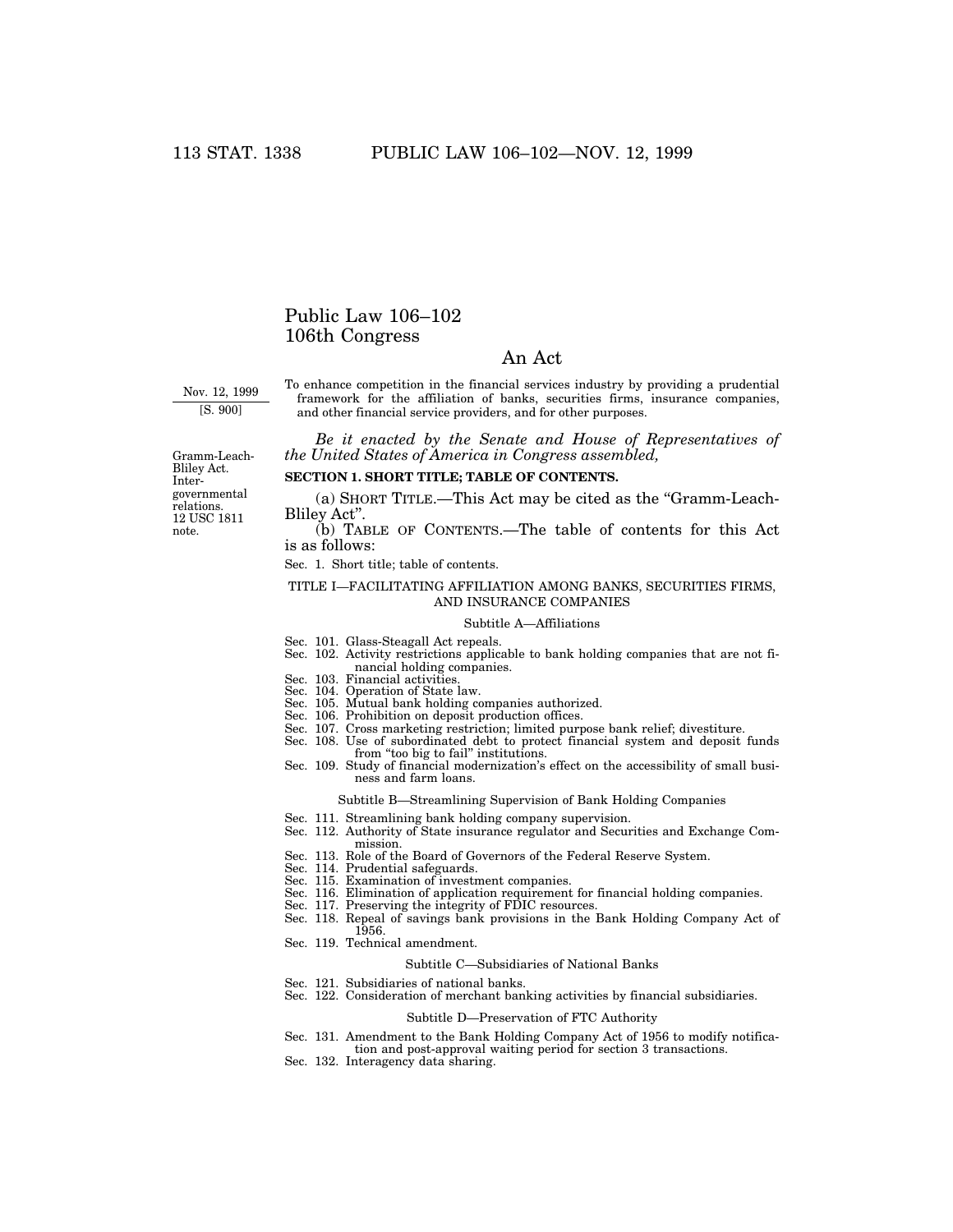Sec. 133. Clarification of status of subsidiaries and affiliates.

#### Subtitle E—National Treatment

- Sec. 141. Foreign banks that are financial holding companies.
- Sec. 142. Representative offices.

#### Subtitle F—Direct Activities of Banks

#### Sec. 151. Authority of national banks to underwrite certain municipal bonds.

### Subtitle G—Effective Date

Sec. 161. Effective date.

#### TITLE II—FUNCTIONAL REGULATION

#### Subtitle A—Brokers and Dealers

- Sec. 201. Definition of broker. Sec. 202. Definition of dealer.
- 
- Sec. 203. Registration for sales of private securities offerings.
- Sec. 204. Information sharing.
- Sec. 205. Treatment of new hybrid products.
- Sec. 206. Definition of identified banking product.
- Sec. 207. Additional definitions.
- Sec. 208. Government securities defined. Sec. 209. Effective date.
- 
- Sec. 210. Rule of construction.

#### Subtitle B—Bank Investment Company Activities

- Sec. 211. Custody of investment company assets by affiliated bank.
- Sec. 212. Lending to an affiliated investment company. Sec. 213. Independent directors.
- 
- 
- Sec. 214. Additional SEC disclosure authority. Sec. 215. Definition of broker under the Investment Company Act of 1940.
- 
- Sec. 216. Definition of dealer under the Investment Company Act of 1940. Sec. 217. Removal of the exclusion from the definition of investment adviser for
- banks that advise investment companies. Sec. 218. Definition of broker under the Investment Advisers Act of 1940.
- Sec. 219. Definition of dealer under the Investment Advisers Act of 1940.
- 
- Sec. 220. Interagency consultation. Sec. 221. Treatment of bank common trust funds.
- Sec. 222. Statutory disqualification for bank wrongdoing.
- Sec. 223. Conforming change in definition.
- 
- Sec. 224. Conforming amendment. Sec. 225. Effective date.

## Subtitle C—Securities and Exchange Commission Supervision of Investment Bank Holding Companies

Sec. 231. Supervision of investment bank holding companies by the Securities and Exchange Commission.

#### Subtitle D—Banks and Bank Holding Companies

Sec. 241. Consultation.

#### TITLE III—INSURANCE

#### Subtitle A—State Regulation of Insurance

- Sec. 301. Functional regulation of insurance.
- Sec. 302. Insurance underwriting in national banks.
- Sec. 303. Title insurance activities of national banks and their affiliates.
- Sec. 304. Expedited and equalized dispute resolution for Federal regulators.
- Sec. 305. Insurance customer protections.
- Sec. 306. Certain State affiliation laws preempted for insurance companies and af-
- filiates.
- Sec. 307. Interagency consultation. Sec. 308. Definition of State.
- 

#### Subtitle B—Redomestication of Mutual Insurers

- Sec. 311. General application.
- Sec. 312. Redomestication of mutual insurers.
- Sec. 313. Effect on State laws restricting redomestication. Sec. 314. Other provisions.
-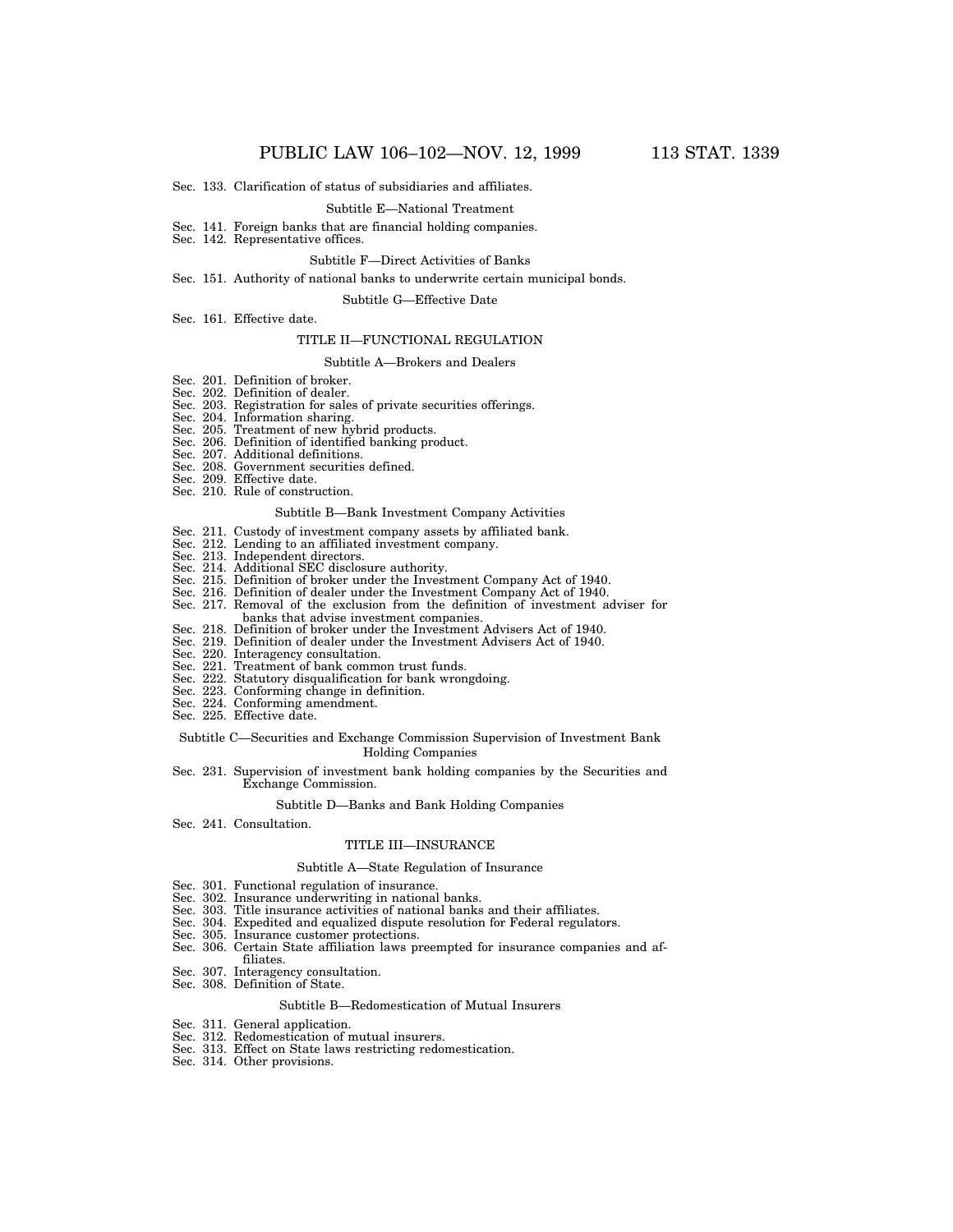- Sec. 315. Definitions.
- Sec. 316. Effective date.

#### Subtitle C—National Association of Registered Agents and Brokers

- Sec. 321. State flexibility in multistate licensing reforms.
- Sec. 322. National Association of Registered Agents and Brokers.
- Sec. 323. Purpose.
- Sec. 324. Relationship to the Federal Government.
- Sec. 325. Membership.
- Sec. 326. Board of directors. Sec. 327. Officers.
- Sec. 328. Bylaws, rules, and disciplinary action.
- Sec. 329. Assessments.
- Sec. 330. Functions of the NAIC.
- Sec. 331. Liability of the association and the directors, officers, and employees of the association.
- Sec. 332. Elimination of NAIC oversight.
- Sec. 333. Relationship to State law.
- Sec. 334. Coordination with other regulators.
- Sec. 335. Judicial review.
- Sec. 336. Definitions.

## Subtitle D—Rental Car Agency Insurance Activities

Sec. 341. Standard of regulation for motor vehicle rentals.

#### LE IV—UNITARY SAVINGS AND LOAN HOLDING COMPANIES

Sec. 401. Prevention of creation of new S&L holding companies with commercial affiliates.

## TITLE V—PRIVACY

## Subtitle A—Disclosure of Nonpublic Personal Information

- Sec. 501. Protection of nonpublic personal information.
- Sec. 502. Obligations with respect to disclosures of personal information.
- Sec. 503. Disclosure of institution privacy policy.
- Sec. 504. Rulemaking.
- Sec. 505. Enforcement.
- Sec. 506. Protection of Fair Credit Reporting Act.
- Sec. 507. Relation to State laws.
- Sec. 508. Study of information sharing among financial affiliates.
- Sec. 509. Definitions.
- Sec. 510. Effective date.

## Subtitle B—Fraudulent Access to Financial Information

- Sec. 521. Privacy protection for customer information of financial institutions.
- Sec. 522. Administrative enforcement.
- Sec. 523. Criminal penalty.
- Sec. 524. Relation to State laws.
- Sec. 525. Agency guidance.
- Sec. 526. Reports.
- Sec. 527. Definitions.

#### TITLE VI—FEDERAL HOME LOAN BANK SYSTEM MODERNIZATION

- Sec. 601. Short title.
- Sec. 602. Definitions.
- Sec. 603. Savings association membership.
- Sec. 604. Advances to members; collateral.
- Sec. 605. Eligibility criteria.
- Sec. 606. Management of banks.
- Sec. 607. Resolution Funding Corporation.
- Sec. 608. Capital structure of Federal home loan banks.

#### TITLE VII—OTHER PROVISIONS

#### Subtitle A—ATM Fee Reform

- Sec. 701. Short title.
- Sec. 702. Electronic fund transfer fee disclosures at any host ATM.
- Sec. 703. Disclosure of possible fees to consumers when ATM card is issued.
- Sec. 704. Feasibility study.
- Sec. 705. No liability if posted notices are damaged.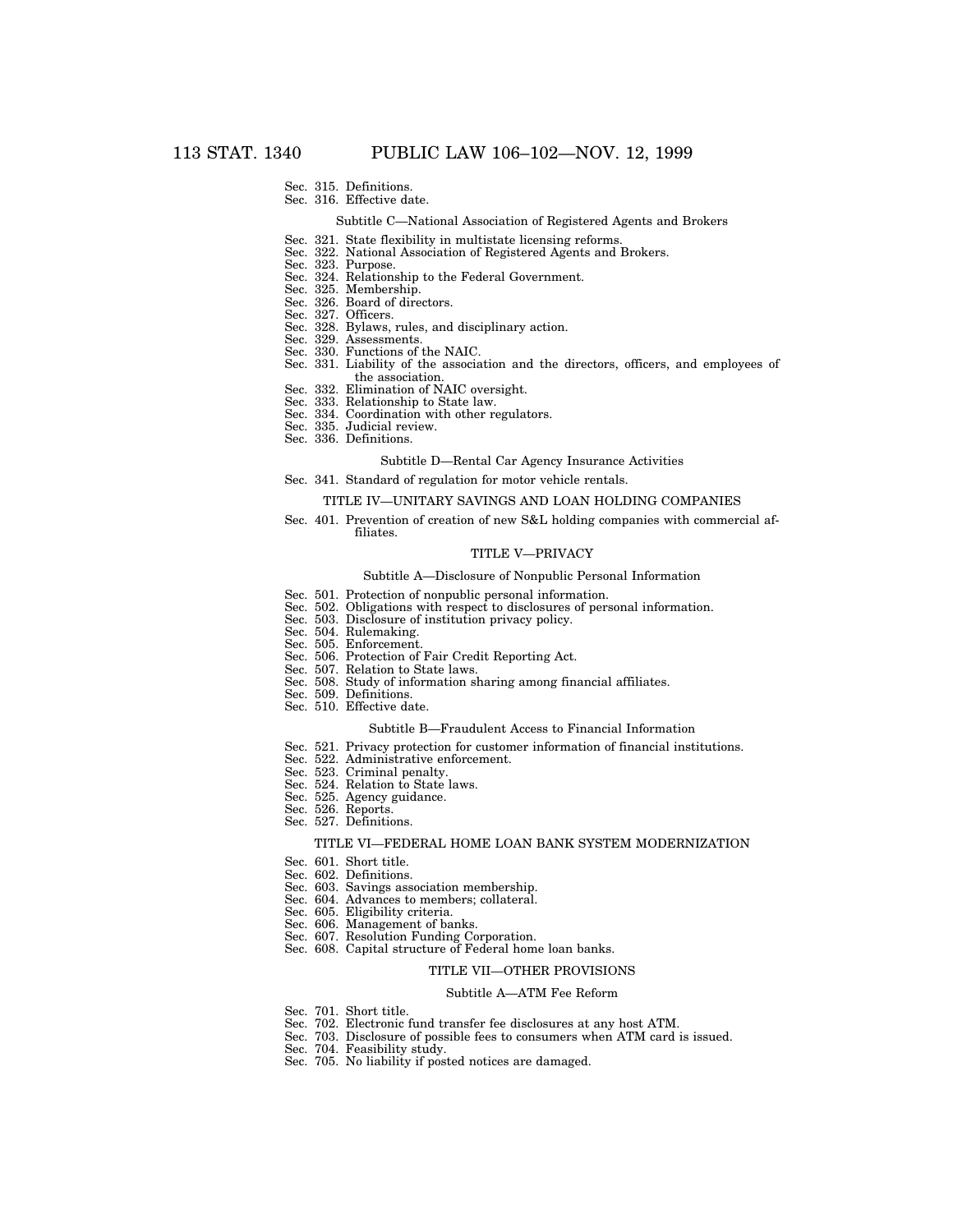#### Subtitle B—Community Reinvestment

- Sec. 711. CRA sunshine requirements.
- Sec. 712. Small bank regulatory relief.
- Sec. 713. Federal Reserve Board study of CRA lending.
- Sec. 714. Preserving the Community Reinvestment Act of 1977. Sec. 715. Responsiveness to community needs for financial services.

# Subtitle C—Other Regulatory Improvements

- Sec. 721. Expanded small bank access to S corporation treatment.
- 
- Sec. 722. ''Plain language'' requirement for Federal banking agency rules. Sec. 723. Retention of ''Federal'' in name of converted Federal savings association.
- 
- Sec. 724. Control of bankers' banks. Sec. 725. Provision of technical assistance to microenterprises. Sec. 726. Federal Reserve audits.
- 
- Sec. 727. Authorization to release reports.
- 
- Sec. 728. General Accounting Office study of conflicts of interest. Sec. 729. Study and report on adapting existing legislative requirements to online banking and lending.
- Sec. 730. Clarification of source of strength doctrine.
- Sec. 731. Interest rates and other charges at interstate branches.
- Sec. 732. Interstate branches and agencies of foreign banks.
- 
- 
- 
- Sec. 733. Fair treatment of women by financial advisers.<br>Sec. 734. Membership of loan guarantee boards.<br>Sec. 735. Repeal of stock loan limit in Federal Reserve Act.<br>Sec. 736. Elimination of SAIF and DIF special reserves.<br>S
- 
- Sec. 738. Approval for purchases of securities. Sec. 739. Optional conversion of Federal savings associations.
- 
- Sec. 740. Grand jury proceedings.

# **TITLE I—FACILITATING AFFILIATION AMONG BANKS, SECURITIES FIRMS, AND INSURANCE COMPANIES**

# **Subtitle A—Affiliations**

## **SEC. 101. GLASS-STEAGALL ACT REPEALS.**

(a) SECTION 20 REPEALED.—Section 20 of the Banking Act of 1933 (12 U.S.C. 377) (commonly referred to as the ''Glass-Steagall Act'') is repealed.

(b) SECTION 32 REPEALED.—Section 32 of the Banking Act of 1933 (12 U.S.C. 78) is repealed.

## **SEC. 102. ACTIVITY RESTRICTIONS APPLICABLE TO BANK HOLDING COMPANIES THAT ARE NOT FINANCIAL HOLDING COMPA-NIES.**

(a) IN GENERAL.—Section  $4(c)(8)$  of the Bank Holding Company Act of 1956 (12 U.S.C. 1843 $(c)(8)$ ) is amended to read as follows:

''(8) shares of any company the activities of which had been determined by the Board by regulation or order under this paragraph as of the day before the date of the enactment of the Gramm-Leach-Bliley Act, to be so closely related to banking as to be a proper incident thereto (subject to such terms and conditions contained in such regulation or order, unless modified by the Board);''.

(b) CONFORMING CHANGES TO OTHER STATUTES.—

(1) AMENDMENT TO THE BANK HOLDING COMPANY ACT AMENDMENTS OF 1970.—Section 105 of the Bank Holding Company Act Amendments of 1970 (12 U.S.C. 1850) is amended by striking '', to engage directly or indirectly in a nonbanking activity pursuant to section 4 of such Act,''.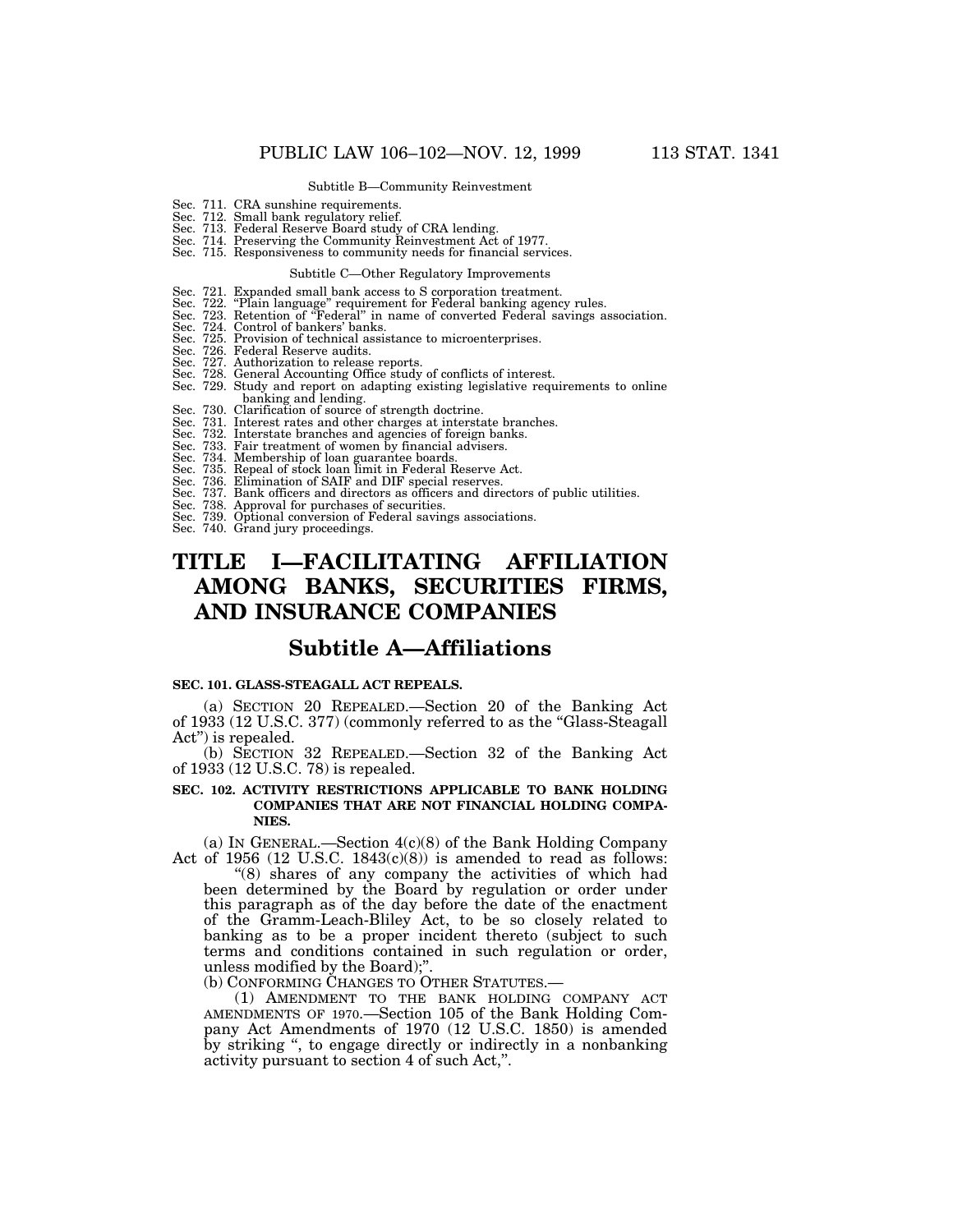(2) AMENDMENT TO THE BANK SERVICE COMPANY ACT.— Section 4(f) of the Bank Service Company Act (12 U.S.C.  $1864(f)$  is amended by inserting before the period at the end the following: ''as of the day before the date of the enactment of the Gramm-Leach-Bliley Act''.

## **SEC. 103. FINANCIAL ACTIVITIES.**

(a) IN GENERAL.—Section 4 of the Bank Holding Company Act of 1956 (12 U.S.C. 1843) is amended by adding at the end the following new subsections:

''(k) ENGAGING IN ACTIVITIES THAT ARE FINANCIAL IN NATURE.—

''(1) IN GENERAL.—Notwithstanding subsection (a), a financial holding company may engage in any activity, and may acquire and retain the shares of any company engaged in any activity, that the Board, in accordance with paragraph (2), determines (by regulation or order)—

"(A) to be financial in nature or incidental to such financial activity; or

''(B) is complementary to a financial activity and does not pose a substantial risk to the safety or soundness of depository institutions or the financial system generally. "(2) COORDINATION BETWEEN THE BOARD AND THE SEC-RETARY OF THE TREASURY.—

''(A) PROPOSALS RAISED BEFORE THE BOARD.—

''(i) CONSULTATION.—The Board shall notify the Secretary of the Treasury of, and consult with the Secretary of the Treasury concerning, any request, proposal, or application under this subsection for a determination of whether an activity is financial in nature or incidental to a financial activity.

''(ii) TREASURY VIEW.—The Board shall not determine that any activity is financial in nature or incidental to a financial activity under this subsection if the Secretary of the Treasury notifies the Board in writing, not later than 30 days after the date of receipt of the notice described in clause (i) (or such longer period as the Board determines to be appropriate under the circumstances) that the Secretary of the Treasury believes that the activity is not financial in nature or incidental to a financial activity or is not otherwise permissible under this section.

''(B) PROPOSALS RAISED BY THE TREASURY.—

''(i) TREASURY RECOMMENDATION.—The Secretary of the Treasury may, at any time, recommend in writing that the Board find an activity to be financial in nature or incidental to a financial activity.

''(ii) TIME PERIOD FOR BOARD ACTION.—Not later than 30 days after the date of receipt of a written recommendation from the Secretary of the Treasury under clause (i) (or such longer period as the Secretary of the Treasury and the Board determine to be appropriate under the circumstances), the Board shall determine whether to initiate a public rulemaking proposing that the recommended activity be found to be financial in nature or incidental to a financial activity under this subsection, and shall notify the Secretary of the

Notification.

Deadline.

Deadline. Notification.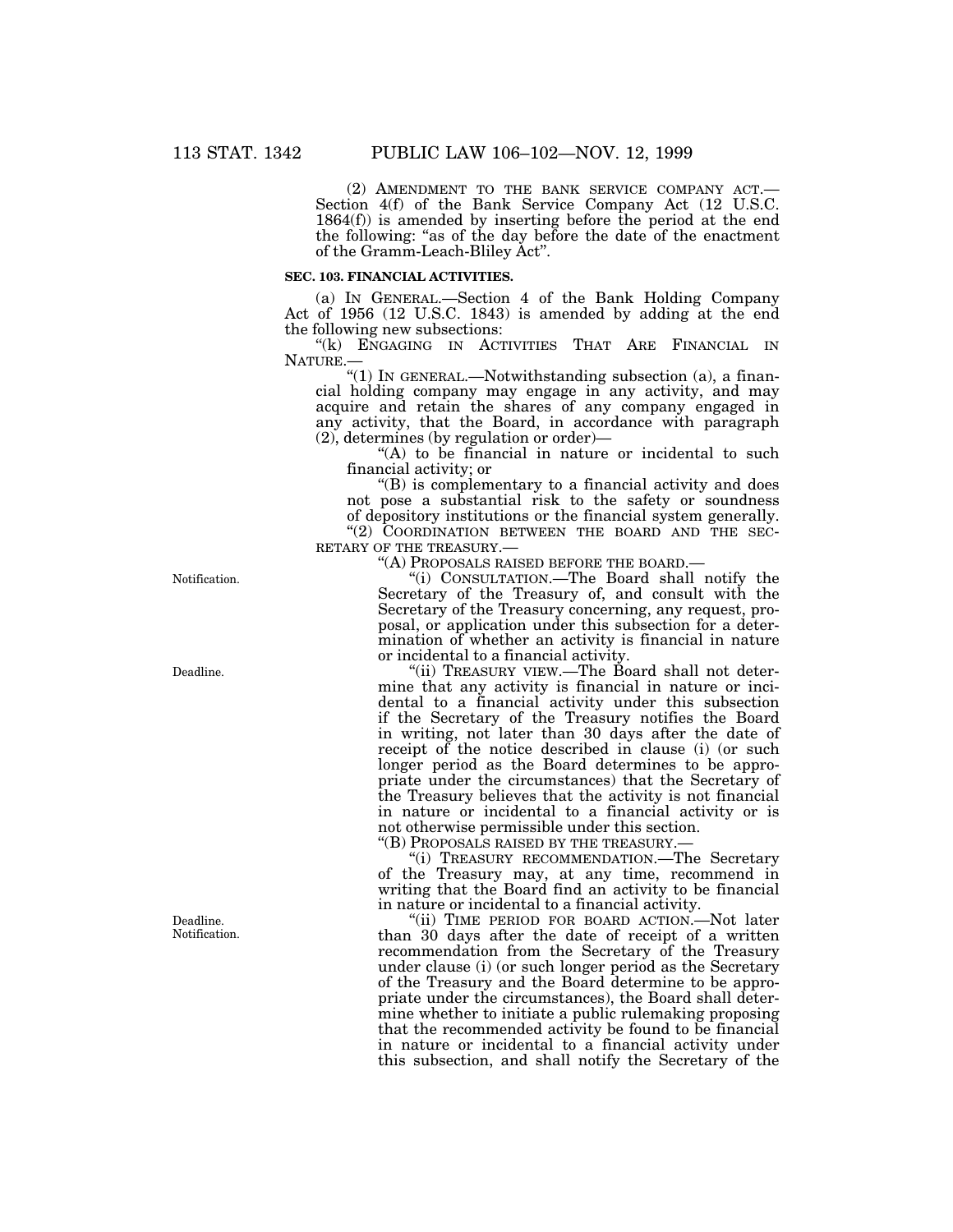Treasury in writing of the determination of the Board and, if the Board determines not to seek public comment on the proposal, the reasons for that determination.

''(3) FACTORS TO BE CONSIDERED.—In determining whether an activity is financial in nature or incidental to a financial activity, the Board shall take into account—

"(A) the purposes of this Act and the Gramm-Leach-Bliley Act;

''(B) changes or reasonably expected changes in the marketplace in which financial holding companies compete;

 $(C)$  changes or reasonably expected changes in the technology for delivering financial services; and

''(D) whether such activity is necessary or appropriate to allow a financial holding company and the affiliates of a financial holding company to—

''(i) compete effectively with any company seeking to provide financial services in the United States;

''(ii) efficiently deliver information and services that are financial in nature through the use of technological means, including any application necessary to protect the security or efficacy of systems for the transmission of data or financial transactions; and

''(iii) offer customers any available or emerging technological means for using financial services or for the document imaging of data.

"(4) ACTIVITIES THAT ARE FINANCIAL IN NATURE.-For purposes of this subsection, the following activities shall be considered to be financial in nature:

''(A) Lending, exchanging, transferring, investing for others, or safeguarding money or securities.

''(B) Insuring, guaranteeing, or indemnifying against loss, harm, damage, illness, disability, or death, or providing and issuing annuities, and acting as principal, agent, or broker for purposes of the foregoing, in any State.

''(C) Providing financial, investment, or economic advisory services, including advising an investment company (as defined in section 3 of the Investment Company Act of 1940).

''(D) Issuing or selling instruments representing interests in pools of assets permissible for a bank to hold directly.

" $(E)$  Underwriting, dealing in, or making a market in securities.

''(F) Engaging in any activity that the Board has determined, by order or regulation that is in effect on the date of the enactment of the Gramm-Leach-Bliley Act, to be so closely related to banking or managing or controlling banks as to be a proper incident thereto (subject to the same terms and conditions contained in such order or regulation, unless modified by the Board).

 $C'(G)$  Engaging, in the United States, in any activity that—

''(i) a bank holding company may engage in outside of the United States; and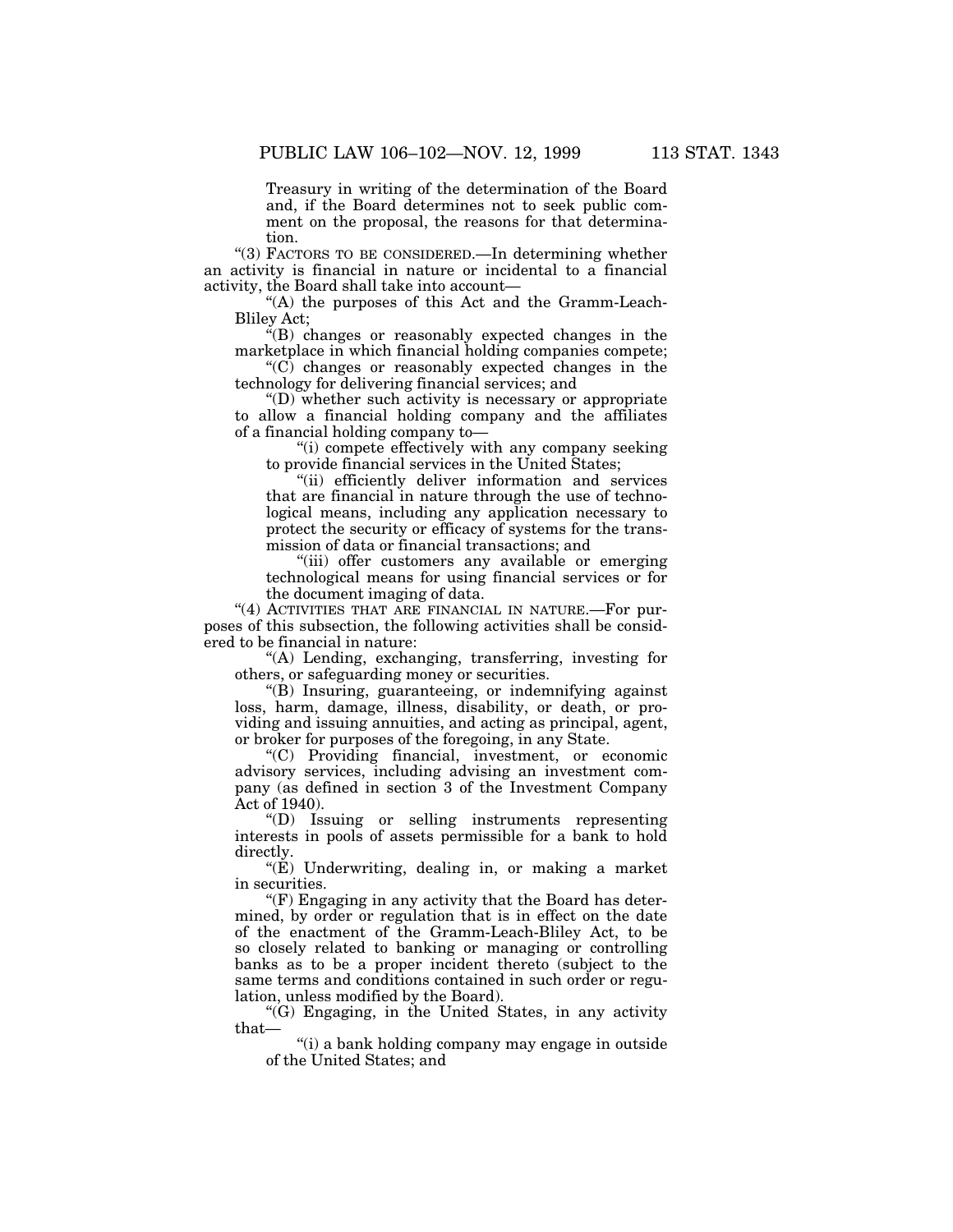"(ii) the Board has determined, under regulations prescribed or interpretations issued pursuant to subsection  $(c)(13)$  (as in effect on the day before the date of the enactment of the Gramm-Leach-Bliley Act) to be usual in connection with the transaction of banking or other financial operations abroad.

''(H) Directly or indirectly acquiring or controlling, whether as principal, on behalf of 1 or more entities (including entities, other than a depository institution or subsidiary of a depository institution, that the bank holding company controls), or otherwise, shares, assets, or ownership interests (including debt or equity securities, partnership interests, trust certificates, or other instruments representing ownership) of a company or other entity, whether or not constituting control of such company or entity, engaged in any activity not authorized pursuant to this section if—

''(i) the shares, assets, or ownership interests are not acquired or held by a depository institution or subsidiary of a depository institution;

"(ii) such shares, assets, or ownership interests are acquired and held by—

''(I) a securities affiliate or an affiliate thereof; or

''(II) an affiliate of an insurance company described in subparagraph (I)(ii) that provides investment advice to an insurance company and is registered pursuant to the Investment Advisers Act of 1940, or an affiliate of such investment adviser;

as part of a bona fide underwriting or merchant or investment banking activity, including investment activities engaged in for the purpose of appreciation and ultimate resale or disposition of the investment;

"(iii) such shares, assets, or ownership interests are held for a period of time to enable the sale or disposition thereof on a reasonable basis consistent with the financial viability of the activities described in clause (ii); and

''(iv) during the period such shares, assets, or ownership interests are held, the bank holding company does not routinely manage or operate such company or entity except as may be necessary or required to obtain a reasonable return on investment upon resale or disposition.

''(I) Directly or indirectly acquiring or controlling, whether as principal, on behalf of 1 or more entities (including entities, other than a depository institution or subsidiary of a depository institution, that the bank holding company controls) or otherwise, shares, assets, or ownership interests (including debt or equity securities, partnership interests, trust certificates or other instruments representing ownership) of a company or other entity, whether or not constituting control of such company or entity, engaged in any activity not authorized pursuant to this section if—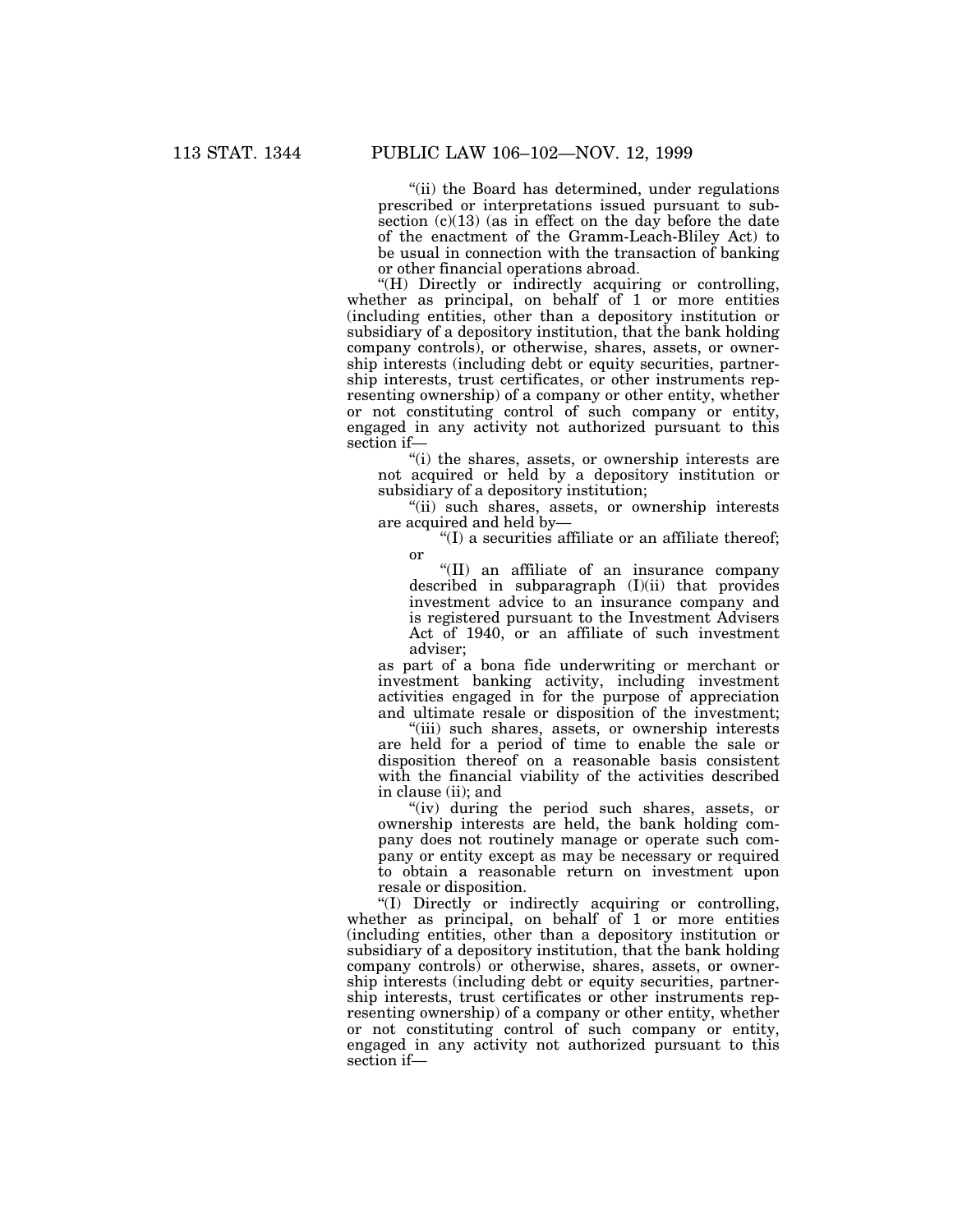''(i) the shares, assets, or ownership interests are not acquired or held by a depository institution or a subsidiary of a depository institution;

''(ii) such shares, assets, or ownership interests are acquired and held by an insurance company that is predominantly engaged in underwriting life, accident and health, or property and casualty insurance (other than credit-related insurance) or providing and issuing annuities;

''(iii) such shares, assets, or ownership interests represent an investment made in the ordinary course of business of such insurance company in accordance with relevant State law governing such investments; and

"(iv) during the period such shares, assets, or ownership interests are held, the bank holding company does not routinely manage or operate such company except as may be necessary or required to obtain a reasonable return on investment.

''(5) ACTIONS REQUIRED.—

"(A) IN GENERAL.—The Board shall, by regulation or Regulations. order, define, consistent with the purposes of this Act, the activities described in subparagraph (B) as financial in nature, and the extent to which such activities are financial in nature or incidental to a financial activity.

''(B) ACTIVITIES.—The activities described in this subparagraph are as follows:

''(i) Lending, exchanging, transferring, investing for others, or safeguarding financial assets other than money or securities.

''(ii) Providing any device or other instrumentality for transferring money or other financial assets.

"(iii) Arranging, effecting, or facilitating financial transactions for the account of third parties.

''(6) REQUIRED NOTIFICATION.—

"(A) IN GENERAL.—A financial holding company that Deadline. acquires any company or commences any activity pursuant to this subsection shall provide written notice to the Board describing the activity commenced or conducted by the company acquired not later than 30 calendar days after commencing the activity or consummating the acquisition, as the case may be.

''(B) APPROVAL NOT REQUIRED FOR CERTAIN FINANCIAL ACTIVITIES.—Except as provided in subsection (j) with regard to the acquisition of a savings association, a financial holding company may commence any activity, or acquire any company, pursuant to paragraph (4) or any regulation prescribed or order issued under paragraph (5), without prior approval of the Board.

"(7) MERCHANT BANKING ACTIVITIES.

''(A) JOINT REGULATIONS.—The Board and the Secretary of the Treasury may issue such regulations implementing paragraph  $(4)(H)$ , including limitations on transactions between depository institutions and companies controlled pursuant to such paragraph, as the Board and the Secretary jointly deem appropriate to assure compliance with the purposes and prevent evasions of this Act and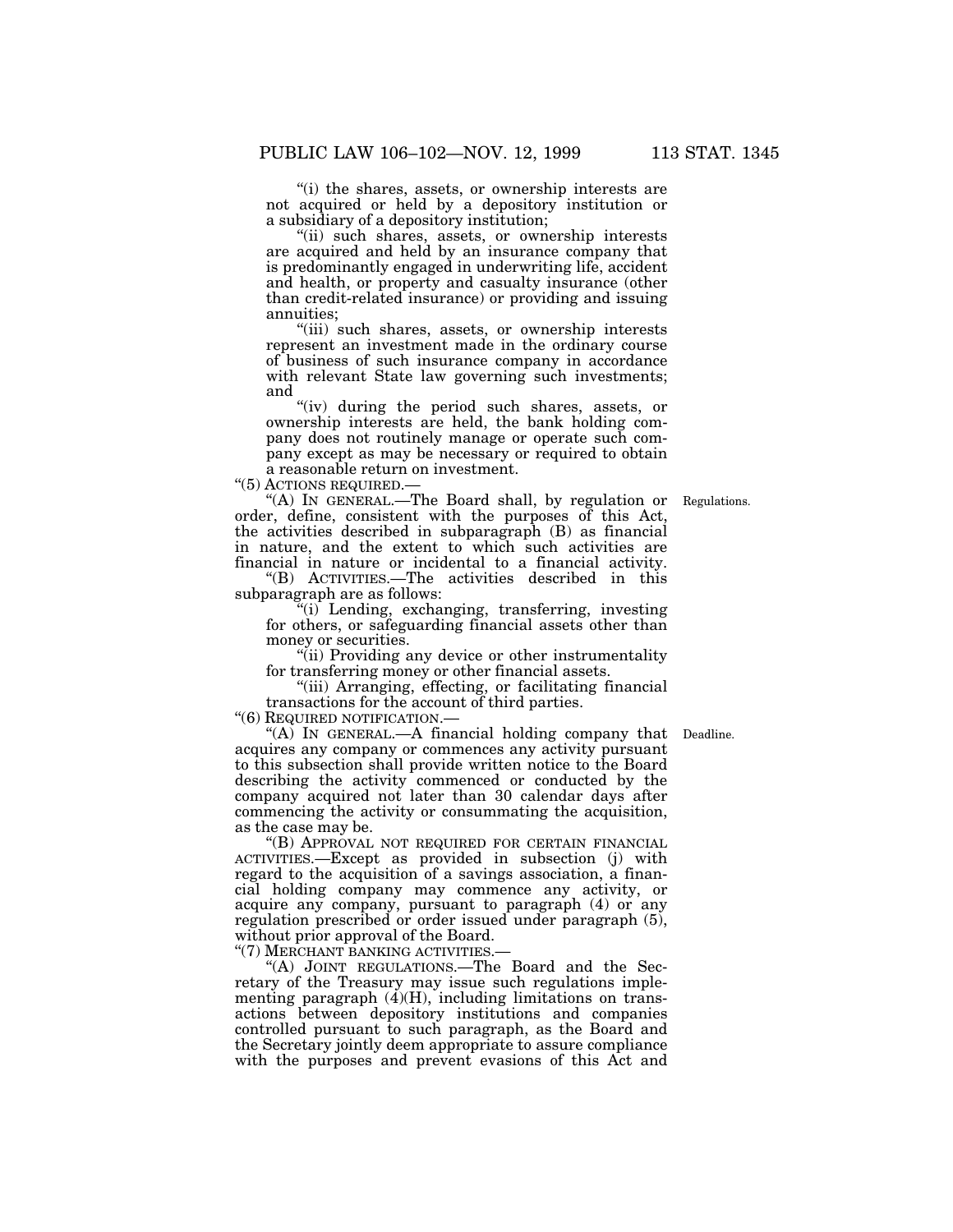the Gramm-Leach-Bliley Act and to protect depository institutions.

''(B) SUNSET OF RESTRICTIONS ON MERCHANT BANKING ACTIVITIES OF FINANCIAL SUBSIDIARIES.—The restrictions contained in paragraph (4)(H) on the ownership and control of shares, assets, or ownership interests by or on behalf of a subsidiary of a depository institution shall not apply to a financial subsidiary (as defined in section 5136A of the Revised Statutes of the United States) of a bank, if the Board and the Secretary of the Treasury jointly authorize financial subsidiaries of banks to engage in merchant banking activities pursuant to section 122 of the Gramm-Leach-Bliley Act.

''(l) CONDITIONS FOR ENGAGING IN EXPANDED FINANCIAL ACTIVI-TIES.—

" $(1)$  In GENERAL.—Notwithstanding subsection  $(k)$ ,  $(n)$ , or (o), a bank holding company may not engage in any activity, or directly or indirectly acquire or retain shares of any company engaged in any activity, under subsection (k), (n), or (o), other than activities permissible for any bank holding company under subsection  $(c)(8)$ , unless–

''(A) all of the depository institution subsidiaries of the bank holding company are well capitalized;

''(B) all of the depository institution subsidiaries of the bank holding company are well managed; and

''(C) the bank holding company has filed with the Board—

"(i) a declaration that the company elects to be a financial holding company to engage in activities or acquire and retain shares of a company that were not permissible for a bank holding company to engage in or acquire before the enactment of the Gramm-Leach-Bliley Act; and

"(ii) a certification that the company meets the requirements of subparagraphs  $(A)$  and  $(B)$ .

"(2) CRA REQUIREMENT.—Notwithstanding subsection (k) or (n) of this section, section 5136A(a) of the Revised Statutes of the United States, or section 46(a) of the Federal Deposit Insurance Act, the appropriate Federal banking agency shall prohibit a financial holding company or any insured depository institution from—

''(A) commencing any new activity under subsection  $(k)$  or  $(n)$  of this section, section 5136A(a) of the Revised Statutes of the United States, or section 46(a) of the Federal Deposit Insurance Act; or

''(B) directly or indirectly acquiring control of a company engaged in any activity under subsection (k) or (n) of this section, section 5136A(a) of the Revised Statutes of the United States, or section 46(a) of the Federal Deposit Insurance Act (other than an investment made pursuant to subparagraph  $(H)$  or  $(I)$  of subsection  $(k)(4)$ , or section 122 of the Gramm-Leach-Bliley Act, or under section 46(a) of the Federal Deposit Insurance Act by reason of such section 122, by an affiliate already engaged in activities under any such provision);

if any insured depository institution subsidiary of such financial holding company, or the insured depository institution or any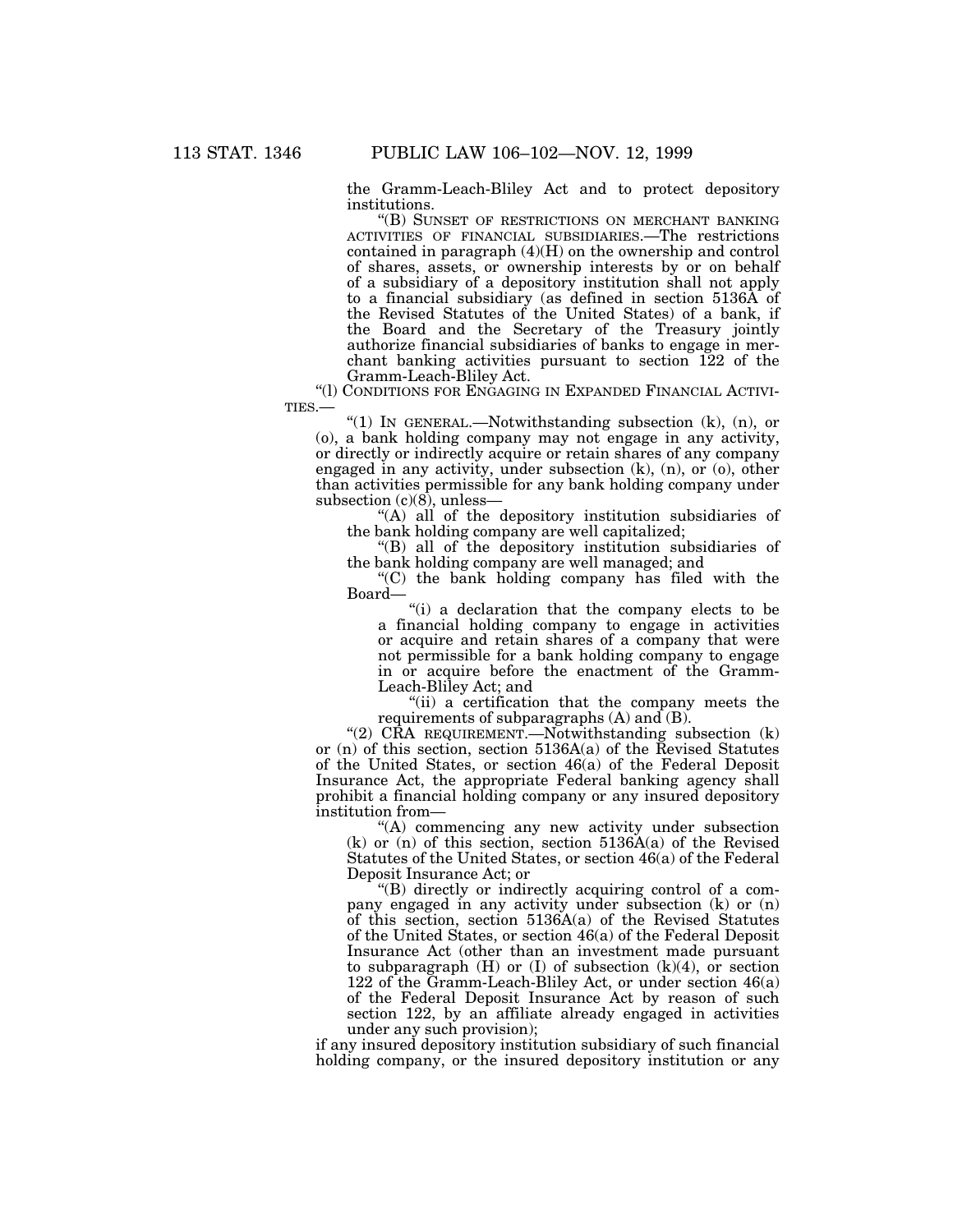of its insured depository institution affiliates, has received in its most recent examination under the Community Reinvestment Act of 1977, a rating of less than 'satisfactory record of meeting community credit needs'.

''(3) FOREIGN BANKS.—For purposes of paragraph (1), the Board shall apply comparable capital and management standards to a foreign bank that operates a branch or agency or owns or controls a commercial lending company in the United States, giving due regard to the principle of national treatment and equality of competitive opportunity.

"(m) PROVISIONS APPLICABLE TO FINANCIAL HOLDING COMPA-NIES THAT FAIL TO MEET CERTAIN REQUIREMENTS.—

''(1) IN GENERAL.—If the Board finds that—

 $(A)$  a financial holding company is engaged, directly or indirectly, in any activity under subsection (k), (n), or (o), other than activities that are permissible for a bank holding company under subsection  $(c)(8)$ ; and

 $\mathcal{L}(B)$  such financial holding company is not in compliance with the requirements of subsection  $(l)(1)$ ;

the Board shall give notice to the financial holding company to that effect, describing the conditions giving rise to the notice.

Deadline.

''(2) AGREEMENT TO CORRECT CONDITIONS REQUIRED.—Not later than 45 days after the date of receipt by a financial holding company of a notice given under paragraph (1) (or such additional period as the Board may permit), the financial holding company shall execute an agreement with the Board to comply with the requirements applicable to a financial holding company under subsection  $(l)(1)$ .

" $(3)$  BOARD MAY IMPOSE LIMITATIONS.—Until the conditions described in a notice to a financial holding company under paragraph (1) are corrected, the Board may impose such limitations on the conduct or activities of that financial holding company or any affiliate of that company as the Board determines to be appropriate under the circumstances and consistent with the purposes of this Act.

"(4) FAILURE TO CORRECT.—If the conditions described in a notice to a financial holding company under paragraph (1) are not corrected within 180 days after the date of receipt by the financial holding company of a notice under paragraph (1), the Board may require such financial holding company, under such terms and conditions as may be imposed by the Board and subject to such extension of time as may be granted in the discretion of the Board, either—

''(A) to divest control of any subsidiary depository institution; or

''(B) at the election of the financial holding company instead to cease to engage in any activity conducted by such financial holding company or its subsidiaries (other than a depository institution or a subsidiary of a depository institution) that is not an activity that is permissible for a bank holding company under subsection (c)(8).

''(5) CONSULTATION.—In taking any action under this subsection, the Board shall consult with all relevant Federal and State regulatory agencies and authorities.

"(n) AUTHORITY TO RETAIN LIMITED NONFINANCIAL ACTIVITIES AND AFFILIATIONS.—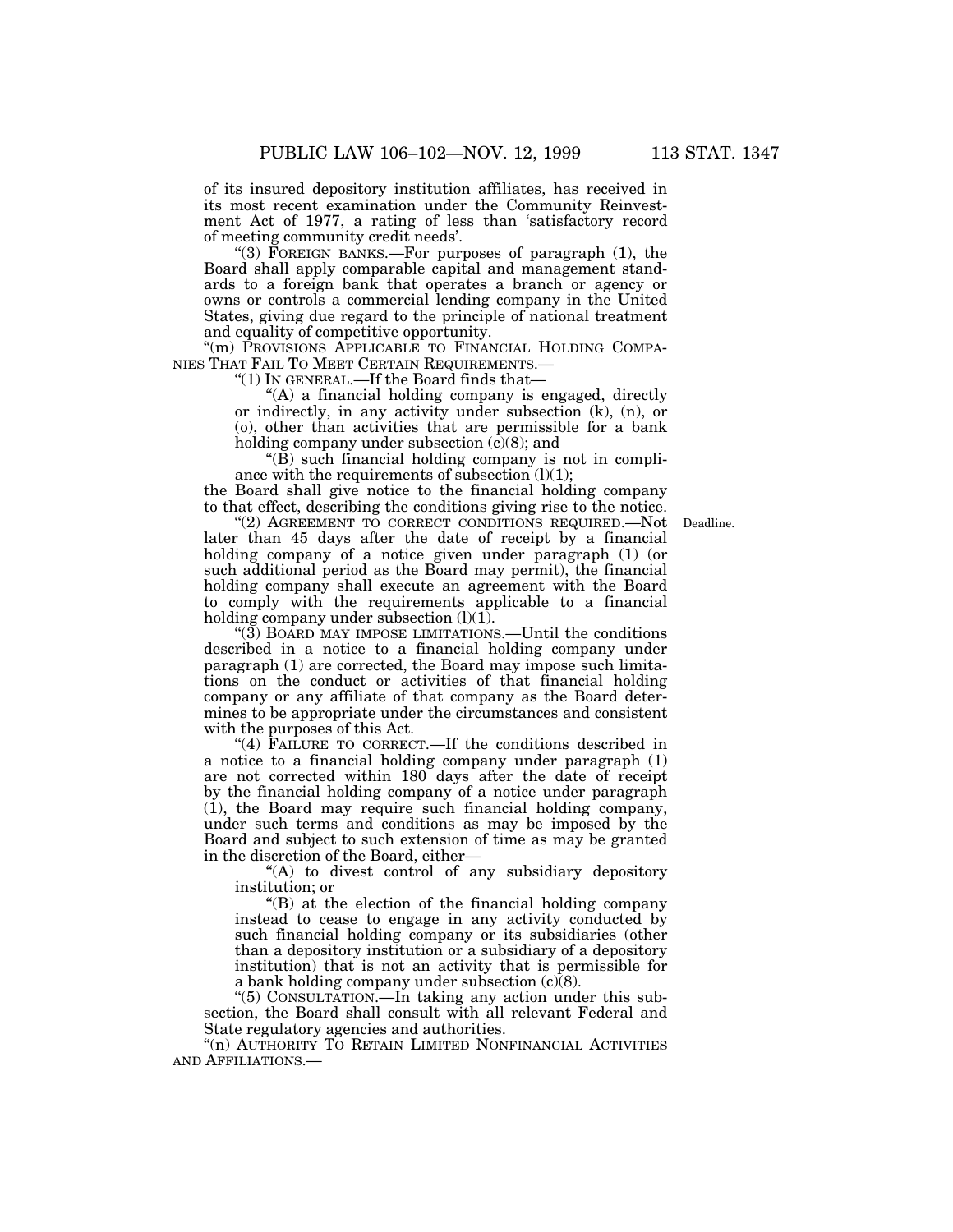" $(1)$  In GENERAL.—Notwithstanding subsection  $(a)$ , a company that is not a bank holding company or a foreign bank (as defined in section  $1(b)(7)$  of the International Banking Act of 1978) and becomes a financial holding company after the date of the enactment of the Gramm-Leach-Bliley Act may continue to engage in any activity and retain direct or indirect ownership or control of shares of a company engaged in any activity if—

''(A) the holding company lawfully was engaged in the activity or held the shares of such company on September 30, 1999;

''(B) the holding company is predominantly engaged in financial activities as defined in paragraph (2); and

 $(C)$  the company engaged in such activity continues to engage only in the same activities that such company conducted on September 30, 1999, and other activities permissible under this Act.

 $\sqrt[\alpha]{2}$  PREDOMINANTLY FINANCIAL.—For purposes of this subsection, a company is predominantly engaged in financial activities if the annual gross revenues derived by the holding company and all subsidiaries of the holding company (excluding revenues derived from subsidiary depository institutions), on a consolidated basis, from engaging in activities that are financial in nature or are incidental to a financial activity under subsection (k) represent at least 85 percent of the consolidated annual gross revenues of the company.

''(3) NO EXPANSION OF GRANDFATHERED COMMERCIAL ACTIVI-TIES THROUGH MERGER OR CONSOLIDATION.—A financial holding company that engages in activities or holds shares pursuant to this subsection, or a subsidiary of such financial holding company, may not acquire, in any merger, consolidation, or other type of business combination, assets of any other company that is engaged in any activity that the Board has not determined to be financial in nature or incidental to a financial activity under subsection (k), except this paragraph shall not apply with respect to a company that owns a broadcasting station licensed under title III of the Communications Act of 1934 and the shares of which are under common control with an insurance company since January 1, 1998, unless such company is acquired by, or otherwise becomes an affiliate of, a bank holding company that, at the time such acquisition or affiliation is consummated, is 1 of the 5 largest domestic bank holding companies (as determined on the basis of the consolidated total assets of such companies).

''(4) CONTINUING REVENUE LIMITATION ON GRANDFATHERED COMMERCIAL ACTIVITIES.—Notwithstanding any other provision of this subsection, a financial holding company may continue to engage in activities or hold shares in companies pursuant to this subsection only to the extent that the aggregate annual gross revenues derived from all such activities and all such companies does not exceed 15 percent of the consolidated annual gross revenues of the financial holding company (excluding revenues derived from subsidiary depository institutions).<br> $\frac{u(5)}{2}$ 

CROSS MARKETING RESTRICTIONS APPLICABLE TO COMMERCIAL ACTIVITIES.—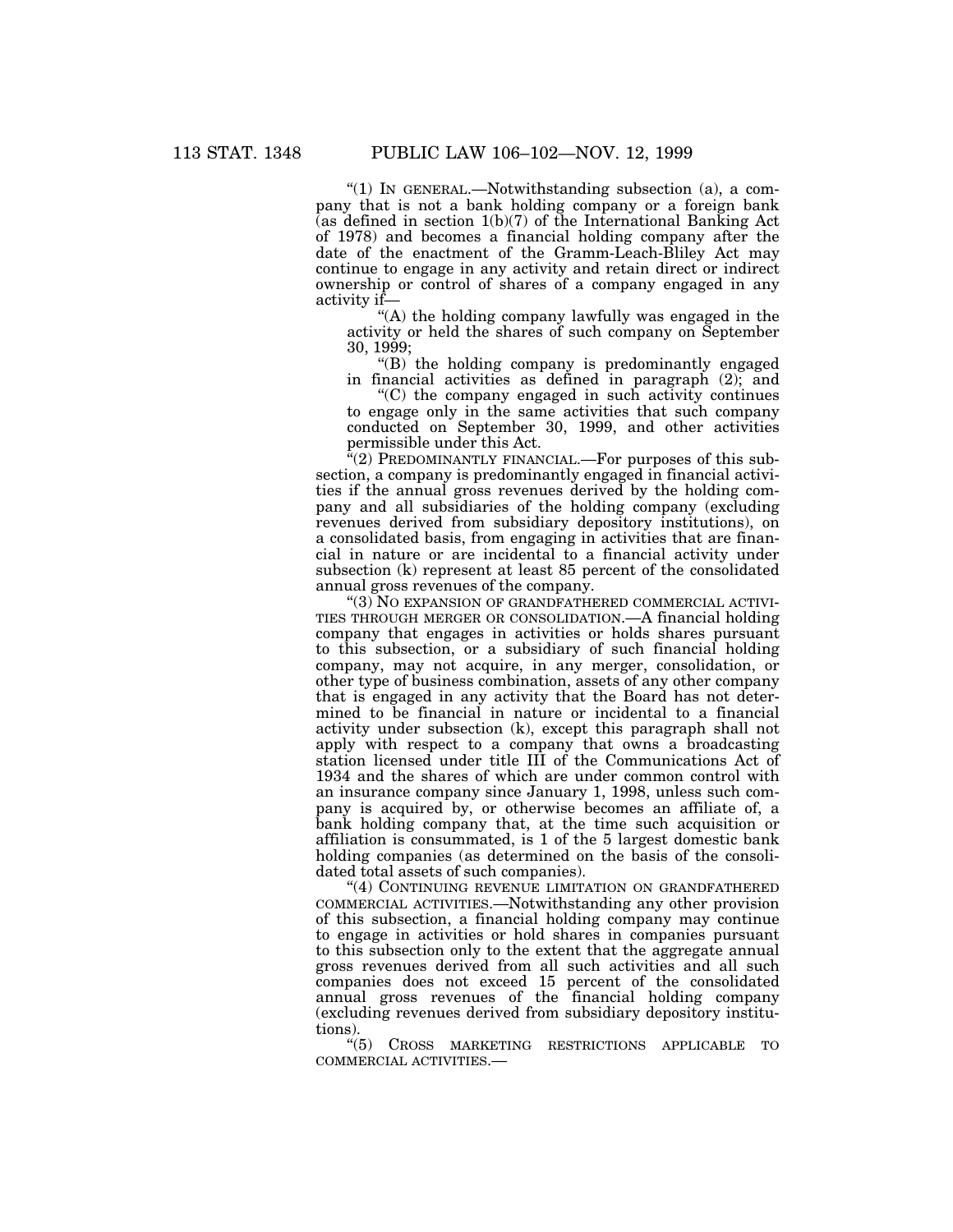''(A) IN GENERAL.—A depository institution controlled by a financial holding company shall not—

''(i) offer or market, directly or through any arrangement, any product or service of a company whose activities are conducted or whose shares are owned or controlled by the financial holding company pursuant to this subsection or subparagraph (H) or  $\bar{I}$ ) of subsection  $(k)(4)$ ; or

''(ii) permit any of its products or services to be offered or marketed, directly or through any arrangement, by or through any company described in clause (i).

''(B) RULE OF CONSTRUCTION.—Subparagraph (A) shall not be construed as prohibiting an arrangement between a depository institution and a company owned or controlled pursuant to subsection  $(k)(4)(I)$  for the marketing of products or services through statement inserts or Internet websites if—

''(i) such arrangement does not violate section 106 of the Bank Holding Company Act Amendments of 1970; and

''(ii) the Board determines that the arrangement is in the public interest, does not undermine the separation of banking and commerce, and is consistent with the safety and soundness of depository institutions.

"(6) TRANSACTIONS WITH NONFINANCIAL AFFILIATES.-- A depository institution controlled by a financial holding company may not engage in a covered transaction (as defined in section  $23A(b)(7)$  of the Federal Reserve Act) with any affiliate controlled by the company pursuant to this subsection.

"(7) SUNSET OF GRANDFATHER.—A financial holding company engaged in any activity, or retaining direct or indirect ownership or control of shares of a company, pursuant to this subsection, shall terminate such activity and divest ownership or control of the shares of such company before the end of the 10-year period beginning on the date of the enactment of the Gramm-Leach-Bliley Act. The Board may, upon application by a financial holding company, extend such 10-year period by a period not to exceed an additional 5 years if such extension would not be detrimental to the public interest.

''(o) REGULATION OF CERTAIN FINANCIAL HOLDING COMPA-NIES.—Notwithstanding subsection (a), a company that is not a bank holding company or a foreign bank (as defined in section 1(b)(7) of the International Banking Act of 1978) and becomes a financial holding company after the date of enactment of the Gramm-Leach-Bliley Act, may continue to engage in, or directly or indirectly own or control shares of a company engaged in, activities related to the trading, sale, or investment in commodities and underlying physical properties that were not permissible for bank holding companies to conduct in the United States as of September  $3\overline{0}$ , 1997, if-

 $(1)$  the holding company, or any subsidiary of the holding company, lawfully was engaged, directly or indirectly, in any of such activities as of September 30, 1997, in the United States;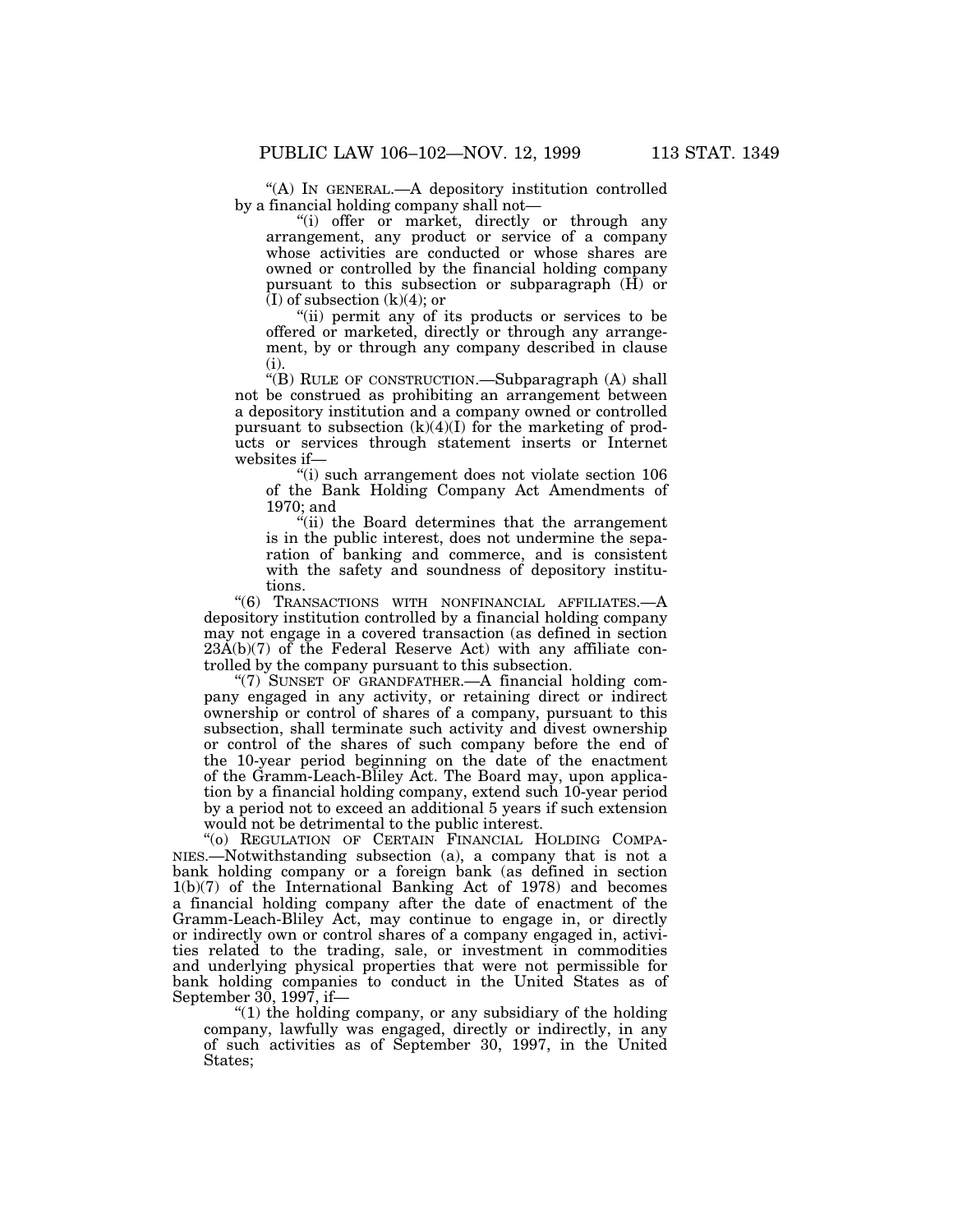"(2) the attributed aggregate consolidated assets of the company held by the holding company pursuant to this subsection, and not otherwise permitted to be held by a financial holding company, are equal to not more than 5 percent of the total consolidated assets of the bank holding company, except that the Board may increase that percentage by such amounts and under such circumstances as the Board considers appropriate, consistent with the purposes of this Act; and

 $\sqrt{\frac{3}{3}}$  the holding company does not permit—

''(A) any company, the shares of which it owns or controls pursuant to this subsection, to offer or market any product or service of an affiliated depository institution; or

 $f(B)$  any affiliated depository institution to offer or market any product or service of any company, the shares of which are owned or controlled by such holding company pursuant to this subsection.''.

(b) COMMUNITY REINVESTMENT REQUIREMENT.—Section 804 of the Community Reinvestment Act of 1977 (12 U.S.C. 2903) is amended by adding at the end the following new subsection:

"(c) FINANCIAL HOLDING COMPANY REQUIREMENT.

''(1) IN GENERAL.—An election by a bank holding company to become a financial holding company under section 4 of the Bank Holding Company Act of 1956 shall not be effective if—

''(A) the Board finds that, as of the date the declaration of such election and the certification is filed by such holding company under section  $4(1)(1)(C)$  of the Bank Holding Company Act of 1956, not all of the subsidiary insured depository institutions of the bank holding company had achieved a rating of 'satisfactory record of meeting community credit needs', or better, at the most recent examination of each such institution; and

''(B) the Board notifies the company of such finding before the end of the 30-day period beginning on such date.

''(2) LIMITED EXCLUSIONS FOR NEWLY ACQUIRED INSURED DEPOSITORY INSTITUTIONS.—Any insured depository institution acquired by a bank holding company during the 12-month period preceding the date of the submission to the Board of the declaration and certification under section  $4(1)(1)(C)$  of the Bank Holding Company Act of 1956 may be excluded for purposes of paragraph (1) during the 12-month period beginning on the date of such acquisition if—

"(A) the bank holding company has submitted an affirmative plan to the appropriate Federal financial supervisory agency to take such action as may be necessary in order for such institution to achieve a rating of 'satisfactory record of meeting community credit needs', or better, at the next examination of the institution; and

''(B) the plan has been accepted by such agency.

''(3) DEFINITIONS.—For purposes of this subsection, the following definitions shall apply:

"(A) BANK HOLDING COMPANY; FINANCIAL HOLDING COM-PANY.—The terms 'bank holding company' and 'financial holding company' have the meanings given those terms in section 2 of the Bank Holding Company Act of 1956.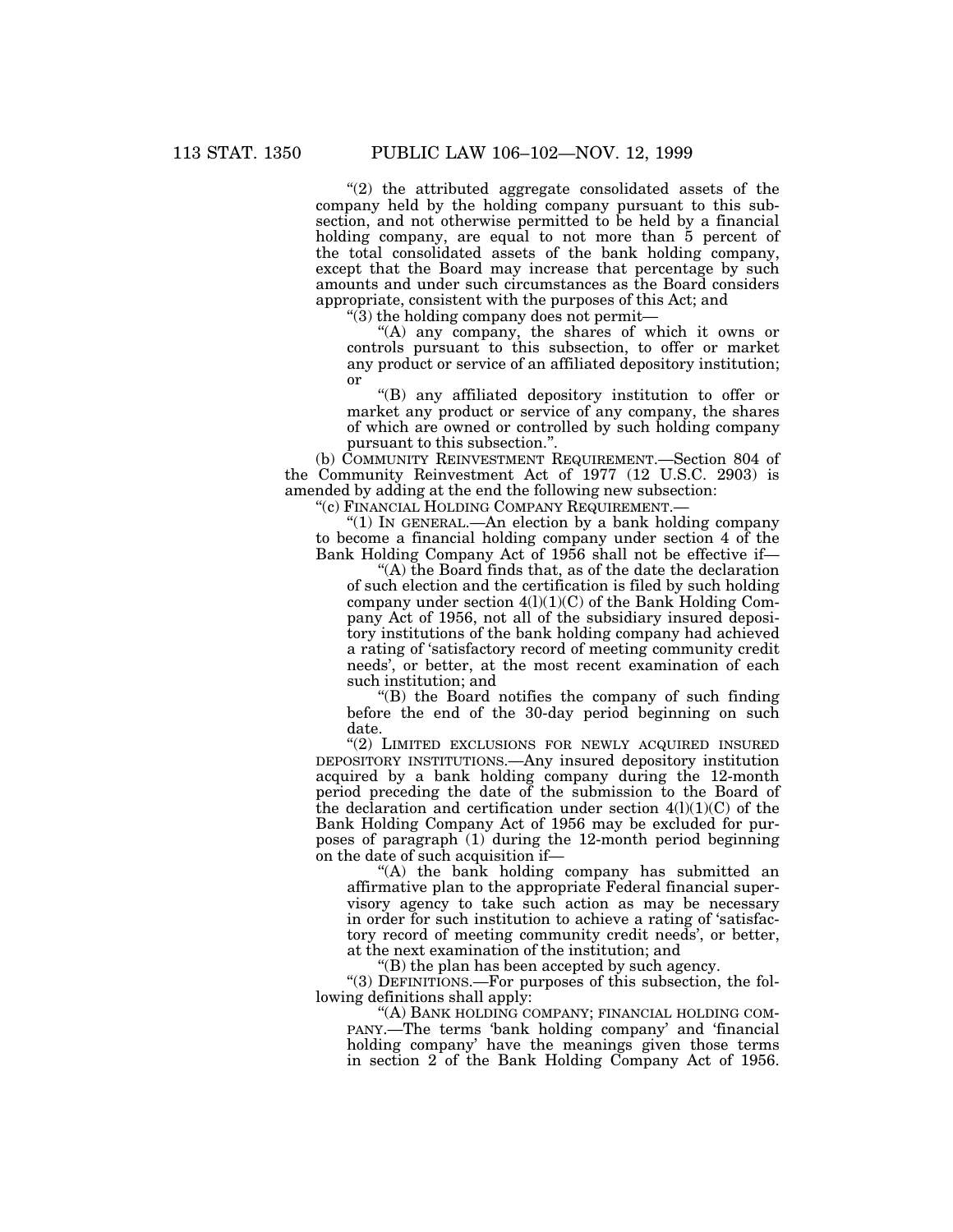''(B) BOARD.—The term 'Board' means the Board of

Governors of the Federal Reserve System. ''(C) INSURED DEPOSITORY INSTITUTION.—The term 'insured depository institution' has the meaning given the term in section 3(c) of the Federal Deposit Insurance Act.''. (c) TECHNICAL AND CONFORMING AMENDMENTS.—

(1) DEFINITIONS.—Section 2 of the Bank Holding Company Act of 1956 (12 U.S.C. 1841) is amended—

 $(A)$  in subsection  $(n)$ , by inserting "'depository institution'," after "the terms"; and

(B) by adding at the end the following new subsections: ''(p) FINANCIAL HOLDING COMPANY.—For purposes of this Act, the term 'financial holding company' means a bank holding company that meets the requirements of section 4(l)(1).

''(q) INSURANCE COMPANY.—For purposes of sections 4 and 5, the term 'insurance company' includes any person engaged in the business of insurance to the extent of such activities."

(2) NOTICE PROCEDURES.—Section 4(j) of the Bank Holding Company Act of 1956 (12 U.S.C. 1843(j)) is amended—

 $(A)$  in each of subparagraphs  $(A)$  and  $(E)$  of paragraph (1), by inserting ''or in any complementary activity under subsection  $(k)(1)(B)$ " after "subsection  $(c)(8)$  or  $(a)(2)$ "; and

 $(B)$  in paragraph  $(3)$ —

(i) by inserting '', other than any complementary activity under subsection  $(k)(1)(B)$ ," after "to engage in any activity''; and

(ii) by inserting "or a company engaged in any complementary activity under subsection  $(k)(1)(B)$ " after ''insured depository institution''.

(d) REPORT.—

12 USC 1843 note.

(1) IN GENERAL.—By the end of the 4-year period beginning on the date of the enactment of this Act, the Board of Governors of the Federal Reserve System and the Secretary of the Treasury shall submit a joint report to the Congress containing a summary of new activities, including grandfathered commercial activities, in which any financial holding company is engaged pursuant to subsection  $(k)(1)$  or  $(n)$  of section 4 of the Bank Holding Company Act of 1956 (as added by subsection (a)).

(2) OTHER CONTENTS.—The report submitted to the Congress pursuant to paragraph (1) shall also contain the following:

(A) A discussion of actions by the Board of Governors of the Federal Reserve System and the Secretary of the Treasury, whether by regulation, order, interpretation, or guideline or by approval or disapproval of an application, with regard to activities of financial holding companies that are incidental to activities that are financial in nature or complementary to such financial activities.

(B) An analysis and discussion of the risks posed by commercial activities of financial holding companies to the safety and soundness of affiliate depository institutions.

(C) An analysis and discussion of the effect of mergers and acquisitions under section  $4(k)$  of the Bank Holding Company Act of 1956 on market concentration in the financial services industry.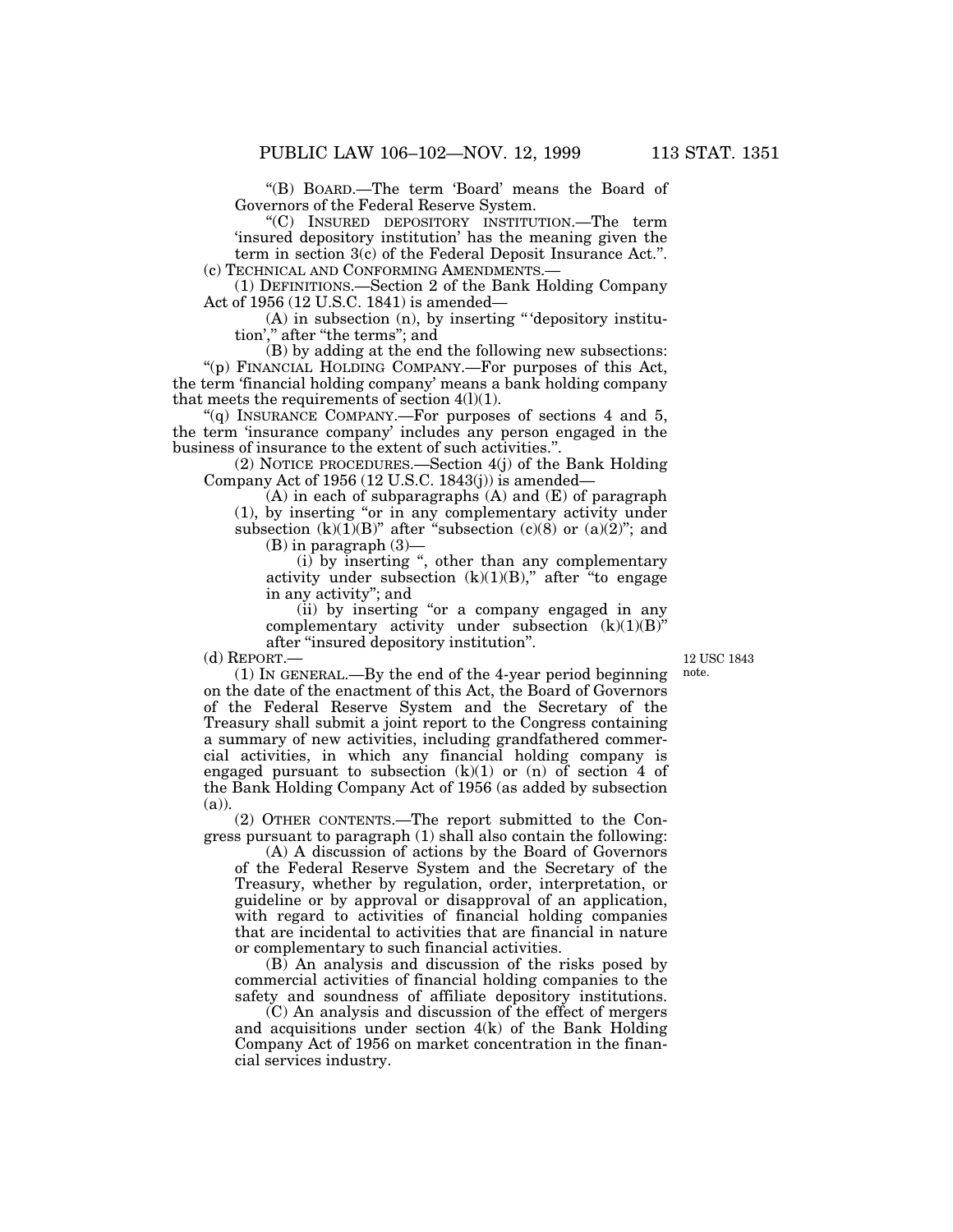15 USC 6701.

## **SEC. 104. OPERATION OF STATE LAW.**

(a) STATE REGULATION OF THE BUSINESS OF INSURANCE.—The Act entitled ''An Act to express the intent of Congress with reference to the regulation of the business of insurance'' and approved March 9, 1945 (15 U.S.C. 1011 et seq.) (commonly referred to as the ''McCarran-Ferguson Act'') remains the law of the United States.

(b) MANDATORY INSURANCE LICENSING REQUIREMENTS.—No person shall engage in the business of insurance in a State as principal or agent unless such person is licensed as required by the appropriate insurance regulator of such State in accordance with the relevant State insurance law, subject to subsections (c), (d), and (e).

(c) AFFILIATIONS.—

(1) IN GENERAL.—Except as provided in paragraph (2), no State may, by statute, regulation, order, interpretation, or other action, prevent or restrict a depository institution, or an affiliate thereof, from being affiliated directly or indirectly or associated with any person, as authorized or permitted by this Act or any other provision of Federal law.

(2) INSURANCE.—With respect to affiliations between depository institutions, or any affiliate thereof, and any insurer, paragraph (1) does not prohibit—

(A) any State from—

(i) collecting, reviewing, and taking actions (including approval and disapproval) on applications and other documents or reports concerning any proposed acquisition of, or a change or continuation of control of, an insurer domiciled in that State; and

(ii) exercising authority granted under applicable State law to collect information concerning any proposed acquisition of, or a change or continuation of control of, an insurer engaged in the business of insur-

ance in, and regulated as an insurer by, such State; during the 60-day period preceding the effective date of the acquisition or change or continuation of control, so long as the collecting, reviewing, taking actions, or exercising authority by the State does not have the effect of discriminating, intentionally or unintentionally, against a depository institution or an affiliate thereof, or against any other person based upon an association of such person with a depository institution;

(B) any State from requiring any person that is acquiring control of an insurer domiciled in that State to maintain or restore the capital requirements of that insurer to the level required under the capital regulations of general applicability in that State to avoid the requirement of preparing and filing with the insurance regulatory authority of that State a plan to increase the capital of the insurer, except that any determination by the State insurance regulatory authority with respect to such requirement shall be made not later than 60 days after the date of notification under subparagraph (A); or

(C) any State from restricting a change in the ownership of stock in an insurer, or a company formed for the purpose of controlling such insurer, after the conversion of the insurer from mutual to stock form so long as such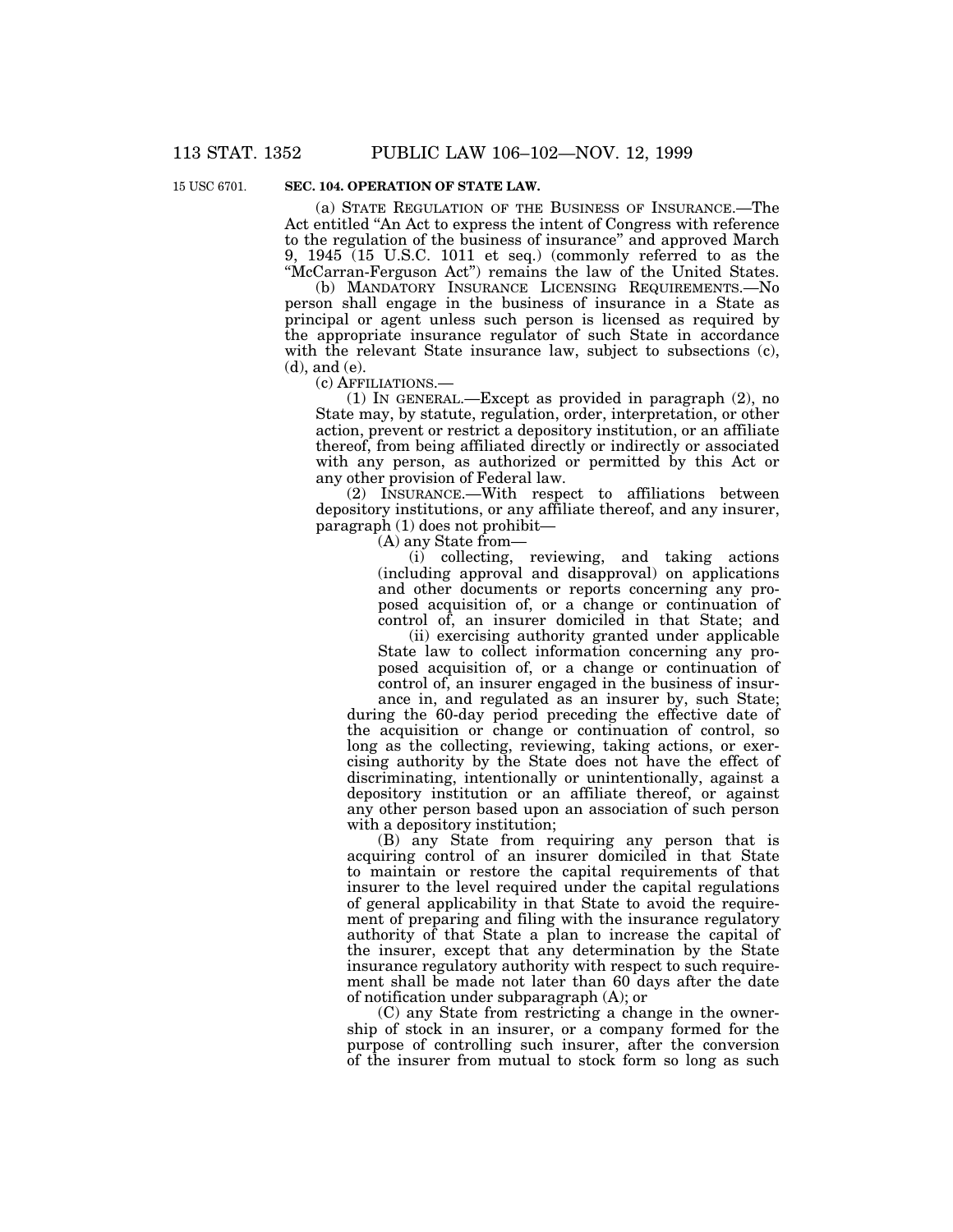restriction does not have the effect of discriminating, intentionally or unintentionally, against a depository institution or an affiliate thereof, or against any other person based upon an association of such person with a depository institution.

(d) ACTIVITIES.—

(1) IN GENERAL.—Except as provided in paragraph (3), and except with respect to insurance sales, solicitation, and cross marketing activities, which shall be governed by paragraph (2), no State may, by statute, regulation, order, interpretation, or other action, prevent or restrict a depository institution or an affiliate thereof from engaging directly or indirectly, either by itself or in conjunction with an affiliate, or any other person, in any activity authorized or permitted under this Act and the amendments made by this Act.

(2) INSURANCE SALES.—

(A) IN GENERAL.—In accordance with the legal standards for preemption set forth in the decision of the Supreme Court of the United States in Barnett Bank of Marion County N.A. v. Nelson, 517 U.S. 25 (1996), no State may, by statute, regulation, order, interpretation, or other action, prevent or significantly interfere with the ability of a depository institution, or an affiliate thereof, to engage, directly or indirectly, either by itself or in conjunction with an affiliate or any other person, in any insurance sales, solicitation, or crossmarketing activity.

(B) CERTAIN STATE LAWS PRESERVED.—Notwithstanding subparagraph (A), a State may impose any of the following restrictions, or restrictions that are substantially the same as but no more burdensome or restrictive than those in each of the following clauses:

(i) Restrictions prohibiting the rejection of an insurance policy by a depository institution or an affiliate of a depository institution, solely because the policy has been issued or underwritten by any person who is not associated with such depository institution or affiliate when the insurance is required in connection with a loan or extension of credit.

(ii) Restrictions prohibiting a requirement for any debtor, insurer, or insurance agent or broker to pay a separate charge in connection with the handling of insurance that is required in connection with a loan or other extension of credit or the provision of another traditional banking product by a depository institution, or any affiliate of a depository institution, unless such charge would be required when the depository institution or affiliate is the licensed insurance agent or broker providing the insurance.

(iii) Restrictions prohibiting the use of any advertisement or other insurance promotional material by a depository institution or any affiliate of a depository institution that would cause a reasonable person to believe mistakenly that—

(I) the Federal Government or a State is responsible for the insurance sales activities of, or stands behind the credit of, the institution or affiliate; or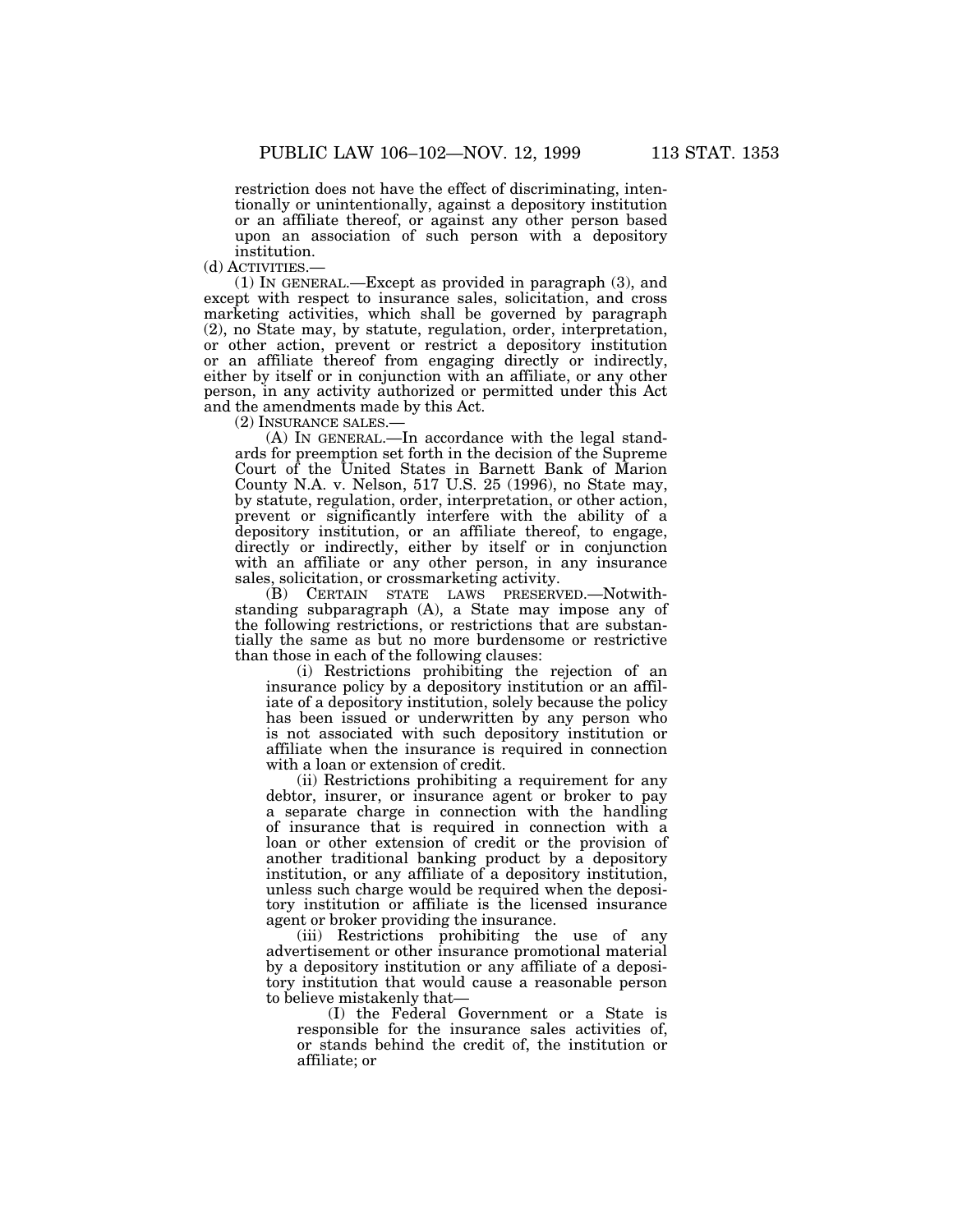(II) a State, or the Federal Government guarantees any returns on insurance products, or is a source of payment on any insurance obligation of or sold by the institution or affiliate;

(iv) Restrictions prohibiting the payment or receipt of any commission or brokerage fee or other valuable consideration for services as an insurance agent or broker to or by any person, unless such person holds a valid State license regarding the applicable class of insurance at the time at which the services are performed, except that, in this clause, the term "services as an insurance agent or broker'' does not include a referral by an unlicensed person of a customer or potential customer to a licensed insurance agent or broker that does not include a discussion of specific insurance policy terms and conditions.

(v) Restrictions prohibiting any compensation paid to or received by any individual who is not licensed to sell insurance, for the referral of a customer that seeks to purchase, or seeks an opinion or advice on, any insurance product to a person that sells or provides opinions or advice on such product, based on the purchase of insurance by the customer.

(vi) Restrictions prohibiting the release of the insurance information of a customer (defined as information concerning the premiums, terms, and conditions of insurance coverage, including expiration dates and rates, and insurance claims of a customer contained in the records of the depository institution or an affiliate thereof) to any person other than an officer, director, employee, agent, or affiliate of a depository institution, for the purpose of soliciting or selling insurance, without the express consent of the customer, other than a provision that prohibits—

(I) a transfer of insurance information to an unaffiliated insurer in connection with transferring insurance in force on existing insureds of the depository institution or an affiliate thereof, or in connection with a merger with or acquisition of an unaffiliated insurer; or

(II) the release of information as otherwise authorized by State or Federal law.

(vii) Restrictions prohibiting the use of health information obtained from the insurance records of a customer for any purpose, other than for its activities as a licensed agent or broker, without the express consent of the customer.

(viii) Restrictions prohibiting the extension of credit or any product or service that is equivalent to an extension of credit, lease or sale of property of any kind, or furnishing of any services or fixing or varying the consideration for any of the foregoing, on the condition or requirement that the customer obtain insurance from a depository institution or an affiliate of a depository institution, or a particular insurer, agent, or broker, other than a prohibition that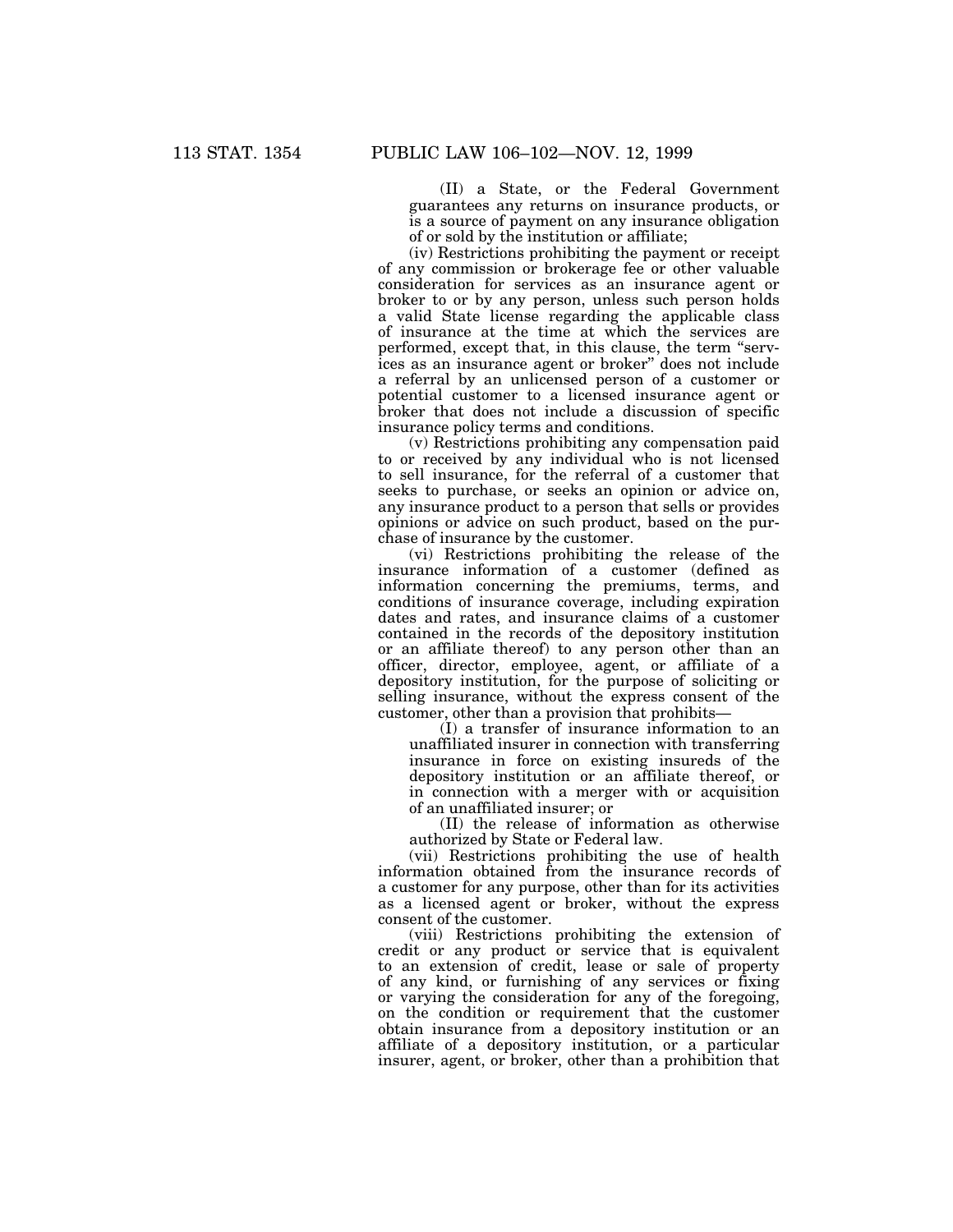would prevent any such depository institution or affiliate—

(I) from engaging in any activity described in this clause that would not violate section 106 of the Bank Holding Company Act Amendments of 1970, as interpreted by the Board of Governors of the Federal Reserve System; or

(II) from informing a customer or prospective customer that insurance is required in order to obtain a loan or credit, that loan or credit approval is contingent upon the procurement by the customer of acceptable insurance, or that insurance is available from the depository institution or an affiliate of the depository institution.

(ix) Restrictions requiring, when an application by a consumer for a loan or other extension of credit from a depository institution is pending, and insurance is offered or sold to the consumer or is required in connection with the loan or extension of credit by the depository institution or any affiliate thereof, that a written disclosure be provided to the consumer or prospective customer indicating that the customer's choice of an insurance provider will not affect the credit decision or credit terms in any way, except that the depository institution may impose reasonable requirements concerning the creditworthiness of the insurer and scope of coverage chosen.

(x) Restrictions requiring clear and conspicuous disclosure, in writing, where practicable, to the customer prior to the sale of any insurance policy that such policy—

 $(I)$  is not a deposit;

(II) is not insured by the Federal Deposit Insurance Corporation;

(III) is not guaranteed by any depository institution or, if appropriate, an affiliate of any such institution or any person soliciting the purchase of or selling insurance on the premises thereof; and

(IV) where appropriate, involves investment risk, including potential loss of principal.

(xi) Restrictions requiring that, when a customer obtains insurance (other than credit insurance or flood insurance) and credit from a depository institution, or any affiliate of such institution, or any person soliciting the purchase of or selling insurance on the premises thereof, the credit and insurance transactions be completed through separate documents.

(xii) Restrictions prohibiting, when a customer obtains insurance (other than credit insurance or flood insurance) and credit from a depository institution or an affiliate of such institution, or any person soliciting the purchase of or selling insurance on the premises thereof, inclusion of the expense of insurance premiums in the primary credit transaction without the express written consent of the customer.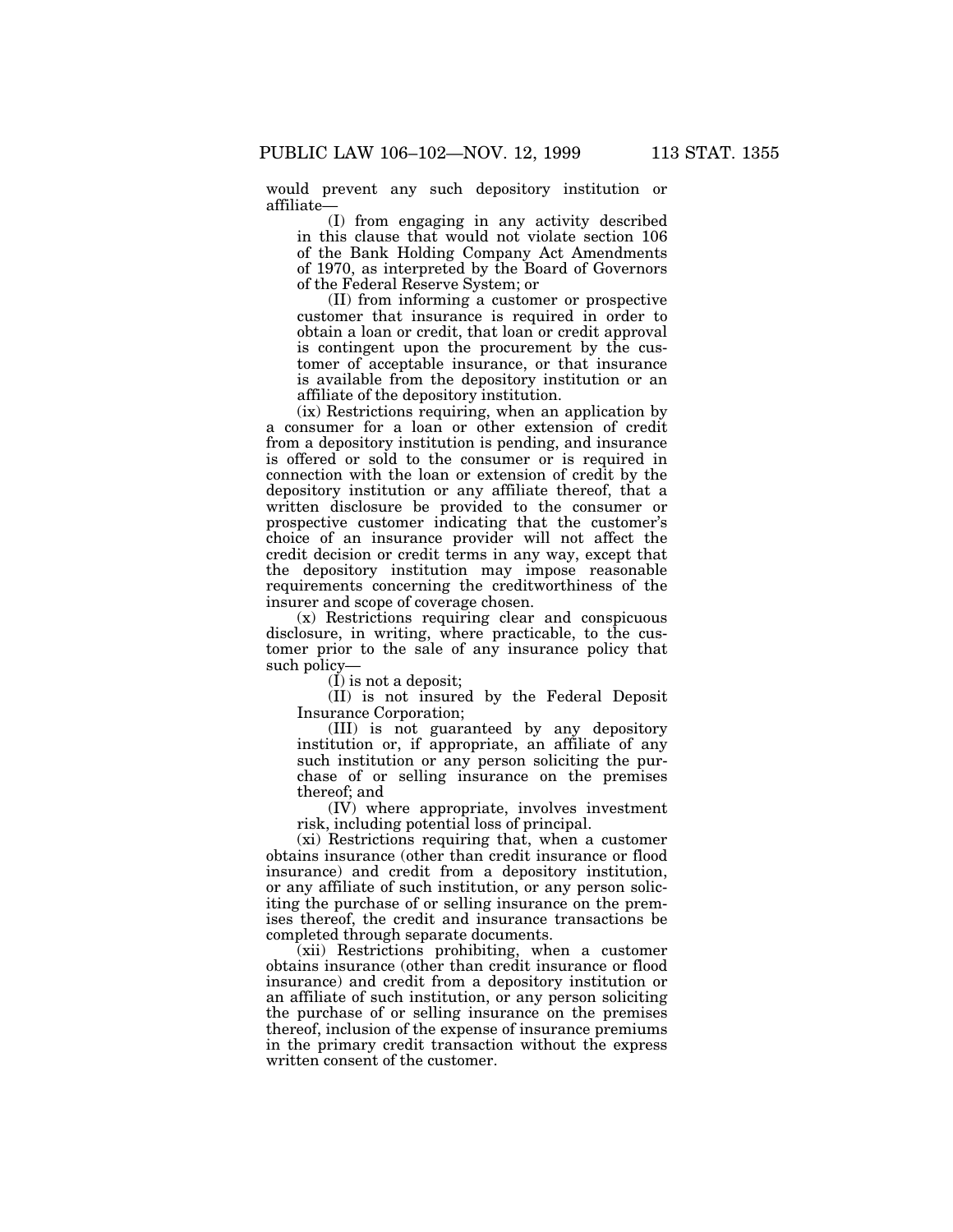(xiii) Restrictions requiring maintenance of separate and distinct books and records relating to insurance transactions, including all files relating to and reflecting consumer complaints, and requiring that such insurance books and records be made available to the appropriate State insurance regulator for inspection upon reasonable notice.

(C) LIMITATIONS.—

(i) OCC DEFERENCE.—Section 304(e) does not apply with respect to any State statute, regulation, order, interpretation, or other action regarding insurance sales, solicitation, or cross marketing activities described in subparagraph (A) that was issued, adopted, or enacted before September 3, 1998, and that is not described in subparagraph (B).

(ii) NONDISCRIMINATION.—Subsection (e) does not apply with respect to any State statute, regulation, order, interpretation, or other action regarding insurance sales, solicitation, or cross marketing activities described in subparagraph (A) that was issued, adopted, or enacted before September 3, 1998, and that is not described in subparagraph (B).

(iii) CONSTRUCTION.—Nothing in this paragraph shall be construed—

(I) to limit the applicability of the decision of the Supreme Court in Barnett Bank of Marion County N.A. v. Nelson, 517 U.S. 25 (1996) with respect to any State statute, regulation, order, interpretation, or other action that is not referred to or described in subparagraph (B); or

(II) to create any inference with respect to any State statute, regulation, order, interpretation, or other action that is not described in this paragraph.

(3) INSURANCE ACTIVITIES OTHER THAN SALES.—State statutes, regulations, interpretations, orders, and other actions shall not be preempted under paragraph (1) to the extent that they—

(A) relate to, or are issued, adopted, or enacted for the purpose of regulating the business of insurance in accordance with the Act entitled ''An Act to express the intent of Congress with reference to the regulation of the business of insurance'' and approved March 9, 1945 (15 U.S.C. 1011 et seq.) (commonly referred to as the ''McCarran-Ferguson Act'');

(B) apply only to persons that are not depository institutions, but that are directly engaged in the business of insurance (except that they may apply to depository institutions engaged in providing savings bank life insurance as principal to the extent of regulating such insurance);

(C) do not relate to or directly or indirectly regulate insurance sales, solicitations, or cross marketing activities; and

(D) are not prohibited under subsection (e).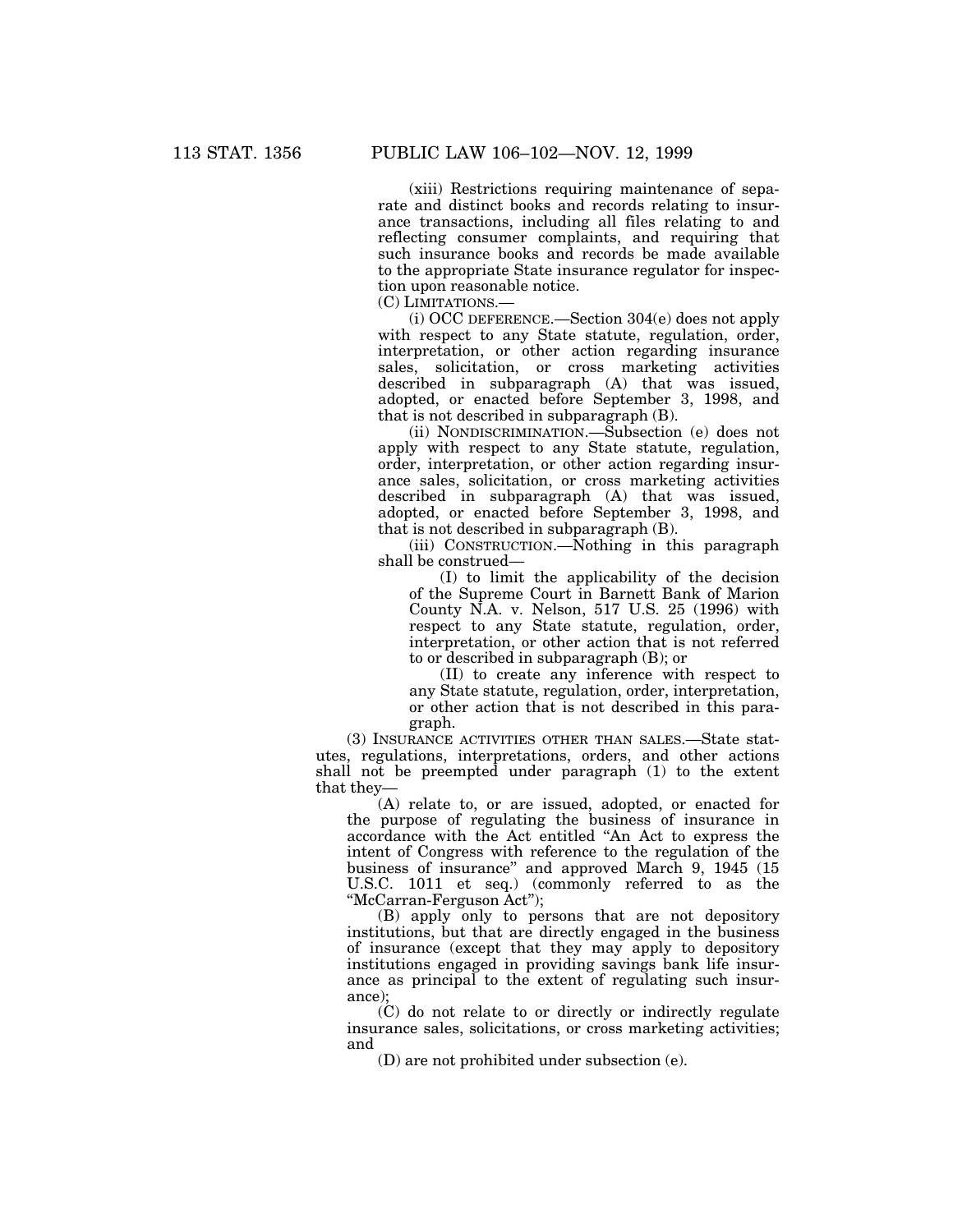(4) FINANCIAL ACTIVITIES OTHER THAN INSURANCE.—No State statute, regulation, order, interpretation, or other action shall be preempted under paragraph (1) to the extent that—

(A) it does not relate to, and is not issued and adopted, or enacted for the purpose of regulating, directly or indirectly, insurance sales, solicitations, or cross marketing activities covered under paragraph (2);

(B) it does not relate to, and is not issued and adopted, or enacted for the purpose of regulating, directly or indirectly, the business of insurance activities other than sales, solicitations, or cross marketing activities, covered under paragraph (3);

(C) it does not relate to securities investigations or enforcement actions referred to in subsection (f); and

 $(D)$  it—

(i) does not distinguish by its terms between depository institutions, and affiliates thereof, engaged in the activity at issue and other persons engaged in the same activity in a manner that is in any way adverse with respect to the conduct of the activity by any such depository institution or affiliate engaged in the activity at issue;

(ii) as interpreted or applied, does not have, and will not have, an impact on depository institutions, or affiliates thereof, engaged in the activity at issue, or any person who has an association with any such depository institution or affiliate, that is substantially more adverse than its impact on other persons engaged in the same activity that are not depository institutions or affiliates thereof, or persons who do not have an association with any such depository institution or affiliate;

(iii) does not effectively prevent a depository institution or affiliate thereof from engaging in activities authorized or permitted by this Act or any other provision of Federal law; and

(iv) does not conflict with the intent of this Act generally to permit affiliations that are authorized or permitted by Federal law.

(e) NONDISCRIMINATION.—Except as provided in any restrictions described in subsection  $(d)(2)(B)$ , no State may, by statute, regulation, order, interpretation, or other action, regulate the insurance activities authorized or permitted under this Act or any other provision of Federal law of a depository institution, or affiliate thereof, to the extent that such statute, regulation, order, interpretation, or other action—

(1) distinguishes by its terms between depository institutions, or affiliates thereof, and other persons engaged in such activities, in a manner that is in any way adverse to any such depository institution, or affiliate thereof;

(2) as interpreted or applied, has or will have an impact on depository institutions, or affiliates thereof, that is substantially more adverse than its impact on other persons providing the same products or services or engaged in the same activities that are not depository institutions, or affiliates thereof, or persons or entities affiliated therewith;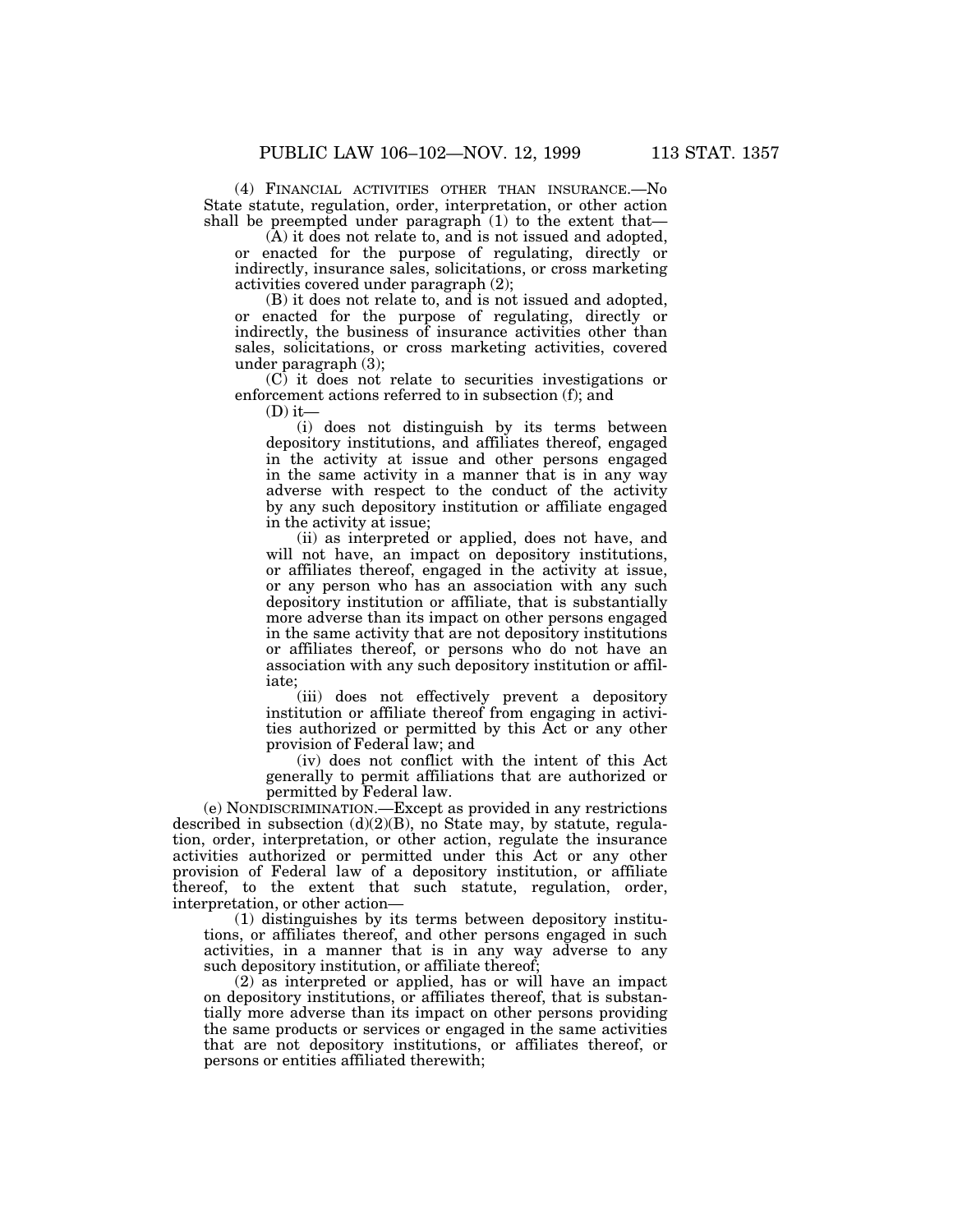(3) effectively prevents a depository institution, or affiliate thereof, from engaging in insurance activities authorized or permitted by this Act or any other provision of Federal law; or

(4) conflicts with the intent of this Act generally to permit affiliations that are authorized or permitted by Federal law between depository institutions, or affiliates thereof, and persons engaged in the business of insurance.

(f) LIMITATION.—Subsections (c) and (d) shall not be construed to affect—

(1) the jurisdiction of the securities commission (or any agency or office performing like functions) of any State, under the laws of such State—

(A) to investigate and bring enforcement actions, consistent with section 18(c) of the Securities Act of 1933, with respect to fraud or deceit or unlawful conduct by any person, in connection with securities or securities transactions; or

(B) to require the registration of securities or the licensure or registration of brokers, dealers, or investment advisers (consistent with section 203A of the Investment Advisers Act of 1940), or the associated persons of a broker, dealer, or investment adviser (consistent with such section 203A); or

(2) State laws, regulations, orders, interpretations, or other actions of general applicability relating to the governance of corporations, partnerships, limited liability companies, or other business associations incorporated or formed under the laws of that State or domiciled in that State, or the applicability of the antitrust laws of any State or any State law that is similar to the antitrust laws if such laws, regulations, orders, interpretations, or other actions are not inconsistent with the purposes of this Act to authorize or permit certain affiliations and to remove barriers to such affiliations.

(g) DEFINITIONS.—For purposes of this section, the following definitions shall apply:

(1) AFFILIATE.—The term ''affiliate'' means any company that controls, is controlled by, or is under common control with another company.

(2) ANTITRUST LAWS.—The term ''antitrust laws'' has the meaning given the term in subsection (a) of the first section of the Clayton Act, and includes section 5 of the Federal Trade Commission Act (to the extent that such section 5 relates to unfair methods of competition).

(3) DEPOSITORY INSTITUTION.—The term ''depository institution''—

(A) has the meaning given the term in section 3 of the Federal Deposit Insurance Act; and

(B) includes any foreign bank that maintains a branch, agency, or commercial lending company in the United States.

(4) INSURER.—The term ''insurer'' means any person engaged in the business of insurance.

(5) STATE.—The term ''State'' means any State of the United States, the District of Columbia, any territory of the United States, Puerto Rico, Guam, American Samoa, the Trust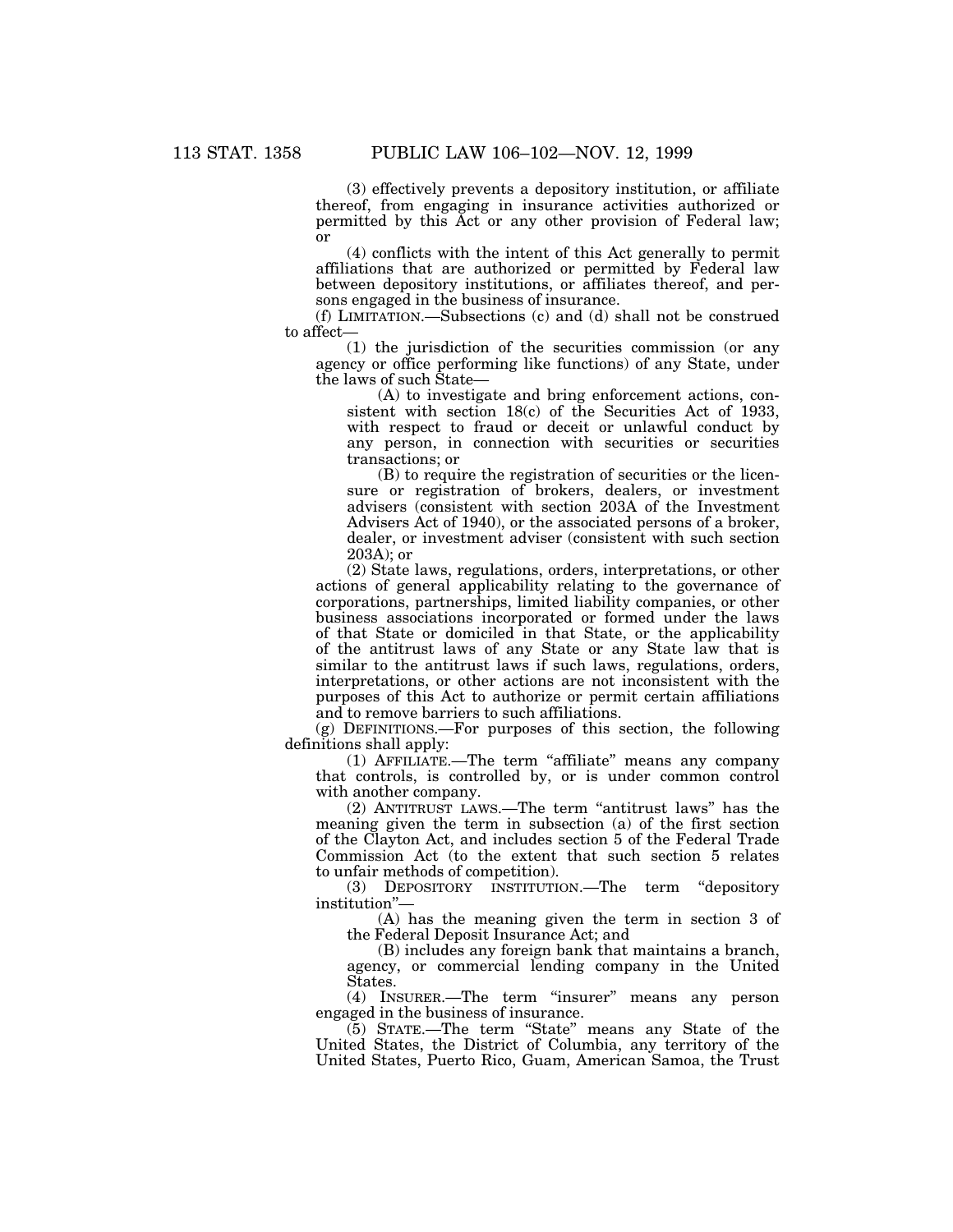Territory of the Pacific Islands, the Virgin Islands, and the Northern Mariana Islands.

## **SEC. 105. MUTUAL BANK HOLDING COMPANIES AUTHORIZED.**

Section  $3(g)(2)$  of the Bank Holding Company Act of 1956  $(12 \text{ U.S.C. } 1842\text{ (g)}(2))$  is amended to read as follows:

"(2) REGULATIONS.—A bank holding company organized as a mutual holding company shall be regulated on terms, and shall be subject to limitations, comparable to those applicable to any other bank holding company.''.

## **SEC. 106. PROHIBITION ON DEPOSIT PRODUCTION OFFICES.**

Section 109(e)(4) of the Riegle-Neal Interstate Banking and Branching Efficiency Act of 1994 (12 U.S.C. 1835a(e)(4)) is amended by inserting "and any branch of a bank controlled by an outof-State bank holding company (as defined in section 2(o)(7) of the Bank Holding Company Act of 1956)'' before the period.

## **SEC. 107. CROSS MARKETING RESTRICTION; LIMITED PURPOSE BANK RELIEF; DIVESTITURE.**

(a) CROSS MARKETING RESTRICTION.—Section 4(f) of the Bank Holding Company Act of 1956 (12 U.S.C. 1843(f)) is amended by striking paragraph (3).

(b) DAYLIGHT OVERDRAFTS.—Section 4(f) of the Bank Holding Company Act of 1956 (12 U.S.C. 1843(f)) is amended by inserting after paragraph (2) the following new paragraph:

''(3) PERMISSIBLE OVERDRAFTS DESCRIBED.—For purposes of paragraph  $(2)(C)$ , an overdraft is described in this paragraph if—

''(A) such overdraft results from an inadvertent computer or accounting error that is beyond the control of both the bank and the affiliate;

''(B) such overdraft—

''(i) is permitted or incurred on behalf of an affiliate that is monitored by, reports to, and is recognized as a primary dealer by the Federal Reserve Bank of New York; and

"(ii) is fully secured, as required by the Board, by bonds, notes, or other obligations that are direct obligations of the United States or on which the principal and interest are fully guaranteed by the United States or by securities and obligations eligible for settlement on the Federal Reserve book entry system; or

''(C) such overdraft—

"(i) is permitted or incurred by, or on behalf of, an affiliate in connection with an activity that is financial in nature or incidental to a financial activity; and

''(ii) does not cause the bank to violate any provision of section 23A or 23B of the Federal Reserve Act, either directly, in the case of a bank that is a member of the Federal Reserve System, or by virtue of section 18(j) of the Federal Deposit Insurance Act, in the case of a bank that is not a member of the Federal Reserve System.''.

(c) INDUSTRIAL LOAN COMPANIES; AFFILIATE OVERDRAFTS.—Section 2(c)(2)(H) of the Bank Holding Company Act of 1956 (12 U.S.C.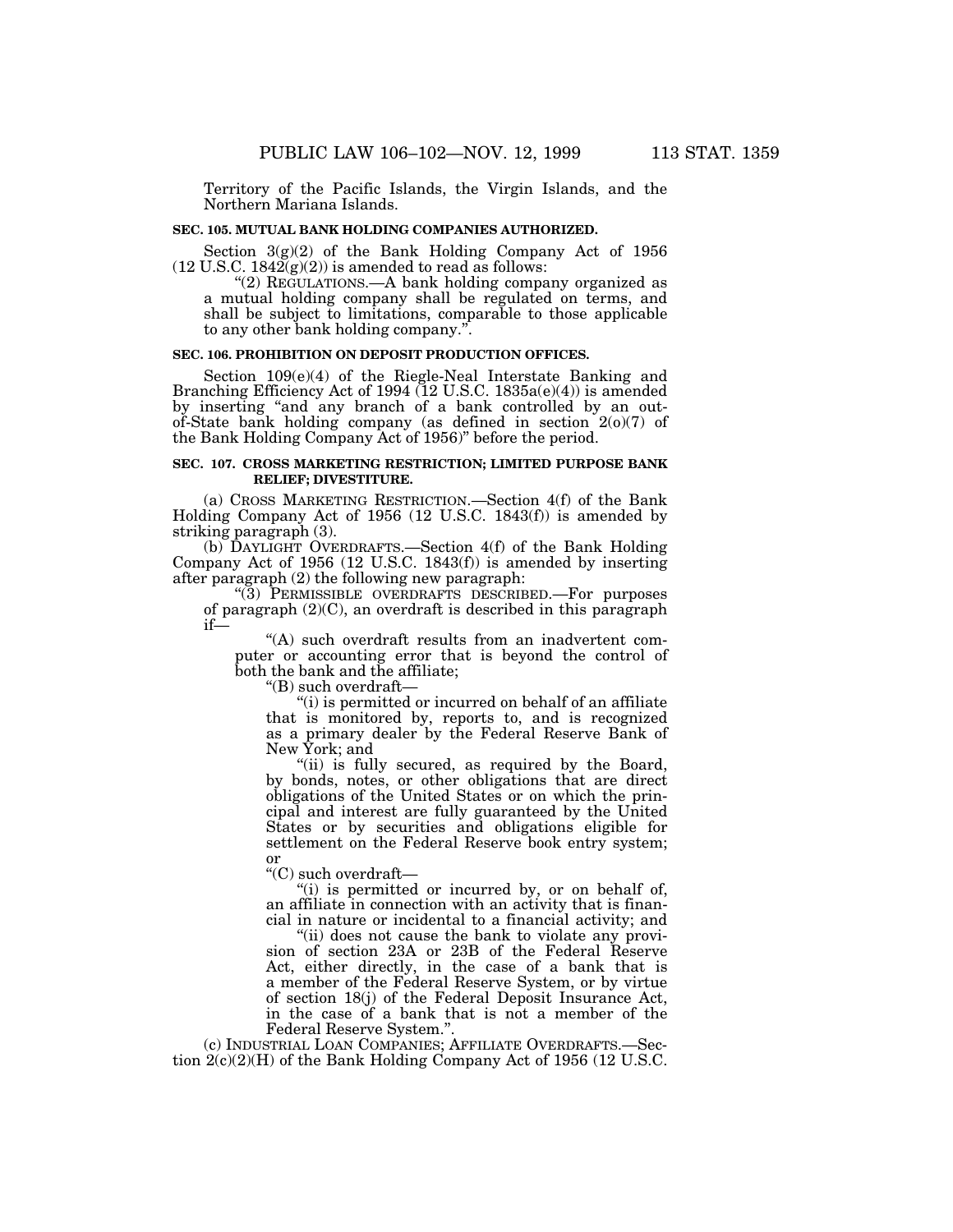$1841(c)(2)(H)$ ) is amended by inserting ", or that is otherwise permissible for a bank controlled by a company described in section  $4(f)(1)$ " before the period at the end.

(d) ACTIVITIES LIMITATIONS.—Section 4(f)(2) of the Bank Holding Company Act of 1956 (12 U.S.C. 1843 $(f)(2)$ ) is amended—

(1) by striking ''Paragraph (1) shall cease to apply to any company described in such paragraph if—" and inserting "Subject to paragraph (3), a company described in paragraph (1) shall no longer qualify for the exemption provided under that paragraph if-";

 $(2)$  in subparagraph  $(A)$ —

 $(A)$  in clause  $(ii)(IX)$ , by striking "and" at the end; (B) in clause (ii)(X), by inserting "and" after the semicolon;

 $(C)$  in clause (ii), by inserting after subclause  $(X)$  the following new subclause:

> ''(XI) assets that are derived from, or incidental to, activities in which institutions described in subparagraph  $(F)$  or  $(H)$  of section  $2(c)(2)$  are permitted to engage;''; and

(D) by striking ''or'' at the end; and

(3) by striking subparagraph (B) and inserting the following:

''(B) any bank subsidiary of such company—

''(i) accepts demand deposits or deposits that the depositor may withdraw by check or similar means for payment to third parties; and

''(ii) engages in the business of making commercial loans (except that, for purposes of this clause, loans made in the ordinary course of a credit card operation shall not be treated as commercial loans); or

''(C) after the date of the enactment of the Competitive Equality Amendments of 1987, any bank subsidiary of such company permits any overdraft (including any intraday overdraft), or incurs any such overdraft in the account of the bank at a Federal reserve bank, on behalf of an affiliate, other than an overdraft described in paragraph  $(3).$ ".

(e) DIVESTITURE REQUIREMENT.—Section  $4(f)(4)$  of the Bank Holding Company Act of 1956 (12 U.S.C. 1843(f)(4)) is amended to read as follows:

"(4) DIVESTITURE IN CASE OF LOSS OF EXEMPTION.—If any company described in paragraph (1) fails to qualify for the exemption provided under paragraph (1) by operation of paragraph (2), such exemption shall cease to apply to such company and such company shall divest control of each bank it controls before the end of the 180-day period beginning on the date on which the company receives notice from the Board that the company has failed to continue to qualify for such exemption, unless, before the end of such 180-day period, the company has—

''(A) either—

''(i) corrected the condition or ceased the activity that caused the company to fail to continue to qualify for the exemption; or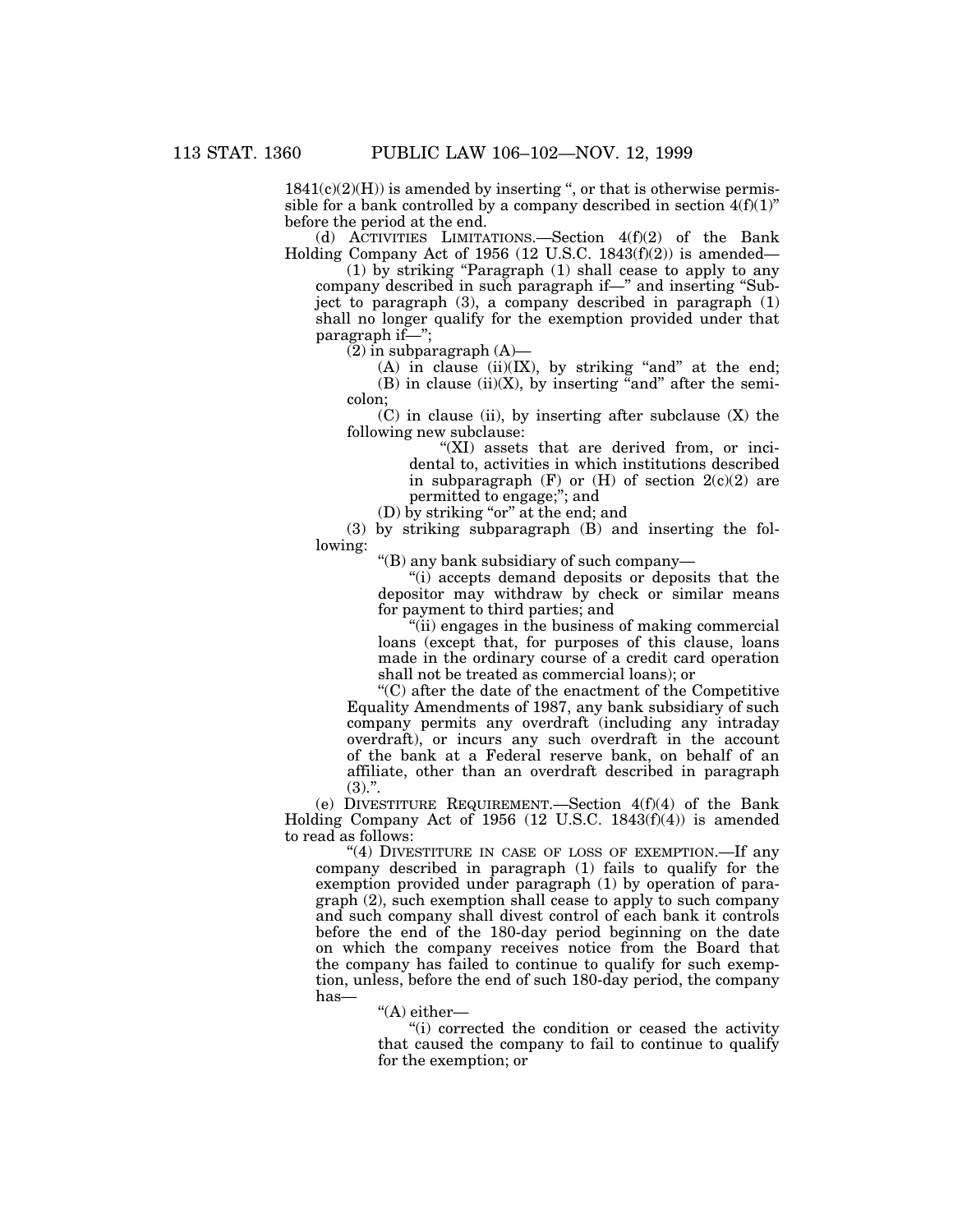"(ii) submitted a plan to the Board for approval to cease the activity or correct the condition in a timely manner (which shall not exceed 1 year); and

"(B) implemented procedures that are reasonably adapted to avoid the reoccurrence of such condition or activity.'

(f) FOREIGN BANK SUBSIDIARIES OF LIMITED PURPOSE CREDIT CARD BANKS.—Section 4(f) of the Bank Holding Company Act of 1956 (12 U.S.C. 1843(f)) is amended by adding at the end the following new paragraph:

"(14) FOREIGN BANK SUBSIDIARIES OF LIMITED PURPOSE CREDIT CARD BANKS.—

''(A) IN GENERAL.—An institution described in section  $2(c)(2)(F)$  may control a foreign bank if-

''(i) the investment of the institution in the foreign bank meets the requirements of section 25 or 25A of the Federal Reserve Act and the foreign bank qualifies under such sections;

"(ii) the foreign bank does not offer any products or services in the United States; and

"(iii) the activities of the foreign bank are permissible under otherwise applicable law.

''(B) OTHER LIMITATIONS INAPPLICABLE.—The limitations contained in any clause of section  $2(c)(2)(F)$  shall not apply to a foreign bank described in subparagraph (A) that is controlled by an institution described in such section.''.

### **SEC. 108. USE OF SUBORDINATED DEBT TO PROTECT FINANCIAL** 12 USC 4801 **SYSTEM AND DEPOSIT FUNDS FROM ''TOO BIG TO FAIL'' INSTITUTIONS.**

note.

(a) STUDY REQUIRED.—The Board of Governors of the Federal Reserve System and the Secretary of the Treasury shall conduct a study of—

(1) the feasibility and appropriateness of establishing a requirement that, with respect to large insured depository institutions and depository institution holding companies the failure of which could have serious adverse effects on economic conditions or financial stability, such institutions and holding companies maintain some portion of their capital in the form of subordinated debt in order to bring market forces and market discipline to bear on the operation of, and the assessment of the viability of, such institutions and companies and reduce the risk to economic conditions, financial stability, and any deposit insurance fund;

(2) if such requirement is feasible and appropriate, the appropriate amount or percentage of capital that should be subordinated debt consistent with such purposes; and

(3) the manner in which any such requirement could be incorporated into existing capital standards and other issues relating to the transition to such a requirement.

(b) REPORT.—Before the end of the 18-month period beginning on the date of the enactment of this Act, the Board of Governors of the Federal Reserve System and the Secretary of the Treasury shall submit a report to the Congress containing the findings and conclusions of the Board and the Secretary in connection with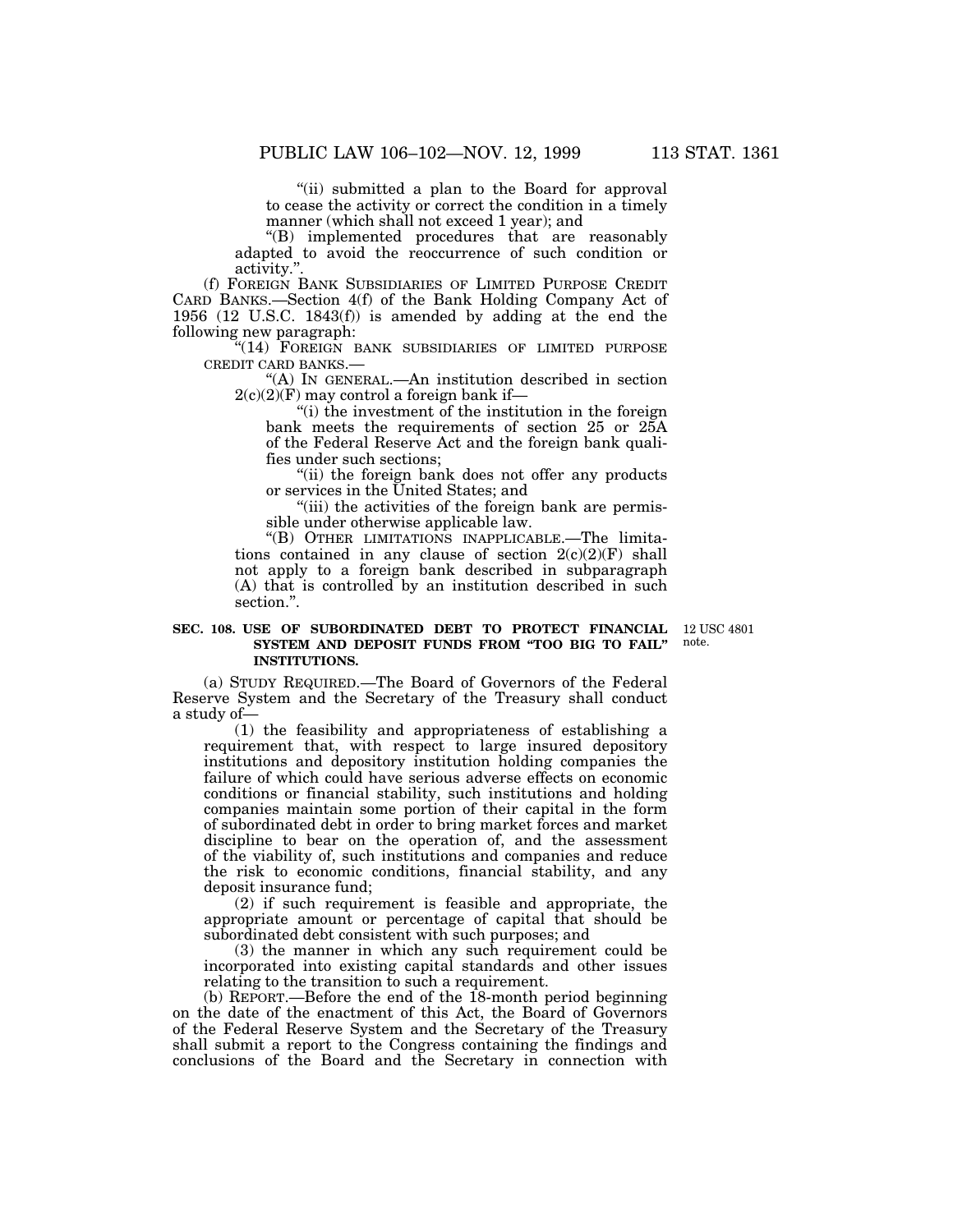the study required under subsection (a), together with such legislative and administrative proposals as the Board and the Secretary may determine to be appropriate.

(c) DEFINITIONS.—For purposes of subsection (a), the following definitions shall apply:

(1) BANK HOLDING COMPANY.—The term ''bank holding company'' has the meaning given the term in section 2 of the Bank Holding Company Act of 1956.

(2) INSURED DEPOSITORY INSTITUTION.—The term ''insured depository institution'' has the meaning given the term in section 3(c) of the Federal Deposit Insurance Act.

(3) SUBORDINATED DEBT.—The term ''subordinated debt'' means unsecured debt that—

(A) has an original weighted average maturity of not less than 5 years;

(B) is subordinated as to payment of principal and interest to all other indebtedness of the bank, including deposits;

(C) is not supported by any form of credit enhancement, including a guarantee or standby letter of credit; and

(D) is not held in whole or in part by any affiliate or institution-affiliated party of the insured depository institution or bank holding company.

12 USC 252 note.

## **SEC. 109. STUDY OF FINANCIAL MODERNIZATION'S EFFECT ON THE ACCESSIBILITY OF SMALL BUSINESS AND FARM LOANS.**

(a) STUDY.—The Secretary of the Treasury, in consultation with the Federal banking agencies (as defined in section  $3(z)$  of the Federal Deposit Insurance Act), shall conduct a study of the extent to which credit is being provided to and for small businesses and farms, as a result of this Act and the amendments made by this Act.

(b) REPORT.—Before the end of the 5-year period beginning on the date of the enactment of this Act, the Secretary, in consultation with the Federal banking agencies, shall submit a report to the Congress on the study conducted pursuant to subsection (a) and shall include such recommendations as the Secretary determines to be appropriate for administrative and legislative action.

# **Subtitle B—Streamlining Supervision of Bank Holding Companies**

## **SEC. 111. STREAMLINING BANK HOLDING COMPANY SUPERVISION.**

Section 5(c) of the Bank Holding Company Act of 1956 (12 U.S.C. 1844(c)) is amended to read as follows:

''(c) REPORTS AND EXAMINATIONS.—

''(1) REPORTS.—

''(A) IN GENERAL.—The Board, from time to time, may require a bank holding company and any subsidiary of such company to submit reports under oath to keep the Board informed as to—

''(i) its financial condition, systems for monitoring and controlling financial and operating risks, and transactions with depository institution subsidiaries of the bank holding company; and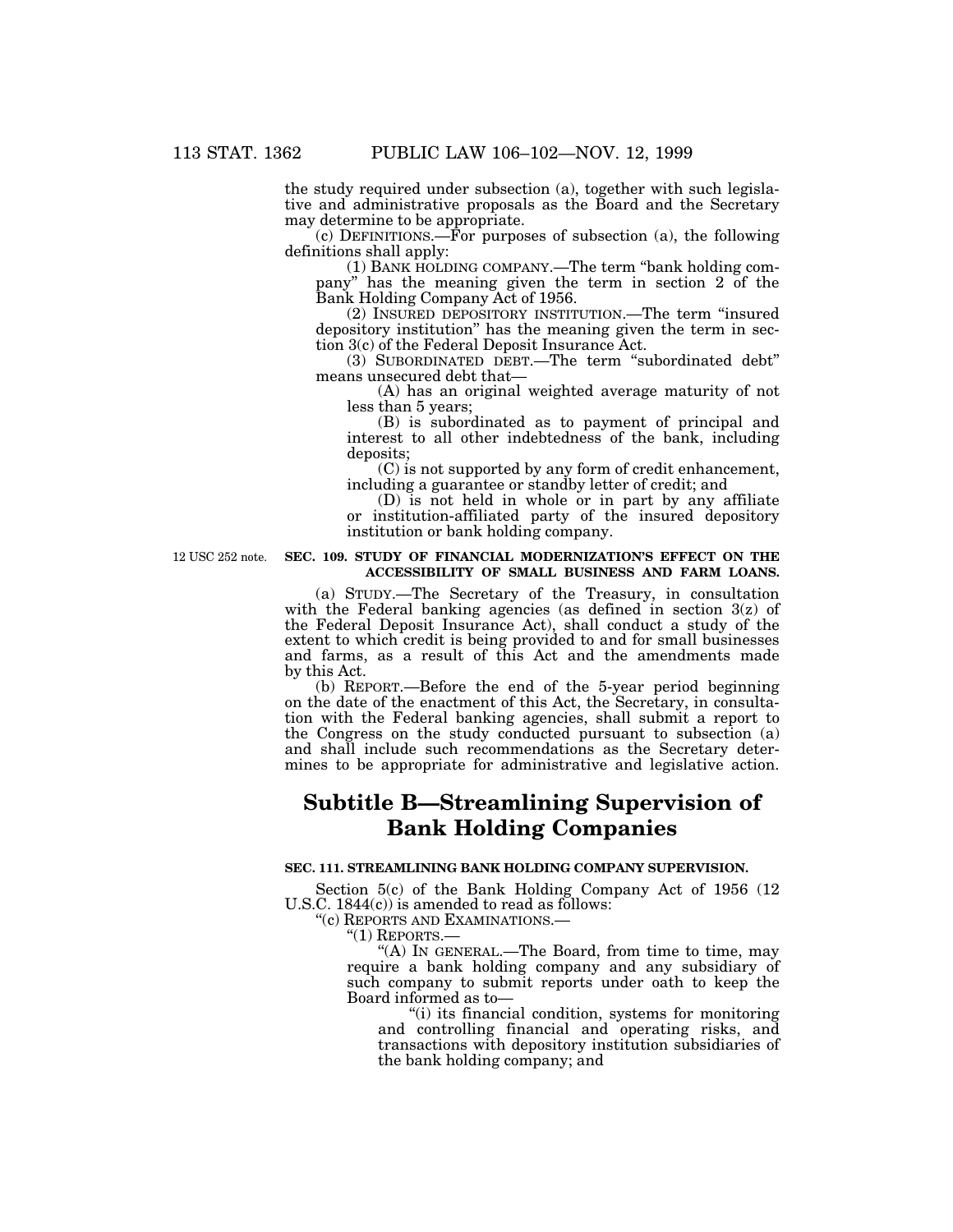''(ii) compliance by the company or subsidiary with applicable provisions of this Act or any other Federal law that the Board has specific jurisdiction to enforce against such company or subsidiary.

''(B) USE OF EXISTING REPORTS.—

"(i) In GENERAL.—For purposes of compliance with this paragraph, the Board shall, to the fullest extent possible, accept—

''(I) reports that a bank holding company or any subsidiary of such company has provided or been required to provide to other Federal or State supervisors or to appropriate self-regulatory organizations;

''(II) information that is otherwise required to be reported publicly; and

''(III) externally audited financial statements. ''(ii) AVAILABILITY.—A bank holding company or a subsidiary of such company shall provide to the Board, at the request of the Board, a report referred to in clause (i).

"(iii) REPORTS FILED WITH OTHER AGENCIES.-

''(I) IN GENERAL.—In the event that the Board requires a report under this subsection from a functionally regulated subsidiary of a bank holding company of a kind that is not required by another Federal or State regulatory authority or an appropriate self-regulatory organization, the Board shall first request that the appropriate regulatory authority or self-regulatory organization obtain such report.

"(II) AVAILABILITY FROM OTHER SUBSIDIARY.— If the report is not made available to the Board, and the report is necessary to assess a material risk to the bank holding company or any of its depository institution subsidiaries or compliance with this Act or any other Federal law that the Board has specific jurisdiction to enforce against such company or subsidiary or the systems described in paragraph  $(2)(A)(ii)(II)$ , the Board may require such functionally regulated subsidiary to provide such a report to the Board.

"(2) EXAMINATIONS .-

"(A) EXAMINATION AUTHORITY FOR BANK HOLDING COMPANIES AND SUBSIDIARIES.—Subject to subparagraph (B), the Board may make examinations of each bank holding company and each subsidiary of such holding company in order—

"(i) to inform the Board of the nature of the operations and financial condition of the holding company and such subsidiaries;

''(ii) to inform the Board of—

''(I) the financial and operational risks within the holding company system that may pose a threat to the safety and soundness of any depository institution subsidiary of such holding company; and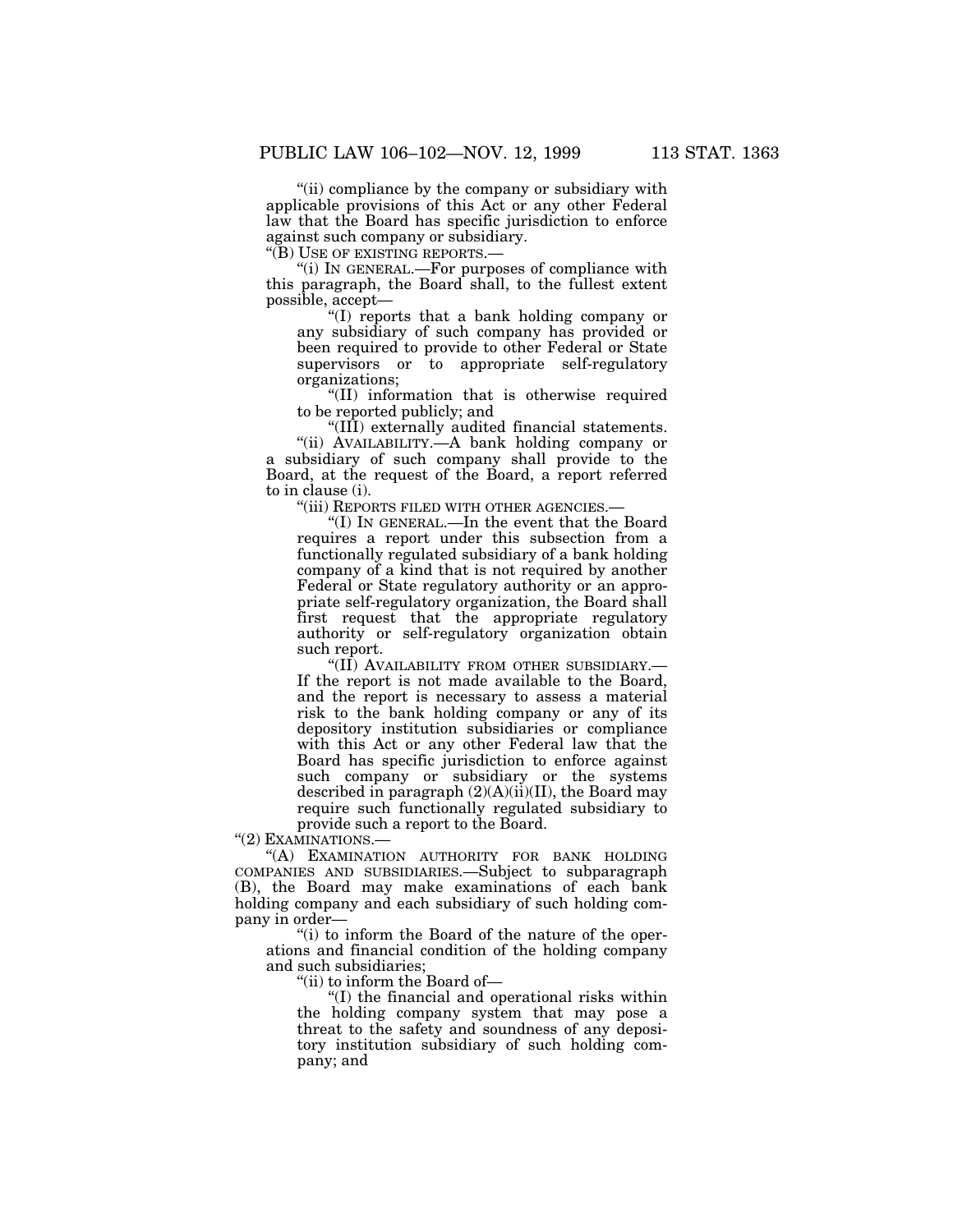''(II) the systems for monitoring and controlling such risks; and

''(iii) to monitor compliance with the provisions of this Act or any other Federal law that the Board has specific jurisdiction to enforce against such company or subsidiary and those governing transactions and relationships between any depository institution subsidiary and its affiliates.

''(B) FUNCTIONALLY REGULATED SUBSIDIARIES.—Notwithstanding subparagraph (A), the Board may make examinations of a functionally regulated subsidiary of a bank holding company only if—

"(i) the Board has reasonable cause to believe that such subsidiary is engaged in activities that pose a material risk to an affiliated depository institution;

''(ii) the Board reasonably determines, after reviewing relevant reports, that examination of the subsidiary is necessary to adequately inform the Board of the systems described in subparagraph  $(A)(ii)(II);$ or

''(iii) based on reports and other available information, the Board has reasonable cause to believe that a subsidiary is not in compliance with this Act or any other Federal law that the Board has specific jurisdiction to enforce against such subsidiary, including provisions relating to transactions with an affiliated depository institution, and the Board cannot make such determination through examination of the affiliated depository institution or the bank holding company.

''(C) RESTRICTED FOCUS OF EXAMINATIONS.—The Board shall, to the fullest extent possible, limit the focus and scope of any examination of a bank holding company to-

"(i) the bank holding company; and

"(ii) any subsidiary of the bank holding company that could have a materially adverse effect on the safety and soundness of any depository institution subsidiary of the holding company due to—

"(I) the size, condition, or activities of the subsidiary; or

"(II) the nature or size of transactions between the subsidiary and any depository institution that is also a subsidiary of the bank holding company.

''(D) DEFERENCE TO BANK EXAMINATIONS.—The Board shall, to the fullest extent possible, for the purposes of this paragraph, use the reports of examinations of depository institutions made by the appropriate Federal and State depository institution supervisory authority.

''(E) DEFERENCE TO OTHER EXAMINATIONS.—The Board shall, to the fullest extent possible, forego an examination by the Board under this paragraph and instead review the reports of examination made of—

''(i) any registered broker or dealer by or on behalf of the Securities and Exchange Commission;

''(ii) any registered investment adviser properly registered by or on behalf of either the Securities and Exchange Commission or any State;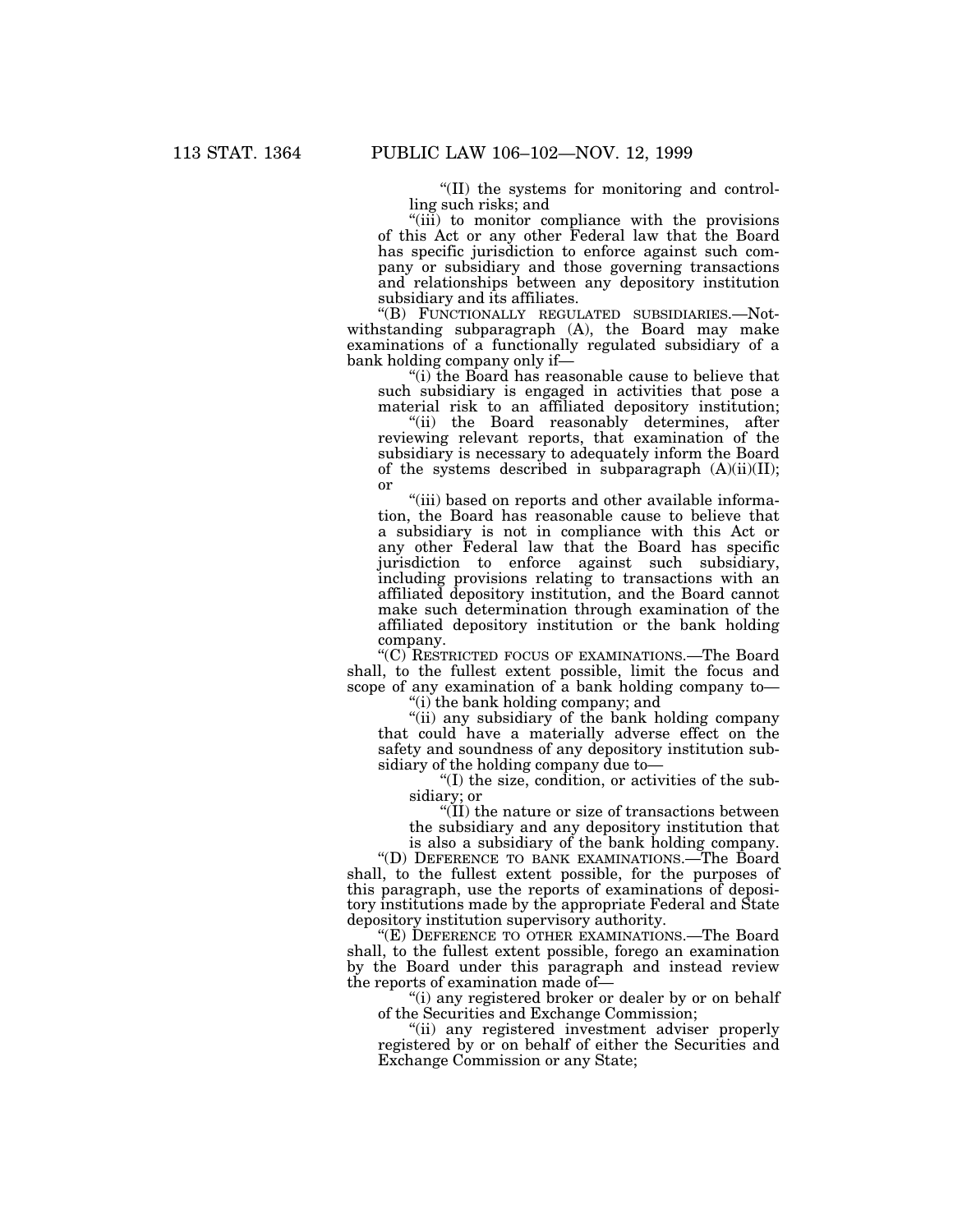''(iii) any licensed insurance company by or on behalf of any State regulatory authority responsible

for the supervision of insurance companies; and

"(iv) any other subsidiary that the Board finds to be comprehensively supervised by a Federal or State authority.

''(3) CAPITAL.—

''(A) IN GENERAL.—The Board may not, by regulation, guideline, order, or otherwise, prescribe or impose any capital or capital adequacy rules, guidelines, standards, or requirements on any functionally regulated subsidiary of a bank holding company that—

''(i) is not a depository institution; and

"(ii) is-

''(I) in compliance with the applicable capital requirements of its Federal regulatory authority (including the Securities and Exchange Commission) or State insurance authority;

''(II) properly registered as an investment adviser under the Investment Advisers Act of 1940, or with any State; or

''(III) is licensed as an insurance agent with the appropriate State insurance authority.

"(B) RULE OF CONSTRUCTION.—Subparagraph (A) shall not be construed as preventing the Board from imposing capital or capital adequacy rules, guidelines, standards, or requirements with respect to—

''(i) activities of a registered investment adviser other than with respect to investment advisory activities or activities incidental to investment advisory activities; or

"(ii) activities of a licensed insurance agent other than insurance agency activities or activities incidental to insurance agency activities.

''(C) LIMITATIONS ON INDIRECT ACTION.—In developing, establishing, or assessing bank holding company capital or capital adequacy rules, guidelines, standards, or requirements for purposes of this paragraph, the Board may not take into account the activities, operations, or investments of an affiliated investment company registered under the Investment Company Act of 1940, unless the investment company is—

''(i) a bank holding company; or

"(ii) controlled by a bank holding company by reason of ownership by the bank holding company (including through all of its affiliates) of 25 percent or more of the shares of the investment company, and the shares owned by the bank holding company have a market value equal to more than \$1,000,000.

"(4) FUNCTIONAL REGULATION OF SECURITIES AND INSUR-ANCE ACTIVITIES.—

''(A) SECURITIES ACTIVITIES.—Securities activities conducted in a functionally regulated subsidiary of a depository institution shall be subject to regulation by the Securities and Exchange Commission, and by relevant State securities authorities, as appropriate, subject to section 104 of the Gramm-Leach-Bliley Act, to the same extent as if they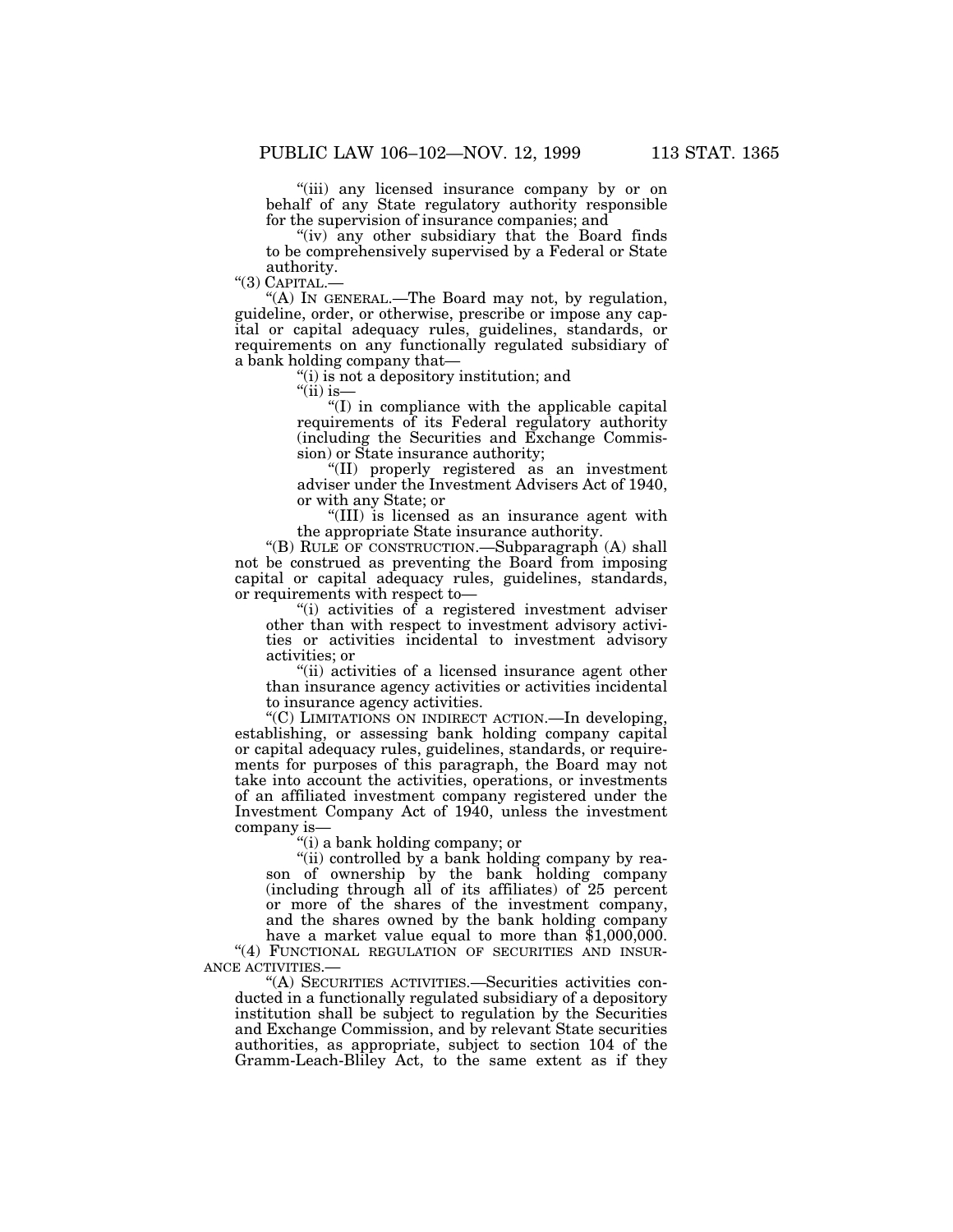were conducted in a nondepository institution subsidiary of a bank holding company.

''(B) INSURANCE ACTIVITIES.—Subject to section 104 of the Gramm-Leach-Bliley Act, insurance agency and brokerage activities and activities as principal conducted in a functionally regulated subsidiary of a depository institution shall be subject to regulation by a State insurance authority to the same extent as if they were conducted in a nondepository institution subsidiary of a bank holding company.

''(5) DEFINITION.—For purposes of this subsection, the term 'functionally regulated subsidiary' means any company—

" $(A)$  that is not a bank holding company or a depository institution; and

" $(B)$  that is-

''(i) a broker or dealer that is registered under the Securities Exchange Act of 1934;

''(ii) a registered investment adviser, properly registered by or on behalf of either the Securities and Exchange Commission or any State, with respect to the investment advisory activities of such investment adviser and activities incidental to such investment advisory activities;

"(iii) an investment company that is registered under the Investment Company Act of 1940;

"(iv) an insurance company, with respect to insurance activities of the insurance company and activities incidental to such insurance activities, that is subject to supervision by a State insurance regulator; or

 $\sqrt[n]{v}$  an entity that is subject to regulation by the Commodity Futures Trading Commission, with respect to the commodities activities of such entity and activities incidental to such commodities activities.''.

## **SEC. 112. AUTHORITY OF STATE INSURANCE REGULATOR AND SECU-RITIES AND EXCHANGE COMMISSION.**

(a) BANK HOLDING COMPANIES.—Section 5 of the Bank Holding Company Act of 1956 (12 U.S.C. 1844) is amended by adding at the end the following new subsection:

(g) AUTHORITY OF STATE INSURANCE REGULATOR AND THE SECURITIES AND EXCHANGE COMMISSION.—

''(1) IN GENERAL.—Notwithstanding any other provision of law, any regulation, order, or other action of the Board that requires a bank holding company to provide funds or other assets to a subsidiary depository institution shall not be effective nor enforceable with respect to an entity described in subparagraph (A) if—

 $\hat{H}(\overline{A})$  such funds or assets are to be provided by—

''(i) a bank holding company that is an insurance company, a broker or dealer registered under the Securities Exchange Act of 1934, an investment company registered under the Investment Company Act of 1940, or an investment adviser registered by or on behalf of either the Securities and Exchange Commission or any State; or

''(ii) an affiliate of the depository institution that is an insurance company or a broker or dealer registered under the Securities Exchange Act of 1934,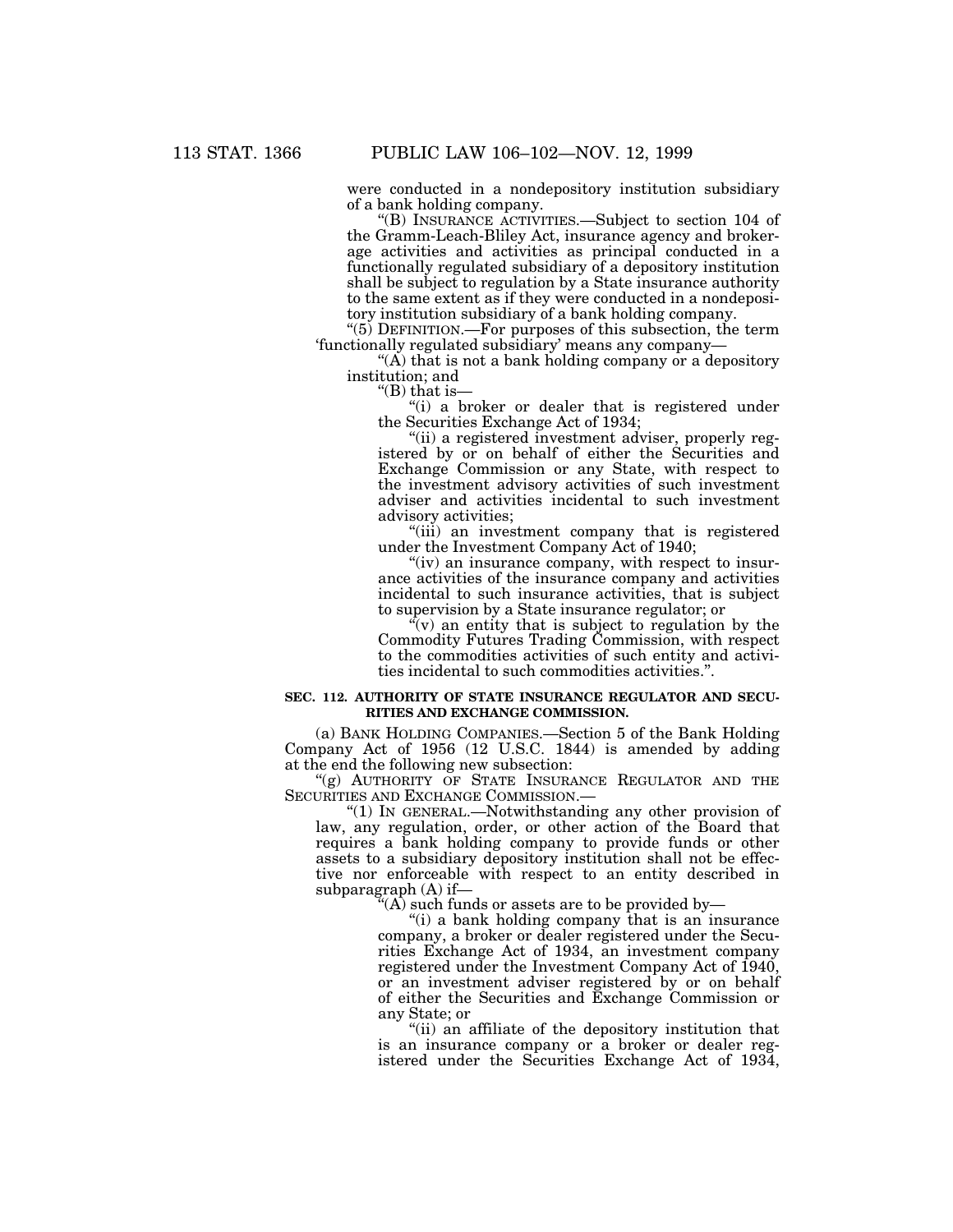an investment company registered under the Investment Company Act of 1940, or an investment adviser registered by or on behalf of either the Securities and Exchange Commission or any State; and

''(B) the State insurance authority for the insurance company or the Securities and Exchange Commission for the registered broker, dealer, investment adviser (solely with respect to investment advisory activities or activities incidental thereto), or investment company, as the case may be, determines in writing sent to the holding company and the Board that the holding company shall not provide such funds or assets because such action would have a material adverse effect on the financial condition of the insurance company or the broker, dealer, investment company, or investment adviser, as the case may be.

 $C<sup>a</sup>(2)$  NOTICE TO STATE INSURANCE AUTHORITY OR SEC REQUIRED.—If the Board requires a bank holding company, or an affiliate of a bank holding company, that is an insurance company or a broker, dealer, investment company, or investment adviser described in paragraph  $(1)(A)$  to provide funds or assets to a depository institution subsidiary of the holding company pursuant to any regulation, order, or other action of the Board referred to in paragraph (1), the Board shall promptly notify the State insurance authority for the insurance company, the Securities and Exchange Commission, or State securities regulator, as the case may be, of such requirement.

''(3) DIVESTITURE IN LIEU OF OTHER ACTION.—If the Board receives a notice described in paragraph (1)(B) from a State insurance authority or the Securities and Exchange Commission with regard to a bank holding company or affiliate referred to in that paragraph, the Board may order the bank holding company to divest the depository institution not later than 180 days after receiving the notice, or such longer period as the Board determines consistent with the safe and sound operation of the depository institution.

''(4) CONDITIONS BEFORE DIVESTITURE.—During the period beginning on the date an order to divest is issued by the Board under paragraph (3) to a bank holding company and ending on the date the divestiture is completed, the Board may impose any conditions or restrictions on the holding company's ownership or operation of the depository institution, including restricting or prohibiting transactions between the depository institution and any affiliate of the institution, as are appropriate under the circumstances.

 $\cdot$ <sup>'(5)</sup> RULE OF CONSTRUCTION.—No provision of this subsection may be construed as limiting or otherwise affecting, except to the extent specifically provided in this subsection, the regulatory authority, including the scope of the authority, of any Federal agency or department with regard to any entity that is within the jurisdiction of such agency or department.''.

(b) SUBSIDIARIES OF DEPOSITORY INSTITUTIONS.—The Federal Deposit Insurance Act (12 U.S.C. 1811 et seq.) is amended by adding at the end the following new section: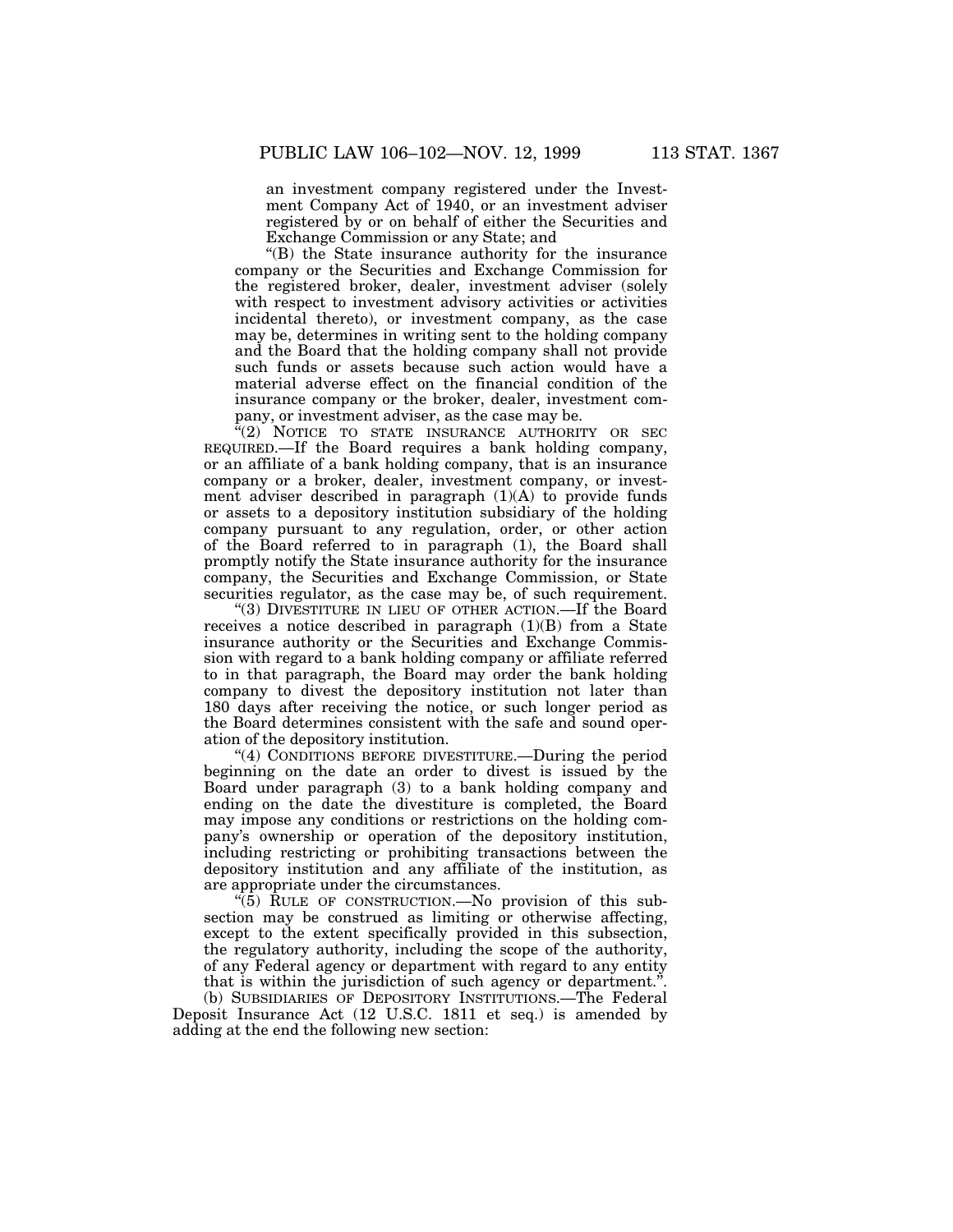12 USC 1831v.

### **''SEC. 45. AUTHORITY OF STATE INSURANCE REGULATOR AND SECU-RITIES AND EXCHANGE COMMISSION.**

''(a) IN GENERAL.—Notwithstanding any other provision of law, the provisions of—

''(1) section 5(c) of the Bank Holding Company Act of 1956 that limit the authority of the Board of Governors of the Federal Reserve System to require reports from, to make examinations of, or to impose capital requirements on holding companies and their functionally regulated subsidiaries or that require deference to other regulators;

"(2) section  $5(g)$  of the Bank Holding Company Act of 1956 that limit the authority of the Board to require a functionally regulated subsidiary of a holding company to provide capital or other funds or assets to a depository institution subsidiary of the holding company and to take certain actions including requiring divestiture of the depository institution; and

''(3) section 10A of the Bank Holding Company Act of 1956 that limit whatever authority the Board might otherwise have to take direct or indirect action with respect to holding companies and their functionally regulated subsidiaries;

shall also limit whatever authority that a Federal banking agency might otherwise have under any statute or regulation to require reports, make examinations, impose capital requirements, or take any other direct or indirect action with respect to any functionally regulated affiliate of a depository institution, subject to the same standards and requirements as are applicable to the Board under those provisions.

''(b) CERTAIN EXEMPTION AUTHORIZED.—No provision of this section shall be construed as preventing the Corporation, if the Corporation finds it necessary to determine the condition of a depository institution for insurance purposes, from examining an affiliate of any depository institution, pursuant to section  $10(b)(4)$ , as may be necessary to disclose fully the relationship between the depository institution and the affiliate, and the effect of such relationship on the depository institution.

''(c) DEFINITIONS.—For purposes of this section, the following definitions shall apply:

''(1) FUNCTIONALLY REGULATED SUBSIDIARY.—The term 'functionally regulated subsidiary' has the meaning given the term in section  $5(c)(5)$  of the Bank Holding Company Act of 1956.

''(2) FUNCTIONALLY REGULATED AFFILIATE.—The term 'functionally regulated affiliate' means, with respect to any depository institution, any affiliate of such depository institution that is—

> ''(A) not a depository institution holding company; and ''(B) a company described in any clause of section

 $5(c)(5)(B)$  of the Bank Holding Company Act of 1956.".

## **SEC. 113. ROLE OF THE BOARD OF GOVERNORS OF THE FEDERAL RESERVE SYSTEM.**

The Bank Holding Company Act of 1956 (12 U.S.C. 1841 et seq.) is amended by inserting after section 10 the following new section: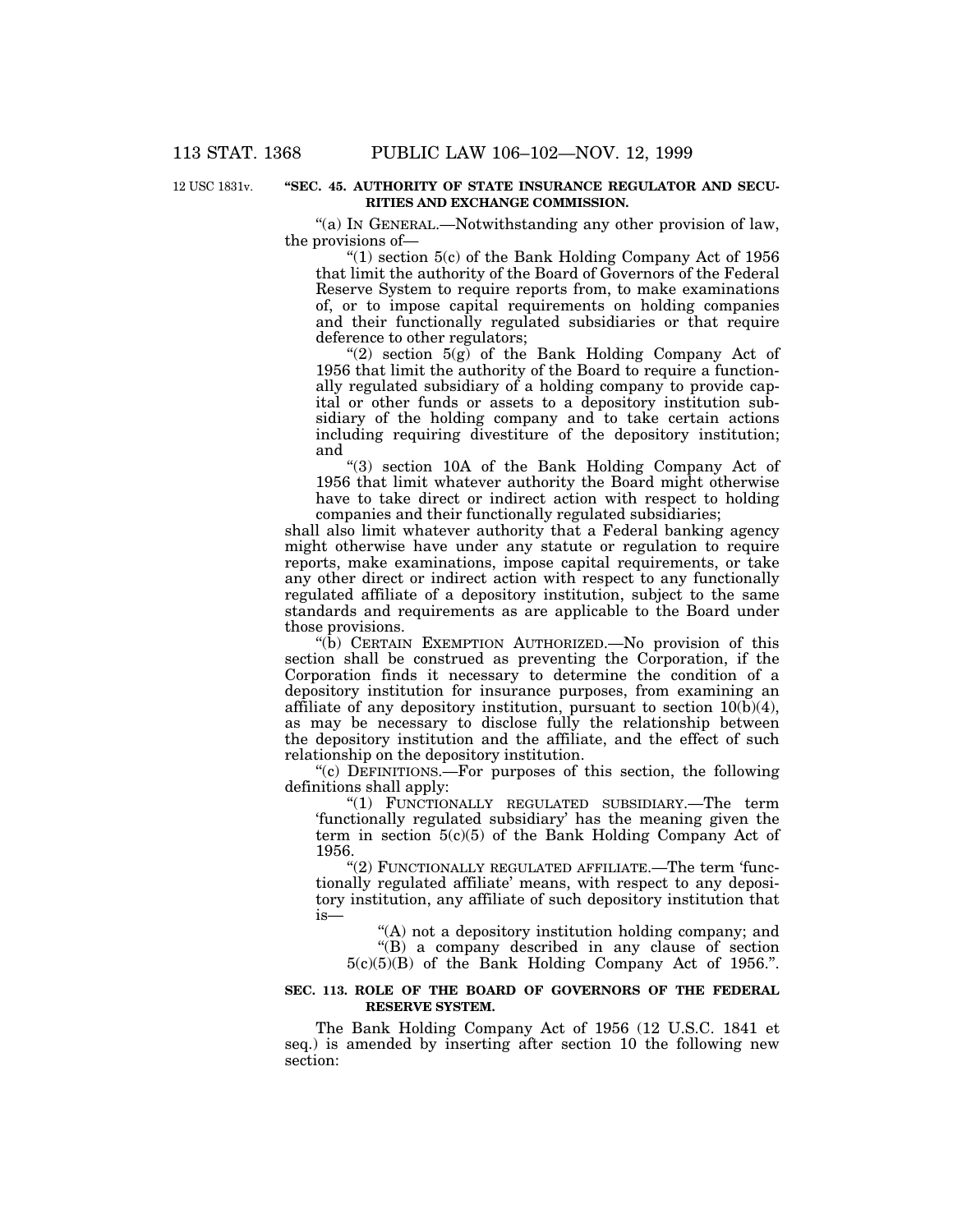#### **''SEC. 10A. LIMITATION ON RULEMAKING, PRUDENTIAL, SUPER-**12 USC 1848a. **VISORY, AND ENFORCEMENT AUTHORITY OF THE BOARD.**

"(a) LIMITATION ON DIRECT ACTION.—The Board may not prescribe regulations, issue or seek entry of orders, impose restraints, restrictions, guidelines, requirements, safeguards, or standards, or otherwise take any action under or pursuant to any provision of this Act or section 8 of the Federal Deposit Insurance Act against or with respect to a functionally regulated subsidiary of a bank holding company unless—

" $(1)$  the action is necessary to prevent or redress an unsafe or unsound practice or breach of fiduciary duty by such subsidiary that poses a material risk to—

" $(A)$  the financial safety, soundness, or stability of an affiliated depository institution; or

''(B) the domestic or international payment system; and

"(2) the Board finds that it is not reasonably possible to protect effectively against the material risk at issue through action directed at or against the affiliated depository institution or against depository institutions generally.

''(b) LIMITATION ON INDIRECT ACTION.—The Board may not prescribe regulations, issue or seek entry of orders, impose restraints, restrictions, guidelines, requirements, safeguards, or standards, or otherwise take any action under or pursuant to any provision of this Act or section 8 of the Federal Deposit Insurance Act against or with respect to a bank holding company that requires the bank holding company to require a functionally regulated subsidiary of the holding company to engage, or to refrain from engaging, in any conduct or activities unless the Board could take such action directly against or with respect to the functionally regulated subsidiary in accordance with subsection (a).

''(c) ACTIONS SPECIFICALLY AUTHORIZED.—Notwithstanding subsection (a) or (b), the Board may take action under this Act or section 8 of the Federal Deposit Insurance Act to enforce compliance by a functionally regulated subsidiary of a bank holding company with any Federal law that the Board has specific jurisdiction to enforce against such subsidiary.

''(d) FUNCTIONALLY REGULATED SUBSIDIARY DEFINED.—For purposes of this section, the term 'functionally regulated subsidiary' has the meaning given the term in section  $5(c)(5)$ .".

# **SEC. 114. PRUDENTIAL SAFEGUARDS.**

12 USC 1828a.

(a) COMPTROLLER OF THE CURRENCY.—

(1) IN GENERAL.—The Comptroller of the Currency may, by regulation or order, impose restrictions or requirements on relationships or transactions between a national bank and a subsidiary of the national bank that the Comptroller finds are—

(A) consistent with the purposes of this Act, title LXII of the Revised Statutes of the United States, and other Federal law applicable to national banks; and

(B) appropriate to avoid any significant risk to the safety and soundness of insured depository institutions or any Federal deposit insurance fund or other adverse effects, such as undue concentration of resources, decreased or unfair competition, conflicts of interests, or unsound banking practices.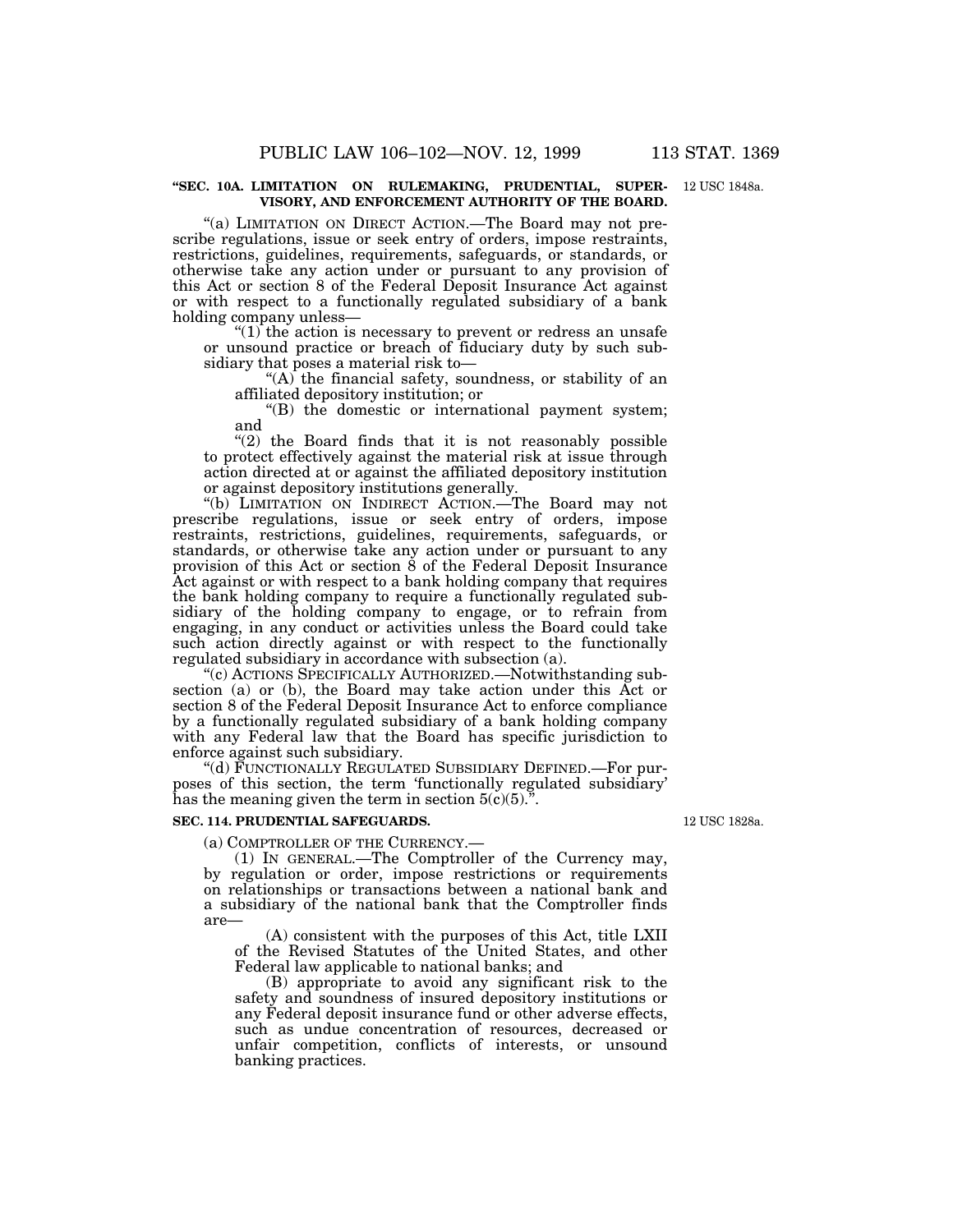(2) REVIEW.—The Comptroller of the Currency shall regularly—

(A) review all restrictions or requirements established pursuant to paragraph (1) to determine whether there is a continuing need for any such restriction or requirement to carry out the purposes of the Act, including the avoidance of any adverse effect referred to in paragraph  $(1)(B)$ ; and

(B) modify or eliminate any such restriction or requirement the Comptroller finds is no longer required for such purposes.

(b) BOARD OF GOVERNORS OF THE FEDERAL RESERVE SYSTEM.—

(1) IN GENERAL.—The Board of Governors of the Federal Reserve System may, by regulation or order, impose restrictions or requirements on relationships or transactions—

(A) between a depository institution subsidiary of a bank holding company and any affiliate of such depository institution (other than a subsidiary of such institution); or

(B) between a State member bank and a subsidiary of such bank;

if the Board makes a finding described in paragraph (2) with respect to such restriction or requirement.

(2) FINDING.—The Board of Governors of the Federal Reserve System may exercise authority under paragraph (1) if the Board finds that the exercise of such authority is—

(A) consistent with the purposes of this Act, the Bank Holding Company Act of 1956, the Federal Reserve Act, and other Federal law applicable to depository institution subsidiaries of bank holding companies or State member banks, as the case may be; and

(B) appropriate to prevent an evasion of any provision of law referred to in subparagraph (A) or to avoid any significant risk to the safety and soundness of depository institutions or any Federal deposit insurance fund or other adverse effects, such as undue concentration of resources, decreased or unfair competition, conflicts of interests, or unsound banking practices.

(3) REVIEW.—The Board of Governors of the Federal Reserve System shall regularly—

(A) review all restrictions or requirements established pursuant to paragraph (1) or (4) to determine whether there is a continuing need for any such restriction or requirement to carry out the purposes of the Act, including the avoidance of any adverse effect referred to in paragraph  $(2)(B)$  or  $(4)(B)$ ; and

(B) modify or eliminate any such restriction or requirement the Board finds is no longer required for such purposes.

(4) FOREIGN BANKS.—The Board may, by regulation or order, impose restrictions or requirements on relationships or transactions between a branch, agency, or commercial lending company of a foreign bank in the United States and any affiliate in the United States of such foreign bank that the Board finds are—

(A) consistent with the purposes of this Act, the Bank Holding Company Act of 1956, the Federal Reserve Act,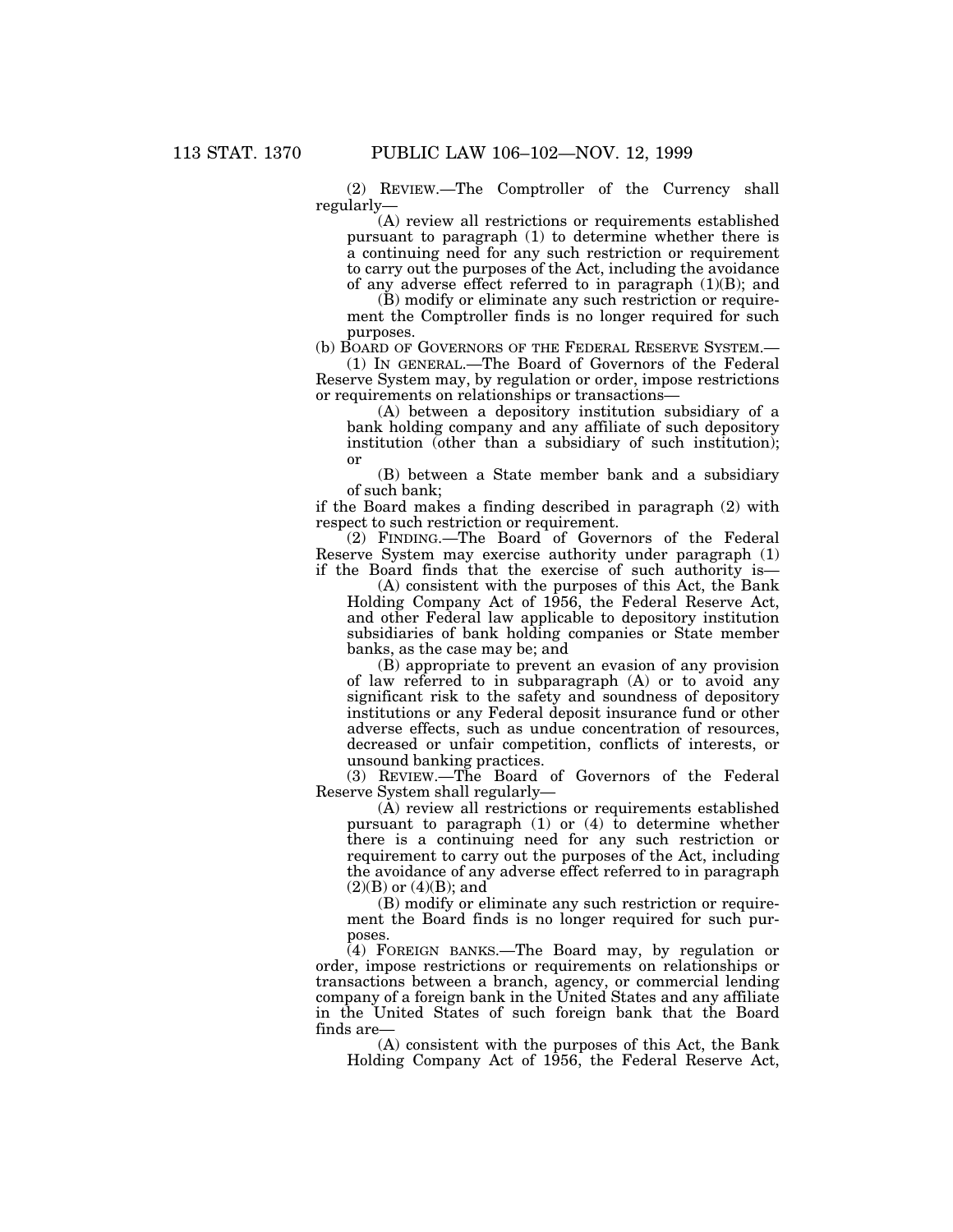and other Federal law applicable to foreign banks and their affiliates in the United States; and

(B) appropriate to prevent an evasion of any provision of law referred to in subparagraph (A) or to avoid any significant risk to the safety and soundness of depository institutions or any Federal deposit insurance fund or other adverse effects, such as undue concentration of resources, decreased or unfair competition, conflicts of interests, or unsound banking practices.

(c) FEDERAL DEPOSIT INSURANCE CORPORATION.—

(1) IN GENERAL.—The Federal Deposit Insurance Corporation may, by regulation or order, impose restrictions or requirements on relationships or transactions between a State nonmember bank (as defined in section 3 of the Federal Deposit Insurance Act) and a subsidiary of the State nonmember bank that the Corporation finds are—

(A) consistent with the purposes of this Act, the Federal Deposit Insurance Act, or other Federal law applicable to State nonmember banks; and

(B) appropriate to avoid any significant risk to the safety and soundness of depository institutions or any Federal deposit insurance fund or other adverse effects, such as undue concentration of resources, decreased or unfair competition, conflicts of interests, or unsound banking practices.

(2) REVIEW.—The Federal Deposit Insurance Corporation shall regularly—

(A) review all restrictions or requirements established pursuant to paragraph (1) to determine whether there is a continuing need for any such restriction or requirement to carry out the purposes of the Act, including the avoidance of any adverse effect referred to in paragraph  $(1)(B)$ ; and

(B) modify or eliminate any such restriction or requirement the Corporation finds is no longer required for such purposes.

## **SEC. 115. EXAMINATION OF INVESTMENT COMPANIES.**

(a) EXCLUSIVE COMMISSION AUTHORITY.—Except as provided in subsection (c), a Federal banking agency may not inspect or examine any registered investment company that is not a bank holding company or a savings and loan holding company.

(b) EXAMINATION RESULTS AND OTHER INFORMATION.—The Commission shall provide to any Federal banking agency, upon request, the results of any examination, reports, records, or other information with respect to any registered investment company to the extent necessary for the agency to carry out its statutory responsibilities.

(c) CERTAIN EXAMINATIONS AUTHORIZED.—Nothing in this section shall prevent the Corporation, if the Corporation finds it necessary to determine the condition of an insured depository institution for insurance purposes, from examining an affiliate of any insured depository institution, pursuant to its authority under section 10(b)(4) of the Federal Deposit Insurance Act, as may be necessary to disclose fully the relationship between the insured depository institution and the affiliate, and the effect of such relationship on the insured depository institution.

12 USC 1820a.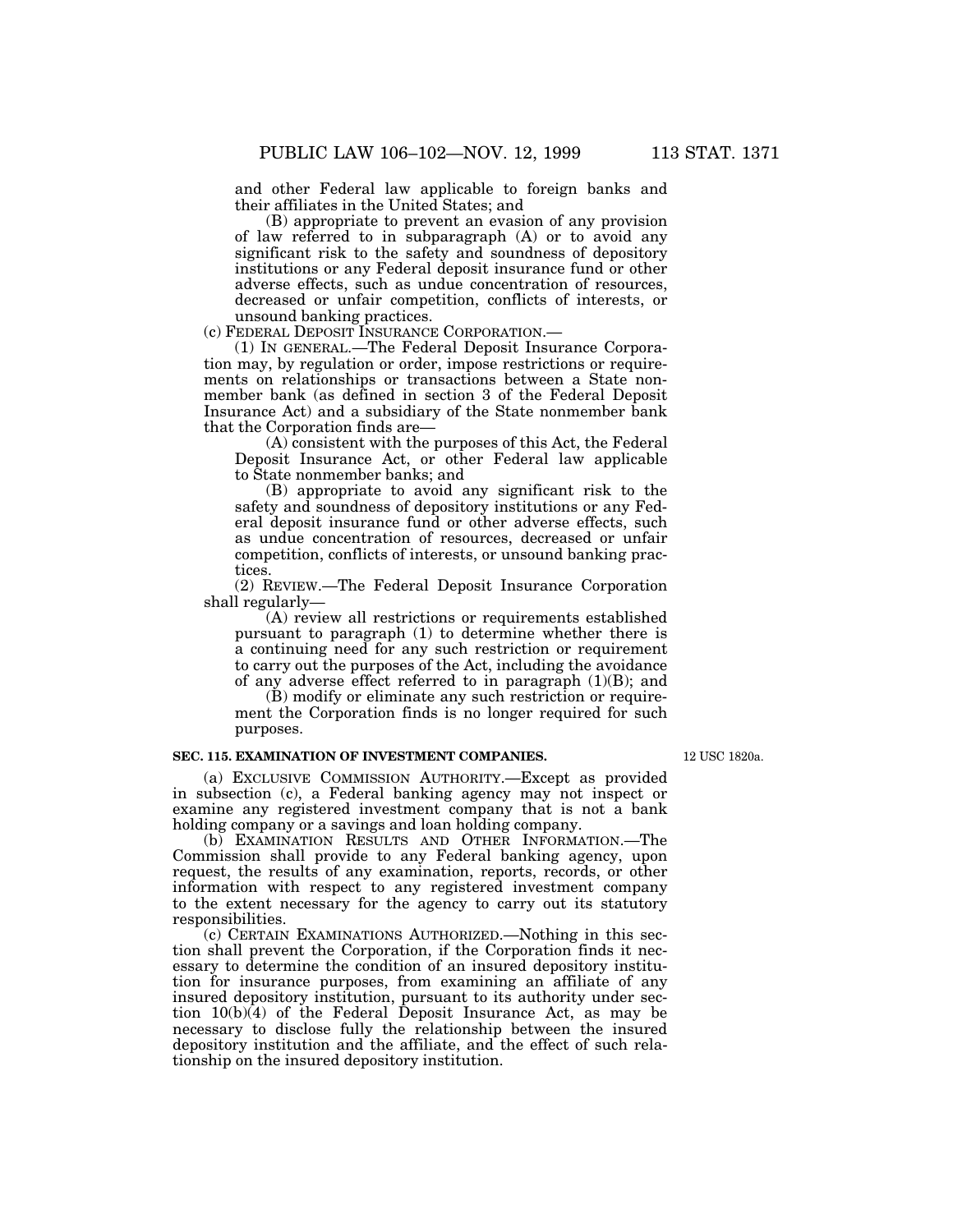(d) DEFINITIONS.—For purposes of this section, the following definitions shall apply:

(1) BANK HOLDING COMPANY.—The term ''bank holding company'' has the meaning given the term in section 2 of the Bank Holding Company Act of 1956.

(2) COMMISSION.—The term ''Commission'' means the Securities and Exchange Commission.

(3) CORPORATION.—The term ''Corporation'' means the Federal Deposit Insurance Corporation.

(4) FEDERAL BANKING AGENCY.—The term ''Federal banking agency" has the meaning given the term in section  $3(z)$  of the Federal Deposit Insurance Act.

(5) INSURED DEPOSITORY INSTITUTION.—The term ''insured depository institution'' has the meaning given the term in section 3(c) of the Federal Deposit Insurance Act.

(6) REGISTERED INVESTMENT COMPANY.—The term ''registered investment company'' means an investment company that is registered with the Commission under the Investment Company Act of 1940.

(7) SAVINGS AND LOAN HOLDING COMPANY.—The term "savings and loan holding company" has the meaning given the term in section  $10(a)(1)(D)$  of the Home Owners' Loan Act.

## **SEC. 116. ELIMINATION OF APPLICATION REQUIREMENT FOR FINAN-CIAL HOLDING COMPANIES.**

(a) PREVENTION OF DUPLICATIVE FILINGS.—Section 5(a) of the Bank Holding Company Act of 1956 (12 U.S.C. 1844(a)) is amended by adding at the end the following new sentence: ''A declaration filed in accordance with section  $4(I)(1)(C)$  shall satisfy the requirements of this subsection with regard to the registration of a bank holding company but not any requirement to file an application to acquire a bank pursuant to section 3.''.

(b) DIVESTITURE PROCEDURES.—Section 5(e)(1) of the Bank Holding Company Act of 1956 (12 U.S.C. 1844(e)(1)) is amended—

(1) by striking ''Financial Institutions Supervisory Act of 1966, order'' and inserting ''Financial Institutions Supervisory Act of 1966, at the election of the bank holding company— ''(A) order''; and

(2) by striking ''shareholders of the bank holding company. Such distribution'' and inserting ''shareholders of the bank holding company; or

''(B) order the bank holding company, after due notice and opportunity for hearing, and after consultation with the primary supervisor for the bank, which shall be the Comptroller of the Currency in the case of a national bank, and the Federal Deposit Insurance Corporation and the appropriate State supervisor in the case of an insured nonmember bank, to terminate (within 120 days or such longer period as the Board may direct) the ownership or control of any such bank by such company.

The distribution referred to in subparagraph (A)''.

### **SEC. 117. PRESERVING THE INTEGRITY OF FDIC RESOURCES.**

Section  $11(a)(4)(B)$  of the Federal Deposit Insurance Act  $(12)$ U.S.C.  $1821(a)(4)(B)$ ) is amended by striking "to benefit any shareholder of'' and inserting ''to benefit any shareholder or affiliate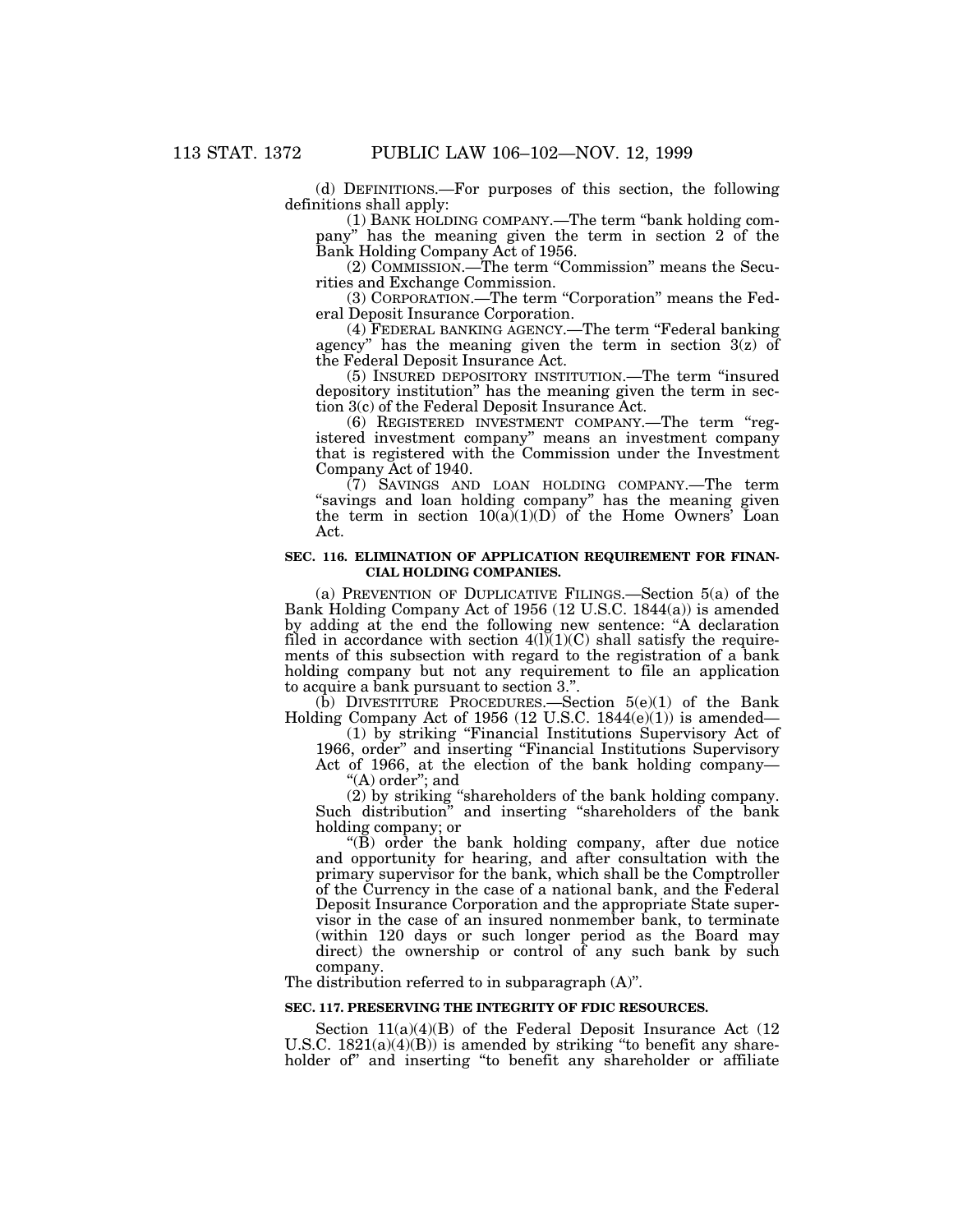(other than an insured depository institution that receives assistance in accordance with the provisions of this Act) of''.

### **SEC. 118. REPEAL OF SAVINGS BANK PROVISIONS IN THE BANK HOLDING COMPANY ACT OF 1956.**

Section 3(f) of the Bank Holding Company Act of 1956 (12 U.S.C. 1842(f)) is amended to read as follows:

''(f) [Repealed].''.

### **SEC. 119. TECHNICAL AMENDMENT.**

Section 2(o)(1)(A) of the Bank Holding Company Act of 1956  $(12 \text{ U.S.C. } 1841(o)(1)(\text{A}))$  is amended by striking "section 38(b)" and inserting ''section 38''.

# **Subtitle C—Subsidiaries of National Banks**

### **SEC. 121. SUBSIDIARIES OF NATIONAL BANKS.**

(a) IN GENERAL.—Chapter one of title LXII of the Revised Statutes of the United States (12 U.S.C. 21 et seq.) is amended—

(1) by redesignating section 5136A as section 5136B; and 12 USC 25a.

(2) by inserting after section 5136 (12 U.S.C. 24) the fol-

lowing new section:

#### **''SEC. 5136A. FINANCIAL SUBSIDIARIES OF NATIONAL BANKS.**

"(a) AUTHORIZATION TO CONDUCT IN SUBSIDIARIES CERTAIN ACTIVITIES THAT ARE FINANCIAL IN NATURE.—

" $(1)$  In GENERAL.—Subject to paragraph  $(2)$ , a national bank may control a financial subsidiary, or hold an interest in a financial subsidiary.

''(2) CONDITIONS AND REQUIREMENTS.—A national bank may control a financial subsidiary, or hold an interest in a financial subsidiary, only if—

 $\mathring{H}(\hat{A})$  the financial subsidiary engages only in—

"(i) activities that are financial in nature or incidental to a financial activity pursuant to subsection (b); and

''(ii) activities that are permitted for national banks to engage in directly (subject to the same terms and conditions that govern the conduct of the activities by a national bank);

''(B) the activities engaged in by the financial subsidiary as a principal do not include—

''(i) insuring, guaranteeing, or indemnifying against loss, harm, damage, illness, disability, or death (except to the extent permitted under section 302 or 303(c) of the Gramm-Leach-Bliley Act) or providing or issuing annuities the income of which is subject to tax treatment under section 72 of the Internal Revenue Code of 1986;

''(ii) real estate development or real estate investment activities, unless otherwise expressly authorized by law; or

"(iii) any activity permitted in subparagraph (H) or (I) of section  $4(k)(4)$  of the Bank Holding Company Act of 1956, except activities described in section  $4(k)(4)(H)$  that may be permitted in accordance with section 122 of the Gramm-Leach-Bliley Act;

12 USC 24a.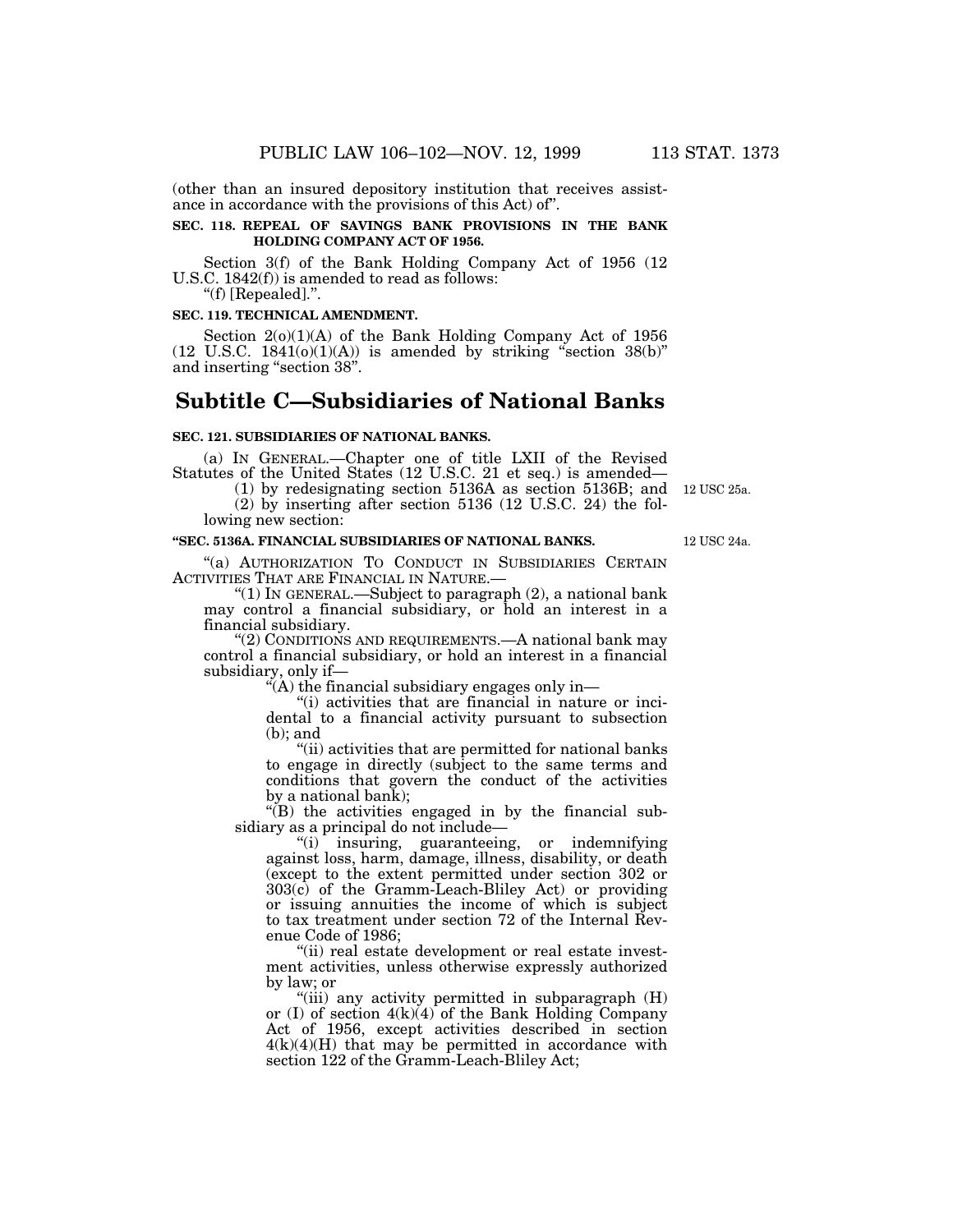''(C) the national bank and each depository institution affiliate of the national bank are well capitalized and well managed;

 $\mathrm{``(D)}$  the aggregate consolidated total assets of all financial subsidiaries of the national bank do not exceed the lesser of—

''(i) 45 percent of the consolidated total assets of the parent bank; or

 $\cdot$ "(ii) \$50,000,000,000;

" $(E)$  except as provided in paragraph  $(4)$ , the national bank meets any applicable rating or other requirement set forth in paragraph (3); and

 $(F)$  the national bank has received the approval of the Comptroller of the Currency for the financial subsidiary to engage in such activities, which approval shall be based solely upon the factors set forth in this section.

''(3) RATING OR COMPARABLE REQUIREMENT.—

"(A) IN GENERAL $-$ A national bank meets the requirements of this paragraph if—

"(i) the bank is 1 of the 50 largest insured banks and has not fewer than 1 issue of outstanding eligible debt that is currently rated within the 3 highest investment grade rating categories by a nationally recognized statistical rating organization; or

''(ii) the bank is 1 of the second 50 largest insured banks and meets the criteria set forth in clause (i) or such other criteria as the Secretary of the Treasury and the Board of Governors of the Federal Reserve System may jointly establish by regulation and determine to be comparable to and consistent with the purposes of the rating required in clause (i).

''(B) CONSOLIDATED TOTAL ASSETS.—For purposes of this paragraph, the size of an insured bank shall be determined on the basis of the consolidated total assets of the bank as of the end of each calendar year.

"(4) FINANCIAL AGENCY SUBSIDIARY.—The requirement in paragraph  $(2)(E)$  shall not apply with respect to the ownership or control of a financial subsidiary that engages in activities described in subsection (b)(1) solely as agent and not directly or indirectly as principal.

''(5) REGULATIONS REQUIRED.—Before the end of the 270 day period beginning on the date of the enactment of the Gramm-Leach-Bliley Act, the Comptroller of the Currency shall, by regulation, prescribe procedures to implement this section.

''(6) INDEXED ASSET LIMIT.—The dollar amount contained in paragraph  $(2)(D)$  shall be adjusted according to an indexing mechanism jointly established by regulation by the Secretary of the Treasury and the Board of Governors of the Federal Reserve System.

" $(7)$  COORDINATION WITH SECTION  $4(l)(2)$  OF THE BANK HOLDING COMPANY ACT OF 1956.—Section  $4(1)(2)$  of the Bank Holding Company Act of 1956 applies to a national bank that controls a financial subsidiary in the manner provided in that section.

''(b) ACTIVITIES THAT ARE FINANCIAL IN NATURE.—

''(1) FINANCIAL ACTIVITIES.—

Regulations.

Applicability.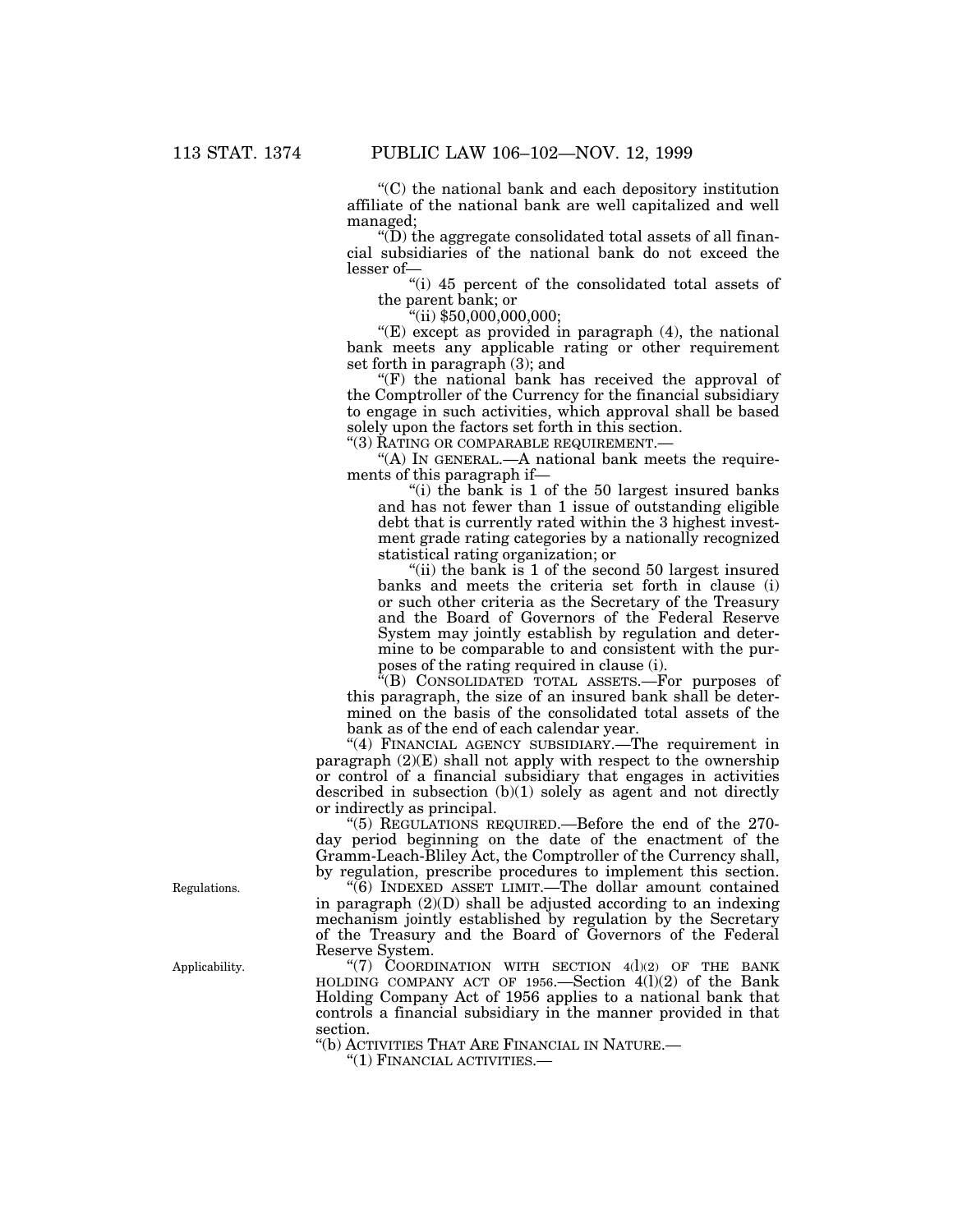''(A) IN GENERAL.—An activity shall be financial in nature or incidental to such financial activity only if—

"(i) such activity has been defined to be financial in nature or incidental to a financial activity for bank holding companies pursuant to section  $4(k)(4)$  of the Bank Holding Company Act of 1956; or

''(ii) the Secretary of the Treasury determines the activity is financial in nature or incidental to a financial activity in accordance with subparagraph (B).

''(B) COORDINATION BETWEEN THE BOARD AND THE SEC-RETARY OF THE TREASURY.—

''(i) PROPOSALS RAISED BEFORE THE SECRETARY OF THE TREASURY.

Notification.

''(I) CONSULTATION.—The Secretary of the Treasury shall notify the Board of, and consult with the Board concerning, any request, proposal, or application under this section for a determination of whether an activity is financial in nature or incidental to a financial activity.

''(II) BOARD VIEW.—The Secretary of the Treasury shall not determine that any activity is financial in nature or incidental to a financial activity under this section if the Board notifies the Secretary in writing, not later than 30 days after the date of receipt of the notice described in subclause (I) (or such longer period as the Secretary determines to be appropriate under the circumstances) that the Board believes that the activity is not financial in nature or incidental to a financial activity or is not otherwise permissible under this section.

"(ii) PROPOSALS RAISED BY THE BOARD.-

''(I) BOARD RECOMMENDATION.—The Board may, at any time, recommend in writing that the Secretary of the Treasury find an activity to be financial in nature or incidental to a financial activity for purposes of this section.

''(II) TIME PERIOD FOR SECRETARIAL ACTION.— Not later than 30 days after the date of receipt of a written recommendation from the Board under subclause (I) (or such longer period as the Secretary of the Treasury and the Board determine to be appropriate under the circumstances), the Secretary shall determine whether to initiate a public rulemaking proposing that the subject recommended activity be found to be financial in nature or incidental to a financial activity under this section, and shall notify the Board in writing of the determination of the Secretary and, in the event that the Secretary determines not to seek public comment on the proposal, the reasons for that determination.

"(2) FACTORS TO BE CONSIDERED.—In determining whether an activity is financial in nature or incidental to a financial activity, the Secretary shall take into account—

"(A) the purposes of this Act and the Gramm-Leach-Bliley Act;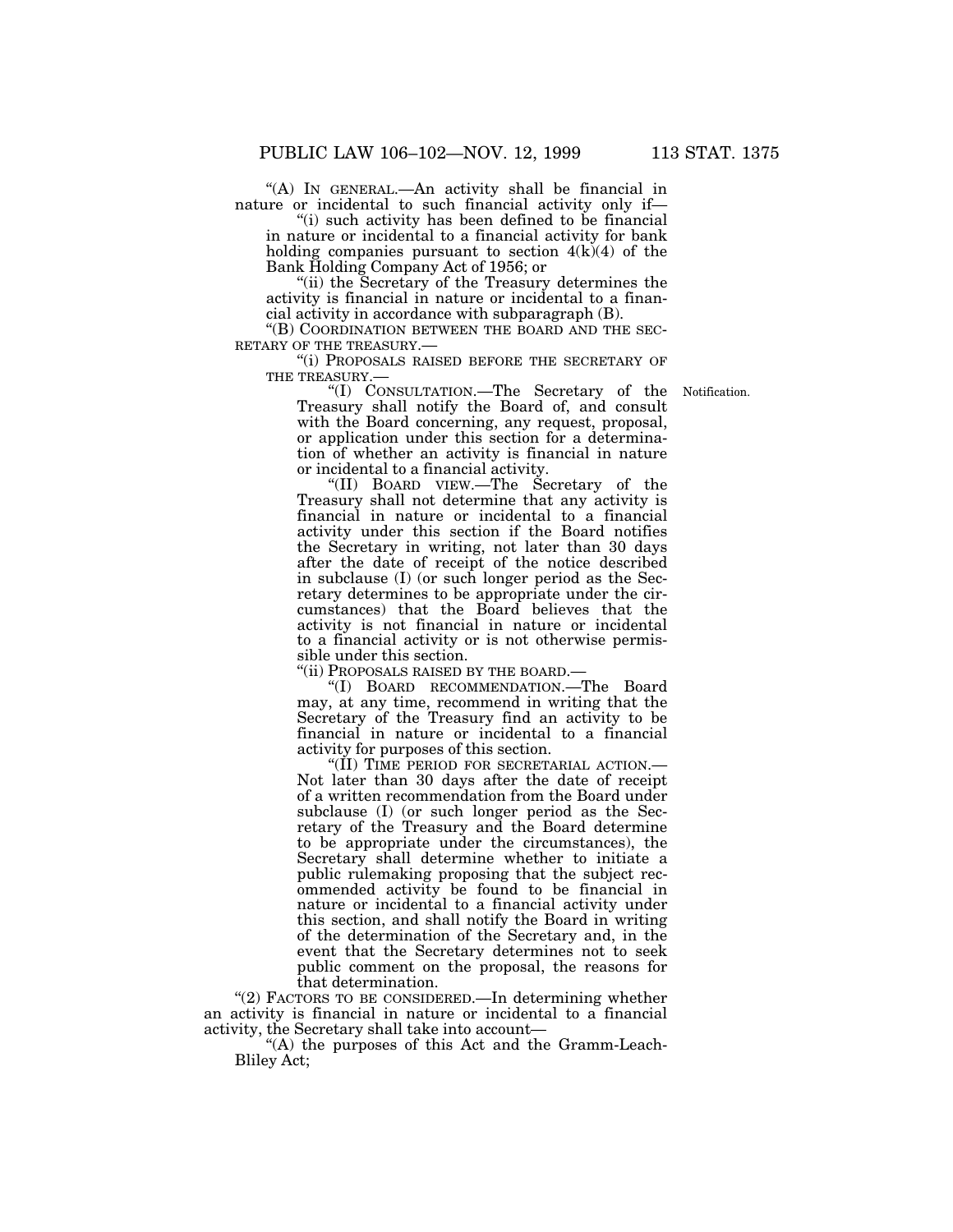''(B) changes or reasonably expected changes in the marketplace in which banks compete;

 $(C)$  changes or reasonably expected changes in the technology for delivering financial services; and

''(D) whether such activity is necessary or appropriate to allow a bank and the subsidiaries of a bank to—

''(i) compete effectively with any company seeking to provide financial services in the United States;

"(ii) efficiently deliver information and services that are financial in nature through the use of technological means, including any application necessary to protect the security or efficacy of systems for the transmission of data or financial transactions; and

"(iii) offer customers any available or emerging technological means for using financial services or for the document imaging of data.

"(3) AUTHORIZATION OF NEW FINANCIAL ACTIVITIES.-The Secretary of the Treasury shall, by regulation or order and in accordance with paragraph (1)(B), define, consistent with the purposes of this Act and the Gramm-Leach-Bliley Act, the following activities as, and the extent to which such activities are, financial in nature or incidental to a financial activity:

''(A) Lending, exchanging, transferring, investing for others, or safeguarding financial assets other than money or securities.

''(B) Providing any device or other instrumentality for transferring money or other financial assets.

''(C) Arranging, effecting, or facilitating financial transactions for the account of third parties.

''(c) CAPITAL DEDUCTION.—

''(1) CAPITAL DEDUCTION REQUIRED.—In determining compliance with applicable capital standards—

 $(A)$  the aggregate amount of the outstanding equity investment, including retained earnings, of a national bank in all financial subsidiaries shall be deducted from the assets and tangible equity of the national bank; and

''(B) the assets and liabilities of the financial subsidiaries shall not be consolidated with those of the national bank.

"(2) FINANCIAL STATEMENT DISCLOSURE OF CAPITAL DEDUC-TION.—Any published financial statement of a national bank that controls a financial subsidiary shall, in addition to providing information prepared in accordance with generally accepted accounting principles, separately present financial information for the bank in the manner provided in paragraph (1).

''(d) SAFEGUARDS FOR THE BANK.—A national bank that establishes or maintains a financial subsidiary shall assure that—

''(1) the procedures of the national bank for identifying and managing financial and operational risks within the national bank and the financial subsidiary adequately protect the national bank from such risks;

 $(2)$  the national bank has, for the protection of the bank, reasonable policies and procedures to preserve the separate corporate identity and limited liability of the national bank and the financial subsidiaries of the national bank; and

''(3) the national bank is in compliance with this section.

Regulations.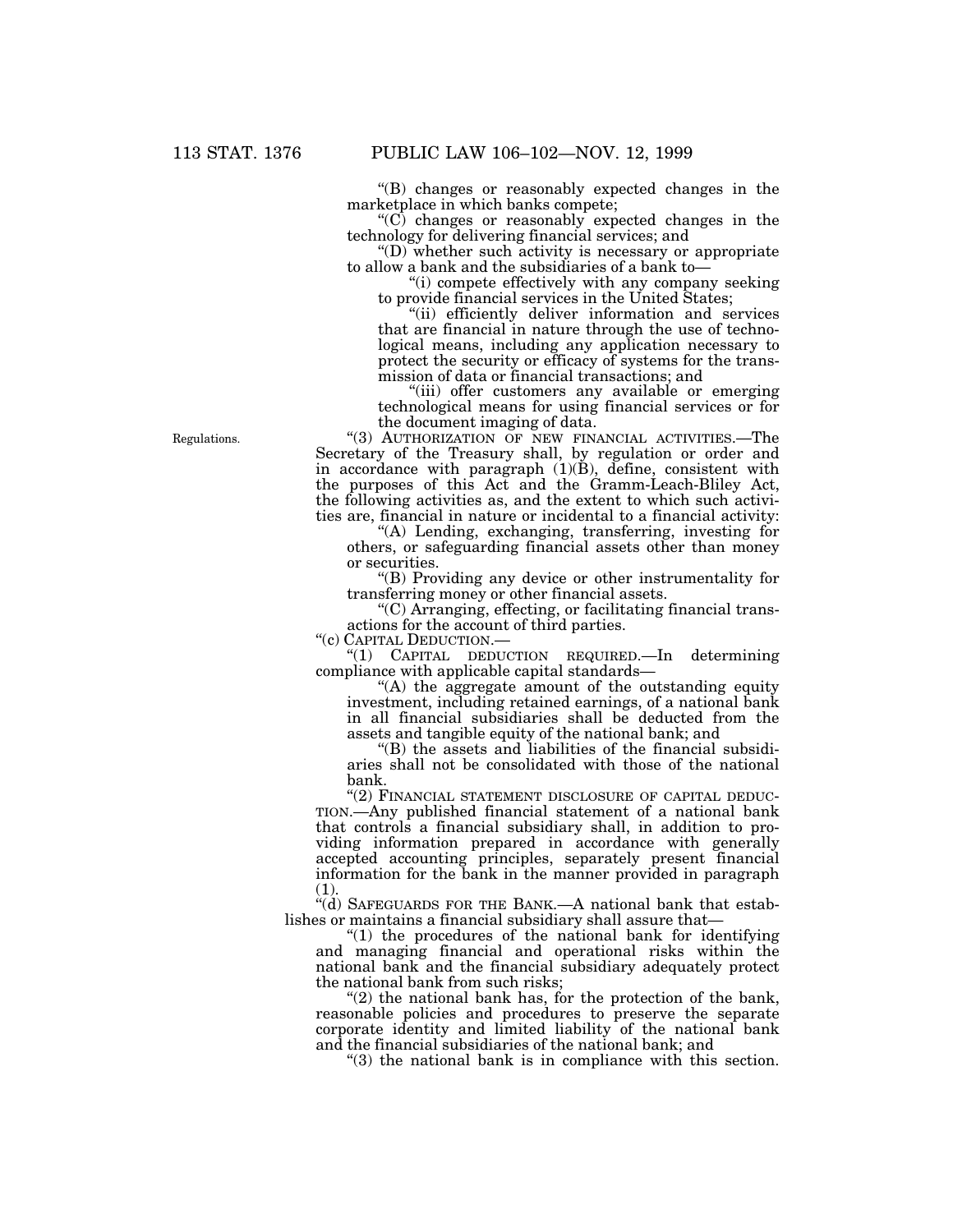"(e) PROVISIONS APPLICABLE TO NATIONAL BANKS THAT FAIL TO CONTINUE TO MEET CERTAIN REQUIREMENTS.—

" $(1)$  In GENERAL.—If a national bank or insured depository institution affiliate does not continue to meet the requirements of subsection  $(a)(2)(C)$  or subsection (d), the Comptroller of the Currency shall promptly give notice to the national bank to that effect describing the conditions giving rise to the notice.

"(2) AGREEMENT TO CORRECT CONDITIONS.—Not later than Deadline. 45 days after the date of receipt by a national bank of a notice given under paragraph (1) (or such additional period as the Comptroller of the Currency may permit), the national bank shall execute an agreement with the Comptroller of the Currency and any relevant insured depository institution affiliate shall execute an agreement with its appropriate Federal banking agency to comply with the requirements of subsection  $(a)(2)(\overline{C})$  and subsection  $(d)$ .

''(3) IMPOSITION OF CONDITIONS.—Until the conditions described in a notice under paragraph (1) are corrected—

"(A) the Comptroller of the Currency may impose such limitations on the conduct or activities of the national bank or any subsidiary of the national bank as the Comptroller of the Currency determines to be appropriate under the circumstances and consistent with the purposes of this section; and

''(B) the appropriate Federal banking agency may impose such limitations on the conduct or activities of any relevant insured depository institution affiliate or any subsidiary of the institution as such agency determines to be appropriate under the circumstances and consistent with the purposes of this section.

"(4) FAILURE TO CORRECT.—If the conditions described in Deadline. a notice to a national bank under paragraph (1) are not corrected within 180 days after the date of receipt by the national bank of the notice, the Comptroller of the Currency may require the national bank, under such terms and conditions as may be imposed by the Comptroller and subject to such extension of time as may be granted in the discretion of the Comptroller, to divest control of any financial subsidiary.

''(5) CONSULTATION.—In taking any action under this subsection, the Comptroller shall consult with all relevant Federal and State regulatory agencies and authorities.

''(f) FAILURE TO MAINTAIN PUBLIC RATING OR MEET APPLICABLE **CRITERIA** 

''(1) IN GENERAL.—A national bank that does not continue to meet any applicable rating or other requirement of subsection  $(a)(2)(E)$  after acquiring or establishing a financial subsidiary shall not, directly or through a subsidiary, purchase or acquire any additional equity capital of any financial subsidiary until the bank meets such requirements.

" $(2)$  EQUITY CAPITAL.—For purposes of this subsection, the term 'equity capital' includes, in addition to any equity instrument, any debt instrument issued by a financial subsidiary, if the instrument qualifies as capital of the subsidiary under any Federal or State law, regulation, or interpretation applicable to the subsidiary.

 $\mathcal{L}(g)$  DEFINITIONS.—For purposes of this section, the following definitions shall apply:

Notice.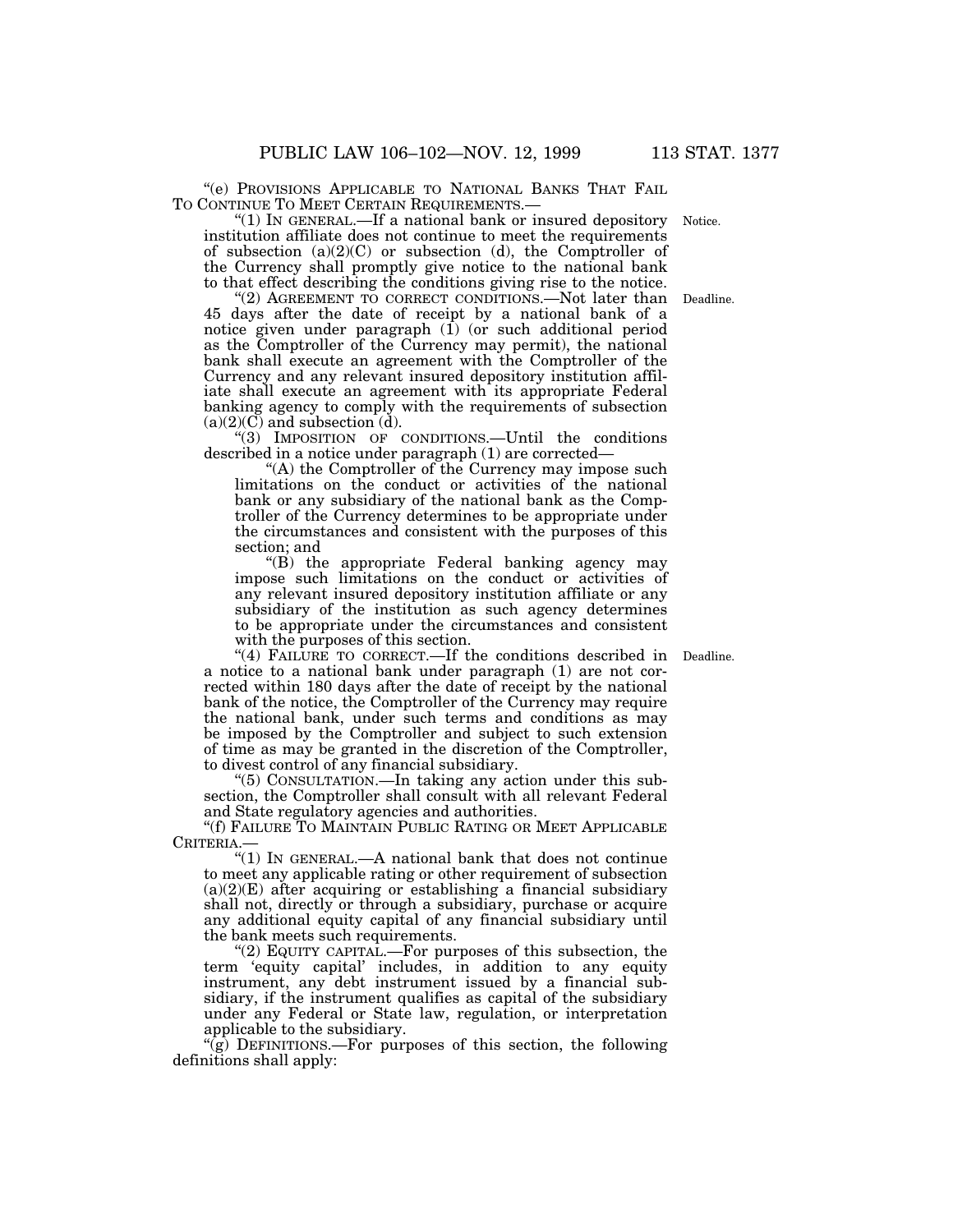''(1) AFFILIATE, COMPANY, CONTROL, AND SUBSIDIARY.—The terms 'affiliate', 'company', 'control', and 'subsidiary' have the meanings given those terms in section 2 of the Bank Holding Company Act of 1956.

 $\langle (2)$  APPROPRIATE FEDERAL BANKING AGENCY, DEPOSITORY INSTITUTION, INSURED BANK, AND INSURED DEPOSITORY INSTITU-TION.—The terms 'appropriate Federal banking agency', 'depository institution', 'insured bank', and 'insured depository institution' have the meanings given those terms in section 3 of the Federal Deposit Insurance Act.

''(3) FINANCIAL SUBSIDIARY.—The term 'financial subsidiary' means any company that is controlled by 1 or more insured depository institutions other than a subsidiary that—

''(A) engages solely in activities that national banks are permitted to engage in directly and are conducted subject to the same terms and conditions that govern the conduct of such activities by national banks; or

''(B) a national bank is specifically authorized by the express terms of a Federal statute (other than this section), and not by implication or interpretation, to control, such as by section 25 or 25A of the Federal Reserve Act or the Bank Service Company Act.

"(4) ELIGIBLE DEBT.—The term 'eligible debt' means unsecured long-term debt that—

" $(A)$  is not supported by any form of credit enhancement, including a guarantee or standby letter of credit; and

''(B) is not held in whole or in any significant part by any affiliate, officer, director, principal shareholder, or employee of the bank or any other person acting on behalf of or with funds from the bank or an affiliate of the bank.

"(5) WELL CAPITALIZED.—The term 'well capitalized' has the meaning given the term in section 38 of the Federal Deposit Insurance Act.

"(6) WELL MANAGED.—The term 'well managed' means—

"(A) in the case of a depository institution that has been examined, unless otherwise determined in writing by the appropriate Federal banking agency—

''(i) the achievement of a composite rating of 1 or 2 under the Uniform Financial Institutions Rating System (or an equivalent rating under an equivalent rating system) in connection with the most recent examination or subsequent review of the depository institution; and

''(ii) at least a rating of 2 for management, if such rating is given; or

''(B) in the case of any depository institution that has not been examined, the existence and use of managerial resources that the appropriate Federal banking agency determines are satisfactory.''.

(b) SECTIONS 23A AND 23B OF THE FEDERAL RESERVE ACT.— (1) LIMITING THE EXPOSURE OF A BANK TO A FINANCIAL

SUBSIDIARY TO THE AMOUNT OF PERMISSIBLE EXPOSURE TO AN AFFILIATE.—Section 23A of the Federal Reserve Act (12 U.S.C. 371c) is amended—

(A) by redesignating subsection (e) as subsection (f); and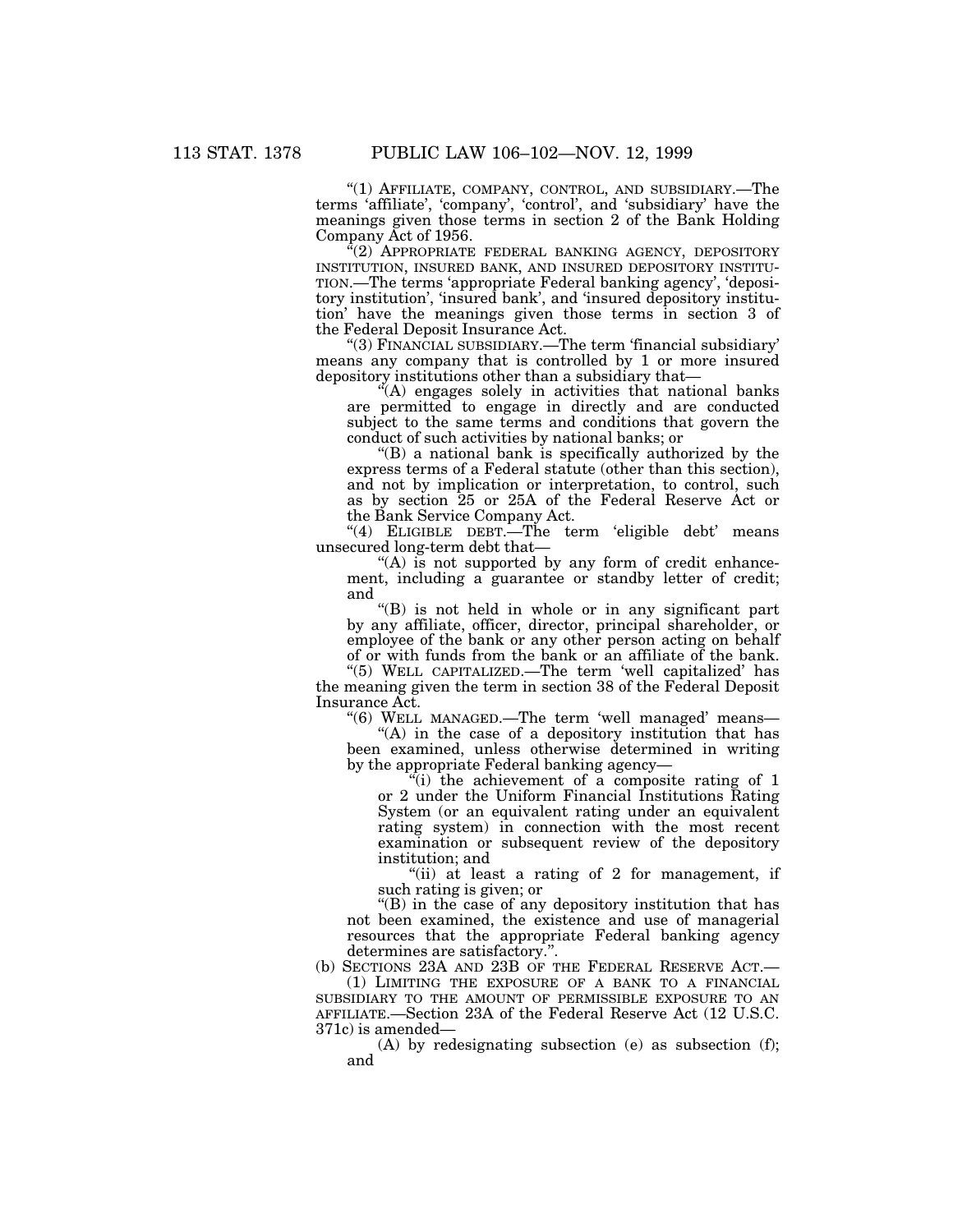(B) by inserting after subsection (d), the following new subsection:

''(e) RULES RELATING TO BANKS WITH FINANCIAL SUBSIDI- ARIES.—

''(1) FINANCIAL SUBSIDIARY DEFINED.—For purposes of this section and section 23B, the term 'financial subsidiary' means any company that is a subsidiary of a bank that would be a financial subsidiary of a national bank under section 5136A of the Revised Statutes of the United States.

"(2) FINANCIAL SUBSIDIARY TREATED AS AN AFFILIATE.— For purposes of applying this section and section 23B, and notwithstanding subsection (b)(2) of this section or section  $23B(d)(1)$ , a financial subsidiary of a bank–

 $(A)$  shall be deemed to be an affiliate of the bank; and

''(B) shall not be deemed to be a subsidiary of the bank.

''(3) EXCEPTIONS FOR TRANSACTIONS WITH FINANCIAL SUBSIDIARIES.—

''(A) EXCEPTION FROM LIMIT ON COVERED TRANSACTIONS WITH ANY INDIVIDUAL FINANCIAL SUBSIDIARY.—Notwithstanding paragraph (2), the restriction contained in subsection  $(a)(1)(\overline{A})$  shall not apply with respect to covered transactions between a bank and any individual financial subsidiary of the bank.

''(B) EXCEPTION FOR EARNINGS RETAINED BY FINANCIAL SUBSIDIARIES.—Notwithstanding paragraph (2) or subsection (b)(7), a bank's investment in a financial subsidiary of the bank shall not include retained earnings of the financial subsidiary.

''(4) ANTI-EVASION PROVISION.—For purposes of this section and section 23B—

 $<sup>"</sup>(A)$  any purchase of, or investment in, the securities</sup> of a financial subsidiary of a bank by an affiliate of the bank shall be considered to be a purchase of or investment in such securities by the bank; and

''(B) any extension of credit by an affiliate of a bank to a financial subsidiary of the bank shall be considered to be an extension of credit by the bank to the financial subsidiary if the Board determines that such treatment is necessary or appropriate to prevent evasions of this Act and the Gramm-Leach-Bliley Act.''.

(2) REBUTTABLE PRESUMPTION OF CONTROL OF PORTFOLIO COMPANY.—Section 23A(b) of the Federal Reserve Act (12 U.S.C.  $371c(b)$  is amended by adding at the end the following new paragraph—

 $f(11)$  REBUTTABLE PRESUMPTION OF CONTROL OF PORTFOLIO COMPANIES.—In addition to paragraph (3), a company or shareholder shall be presumed to control any other company if the company or shareholder, directly or indirectly, or acting through 1 or more other persons, owns or controls 15 percent or more of the equity capital of the other company pursuant to subparagraph (H) or (I) of section 4(k)(4) of the Bank Holding Company Act of 1956 or rules adopted under section 122 of the Gramm-Leach-Bliley Act, if any, unless the company or shareholder provides information acceptable to the Board to rebut this presumption of control.''.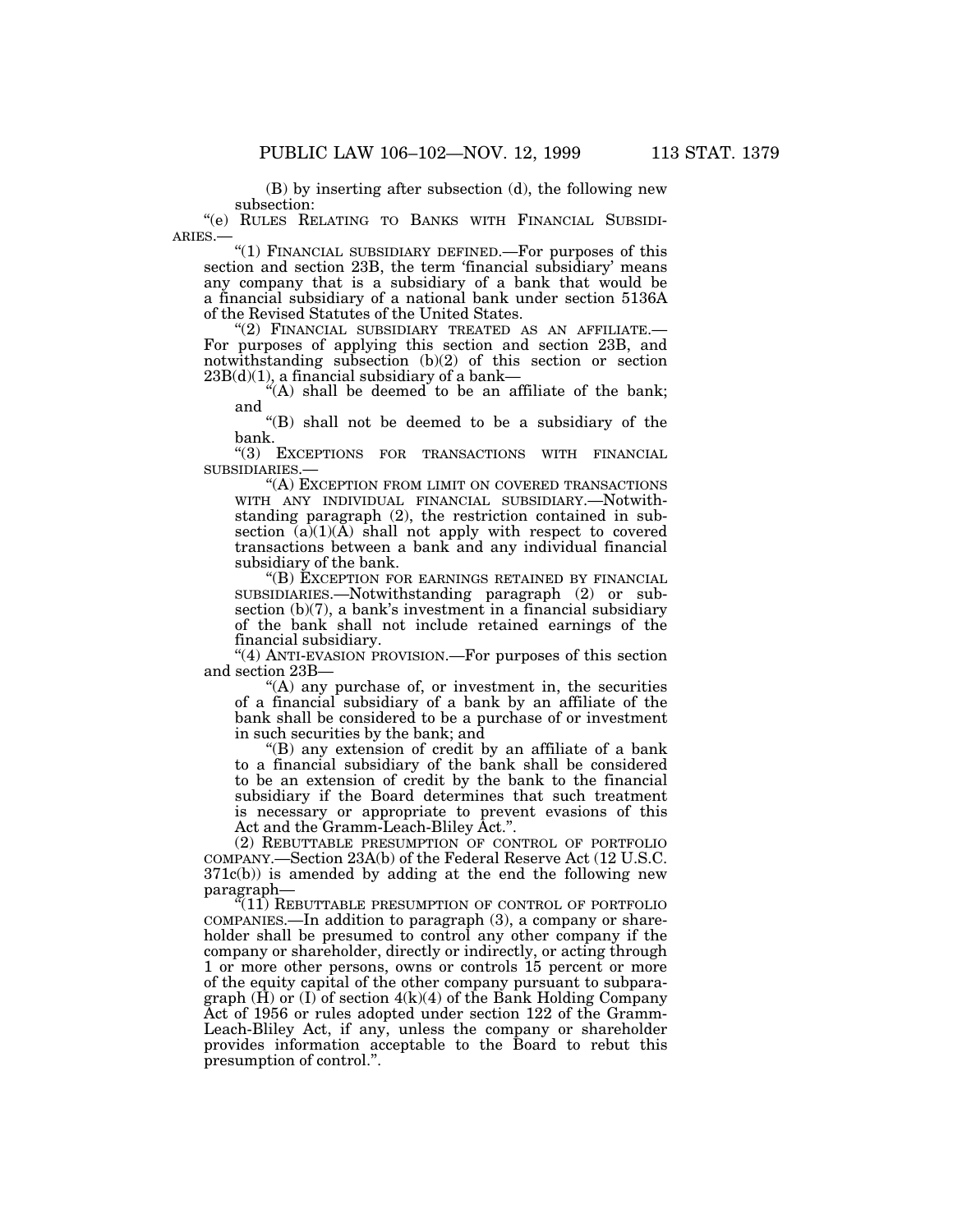(3) RULEMAKING REQUIRED CONCERNING DERIVATIVE TRANS- ACTIONS AND INTRADAY CREDIT.—Section 23A(f) of the Federal Reserve Act (12 U.S.C. 371c(f)) (as so redesignated by paragraph (1)(A) of this subsection) is amended by inserting at the end the following new paragraph:

''(3) RULEMAKING REQUIRED CONCERNING DERIVATIVE TRANSACTIONS AND INTRADAY CREDIT.—

''(A) IN GENERAL.—Not later than 18 months after the date of the enactment of the Gramm-Leach-Bliley Act, the Board shall adopt final rules under this section to address as covered transactions credit exposure arising out of derivative transactions between member banks and their affiliates and intraday extensions of credit by member banks to their affiliates.

''(B) EFFECTIVE DATE.—The effective date of any final rule adopted by the Board pursuant to subparagraph (A) shall be delayed for such period as the Board deems necessary or appropriate to permit banks to conform their activities to the requirements of the final rule without undue hardship.''.

(c) ANTITYING.—Section 106(a) of the Bank Holding Company Act Amendments of 1970 (12 U.S.C. 1971) is amended by adding at the end the following: ''For purposes of this section, a financial subsidiary of a national bank engaging in activities pursuant to section 5136A(a) of the Revised Statutes of the United States shall be deemed to be a subsidiary of a bank holding company, and not a subsidiary of a bank.''.

(d) SAFETY AND SOUNDNESS FIREWALLS FOR STATE BANKS WITH FINANCIAL SUBSIDIARIES.—

(1) FEDERAL DEPOSIT INSURANCE ACT.—The Federal Deposit Insurance Act (12 U.S.C. 1811 et seq.) is amended by inserting after section 45 (as added by section 112(b) of this title) the following new section:

12 USC 1831w.

### **''SEC. 46. SAFETY AND SOUNDNESS FIREWALLS APPLICABLE TO FINANCIAL SUBSIDIARIES OF BANKS.**

''(a) IN GENERAL.—An insured State bank may control or hold an interest in a subsidiary that engages in activities as principal that would only be permissible for a national bank to conduct through a financial subsidiary if—

 $(1)$  the State bank and each insured depository institution affiliate of the State bank are well capitalized (after the capital deduction required by paragraph (2));

 $(2)$  the State bank complies with the capital deduction and financial statement disclosure requirements in section 5136A(c) of the Revised Statutes of the United States;

''(3) the State bank complies with the financial and operational safeguards required by section 5136A(d) of the Revised Statutes of the United States; and

 $*(4)$  the State bank complies with the amendments to sections 23A and 23B of the Federal Reserve Act made by section 121(b) of the Gramm-Leach-Bliley Act.

''(b) PRESERVATION OF EXISTING SUBSIDIARIES.—Notwithstanding subsection (a), an insured State bank may retain control of a subsidiary, or retain an interest in a subsidiary, that the State bank lawfully controlled or acquired before the date of the enactment of the Gramm-Leach-Bliley Act, and conduct through

Deadline.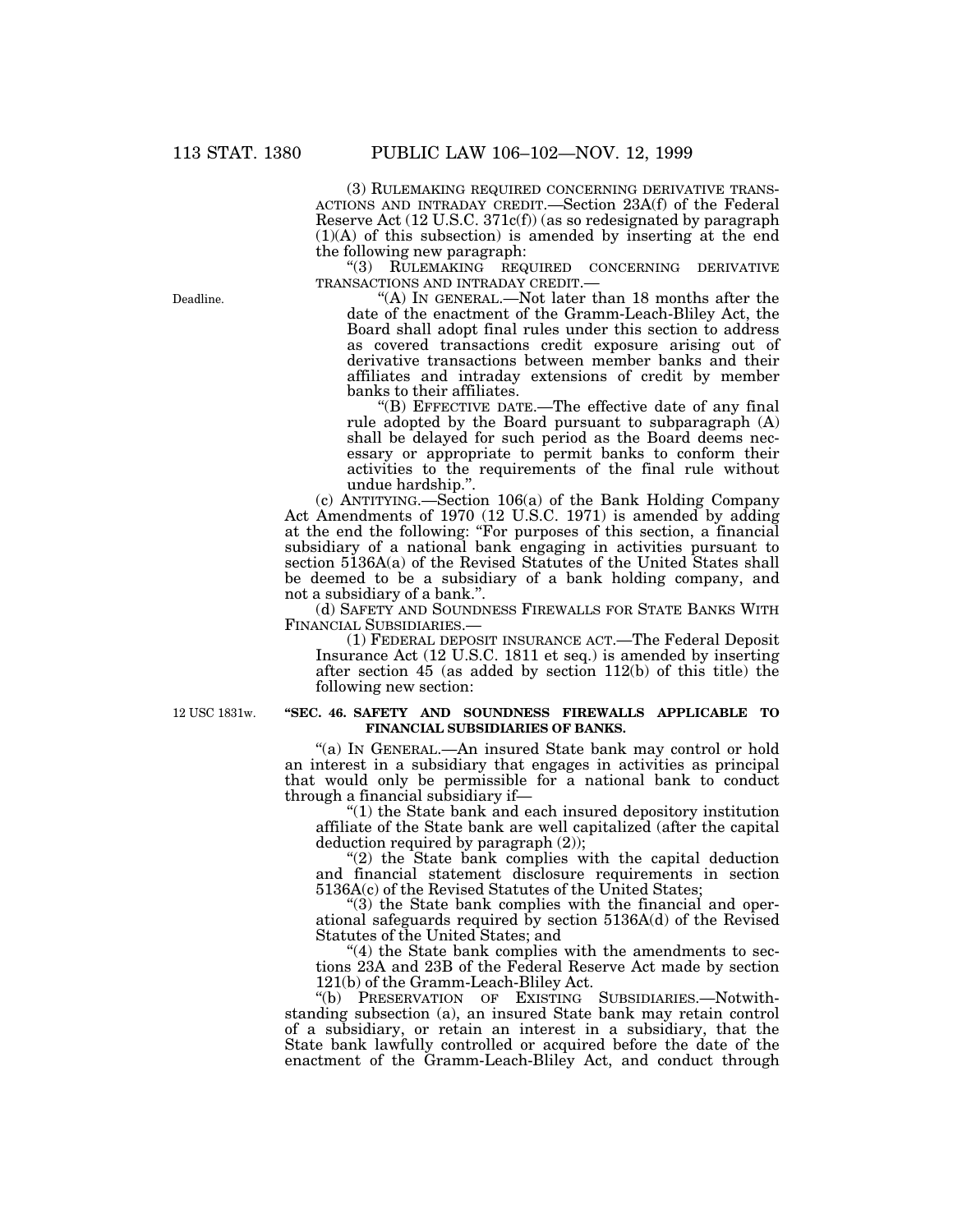such subsidiary any activities lawfully conducted in such subsidiary as of such date.

''(c) DEFINITIONS.—For purposes of this section, the following definitions shall apply:

"(1) SUBSIDIARY.—The term 'subsidiary' means any company that is a subsidiary (as defined in section  $3(w)(4)$ ) of 1 or more insured banks.

''(2) FINANCIAL SUBSIDIARY.—The term 'financial subsidiary' has the meaning given the term in section 5136A(g) of the Revised Statutes of the United States.

''(d) PRESERVATION OF AUTHORITY.—

''(1) FEDERAL DEPOSIT INSURANCE ACT.—No provision of this section shall be construed as superseding the authority of the Federal Deposit Insurance Corporation to review subsidiary activities under section 24.

"(2) FEDERAL RESERVE ACT.—No provision of this section shall be construed as affecting the applicability of the 20th undesignated paragraph of section 9 of the Federal Reserve Act.''.

(2) FEDERAL RESERVE ACT.—The 20th undesignated paragraph of section 9 of the Federal Reserve Act (12 U.S.C. 335) is amended by adding at the end the following: ''This paragraph shall not apply to any interest held by a State member bank in accordance with section 5136A of the Revised Statutes of the United States and subject to the same conditions and limitations provided in such section.''.

(e) CLERICAL AMENDMENT.—The table of sections for chapter one of title LXII of the Revised Statutes of the United States is amended—

(1) by redesignating the item relating to section 5136A as section 5136B; and

(2) by inserting after the item relating to section 5136 the following new item:

''5136A. Financial subsidiaries of national banks.''.

### **SEC. 122. CONSIDERATION OF MERCHANT BANKING ACTIVITIES BY** 12 USC 1843 **FINANCIAL SUBSIDIARIES.**

note.

After the end of the 5-year period beginning on the date of the enactment of the Gramm-Leach-Bliley Act, the Board of Governors of the Federal Reserve System and the Secretary of the Treasury may, if appropriate, after considering—

(1) the experience with the effects of financial modernization under this Act and merchant banking activities of financial holding companies;

(2) the potential effects on depository institutions and the financial system of allowing merchant banking activities in financial subsidiaries; and

(3) other relevant facts;

jointly adopt rules that permit financial subsidiaries to engage in merchant banking activities described in section  $4(k)(4)(H)$  of the Bank Holding Company Act of 1956, under such terms and conditions as the Board of Governors of the Federal Reserve System and the Secretary of the Treasury jointly determine to be appropriate.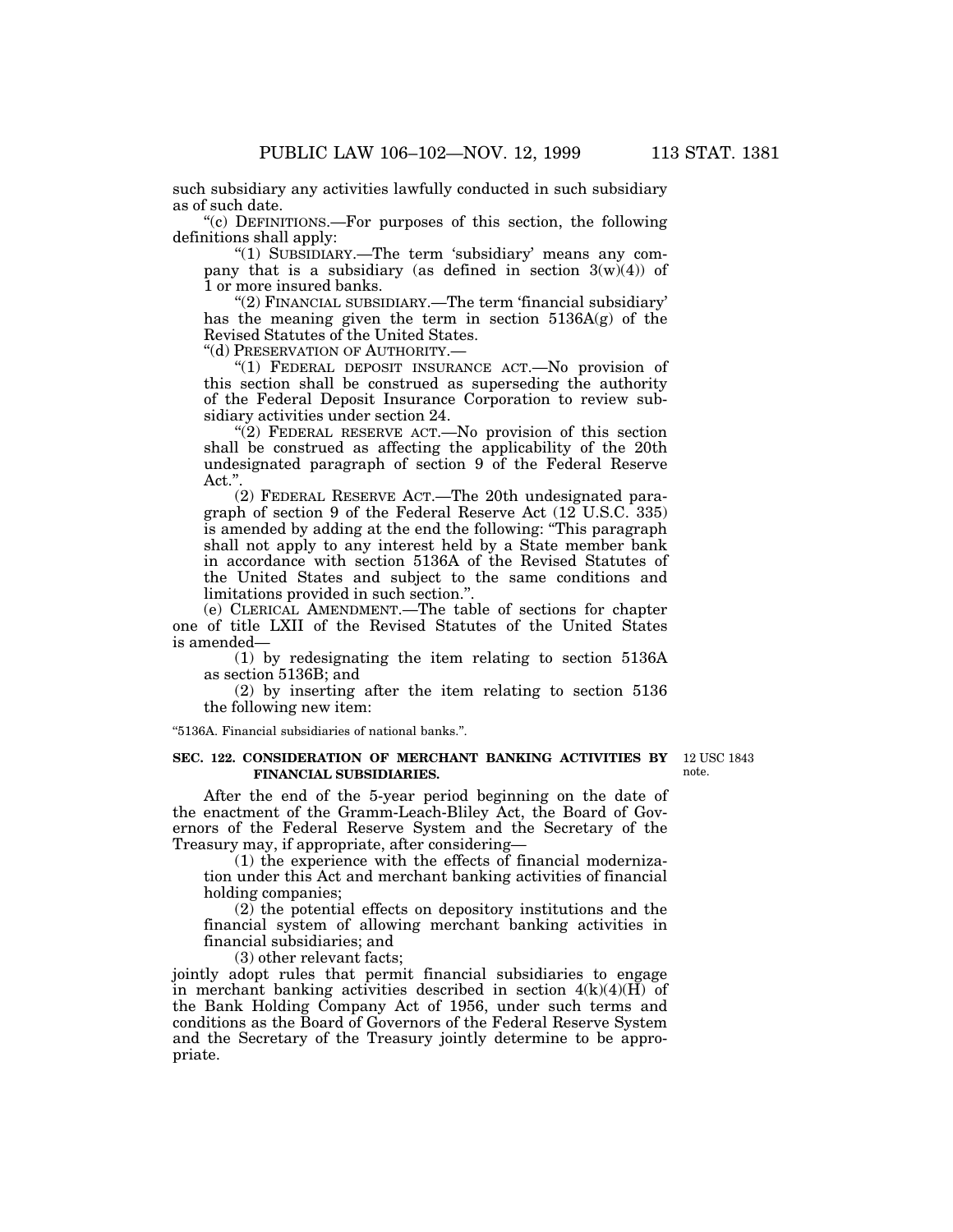### **Subtitle D—Preservation of FTC Authority**

### **SEC. 131. AMENDMENT TO THE BANK HOLDING COMPANY ACT OF 1956 TO MODIFY NOTIFICATION AND POST-APPROVAL WAITING PERIOD FOR SECTION 3 TRANSACTIONS.**

Section 11(b)(1) of the Bank Holding Company Act of 1956  $(12 \text{ U.S.C. } 1849(b)(1))$  is amended by inserting "and, if the transaction also involves an acquisition under section 4, the Board shall also notify the Federal Trade Commission of such approval'' before the period at the end of the first sentence.

12 USC 1828b.

### **SEC. 132. INTERAGENCY DATA SHARING.**

(a) IN GENERAL.—To the extent not prohibited by other law, the Comptroller of the Currency, the Director of the Office of Thrift Supervision, the Federal Deposit Insurance Corporation, and the Board of Governors of the Federal Reserve System shall make available to the Attorney General and the Federal Trade Commission any data in the possession of any such banking agency that the antitrust agency deems necessary for antitrust review of any transaction requiring notice to any such antitrust agency or the approval of such agency under section 3 or 4 of the Bank Holding Company Act of 1956, section 18(c) of the Federal Deposit Insurance Act, the National Bank Consolidation and Merger Act, section 10 of the Home Owners' Loan Act, or the antitrust laws.

(b) CONFIDENTIALITY REQUIREMENTS.—

(1) IN GENERAL.—Any information or material obtained by any agency pursuant to subsection (a) shall be treated as confidential.

(2) PROCEDURES FOR DISCLOSURE.—If any information or material obtained by any agency pursuant to subsection (a) is proposed to be disclosed to a third party, written notice of such disclosure shall first be provided to the agency from which such information or material was obtained and an opportunity shall be given to such agency to oppose or limit the proposed disclosure.

(3) OTHER PRIVILEGES NOT WAIVED BY DISCLOSURE UNDER THIS SECTION.—The provision by any Federal agency of any information or material pursuant to subsection (a) to another agency shall not constitute a waiver, or otherwise affect, any privilege any agency or person may claim with respect to such information under Federal or State law.

(4) EXCEPTION.—No provision of this section shall be construed as preventing or limiting access to any information by any duly authorized committee of the Congress or the Comptroller General of the United States.

(c) BANKING AGENCY INFORMATION SHARING.—The provisions of subsection (b) shall apply to—

(1) any information or material obtained by any Federal banking agency (as defined in section 3(z) of the Federal Deposit Insurance Act) from any other Federal banking agency; and

(2) any report of examination or other confidential supervisory information obtained by any State agency or authority, or any other person, from a Federal banking agency.

Applicability.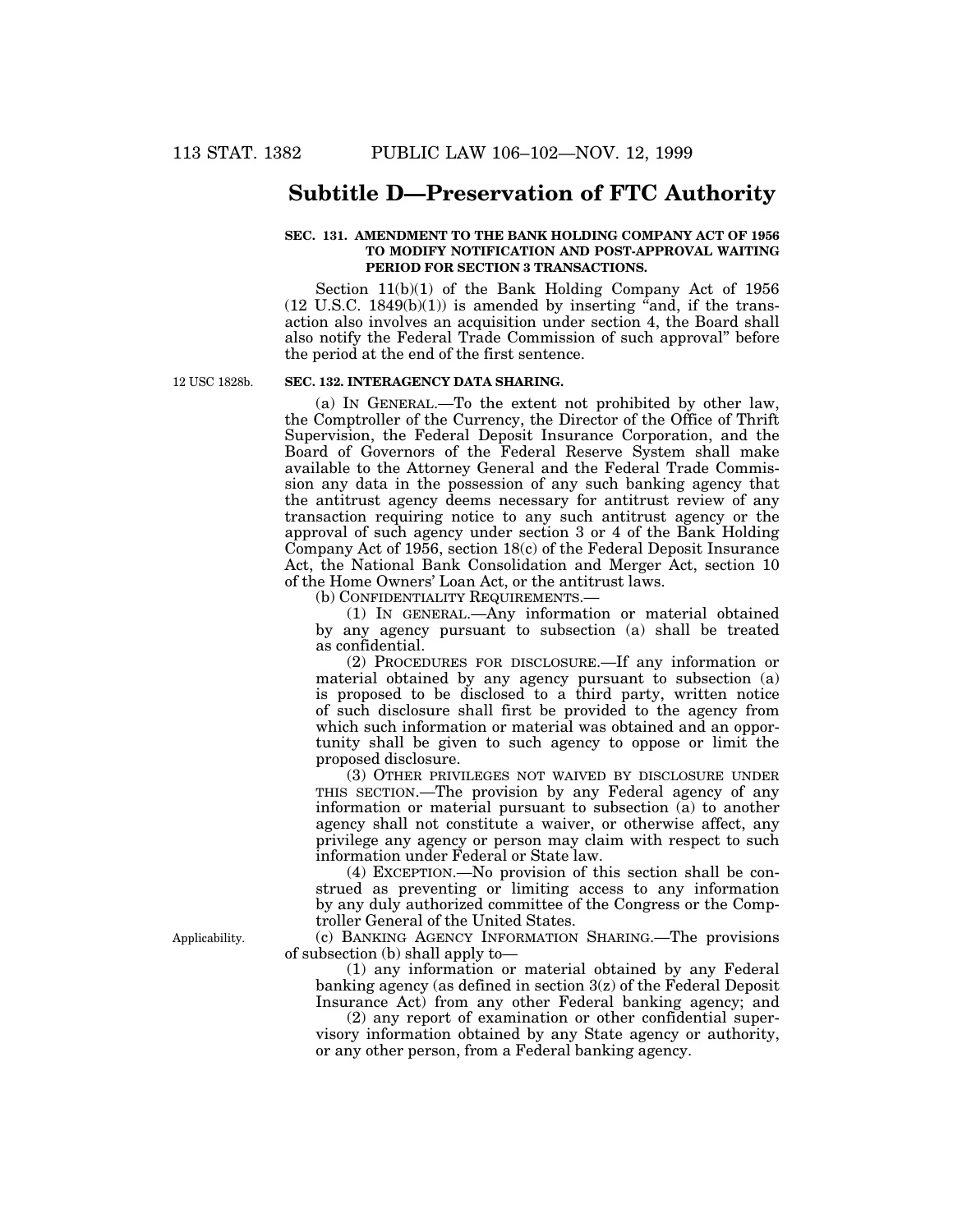### **SEC. 133. CLARIFICATION OF STATUS OF SUBSIDIARIES AND AFFILI-ATES.**

(a) CLARIFICATION OF FEDERAL TRADE COMMISSION JURISDIC- TION.—Any person that directly or indirectly controls, is controlled directly or indirectly by, or is directly or indirectly under common control with, any bank or savings association (as such terms are defined in section 3 of the Federal Deposit Insurance Act) and is not itself a bank or savings association shall not be deemed to be a bank or savings association for purposes of any provisions applied by the Federal Trade Commission under the Federal Trade Commission Act.

(b) SAVINGS PROVISION.—No provision of this section shall be 15 USC 41 note. construed as restricting the authority of any Federal banking agency (as defined in section 3 of the Federal Deposit Insurance Act) under any Federal banking law, including section 8 of the Federal Deposit Insurance Act.

(c) HART-SCOTT-RODINO AMENDMENTS.—

(1) BANKS.—Section 7A(c)(7) of the Clayton Act (15 U.S.C.  $18a(c)(7)$  is amended by inserting before the semicolon at the end the following: '', except that a portion of a transaction is not exempt under this paragraph if such portion of the transaction  $(A)$  is subject to section  $4(k)$  of the Bank Holding Company Act of 1956; and (B) does not require agency approval under section 3 of the Bank Holding Company Act of 1956''.

(2) BANK HOLDING COMPANIES.—Section 7A(c)(8) of the Clayton Act  $(15 \text{ U.S.C. } 18a(c)(8))$  is amended by inserting before the semicolon at the end the following: '', except that a portion of a transaction is not exempt under this paragraph if such portion of the transaction  $(A)$  is subject to section  $4(k)$  of the Bank Holding Company Act of 1956; and (B) does not require agency approval under section 4 of the Bank Holding Company Act of 1956''.

### **Subtitle E—National Treatment**

### **SEC. 141. FOREIGN BANKS THAT ARE FINANCIAL HOLDING COMPA-NIES.**

Section 8(c) of the International Banking Act of 1978 (12 U.S.C. 3106(c)) is amended by adding at the end the following new paragraph:

''(3) TERMINATION OF GRANDFATHERED RIGHTS.—

"(A) In GENERAL.—If any foreign bank or foreign company files a declaration under section  $4(l)(1)(C)$  of the Bank Holding Company Act of 1956, any authority conferred by this subsection on any foreign bank or company to engage in any activity that the Board has determined to be permissible for financial holding companies under section 4(k) of such Act shall terminate immediately.

''(B) RESTRICTIONS AND REQUIREMENTS AUTHORIZED.— If a foreign bank or company that engages, directly or through an affiliate pursuant to paragraph (1), in an activity that the Board has determined to be permissible for financial holding companies under section 4(k) of the Bank Holding Company Act of 1956 has not filed a declaration with the Board of its status as a financial holding company under such section by the end of the 2-year period

15 USC 41 note.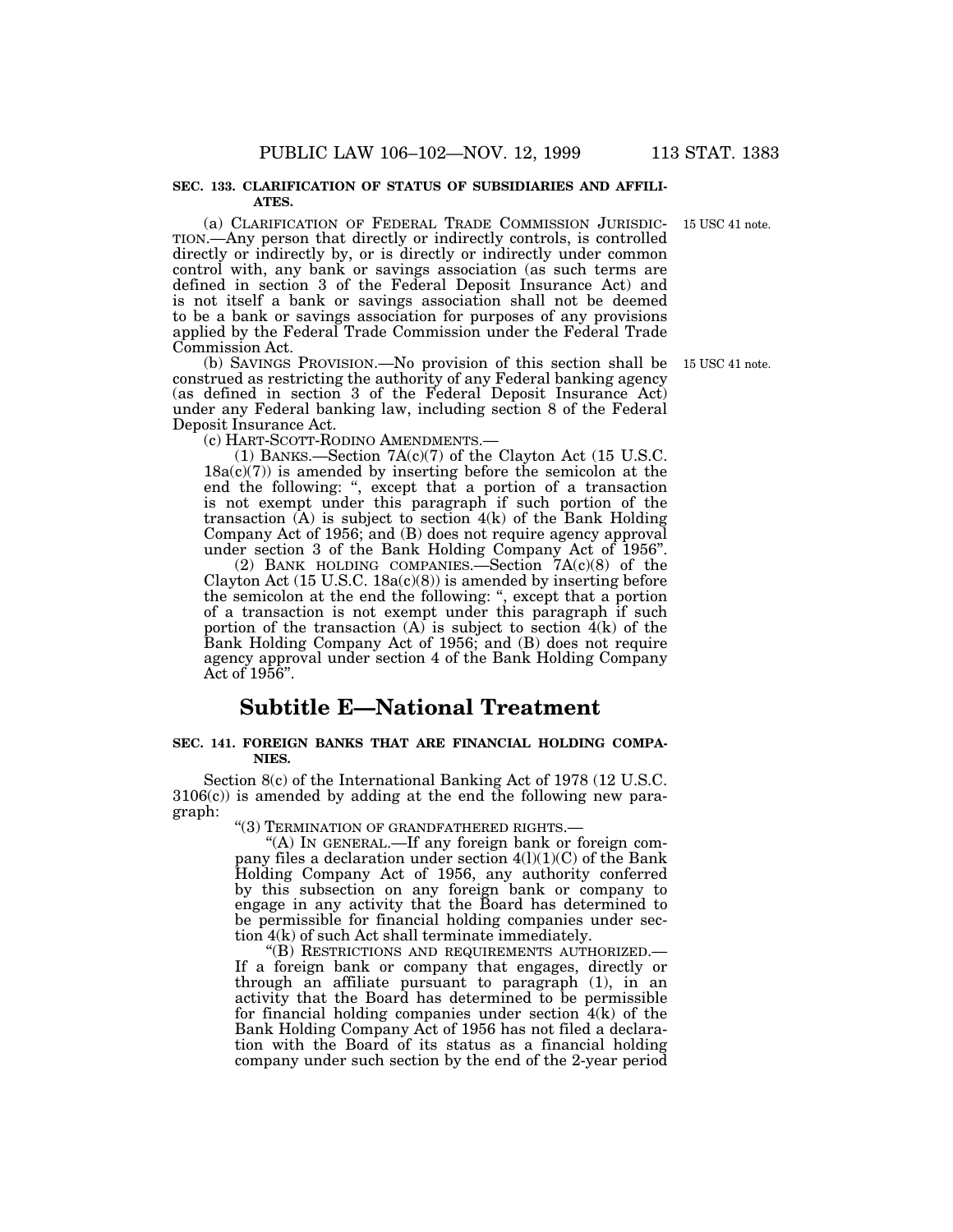beginning on the date of the enactment of the Gramm-Leach-Bliley Act, the Board, giving due regard to the principle of national treatment and equality of competitive opportunity, may impose such restrictions and requirements on the conduct of such activities by such foreign bank or company as are comparable to those imposed on a financial holding company organized under the laws of the United States, including a requirement to conduct such activities in compliance with any prudential safeguards established under section 114 of the Gramm-Leach-Bliley Act.''.

### **SEC. 142. REPRESENTATIVE OFFICES.**

(a) DEFINITION.—Section  $1(b)(15)$  of the International Banking Act of 1978 (12 U.S.C. 3101(15)) is amended by striking "State agency, or subsidiary of a foreign bank'' and inserting ''or State agency<sup>'</sup>

(b) EXAMINATIONS.—Section 10(c) of the International Banking Act of 1978 (12 U.S.C. 3107(c)) is amended by adding at the end the following new sentence: ''The Board may also make examinations of any affiliate of a foreign bank conducting business in any State if the Board deems it necessary to determine and enforce compliance with this Act, the Bank Holding Company Act of 1956, or other applicable Federal banking law.''.

# **Subtitle F—Direct Activities of Banks**

### **SEC. 151. AUTHORITY OF NATIONAL BANKS TO UNDERWRITE CER-TAIN MUNICIPAL BONDS.**

The paragraph designated the Seventh of section 5136 of the Revised Statutes of the United States (12 U.S.C. 24(7)) is amended by adding at the end the following new sentence: ''In addition to the provisions in this paragraph for dealing in, underwriting, or purchasing securities, the limitations and restrictions contained in this paragraph as to dealing in, underwriting, and purchasing investment securities for the national bank's own account shall not apply to obligations (including limited obligation bonds, revenue bonds, and obligations that satisfy the requirements of section  $142(b)(1)$  of the Internal Revenue Code of 1986) issued by or on behalf of any State or political subdivision of a State, including any municipal corporate instrumentality of 1 or more States, or any public agency or authority of any State or political subdivision of a State, if the national bank is well capitalized (as defined in section 38 of the Federal Deposit Insurance Act).''.

## **Subtitle G—Effective Date**

12 USC 24 note.

### **SEC. 161. EFFECTIVE DATE.**

This title (other than section 104) and the amendments made by this title shall take effect 120 days after the date of the enactment of this Act.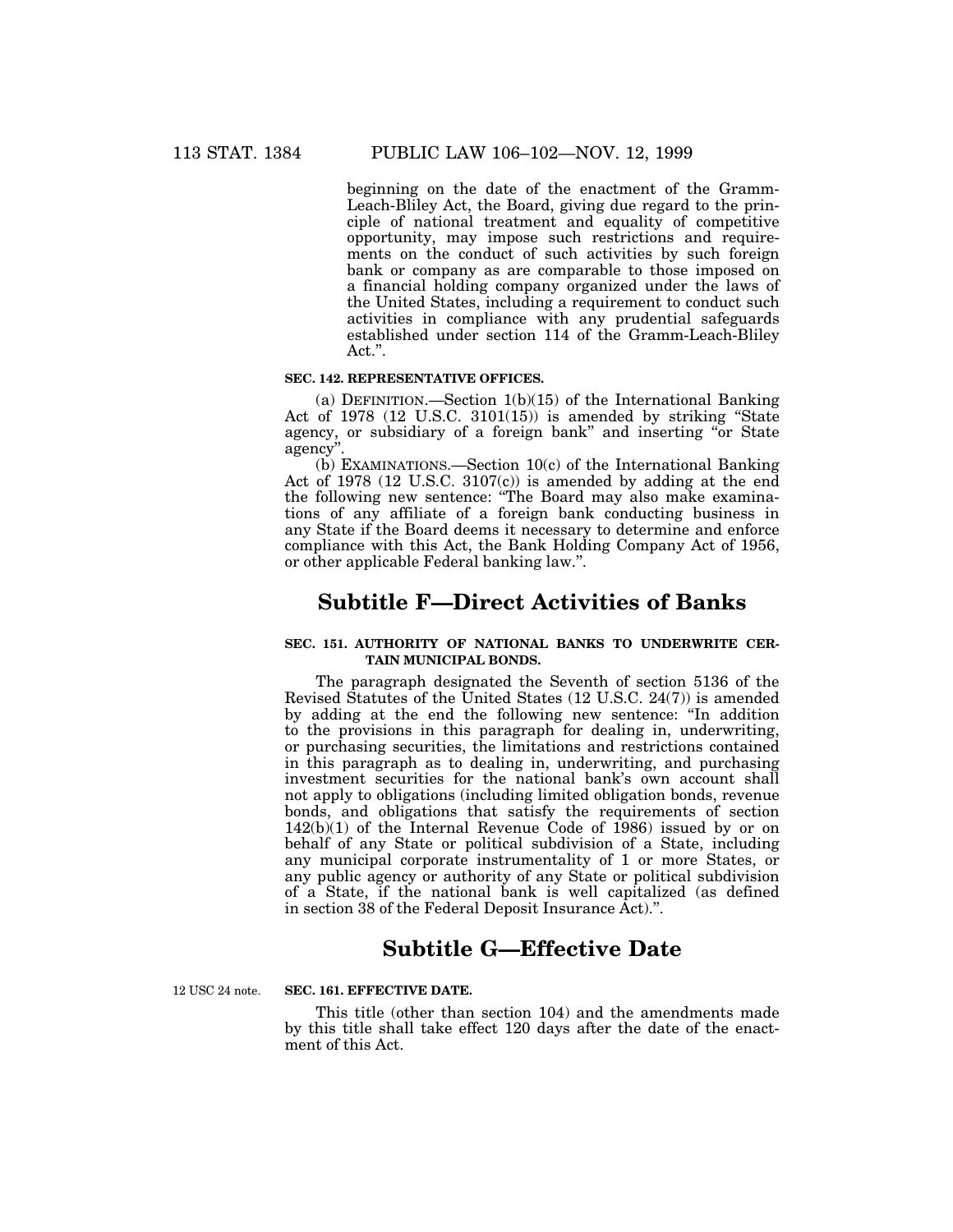# **TITLE II—FUNCTIONAL REGULATION**

## **Subtitle A—Brokers and Dealers**

### **SEC. 201. DEFINITION OF BROKER.**

Section 3(a)(4) of the Securities Exchange Act of 1934 (15 U.S.C.  $78c(a)(4)$ ) is amended to read as follows:<br>"(4) BROKER.—

"(A) IN GENERAL.—The term 'broker' means any person engaged in the business of effecting transactions in securities for the account of others.

''(B) EXCEPTION FOR CERTAIN BANK ACTIVITIES.—A bank shall not be considered to be a broker because the bank engages in any one or more of the following activities under the conditions described:

''(i) THIRD PARTY BROKERAGE ARRANGEMENTS.—The bank enters into a contractual or other written arrangement with a broker or dealer registered under this title under which the broker or dealer offers brokerage services on or off the premises of the bank if—

''(I) such broker or dealer is clearly identified as the person performing the brokerage services;

''(II) the broker or dealer performs brokerage services in an area that is clearly marked and, to the extent practicable, physically separate from the routine deposit-taking activities of the bank;

''(III) any materials used by the bank to advertise or promote generally the availability of brokerage services under the arrangement clearly indicate that the brokerage services are being provided by the broker or dealer and not by the bank;

" $(IV)$  any materials used by the bank to advertise or promote generally the availability of brokerage services under the arrangement are in compliance with the Federal securities laws before distribution;

''(V) bank employees (other than associated persons of a broker or dealer who are qualified pursuant to the rules of a self-regulatory organization) perform only clerical or ministerial functions in connection with brokerage transactions including scheduling appointments with the associated persons of a broker or dealer, except that bank employees may forward customer funds or securities and may describe in general terms the types of investment vehicles available from the bank and the broker or dealer under the arrangement;

''(VI) bank employees do not receive incentive compensation for any brokerage transaction unless such employees are associated persons of a broker or dealer and are qualified pursuant to the rules of a self-regulatory organization, except that the bank employees may receive compensation for the referral of any customer if the compensation is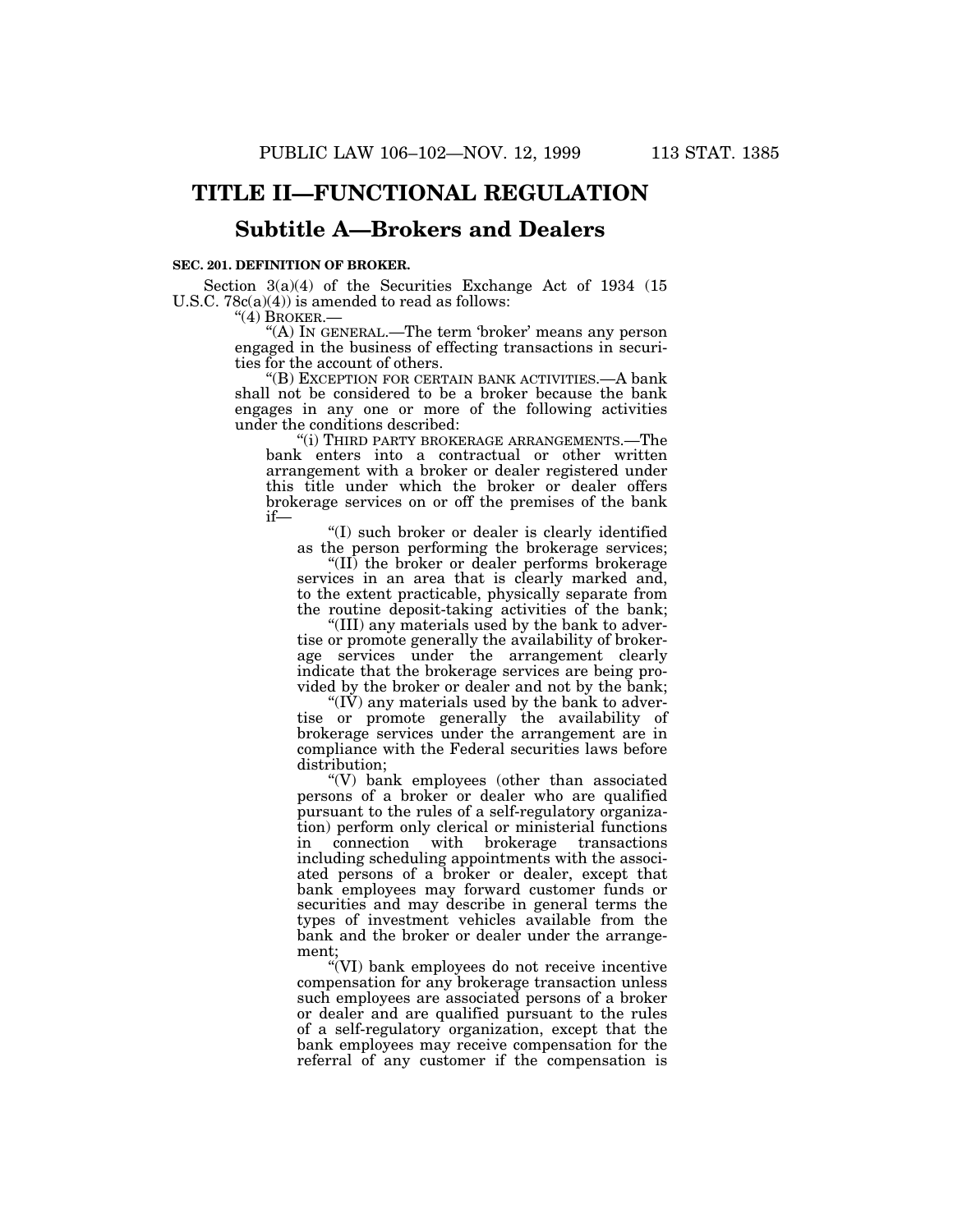a nominal one-time cash fee of a fixed dollar amount and the payment of the fee is not contingent on whether the referral results in a transaction;

"(VII) such services are provided by the broker or dealer on a basis in which all customers that receive any services are fully disclosed to the broker or dealer;

''(VIII) the bank does not carry a securities account of the customer except as permitted under clause (ii) or (viii) of this subparagraph; and

"(IX) the bank, broker, or dealer informs each customer that the brokerage services are provided by the broker or dealer and not by the bank and that the securities are not deposits or other obligations of the bank, are not guaranteed by the bank, and are not insured by the Federal Deposit Insurance Corporation.

"(ii) TRUST ACTIVITIES.—The bank effects transactions in a trustee capacity, or effects transactions in a fiduciary capacity in its trust department or other department that is regularly examined by bank examiners for compliance with fiduciary principles and standards, and—

''(I) is chiefly compensated for such transactions, consistent with fiduciary principles and standards, on the basis of an administration or annual fee (payable on a monthly, quarterly, or other basis), a percentage of assets under management, or a flat or capped per order processing fee equal to not more than the cost incurred by the bank in connection with executing securities transactions for trustee and fiduciary customers, or any combination of such fees; and

''(II) does not publicly solicit brokerage business, other than by advertising that it effects transactions in securities in conjunction with advertising its other trust activities.

''(iii) PERMISSIBLE SECURITIES TRANSACTIONS.—The bank effects transactions in—

''(I) commercial paper, bankers acceptances, or commercial bills;

''(II) exempted securities;

''(III) qualified Canadian government obligations as defined in section 5136 of the Revised Statutes, in conformity with section 15C of this title and the rules and regulations thereunder, or obligations of the North American Development Bank; or

''(IV) any standardized, credit enhanced debt security issued by a foreign government pursuant to the March 1989 plan of then Secretary of the Treasury Brady, used by such foreign government to retire outstanding commercial bank loans.

''(iv) CERTAIN STOCK PURCHASE PLANS.—

''(I) EMPLOYEE BENEFIT PLANS.—The bank effects transactions, as part of its transfer agency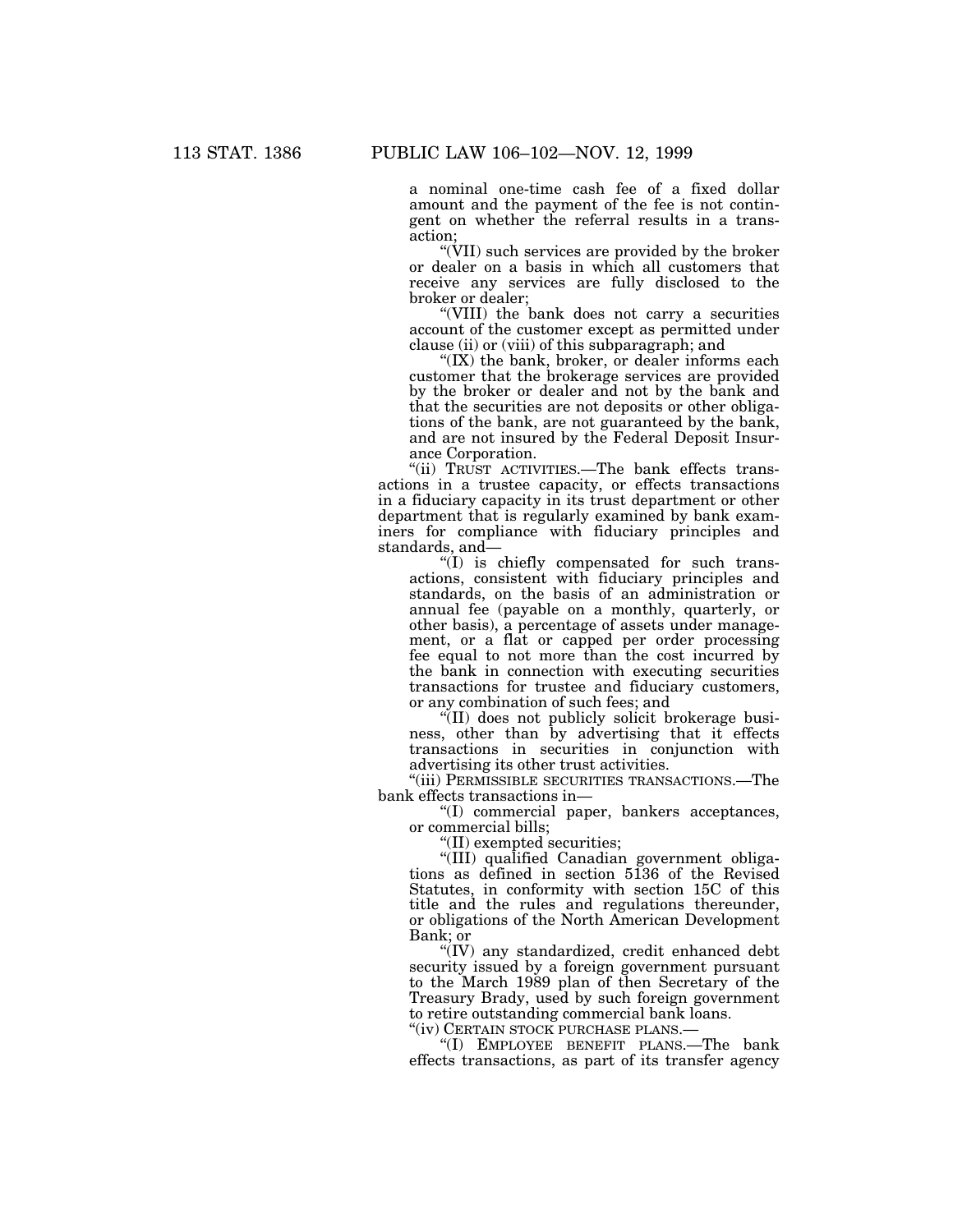activities, in the securities of an issuer as part of any pension, retirement, profit-sharing, bonus, thrift, savings, incentive, or other similar benefit plan for the employees of that issuer or its affiliates (as defined in section 2 of the Bank Holding Company Act of 1956), if the bank does not solicit transactions or provide investment advice with respect to the purchase or sale of securities in connection with the plan.

''(II) DIVIDEND REINVESTMENT PLANS.—The bank effects transactions, as part of its transfer agency activities, in the securities of an issuer as part of that issuer's dividend reinvestment plan, if—

''(aa) the bank does not solicit transactions or provide investment advice with respect to the purchase or sale of securities in connection with the plan; and

''(bb) the bank does not net shareholders' buy and sell orders, other than for programs for odd-lot holders or plans registered with the Commission.

''(III) ISSUER PLANS.—The bank effects transactions, as part of its transfer agency activities, in the securities of an issuer as part of a plan or program for the purchase or sale of that issuer's shares, if—

''(aa) the bank does not solicit transactions or provide investment advice with respect to the purchase or sale of securities in connection with the plan or program; and

''(bb) the bank does not net shareholders' buy and sell orders, other than for programs for odd-lot holders or plans registered with the Commission.

''(IV) PERMISSIBLE DELIVERY OF MATERIALS.— The exception to being considered a broker for a bank engaged in activities described in subclauses (I), (II), and (III) will not be affected by delivery of written or electronic plan materials by a bank to employees of the issuer, shareholders of the issuer, or members of affinity groups of the issuer, so long as such materials are—

''(aa) comparable in scope or nature to that permitted by the Commission as of the date of the enactment of the Gramm-Leach-Bliley Act; or

''(bb) otherwise permitted by the Commission.

''(v) SWEEP ACCOUNTS.—The bank effects transactions as part of a program for the investment or reinvestment of deposit funds into any no-load, openend management investment company registered under the Investment Company Act of 1940 that holds itself out as a money market fund.

''(vi) AFFILIATE TRANSACTIONS.—The bank effects transactions for the account of any affiliate of the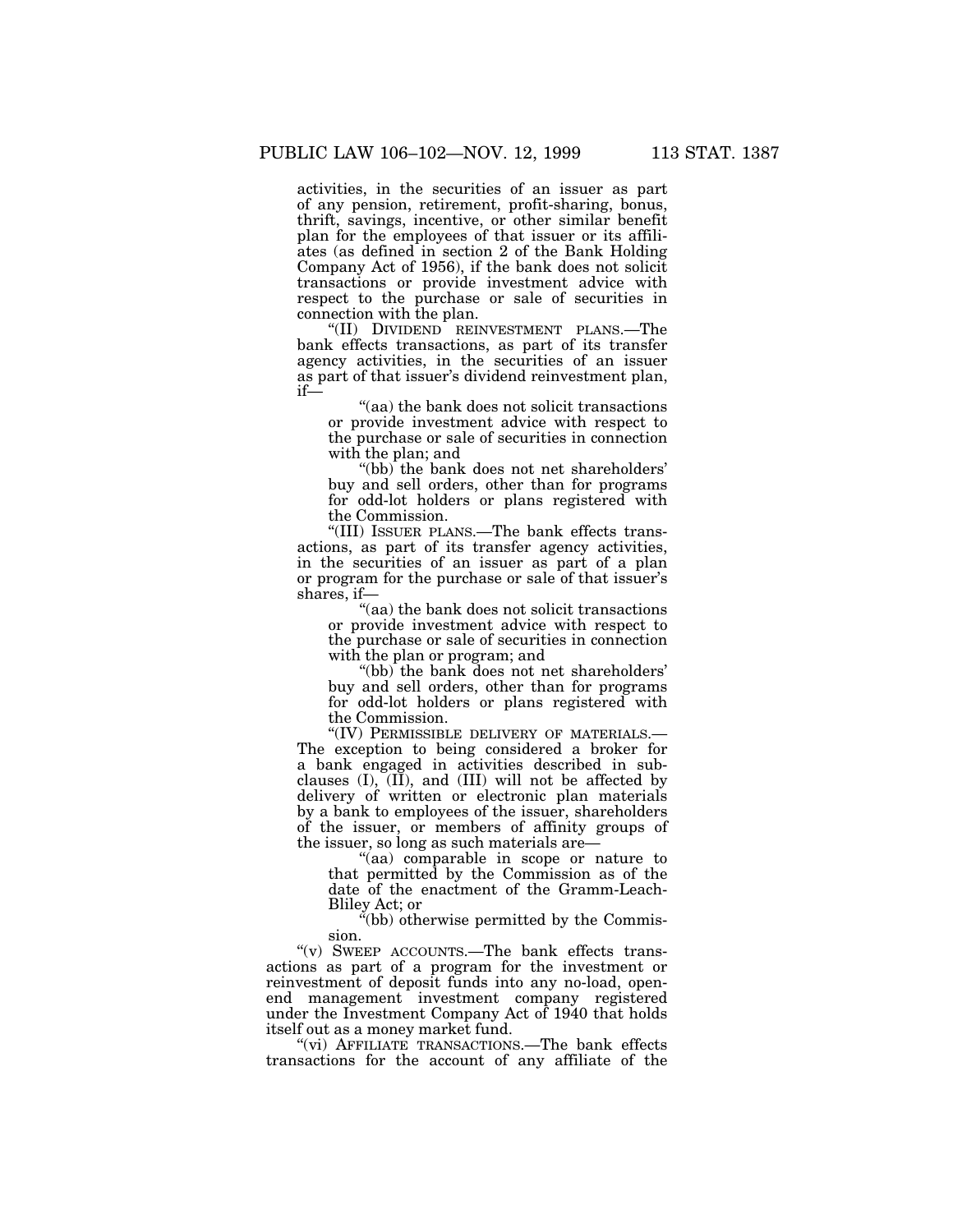bank (as defined in section 2 of the Bank Holding Company Act of 1956) other than—

 $f(I)$  a registered broker or dealer; or

''(II) an affiliate that is engaged in merchant banking, as described in section  $4(k)(4)(H)$  of the Bank Holding Company Act of 1956.

''(vii) PRIVATE SECURITIES OFFERINGS.—The bank—

''(I) effects sales as part of a primary offering of securities not involving a public offering, pursuant to section 3(b),  $4(2)$ , or  $4(6)$  of the Securities Act of 1933 or the rules and regulations issued thereunder;

''(II) at any time after the date that is 1 year after the date of the enactment of the Gramm-Leach-Bliley Act, is not affiliated with a broker or dealer that has been registered for more than 1 year in accordance with this Act, and engages in dealing, market making, or underwriting activities, other than with respect to exempted securities; and

''(III) if the bank is not affiliated with a broker or dealer, does not effect any primary offering described in subclause (I) the aggregate amount of which exceeds 25 percent of the capital of the bank, except that the limitation of this subclause shall not apply with respect to any sale of government securities or municipal securities.

''(viii) SAFEKEEPING AND CUSTODY ACTIVITIES.—

"(I) IN GENERAL.—The bank, as part of customary banking activities—

''(aa) provides safekeeping or custody services with respect to securities, including the exercise of warrants and other rights on behalf of customers;

''(bb) facilitates the transfer of funds or securities, as a custodian or a clearing agency, in connection with the clearance and settlement of its customers' transactions in securities;

''(cc) effects securities lending or borrowing transactions with or on behalf of customers as part of services provided to customers pursuant to division (aa) or (bb) or invests cash collateral pledged in connection with such transactions;

''(dd) holds securities pledged by a customer to another person or securities subject to purchase or resale agreements involving a customer, or facilitates the pledging or transfer of such securities by book entry or as otherwise provided under applicable law, if the bank maintains records separately identifying the securities and the customer; or

''(ee) serves as a custodian or provider of other related administrative services to any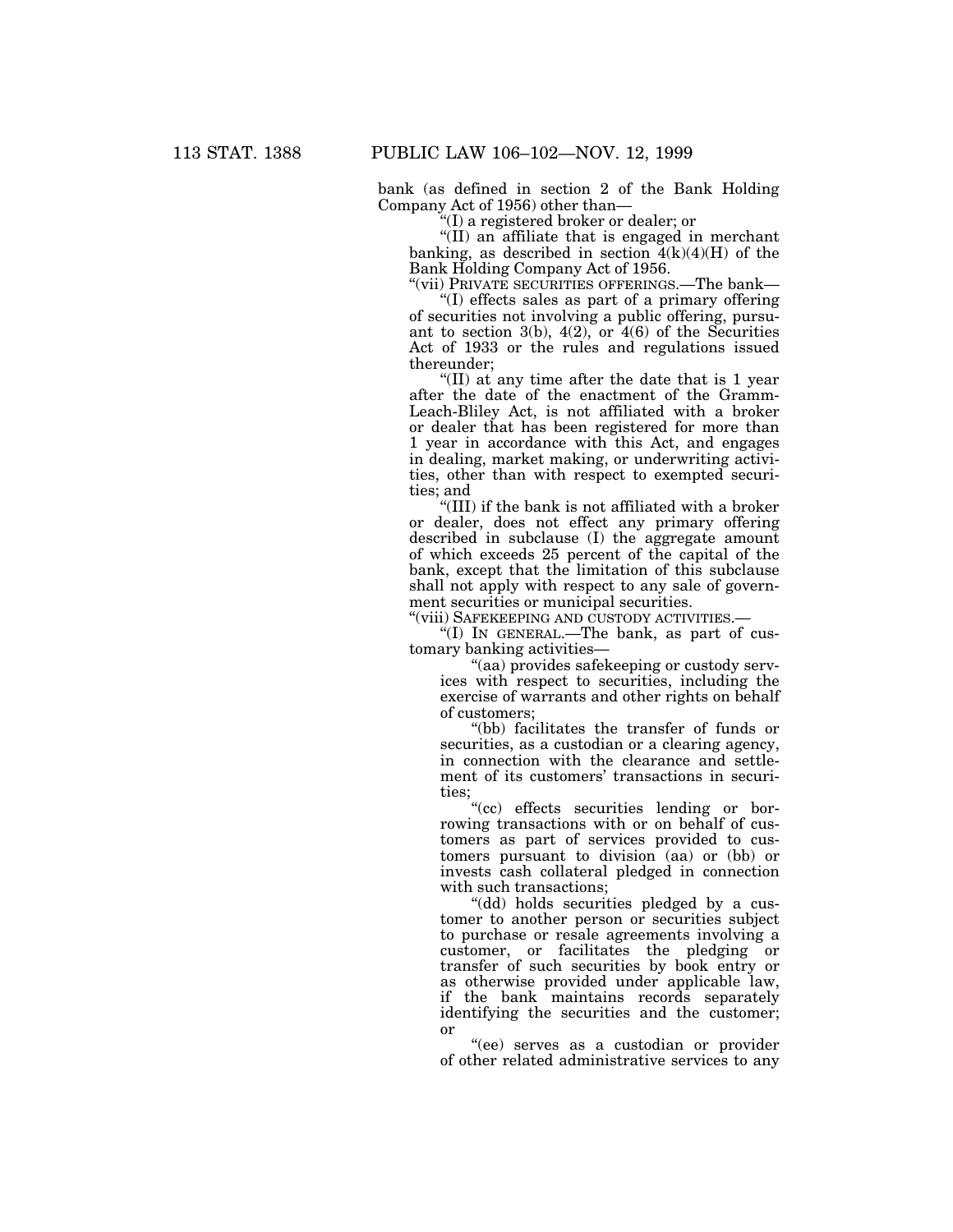individual retirement account, pension, retirement, profit sharing, bonus, thrift savings, incentive, or other similar benefit plan.

''(II) EXCEPTION FOR CARRYING BROKER ACTIVI-TIES.—The exception to being considered a broker for a bank engaged in activities described in subclause (I) shall not apply if the bank, in connection with such activities, acts in the United States as a carrying broker (as such term, and different formulations thereof, are used in section  $15(c)(3)$ of this title and the rules and regulations thereunder) for any broker or dealer, unless such carrying broker activities are engaged in with respect to government securities (as defined in paragraph (42) of this subsection).

"(ix) IDENTIFIED BANKING PRODUCTS.—The bank effects transactions in identified banking products as defined in section 206 of the Gramm-Leach-Bliley Act.

"(x) MUNICIPAL SECURITIES.—The bank effects transactions in municipal securities.

"(xi) DE MINIMIS EXCEPTION.—The bank effects, other than in transactions referred to in clauses (i) through (x), not more than 500 transactions in securities in any calendar year, and such transactions are not effected by an employee of the bank who is also an employee of a broker or dealer.

''(C) EXECUTION BY BROKER OR DEALER.—The exception to being considered a broker for a bank engaged in activities described in clauses (ii), (iv), and (viii) of subparagraph (B) shall not apply if the activities described in such provisions result in the trade in the United States of any security that is a publicly traded security in the United States, unless—

''(i) the bank directs such trade to a registered broker or dealer for execution;

"(ii) the trade is a cross trade or other substantially similar trade of a security that—

''(I) is made by the bank or between the bank and an affiliated fiduciary; and

''(II) is not in contravention of fiduciary principles established under applicable Federal or State law; or

''(iii) the trade is conducted in some other manner permitted under rules, regulations, or orders as the Commission may prescribe or issue.

''(D) FIDUCIARY CAPACITY.—For purposes of subpara $graph (B)(ii)$ , the term 'fiduciary capacity' means-

"(i) in the capacity as trustee, executor, administrator, registrar of stocks and bonds, transfer agent, guardian, assignee, receiver, or custodian under a uniform gift to minor act, or as an investment adviser if the bank receives a fee for its investment advice;

"(ii) in any capacity in which the bank possesses investment discretion on behalf of another; or

''(iii) in any other similar capacity.

''(E) EXCEPTION FOR ENTITIES SUBJECT TO SECTION 15(e).—The term 'broker' does not include a bank that—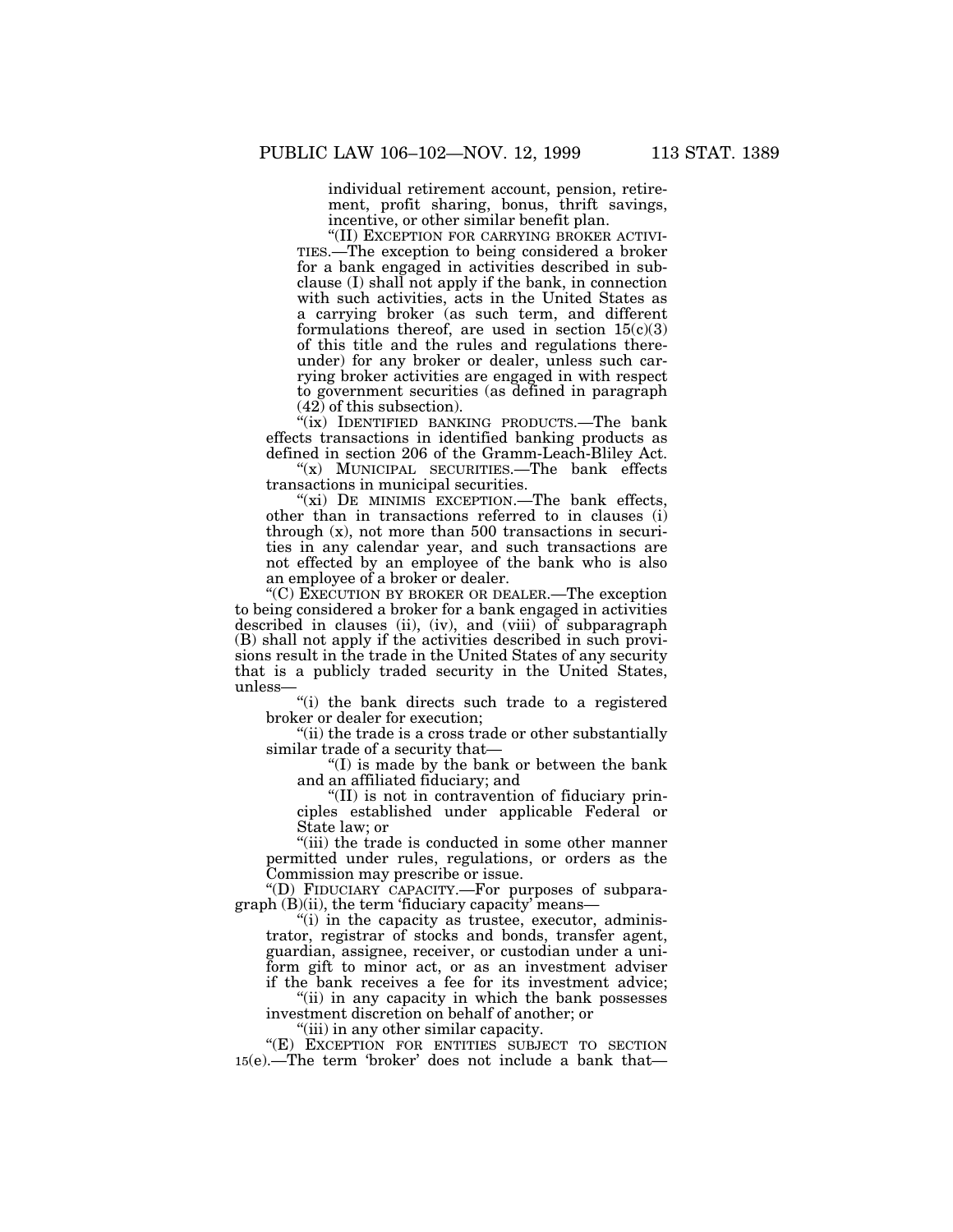''(i) was, on the day before the date of enactment of the Gramm-Leach-Bliley Act, subject to section 15(e); and

"(ii) is subject to such restrictions and requirements as the Commission considers appropriate.''.

### **SEC. 202. DEFINITION OF DEALER.**

Section  $3(a)(5)$  of the Securities Exchange Act of 1934 (15 U.S.C. 78c(a)(5)) is amended to read as follows:

 $"(5)$  DEALER. $-$ 

"(A) IN GENERAL.—The term 'dealer' means any person engaged in the business of buying and selling securities for such person's own account through a broker or otherwise.

''(B) EXCEPTION FOR PERSON NOT ENGAGED IN THE BUSI-NESS OF DEALING.—The term 'dealer' does not include a person that buys or sells securities for such person's own account, either individually or in a fiduciary capacity, but not as a part of a regular business.

"(C) EXCEPTION FOR CERTAIN BANK ACTIVITIES.—A bank shall not be considered to be a dealer because the bank engages in any of the following activities under the conditions described:

''(i) PERMISSIBLE SECURITIES TRANSACTIONS.—The bank buys or sells—

''(I) commercial paper, bankers acceptances, or commercial bills;

''(II) exempted securities;

''(III) qualified Canadian government obligations as defined in section 5136 of the Revised Statutes of the United States, in conformity with section 15C of this title and the rules and regulations thereunder, or obligations of the North American Development Bank; or

''(IV) any standardized, credit enhanced debt security issued by a foreign government pursuant to the March 1989 plan of then Secretary of the Treasury Brady, used by such foreign government to retire outstanding commercial bank loans.

"(ii) INVESTMENT, TRUSTEE, AND FIDUCIARY TRANS-ACTIONS.—The bank buys or sells securities for investment purposes—

 $\sqrt{\ }$ (I) for the bank; or

''(II) for accounts for which the bank acts as a trustee or fiduciary.

''(iii) ASSET-BACKED TRANSACTIONS.—The bank engages in the issuance or sale to qualified investors, through a grantor trust or other separate entity, of securities backed by or representing an interest in notes, drafts, acceptances, loans, leases, receivables, other obligations (other than securities of which the bank is not the issuer), or pools of any such obligations predominantly originated by—

''(I) the bank;

''(II) an affiliate of any such bank other than a broker or dealer; or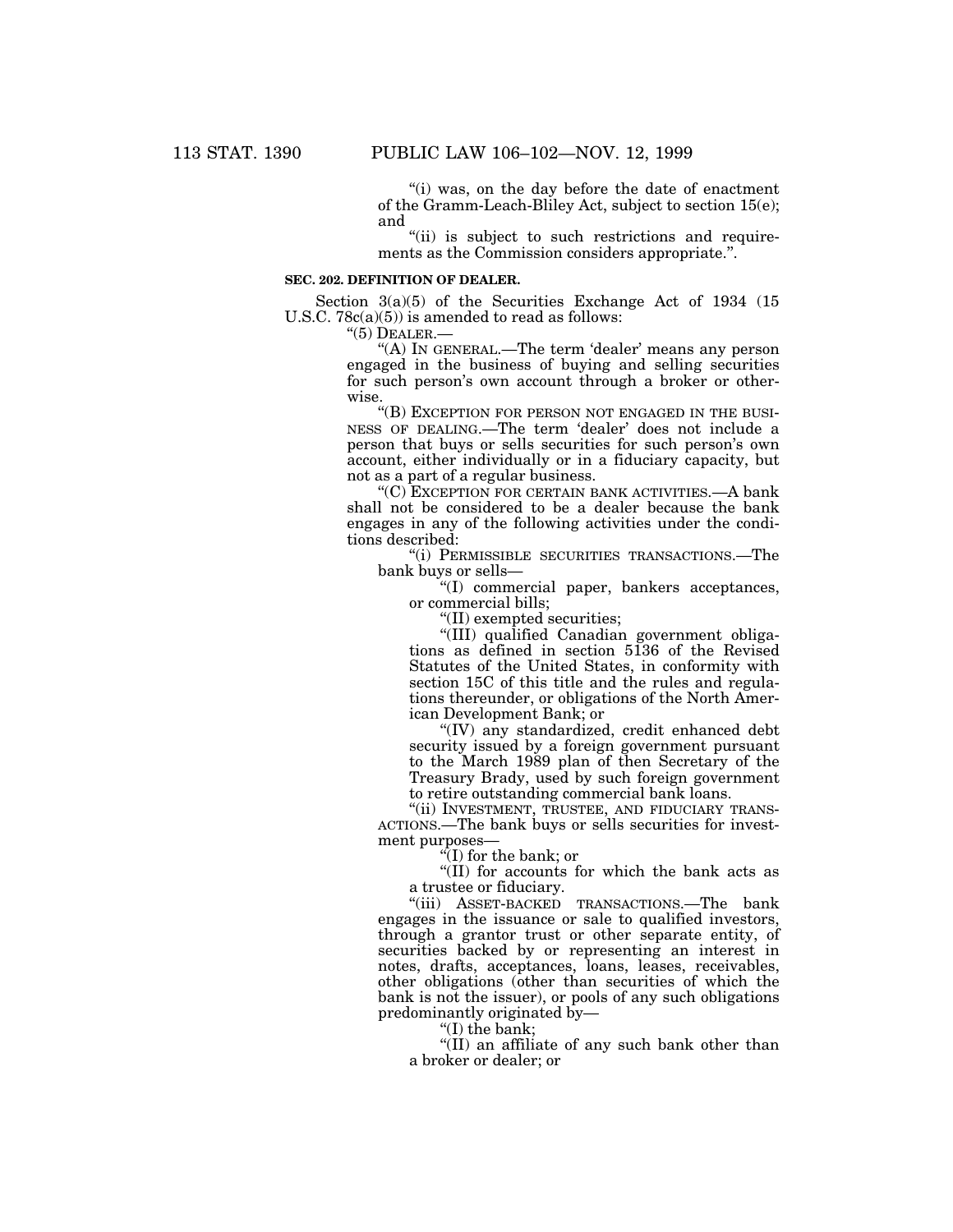''(III) a syndicate of banks of which the bank is a member, if the obligations or pool of obligations consists of mortgage obligations or consumerrelated receivables.

"(iv) IDENTIFIED BANKING PRODUCTS.—The bank buys or sells identified banking products, as defined in section 206 of the Gramm-Leach-Bliley Act.''.

### **SEC. 203. REGISTRATION FOR SALES OF PRIVATE SECURITIES OFFERINGS.**

Section 15A of the Securities Exchange Act of 1934 (15 U.S.C. 78o–3) is amended by inserting after subsection (i) the following new subsection:

''(j) REGISTRATION FOR SALES OF PRIVATE SECURITIES OFFERINGS.—A registered securities association shall create a limited qualification category for any associated person of a member who effects sales as part of a primary offering of securities not involving a public offering, pursuant to section 3(b), 4(2), or 4(6) of the Securities Act of 1933 and the rules and regulations thereunder, and shall deem qualified in such limited qualification category, without testing, any bank employee who, in the six month period preceding the date of the enactment of the Gramm-Leach-Bliley Act, engaged in effecting such sales.''.

### **SEC. 204. INFORMATION SHARING.**

Section 18 of the Federal Deposit Insurance Act is amended 12 USC 1828. by adding at the end the following new subsection:<br>"(t) RECORDKEEPING REQUIREMENTS.—

" $(1)$  REQUIREMENTS.—Each appropriate Federal banking agency, after consultation with and consideration of the views of the Commission, shall establish recordkeeping requirements for banks relying on exceptions contained in paragraphs (4) and (5) of section 3(a) of the Securities Exchange Act of 1934. Such recordkeeping requirements shall be sufficient to demonstrate compliance with the terms of such exceptions and be designed to facilitate compliance with such exceptions.

"(2) AVAILABILITY TO COMMISSION; CONFIDENTIALITY.—Each appropriate Federal banking agency shall make any information required under paragraph  $(1)$  available to the Commission upon request. Notwithstanding any other provision of law, the Commission shall not be compelled to disclose any such information. Nothing in this paragraph shall authorize the Commission to withhold information from Congress, or prevent the Commission from complying with a request for information from any other Federal department or agency or any selfregulatory organization requesting the information for purposes within the scope of its jurisdiction, or complying with an order of a court of the United States in an action brought by the United States or the Commission. For purposes of section 552 of title 5, United States Code, this paragraph shall be considered a statute described in subsection  $(b)(3)(B)$  of such section 552.

''(3) DEFINITION.—As used in this subsection the term 'Commission' means the Securities and Exchange Commission.''.

#### **SEC. 205. TREATMENT OF NEW HYBRID PRODUCTS.**

Section 15 of the Securities Exchange Act of 1934 (15 U.S.C. 78o) is amended by adding at the end the following new subsection: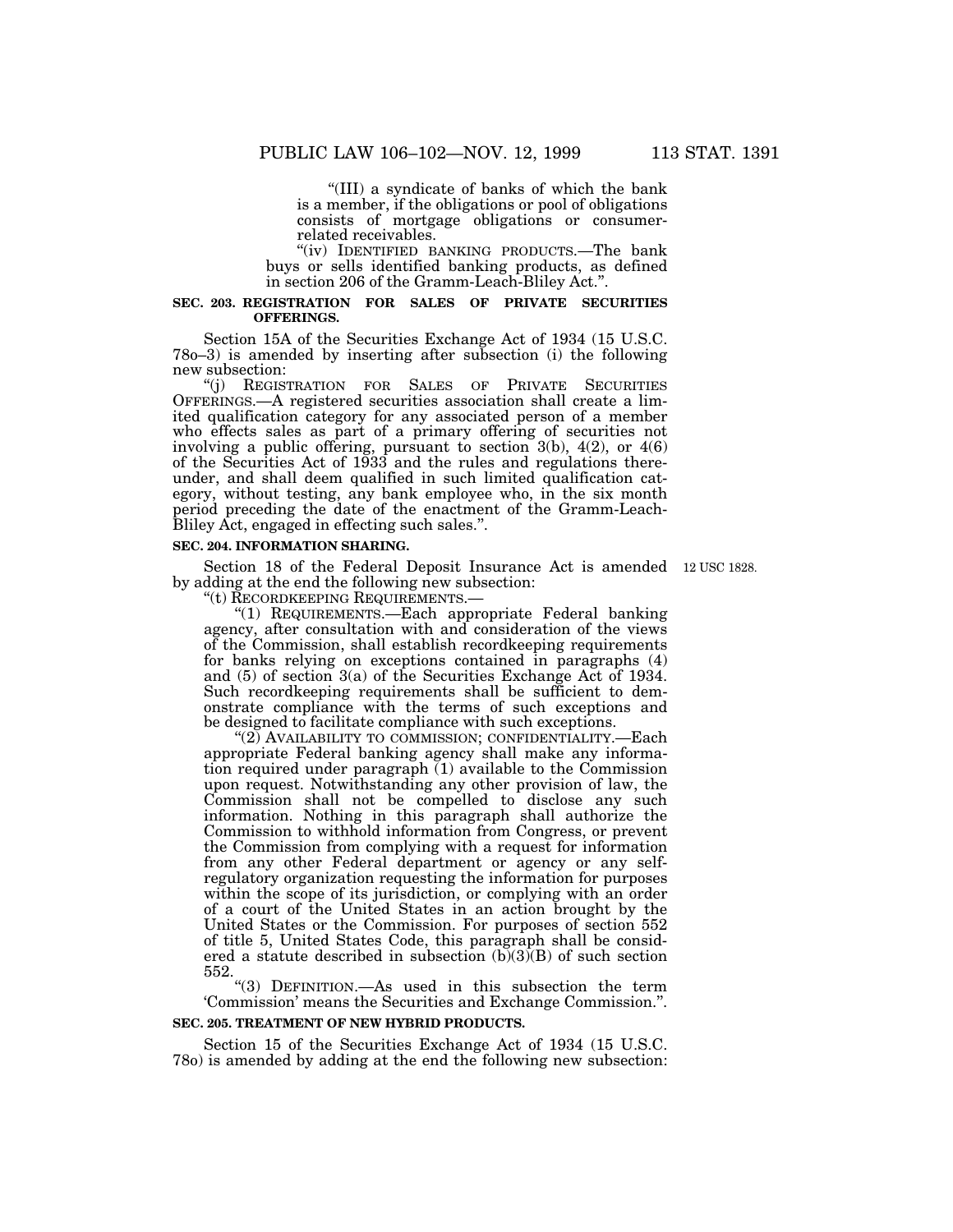"(i) RULEMAKING TO EXTEND REQUIREMENTS TO NEW HYBRID PRODUCTS.—

''(1) CONSULTATION.—Prior to commencing a rulemaking under this subsection, the Commission shall consult with and seek the concurrence of the Board concerning the imposition of broker or dealer registration requirements with respect to any new hybrid product. In developing and promulgating rules under this subsection, the Commission shall consider the views of the Board, including views with respect to the nature of the new hybrid product; the history, purpose, extent, and appropriateness of the regulation of the new product under the Federal banking laws; and the impact of the proposed rule on the banking industry.

''(2) LIMITATION.—The Commission shall not—

" $(A)$  require a bank to register as a broker or dealer under this section because the bank engages in any transaction in, or buys or sells, a new hybrid product; or

''(B) bring an action against a bank for a failure to comply with a requirement described in subparagraph (A), unless the Commission has imposed such requirement by rule or regulation issued in accordance with this section.

''(3) CRITERIA FOR RULEMAKING.—The Commission shall not impose a requirement under paragraph (2) of this subsection with respect to any new hybrid product unless the Commission determines that—

''(A) the new hybrid product is a security; and

''(B) imposing such requirement is necessary and appropriate in the public interest and for the protection of investors.

''(4) CONSIDERATIONS.—In making a determination under paragraph (3), the Commission shall consider—

 $(A)$  the nature of the new hybrid product; and

''(B) the history, purpose, extent, and appropriateness of the regulation of the new hybrid product under the Federal securities laws and under the Federal banking laws.

''(5) OBJECTION TO COMMISSION REGULATION.—

''(A) FILING OF PETITION FOR REVIEW.—The Board may obtain review of any final regulation described in paragraph (2) in the United States Court of Appeals for the District of Columbia Circuit by filing in such court, not later than 60 days after the date of publication of the final regulation, a written petition requesting that the regulation be set aside. Any proceeding to challenge any such rule shall be expedited by the Court of Appeals.

"(B) TRANSMITTAL OF PETITION AND RECORD.—A copy of a petition described in subparagraph (A) shall be transmitted as soon as possible by the Clerk of the Court to an officer or employee of the Commission designated for that purpose. Upon receipt of the petition, the Commission shall file with the court the regulation under review and any documents referred to therein, and any other relevant materials prescribed by the court.

''(C) EXCLUSIVE JURISDICTION.—On the date of the filing of the petition under subparagraph (A), the court has jurisdiction, which becomes exclusive on the filing of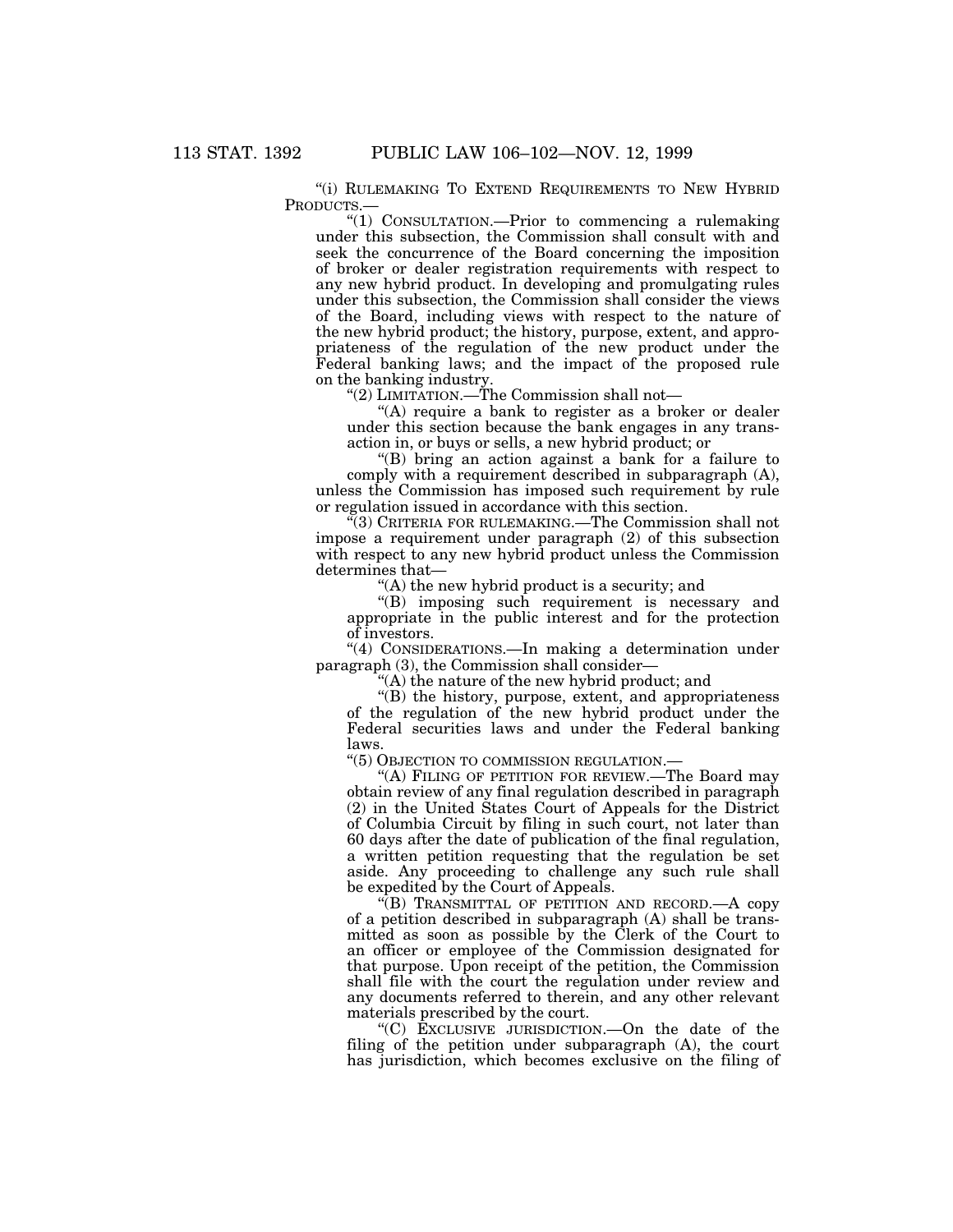the materials set forth in subparagraph (B), to affirm and enforce or to set aside the regulation at issue.

''(D) STANDARD OF REVIEW.—The court shall determine to affirm and enforce or set aside a regulation of the Commission under this subsection, based on the determination of the court as to whether—

''(i) the subject product is a new hybrid product, as defined in this subsection;

''(ii) the subject product is a security; and

"(iii) imposing a requirement to register as a broker or dealer for banks engaging in transactions in such product is appropriate in light of the history, purpose, and extent of regulation under the Federal securities laws and under the Federal banking laws, giving deference neither to the views of the Commission nor the Board.

"(E) JUDICIAL STAY.—The filing of a petition by the Board pursuant to subparagraph  $(A)$  shall operate as a judicial stay, until the date on which the determination of the court is final (including any appeal of such determination).

"(F) OTHER AUTHORITY TO CHALLENGE.—Any aggrieved party may seek judicial review of the Commission's rulemaking under this subsection pursuant to section 25 of this title.

''(6) DEFINITIONS.—For purposes of this subsection:

''(A) NEW HYBRID PRODUCT.—The term 'new hybrid product' means a product that—

''(i) was not subjected to regulation by the Commission as a security prior to the date of the enactment of the Gramm-Leach-Bliley Act;

"(ii) is not an identified banking product as such term is defined in section 206 of such Act; and

''(iii) is not an equity swap within the meaning of section 206(a)(6) of such Act.

''(B) BOARD.—The term 'Board' means the Board of Governors of the Federal Reserve System.''.

### **SEC. 206. DEFINITION OF IDENTIFIED BANKING PRODUCT.**

15 USC 78c note.

(a) DEFINITION OF IDENTIFIED BANKING PRODUCT.—For purposes of paragraphs (4) and (5) of section 3(a) of the Securities Exchange Act of  $1934$  (15 U.S.C. 78c(a) (4), (5)), the term "identified banking product'' means—

 $(1)$  a deposit account, savings account, certificate of deposit, or other deposit instrument issued by a bank;

(2) a banker's acceptance;

(3) a letter of credit issued or loan made by a bank;

(4) a debit account at a bank arising from a credit card or similar arrangement;

(5) a participation in a loan which the bank or an affiliate of the bank (other than a broker or dealer) funds, participates in, or owns that is sold—

(A) to qualified investors; or

(B) to other persons that—

(i) have the opportunity to review and assess any material information, including information regarding the borrower's creditworthiness; and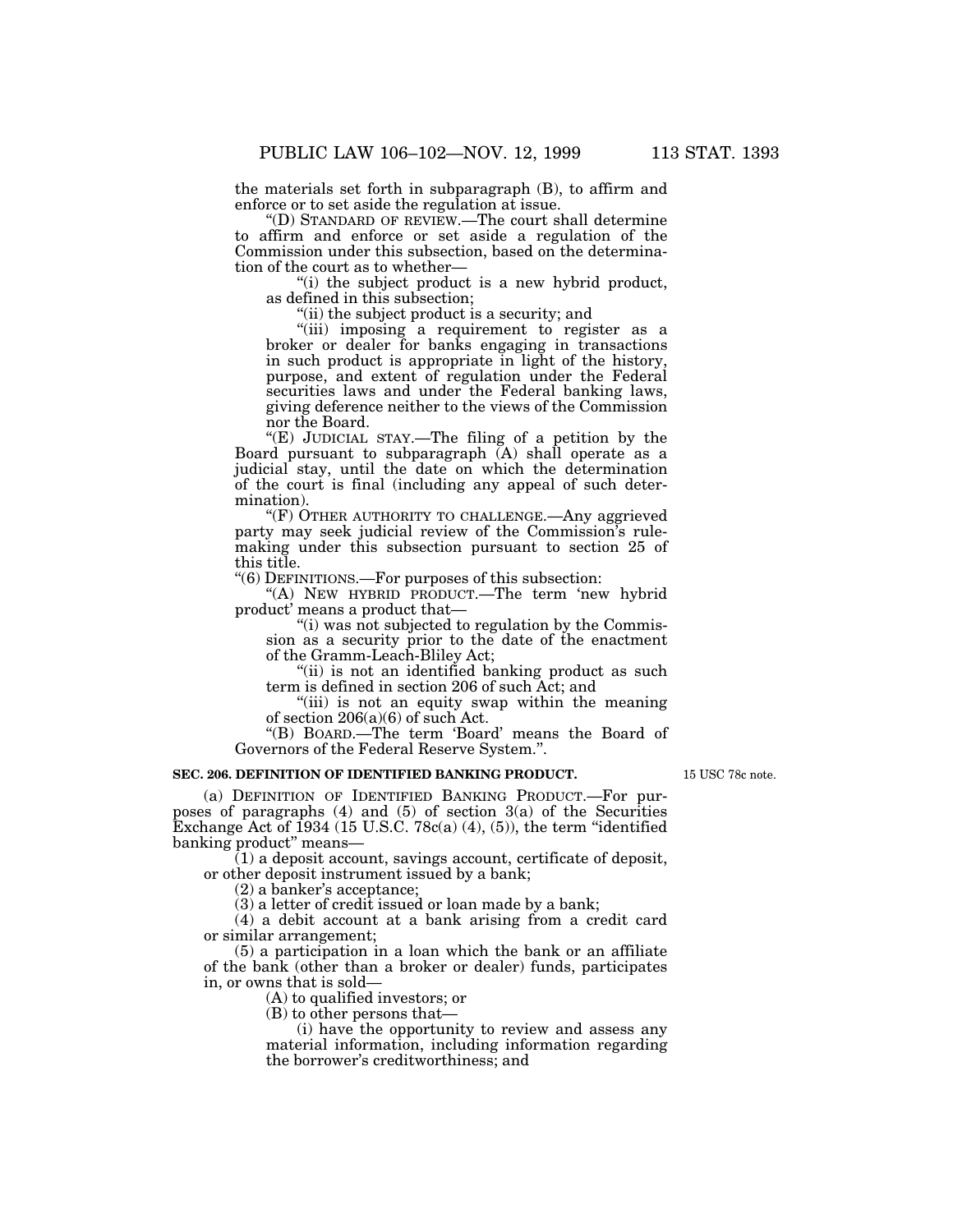(ii) based on such factors as financial sophistication, net worth, and knowledge and experience in financial matters, have the capability to evaluate the information available, as determined under generally applicable banking standards or guidelines; or

(6) any swap agreement, including credit and equity swaps, except that an equity swap that is sold directly to any person other than a qualified investor (as defined in section  $3(a)(54)$ ) of the Securities Act of 1934) shall not be treated as an identified banking product.

(b) DEFINITION OF SWAP AGREEMENT.—For purposes of subsection (a)(6), the term "swap agreement" means any individually negotiated contract, agreement, warrant, note, or option that is based, in whole or in part, on the value of, any interest in, or any quantitative measure or the occurrence of any event relating to, one or more commodities, securities, currencies, interest or other rates, indices, or other assets, but does not include any other identified banking product, as defined in paragraphs (1) through  $(5)$  of subsection  $(a)$ .

(c) CLASSIFICATION LIMITED.—Classification of a particular product as an identified banking product pursuant to this section shall not be construed as finding or implying that such product is or is not a security for any purpose under the securities laws, or is or is not an account, agreement, contract, or transaction for any purpose under the Commodity Exchange Act.

(d) INCORPORATED DEFINITIONS.—For purposes of this section, the terms "bank" and "qualified investor" have the same meanings as given in section 3(a) of the Securities Exchange Act of 1934, as amended by this Act.

### **SEC. 207. ADDITIONAL DEFINITIONS.**

15 USC 78c.

Section 3(a) of the Securities Exchange Act of 1934 is amended by adding at the end the following new paragraph:

 $\mathrm{``(54)}$  Qualified investor.—

''(A) DEFINITION.—Except as provided in subparagraph (B), for purposes of this title, the term 'qualified investor' means—

''(i) any investment company registered with the Commission under section 8 of the Investment Company Act of 1940;

''(ii) any issuer eligible for an exclusion from the definition of investment company pursuant to section 3(c)(7) of the Investment Company Act of 1940;

''(iii) any bank (as defined in paragraph (6) of this subsection), savings association (as defined in section 3(b) of the Federal Deposit Insurance Act), broker, dealer, insurance company (as defined in section  $2(a)(13)$  of the Securities Act of 1933), or business development company (as defined in section  $2(a)(48)$ of the Investment Company Act of 1940);

"(iv) any small business investment company licensed by the United States Small Business Administration under section 301 (c) or (d) of the Small Business Investment Act of 1958;

''(v) any State sponsored employee benefit plan, or any other employee benefit plan, within the meaning of the Employee Retirement Income Security Act of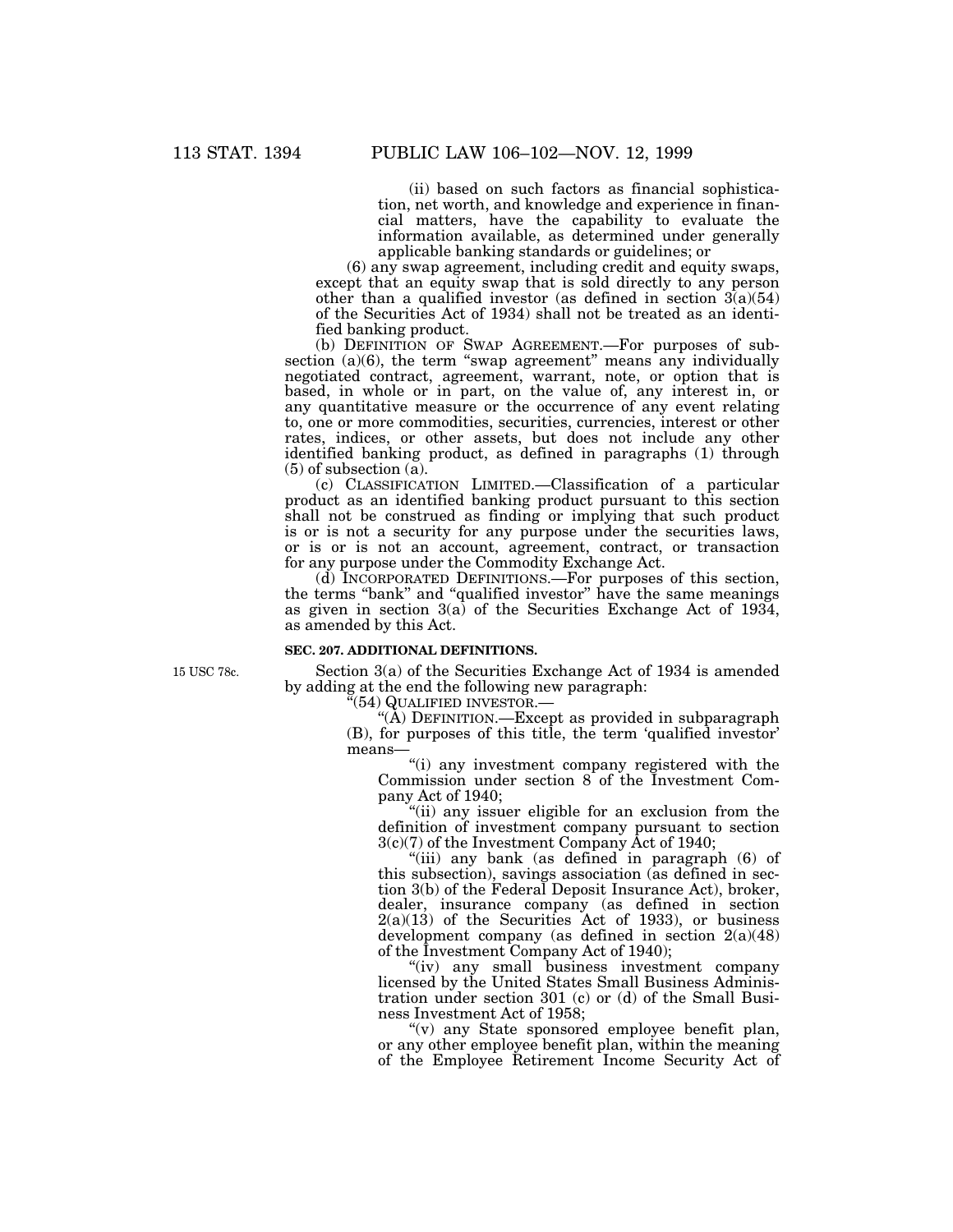1974, other than an individual retirement account, if the investment decisions are made by a plan fiduciary, as defined in section 3(21) of that Act, which is either a bank, savings and loan association, insurance company, or registered investment adviser;

"(vi) any trust whose purchases of securities are directed by a person described in clauses (i) through (v) of this subparagraph;

''(vii) any market intermediary exempt under section 3(c)(2) of the Investment Company Act of 1940;

"(viii) any associated person of a broker or dealer other than a natural person;

"(ix) any foreign bank (as defined in section  $1(b)(7)$ of the International Banking Act of 1978);

" $(x)$  the government of any foreign country;

"(xi) any corporation, company, or partnership that owns and invests on a discretionary basis, not less than \$25,000,000 in investments;

"(xii) any natural person who owns and invests on a discretionary basis, not less than \$25,000,000 in investments;

"(xiii) any government or political subdivision, agency, or instrumentality of a government who owns and invests on a discretionary basis not less than \$50,000,000 in investments; or

"(xiv) any multinational or supranational entity or any agency or instrumentality thereof.

''(B) ALTERED THRESHOLDS FOR ASSET-BACKED SECURI-TIES AND LOAN PARTICIPATIONS.—For purposes of section  $3(a)(5)(C)(iii)$  of this title and section  $206(a)(5)$  of the Gramm-Leach-Bliley Act, the term 'qualified investor' has the meaning given such term by subparagraph (A) of this paragraph except that clauses  $(x_i)$  and  $(x_i)$  shall be applied by substituting '\$10,000,000' for '\$25,000,000'.

''(C) ADDITIONAL AUTHORITY.—The Commission may, by rule or order, define a 'qualified investor' as any other person, taking into consideration such factors as the financial sophistication of the person, net worth, and knowledge and experience in financial matters.''.

### **SEC. 208. GOVERNMENT SECURITIES DEFINED.**

Section  $3(a)(42)$  of the Securities Exchange Act of 1934 (15 U.S.C.  $78c(a)(42)$  is amended–

(1) by striking "or" at the end of subparagraph  $(C)$ ;

(2) by striking the period at the end of subparagraph (D) and inserting ''; or''; and

(3) by adding at the end the following new subparagraph:  $E(E)$  for purposes of sections 15, 15C, and 17A as applied to a bank, a qualified Canadian government obligation as defined in section 5136 of the Revised Statutes of the United States.''.

### **SEC. 209. EFFECTIVE DATE.**

This subtitle shall take effect at the end of the 18-month period beginning on the date of the enactment of this Act.

12 USC 1828 note.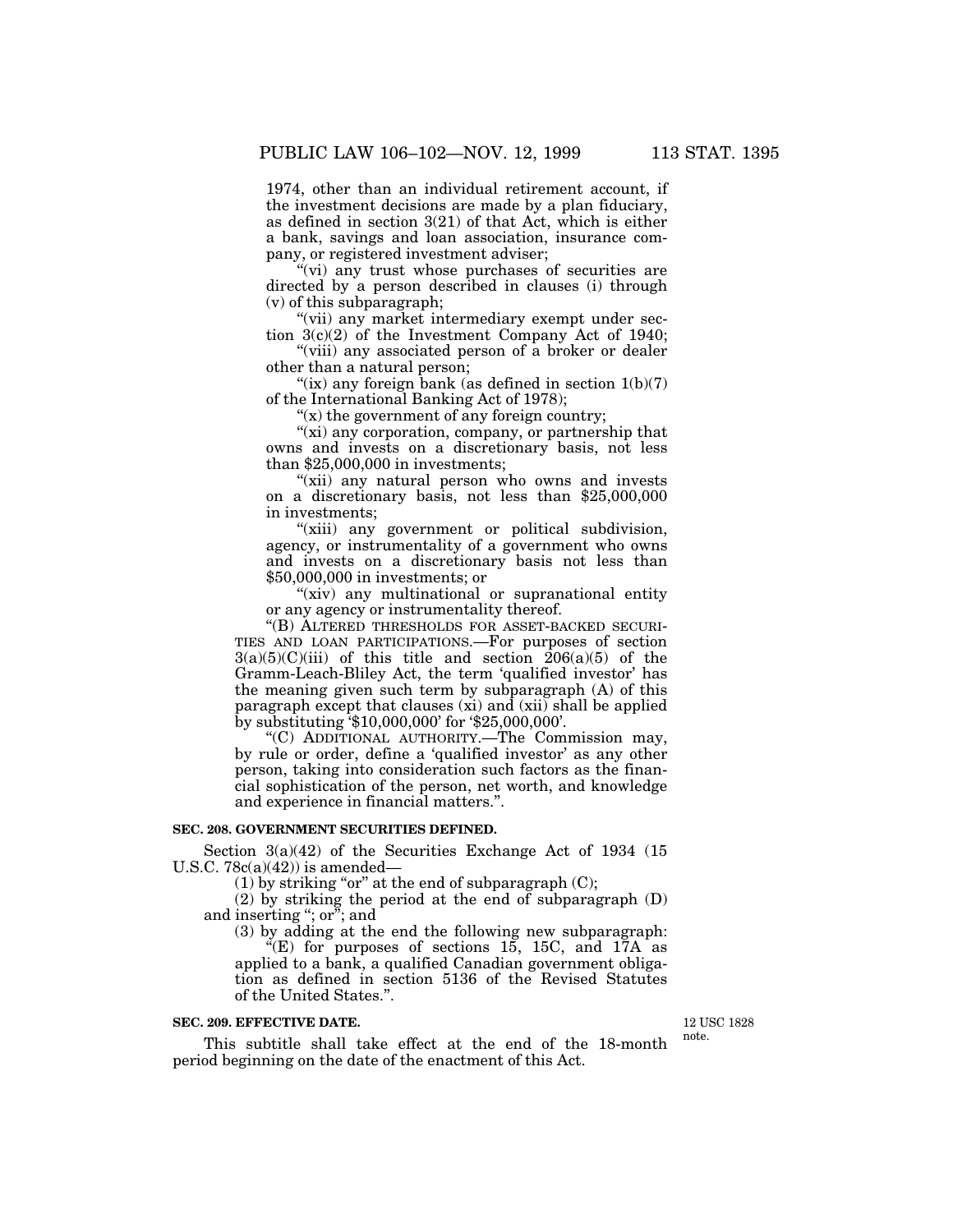12 USC 1811 note.

### **SEC. 210. RULE OF CONSTRUCTION.**

Nothing in this Act shall supersede, affect, or otherwise limit the scope and applicability of the Commodity Exchange Act (7 U.S.C.  $1$  et seq.).

# **Subtitle B—Bank Investment Company Activities**

### **SEC. 211. CUSTODY OF INVESTMENT COMPANY ASSETS BY AFFILI-ATED BANK.**

(a) MANAGEMENT COMPANIES.—Section 17(f) of the Investment Company Act of  $1940 (15 \text{ U.S.C. } 80a-17(f))$  is amended-

 $(1)$  by redesignating paragraphs  $(1)$ ,  $(2)$ , and  $(3)$  as subparagraphs (A), (B), and (C), respectively;

(2) by striking " $(f)$  Every registered" and inserting the following:

''(f) CUSTODY OF SECURITIES.— ''(1) Every registered'';

(3) by redesignating the second, third, fourth, and fifth sentences of such subsection as paragraphs (2) through (5), respectively, and indenting the left margin of such paragraphs appropriately; and

 $(\hat{4})$  by adding at the end the following new paragraph:

"(6) The Commission may, after consultation with and taking into consideration the views of the Federal banking agencies (as defined in section 3 of the Federal Deposit Insurance Act), adopt rules and regulations, and issue orders, consistent with the protection of investors, prescribing the conditions under which a bank, or an affiliated person of a bank, either of which is an affiliated person, promoter, organizer, or sponsor of, or principal underwriter for, a registered management company may serve as custodian of that registered management company.''.

(b) UNIT INVESTMENT TRUSTS.—Section 26 of the Investment Company Act of 1940 (15 U.S.C. 80a–26) is amended—

(1) by redesignating subsections (b) through (e) as subsections (c) through (f), respectively; and

(2) by inserting after subsection (a) the following new subsection:

''(b) The Commission may, after consultation with and taking into consideration the views of the Federal banking agencies (as defined in section 3 of the Federal Deposit Insurance Act), adopt rules and regulations, and issue orders, consistent with the protection of investors, prescribing the conditions under which a bank, or an affiliated person of a bank, either of which is an affiliated person of a principal underwriter for, or depositor of, a registered unit investment trust, may serve as trustee or custodian under subsection  $(a)(1)$ .".

### **SEC. 212. LENDING TO AN AFFILIATED INVESTMENT COMPANY.**

Section 17(a) of the Investment Company Act of 1940 (15 U.S.C.  $80a-17(a)$  is amended-

 $(1)$  by striking "or" at the end of paragraph  $(2)$ ;

(2) by striking the period at the end of paragraph (3) and inserting ''; or''; and

(3) by adding at the end the following new paragraph: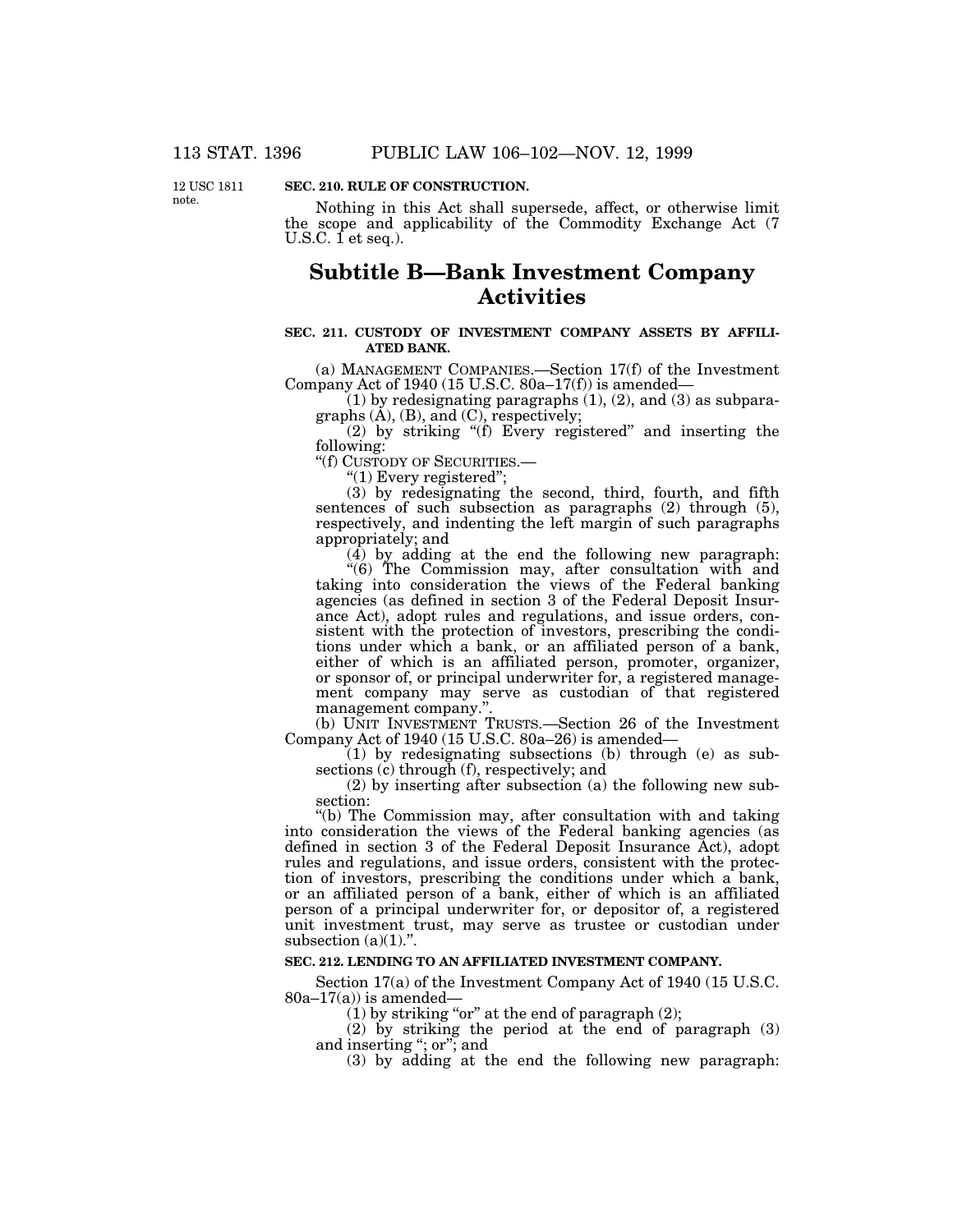"(4) to loan money or other property to such registered company, or to any company controlled by such registered company, in contravention of such rules, regulations, or orders as the Commission may, after consultation with and taking into consideration the views of the Federal banking agencies (as defined in section 3 of the Federal Deposit Insurance Act), prescribe or issue consistent with the protection of investors.''.

#### **SEC. 213. INDEPENDENT DIRECTORS.**

(a) IN GENERAL.—Section  $2(a)(19)(A)$  of the Investment Company Act of 1940 (15 U.S.C. 80a–2(a)(19)(A)) is amended—

(1) by striking clause (v) and inserting the following new clause:

> " $(v)$  any person or any affiliated person of a person (other than a registered investment company) that, at any time during the 6-month period preceding the date of the determination of whether that person or affiliated person is an interested person, has executed any portfolio transactions for, engaged in any principal transactions with, or distributed shares for—

''(I) the investment company;

''(II) any other investment company having the same investment adviser as such investment company or holding itself out to investors as a related company for purposes of investment or investor services; or

''(III) any account over which the investment company's investment adviser has brokerage placement discretion,'';

(2) by redesignating clause (vi) as clause (vii); and

(3) by inserting after clause (v) the following new clause:

''(vi) any person or any affiliated person of a person (other than a registered investment company) that, at any time during the 6-month period preceding the date of the determination of whether that person or affiliated person is an interested person, has loaned money or other property to—

''(I) the investment company;

''(II) any other investment company having the same investment adviser as such investment company or holding itself out to investors as a related company for purposes of investment or investor services; or

''(III) any account for which the investment company's investment adviser has borrowing authority,

(b) CONFORMING AMENDMENT.—Section 2(a)(19)(B) of the Investment Company Act of 1940 (15 U.S.C.  $80a-2(a)(19)(B)$ ) is amended—

(1) by striking clause (v) and inserting the following new clause:

" $(v)$  any person or any affiliated person of a person (other than a registered investment company) that, at any time during the 6-month period preceding the date of the determination of whether that person or affiliated person is an interested person, has executed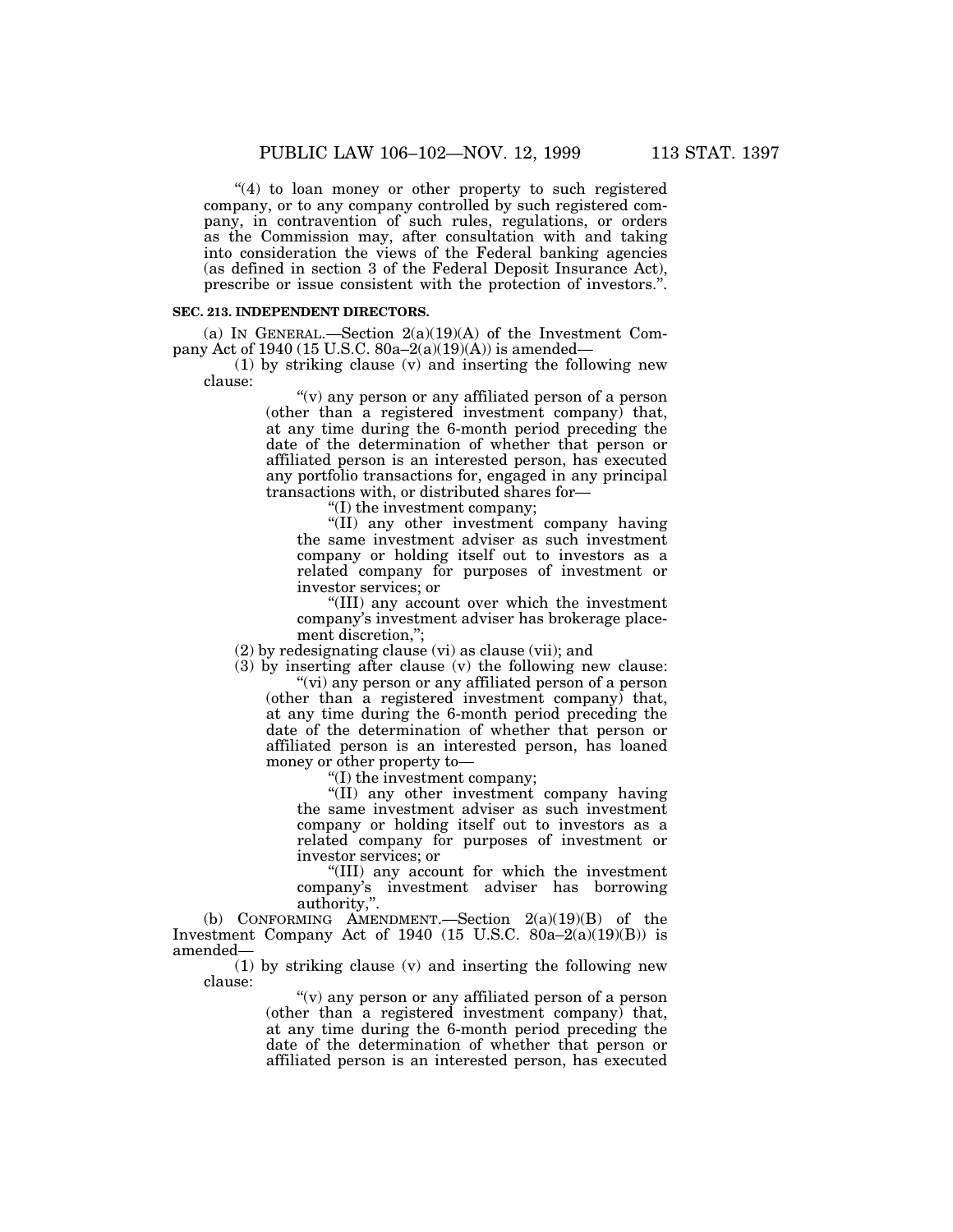any portfolio transactions for, engaged in any principal transactions with, or distributed shares for—

''(I) any investment company for which the investment adviser or principal underwriter serves as such;

 $\mathcal{L}(\mathbf{II})$  any investment company holding itself out to investors, for purposes of investment or investor services, as a company related to any investment company for which the investment adviser or principal underwriter serves as such; or

''(III) any account over which the investment adviser has brokerage placement discretion,'';

(2) by redesignating clause (vi) as clause (vii); and

(3) by inserting after clause (v) the following new clause: ''(vi) any person or any affiliated person of a person

(other than a registered investment company) that, at any time during the 6-month period preceding the date of the determination of whether that person or affiliated person is an interested person, has loaned money or other property to—

''(I) any investment company for which the investment adviser or principal underwriter serves as such;

''(II) any investment company holding itself out to investors, for purposes of investment or investor services, as a company related to any investment company for which the investment adviser or principal underwriter serves as such; or

''(III) any account for which the investment adviser has borrowing authority,"

(c) AFFILIATION OF DIRECTORS.—Section  $10(c)$  of the Investment Company Act of 1940 (15 U.S.C. 80a–10 $(c)$ ) is amended by striking ''bank, except'' and inserting ''bank (together with its affiliates and subsidiaries) or any one bank holding company (together with its affiliates and subsidiaries) (as such terms are defined in section 2 of the Bank Holding Company Act of 1956), except''.

### **SEC. 214. ADDITIONAL SEC DISCLOSURE AUTHORITY.**

Section 35(a) of the Investment Company Act of 1940 (15 U.S.C.  $80a-34(a)$ ) is amended to read as follows:

''(a) MISREPRESENTATION OF GUARANTEES.—

''(1) IN GENERAL.—It shall be unlawful for any person, issuing or selling any security of which a registered investment company is the issuer, to represent or imply in any manner whatsoever that such security or company—

''(A) has been guaranteed, sponsored, recommended, or approved by the United States, or any agency, instrumentality or officer of the United States;

''(B) has been insured by the Federal Deposit Insurance Corporation; or

 $(C)$  is guaranteed by or is otherwise an obligation of any bank or insured depository institution.

''(2) DISCLOSURES.—Any person issuing or selling the securities of a registered investment company that is advised by, or sold through, a bank shall prominently disclose that an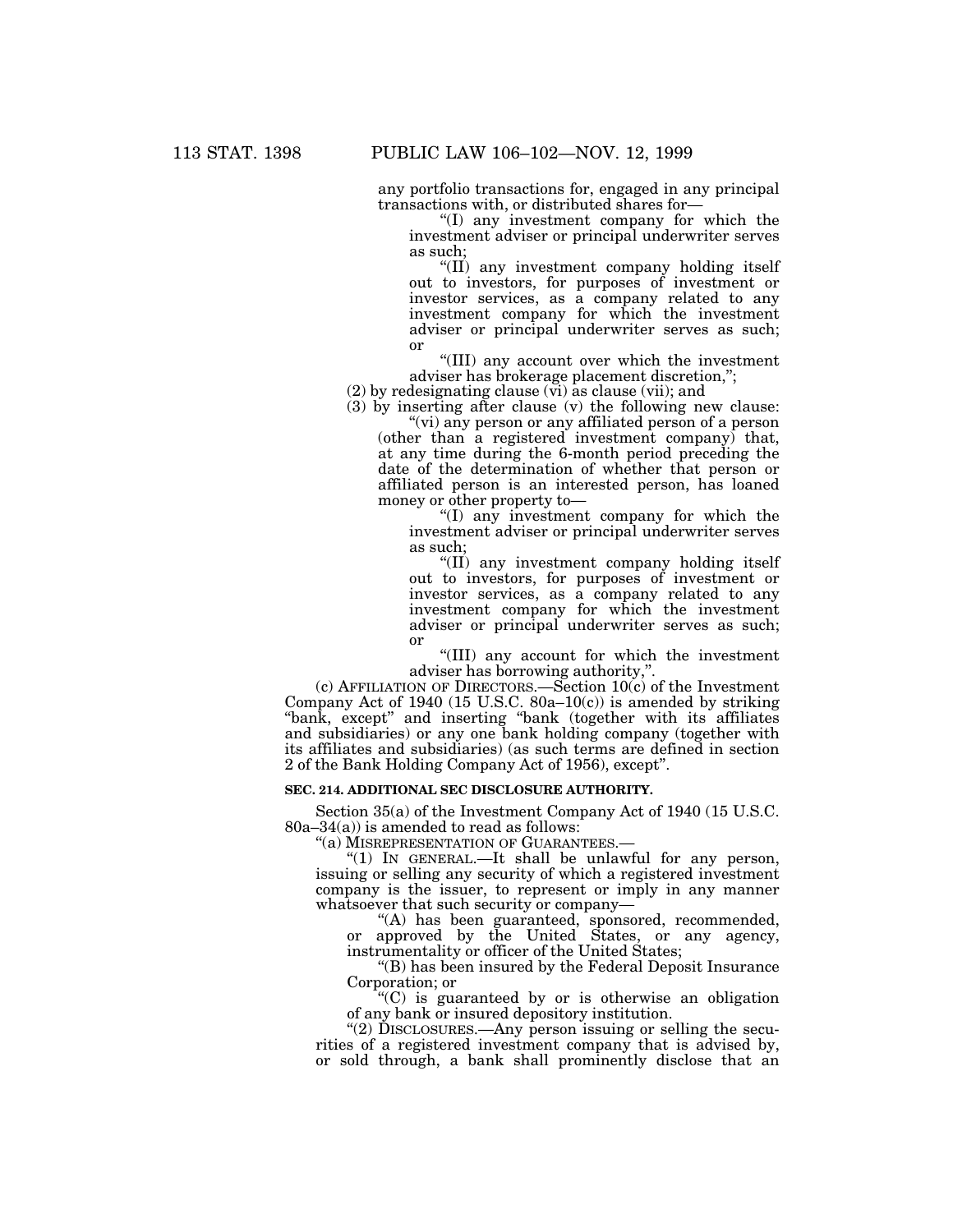investment in the company is not insured by the Federal Deposit Insurance Corporation or any other government agency. The Commission may, after consultation with and taking into consideration the views of the Federal banking agencies (as defined in section 3 of the Federal Deposit Insurance Act), adopt rules and regulations, and issue orders, consistent with the protection of investors, prescribing the manner in which the disclosure under this paragraph shall be provided.

''(3) DEFINITIONS.—The terms 'insured depository institution' and 'appropriate Federal banking agency' have the same meanings as given in section 3 of the Federal Deposit Insurance Act.''.

### **SEC. 215. DEFINITION OF BROKER UNDER THE INVESTMENT COM-PANY ACT OF 1940.**

Section  $2(a)(6)$  of the Investment Company Act of 1940 (15 U.S.C.  $80a-2(a)(6)$  is amended to read as follows:

" $(6)$  The term 'broker' has the same meaning as given in section 3 of the Securities Exchange Act of 1934, except that such term does not include any person solely by reason of the fact that such person is an underwriter for one or more investment companies.''.

### **SEC. 216. DEFINITION OF DEALER UNDER THE INVESTMENT COM-PANY ACT OF 1940.**

Section  $2(a)(11)$  of the Investment Company Act of 1940 (15 U.S.C.  $80a-2(a)(11)$  is amended to read as follows:

" $(11)$  The term 'dealer' has the same meaning as given in the Securities Exchange Act of 1934, but does not include an insurance company or investment company.''.

### **SEC. 217. REMOVAL OF THE EXCLUSION FROM THE DEFINITION OF INVESTMENT ADVISER FOR BANKS THAT ADVISE INVEST-MENT COMPANIES.**

(a) INVESTMENT ADVISER.—Section  $202(a)(11)(A)$  of the Investment Advisers Act of 1940 (15 U.S.C. 80b–2(a)(11)(A)) is amended by striking ''investment company'' and inserting ''investment company, except that the term 'investment adviser' includes any bank or bank holding company to the extent that such bank or bank holding company serves or acts as an investment adviser to a registered investment company, but if, in the case of a bank, such services or actions are performed through a separately identifiable department or division, the department or division, and not the bank itself, shall be deemed to be the investment adviser''.

(b) SEPARATELY IDENTIFIABLE DEPARTMENT OR DIVISION.—Section 202(a) of the Investment Advisers Act of 1940 (15 U.S.C.  $80b-2(a)$  is amended by adding at the end the following:

"(26) The term 'separately identifiable department or division' of a bank means a unit—

"(A) that is under the direct supervision of an officer or officers designated by the board of directors of the bank as responsible for the day-to-day conduct of the bank's investment adviser activities for one or more investment companies, including the supervision of all bank employees engaged in the performance of such activities; and

''(B) for which all of the records relating to its investment adviser activities are separately maintained in or extractable from such unit's own facilities or the facilities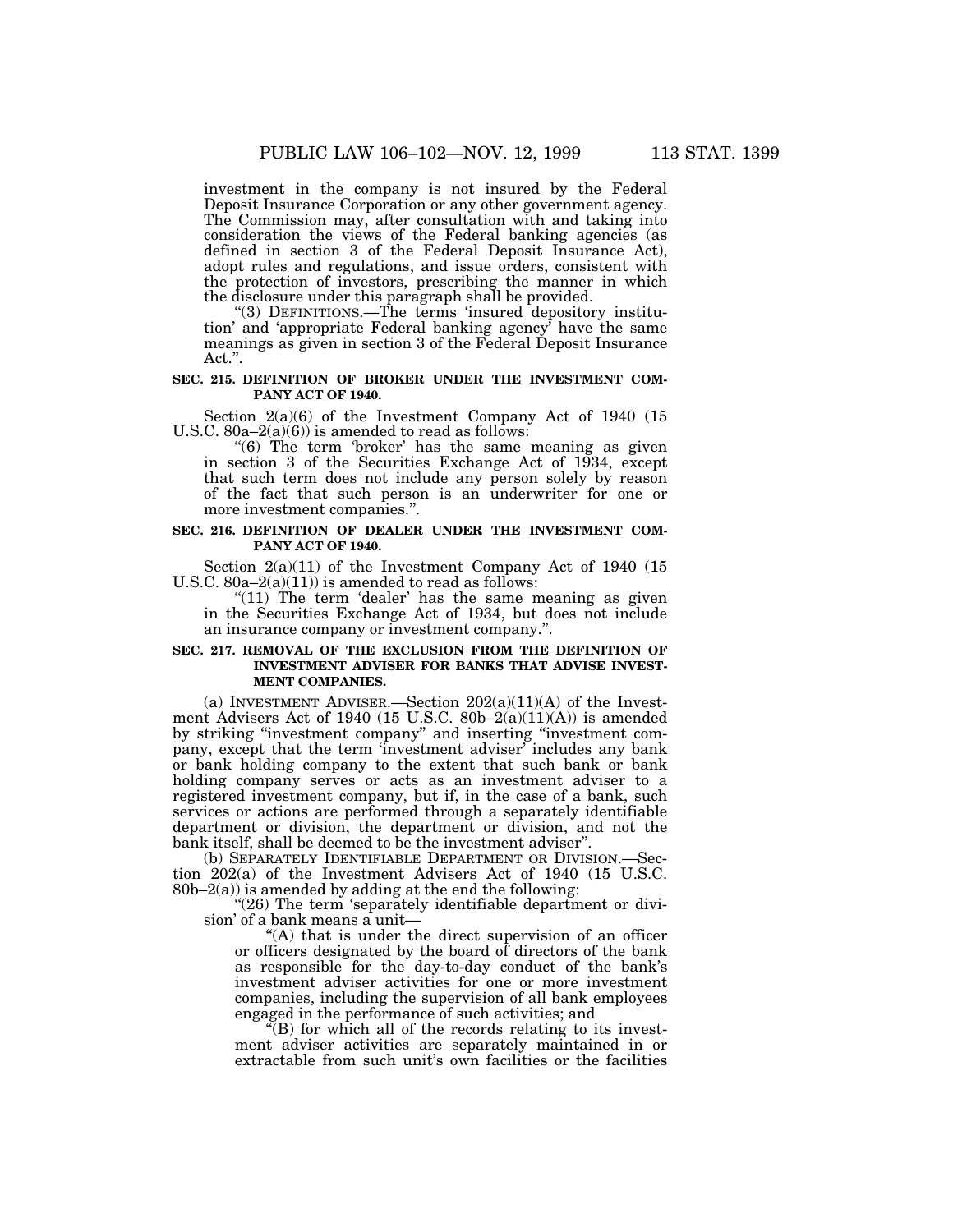of the bank, and such records are so maintained or otherwise accessible as to permit independent examination and enforcement by the Commission of this Act or the Investment Company Act of 1940 and rules and regulations promulgated under this Act or the Investment Company Act of 1940.''.

### **SEC. 218. DEFINITION OF BROKER UNDER THE INVESTMENT ADVISERS ACT OF 1940.**

Section 202(a)(3) of the Investment Advisers Act of 1940 (15 U.S.C.  $80b-2(a)(3)$  is amended to read as follows:

" $(3)$  The term 'broker' has the same meaning as given in section 3 of the Securities Exchange Act of 1934.''.

### **SEC. 219. DEFINITION OF DEALER UNDER THE INVESTMENT ADVISERS ACT OF 1940.**

Section  $202(a)(7)$  of the Investment Advisers Act of 1940 (15 U.S.C.  $80b-2(a)(7)$  is amended to read as follows:

"(7) The term 'dealer' has the same meaning as given in section 3 of the Securities Exchange Act of 1934, but does not include an insurance company or investment company.''.

### **SEC. 220. INTERAGENCY CONSULTATION.**

The Investment Advisers Act of 1940 (15 U.S.C. 80b–1 et seq.) is amended by inserting after section 210 the following new section:

15 USC 80b–10a.

### **''SEC. 210A. CONSULTATION.**

''(a) EXAMINATION RESULTS AND OTHER INFORMATION.—

" $(1)$  The appropriate Federal banking agency shall provide the Commission upon request the results of any examination, reports, records, or other information to which such agency may have access—

"(A) with respect to the investment advisory activities of any—

"(i) bank holding company;

''(ii) bank; or

''(iii) separately identifiable department or division of a bank,

that is registered under section 203 of this title; and

" $(B)$  in the case of a bank holding company or bank that has a subsidiary or a separately identifiable department or division registered under that section, with respect to the investment advisory activities of such bank or bank holding company.

"(2) The Commission shall provide to the appropriate Federal banking agency upon request the results of any examination, reports, records, or other information with respect to the investment advisory activities of any bank holding company, bank, or separately identifiable department or division of a bank, which is registered under section 203 of this title.

''(3) Notwithstanding any other provision of law, the Commission and the appropriate Federal banking agencies shall not be compelled to disclose any information provided under paragraph  $(1)$  or  $(2)$ . Nothing in this paragraph shall authorize the Commission or such agencies to withhold information from Congress, or prevent the Commission or such agencies from complying with a request for information from any other Federal department or agency or any self-regulatory organization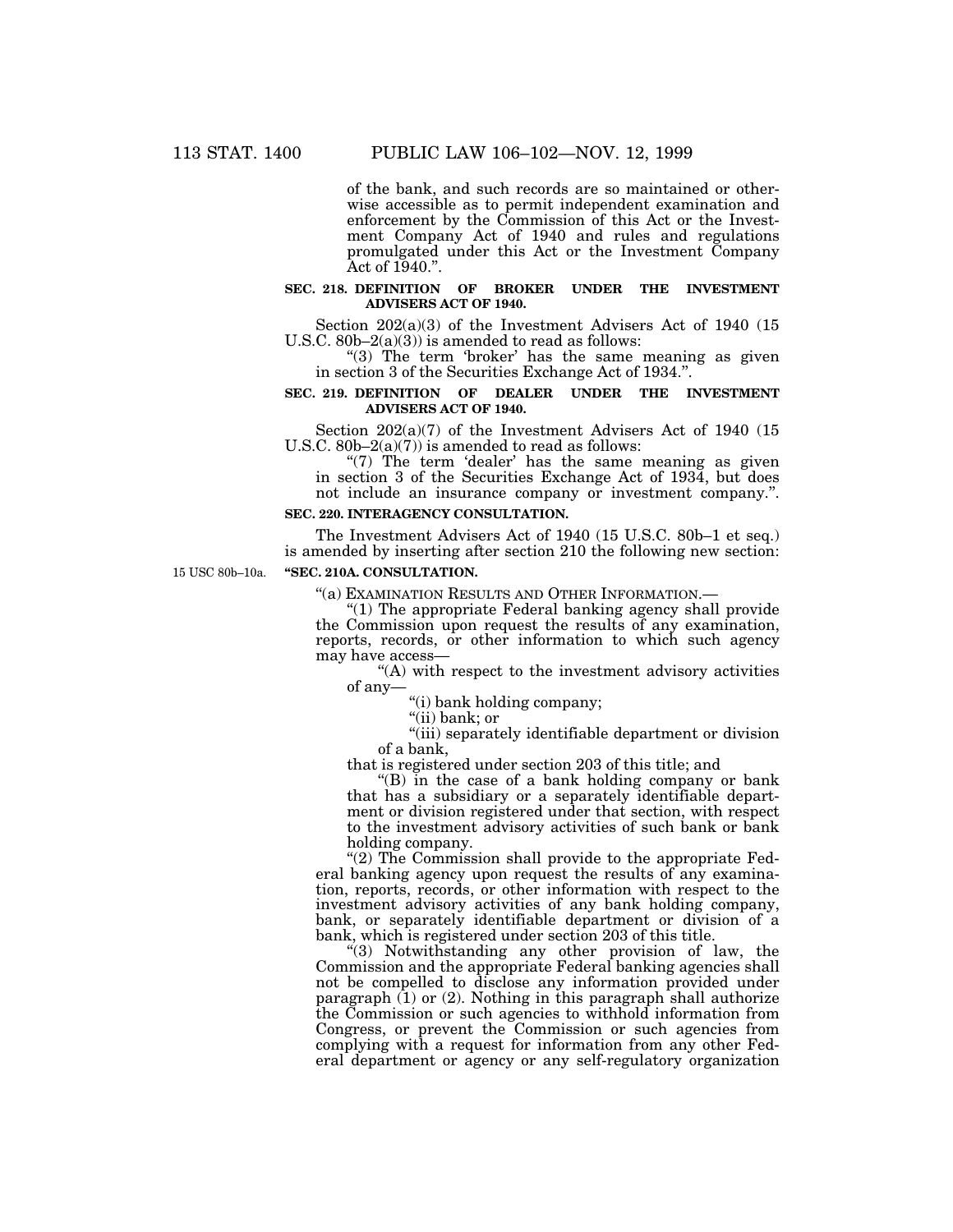requesting the information for purposes within the scope of its jurisdiction, or complying with an order of a court of the United States in an action brought by the United States, the Commission, or such agencies. For purposes of section 552 of title 5, United States Code, this paragraph shall be considered a statute described in subsection  $(b)(3)(B)$  of such section 552.

''(b) EFFECT ON OTHER AUTHORITY.—Nothing in this section shall limit in any respect the authority of the appropriate Federal banking agency with respect to such bank holding company (or affiliates or subsidiaries thereof), bank, or subsidiary, department, or division or a bank under any other provision of law.

"(c) DEFINITION.—For purposes of this section, the term 'appropriate Federal banking agency' shall have the same meaning as given in section 3 of the Federal Deposit Insurance Act.''.

### **SEC. 221. TREATMENT OF BANK COMMON TRUST FUNDS.**

(a) SECURITIES ACT OF 1933.—Section  $3(a)(2)$  of the Securities Act of 1933 (15 U.S.C.  $77c(a)(2)$ ) is amended by striking "or any interest or participation in any common trust fund or similar fund maintained by a bank exclusively for the collective investment and reinvestment of assets contributed thereto by such bank in its capacity as trustee, executor, administrator, or guardian'' and inserting "or any interest or participation in any common trust fund or similar fund that is excluded from the definition of the term 'investment company' under section  $3(c)(3)$  of the Investment Company Act of 1940''.

(b) SECURITIES EXCHANGE ACT OF  $1934$ . Section  $3(a)(12)(A)(iii)$ of the Securities Exchange Act of 1934 (15 U.S.C. 78c(a)(12)(A)(iii)) is amended to read as follows:

"(iii) any interest or participation in any common trust fund or similar fund that is excluded from the definition of the term 'investment company' under section  $3(c)(3)$  of the Investment Company Act of 1940;''.

(c) INVESTMENT COMPANY ACT OF 1940.—Section 3(c)(3) of the Investment Company Act of 1940 (15 U.S.C. 80a–3(c)(3)) is amended by inserting before the period the following: '', if—

"(A) such fund is employed by the bank solely as an aid to the administration of trusts, estates, or other accounts created and maintained for a fiduciary purpose;

''(B) except in connection with the ordinary advertising of the bank's fiduciary services, interests in such fund are not—

''(i) advertised; or

''(ii) offered for sale to the general public; and ''(C) fees and expenses charged by such fund are not in contravention of fiduciary principles established under applicable Federal or State law''.

### **SEC. 222. STATUTORY DISQUALIFICATION FOR BANK WRONGDOING.**

Section 9(a) of the Investment Company Act of 1940 (15 U.S.C. 80a–9(a)) is amended in paragraphs  $(1)$  and  $(2)$  by striking "securities dealer, transfer agent,'' and inserting ''securities dealer, bank, transfer agent,''.

### **SEC. 223. CONFORMING CHANGE IN DEFINITION.**

Section  $2(a)(5)$  of the Investment Company Act of 1940 (15 U.S.C. 80a–2(a)(5)) is amended by striking " $(\overrightarrow{A})$  a banking institution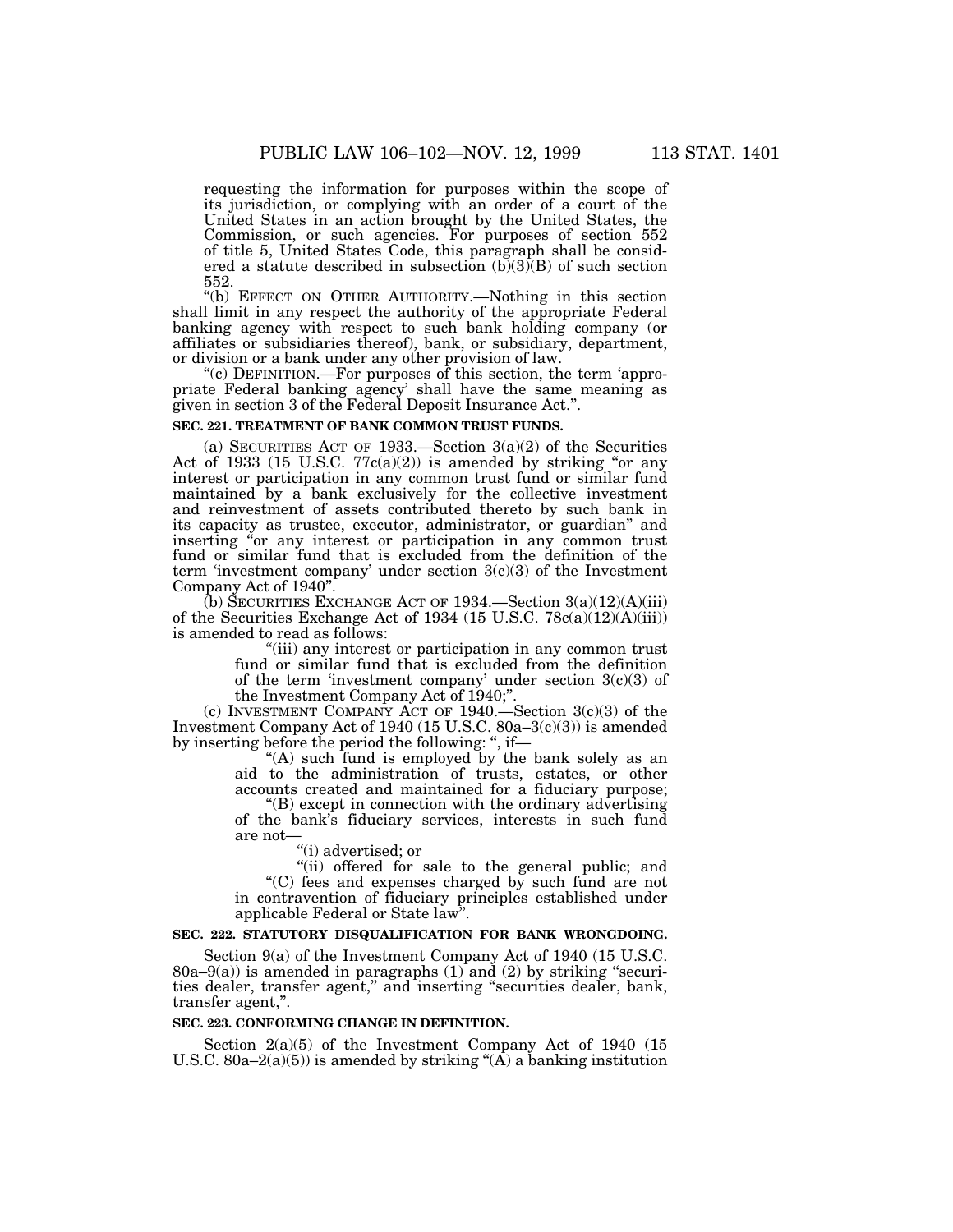organized under the laws of the United States'' and inserting ''(A) a depository institution (as defined in section 3 of the Federal Deposit Insurance Act) or a branch or agency of a foreign bank (as such terms are defined in section  $1(b)$  of the International Banking Act of 1978)''.

### **SEC. 224. CONFORMING AMENDMENT.**

Section 202 of the Investment Advisers Act of 1940 (15 U.S.C. 80b–2) is amended by adding at the end the following new subsection:<br>"(c) CONSIDERATION OF PROMOTION OF EFFICIENCY, COMPETI-

TION, AND CAPITAL FORMATION.—Whenever pursuant to this title the Commission is engaged in rulemaking and is required to consider or determine whether an action is necessary or appropriate in the public interest, the Commission shall also consider, in addition to the protection of investors, whether the action will promote efficiency, competition, and capital formation.''.

15 USC 77c note.

### **SEC. 225. EFFECTIVE DATE.**

This subtitle shall take effect 18 months after the date of the enactment of this Act.

# **Subtitle C—Securities and Exchange Commission Supervision of Investment Bank Holding Companies**

### **SEC. 231. SUPERVISION OF INVESTMENT BANK HOLDING COMPANIES BY THE SECURITIES AND EXCHANGE COMMISSION.**

(a) AMENDMENT.—Section 17 of the Securities Exchange Act of 1934 (15 U.S.C. 78q) is amended—

(1) by redesignating subsection (i) as subsection (k); and (2) by inserting after subsection (h) the following new subsections:

''(i) INVESTMENT BANK HOLDING COMPANIES.—

"(1) ELECTIVE SUPERVISION OF AN INVESTMENT BANK HOLDING COMPANY NOT HAVING A BANK OR SAVINGS ASSOCIATION AFFILIATE.—

''(A) IN GENERAL.—An investment bank holding company that is not—

"(i) an affiliate of an insured bank (other than an institution described in subparagraph (D), (F), or  $(G)$  of section  $2(c)(2)$ , or held under section  $4(f)$ , of the Bank Holding Company Act of 1956), or a savings association;

''(ii) a foreign bank, foreign company, or company that is described in section  $\bar{8}$ (a) of the International Banking Act of 1978; or

"(iii) a foreign bank that controls, directly or indirectly, a corporation chartered under section 25A of the Federal Reserve Act,

may elect to become supervised by filing with the Commission a notice of intention to become supervised, pursuant to subparagraph (B) of this paragraph. Any investment bank holding company filing such a notice shall be supervised in accordance with this section and comply with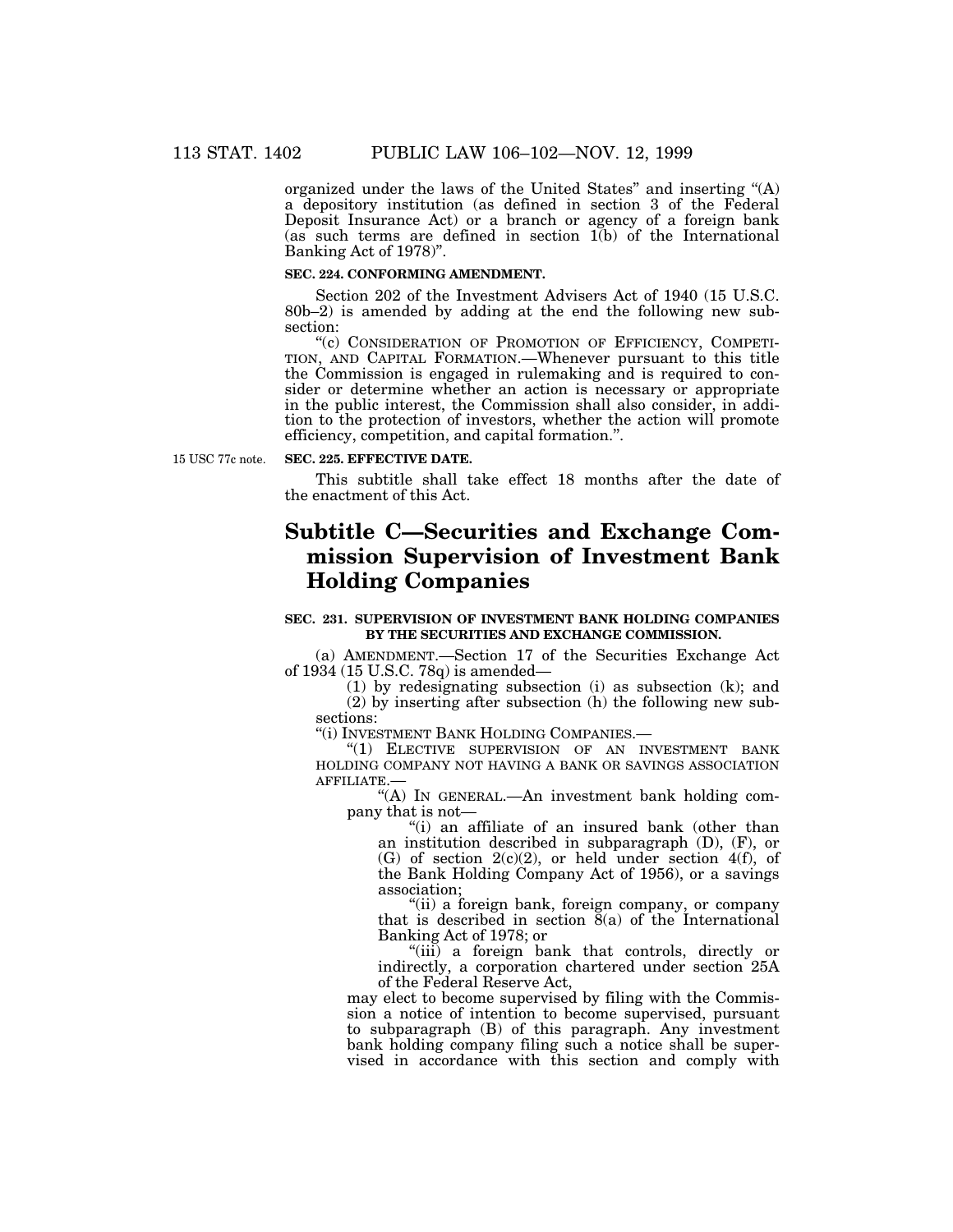the rules promulgated by the Commission applicable to supervised investment bank holding companies.

''(B) NOTIFICATION OF STATUS AS A SUPERVISED INVEST-MENT BANK HOLDING COMPANY.—An investment bank holding company that elects under subparagraph (A) to become supervised by the Commission shall file with the Commission a written notice of intention to become supervised by the Commission in such form and containing such information and documents concerning such investment bank holding company as the Commission, by rule, may prescribe as necessary or appropriate in furtherance of the purposes of this section. Unless the Commission finds that such supervision is not necessary or appropriate in furtherance of the purposes of this section, such supervision shall become effective 45 days after the date of receipt of such written notice by the Commission or within such shorter time period as the Commission, by rule or order, may determine.

" $(2)$  ELECTION NOT TO BE SUPERVISED BY THE COMMISSION AS AN INVESTMENT BANK HOLDING COMPANY.—

''(A) VOLUNTARY WITHDRAWAL.—A supervised investment bank holding company that is supervised pursuant to paragraph (1) may, upon such terms and conditions as the Commission deems necessary or appropriate, elect not to be supervised by the Commission by filing a written notice of withdrawal from Commission supervision. Such notice shall not become effective until 1 year after receipt by the Commission, or such shorter or longer period as the Commission deems necessary or appropriate to ensure effective supervision of the material risks to the supervised investment bank holding company and to the affiliated broker or dealer, or to prevent evasion of the purposes of this section.

''(B) DISCONTINUATION OF COMMISSION SUPERVISION.— If the Commission finds that any supervised investment bank holding company that is supervised pursuant to paragraph (1) is no longer in existence or has ceased to be an investment bank holding company, or if the Commission finds that continued supervision of such a supervised investment bank holding company is not consistent with the purposes of this section, the Commission may discontinue the supervision pursuant to a rule or order, if any, promulgated by the Commission under this section. "(3) SUPERVISION OF INVESTMENT BANK HOLDING COMPA-

NIES.—

''(A) RECORDKEEPING AND REPORTING.—

''(i) IN GENERAL.—Every supervised investment bank holding company and each affiliate thereof shall make and keep for prescribed periods such records, furnish copies thereof, and make such reports, as the Commission may require by rule, in order to keep the Commission informed as to—

''(I) the company's or affiliate's activities, financial condition, policies, systems for monitoring and controlling financial and operational risks, and transactions and relationships between any broker

Effective date.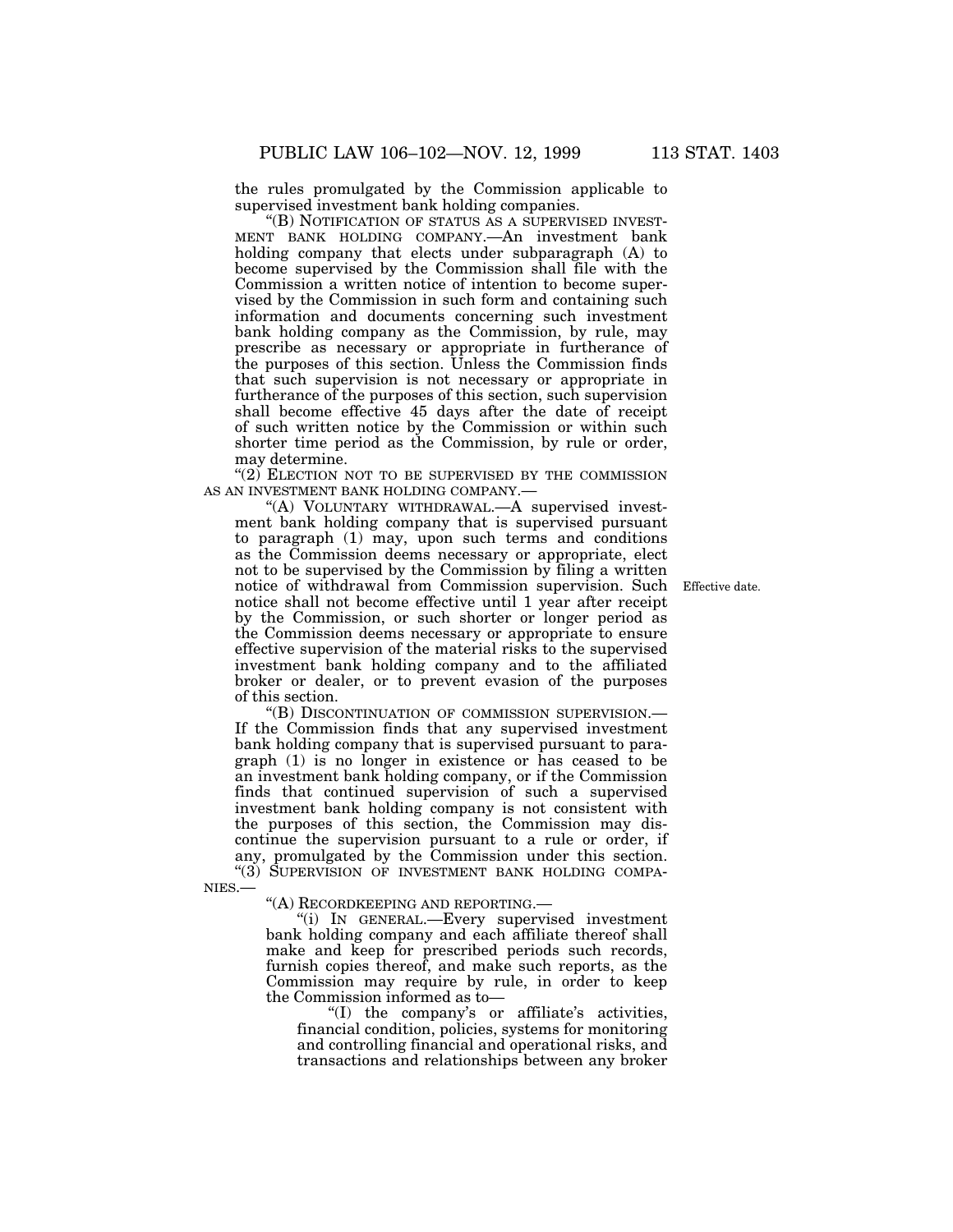or dealer affiliate of the supervised investment bank holding company; and

''(II) the extent to which the company or affiliate has complied with the provisions of this Act and regulations prescribed and orders issued under this Act.

''(ii) FORM AND CONTENTS.—Such records and reports shall be prepared in such form and according to such specifications (including certification by an independent public accountant), as the Commission may require and shall be provided promptly at any time upon request by the Commission. Such records and reports may include—

''(I) a balance sheet and income statement;

''(II) an assessment of the consolidated capital of the supervised investment bank holding company;

''(III) an independent auditor's report attesting to the supervised investment bank holding company's compliance with its internal risk management and internal control objectives; and

 $\Gamma(W)$  reports concerning the extent to which the company or affiliate has complied with the provisions of this title and any regulations prescribed and orders issued under this title.

''(B) USE OF EXISTING REPORTS.—

''(i) IN GENERAL.—The Commission shall, to the fullest extent possible, accept reports in fulfillment of the requirements under this paragraph that the supervised investment bank holding company or its affiliates have been required to provide to another appropriate regulatory agency or self-regulatory organization.

''(ii) AVAILABILITY.—A supervised investment bank holding company or an affiliate of such company shall provide to the Commission, at the request of the Commission, any report referred to in clause (i).

''(C) EXAMINATION AUTHORITY.—

''(i) FOCUS OF EXAMINATION AUTHORITY.—The Commission may make examinations of any supervised investment bank holding company and any affiliate of such company in order to—

''(I) inform the Commission regarding—

''(aa) the nature of the operations and financial condition of the supervised investment bank holding company and its affiliates;

''(bb) the financial and operational risks within the supervised investment bank holding company that may affect any broker or dealer controlled by such supervised investment bank holding company; and

"(cc) the systems of the supervised investment bank holding company and its affiliates for monitoring and controlling those risks; and

''(II) monitor compliance with the provisions of this subsection, provisions governing transactions and relationships between any broker or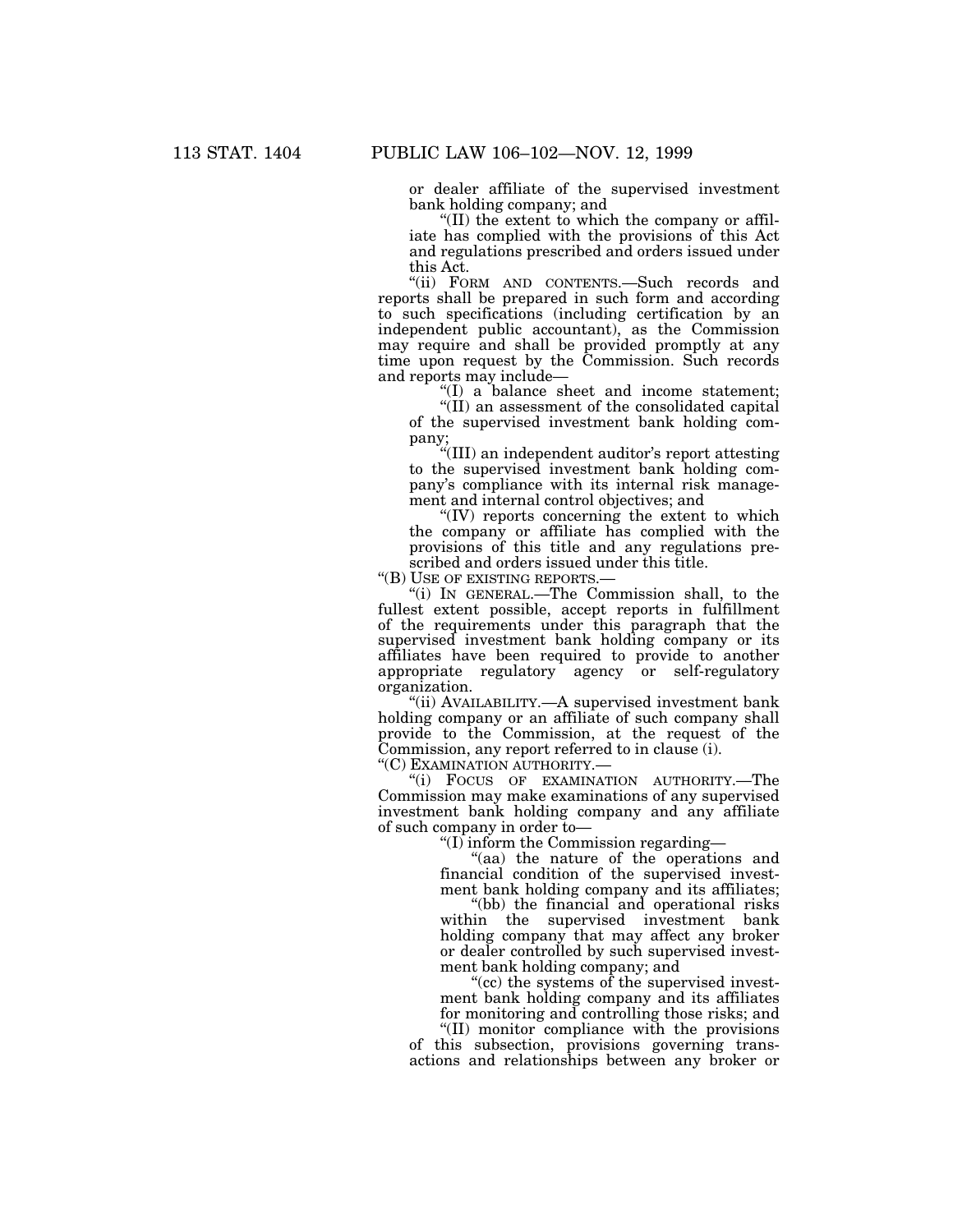dealer affiliated with the supervised investment bank holding company and any of the company's other affiliates, and applicable provisions of subchapter II of chapter 53, title 31, United States Code (commonly referred to as the 'Bank Secrecy Act') and regulations thereunder.

"(ii) RESTRICTED FOCUS OF EXAMINATIONS.-The Commission shall limit the focus and scope of any examination of a supervised investment bank holding company to—

''(I) the company; and

''(II) any affiliate of the company that, because of its size, condition, or activities, the nature or size of the transactions between such affiliate and any affiliated broker or dealer, or the centralization of functions within the holding company system, could, in the discretion of the Commission, have a materially adverse effect on the operational or financial condition of the broker or dealer.

"(iii) DEFERENCE TO OTHER EXAMINATIONS.-For purposes of this subparagraph, the Commission shall, to the fullest extent possible, use the reports of examination of an institution described in subparagraph  $(D)$ ,  $(F)$ , or  $(G)$  of section  $2(c)(2)$ , or held under section 4(f), of the Bank Holding Company Act of 1956 made by the appropriate regulatory agency, or of a licensed insurance company made by the appropriate State insurance regulator.

"(4) FUNCTIONAL REGULATION OF BANKING AND INSURANCE ACTIVITIES OF SUPERVISED INVESTMENT BANK HOLDING COMPA-NIES.—The Commission shall defer to—

"(A) the appropriate regulatory agency with regard to all interpretations of, and the enforcement of, applicable banking laws relating to the activities, conduct, ownership, and operations of banks, and institutions described in subparagraph (D), (F), and (G) of section 2(c)(2), or held under section 4(f), of the Bank Holding Company Act of 1956; and

 $\cdot$ (B) the appropriate State insurance regulators with regard to all interpretations of, and the enforcement of, applicable State insurance laws relating to the activities, conduct, and operations of insurance companies and insurance agents.

" $(5)$  DEFINITIONS.—For purposes of this subsection:

''(A) The term 'investment bank holding company' means—

"(i) any person other than a natural person that owns or controls one or more brokers or dealers; and

"(ii) the associated persons of the investment bank holding company.

''(B) The term 'supervised investment bank holding company' means any investment bank holding company that is supervised by the Commission pursuant to this subsection.

''(C) The terms 'affiliate', 'bank', 'bank holding company', 'company', 'control', and 'savings association' have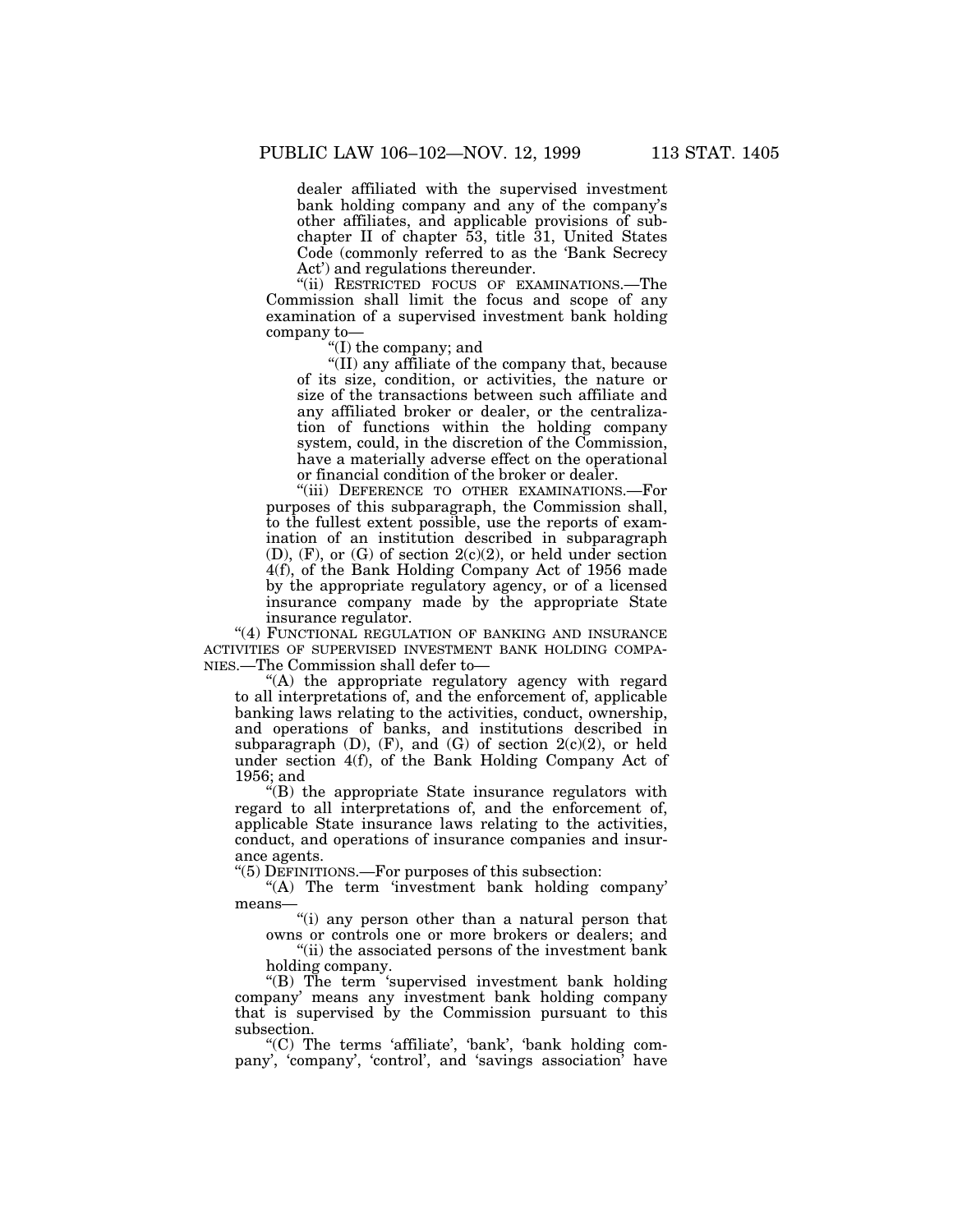the same meanings as given in section 2 of the Bank Holding Company Act of 1956 (12 U.S.C. 1841).

" $(D)$  The term 'insured bank' has the same meaning as given in section 3 of the Federal Deposit Insurance Act.

"(E) The term 'foreign bank' has the same meaning as given in section  $1(b)\bar{7}$  of the International Banking Act of 1978.

 $F(F)$  The terms 'person associated with an investment bank holding company' and 'associated person of an investment bank holding company' mean any person directly or indirectly controlling, controlled by, or under common control with, an investment bank holding company.

''(j) AUTHORITY TO LIMIT DISCLOSURE OF INFORMATION.—Notwithstanding any other provision of law, the Commission shall not be compelled to disclose any information required to be reported under subsection (h) or (i) or any information supplied to the Commission by any domestic or foreign regulatory agency that relates to the financial or operational condition of any associated person of a broker or dealer, investment bank holding company, or any affiliate of an investment bank holding company. Nothing in this subsection shall authorize the Commission to withhold information from Congress, or prevent the Commission from complying with a request for information from any other Federal department or agency or any self-regulatory organization requesting the information for purposes within the scope of its jurisdiction, or complying with an order of a court of the United States in an action brought by the United States or the Commission. For purposes of section 552 of title 5, United States Code, this subsection shall be considered a statute described in subsection (b)(3)(B) of such section 552. In prescribing regulations to carry out the requirements of this subsection, the Commission shall designate information described in or obtained pursuant to subparagraphs (A), (B), and  $(C)$  of subsection  $(i)(5)$  as confidential information for purposes of section 24(b)(2) of this title.''.

(b) CONFORMING AMENDMENTS.—

 $(1)$  Section 3(a)(34) of the Securities Exchange Act of 1934  $(15 \text{ U.S.C. } 78c(a)(34))$  is amended by adding at the end the following new subparagraph:

''(H) When used with respect to an institution described in subparagraph  $(D)$ ,  $(F)$ , or  $(G)$  of section  $2(c)(2)$ , or held under section 4(f), of the Bank Holding Company Act of 1956—

''(i) the Comptroller of the Currency, in the case of a national bank or a bank in the District of Columbia examined by the Comptroller of the Currency;

''(ii) the Board of Governors of the Federal Reserve System, in the case of a State member bank of the Federal Reserve System or any corporation chartered under section 25A of the Federal Reserve Act;

''(iii) the Federal Deposit Insurance Corporation, in the case of any other bank the deposits of which are insured in accordance with the Federal Deposit Insurance Act; or

"(iv) the Commission in the case of all other such institutions.''.

Regulations.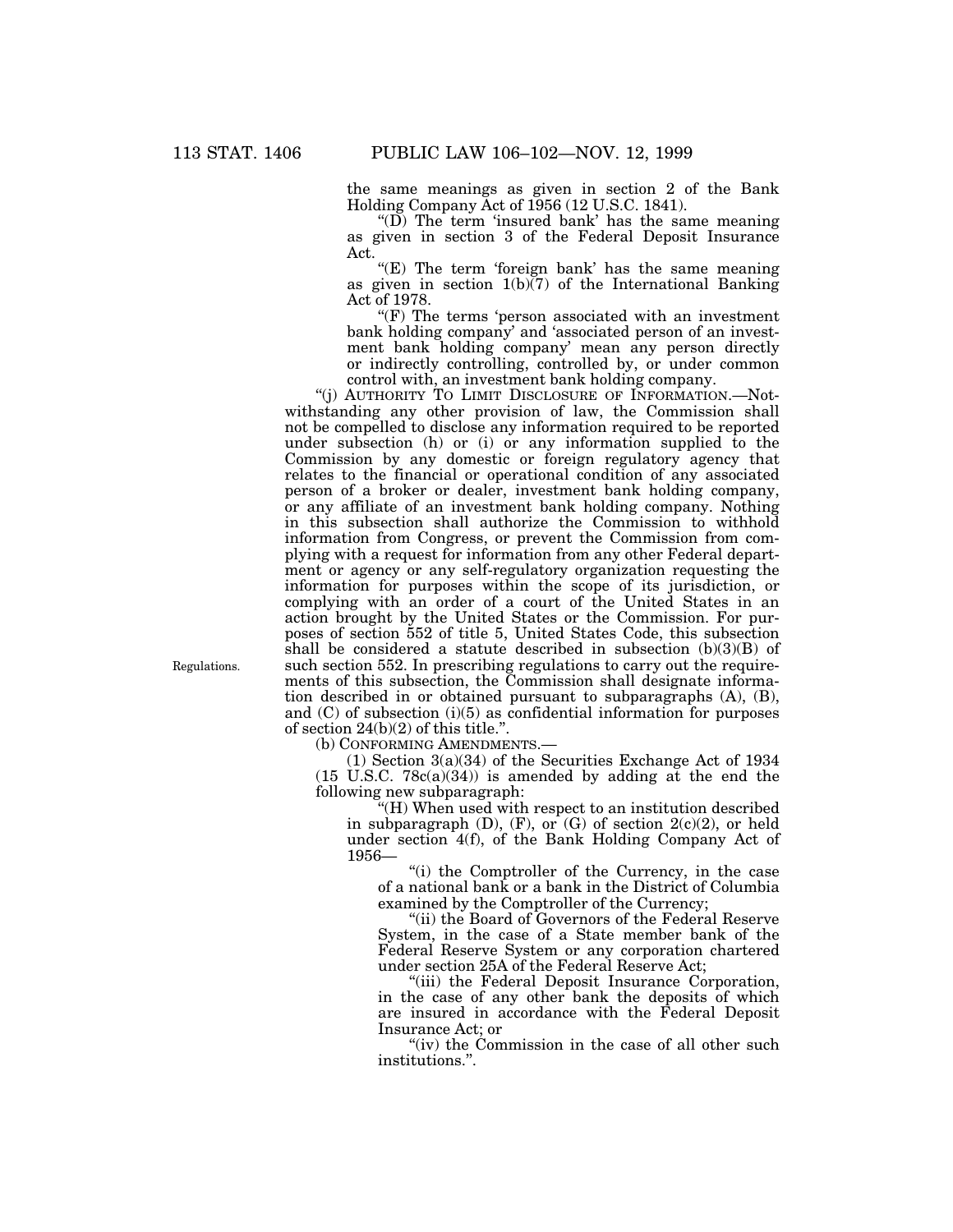(2) Section 1112(e) of the Right to Financial Privacy Act of 1978 (12 U.S.C. 3412(e)) is amended—

(A) by striking ''this title'' and inserting ''law''; and (B) by inserting '', examination reports'' after ''financial records''.

# **Subtitle D—Banks and Bank Holding Companies**

### **SEC. 241. CONSULTATION.**

(a) IN GENERAL.—The Securities and Exchange Commission shall consult and coordinate comments with the appropriate Federal banking agency before taking any action or rendering any opinion with respect to the manner in which any insured depository institution or depository institution holding company reports loan loss reserves in its financial statement, including the amount of any such loan loss reserve.

(b) DEFINITIONS.—For purposes of subsection (a), the terms "insured depository institution", "depository institution holding company'', and ''appropriate Federal banking agency'' have the same meaning as given in section 3 of the Federal Deposit Insurance Act.

### **TITLE III—INSURANCE**

### **Subtitle A—State Regulation of Insurance**

### **SEC. 301. FUNCTIONAL REGULATION OF INSURANCE.**

The insurance activities of any person (including a national bank exercising its power to act as agent under the eleventh undesignated paragraph of section 13 of the Federal Reserve Act) shall be functionally regulated by the States, subject to section 104.

### **SEC. 302. INSURANCE UNDERWRITING IN NATIONAL BANKS.**

(a) IN GENERAL.—Except as provided in section 303, a national bank and the subsidiaries of a national bank may not provide insurance in a State as principal except that this prohibition shall not apply to authorized products.

(b) AUTHORIZED PRODUCTS.—For the purposes of this section, a product is authorized if—

(1) as of January 1, 1999, the Comptroller of the Currency had determined in writing that national banks may provide such product as principal, or national banks were in fact lawfully providing such product as principal;

(2) no court of relevant jurisdiction had, by final judgment, overturned a determination of the Comptroller of the Currency that national banks may provide such product as principal; and

(3) the product is not title insurance, or an annuity contract the income of which is subject to tax treatment under section 72 of the Internal Revenue Code of 1986.

(c) DEFINITION.—For purposes of this section, the term ''insurance'' means—

15 USC 6712.

15 USC 6711.

note.

15 USC 78m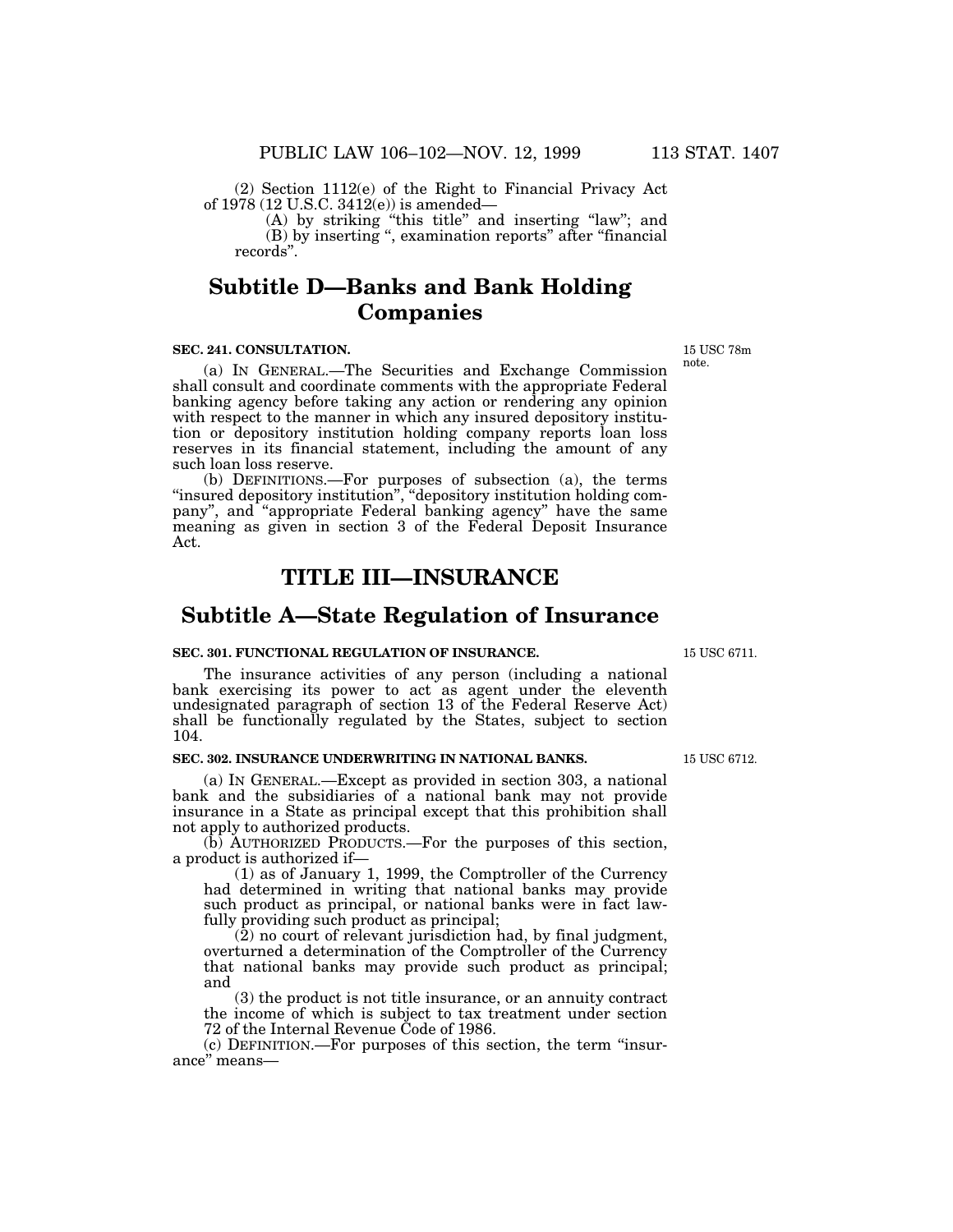(1) any product regulated as insurance as of January 1, 1999, in accordance with the relevant State insurance law, in the State in which the product is provided;

(2) any product first offered after January 1, 1999, which—

(A) a State insurance regulator determines shall be regulated as insurance in the State in which the product is provided because the product insures, guarantees, or indemnifies against liability, loss of life, loss of health, or loss through damage to or destruction of property, including, but not limited to, surety bonds, life insurance, health insurance, title insurance, and property and casualty insurance (such as private passenger or commercial automobile, homeowners, mortgage, commercial multiperil, general liability, professional liability, workers' compensation, fire and allied lines, farm owners multiperil, aircraft, fidelity, surety, medical malpractice, ocean marine, inland marine, and boiler and machinery insurance); and

(B) is not a product or service of a bank that is— (i) a deposit product;

(ii) a loan, discount, letter of credit, or other extension of credit;

(iii) a trust or other fiduciary service;

(iv) a qualified financial contract (as defined in or determined pursuant to section  $11(e)(8)(D)(i)$  of the Federal Deposit Insurance Act); or

(v) a financial guaranty, except that this subparagraph (B) shall not apply to a product that includes an insurance component such that if the product is offered or proposed to be offered by the bank as principal—

(I) it would be treated as a life insurance contract under section 7702 of the Internal Revenue Code of 1986; or

(II) in the event that the product is not a letter of credit or other similar extension of credit, a qualified financial contract, or a financial guaranty, it would qualify for treatment for losses incurred with respect to such product under section 832(b)(5) of the Internal Revenue Code of 1986, if the bank were subject to tax as an insurance company under section 831 of that Code; or

(3) any annuity contract, the income on which is subject to tax treatment under section 72 of the Internal Revenue Code of 1986.

(d) RULE OF CONSTRUCTION.—For purposes of this section, providing insurance (including reinsurance) outside the United States that insures, guarantees, or indemnifies insurance products provided in a State, or that indemnifies an insurance company with regard to insurance products provided in a State, shall be considered to be providing insurance as principal in that State.

15 USC 6713.

### **SEC. 303. TITLE INSURANCE ACTIVITIES OF NATIONAL BANKS AND THEIR AFFILIATES.**

(a) GENERAL PROHIBITION.—No national bank may engage in any activity involving the underwriting or sale of title insurance. (b) NONDISCRIMINATION PARITY EXCEPTION.—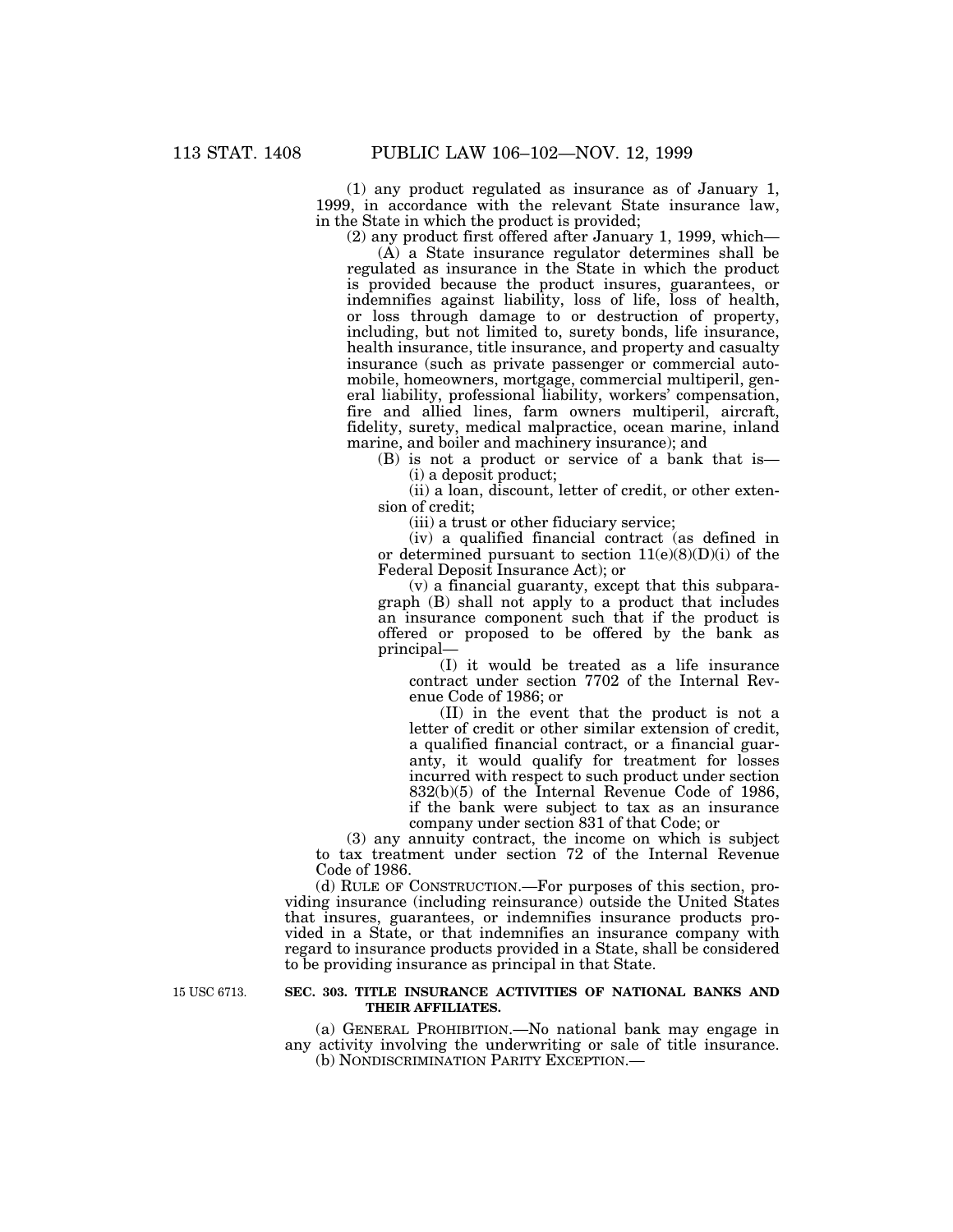(1) IN GENERAL.—Notwithstanding any other provision of law (including section 104 of this Act), in the case of any State in which banks organized under the laws of such State are authorized to sell title insurance as agent, a national bank may sell title insurance as agent in such State, but only in the same manner, to the same extent, and under the same restrictions as such State banks are authorized to sell title insurance as agent in such State.

(2) COORDINATION WITH ''WILDCARD'' PROVISION.—A State law which authorizes State banks to engage in any activities in such State in which a national bank may engage shall not be treated as a statute which authorizes State banks to sell title insurance as agent, for purposes of paragraph (1). (c) GRANDFATHERING WITH CONSISTENT REGULATION.—

(1) IN GENERAL.—Except as provided in paragraphs (2) and (3) and notwithstanding subsections (a) and (b), a national bank, and a subsidiary of a national bank, may conduct title insurance activities which such national bank or subsidiary was actively and lawfully conducting before the date of the enactment of this Act.

(2) INSURANCE AFFILIATE.—In the case of a national bank which has an affiliate which provides insurance as principal and is not a subsidiary of the bank, the national bank and any subsidiary of the national bank may not engage in the underwriting of title insurance pursuant to paragraph (1).

(3) INSURANCE SUBSIDIARY.—In the case of a national bank which has a subsidiary which provides insurance as principal and has no affiliate other than a subsidiary which provides insurance as principal, the national bank may not directly engage in any activity involving the underwriting of title insurance.

(d) ''AFFILIATE'' AND ''SUBSIDIARY'' DEFINED.—For purposes of this section, the terms "affiliate" and "subsidiary" have the same meanings as in section 2 of the Bank Holding Company Act of 1956.

(e) RULE OF CONSTRUCTION.—No provision of this Act or any other Federal law shall be construed as superseding or affecting a State law which was in effect before the date of the enactment of this Act and which prohibits title insurance from being offered, provided, or sold in such State, or from being underwritten with respect to real property in such State, by any person whatsoever.

#### **SEC. 304. EXPEDITED AND EQUALIZED DISPUTE RESOLUTION FOR** 15 USC 6714. **FEDERAL REGULATORS.**

(a) FILING IN COURT OF APPEALS.—In the case of a regulatory conflict between a State insurance regulator and a Federal regulator regarding insurance issues, including whether a State law, rule, regulation, order, or interpretation regarding any insurance sales or solicitation activity is properly treated as preempted under Federal law, the Federal or State regulator may seek expedited judicial review of such determination by the United States Court of Appeals for the circuit in which the State is located or in the United States Court of Appeals for the District of Columbia Circuit by filing a petition for review in such court.

(b) EXPEDITED REVIEW.—The United States Court of Appeals in which a petition for review is filed in accordance with subsection (a) shall complete all action on such petition, including rendering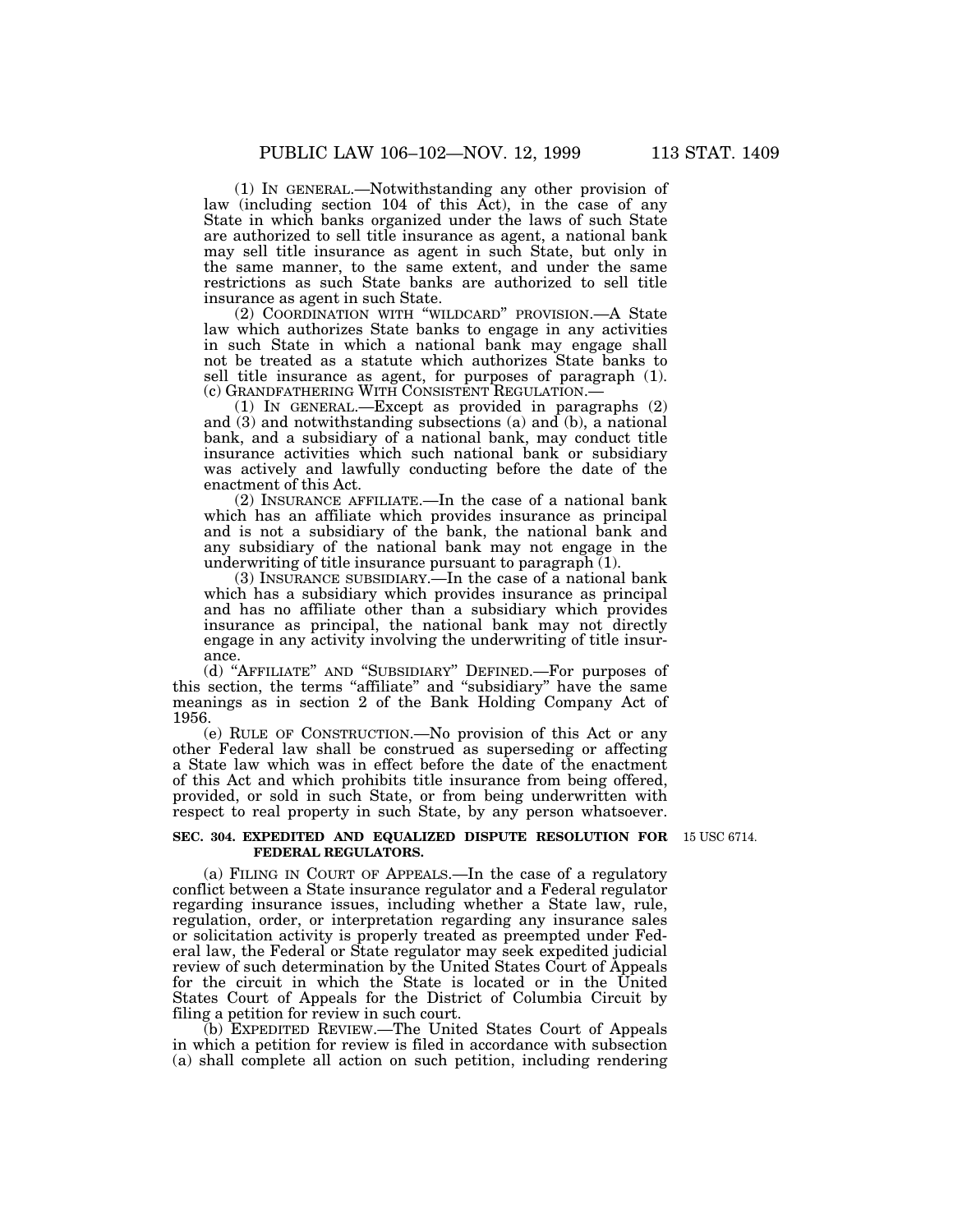a judgment, before the end of the 60-day period beginning on the date on which such petition is filed, unless all parties to such proceeding agree to any extension of such period.

(c) SUPREME COURT REVIEW.—Any request for certiorari to the Supreme Court of the United States of any judgment of a United States Court of Appeals with respect to a petition for review under this section shall be filed with the Supreme Court of the United States as soon as practicable after such judgment is issued.

(d) STATUTE OF LIMITATION.—No petition may be filed under this section challenging an order, ruling, determination, or other action of a Federal regulator or State insurance regulator after the later of—

(1) the end of the 12-month period beginning on the date on which the first public notice is made of such order, ruling, determination or other action in its final form; or

(2) the end of the 6-month period beginning on the date on which such order, ruling, determination, or other action takes effect.

(e) STANDARD OF REVIEW.—The court shall decide a petition filed under this section based on its review on the merits of all questions presented under State and Federal law, including the nature of the product or activity and the history and purpose of its regulation under State and Federal law, without unequal deference.

### **SEC. 305. INSURANCE CUSTOMER PROTECTIONS.**

The Federal Deposit Insurance Act (12 U.S.C. 1811 et seq.) is amended by inserting after section 46, as added by section 121(d) of this Act, the following new section:

**''SEC. 47. INSURANCE CUSTOMER PROTECTIONS.**

Publication. 12 USC 1831x.

''(a) REGULATIONS REQUIRED.— ''(1) IN GENERAL.—The Federal banking agencies shall prescribe and publish in final form, before the end of the 1 year period beginning on the date of the enactment of the Gramm-Leach-Bliley Act, customer protection regulations (which the agencies jointly determine to be appropriate) that—

''(A) apply to retail sales practices, solicitations, advertising, or offers of any insurance product by any depository institution or any person that is engaged in such activities at an office of the institution or on behalf of the institution; and

''(B) are consistent with the requirements of this Act and provide such additional protections for customers to whom such sales, solicitations, advertising, or offers are directed.

"(2) APPLICABILITY TO SUBSIDIARIES.—The regulations prescribed pursuant to paragraph (1) shall extend such protections to any subsidiary of a depository institution, as deemed appropriate by the regulators referred to in paragraph (3), where such extension is determined to be necessary to ensure the consumer protections provided by this section.

"(3) CONSULTATION AND JOINT REGULATIONS.—The Federal banking agencies shall consult with each other and prescribe joint regulations pursuant to paragraph (1), after consultation with the State insurance regulators, as appropriate.

''(b) SALES PRACTICES.—The regulations prescribed pursuant to subsection (a) shall include antitying and anticoercion rules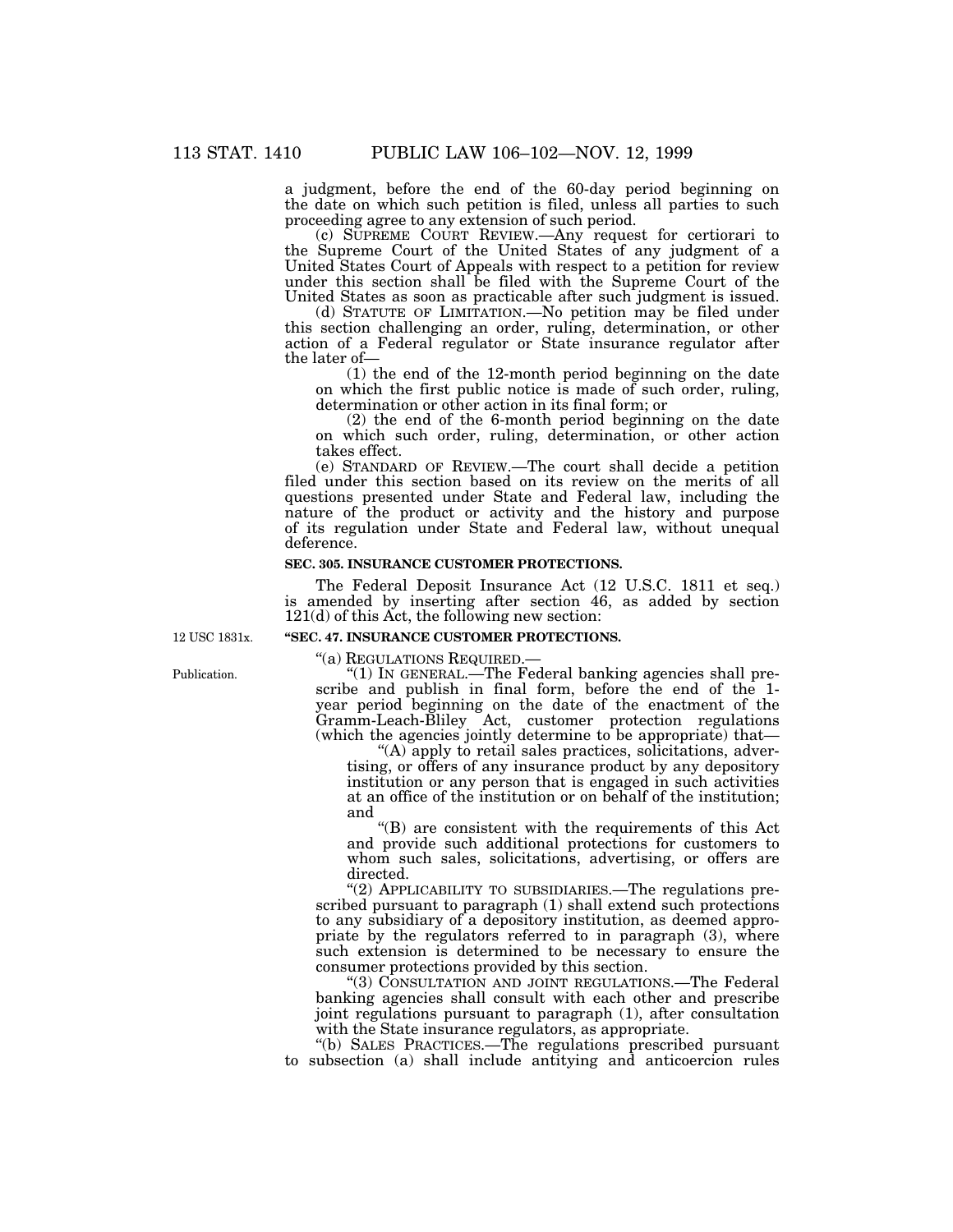applicable to the sale of insurance products that prohibit a depository institution from engaging in any practice that would lead a customer to believe an extension of credit, in violation of section 106(b) of the Bank Holding Company Act Amendments of 1970, is conditional upon—

 $(1)$  the purchase of an insurance product from the institution or any of its affiliates; or

"(2) an agreement by the consumer not to obtain, or a prohibition on the consumer from obtaining, an insurance product from an unaffiliated entity.

(c) DISCLOSURES AND ADVERTISING.—The regulations prescribed pursuant to subsection (a) shall include the following provisions relating to disclosures and advertising in connection with the initial purchase of an insurance product:

"(1) DISCLOSURES.-

"(A) In GENERAL.—Requirements that the following disclosures be made orally and in writing before the completion of the initial sale and, in the case of clause (iii), at the time of application for an extension of credit:

''(i) UNINSURED STATUS.—As appropriate, the product is not insured by the Federal Deposit Insurance Corporation, the United States Government, or the depository institution.

" $(i)$  INVESTMENT RISK.—In the case of a variable annuity or other insurance product which involves an investment risk, that there is an investment risk associated with the product, including possible loss of value.

"(iii) COERCION.—The approval of an extension of credit may not be conditioned on—

''(I) the purchase of an insurance product from the institution in which the application for credit is pending or of any affiliate of the institution; or

''(II) an agreement by the consumer not to obtain, or a prohibition on the consumer from obtaining, an insurance product from an unaffiliated entity.

''(B) MAKING DISCLOSURE READILY UNDERSTANDABLE.— Regulations prescribed under subparagraph (A) shall encourage the use of disclosure that is conspicuous, simple, direct, and readily understandable, such as the following:

''(i) 'NOT FDIC—INSURED'.

"(ii) 'NOT GUARANTEED BY THE BANK'.

"(iii) 'MAY GO DOWN IN VALUE'.

"(iv) 'NOT INSURED BY ANY GOVERNMENT AGENCY'.

''(C) LIMITATION.—Nothing in this paragraph requires the inclusion of the foregoing disclosures in advertisements of a general nature describing or listing the services or products offered by an institution.

''(D) MEANINGFUL DISCLOSURES.—Disclosures shall not be considered to be meaningfully provided under this paragraph if the institution or its representative states that disclosures required by this subsection were available to the customer in printed material available for distribution, where such printed material is not provided and such information is not orally disclosed to the customer.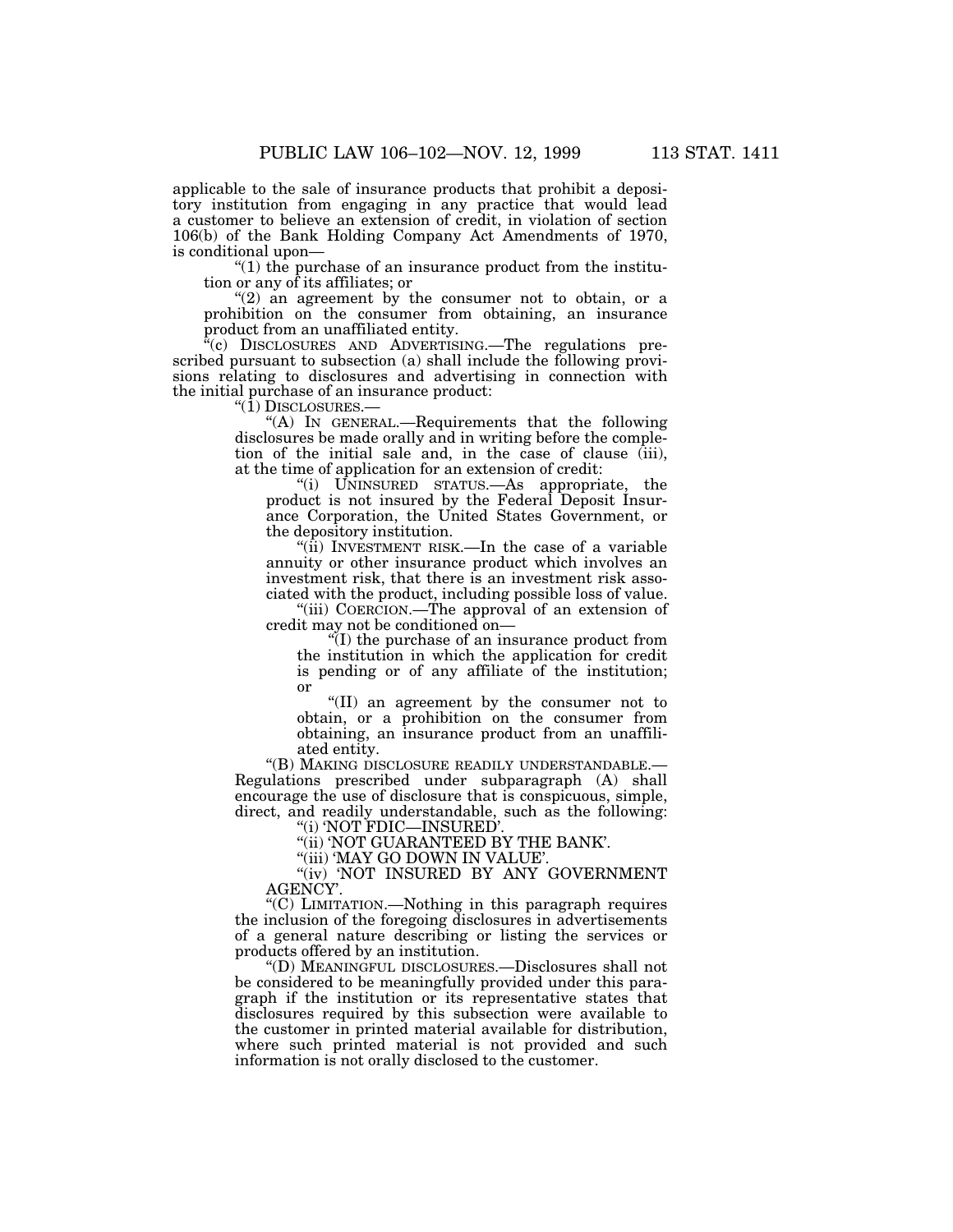''(E) ADJUSTMENTS FOR ALTERNATIVE METHODS OF PUR- CHASE.—In prescribing the requirements under subparagraphs (A) and (F), necessary adjustments shall be made for purchase in person, by telephone, or by electronic media to provide for the most appropriate and complete form of disclosure and acknowledgments.

 $F(F)$  CONSUMER ACKNOWLEDGMENT.  $-A$  requirement that a depository institution shall require any person selling an insurance product at any office of, or on behalf of, the institution to obtain, at the time a consumer receives the disclosures required under this paragraph or at the time of the initial purchase by the consumer of such product, an acknowledgment by such consumer of the receipt of the disclosure required under this subsection with respect to such product.

"(2) PROHIBITION ON MISREPRESENTATIONS.—A prohibition on any practice, or any advertising, at any office of, or on behalf of, the depository institution, or any subsidiary, as appropriate, that could mislead any person or otherwise cause a reasonable person to reach an erroneous belief with respect to—

''(A) the uninsured nature of any insurance product sold, or offered for sale, by the institution or any subsidiary of the institution;

 $'(B)$  in the case of a variable annuity or insurance product that involves an investment risk, the investment risk associated with any such product; or

 $C$ ) in the case of an institution or subsidiary at which insurance products are sold or offered for sale, the fact that—

''(i) the approval of an extension of credit to a customer by the institution or subsidiary may not be conditioned on the purchase of an insurance product by such customer from the institution or subsidiary; and

"(ii) the customer is free to purchase the insurance product from another source.

''(d) SEPARATION OF BANKING AND NONBANKING ACTIVITIES.—

"(1) REGULATIONS REQUIRED.—The regulations prescribed pursuant to subsection (a) shall include such provisions as the Federal banking agencies consider appropriate to ensure that the routine acceptance of deposits is kept, to the extent practicable, physically segregated from insurance product activity.

" $(2)$  REQUIREMENTS.—Regulations prescribed pursuant to paragraph (1) shall include the following requirements:

''(A) SEPARATE SETTING.—A clear delineation of the setting in which, and the circumstances under which, transactions involving insurance products should be conducted in a location physically segregated from an area where retail deposits are routinely accepted.

''(B) REFERRALS.—Standards that permit any person accepting deposits from the public in an area where such transactions are routinely conducted in a depository institution to refer a customer who seeks to purchase any insurance product to a qualified person who sells such product, only if the person making the referral receives no more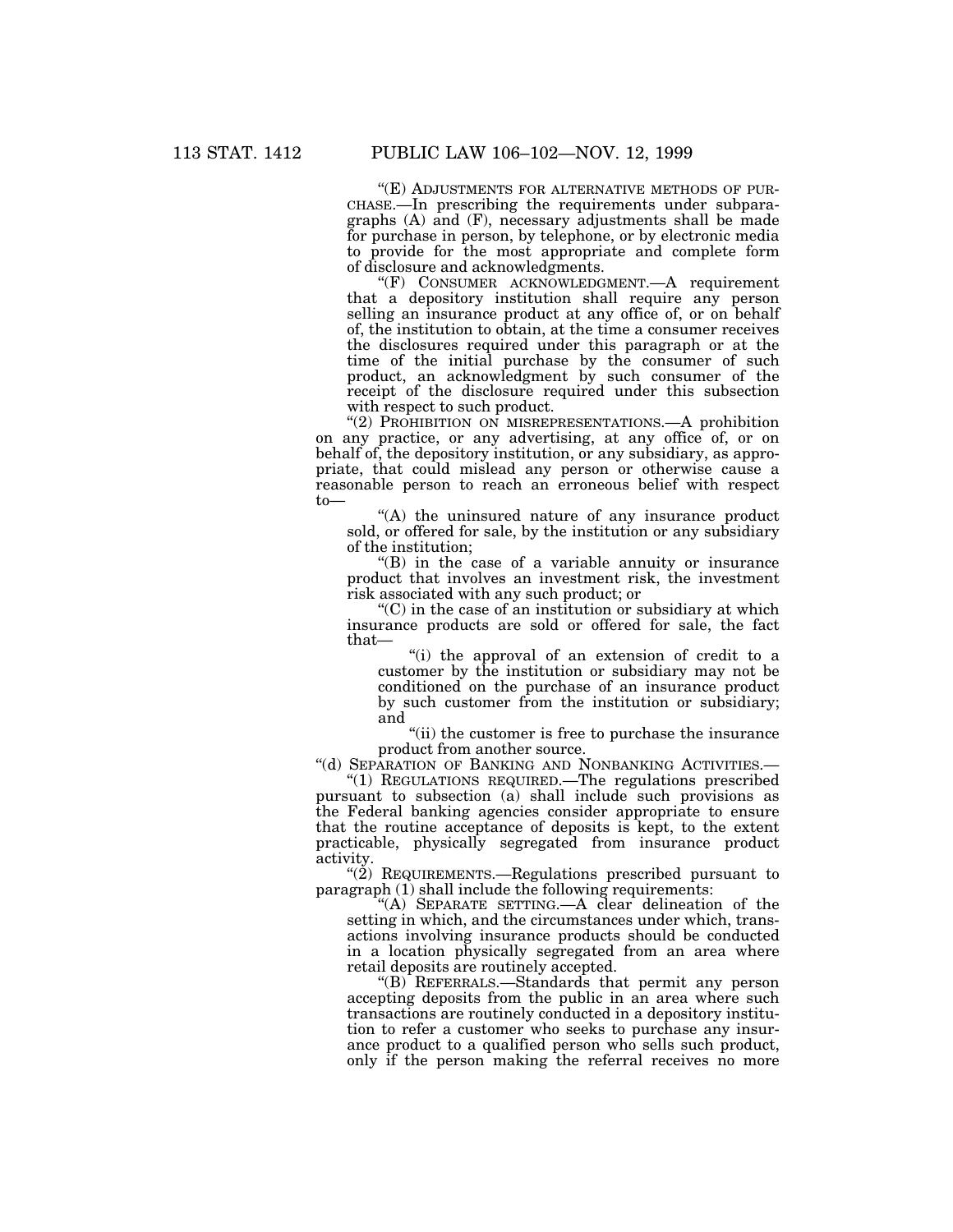than a one-time nominal fee of a fixed dollar amount for each referral that does not depend on whether the referral results in a transaction.

''(C) QUALIFICATION AND LICENSING REQUIREMENTS.— Standards prohibiting any depository institution from permitting any person to sell or offer for sale any insurance product in any part of any office of the institution, or on behalf of the institution, unless such person is appropriately qualified and licensed.

''(e) DOMESTIC VIOLENCE DISCRIMINATION PROHIBITION.—

"(1) IN GENERAL.—In the case of an applicant for, or an insured under, any insurance product described in paragraph (2), the status of the applicant or insured as a victim of domestic violence, or as a provider of services to victims of domestic violence, shall not be considered as a criterion in any decision with regard to insurance underwriting, pricing, renewal, or scope of coverage of insurance policies, or payment of insurance claims, except as required or expressly permitted under State law.

"(2) SCOPE OF APPLICATION.—The prohibition contained in paragraph (1) shall apply to any life or health insurance product which is sold or offered for sale, as principal, agent, or broker, by any depository institution or any person who is engaged in such activities at an office of the institution or on behalf of the institution.

''(3) DOMESTIC VIOLENCE DEFINED.—For purposes of this subsection, the term 'domestic violence' means the occurrence of one or more of the following acts by a current or former family member, household member, intimate partner, or caretaker:

''(A) Attempting to cause or causing or threatening another person physical harm, severe emotional distress, psychological trauma, rape, or sexual assault.

''(B) Engaging in a course of conduct or repeatedly committing acts toward another person, including following the person without proper authority, under circumstances that place the person in reasonable fear of bodily injury or physical harm.

 $\mathcal{C}(\mathcal{C})$  Subjecting another person to false imprisonment.

''(D) Attempting to cause or cause damage to property so as to intimidate or attempt to control the behavior of another person.

''(f) CONSUMER GRIEVANCE PROCESS.—The Federal banking Establishment. agencies shall jointly establish a consumer complaint mechanism, for receiving and expeditiously addressing consumer complaints alleging a violation of regulations issued under the section, which shall—

"(1) establish a group within each regulatory agency to receive such complaints;

"(2) develop procedures for investigating such complaints; ''(3) develop procedures for informing consumers of rights they may have in connection with such complaints; and

''(4) develop procedures for addressing concerns raised by such complaints, as appropriate, including procedures for the recovery of losses to the extent appropriate.

"(g) EFFECT ON OTHER AUTHORITY.—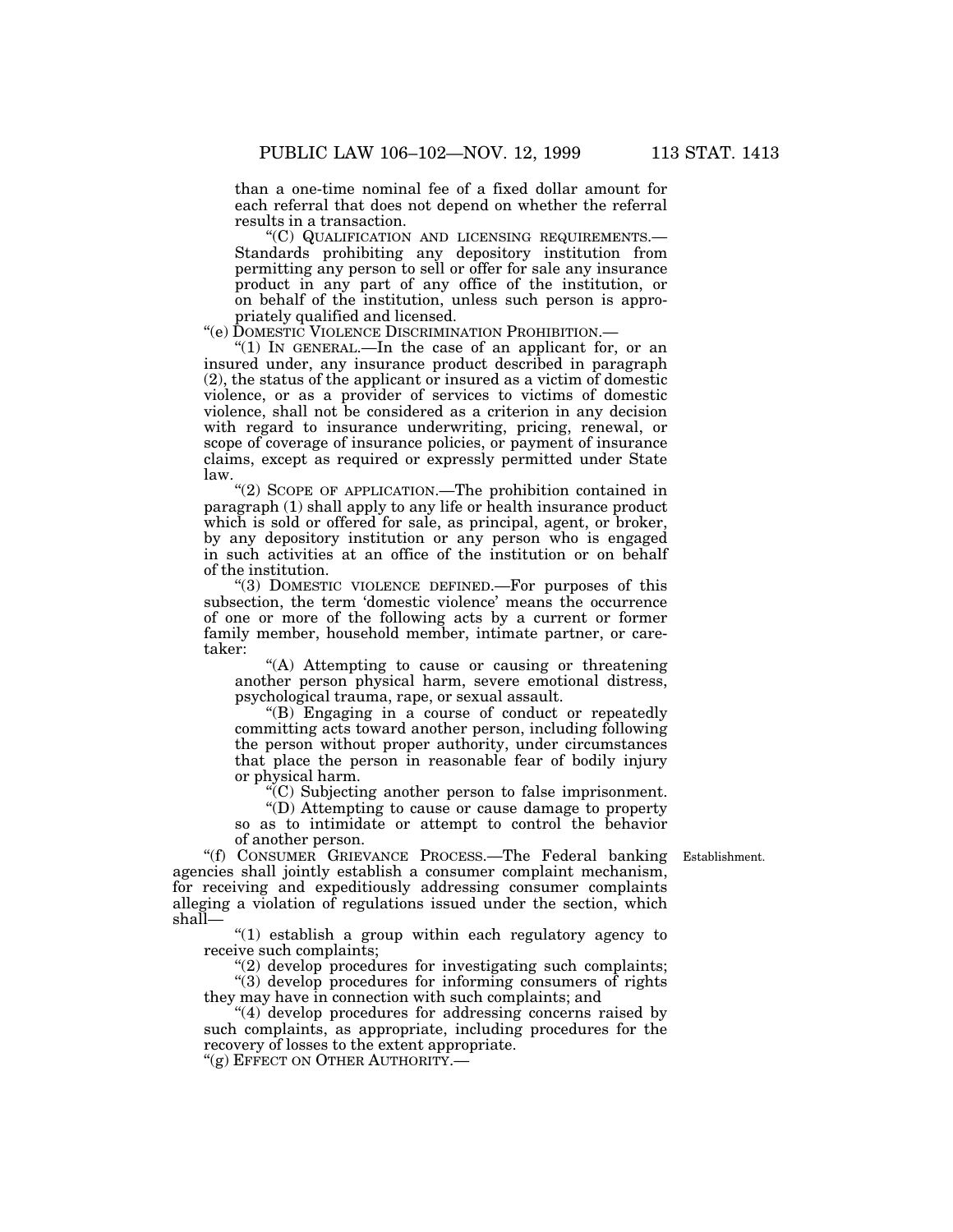''(1) IN GENERAL.—No provision of this section shall be construed as granting, limiting, or otherwise affecting—

"(A) any authority of the Securities and Exchange Commission, any self-regulatory organization, the Municipal Securities Rulemaking Board, or the Secretary of the Treasury under any Federal securities law; or

''(B) except as provided in paragraph (2), any authority of any State insurance commission (or any agency or office performing like functions), or of any State securities commission (or any agency or office performing like functions), or other State authority under any State law.

"(2) COORDINATION WITH STATE LAW.-

''(A) IN GENERAL.—Except as provided in subparagraph (B), insurance customer protection regulations prescribed by a Federal banking agency under this section shall not apply to retail sales, solicitations, advertising, or offers of any insurance product by any depository institution or to any person who is engaged in such activities at an office of such institution or on behalf of the institution, in a State where the State has in effect statutes, regulations, orders, or interpretations, that are inconsistent with or contrary to the regulations prescribed by the Federal banking agencies.

"(B) PREEMPTION.

''(i) IN GENERAL.—If, with respect to any provision of the regulations prescribed under this section, the Board of Governors of the Federal Reserve System, the Comptroller of the Currency, and the Board of Directors of the Corporation determine jointly that the protection afforded by such provision for customers is greater than the protection provided by a comparable provision of the statutes, regulations, orders, or interpretations referred to in subparagraph (A) of any State, the appropriate State regulatory authority shall be notified of such determination in writing.

''(ii) CONSIDERATIONS.—Before making a final determination under clause (i), the Federal agencies referred to in clause (i) shall give appropriate consideration to comments submitted by the appropriate State regulatory authorities relating to the level of protection afforded to consumers under State law.

"(iii) FEDERAL PREEMPTION AND ABILITY OF STATES TO OVERRIDE FEDERAL PREEMPTION.—If the Federal agencies referred to in clause (i) jointly determine that any provision of the regulations prescribed under this section affords greater protections than a comparable State law, rule, regulation, order, or interpretation, those agencies shall send a written preemption notice to the appropriate State regulatory authority to notify the State that the Federal provision will preempt the State provision and will become applicable unless, not later than 3 years after the date of such notice, the State adopts legislation to override such preemption.

"(h) NON-DISCRIMINATION AGAINST NON-AFFILIATED AGENTS.-The Federal banking agencies shall ensure that the regulations prescribed pursuant to subsection (a) shall not have the effect of discriminating, either intentionally or unintentionally, against

Notification.

Notice.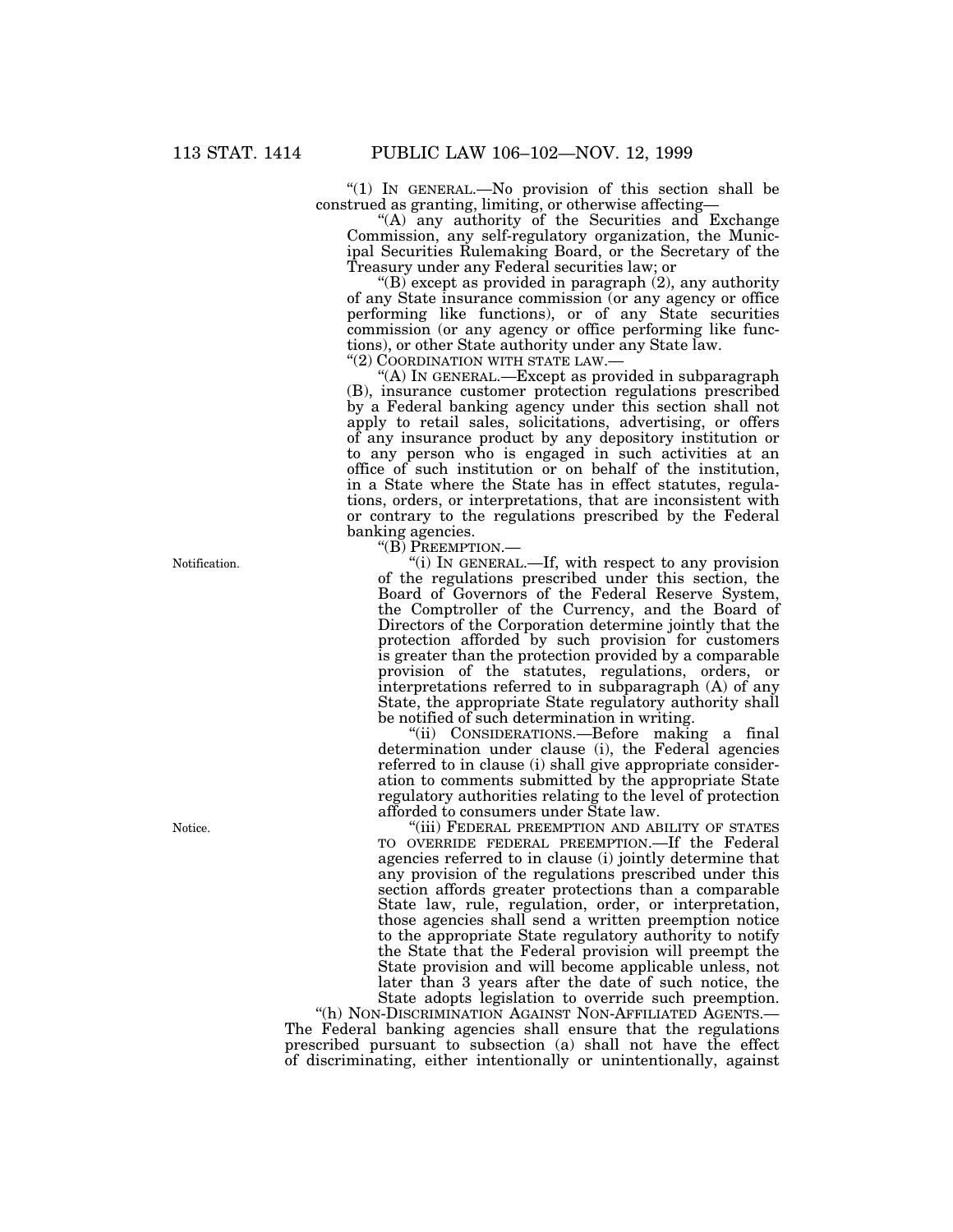any person engaged in insurance sales or solicitations that is not affiliated with a depository institution.''.

#### **SEC. 306. CERTAIN STATE AFFILIATION LAWS PREEMPTED FOR** 15 USC 6715. **INSURANCE COMPANIES AND AFFILIATES.**

Except as provided in section  $104(c)(2)$ , no State may, by law, regulation, order, interpretation, or otherwise—

(1) prevent or significantly interfere with the ability of any insurer, or any affiliate of an insurer (whether such affiliate is organized as a stock company, mutual holding company, or otherwise), to become a financial holding company or to acquire control of a depository institution;

 $(2)$  limit the amount of an insurer's assets that may be invested in the voting securities of a depository institution (or any company which controls such institution), except that the laws of an insurer's State of domicile may limit the amount of such investment to an amount that is not less than 5 percent of the insurer's admitted assets; or

(3) prevent, significantly interfere with, or have the authority to review, approve, or disapprove a plan of reorganization by which an insurer proposes to reorganize from mutual form to become a stock insurer (whether as a direct or indirect subsidiary of a mutual holding company or otherwise) unless such State is the State of domicile of the insurer.

### **SEC. 307. INTERAGENCY CONSULTATION.**

(a) PURPOSE.—It is the intention of the Congress that the Board of Governors of the Federal Reserve System, as the umbrella supervisor for financial holding companies, and the State insurance regulators, as the functional regulators of companies engaged in insurance activities, coordinate efforts to supervise companies that control both a depository institution and a company engaged in insurance activities regulated under State law. In particular, Congress believes that the Board and the State insurance regulators should share, on a confidential basis, information relevant to the supervision of companies that control both a depository institution and a company engaged in insurance activities, including information regarding the financial health of the consolidated organization and information regarding transactions and relationships between insurance companies and affiliated depository institutions. The appropriate Federal banking agencies for depository institutions should also share, on a confidential basis, information with the relevant State insurance regulators regarding transactions and relationships between depository institutions and affiliated companies engaged in insurance activities. The purpose of this section is to encourage this coordination and confidential sharing of information, and to thereby improve both the efficiency and the quality of the supervision of financial holding companies and their affiliated depository institutions and companies engaged in insurance activities.

(b) EXAMINATION RESULTS AND OTHER INFORMATION.—

(1) INFORMATION OF THE BOARD.—Upon the request of the appropriate insurance regulator of any State, the Board may provide any information of the Board regarding the financial condition, risk management policies, and operations of any financial holding company that controls a company that is engaged in insurance activities and is regulated by such State

15 USC 6716.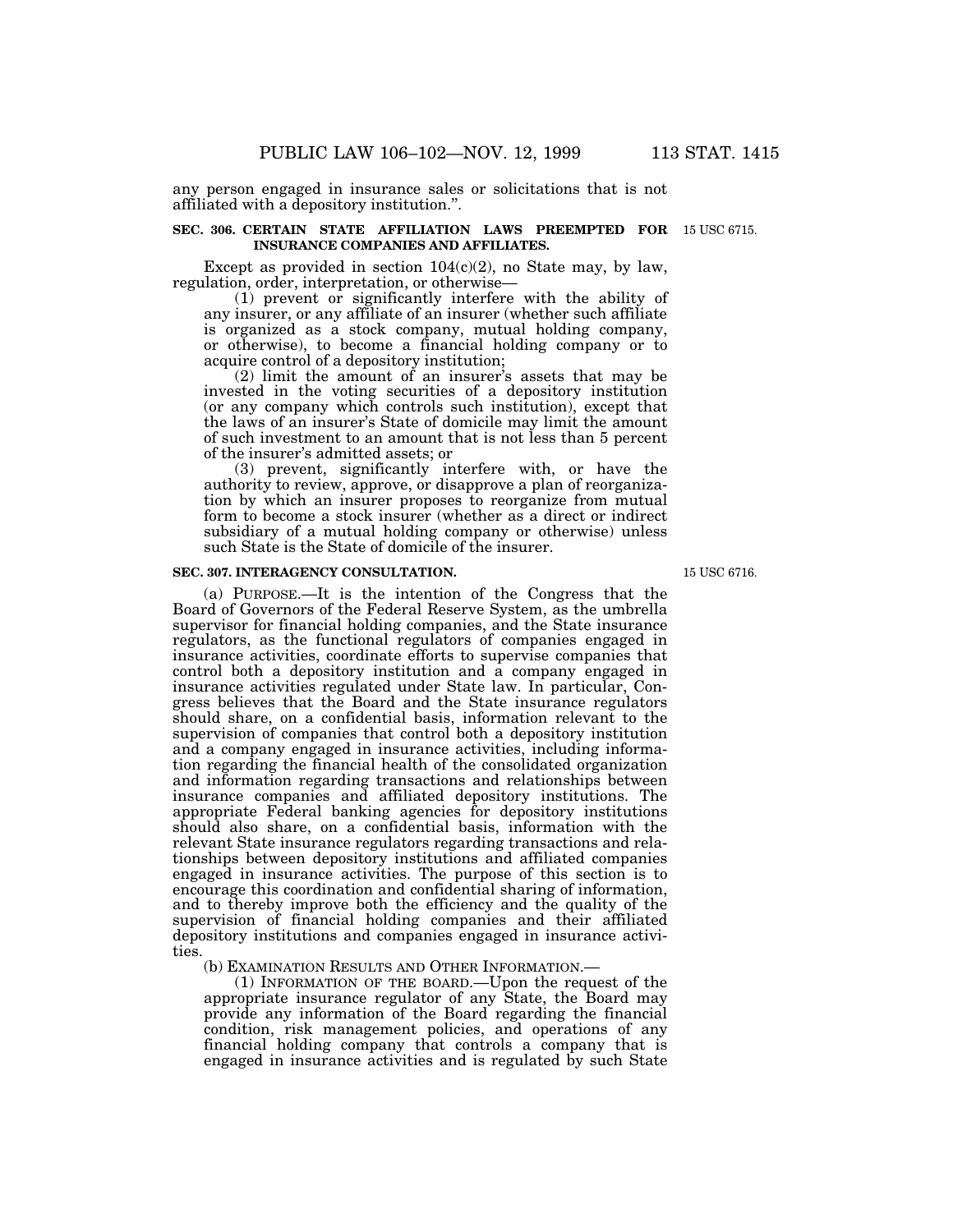insurance regulator, and regarding any transaction or relationship between such an insurance company and any affiliated depository institution. The Board may provide any other information to the appropriate State insurance regulator that the Board believes is necessary or appropriate to permit the State insurance regulator to administer and enforce applicable State insurance laws.

(2) BANKING AGENCY INFORMATION.—Upon the request of the appropriate insurance regulator of any State, the appropriate Federal banking agency may provide any information of the agency regarding any transaction or relationship between a depository institution supervised by such Federal banking agency and any affiliated company that is engaged in insurance activities regulated by such State insurance regulator. The appropriate Federal banking agency may provide any other information to the appropriate State insurance regulator that the agency believes is necessary or appropriate to permit the State insurance regulator to administer and enforce applicable State insurance laws.

(3) STATE INSURANCE REGULATOR INFORMATION.—Upon the request of the Board or the appropriate Federal banking agency, a State insurance regulator may provide any examination or other reports, records, or other information to which such insurance regulator may have access with respect to a company which—

(A) is engaged in insurance activities and regulated by such insurance regulator; and

(B) is an affiliate of a depository institution or financial holding company.

(c) CONSULTATION.—Before making any determination relating to the initial affiliation of, or the continuing affiliation of, a depository institution or financial holding company with a company engaged in insurance activities, the appropriate Federal banking agency shall consult with the appropriate State insurance regulator of such company and take the views of such insurance regulator into account in making such determination.

(d) EFFECT ON OTHER AUTHORITY.—Nothing in this section shall limit in any respect the authority of the appropriate Federal banking agency with respect to a depository institution or bank holding company or any affiliate thereof under any provision of law.

(e) CONFIDENTIALITY AND PRIVILEGE.—

(1) CONFIDENTIALITY.—The appropriate Federal banking agency shall not provide any information or material that is entitled to confidential treatment under applicable Federal banking agency regulations, or other applicable law, to a State insurance regulator unless such regulator agrees to maintain the information or material in confidence and to take all reasonable steps to oppose any effort to secure disclosure of the information or material by the regulator. The appropriate Federal banking agency shall treat as confidential any information or material obtained from a State insurance regulator that is entitled to confidential treatment under applicable State regulations, or other applicable law, and take all reasonable steps to oppose any effort to secure disclosure of the information or material by the Federal banking agency.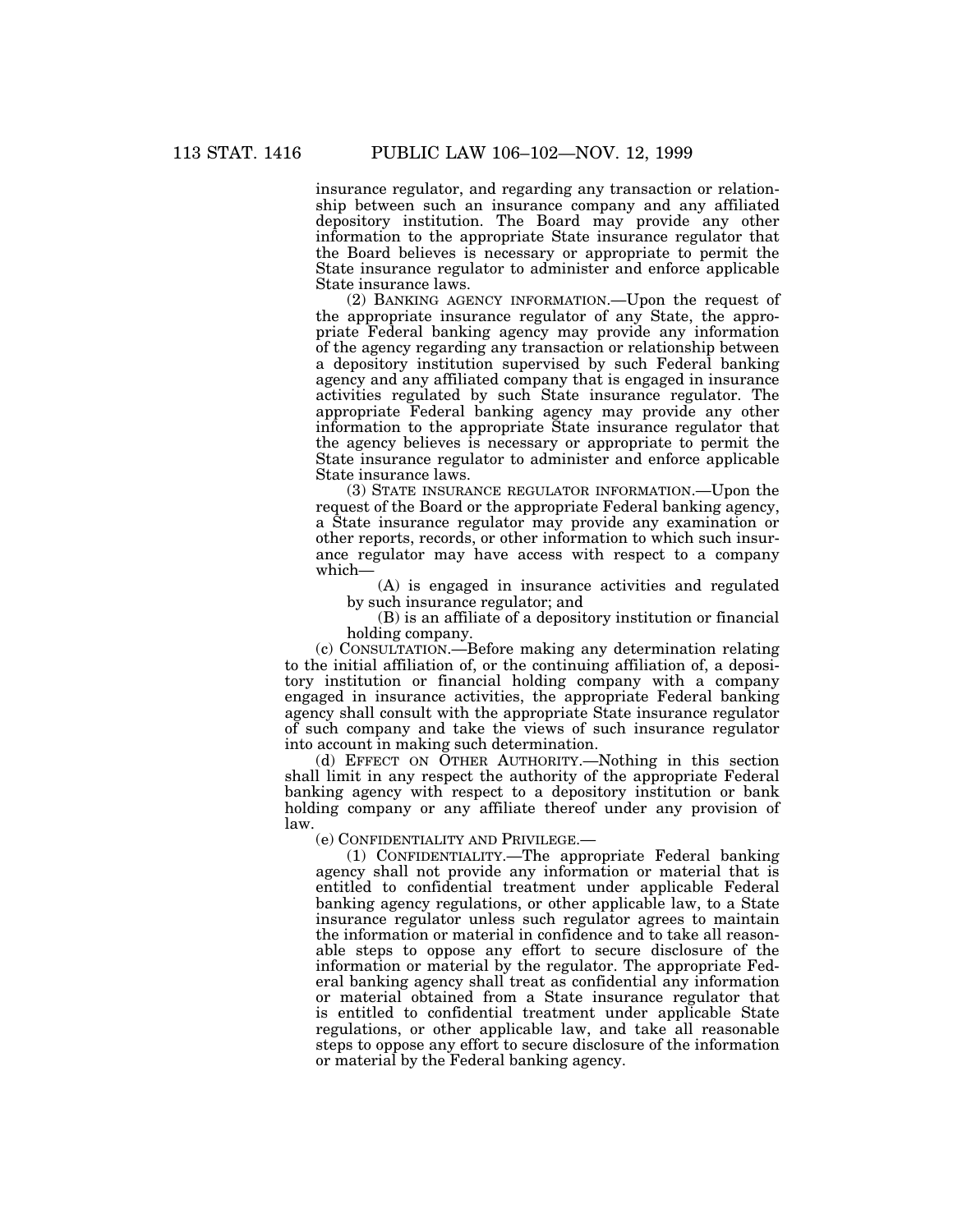(2) PRIVILEGE.—The provision pursuant to this section of information or material by a Federal banking agency or State insurance regulator shall not constitute a waiver of, or otherwise affect, any privilege to which the information or material is otherwise subject.

(f) DEFINITIONS.—For purposes of this section, the following definitions shall apply:

(1) APPROPRIATE FEDERAL BANKING AGENCY; DEPOSITORY INSTITUTION.—The terms ''appropriate Federal banking agency'' and "depository institution" have the same meanings as in section 3 of the Federal Deposit Insurance Act.

(2) BOARD AND FINANCIAL HOLDING COMPANY.—The terms ''Board'' and ''financial holding company'' have the same meanings as in section 2 of the Bank Holding Company Act of 1956.

#### **SEC. 308. DEFINITION OF STATE.**

For purposes of this subtitle, the term "State" means any State of the United States, the District of Columbia, any territory of the United States, Puerto Rico, Guam, American Samoa, the Trust Territory of the Pacific Islands, the Virgin Islands, and the Northern Mariana Islands.

# **Subtitle B—Redomestication of Mutual Insurers**

#### **SEC. 311. GENERAL APPLICATION.**

This subtitle shall only apply to a mutual insurance company in a State which has not enacted a law which expressly establishes reasonable terms and conditions for a mutual insurance company domiciled in such State to reorganize into a mutual holding company.

## **SEC. 312. REDOMESTICATION OF MUTUAL INSURERS.**

(a) REDOMESTICATION.—A mutual insurer organized under the laws of any State may transfer its domicile to a transferee domicile as a step in a reorganization in which, pursuant to the laws of the transferee domicile and consistent with the standards in subsection (f), the mutual insurer becomes a stock insurer that is a direct or indirect subsidiary of a mutual holding company.

(b) RESULTING DOMICILE.—Upon complying with the applicable law of the transferee domicile governing transfers of domicile and completion of a transfer pursuant to this section, the mutual insurer shall cease to be a domestic insurer in the transferor domicile and, as a continuation of its corporate existence, shall be a domestic insurer of the transferee domicile.

(c) LICENSES PRESERVED.—The certificate of authority, agents' appointments and licenses, rates, approvals and other items that a licensed State allows and that are in existence immediately prior to the date that a redomesticating insurer transfers its domicile pursuant to this subtitle shall continue in full force and effect upon transfer, if the insurer remains duly qualified to transact the business of insurance in such licensed State.

(d) EFFECTIVENESS OF OUTSTANDING POLICIES AND CON-TRACTS.—

15 USC 6732.

15 USC 6731.

15 USC 6717.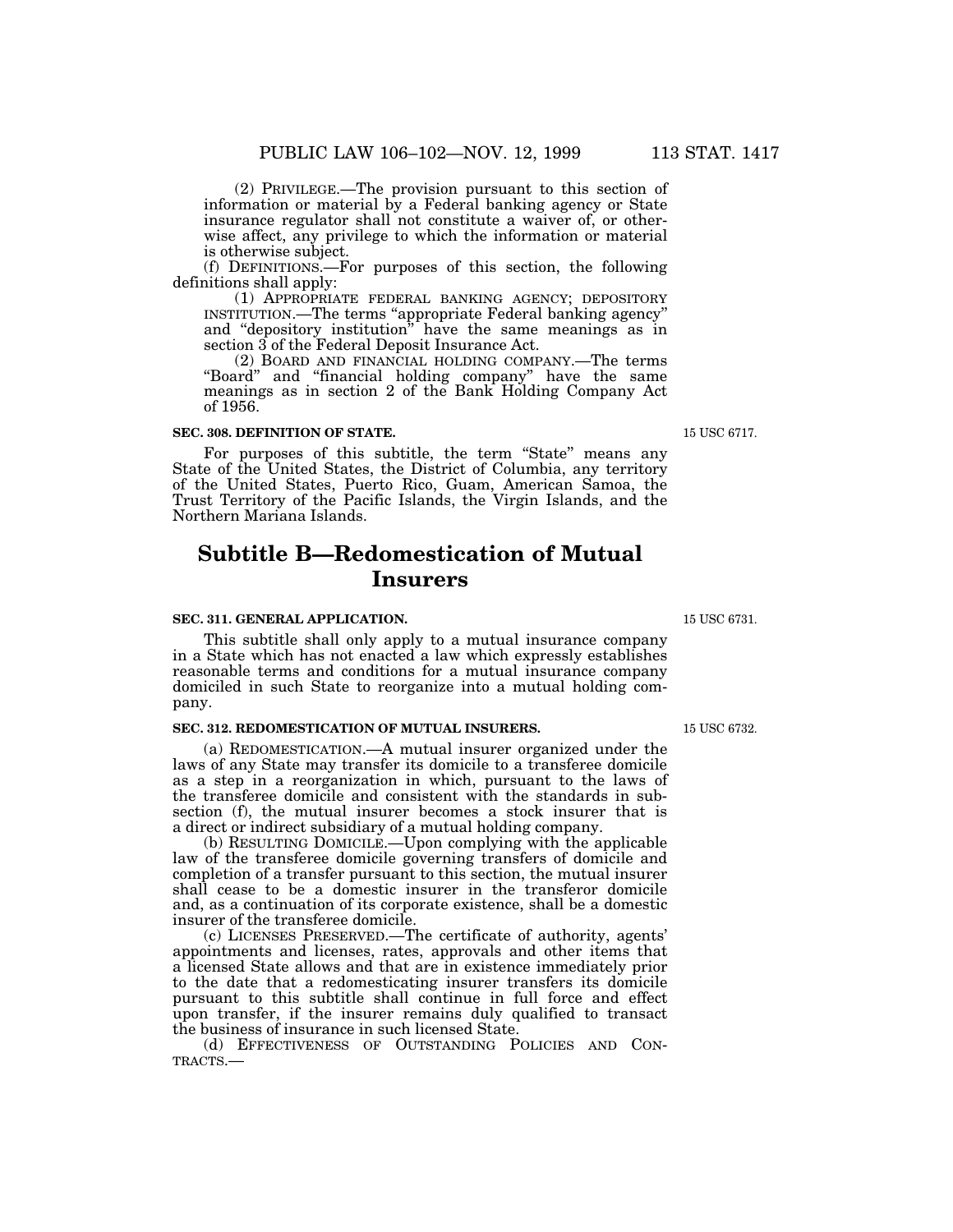(1) IN GENERAL.—All outstanding insurance policies and annuities contracts of a redomesticating insurer shall remain in full force and effect and need not be endorsed as to the new domicile of the insurer, unless so ordered by the State insurance regulator of a licensed State, and then only in the case of outstanding policies and contracts whose owners reside in such licensed State.

(2) FORMS.—

(A) Applicable State law may require a redomesticating insurer to file new policy forms with the State insurance regulator of a licensed State on or before the effective date of the transfer.

(B) Notwithstanding subparagraph (A), a redomesticating insurer may use existing policy forms with appropriate endorsements to reflect the new domicile of the redomesticating insurer until the new policy forms are approved for use by the State insurance regulator of such licensed State.

(e) NOTICE.—A redomesticating insurer shall give notice of the proposed transfer to the State insurance regulator of each licensed State and shall file promptly any resulting amendments to corporate documents required to be filed by a foreign licensed mutual insurer with the insurance regulator of each such licensed State.

(f) PROCEDURAL REQUIREMENTS.—No mutual insurer may redomesticate to another State and reorganize into a mutual holding company pursuant to this section unless the State insurance regulator of the transferee domicile determines that the plan of reorganization of the insurer includes the following requirements:

(1) APPROVAL BY BOARD OF DIRECTORS AND POLICY-HOLDERS.—The reorganization is approved by at least a majority of the board of directors of the mutual insurer and at least a majority of the policyholders who vote after notice, disclosure of the reorganization and the effects of the transaction on policyholder contractual rights, and reasonable opportunity to vote, in accordance with such notice, disclosure, and voting procedures as are approved by the State insurance regulator of the transferee domicile.

(2) CONTINUED VOTING CONTROL BY POLICYHOLDERS; REVIEW OF PUBLIC STOCK OFFERING.—After the consummation of a reorganization, the policyholders of the reorganized insurer shall have the same voting rights with respect to the mutual holding company as they had before the reorganization with respect to the mutual insurer. With respect to an initial public offering of stock, the offering shall be conducted in compliance with applicable securities laws and in a manner approved by the State insurance regulator of the transferee domicile.

(3) AWARD OF STOCK OR GRANT OF OPTIONS TO OFFICERS AND DIRECTORS.—During the applicable period provided for under the State law of the transferee domicile following completion of an initial public offering, or for a period of six months if no such applicable period is provided, neither a stock holding company nor the converted insurer shall award any stock options or stock grants to persons who are elected officers or directors of the mutual holding company, the stock holding company, or the converted insurer, except with respect to any such awards or options to which a person is entitled as a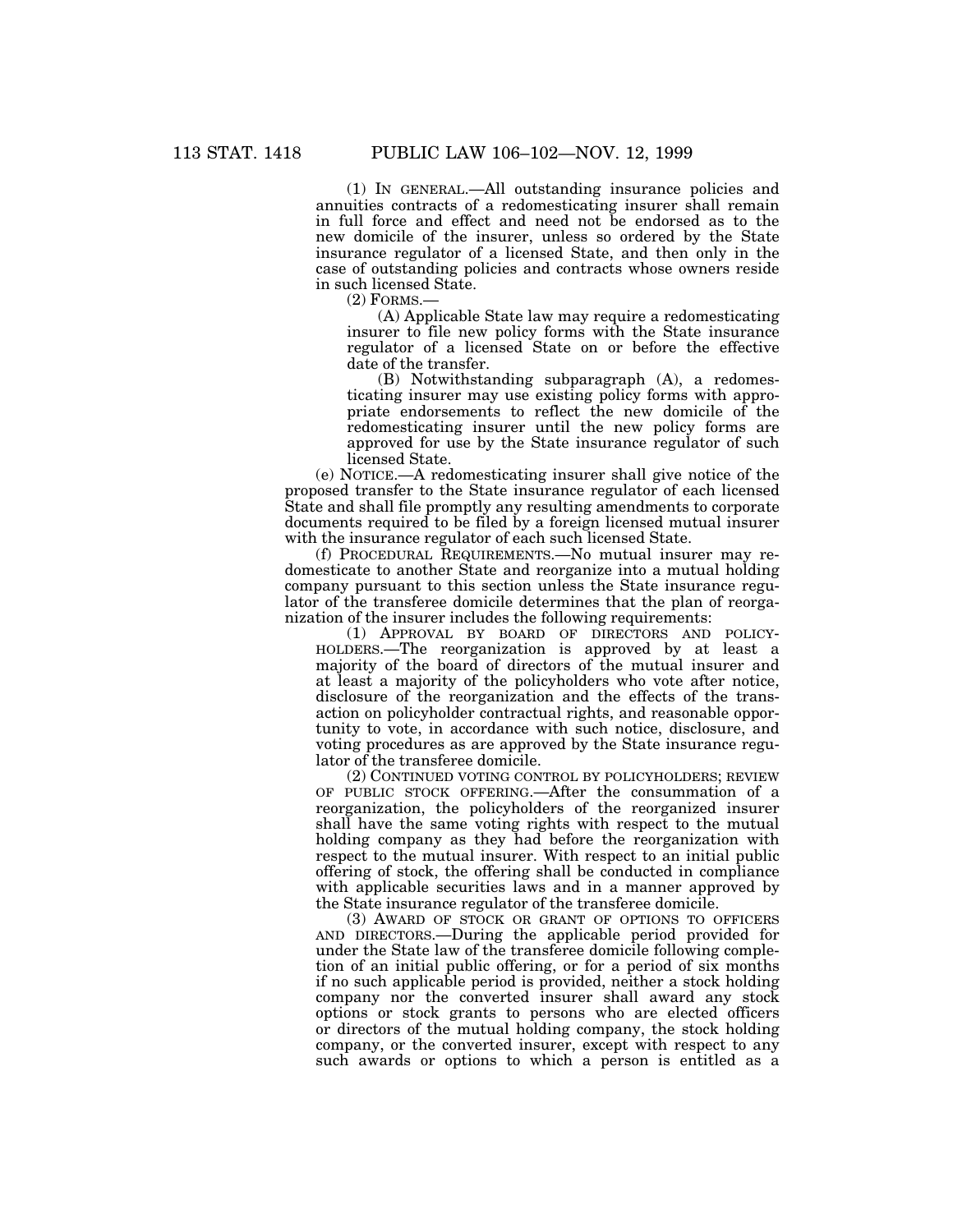policyholder and as approved by the State insurance regulator of the transferee domicile.

(4) POLICYHOLDER RIGHTS.—Upon reorganization into a mutual holding company, the contractual rights of the policyholders are preserved.

(5) FAIR AND EQUITABLE TREATMENT OF POLICYHOLDERS.— The reorganization is approved as fair and equitable to the policyholders by the insurance regulator of the transferee domicile.

#### **SEC. 313. EFFECT ON STATE LAWS RESTRICTING REDOMESTICATION.** 15 USC 6733.

(a) IN GENERAL.—Unless otherwise permitted by this subtitle, State laws of any transferor domicile that conflict with the purposes and intent of this subtitle are preempted, including but not limited to—

(1) any law that has the purpose or effect of impeding the activities of, taking any action against, or applying any provision of law or regulation to, any insurer or an affiliate of such insurer because that insurer or any affiliate plans to redomesticate, or has redomesticated, pursuant to this subtitle;

(2) any law that has the purpose or effect of impeding the activities of, taking action against, or applying any provision of law or regulation to, any insured or any insurance licensee or other intermediary because such person has procured insurance from or placed insurance with any insurer or affiliate of such insurer that plans to redomesticate, or has redomesticated, pursuant to this subtitle, but only to the extent that such law would treat such insured licensee or other intermediary differently than if the person procured insurance from, or placed insurance with, an insured licensee or other intermediary which had not redomesticated; and

(3) any law that has the purpose or effect of terminating, because of the redomestication of a mutual insurer pursuant to this subtitle, any certificate of authority, agent appointment or license, rate approval, or other approval, of any State insurance regulator or other State authority in existence immediately prior to the redomestication in any State other than the transferee domicile.

(b) DIFFERENTIAL TREATMENT PROHIBITED.—No State law, regulation, interpretation, or functional equivalent thereof, of a State other than a transferee domicile may treat a redomesticating or redomesticated insurer or any affiliate thereof any differently than an insurer operating in that State that is not a redomesticating or redomesticated insurer.

(c) LAWS PROHIBITING OPERATIONS.—If any licensed State fails to issue, delays the issuance of, or seeks to revoke an original or renewal certificate of authority of a redomesticated insurer promptly following redomestication, except on grounds and in a manner consistent with its past practices regarding the issuance of certificates of authority to foreign insurers that are not redomesticating, then the redomesticating insurer shall be exempt from any State law of the licensed State to the extent that such State law or the operation of such State law would make unlawful, or regulate, directly or indirectly, the operation of the redomesticated insurer, except that such licensed State may require the redomesticated insurer to—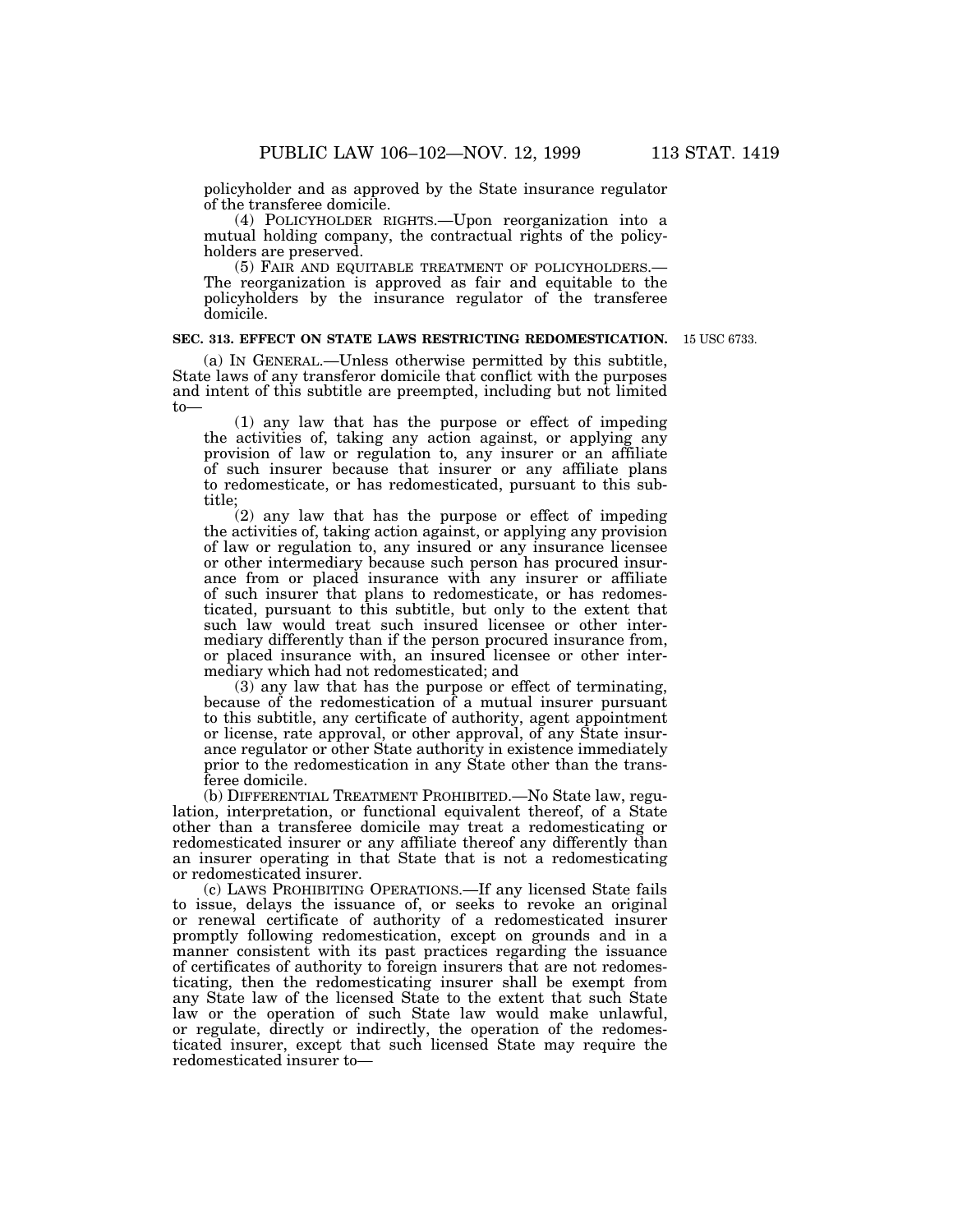(1) comply with the unfair claim settlement practices law of the licensed State;

(2) pay, on a nondiscriminatory basis, applicable premium and other taxes which are levied on licensed insurers or policyholders under the laws of the licensed State;

(3) register with and designate the State insurance regulator as its agent solely for the purpose of receiving service of legal documents or process;

(4) submit to an examination by the State insurance regulator in any licensed State in which the redomesticated insurer is doing business to determine the insurer's financial condition, if—

(A) the State insurance regulator of the transferee domicile has not begun an examination of the redomesticated insurer and has not scheduled such an examination to begin before the end of the 1-year period beginning on the date of the redomestication; and

(B) any such examination is coordinated to avoid unjustified duplication and repetition;

 $(5)$  comply with a lawful order issued in—

(A) a delinquency proceeding commenced by the State insurance regulator of any licensed State if there has been a judicial finding of financial impairment under paragraph (7); or

(B) a voluntary dissolution proceeding;

(6) comply with any State law regarding deceptive, false, or fraudulent acts or practices, except that if the licensed State seeks an injunction regarding the conduct described in this paragraph, such injunction must be obtained from a court of competent jurisdiction as provided in section 314(a);

(7) comply with an injunction issued by a court of competent jurisdiction, upon a petition by the State insurance regulator alleging that the redomesticating insurer is in hazardous financial condition or is financially impaired;

(8) participate in any insurance insolvency guaranty association on the same basis as any other insurer licensed in the licensed State; and

(9) require a person acting, or offering to act, as an insurance licensee for a redomesticated insurer in the licensed State to obtain a license from that State, except that such State may not impose any qualification or requirement that discriminates against a nonresident insurance licensee.

15 USC 6734.

#### **SEC. 314. OTHER PROVISIONS.**

(a) JUDICIAL REVIEW.—The appropriate United States district court shall have exclusive jurisdiction over litigation arising under this section involving any redomesticating or redomesticated insurer.

(b) SEVERABILITY.—If any provision of this section, or the application thereof to any person or circumstances, is held invalid, the remainder of the section, and the application of such provision to other persons or circumstances, shall not be affected thereby.

15 USC 6735.

#### **SEC. 315. DEFINITIONS.**

For purposes of this subtitle, the following definitions shall apply:

(1) COURT OF COMPETENT JURISDICTION.—The term ''court of competent jurisdiction'' means a court authorized pursuant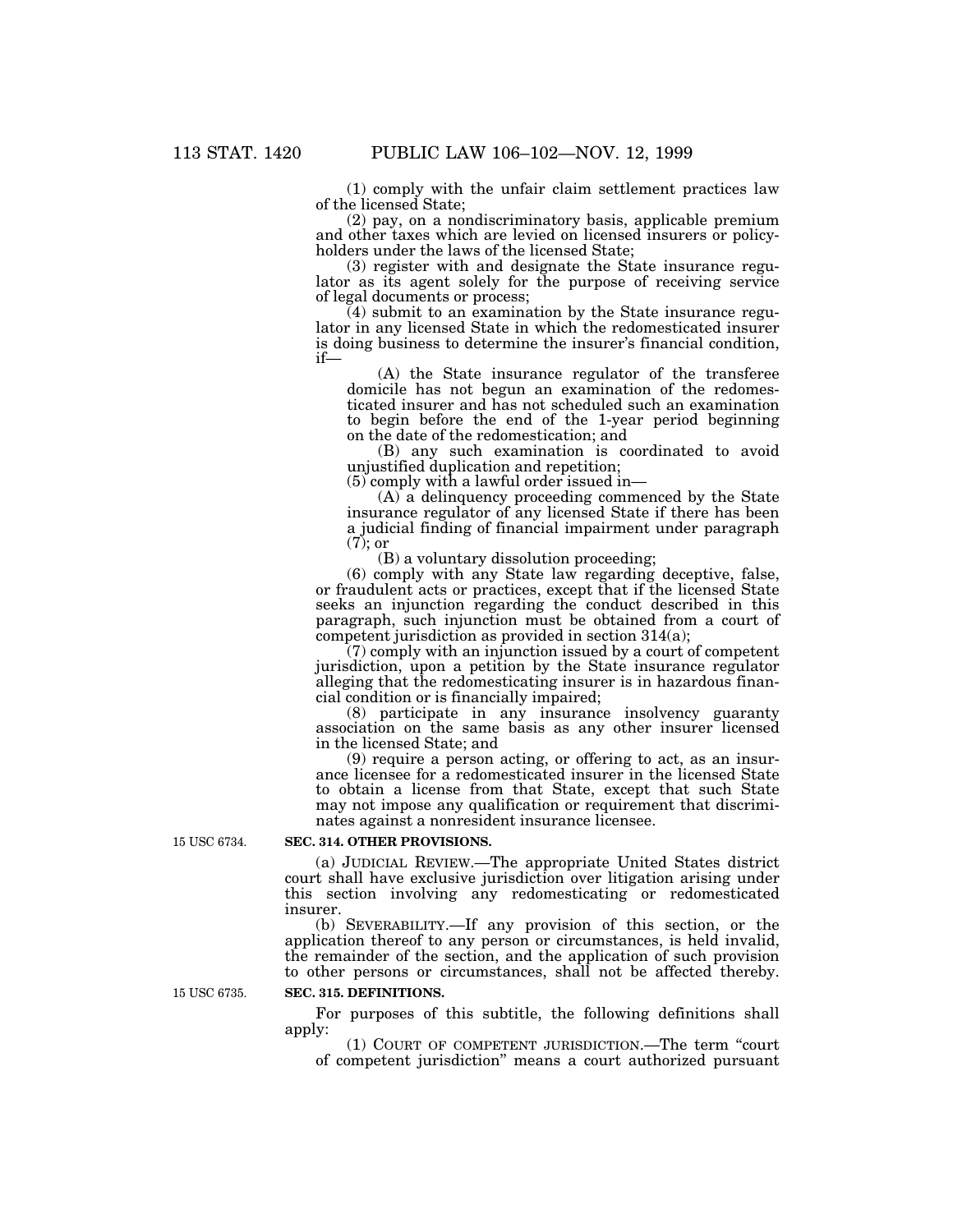to section 314(a) to adjudicate litigation arising under this subtitle.

(2) DOMICILE.—The term ''domicile'' means the State in which an insurer is incorporated, chartered, or organized.

(3) INSURANCE LICENSEE.—The term ''insurance licensee'' means any person holding a license under State law to act as insurance agent, subagent, broker, or consultant.

(4) INSTITUTION.—The term ''institution'' means a corporation, joint stock company, limited liability company, limited liability partnership, association, trust, partnership, or any similar entity.

(5) LICENSED STATE.—The term ''licensed State'' means any State, the District of Columbia, any territory of the United States, Puerto Rico, Guam, American Samoa, the Trust Territory of the Pacific Islands, the Virgin Islands, and the Northern Mariana Islands in which the redomesticating insurer has a certificate of authority in effect immediately prior to the redomestication.

(6) MUTUAL INSURER.—The term ''mutual insurer'' means a mutual insurer organized under the laws of any State.

(7) PERSON.—The term ''person'' means an individual, institution, government or governmental agency, State or political subdivision of a State, public corporation, board, association, estate, trustee, or fiduciary, or other similar entity.

(8) POLICYHOLDER.—The term ''policyholder'' means the owner of a policy issued by a mutual insurer, except that, with respect to voting rights, the term means a member of a mutual insurer or mutual holding company granted the right to vote, as determined under applicable State law.

(9) REDOMESTICATED INSURER.—The term ''redomesticated insurer'' means a mutual insurer that has redomesticated pursuant to this subtitle.

(10) REDOMESTICATING INSURER.—The term ''redomesticating insurer'' means a mutual insurer that is redomesticating pursuant to this subtitle.

(11) REDOMESTICATION OR TRANSFER.—The term ''redomestication'' or ''transfer'' means the transfer of the domicile of a mutual insurer from one State to another State pursuant to this subtitle.

(12) STATE INSURANCE REGULATOR.—The term ''State insurance regulator'' means the principal insurance regulatory authority of a State, the District of Columbia, any territory of the United States, Puerto Rico, Guam, American Samoa, the Trust Territory of the Pacific Islands, the Virgin Islands, and the Northern Mariana Islands.

(13) STATE LAW.—The term ''State law'' means the statutes of any State, the District of Columbia, any territory of the United States, Puerto Rico, Guam, American Samoa, the Trust Territory of the Pacific Islands, the Virgin Islands, and the Northern Mariana Islands and any regulation, order, or requirement prescribed pursuant to any such statute.

(14) TRANSFEREE DOMICILE.—The term ''transferee domicile'' means the State to which a mutual insurer is redomesticating pursuant to this subtitle.

(15) TRANSFEROR DOMICILE.—The term ''transferor domicile'' means the State from which a mutual insurer is redomesticating pursuant to this subtitle.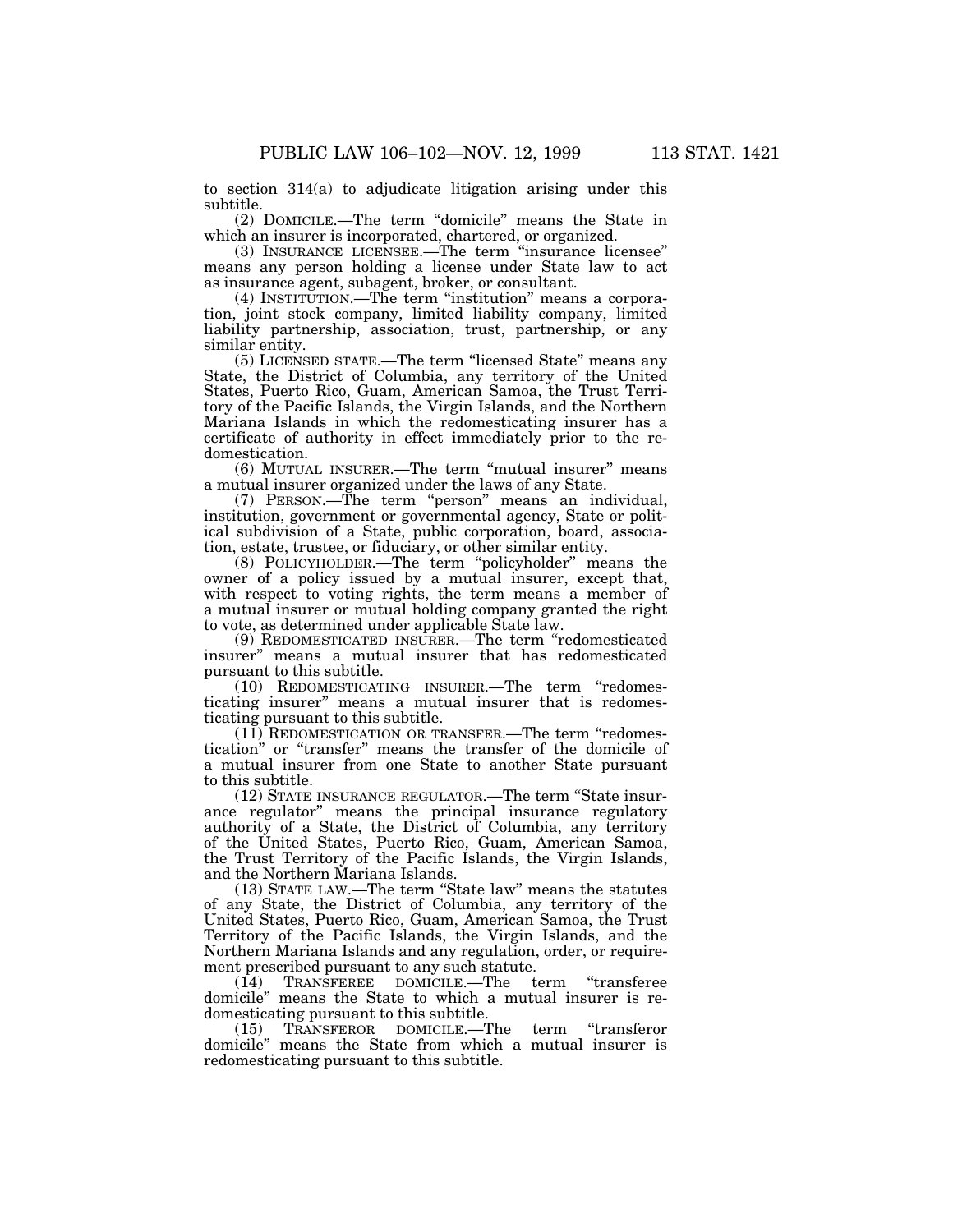15 USC 6731 note.

## **SEC. 316. EFFECTIVE DATE.**

This subtitle shall take effect on the date of the enactment of this Act.

# **Subtitle C—National Association of Registered Agents and Brokers**

Effective date. 15 USC 6751.

## **SEC. 321. STATE FLEXIBILITY IN MULTISTATE LICENSING REFORMS.**

(a) IN GENERAL.—The provisions of this subtitle shall take effect unless, not later than 3 years after the date of the enactment of this Act, at least a majority of the States—

(1) have enacted uniform laws and regulations governing the licensure of individuals and entities authorized to sell and solicit the purchase of insurance within the State; or

(2) have enacted reciprocity laws and regulations governing the licensure of nonresident individuals and entities authorized to sell and solicit insurance within those States.

(b) UNIFORMITY REQUIRED.—States shall be deemed to have established the uniformity necessary to satisfy subsection  $(a)(1)$ if the States—

(1) establish uniform criteria regarding the integrity, personal qualifications, education, training, and experience of licensed insurance producers, including the qualification and training of sales personnel in ascertaining the appropriateness of a particular insurance product for a prospective customer;

(2) establish uniform continuing education requirements for licensed insurance producers;

(3) establish uniform ethics course requirements for licensed insurance producers in conjunction with the continuing education requirements under paragraph (2);

(4) establish uniform criteria to ensure that an insurance product, including any annuity contract, sold to a consumer is suitable and appropriate for the consumer based on financial information disclosed by the consumer; and

(5) do not impose any requirement upon any insurance producer to be licensed or otherwise qualified to do business as a nonresident that has the effect of limiting or conditioning that producer's activities because of its residence or place of operations, except that countersignature requirements imposed on nonresident producers shall not be deemed to have the effect of limiting or conditioning a producer's activities because of its residence or place of operations under this section.

(c) RECIPROCITY REQUIRED.—States shall be deemed to have established the reciprocity required to satisfy subsection (a)(2) if the following conditions are met:

(1) ADMINISTRATIVE LICENSING PROCEDURES.—At least a majority of the States permit a producer that has a resident license for selling or soliciting the purchase of insurance in its home State to receive a license to sell or solicit the purchase of insurance in such majority of States as a nonresident to the same extent that such producer is permitted to sell or solicit the purchase of insurance in its State, if the producer's home State also awards such licenses on such a reciprocal basis, without satisfying any additional requirements other than submitting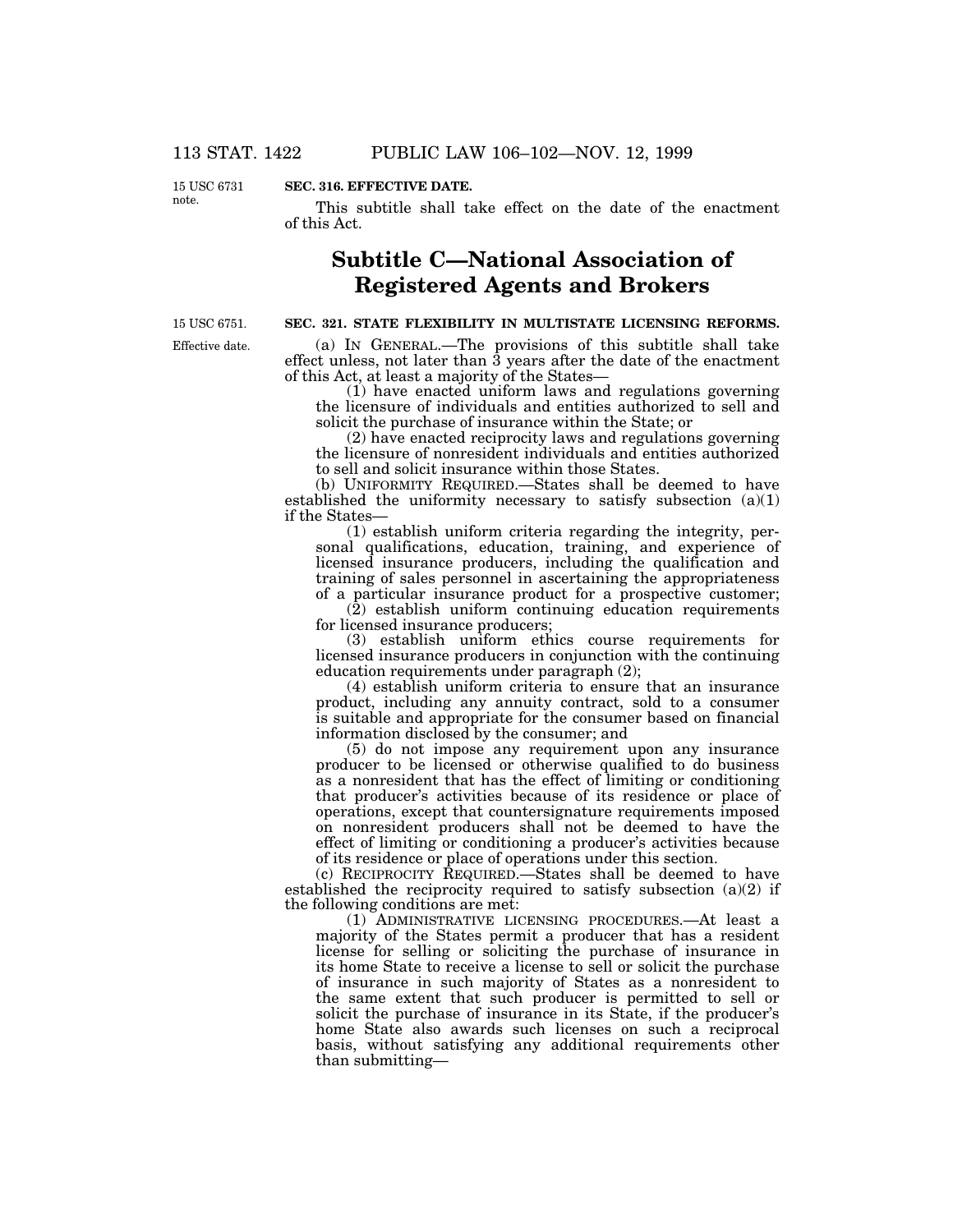(A) a request for licensure;

(B) the application for licensure that the producer submitted to its home State;

(C) proof that the producer is licensed and in good standing in its home State; and

(D) the payment of any requisite fee to the appropriate authority.

(2) CONTINUING EDUCATION REQUIREMENTS.—A majority of the States accept an insurance producer's satisfaction of its home State's continuing education requirements for licensed insurance producers to satisfy the States' own continuing education requirements if the producer's home State also recognizes the satisfaction of continuing education requirements on such a reciprocal basis.

(3) NO LIMITING NONRESIDENT REQUIREMENTS.—A majority of the States do not impose any requirement upon any insurance producer to be licensed or otherwise qualified to do business as a nonresident that has the effect of limiting or conditioning that producer's activities because of its residence or place of operations, except that countersignature requirements imposed on nonresident producers shall not be deemed to have the effect of limiting or conditioning a producer's activities because of its residence or place of operations under this section.

(4) RECIPROCAL RECIPROCITY.—Each of the States that satisfies paragraphs (1), (2), and (3) grants reciprocity to residents of all of the other States that satisfy such paragraphs. (d) DETERMINATION.—

(1) NAIC DETERMINATION.—At the end of the 3-year period beginning on the date of the enactment of this Act, the National Association of Insurance Commissioners (hereafter in this subtitle referred to as the ''NAIC'') shall determine, in consultation with the insurance commissioners or chief insurance regulatory officials of the States, whether the uniformity or reciprocity required by subsections (b) and (c) has been achieved.

(2) JUDICIAL REVIEW.—The appropriate United States district court shall have exclusive jurisdiction over any challenge to the NAIC's determination under this section and such court shall apply the standards set forth in section 706 of title 5, United States Code, when reviewing any such challenge.

(e) CONTINUED APPLICATION.—If, at any time, the uniformity or reciprocity required by subsections (b) and (c) no longer exists, the provisions of this subtitle shall take effect 2 years after the date on which such uniformity or reciprocity ceases to exist, unless the uniformity or reciprocity required by those provisions is satisfied before the expiration of that 2-year period.

(f) SAVINGS PROVISION.—No provision of this section shall be construed as requiring that any law, regulation, provision, or action of any State which purports to regulate insurance producers, including any such law, regulation, provision, or action which purports to regulate unfair trade practices or establish consumer protections, including countersignature laws, be altered or amended in order to satisfy the uniformity or reciprocity required by subsections (b) and (c), unless any such law, regulation, provision, or action is inconsistent with a specific requirement of any such subsection and then only to the extent of such inconsistency.

(g) UNIFORM LICENSING.—Nothing in this section shall be construed to require any State to adopt new or additional licensing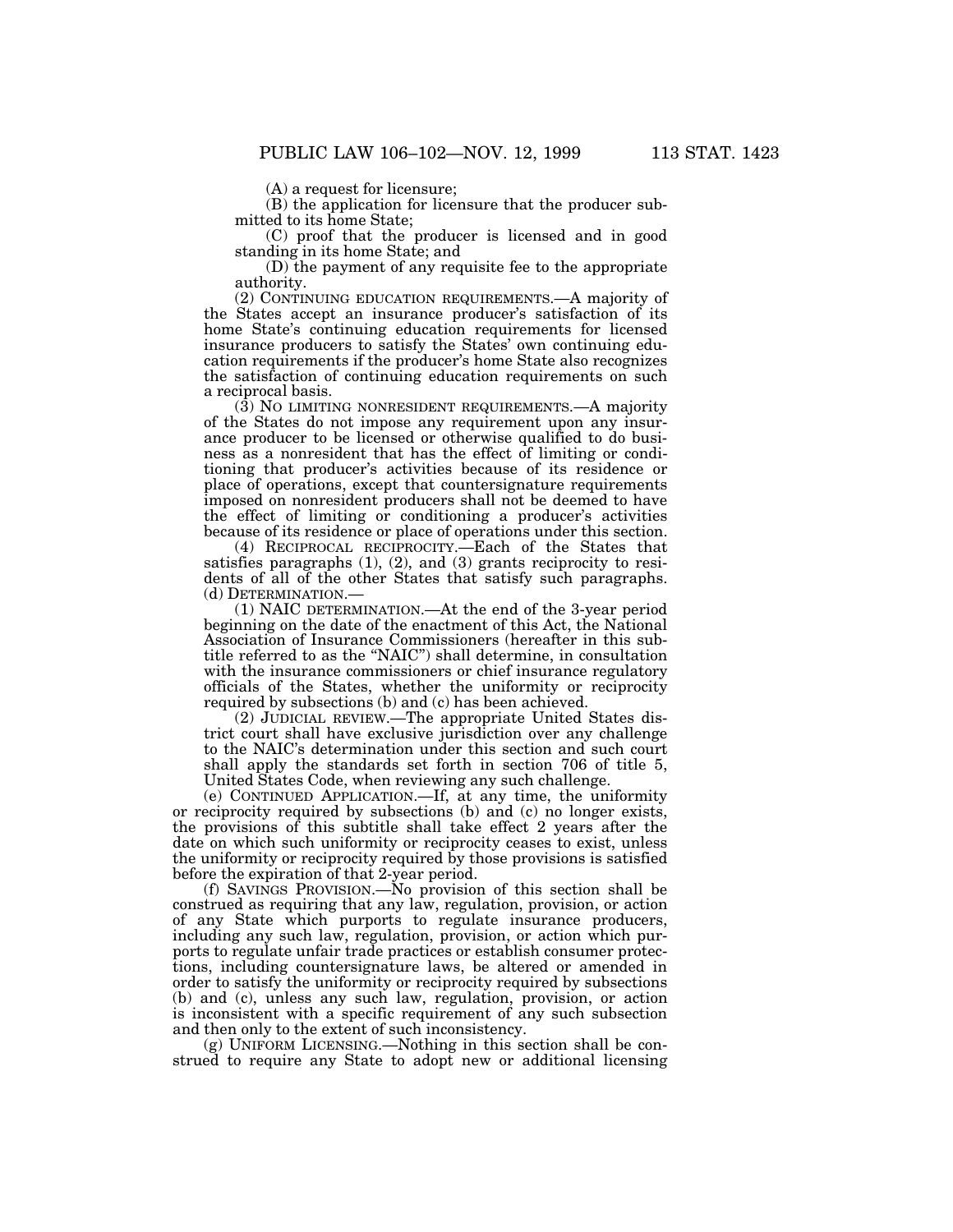requirements to achieve the uniformity necessary to satisfy subsection  $(a)(1)$ .

15 USC 6752.

## **SEC. 322. NATIONAL ASSOCIATION OF REGISTERED AGENTS AND BRO-KERS.**

(a) ESTABLISHMENT.—There is established the National Association of Registered Agents and Brokers (hereafter in this subtitle referred to as the "Association").

(b) STATUS.—The Association shall—

(1) be a nonprofit corporation;

(2) have succession until dissolved by an Act of Congress;

(3) not be an agent or instrumentality of the United States Government; and

(4) except as otherwise provided in this Act, be subject to, and have all the powers conferred upon a nonprofit corporation by the District of Columbia Nonprofit Corporation Act (D.C. Code, sec. 29y–1001 et seq.).

15 USC 6753.

## **SEC. 323. PURPOSE.**

The purpose of the Association shall be to provide a mechanism through which uniform licensing, appointment, continuing education, and other insurance producer sales qualification requirements and conditions can be adopted and applied on a multistate basis, while preserving the right of States to license, supervise, and discipline insurance producers and to prescribe and enforce laws and regulations with regard to insurance-related consumer protection and unfair trade practices.

15 USC 6754.

## **SEC. 324. RELATIONSHIP TO THE FEDERAL GOVERNMENT.**

The Association shall be subject to the supervision and oversight of the NAIC.

15 USC 6755.

#### **SEC. 325. MEMBERSHIP.**

(a) ELIGIBILITY.—

(1) IN GENERAL.—Any State-licensed insurance producer shall be eligible to become a member in the Association.

(2) INELIGIBILITY FOR SUSPENSION OR REVOCATION OF LICENSE.—Notwithstanding paragraph (1), a State-licensed insurance producer shall not be eligible to become a member if a State insurance regulator has suspended or revoked such producer's license in that State during the 3-year period preceding the date on which such producer applies for membership.

(3) RESUMPTION OF ELIGIBILITY.—Paragraph (2) shall cease to apply to any insurance producer if—

(A) the State insurance regulator renews the license of such producer in the State in which the license was suspended or revoked; or

(B) the suspension or revocation is subsequently overturned.

(b) AUTHORITY TO ESTABLISH MEMBERSHIP CRITERIA.—The Association shall have the authority to establish membership criteria that—

(1) bear a reasonable relationship to the purposes for which the Association was established; and

(2) do not unfairly limit the access of smaller agencies to the Association membership.

(c) ESTABLISHMENT OF CLASSES AND CATEGORIES.—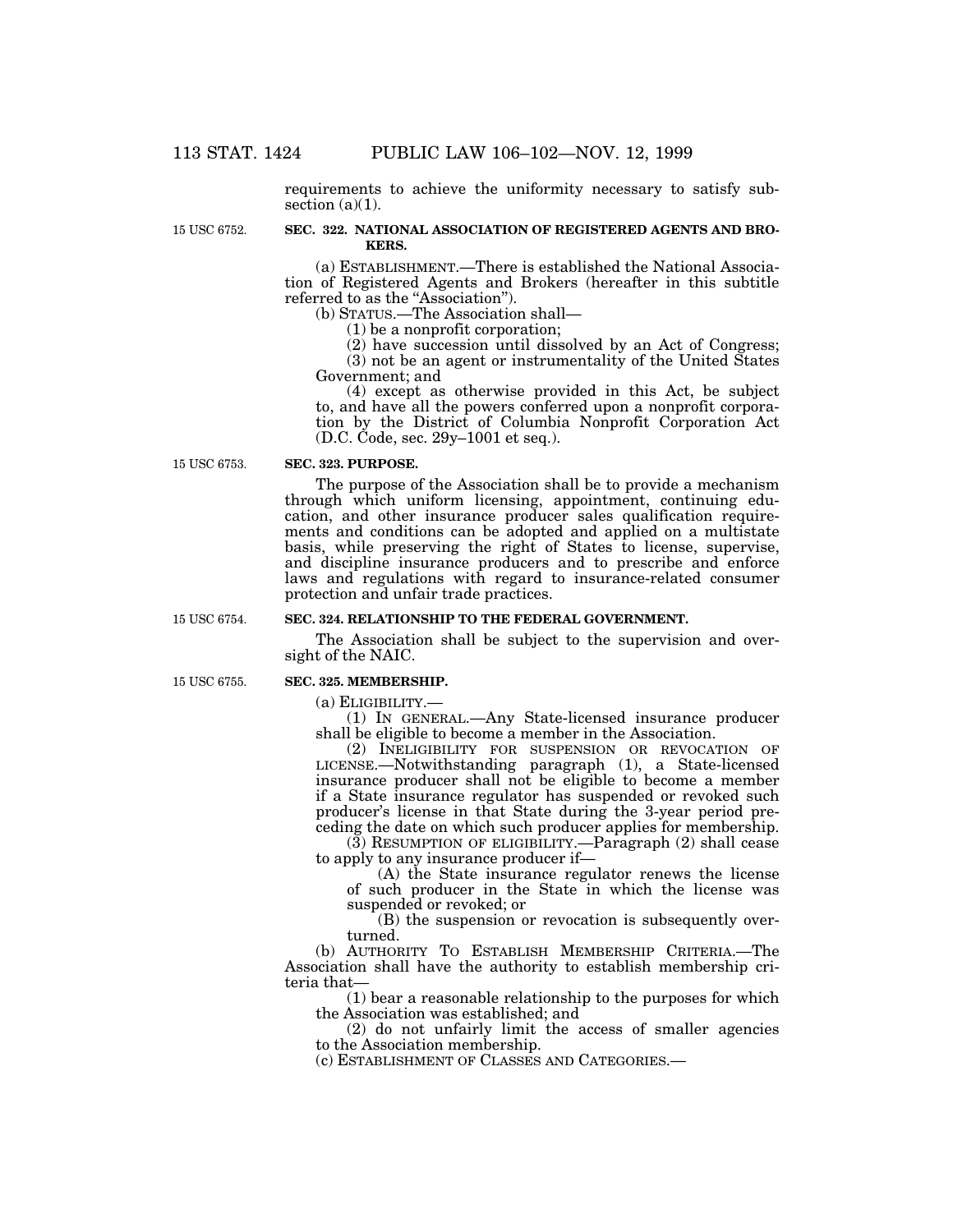(1) CLASSES OF MEMBERSHIP.—The Association may establish separate classes of membership, with separate criteria, if the Association reasonably determines that performance of different duties requires different levels of education, training, or experience.

(2) CATEGORIES.—The Association may establish separate categories of membership for individuals and for other persons. The establishment of any such categories of membership shall be based either on the types of licensing categories that exist under State laws or on the aggregate amount of business handled by an insurance producer. No special categories of membership, and no distinct membership criteria, shall be established for members which are depository institutions or for their employees, agents, or affiliates.

(d) MEMBERSHIP CRITERIA.—

(1) IN GENERAL.—The Association may establish criteria for membership which shall include standards for integrity, personal qualifications, education, training, and experience.

(2) MINIMUM STANDARD.—In establishing criteria under paragraph (1), the Association shall consider the highest levels of insurance producer qualifications established under the licensing laws of the States.

(e) EFFECT OF MEMBERSHIP.—Membership in the Association shall entitle the member to licensure in each State for which the member pays the requisite fees, including licensing fees and, where applicable, bonding requirements, set by such State.

(f) ANNUAL RENEWAL.—Membership in the Association shall be renewed on an annual basis.

(g) CONTINUING EDUCATION.—The Association shall establish, as a condition of membership, continuing education requirements which shall be comparable to or greater than the continuing education requirements under the licensing laws of a majority of the States.

(h) SUSPENSION AND REVOCATION.—The Association may—

(1) inspect and examine the records and offices of the members of the Association to determine compliance with the criteria for membership established by the Association; and

(2) suspend or revoke the membership of an insurance producer if—

(A) the producer fails to meet the applicable membership criteria of the Association; or

(B) the producer has been subject to disciplinary action pursuant to a final adjudicatory proceeding under the jurisdiction of a State insurance regulator, and the Association concludes that retention of membership in the Association would not be in the public interest.

(i) OFFICE OF CONSUMER COMPLAINTS.—

(1) IN GENERAL.—The Association shall establish an office Establishment. of consumer complaints that shall—

(A) receive and investigate complaints from both consumers and State insurance regulators related to members of the Association; and

(B) recommend to the Association any disciplinary actions that the office considers appropriate, to the extent that any such recommendation is not inconsistent with State law.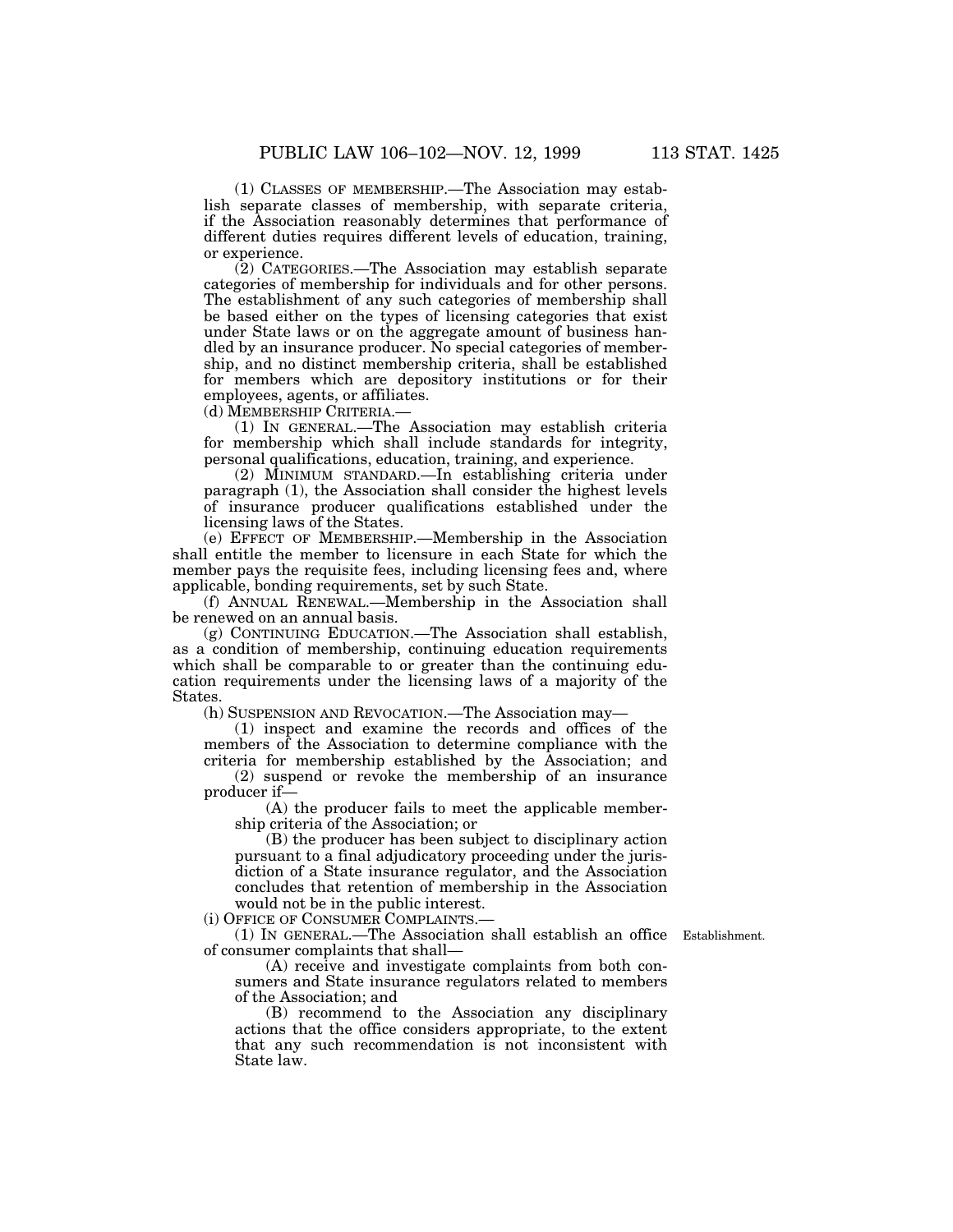(2) RECORDS AND REFERRALS.—The office of consumer complaints of the Association shall—

(A) maintain records of all complaints received in accordance with paragraph (1) and make such records available to the NAIC and to each State insurance regulator for the State of residence of the consumer who filed the complaint; and

(B) refer, when appropriate, any such complaint to any appropriate State insurance regulator.

(3) TELEPHONE AND OTHER ACCESS.—The office of consumer complaints shall maintain a toll-free telephone number for the purpose of this subsection and, as practicable, other alternative means of communication with consumers, such as an Internet home page.

15 USC 6756.

#### **SEC. 326. BOARD OF DIRECTORS.**

(a) ESTABLISHMENT.—There is established the board of directors of the Association (hereafter in this subtitle referred to as the "Board") for the purpose of governing and supervising the activities of the Association and the members of the Association.

(b) POWERS.—The Board shall have such powers and authority as may be specified in the bylaws of the Association.

(c) COMPOSITION.—

(1) MEMBERS.—The Board shall be composed of 7 members appointed by the NAIC.

(2) REQUIREMENT.—At least 4 of the members of the Board shall each have significant experience with the regulation of commercial lines of insurance in at least 1 of the 20 States in which the greatest total dollar amount of commercial-lines insurance is placed in the United States.

(3) INITIAL BOARD MEMBERSHIP.—

(A) IN GENERAL.—If, by the end of the 2-year period beginning on the date of the enactment of this Act, the NAIC has not appointed the initial 7 members of the Board of the Association, the initial Board shall consist of the 7 State insurance regulators of the 7 States with the greatest total dollar amount of commercial-lines insurance in place as of the end of such period.

(B) ALTERNATE COMPOSITION.—If any of the State insurance regulators described in subparagraph (A) declines to serve on the Board, the State insurance regulator with the next greatest total dollar amount of commercial-lines insurance in place, as determined by the NAIC as of the end of such period, shall serve as a member of the Board.

(C) INOPERABILITY.—If fewer than 7 State insurance regulators accept appointment to the Board, the Association shall be established without NAIC oversight pursuant to section 332.

(d) TERMS.—The term of each director shall, after the initial appointment of the members of the Board, be for 3 years, with one-third of the directors to be appointed each year.

(e) BOARD VACANCIES.—A vacancy on the Board shall be filled in the same manner as the original appointment of the initial Board for the remainder of the term of the vacating member.

(f) MEETINGS.—The Board shall meet at the call of the chairperson, or as otherwise provided by the bylaws of the Association.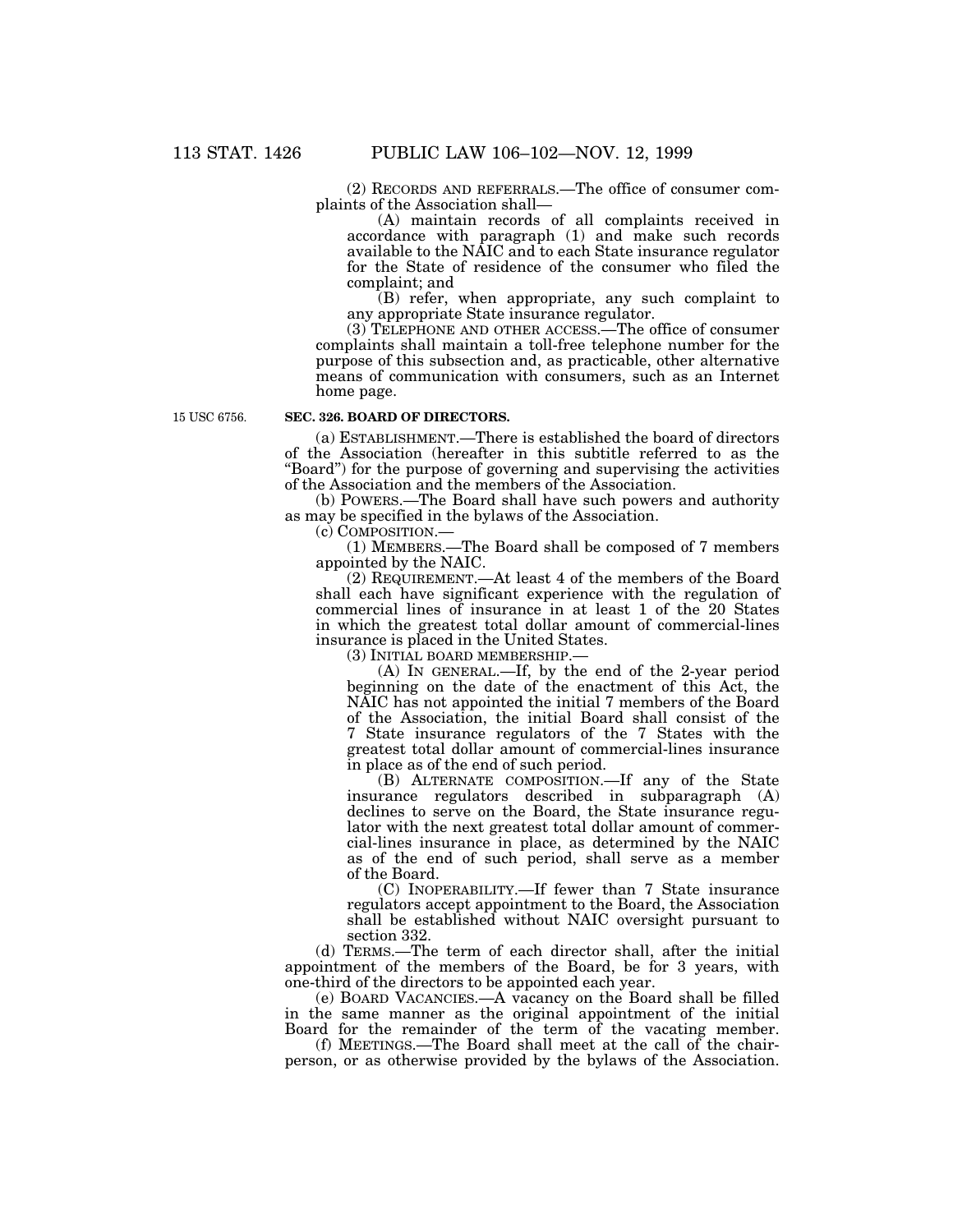## **SEC. 327. OFFICERS.**

(a) IN GENERAL.—

(1) POSITIONS.—The officers of the Association shall consist of a chairperson and a vice chairperson of the Board, a president, secretary, and treasurer of the Association, and such other officers and assistant officers as may be deemed necessary.

(2) MANNER OF SELECTION.—Each officer of the Board and the Association shall be elected or appointed at such time and in such manner and for such terms not exceeding 3 years as may be prescribed in the bylaws of the Association.

(b) CRITERIA FOR CHAIRPERSON.—Only individuals who are members of the NAIC shall be eligible to serve as the chairperson of the board of directors.

## **SEC. 328. BYLAWS, RULES, AND DISCIPLINARY ACTION.**

15 USC 6758.

(a) ADOPTION AND AMENDMENT OF BYLAWS.—

(1) COPY REQUIRED TO BE FILED WITH THE NAIC.—The board of directors of the Association shall file with the NAIC a copy of the proposed bylaws or any proposed amendment to the bylaws, accompanied by a concise general statement of the basis and purpose of such proposal.

(2) EFFECTIVE DATE.—Except as provided in paragraph (3), any proposed bylaw or proposed amendment shall take effect—

(A) 30 days after the date of the filing of a copy with the NAIC;

(B) upon such later date as the Association may designate; or

(C) upon such earlier date as the NAIC may determine. (3) DISAPPROVAL BY THE NAIC.—Notwithstanding paragraph (2), a proposed bylaw or amendment shall not take effect if, after public notice and opportunity to participate in a public hearing—

(A) the NAIC disapproves such proposal as being contrary to the public interest or contrary to the purposes of this subtitle and provides notice to the Association setting forth the reasons for such disapproval; or

(B) the NAIC finds that such proposal involves a matter of such significant public interest that public comment should be obtained, in which case it may, after notifying the Association in writing of such finding, require that the procedures set forth in subsection (b) be followed with respect to such proposal, in the same manner as if such proposed bylaw change were a proposed rule change within the meaning of such subsection.

(b) ADOPTION AND AMENDMENT OF RULES.—

(1) FILING PROPOSED REGULATIONS WITH THE NAIC.—

(A) IN GENERAL.—The board of directors of the Association shall file with the NAIC a copy of any proposed rule or any proposed amendment to a rule of the Association which shall be accompanied by a concise general statement of the basis and purpose of such proposal.

(B) OTHER RULES AND AMENDMENTS INEFFECTIVE.— No proposed rule or amendment shall take effect unless approved by the NAIC or otherwise permitted in accordance with this paragraph.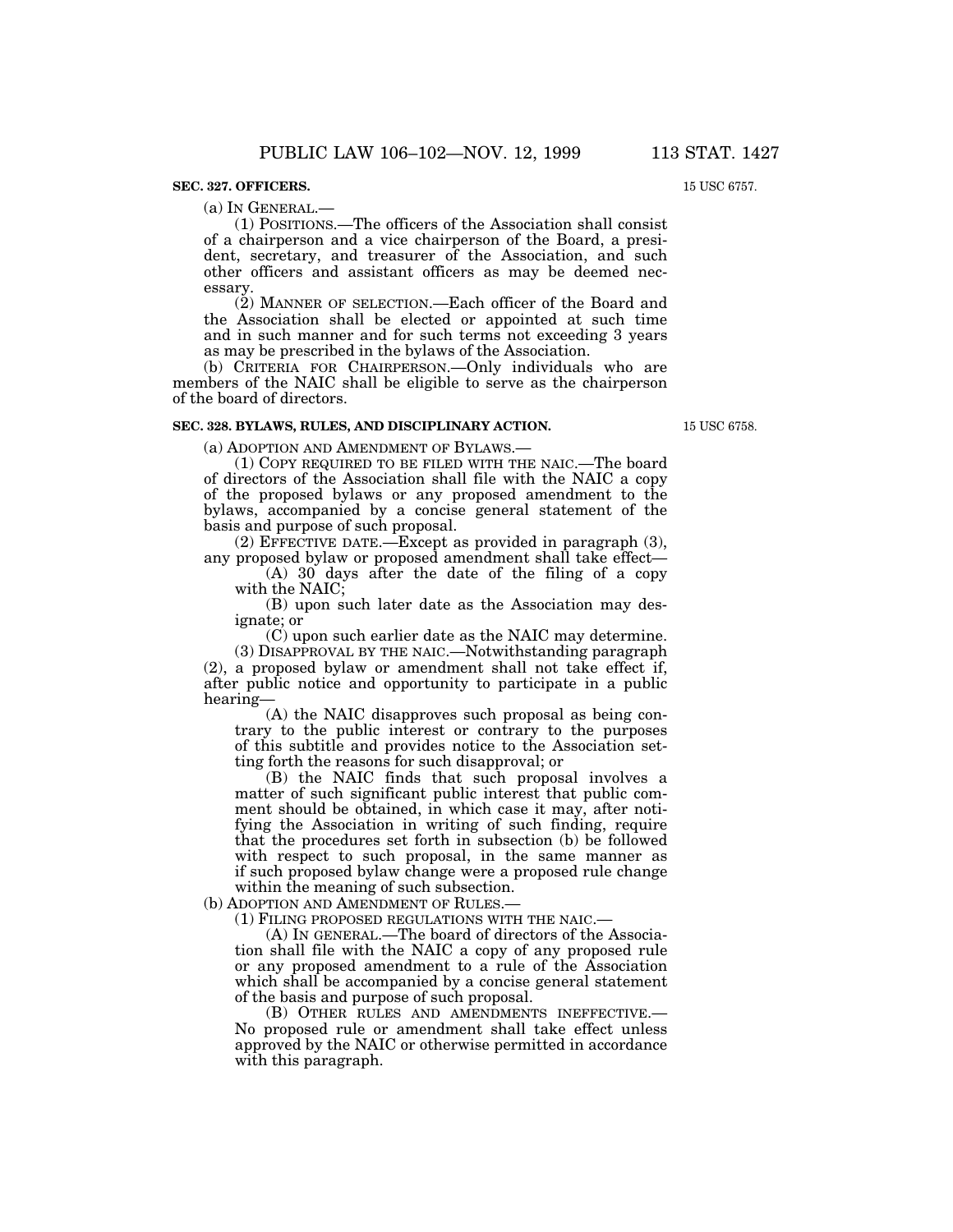Deadline.

(2) INITIAL CONSIDERATION BY THE NAIC.—Not later than 35 days after the date of publication of notice of filing of a proposal, or before the end of such longer period not to exceed 90 days as the NAIC may designate after such date, if the NAIC finds such longer period to be appropriate and sets forth its reasons for so finding, or as to which the Association consents, the NAIC shall—

(A) by order approve such proposed rule or amendment; or

(B) institute proceedings to determine whether such proposed rule or amendment should be modified or disapproved.

(3) NAIC PROCEEDINGS.—

(A) IN GENERAL.—Proceedings instituted by the NAIC with respect to a proposed rule or amendment pursuant to paragraph (2) shall—

(i) include notice of the grounds for disapproval under consideration;

(ii) provide opportunity for hearing; and

(iii) be concluded not later than 180 days after the date of the Association's filing of such proposed rule or amendment.

(B) DISPOSITION OF PROPOSAL.—At the conclusion of any proceeding under subparagraph (A), the NAIC shall, by order, approve or disapprove the proposed rule or amendment.

(C) EXTENSION OF TIME FOR CONSIDERATION.—The NAIC may extend the time for concluding any proceeding under subparagraph (A) for—

(i) not more than 60 days if the NAIC finds good cause for such extension and sets forth its reasons for so finding; or

(ii) such longer period as to which the Association consents.

(4) STANDARDS FOR REVIEW.—

(A) GROUNDS FOR APPROVAL.—The NAIC shall approve a proposed rule or amendment if the NAIC finds that the rule or amendment is in the public interest and is consistent with the purposes of this Act.

(B) APPROVAL BEFORE END OF NOTICE PERIOD.—The NAIC shall not approve any proposed rule before the end of the 30-day period beginning on the date on which the Association files proposed rules or amendments in accordance with paragraph (1), unless the NAIC finds good cause for so doing and sets forth the reasons for so finding. (5) ALTERNATE PROCEDURE.—

(A) IN GENERAL.—Notwithstanding any provision of this subsection other than subparagraph  $(\dot{B})$ , a proposed rule or amendment relating to the administration or organization of the Association shall take effect—

(i) upon the date of filing with the NAIC, if such proposed rule or amendment is designated by the Association as relating solely to matters which the NAIC, consistent with the public interest and the purposes of this subsection, determines by rule do not require the procedures set forth in this paragraph; or

Notice.

Deadline.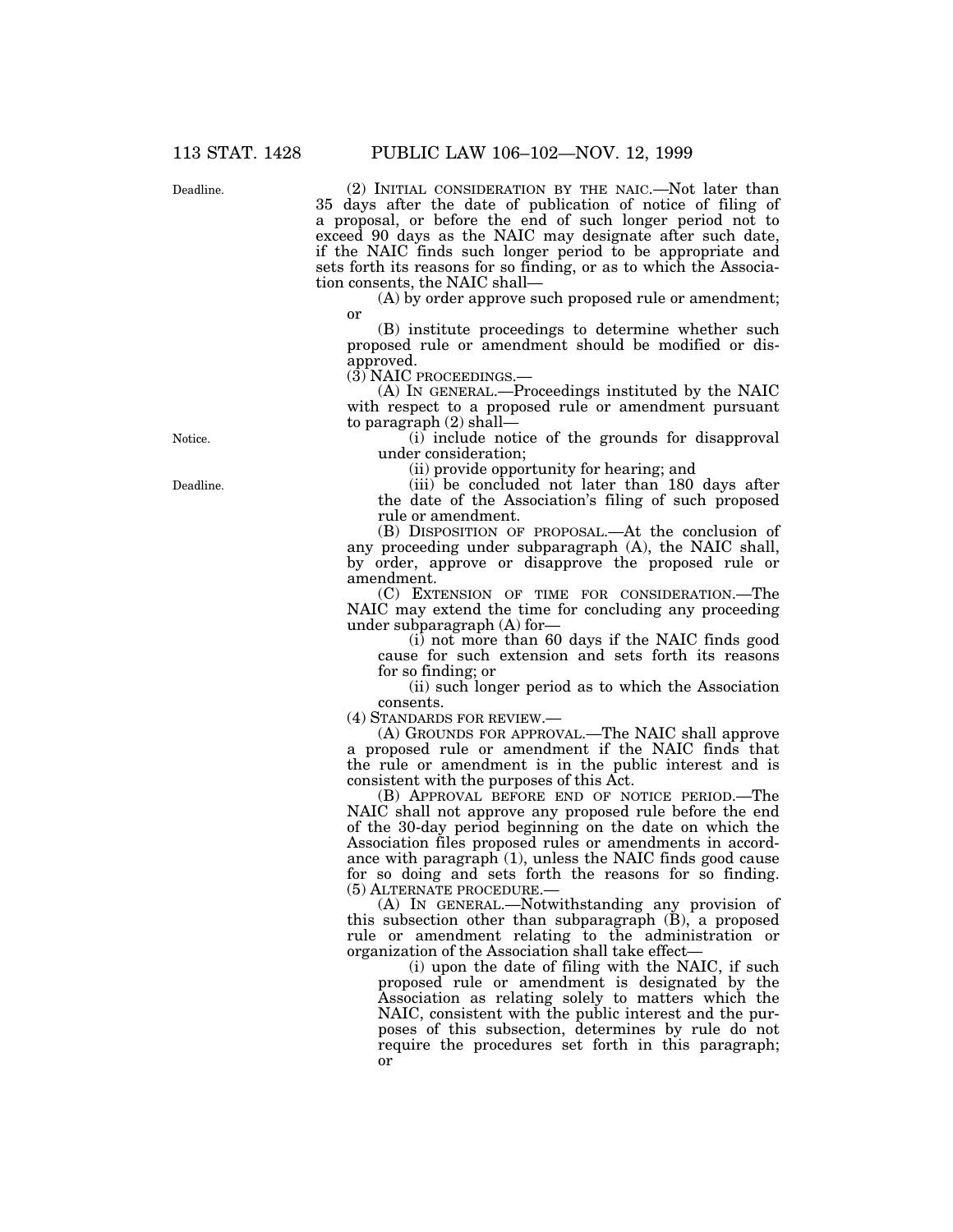(ii) upon such date as the NAIC shall for good cause determine.<br>(B) ABROGATION BY THE NAIC.

(B) ABROGATION BY THE NAIC.— (i) IN GENERAL.—At any time within 60 days after the date of filing of any proposed rule or amendment under subparagraph (A)(i) or clause (ii) of this subparagraph, the NAIC may repeal such rule or amendment and require that the rule or amendment be refiled and reviewed in accordance with this paragraph, if the NAIC finds that such action is necessary or appropriate in the public interest, for the protection of insurance producers or policyholders, or otherwise in furtherance of the purposes of this subtitle.

(ii) EFFECT OF RECONSIDERATION BY THE NAIC.— Any action of the NAIC pursuant to clause (i) shall—

(I) not affect the validity or force of a rule change during the period such rule or amendment was in effect; and

(II) not be considered to be a final action. (c) ACTION REQUIRED BY THE NAIC.—The NAIC may, in accordance with such rules as the NAIC determines to be necessary or appropriate to the public interest or to carry out the purposes of this subtitle, require the Association to adopt, amend, or repeal any bylaw, rule, or amendment of the Association, whenever adopted.

(d) DISCIPLINARY ACTION BY THE ASSOCIATION.—

Notification. Records.

(1) SPECIFICATION OF CHARGES.—In any proceeding to determine whether membership shall be denied, suspended, revoked, or not renewed (hereafter in this section referred to as a ''disciplinary action''), the Association shall bring specific charges, notify such member of such charges, give the member an opportunity to defend against the charges, and keep a record.

 $(2)$  SUPPORTING STATEMENT.—A determination to take disciplinary action shall be supported by a statement setting forth—

(A) any act or practice in which such member has been found to have been engaged;

(B) the specific provision of this subtitle, the rules or regulations under this subtitle, or the rules of the Association which any such act or practice is deemed to violate; and

(C) the sanction imposed and the reason for such sanction.

(e) NAIC REVIEW OF DISCIPLINARY ACTION.—

(1) NOTICE TO THE NAIC.—If the Association orders any disciplinary action, the Association shall promptly notify the NAIC of such action.

(2) REVIEW BY THE NAIC.—Any disciplinary action taken by the Association shall be subject to review by the NAIC—

(A) on the NAIC's own motion; or

(B) upon application by any person aggrieved by such action if such application is filed with the NAIC not more than 30 days after the later of—

(i) the date the notice was filed with the NAIC pursuant to paragraph (1); or

(ii) the date the notice of the disciplinary action was received by such aggrieved person.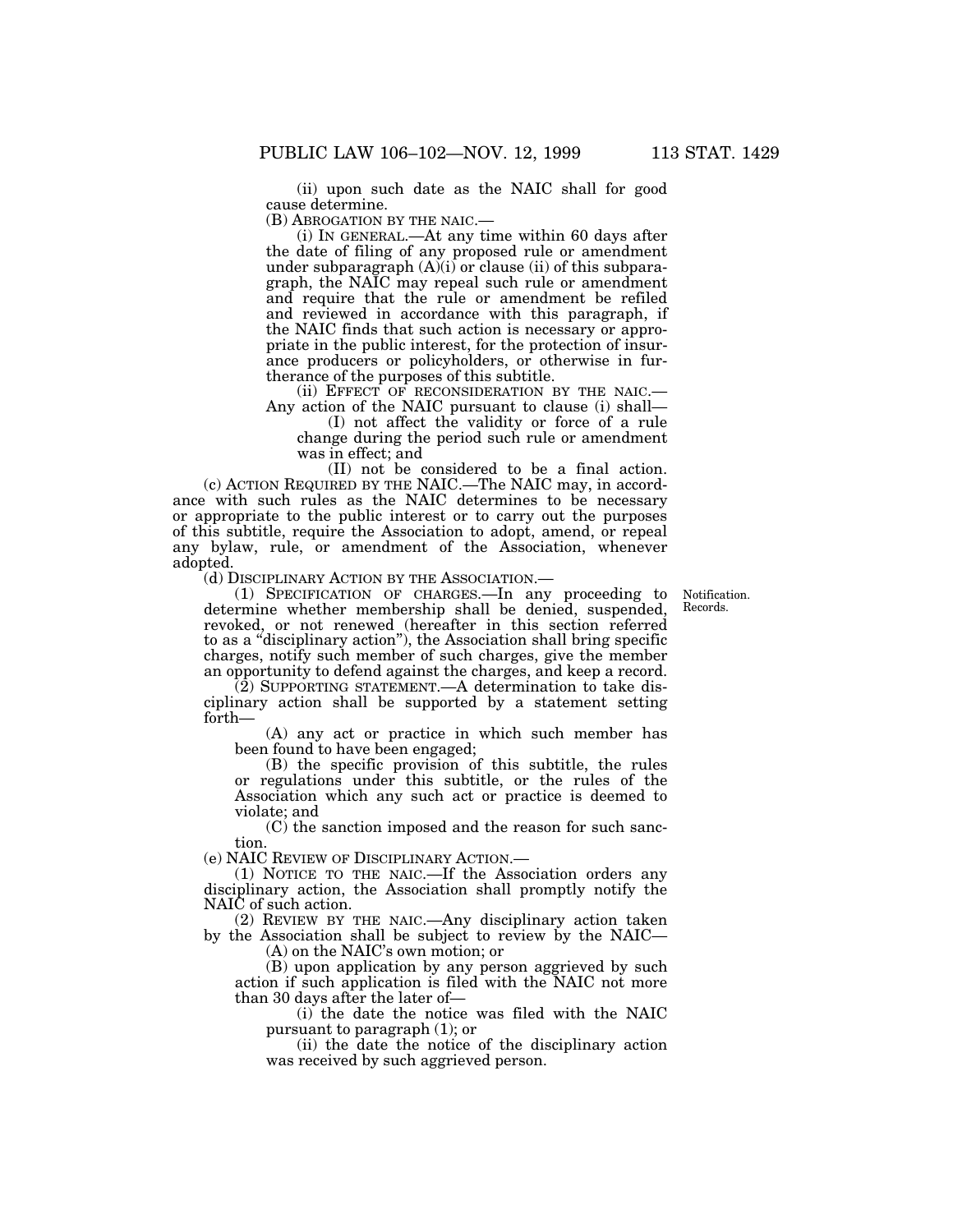(f) EFFECT OF REVIEW.—The filing of an application to the NAIC for review of a disciplinary action, or the institution of review by the NAIC on the NAIC's own motion, shall not operate as a stay of disciplinary action unless the NAIC otherwise orders.

(g) SCOPE OF REVIEW.— (1) IN GENERAL.—In any proceeding to review such action, after notice and the opportunity for hearing, the NAIC shall—

(A) determine whether the action should be taken; (B) affirm, modify, or rescind the disciplinary sanction;

or (C) remand to the Association for further proceedings. (2) DISMISSAL OF REVIEW.—The NAIC may dismiss a pro-

ceeding to review disciplinary action if the NAIC finds that— (A) the specific grounds on which the action is based exist in fact;

(B) the action is in accordance with applicable rules and regulations; and

 $(C)$  such rules and regulations are, and were, applied in a manner consistent with the purposes of this subtitle.

15 USC 6759.

# **SEC. 329. ASSESSMENTS.**

(a) INSURANCE PRODUCERS SUBJECT TO ASSESSMENT.—The Association may establish such application and membership fees as the Association finds necessary to cover the costs of its operations, including fees made reimbursable to the NAIC under subsection (b), except that, in setting such fees, the Association may not discriminate against smaller insurance producers.

(b) NAIC ASSESSMENTS.—The NAIC may assess the Association for any costs that the NAIC incurs under this subtitle.

## **SEC. 330. FUNCTIONS OF THE NAIC.**

(a) ADMINISTRATIVE PROCEDURE.—Determinations of the NAIC, for purposes of making rules pursuant to section 328, shall be made after appropriate notice and opportunity for a hearing and for submission of views of interested persons.<br>(b) EXAMINATIONS AND REPORTS.—

(1) EXAMINATIONS.— The NAIC may make such examinations and inspections of the Association and require the Association to furnish to the NAIC such reports and records or copies thereof as the NAIC may consider necessary or appropriate in the public interest or to effectuate the purposes of this subtitle.

(2) REPORT BY ASSOCIATION.—As soon as practicable after the close of each fiscal year, the Association shall submit to the NAIC a written report regarding the conduct of its business, and the exercise of the other rights and powers granted by this subtitle, during such fiscal year. Such report shall include financial statements setting forth the financial position of the Association at the end of such fiscal year and the results of its operations (including the source and application of its funds) for such fiscal year. The NAIC shall transmit such report to the President and the Congress with such comment thereon as the NAIC determines to be appropriate.

15 USC 6761.

#### **SEC. 331. LIABILITY OF THE ASSOCIATION AND THE DIRECTORS, OFFI-CERS, AND EMPLOYEES OF THE ASSOCIATION.**

(a) IN GENERAL.—The Association shall not be deemed to be an insurer or insurance producer within the meaning of any State

15 USC 6760.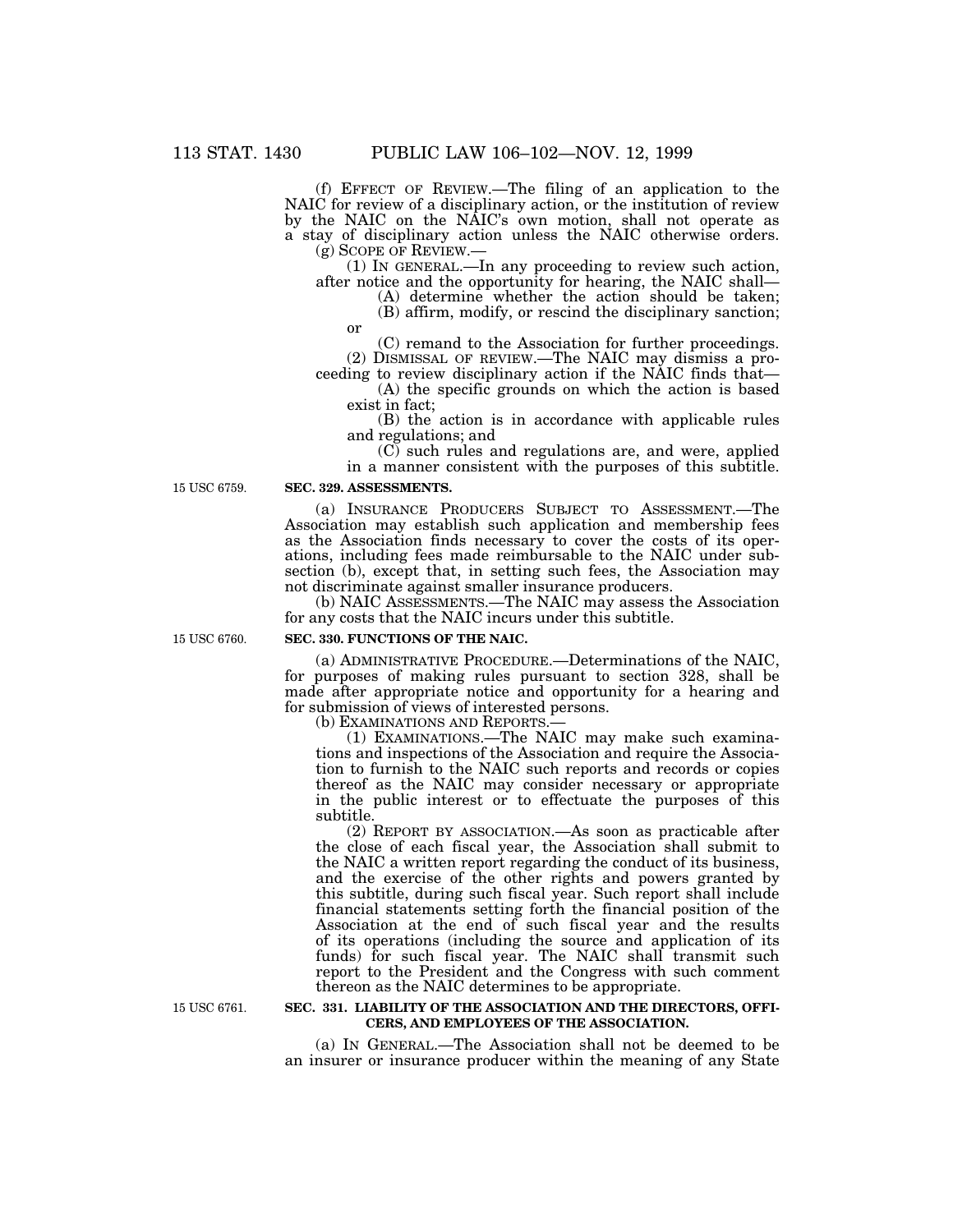law, rule, regulation, or order regulating or taxing insurers, insurance producers, or other entities engaged in the business of insurance, including provisions imposing premium taxes, regulating insurer solvency or financial condition, establishing guaranty funds and levying assessments, or requiring claims settlement practices.

(b) LIABILITY OF THE ASSOCIATION, ITS DIRECTORS, OFFICERS, AND EMPLOYEES.—Neither the Association nor any of its directors, officers, or employees shall have any liability to any person for any action taken or omitted in good faith under or in connection with any matter subject to this subtitle.

## **SEC. 332. ELIMINATION OF NAIC OVERSIGHT.**

(a) IN GENERAL.—The Association shall be established without NAIC oversight and the provisions set forth in section 324, subsections (a), (b), (c), and (e) of section 328, and sections  $329(b)$ and 330 of this subtitle shall cease to be effective if, at the end of the 2-year period beginning on the date on which the provisions of this subtitle take effect pursuant to section 321—

(1) at least a majority of the States representing at least 50 percent of the total United States commercial-lines insurance premiums have not satisfied the uniformity or reciprocity requirements of subsections (a), (b), and (c) of section 321; and

(2) the NAIC has not approved the Association's bylaws as required by section 328 or is unable to operate or supervise the Association, or the Association is not conducting its activities as required under this Act.

(b) BOARD APPOINTMENTS.—If the repeals required by subsection (a) are implemented, the following shall apply:

(1) GENERAL APPOINTMENT POWER.—The President, with the advice and consent of the Senate, shall appoint the members of the Association's Board established under section 326 from lists of candidates recommended to the President by the NAIC.

(2) PROCEDURES FOR OBTAINING NAIC APPOINTMENT REC-OMMENDATIONS.—

(A) INITIAL DETERMINATION AND RECOMMENDATIONS.— After the date on which the provisions of subsection (a) Deadline. take effect, the NAIC shall, not later than 60 days thereafter, provide a list of recommended candidates to the President. If the NAIC fails to provide a list by that date, or if any list that is provided does not include at least 14 recommended candidates or comply with the requirements of section 326(c), the President shall, with the advice and consent of the Senate, make the requisite appointments without considering the views of the NAIC.

(B) SUBSEQUENT APPOINTMENTS.—After the initial appointments, the NAIC shall provide a list of at least six recommended candidates for the Board to the President by January 15 of each subsequent year. If the NAIC fails to provide a list by that date, or if any list that is provided does not include at least six recommended candidates or comply with the requirements of section 326(c), the President, with the advice and consent of the Senate, shall make the requisite appointments without considering the views of the NAIC.

(C) PRESIDENTIAL OVERSIGHT.—

President. Congress.

Deadline.

15 USC 6762.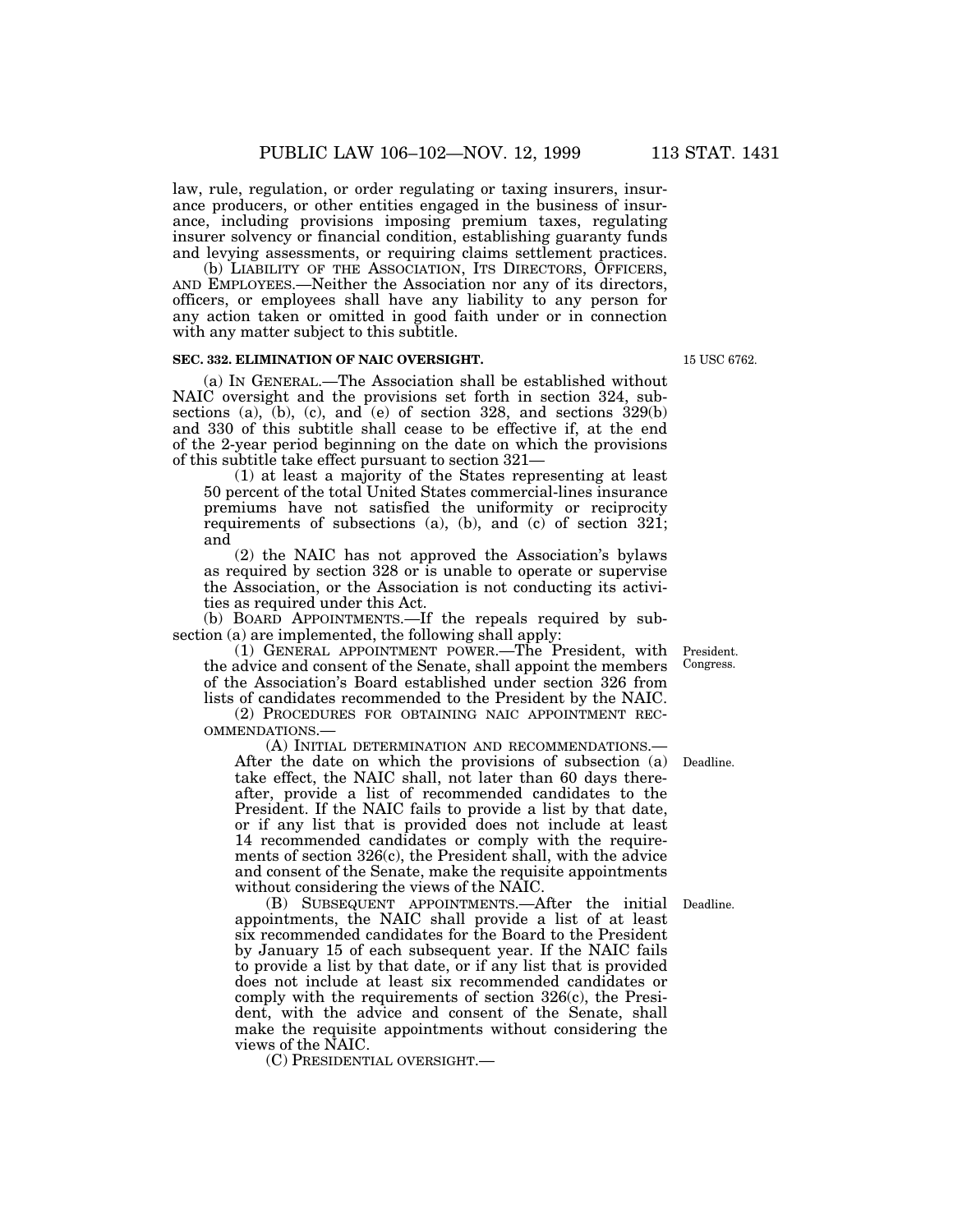15 USC 6763.

(i) REMOVAL.—If the President determines that the Association is not acting in the interests of the public, the President may remove the entire existing Board for the remainder of the term to which the members of the Board were appointed and appoint, with the advice and consent of the Senate, new members to fill the vacancies on the Board for the remainder of such terms.

(ii) SUSPENSION OF RULES OR ACTIONS.—The President, or a person designated by the President for such purpose, may suspend the effectiveness of any rule, or prohibit any action, of the Association which the President or the designee determines is contrary to the public interest.

(c) ANNUAL REPORT.—As soon as practicable after the close of each fiscal year, the Association shall submit to the President and to the Congress a written report relative to the conduct of its business, and the exercise of the other rights and powers granted by this subtitle, during such fiscal year. Such report shall include financial statements setting forth the financial position of the Association at the end of such fiscal year and the results of its operations (including the source and application of its funds) for such fiscal year.

## **SEC. 333. RELATIONSHIP TO STATE LAW.**

(a) PREEMPTION OF STATE LAWS.—State laws, regulations, provisions, or other actions purporting to regulate insurance producers shall be preempted as provided in subsection (b).

(b) PROHIBITED ACTIONS.—No State shall—

(1) impede the activities of, take any action against, or apply any provision of law or regulation to, any insurance producer because that insurance producer or any affiliate plans to become, has applied to become, or is a member of the Association;

(2) impose any requirement upon a member of the Association that it pay different fees to be licensed or otherwise qualified to do business in that State, including bonding requirements, based on its residency;

(3) impose any licensing, appointment, integrity, personal or corporate qualifications, education, training, experience, residency, or continuing education requirement upon a member of the Association that is different from the criteria for membership in the Association or renewal of such membership, except that countersignature requirements imposed on nonresident producers shall not be deemed to have the effect of limiting or conditioning a producer's activities because of its residence or place of operations under this section; or

(4) implement the procedures of such State's system of licensing or renewing the licenses of insurance producers in a manner different from the authority of the Association under section 325.

(c) SAVINGS PROVISION.—Except as provided in subsections (a) and (b), no provision of this section shall be construed as altering or affecting the continuing effectiveness of any law, regulation, provision, or other action of any State which purports to regulate insurance producers, including any such law, regulation, provision,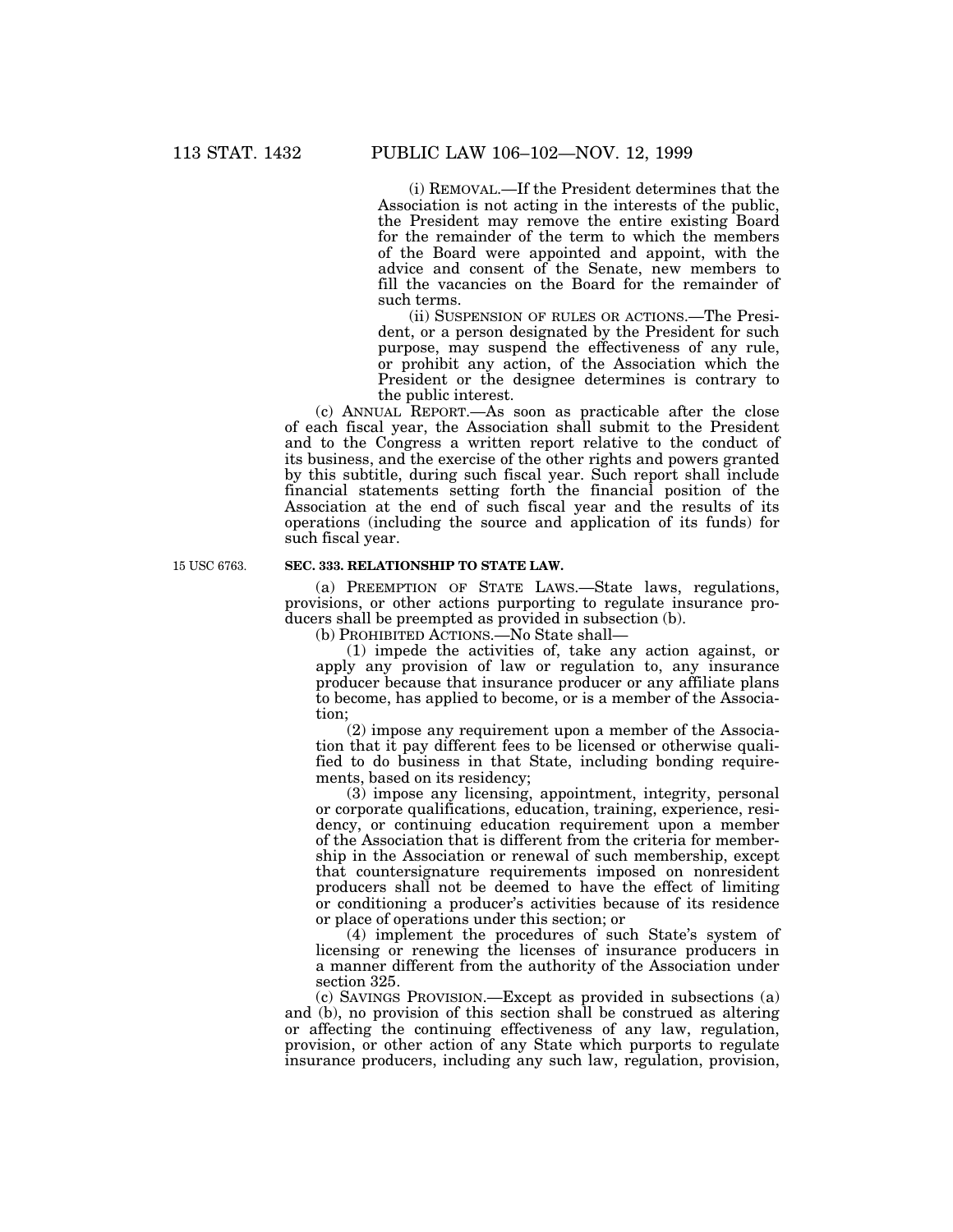or action which purports to regulate unfair trade practices or establish consumer protections, including countersignature laws.

# **SEC. 334. COORDINATION WITH OTHER REGULATORS.**

(a) COORDINATION WITH STATE INSURANCE REGULATORS.—The Association shall have the authority to—

(1) issue uniform insurance producer applications and renewal applications that may be used to apply for the issuance or removal of State licenses, while preserving the ability of each State to impose such conditions on the issuance or renewal of a license as are consistent with section 333;

(2) establish a central clearinghouse through which members of the Association may apply for the issuance or renewal of licenses in multiple States; and

(3) establish or utilize a national database for the collection of regulatory information concerning the activities of insurance producers.

(b) COORDINATION WITH THE NATIONAL ASSOCIATION OF SECURI- TIES DEALERS.—The Association shall coordinate with the National Association of Securities Dealers in order to ease any administrative burdens that fall on persons that are members of both associations, consistent with the purposes of this subtitle and the Federal securities laws.

#### **SEC. 335. JUDICIAL REVIEW.**

(a) JURISDICTION.—The appropriate United States district court shall have exclusive jurisdiction over litigation involving the Association, including disputes between the Association and its members that arise under this subtitle. Suits brought in State court involving the Association shall be deemed to have arisen under Federal law and therefore be subject to jurisdiction in the appropriate United States district court.

(b) EXHAUSTION OF REMEDIES.—An aggrieved person shall be required to exhaust all available administrative remedies before the Association and the NAIC before it may seek judicial review of an Association decision.

(c) STANDARDS OF REVIEW.—The standards set forth in section 553 of title 5, United States Code, shall be applied whenever a rule or bylaw of the Association is under judicial review, and the standards set forth in section 554 of title 5, United States Code, shall be applied whenever a disciplinary action of the Association is judicially reviewed.

#### **SEC. 336. DEFINITIONS.**

For purposes of this subtitle, the following definitions shall apply:

(1) HOME STATE.—The term ''home State'' means the State in which the insurance producer maintains its principal place of residence and is licensed to act as an insurance producer.

(2) INSURANCE.—The term ''insurance'' means any product, other than title insurance, defined or regulated as insurance by the appropriate State insurance regulatory authority.

(3) INSURANCE PRODUCER.—The term ''insurance producer'' means any insurance agent or broker, surplus lines broker, insurance consultant, limited insurance representative, and any other person that solicits, negotiates, effects, procures, delivers, renews, continues or binds policies of insurance or offers advice, counsel, opinions or services related to insurance.

15 USC 6766.

15 USC 6765.

15 USC 6764.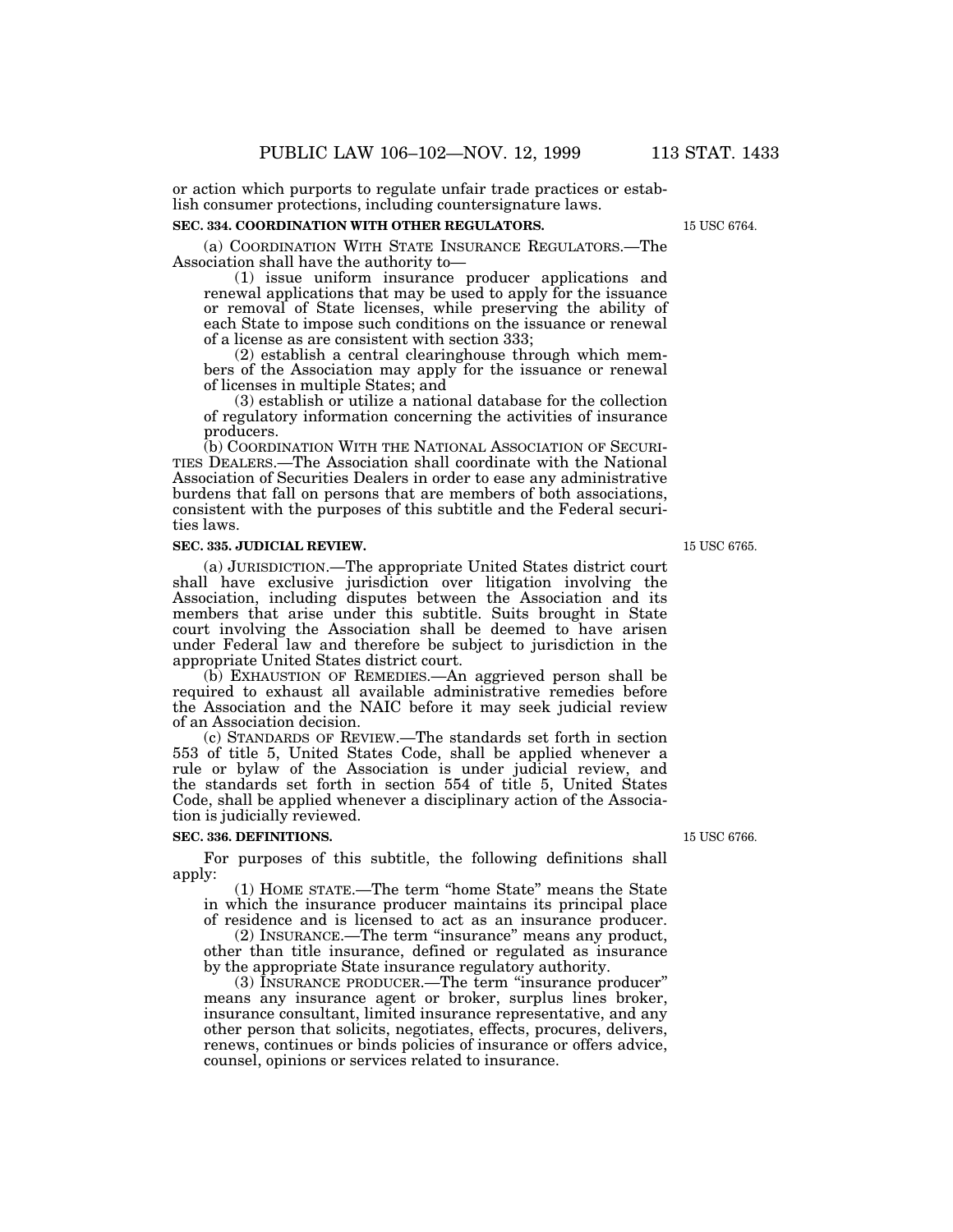(4) STATE.—The term ''State'' includes any State, the District of Columbia, any territory of the United States, Puerto Rico, Guam, American Samoa, the Trust Territory of the Pacific Islands, the Virgin Islands, and the Northern Mariana Islands.

(5) STATE LAW.—The term ''State law'' includes all laws, decisions, rules, regulations, or other State action having the effect of law, of any State. A law of the United States applicable only to the District of Columbia shall be treated as a State law rather than a law of the United States.

# **Subtitle D—Rental Car Agency Insurance Activities**

15 USC 6781.

## **SEC. 341. STANDARD OF REGULATION FOR MOTOR VEHICLE RENTALS.**

(a) PROTECTION AGAINST RETROACTIVE APPLICATION OF REGU-LATORY AND LEGAL ACTION.—Except as provided in subsection (b), during the 3-year period beginning on the date of the enactment of this Act, it shall be a presumption that no State law imposes any licensing, appointment, or education requirements on any person who solicits the purchase of or sells insurance connected with, and incidental to, the lease or rental of a motor vehicle.

(b) PREEMINENCE OF STATE INSURANCE LAW.—No provision of this section shall be construed as altering the validity, interpretation, construction, or effect of—

(1) any State statute;

(2) the prospective application of any court judgment interpreting or applying any State statute; or

 $(3)$  the prospective application of any final State regulation, order, bulletin, or other statutorily authorized interpretation or action,

which, by its specific terms, expressly regulates or exempts from regulation any person who solicits the purchase of or sells insurance connected with, and incidental to, the short-term lease or rental of a motor vehicle.

(c) SCOPE OF APPLICATION.—This section shall apply with respect to—

(1) the lease or rental of a motor vehicle for a total period of 90 consecutive days or less; and

(2) insurance which is provided in connection with, and incidentally to, such lease or rental for a period of consecutive days not exceeding the lease or rental period.

(d) MOTOR VEHICLE DEFINED.—For purposes of this section, the term ''motor vehicle'' has the same meaning as in section 13102 of title 49, United States Code.

# **TITLE IV—UNITARY SAVINGS AND LOAN HOLDING COMPANIES**

### **SEC. 401. PREVENTION OF CREATION OF NEW S&L HOLDING COMPA-NIES WITH COMMERCIAL AFFILIATES.**

(a) IN GENERAL.—Section 10(c) of the Home Owners' Loan Act (12 U.S.C. 1467a(c)) is amended by adding at the end the following new paragraph: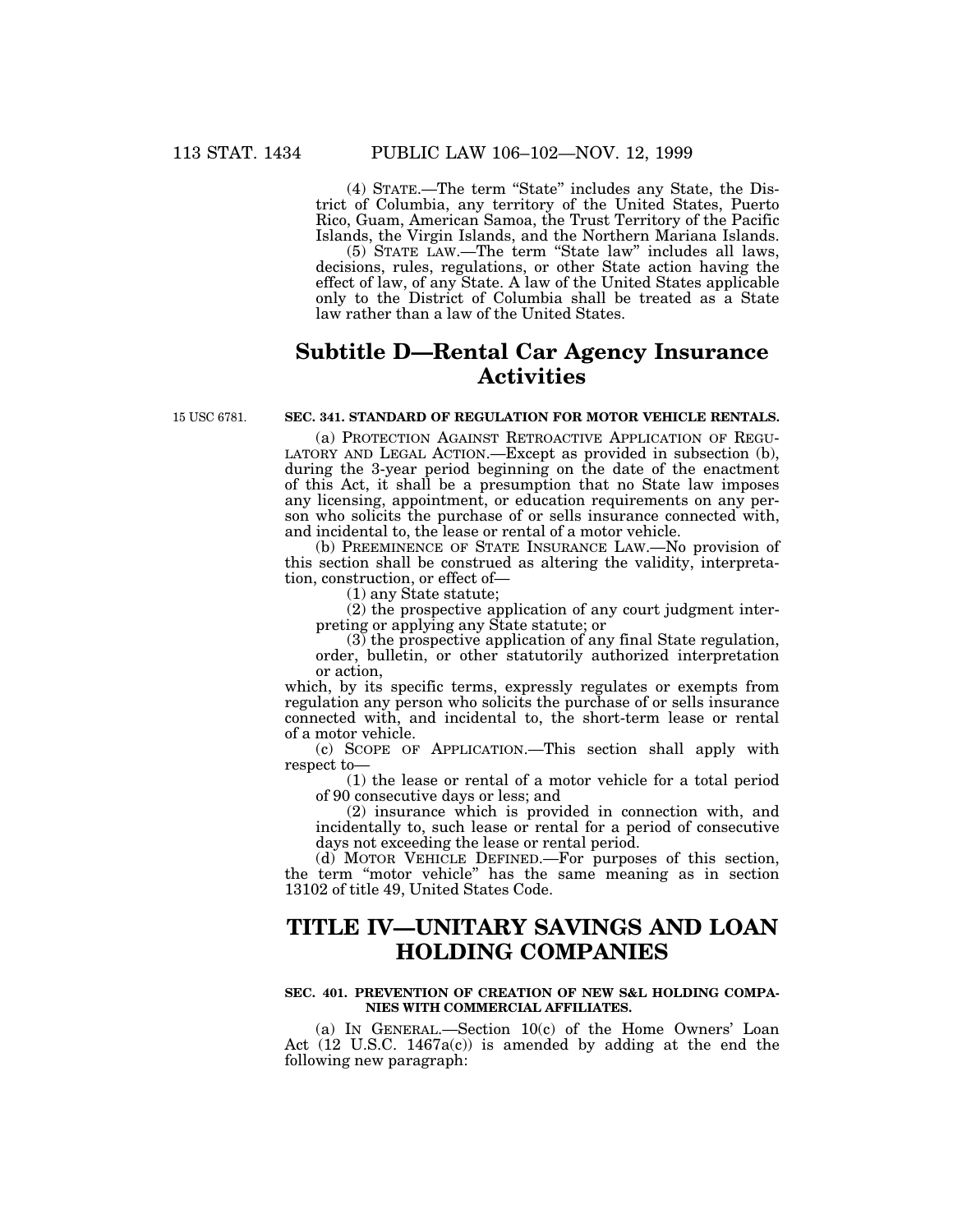"(9) PREVENTION OF NEW AFFILIATIONS BETWEEN S&L HOLDING COMPANIES AND COMMERCIAL FIRMS.—

"(A) In GENERAL.—Notwithstanding paragraph  $(3)$ , no company may directly or indirectly, including through any merger, consolidation, or other type of business combination, acquire control of a savings association after May 4, 1999, unless the company is engaged, directly or indirectly (including through a subsidiary other than a savings association), only in activities that are permitted—

"(i) under paragraph  $(1)(C)$  or  $(2)$  of this subsection; or

"(ii) for financial holding companies under section 4(k) of the Bank Holding Company Act of 1956.

''(B) PREVENTION OF NEW COMMERCIAL AFFILIATIONS.— Notwithstanding paragraph (3), no savings and loan holding company may engage directly or indirectly (including through a subsidiary other than a savings association) in any activity other than as described in clauses (i) and (ii) of subparagraph (A).

''(C) PRESERVATION OF AUTHORITY OF EXISTING UNITARY S&L HOLDING COMPANIES.—Subparagraphs (A) and (B) do not apply with respect to any company that was a savings and loan holding company on May 4, 1999, or that becomes a savings and loan holding company pursuant to an application pending before the Office on or before that date, and that—

''(i) meets and continues to meet the requirements of paragraph (3); and

"(ii) continues to control not fewer than 1 savings association that it controlled on May 4, 1999, or that it acquired pursuant to an application pending before the Office on or before that date, or the successor to such savings association.

''(D) CORPORATE REORGANIZATIONS PERMITTED.—This paragraph does not prevent a transaction that—

''(i) involves solely a company under common control with a savings and loan holding company from acquiring, directly or indirectly, control of the savings and loan holding company or any savings association that is already a subsidiary of the savings and loan holding company; or

''(ii) involves solely a merger, consolidation, or other type of business combination as a result of which a company under common control with the savings and loan holding company acquires, directly or indirectly, control of the savings and loan holding company or any savings association that is already a subsidiary of the savings and loan holding company.

"(E) AUTHORITY TO PREVENT EVASIONS.—The Director may issue interpretations, regulations, or orders that the Director determines necessary to administer and carry out the purpose and prevent evasions of this paragraph, including a determination that, notwithstanding the form of a transaction, the transaction would in substance result in a company acquiring control of a savings association.

"(F) PRESERVATION OF AUTHORITY FOR FAMILY TRUSTS.—Subparagraphs (A) and (B) do not apply with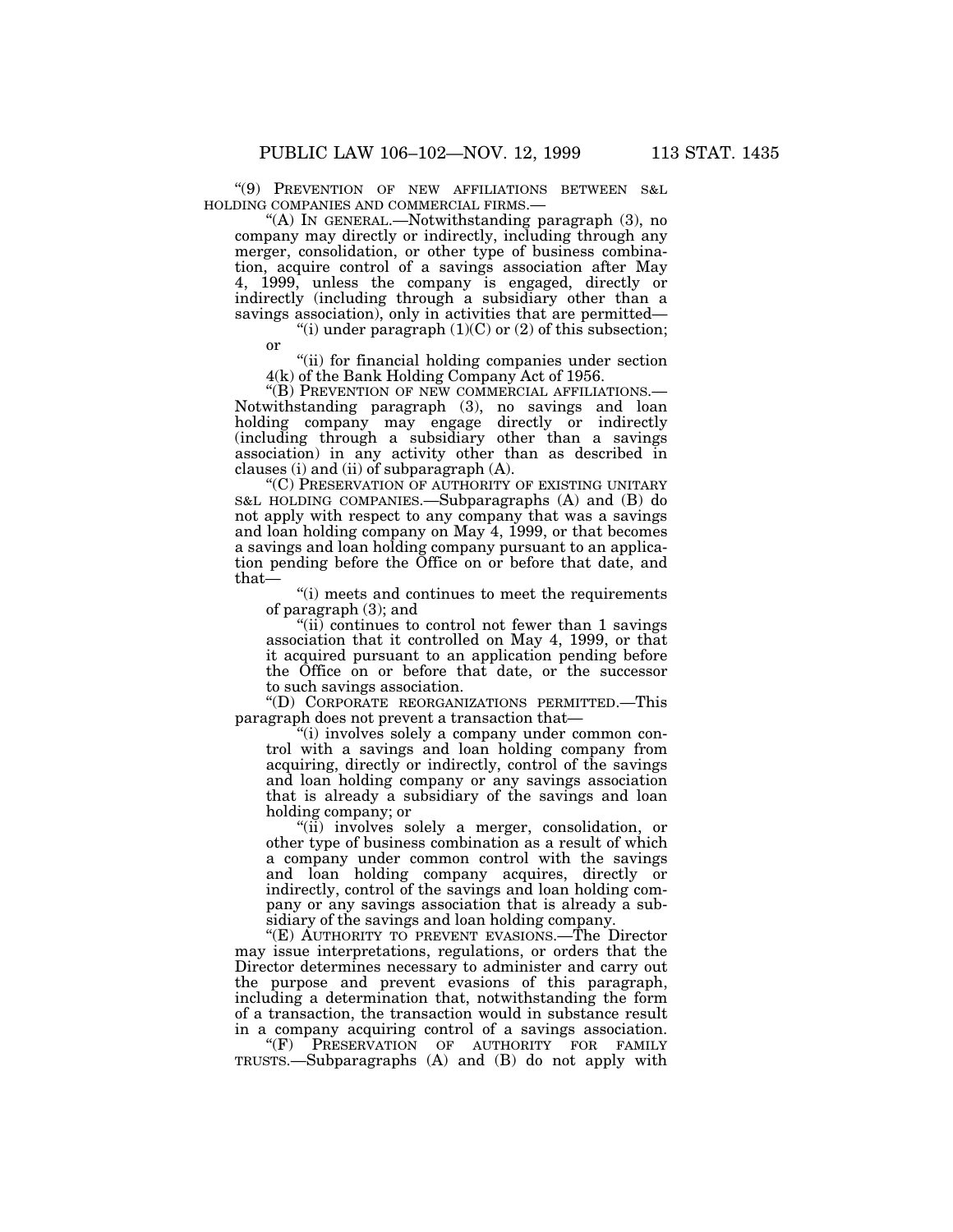respect to any trust that becomes a savings and loan holding company with respect to a savings association, if—

"(i) not less than 85 percent of the beneficial ownership interests in the trust are continuously owned, directly or indirectly, by or for the benefit of members of the same family, or their spouses, who are lineal descendants of common ancestors who controlled, directly or indirectly, such savings association on May 4, 1999, or a subsequent date, pursuant to an application pending before the Office on or before May 4, 1999; and

 $i$ (ii) at the time at which such trust becomes a savings and loan holding company, such ancestors or lineal descendants, or spouses of such descendants, have directly or indirectly controlled the savings association continuously since May 4, 1999, or a subsequent date, pursuant to an application pending before the Office on or before May 4, 1999.''.

(b) CONFORMING AMENDMENT.—Section  $10(0)(5)(E)$  of the Home Owners' Loan Act (12 U.S.C. 1467a(o)(5)(E)) is amended by striking ", except subparagraph  $(B)$ " and inserting "or  $(c)(9)(A)(ii)$ ".

(c) RULE OF CONSTRUCTION FOR CERTAIN APPLICATIONS.—

(1) IN GENERAL.—In the case of a company that—

(A) submits an application with the Director of the Office of Thrift Supervision before the date of the enactment of this Act to convert a State-chartered trust company controlled by such company on May 4, 1999, to a savings association; and

(B) controlled a subsidiary on May 4, 1999, that had submitted an application to the Director on September 2, 1998;

the company (including any subsidiary controlled by such company as of such date of enactment) shall be treated as having filed such conversion application with the Director before May 4, 1999, for purposes of section  $10(c)(9)(C)$  of the Home Owners' Loan Act (as added by subsection (a)).

(2) DEFINITIONS.—For purposes of paragraph (1), the terms "company", "control", "savings association", and "subsidiary" have the meanings given those terms in section 10 of the Home Owners' Loan Act.

# **TITLE V—PRIVACY**

# **Subtitle A—Disclosure of Nonpublic Personal Information**

15 USC 6801.

## **SEC. 501. PROTECTION OF NONPUBLIC PERSONAL INFORMATION.**

(a) PRIVACY OBLIGATION POLICY.—It is the policy of the Congress that each financial institution has an affirmative and continuing obligation to respect the privacy of its customers and to protect the security and confidentiality of those customers' nonpublic personal information.

(b) FINANCIAL INSTITUTIONS SAFEGUARDS.—In furtherance of the policy in subsection (a), each agency or authority described

12 USC 1467a note.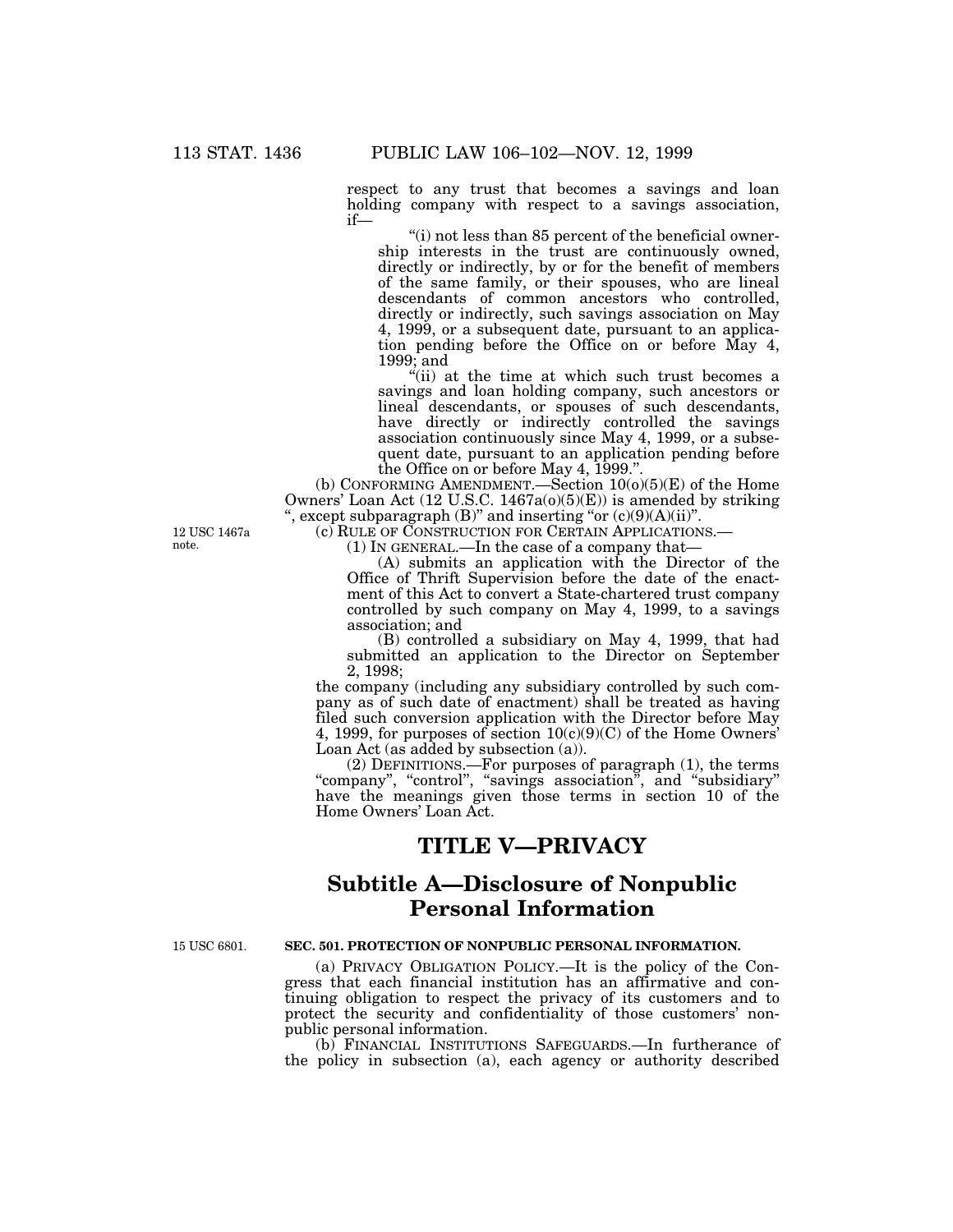in section 505(a) shall establish appropriate standards for the financial institutions subject to their jurisdiction relating to administrative, technical, and physical safeguards—

(1) to insure the security and confidentiality of customer records and information;

(2) to protect against any anticipated threats or hazards to the security or integrity of such records; and

(3) to protect against unauthorized access to or use of such records or information which could result in substantial harm or inconvenience to any customer.

#### **SEC. 502. OBLIGATIONS WITH RESPECT TO DISCLOSURES OF PER-**15 USC 6802. **SONAL INFORMATION.**

(a) NOTICE REQUIREMENTS.—Except as otherwise provided in this subtitle, a financial institution may not, directly or through any affiliate, disclose to a nonaffiliated third party any nonpublic personal information, unless such financial institution provides or has provided to the consumer a notice that complies with section 503.

(b) OPT OUT.—

(1) IN GENERAL.—A financial institution may not disclose nonpublic personal information to a nonaffiliated third party unless—

(A) such financial institution clearly and conspicuously discloses to the consumer, in writing or in electronic form or other form permitted by the regulations prescribed under section 504, that such information may be disclosed to such third party;

(B) the consumer is given the opportunity, before the time that such information is initially disclosed, to direct that such information not be disclosed to such third party; and

(C) the consumer is given an explanation of how the consumer can exercise that nondisclosure option.

(2) EXCEPTION.—This subsection shall not prevent a financial institution from providing nonpublic personal information to a nonaffiliated third party to perform services for or functions on behalf of the financial institution, including marketing of the financial institution's own products or services, or financial products or services offered pursuant to joint agreements between two or more financial institutions that comply with the requirements imposed by the regulations prescribed under section 504, if the financial institution fully discloses the providing of such information and enters into a contractual agreement with the third party that requires the third party to maintain the confidentiality of such information.

(c) LIMITS ON REUSE OF INFORMATION.—Except as otherwise provided in this subtitle, a nonaffiliated third party that receives from a financial institution nonpublic personal information under this section shall not, directly or through an affiliate of such receiving third party, disclose such information to any other person that is a nonaffiliated third party of both the financial institution and such receiving third party, unless such disclosure would be lawful if made directly to such other person by the financial institution.

(d) LIMITATIONS ON THE SHARING OF ACCOUNT NUMBER INFORMATION FOR MARKETING PURPOSES.—A financial institution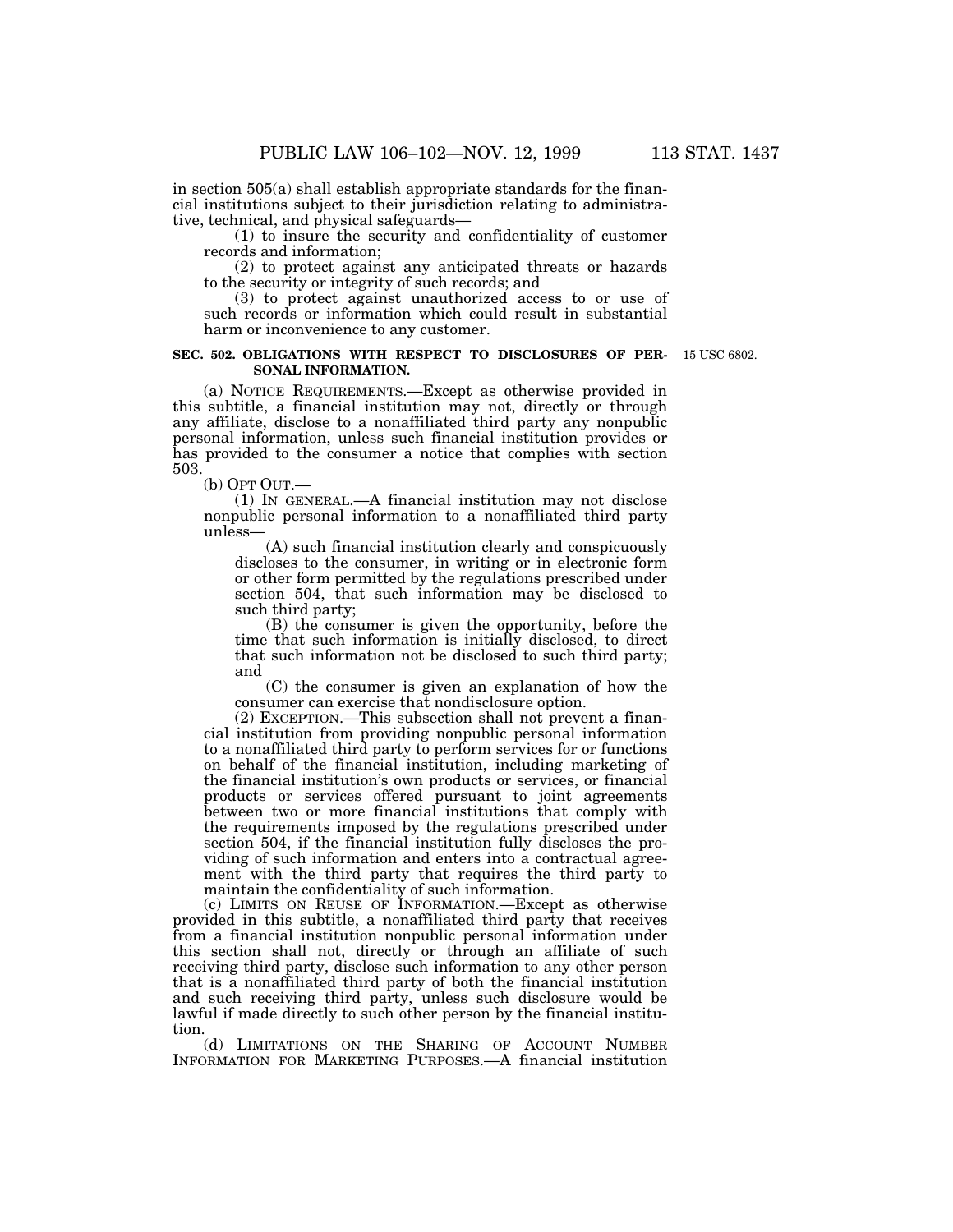shall not disclose, other than to a consumer reporting agency, an account number or similar form of access number or access code for a credit card account, deposit account, or transaction account of a consumer to any nonaffiliated third party for use in telemarketing, direct mail marketing, or other marketing through electronic mail to the consumer.

(e) GENERAL EXCEPTIONS.—Subsections (a) and (b) shall not prohibit the disclosure of nonpublic personal information—

(1) as necessary to effect, administer, or enforce a transaction requested or authorized by the consumer, or in connection with—

(A) servicing or processing a financial product or service requested or authorized by the consumer;

(B) maintaining or servicing the consumer's account with the financial institution, or with another entity as part of a private label credit card program or other extension of credit on behalf of such entity; or

(C) a proposed or actual securitization, secondary market sale (including sales of servicing rights), or similar transaction related to a transaction of the consumer;

(2) with the consent or at the direction of the consumer; (3)(A) to protect the confidentiality or security of the financial institution's records pertaining to the consumer, the service or product, or the transaction therein; (B) to protect against or prevent actual or potential fraud, unauthorized transactions, claims, or other liability; (C) for required institutional risk control, or for resolving customer disputes or inquiries; (D) to persons holding a legal or beneficial interest relating to the consumer; or  $(E)$  to persons acting in a fiduciary or representative capacity on behalf of the consumer;

(4) to provide information to insurance rate advisory organizations, guaranty funds or agencies, applicable rating agencies of the financial institution, persons assessing the institution's compliance with industry standards, and the institution's attorneys, accountants, and auditors;

(5) to the extent specifically permitted or required under other provisions of law and in accordance with the Right to Financial Privacy Act of 1978, to law enforcement agencies (including a Federal functional regulator, the Secretary of the Treasury with respect to subchapter II of chapter 53 of title 31, United States Code, and chapter 2 of title I of Public Law 91–508 (12 U.S.C. 1951–1959), a State insurance authority, or the Federal Trade Commission), self-regulatory organizations, or for an investigation on a matter related to public safety;

(6)(A) to a consumer reporting agency in accordance with the Fair Credit Reporting Act, or (B) from a consumer report reported by a consumer reporting agency;

(7) in connection with a proposed or actual sale, merger, transfer, or exchange of all or a portion of a business or operating unit if the disclosure of nonpublic personal information concerns solely consumers of such business or unit; or

(8) to comply with Federal, State, or local laws, rules, and other applicable legal requirements; to comply with a properly authorized civil, criminal, or regulatory investigation or subpoena or summons by Federal, State, or local authorities; or to respond to judicial process or government regulatory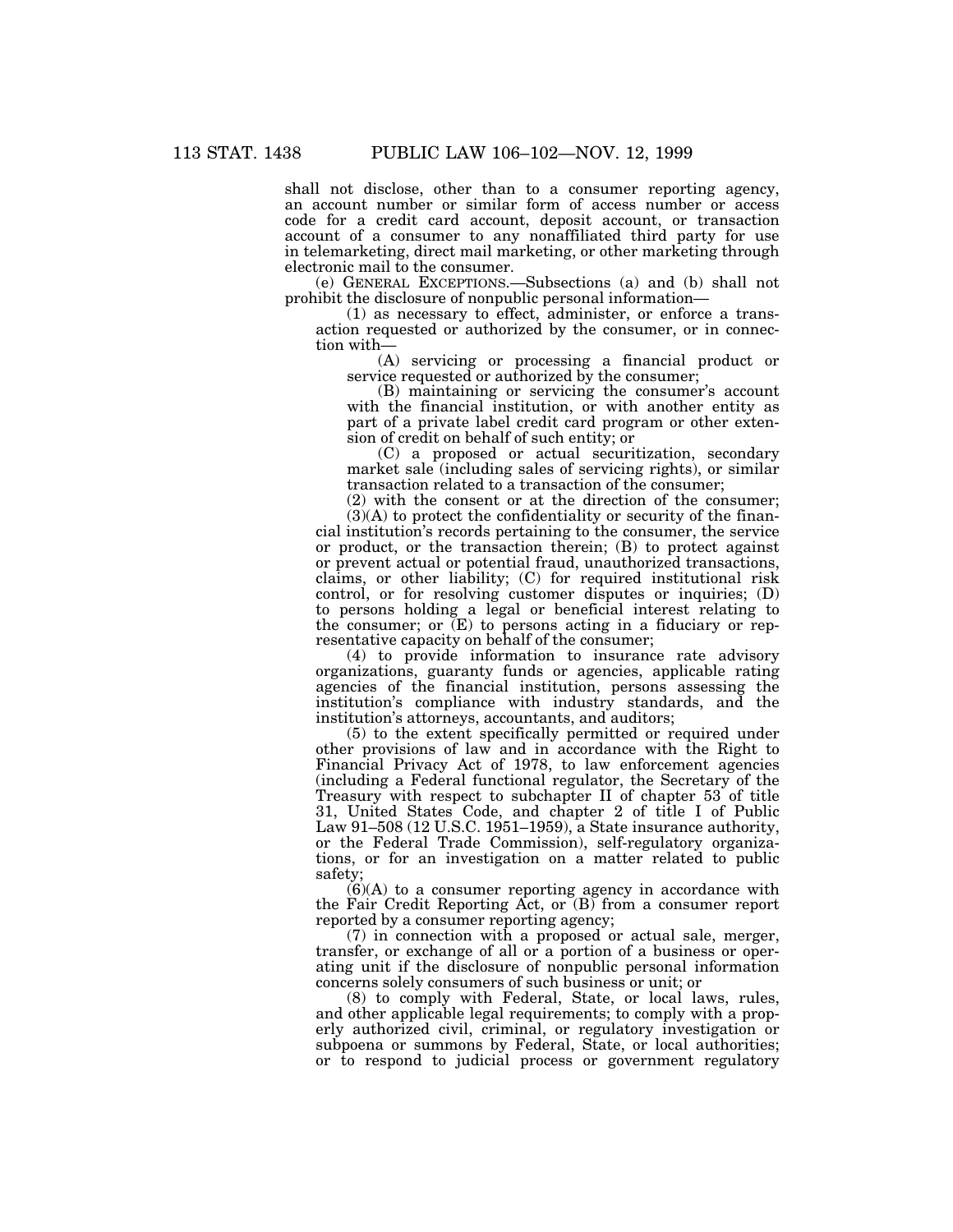authorities having jurisdiction over the financial institution for examination, compliance, or other purposes as authorized by law.

#### **SEC. 503. DISCLOSURE OF INSTITUTION PRIVACY POLICY.**

(a) DISCLOSURE REQUIRED.—At the time of establishing a customer relationship with a consumer and not less than annually during the continuation of such relationship, a financial institution shall provide a clear and conspicuous disclosure to such consumer, in writing or in electronic form or other form permitted by the regulations prescribed under section 504, of such financial institution's policies and practices with respect to—

(1) disclosing nonpublic personal information to affiliates and nonaffiliated third parties, consistent with section 502, including the categories of information that may be disclosed;

(2) disclosing nonpublic personal information of persons who have ceased to be customers of the financial institution; and

(3) protecting the nonpublic personal information of consumers.

Such disclosures shall be made in accordance with the regulations prescribed under section 504.

(b) INFORMATION TO BE INCLUDED.—The disclosure required by subsection (a) shall include—

(1) the policies and practices of the institution with respect to disclosing nonpublic personal information to nonaffiliated third parties, other than agents of the institution, consistent with section 502 of this subtitle, and including—

(A) the categories of persons to whom the information is or may be disclosed, other than the persons to whom the information may be provided pursuant to section 502(e); and

(B) the policies and practices of the institution with respect to disclosing of nonpublic personal information of persons who have ceased to be customers of the financial institution;

(2) the categories of nonpublic personal information that are collected by the financial institution;

(3) the policies that the institution maintains to protect the confidentiality and security of nonpublic personal information in accordance with section 501; and

(4) the disclosures required, if any, under section  $603(d)(2)(A)(iii)$  of the Fair Credit Reporting Act.

#### **SEC. 504. RULEMAKING.**

(a) REGULATORY AUTHORITY.— (1) RULEMAKING.—The Federal banking agencies, the National Credit Union Administration, the Secretary of the Treasury, the Securities and Exchange Commission, and the Federal Trade Commission shall each prescribe, after consultation as appropriate with representatives of State insurance authorities designated by the National Association of Insurance Commissioners, such regulations as may be necessary to carry out the purposes of this subtitle with respect to the financial institutions subject to their jurisdiction under section 505.

(2) COORDINATION, CONSISTENCY, AND COMPARABILITY.— Each of the agencies and authorities required under paragraph (1) to prescribe regulations shall consult and coordinate with

15 USC 6804.

15 USC 6803.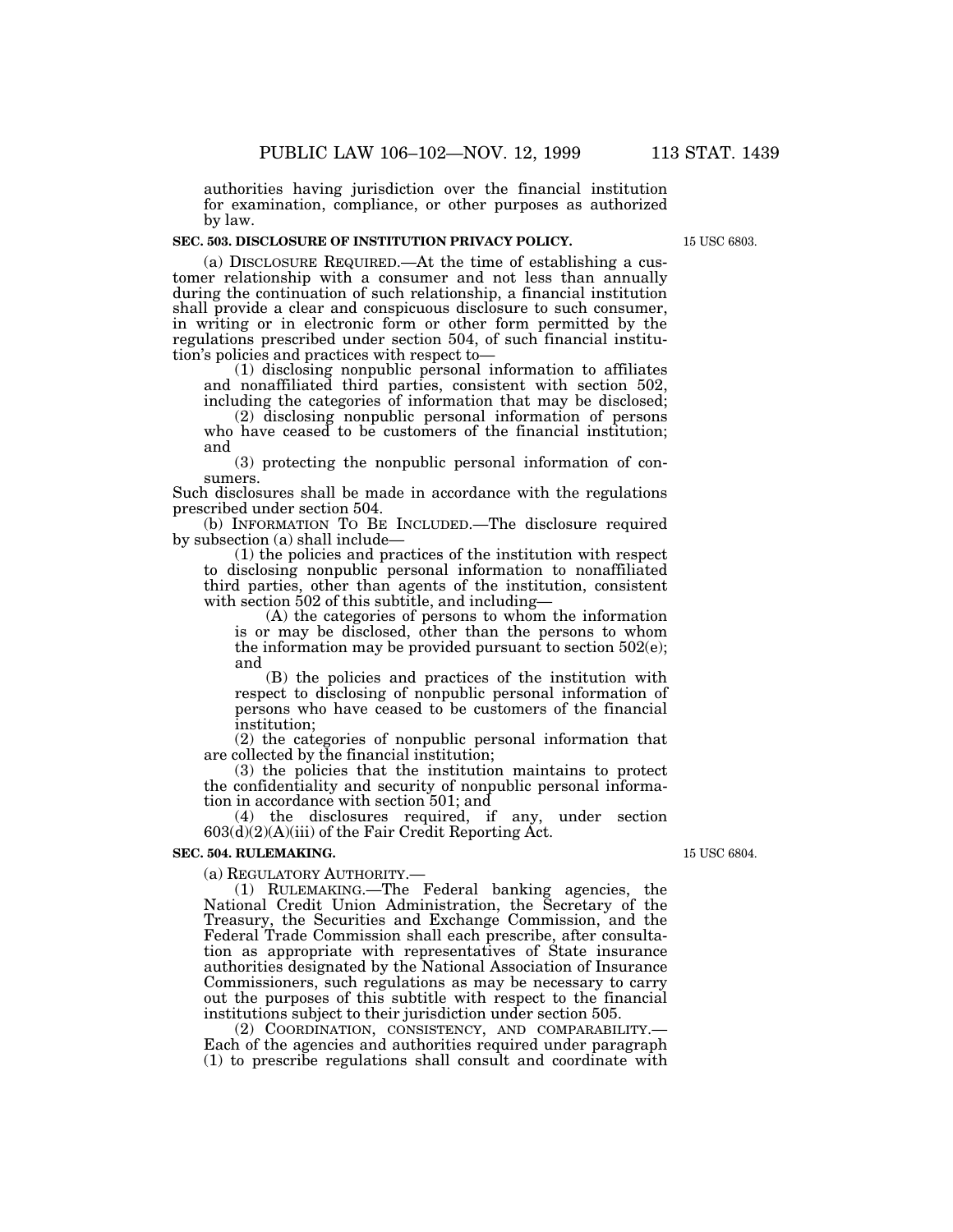the other such agencies and authorities for the purposes of assuring, to the extent possible, that the regulations prescribed by each such agency and authority are consistent and comparable with the regulations prescribed by the other such agencies and authorities.

(3) PROCEDURES AND DEADLINE.—Such regulations shall be prescribed in accordance with applicable requirements of title 5, United States Code, and shall be issued in final form not later than 6 months after the date of the enactment of this Act.

(b) AUTHORITY TO GRANT EXCEPTIONS.—The regulations prescribed under subsection (a) may include such additional exceptions to subsections (a) through (d) of section 502 as are deemed consistent with the purposes of this subtitle.

15 USC 6805.

#### **SEC. 505. ENFORCEMENT.**

(a) IN GENERAL.—This subtitle and the regulations prescribed thereunder shall be enforced by the Federal functional regulators, the State insurance authorities, and the Federal Trade Commission with respect to financial institutions and other persons subject to their jurisdiction under applicable law, as follows:

 $(1)$  Under section  $\hat{8}$  of the Federal Deposit Insurance Act, in the case of—

(A) national banks, Federal branches and Federal agencies of foreign banks, and any subsidiaries of such entities (except brokers, dealers, persons providing insurance, investment companies, and investment advisers), by the Office of the Comptroller of the Currency;

(B) member banks of the Federal Reserve System (other than national banks), branches and agencies of foreign banks (other than Federal branches, Federal agencies, and insured State branches of foreign banks), commercial lending companies owned or controlled by foreign banks, organizations operating under section 25 or 25A of the Federal Reserve Act, and bank holding companies and their nonbank subsidiaries or affiliates (except brokers, dealers, persons providing insurance, investment companies, and investment advisers), by the Board of Governors of the Federal Reserve System;

(C) banks insured by the Federal Deposit Insurance Corporation (other than members of the Federal Reserve System), insured State branches of foreign banks, and any subsidiaries of such entities (except brokers, dealers, persons providing insurance, investment companies, and investment advisers), by the Board of Directors of the Federal Deposit Insurance Corporation; and

(D) savings associations the deposits of which are insured by the Federal Deposit Insurance Corporation, and any subsidiaries of such savings associations (except brokers, dealers, persons providing insurance, investment companies, and investment advisers), by the Director of the Office of Thrift Supervision.

(2) Under the Federal Credit Union Act, by the Board of the National Credit Union Administration with respect to any federally insured credit union, and any subsidiaries of such an entity.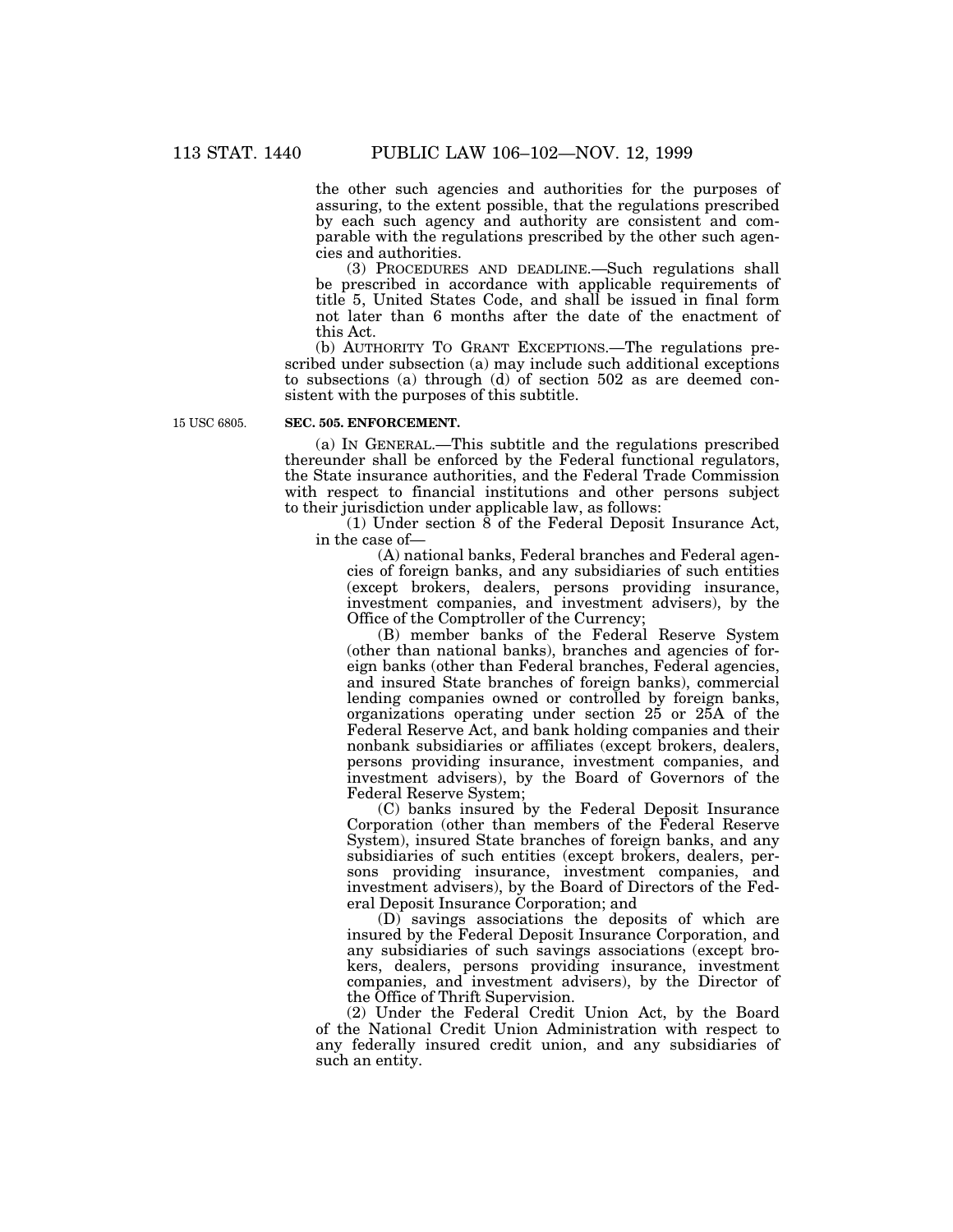(3) Under the Securities Exchange Act of 1934, by the Securities and Exchange Commission with respect to any broker or dealer.

(4) Under the Investment Company Act of 1940, by the Securities and Exchange Commission with respect to investment companies.

(5) Under the Investment Advisers Act of 1940, by the Securities and Exchange Commission with respect to investment advisers registered with the Commission under such Act.

(6) Under State insurance law, in the case of any person engaged in providing insurance, by the applicable State insurance authority of the State in which the person is domiciled, subject to section 104 of this Act.

(7) Under the Federal Trade Commission Act, by the Federal Trade Commission for any other financial institution or other person that is not subject to the jurisdiction of any agency or authority under paragraphs (1) through (6) of this subsection.

(b) ENFORCEMENT OF SECTION 501.—

(1) IN GENERAL.—Except as provided in paragraph (2), the agencies and authorities described in subsection (a) shall implement the standards prescribed under section 501(b) in the same manner, to the extent practicable, as standards prescribed pursuant to section 39(a) of the Federal Deposit Insurance Act are implemented pursuant to such section.

(2) EXCEPTION.—The agencies and authorities described in paragraphs  $(3)$ ,  $(4)$ ,  $(5)$ ,  $(6)$ , and  $(7)$  of subsection  $(a)$  shall implement the standards prescribed under section 501(b) by rule with respect to the financial institutions and other persons subject to their respective jurisdictions under subsection (a).

(c) ABSENCE OF STATE ACTION.—If a State insurance authority fails to adopt regulations to carry out this subtitle, such State shall not be eligible to override, pursuant to section  $47(g)(2)(B)(iii)$ of the Federal Deposit Insurance Act, the insurance customer protection regulations prescribed by a Federal banking agency under section 47(a) of such Act.

(d) DEFINITIONS.—The terms used in subsection  $(a)(1)$  that are not defined in this subtitle or otherwise defined in section 3(s) of the Federal Deposit Insurance Act shall have the same meaning as given in section 1(b) of the International Banking Act of 1978.

# **SEC. 506. PROTECTION OF FAIR CREDIT REPORTING ACT.**

(a) AMENDMENT.—Section 621 of the Fair Credit Reporting Act (15 U.S.C. 1681s) is amended—

(1) in subsection (d), by striking everything following the end of the second sentence; and

(2) by striking subsection (e) and inserting the following: ''(e) REGULATORY AUTHORITY.—

''(1) The Federal banking agencies referred to in paragraphs (1) and (2) of subsection (b) shall jointly prescribe such regulations as necessary to carry out the purposes of this Act with respect to any persons identified under paragraphs (1) and (2) of subsection (b), and the Board of Governors of the Federal Reserve System shall have authority to prescribe regulations consistent with such joint regulations with respect to bank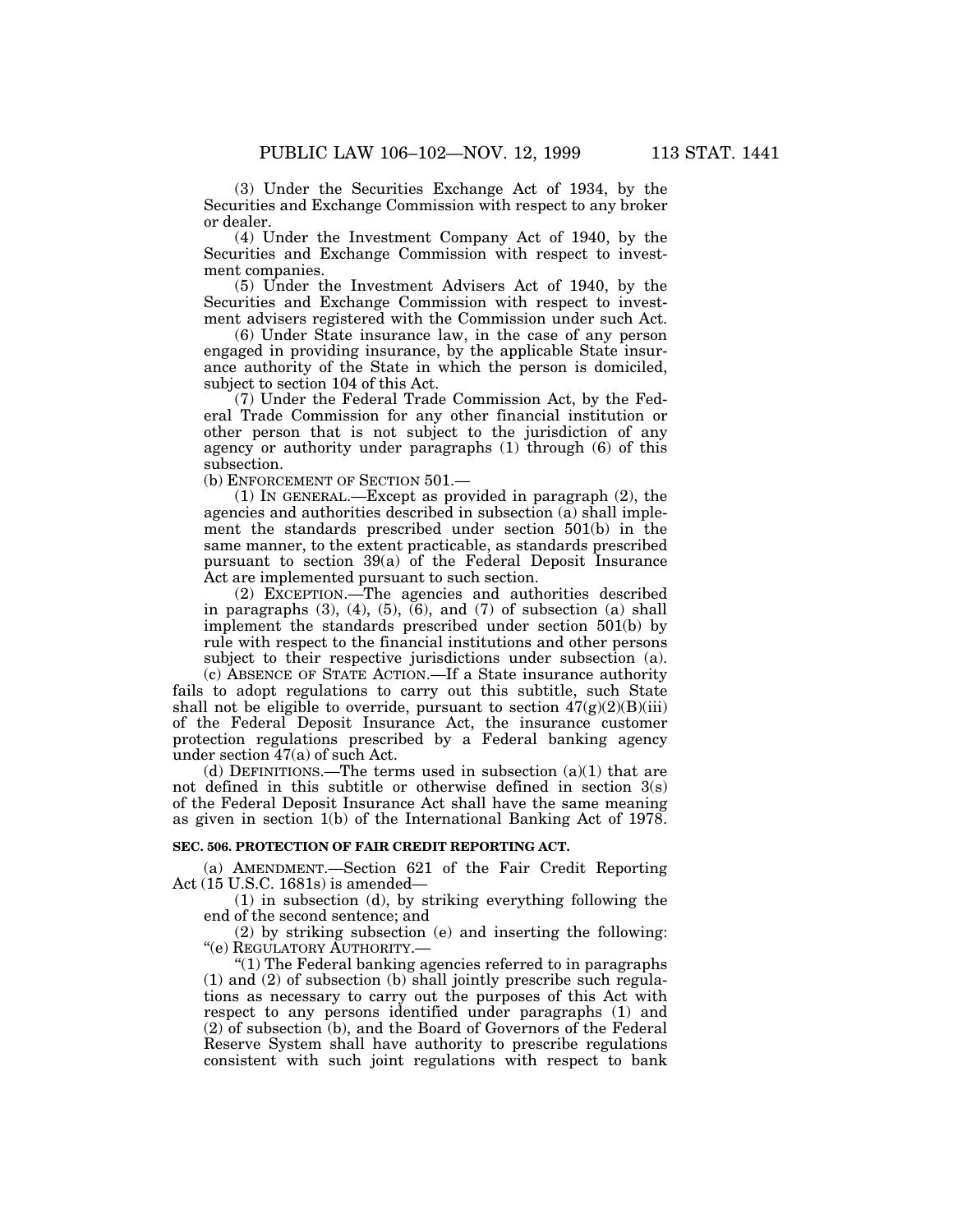holding companies and affiliates (other than depository institutions and consumer reporting agencies) of such holding companies.

''(2) The Board of the National Credit Union Administration shall prescribe such regulations as necessary to carry out the purposes of this Act with respect to any persons identified under paragraph  $(3)$  of subsection  $(b)$ .".

(b) CONFORMING AMENDMENT.—Section 621(a) of the Fair Credit Reporting Act (15 U.S.C. 1681s(a)) is amended by striking paragraph (4).

(c) RELATION TO OTHER PROVISIONS.—Except for the amendments made by subsections (a) and (b), nothing in this title shall be construed to modify, limit, or supersede the operation of the Fair Credit Reporting Act, and no inference shall be drawn on the basis of the provisions of this title regarding whether information is transaction or experience information under section 603 of such Act.

#### **SEC. 507. RELATION TO STATE LAWS.**

(a) IN GENERAL.—This subtitle and the amendments made by this subtitle shall not be construed as superseding, altering, or affecting any statute, regulation, order, or interpretation in effect in any State, except to the extent that such statute, regulation, order, or interpretation is inconsistent with the provisions of this subtitle, and then only to the extent of the inconsistency.

(b) GREATER PROTECTION UNDER STATE LAW.—For purposes of this section, a State statute, regulation, order, or interpretation is not inconsistent with the provisions of this subtitle if the protection such statute, regulation, order, or interpretation affords any person is greater than the protection provided under this subtitle and the amendments made by this subtitle, as determined by the Federal Trade Commission, after consultation with the agency or authority with jurisdiction under section 505(a) of either the person that initiated the complaint or that is the subject of the complaint, on its own motion or upon the petition of any interested party.

## **SEC. 508. STUDY OF INFORMATION SHARING AMONG FINANCIAL AFFILIATES.**

(a) IN GENERAL.—The Secretary of the Treasury, in conjunction with the Federal functional regulators and the Federal Trade Commission, shall conduct a study of information sharing practices among financial institutions and their affiliates. Such study shall include—

(1) the purposes for the sharing of confidential customer

information with affiliates or with nonaffiliated third parties; (2) the extent and adequacy of security protections for such information;

(3) the potential risks for customer privacy of such sharing of information;

(4) the potential benefits for financial institutions and affiliates of such sharing of information;

(5) the potential benefits for customers of such sharing of information;

(6) the adequacy of existing laws to protect customer privacy;

(7) the adequacy of financial institution privacy policy and privacy rights disclosure under existing law;

15 USC 6806.

15 USC 6807.

15 USC 6808.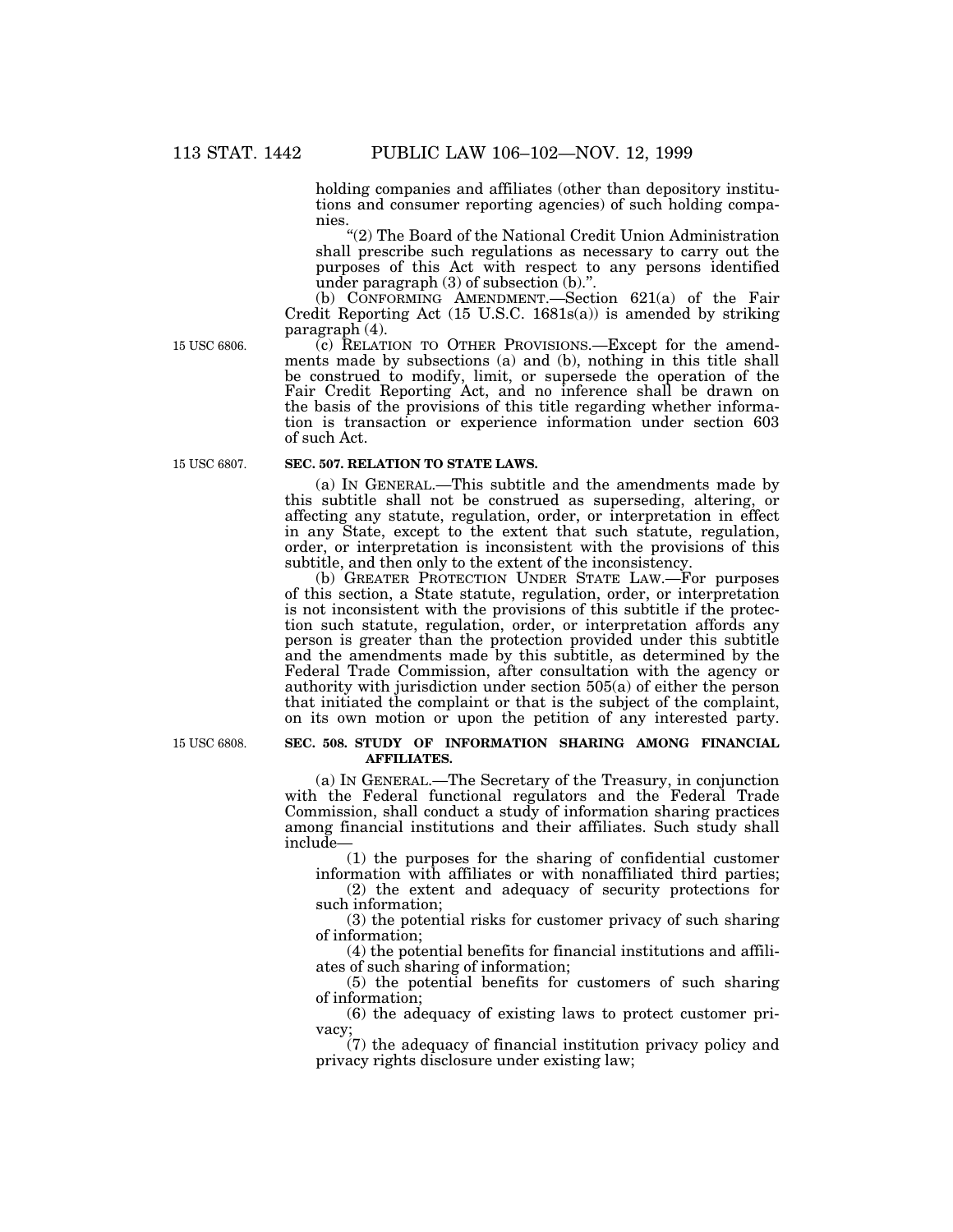(8) the feasibility of different approaches, including optout and opt-in, to permit customers to direct that confidential information not be shared with affiliates and nonaffiliated third parties; and

(9) the feasibility of restricting sharing of information for specific uses or of permitting customers to direct the uses for which information may be shared.

(b) CONSULTATION.—The Secretary shall consult with representatives of State insurance authorities designated by the National Association of Insurance Commissioners, and also with financial services industry, consumer organizations and privacy groups, and other representatives of the general public, in formulating and conducting the study required by subsection (a).

(c) REPORT.—On or before January 1, 2002, the Secretary shall Deadline. submit a report to the Congress containing the findings and conclusions of the study required under subsection (a), together with such recommendations for legislative or administrative action as may be appropriate.

## **SEC. 509. DEFINITIONS.**

As used in this subtitle:

(1) FEDERAL BANKING AGENCY.—The term ''Federal banking agency'' has the same meaning as given in section 3 of the Federal Deposit Insurance Act.

(2) FEDERAL FUNCTIONAL REGULATOR.—The term ''Federal functional regulator'' means—

(A) the Board of Governors of the Federal Reserve System;

(B) the Office of the Comptroller of the Currency;

(C) the Board of Directors of the Federal Deposit Insurance Corporation;

(D) the Director of the Office of Thrift Supervision; (E) the National Credit Union Administration Board;

and

(F) the Securities and Exchange Commission.

(3) FINANCIAL INSTITUTION.—

(A) IN GENERAL.—The term ''financial institution'' means any institution the business of which is engaging in financial activities as described in section 4(k) of the Bank Holding Company Act of 1956.

(B) PERSONS SUBJECT TO CFTC REGULATION.—Notwithstanding subparagraph (A), the term "financial institution" does not include any person or entity with respect to any financial activity that is subject to the jurisdiction of the Commodity Futures Trading Commission under the Commodity Exchange Act.

(C) FARM CREDIT INSTITUTIONS.—Notwithstanding subparagraph (A), the term "financial institution" does not include the Federal Agricultural Mortgage Corporation or any entity chartered and operating under the Farm Credit Act of 1971.

(D) OTHER SECONDARY MARKET INSTITUTIONS.—Notwithstanding subparagraph (A), the term "financial institution'' does not include institutions chartered by Congress specifically to engage in transactions described in section  $502(e)(1)(C)$ , as long as such institutions do not sell or

15 USC 6809.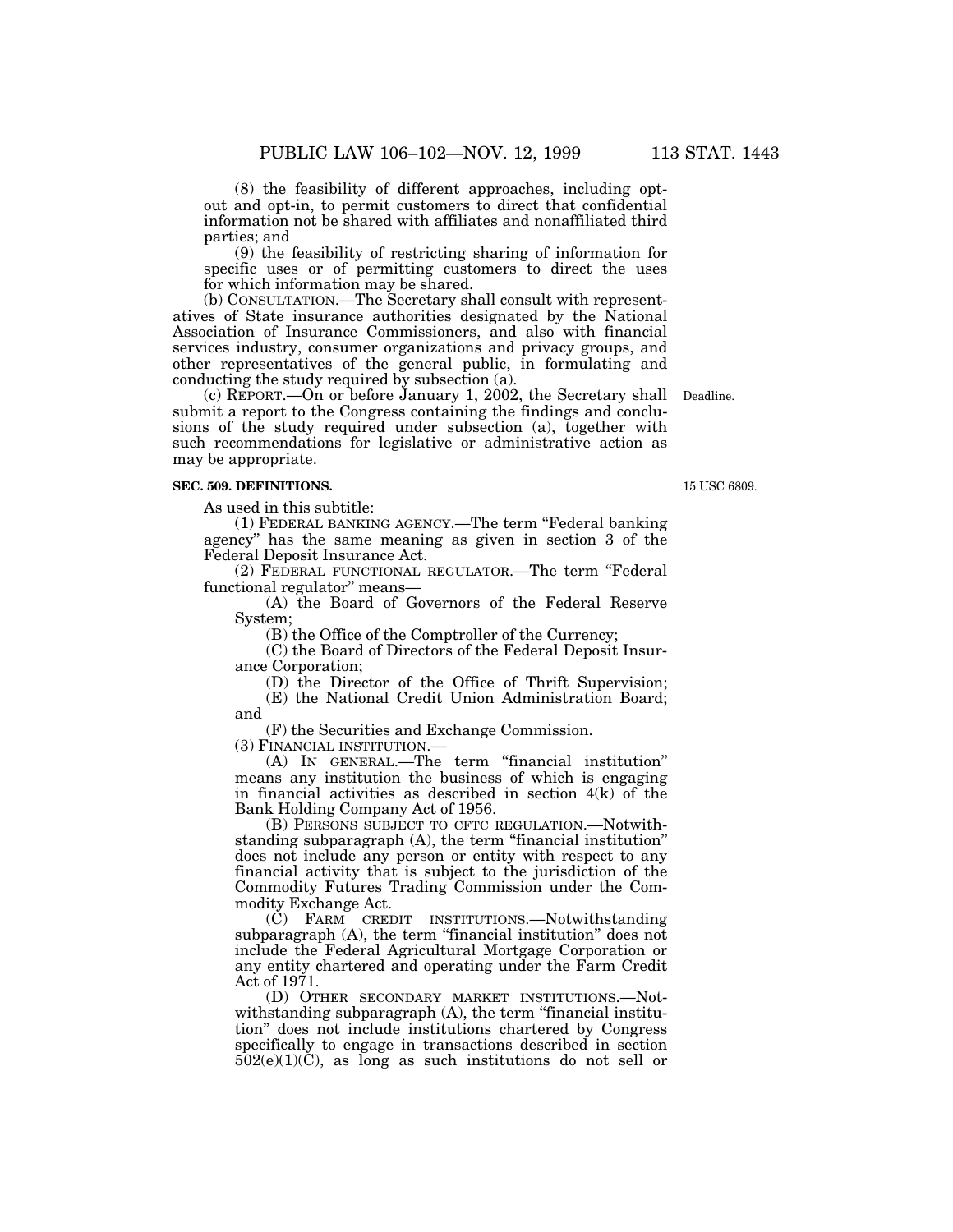transfer nonpublic personal information to a nonaffiliated third party.<br>(4) NONPUBLIC PERSONAL INFORMATION.—

(4) NONPUBLIC PERSONAL INFORMATION.— (A) The term ''nonpublic personal information'' means personally identifiable financial information—

(i) provided by a consumer to a financial institution;

(ii) resulting from any transaction with the consumer or any service performed for the consumer; or

(iii) otherwise obtained by the financial institution. (B) Such term does not include publicly available information, as such term is defined by the regulations prescribed under section 504.

(C) Notwithstanding subparagraph (B), such term—

(i) shall include any list, description, or other grouping of consumers (and publicly available information pertaining to them) that is derived using any nonpublic personal information other than publicly available information; but

(ii) shall not include any list, description, or other grouping of consumers (and publicly available information pertaining to them) that is derived without using any nonpublic personal information.

(5) NONAFFILIATED THIRD PARTY.—The term ''nonaffiliated third party'' means any entity that is not an affiliate of, or related by common ownership or affiliated by corporate control with, the financial institution, but does not include a joint employee of such institution.

 $(6)$  AFFILIATE.—The term "affiliate" means any company that controls, is controlled by, or is under common control with another company.

(7) NECESSARY TO EFFECT, ADMINISTER, OR ENFORCE.—The term ''as necessary to effect, administer, or enforce the transaction'' means—

(A) the disclosure is required, or is a usual, appropriate, or acceptable method, to carry out the transaction or the product or service business of which the transaction is a part, and record or service or maintain the consumer's account in the ordinary course of providing the financial service or financial product, or to administer or service benefits or claims relating to the transaction or the product or service business of which it is a part, and includes—

(i) providing the consumer or the consumer's agent or broker with a confirmation, statement, or other record of the transaction, or information on the status or value of the financial service or financial product; and

(ii) the accrual or recognition of incentives or bonuses associated with the transaction that are provided by the financial institution or any other party;

(B) the disclosure is required, or is one of the lawful or appropriate methods, to enforce the rights of the financial institution or of other persons engaged in carrying out the financial transaction, or providing the product or service;

(C) the disclosure is required, or is a usual, appropriate, or acceptable method, for insurance underwriting at the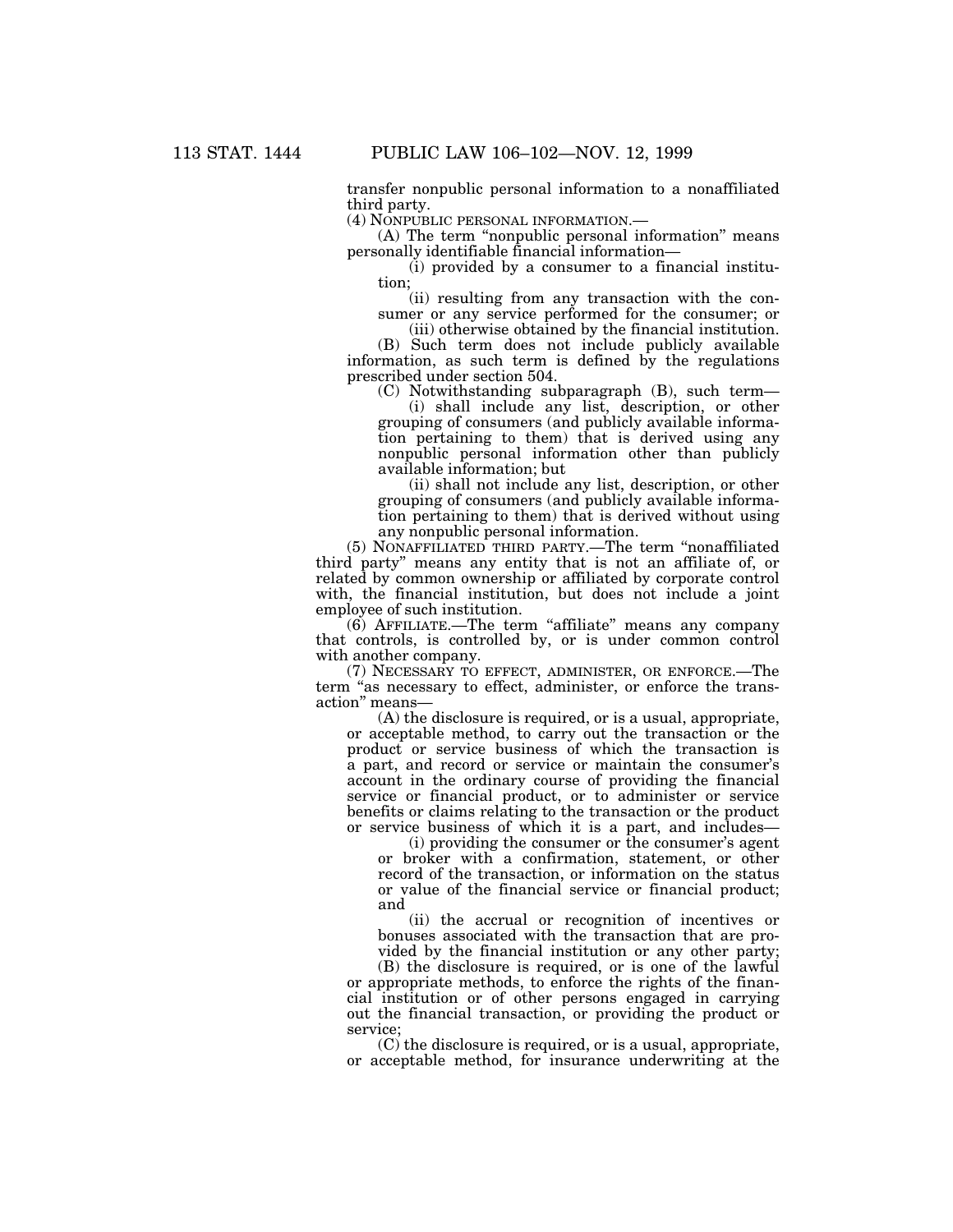consumer's request or for reinsurance purposes, or for any of the following purposes as they relate to a consumer's insurance: Account administration, reporting, investigating, or preventing fraud or material misrepresentation, processing premium payments, processing insurance claims, administering insurance benefits (including utilization review activities), participating in research projects, or as otherwise required or specifically permitted by Federal or State law; or

(D) the disclosure is required, or is a usual, appropriate or acceptable method, in connection with—

(i) the authorization, settlement, billing, processing, clearing, transferring, reconciling, or collection of amounts charged, debited, or otherwise paid using a debit, credit or other payment card, check, or account number, or by other payment means;

(ii) the transfer of receivables, accounts or interests therein; or

(iii) the audit of debit, credit or other payment information.

(8) STATE INSURANCE AUTHORITY.—The term ''State insurance authority'' means, in the case of any person engaged in providing insurance, the State insurance authority of the State in which the person is domiciled.

(9) CONSUMER.—The term "consumer" means an individual who obtains, from a financial institution, financial products or services which are to be used primarily for personal, family, or household purposes, and also means the legal representative of such an individual.

(10) JOINT AGREEMENT.—The term ''joint agreement'' means a formal written contract pursuant to which two or more financial institutions jointly offer, endorse, or sponsor a financial product or service, and as may be further defined in the regulations prescribed under section 504.

Regulations.

 $(11)$  CUSTOMER RELATIONSHIP.—The term "time of establishing a customer relationship'' shall be defined by the regulations prescribed under section 504, and shall, in the case of a financial institution engaged in extending credit directly to consumers to finance purchases of goods or services, mean the time of establishing the credit relationship with the consumer.

# **SEC. 510. EFFECTIVE DATE.**

This subtitle shall take effect 6 months after the date on which rules are required to be prescribed under section 504(a)(3), except—

(1) to the extent that a later date is specified in the rules prescribed under section 504; and

(2) that sections 504 and 506 shall be effective upon enactment.

15 USC 6801 note.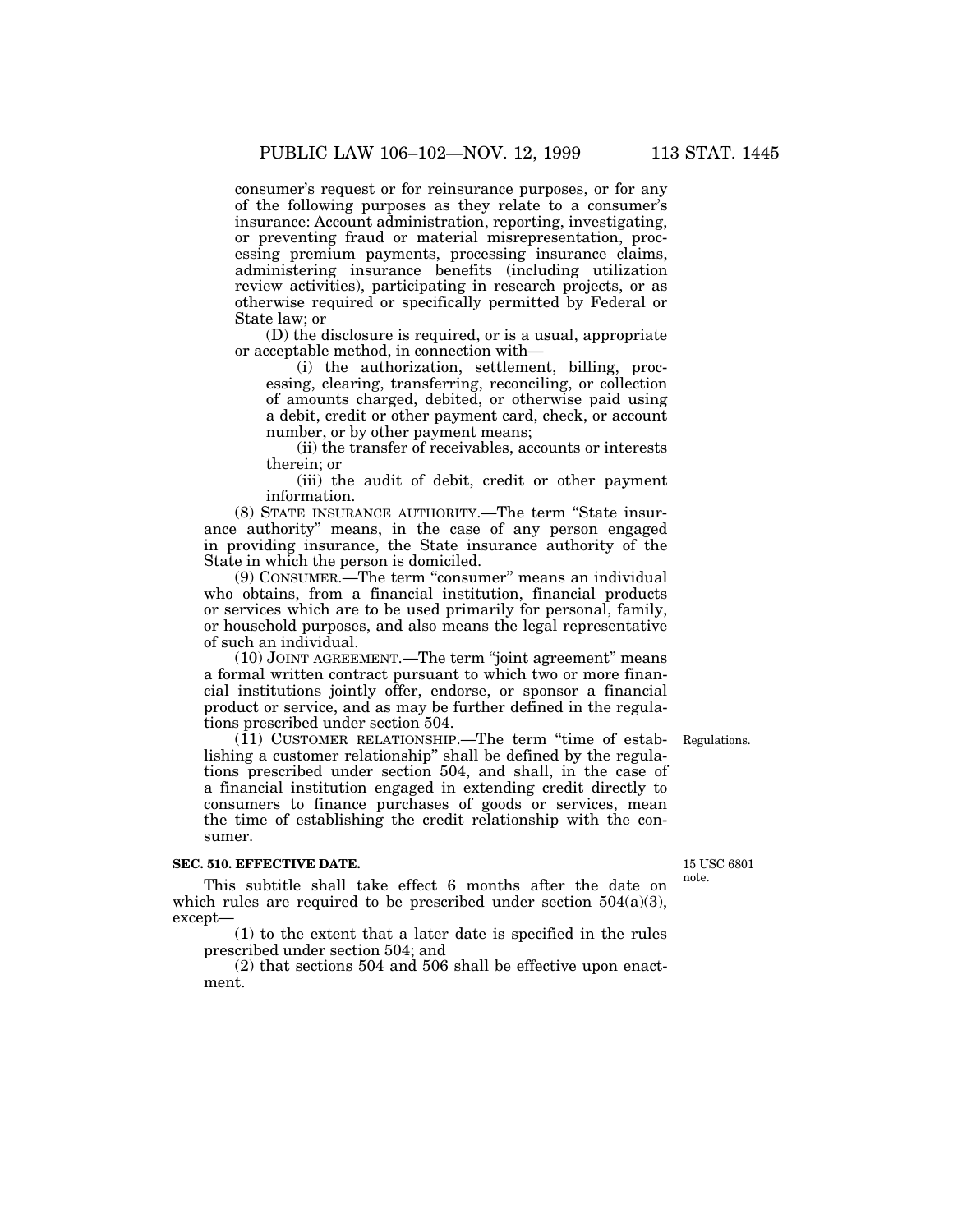# **Subtitle B—Fraudulent Access to Financial Information**

15 USC 6821.

# **SEC. 521. PRIVACY PROTECTION FOR CUSTOMER INFORMATION OF FINANCIAL INSTITUTIONS.**

(a) PROHIBITION ON OBTAINING CUSTOMER INFORMATION BY FALSE PRETENSES.—It shall be a violation of this subtitle for any person to obtain or attempt to obtain, or cause to be disclosed or attempt to cause to be disclosed to any person, customer information of a financial institution relating to another person—

(1) by making a false, fictitious, or fraudulent statement or representation to an officer, employee, or agent of a financial institution;

(2) by making a false, fictitious, or fraudulent statement or representation to a customer of a financial institution; or

(3) by providing any document to an officer, employee, or agent of a financial institution, knowing that the document is forged, counterfeit, lost, or stolen, was fraudulently obtained, or contains a false, fictitious, or fraudulent statement or representation.

(b) PROHIBITION ON SOLICITATION OF A PERSON TO OBTAIN CUSTOMER INFORMATION FROM FINANCIAL INSTITUTION UNDER FALSE PRETENSES.—It shall be a violation of this subtitle to request a person to obtain customer information of a financial institution, knowing that the person will obtain, or attempt to obtain, the information from the institution in any manner described in subsection (a).

(c) NONAPPLICABILITY TO LAW ENFORCEMENT AGENCIES.—No provision of this section shall be construed so as to prevent any action by a law enforcement agency, or any officer, employee, or agent of such agency, to obtain customer information of a financial institution in connection with the performance of the official duties of the agency.

(d) NONAPPLICABILITY TO FINANCIAL INSTITUTIONS IN CERTAIN CASES.—No provision of this section shall be construed so as to prevent any financial institution, or any officer, employee, or agent of a financial institution, from obtaining customer information of such financial institution in the course of—

(1) testing the security procedures or systems of such institution for maintaining the confidentiality of customer information;

(2) investigating allegations of misconduct or negligence on the part of any officer, employee, or agent of the financial institution; or

(3) recovering customer information of the financial institution which was obtained or received by another person in any manner described in subsection (a) or (b).

(e) NONAPPLICABILITY TO INSURANCE INSTITUTIONS FOR INVES-TIGATION OF INSURANCE FRAUD.—No provision of this section shall be construed so as to prevent any insurance institution, or any officer, employee, or agency of an insurance institution, from obtaining information as part of an insurance investigation into criminal activity, fraud, material misrepresentation, or material nondisclosure that is authorized for such institution under State law, regulation, interpretation, or order.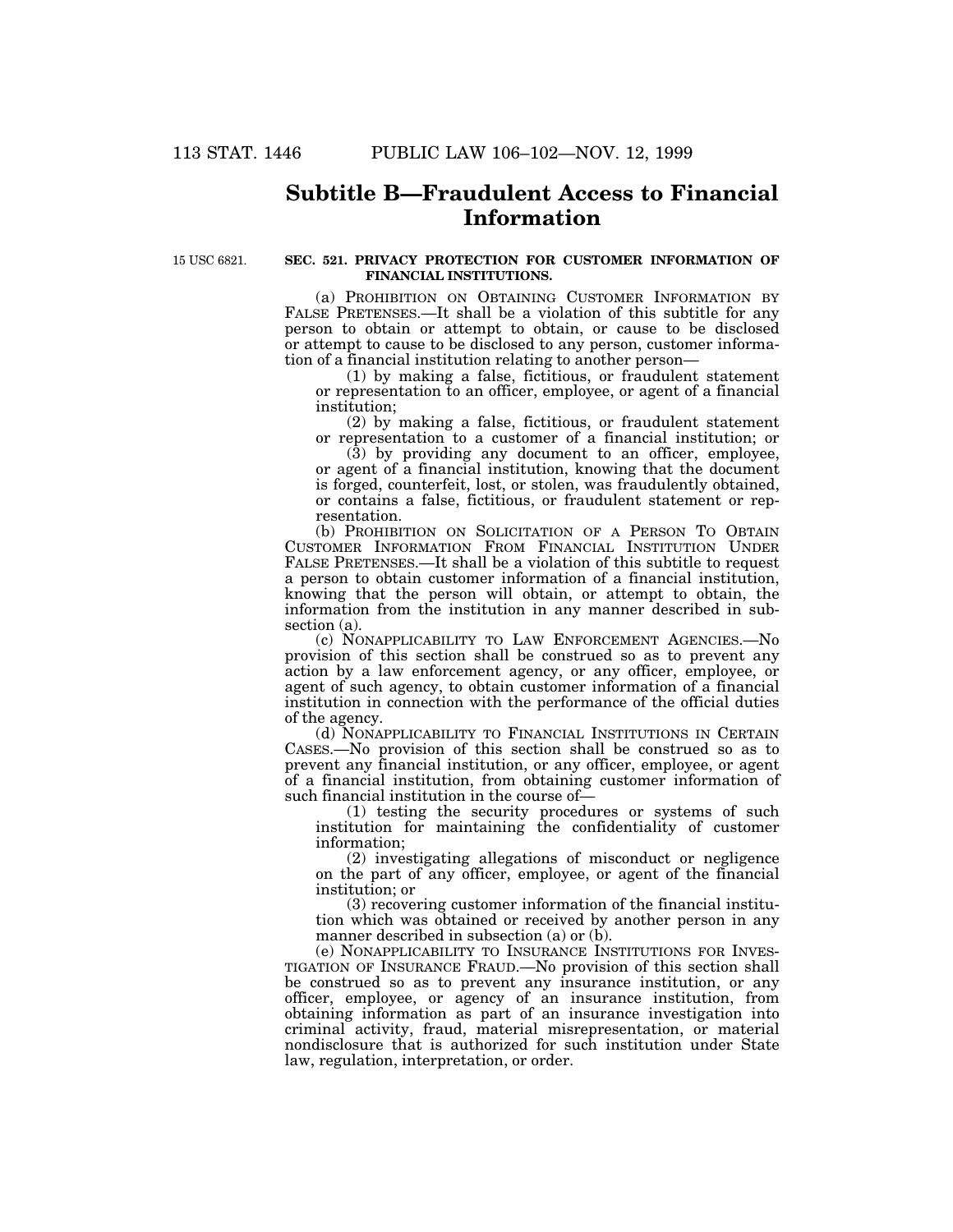(f) NONAPPLICABILITY TO CERTAIN TYPES OF CUSTOMER INFORMATION OF FINANCIAL INSTITUTIONS.—No provision of this section shall be construed so as to prevent any person from obtaining customer information of a financial institution that otherwise is available as a public record filed pursuant to the securities laws (as defined in section  $3(a)(47)$  of the Securities Exchange Act of 1934).

(g) NONAPPLICABILITY TO COLLECTION OF CHILD SUPPORT JUDG-MENTS.—No provision of this section shall be construed to prevent any State-licensed private investigator, or any officer, employee, or agent of such private investigator, from obtaining customer information of a financial institution, to the extent reasonably necessary to collect child support from a person adjudged to have been delinquent in his or her obligations by a Federal or State court, and to the extent that such action by a State-licensed private investigator is not unlawful under any other Federal or State law or regulation, and has been authorized by an order or judgment of a court of competent jurisdiction.

**SEC. 522. ADMINISTRATIVE ENFORCEMENT.**

15 USC 6822.

(a) ENFORCEMENT BY FEDERAL TRADE COMMISSION.—Except as provided in subsection (b), compliance with this subtitle shall be enforced by the Federal Trade Commission in the same manner and with the same power and authority as the Commission has under the Fair Debt Collection Practices Act to enforce compliance with such Act.

(b) ENFORCEMENT BY OTHER AGENCIES IN CERTAIN CASES.—

(1) IN GENERAL.—Compliance with this subtitle shall be enforced under—

(A) section 8 of the Federal Deposit Insurance Act, in the case of—

(i) national banks, and Federal branches and Federal agencies of foreign banks, by the Office of the Comptroller of the Currency;

(ii) member banks of the Federal Reserve System (other than national banks), branches and agencies of foreign banks (other than Federal branches, Federal agencies, and insured State branches of foreign banks), commercial lending companies owned or controlled by foreign banks, and organizations operating under section 25 or 25A of the Federal Reserve Act, by the Board;

(iii) banks insured by the Federal Deposit Insurance Corporation (other than members of the Federal Reserve System and national nonmember banks) and insured State branches of foreign banks, by the Board of Directors of the Federal Deposit Insurance Corporation; and

(iv) savings associations the deposits of which are insured by the Federal Deposit Insurance Corporation, by the Director of the Office of Thrift Supervision; and

(B) the Federal Credit Union Act, by the Administrator of the National Credit Union Administration with respect to any Federal credit union.

(2) VIOLATIONS OF THIS SUBTITLE TREATED AS VIOLATIONS OF OTHER LAWS.—For the purpose of the exercise by any agency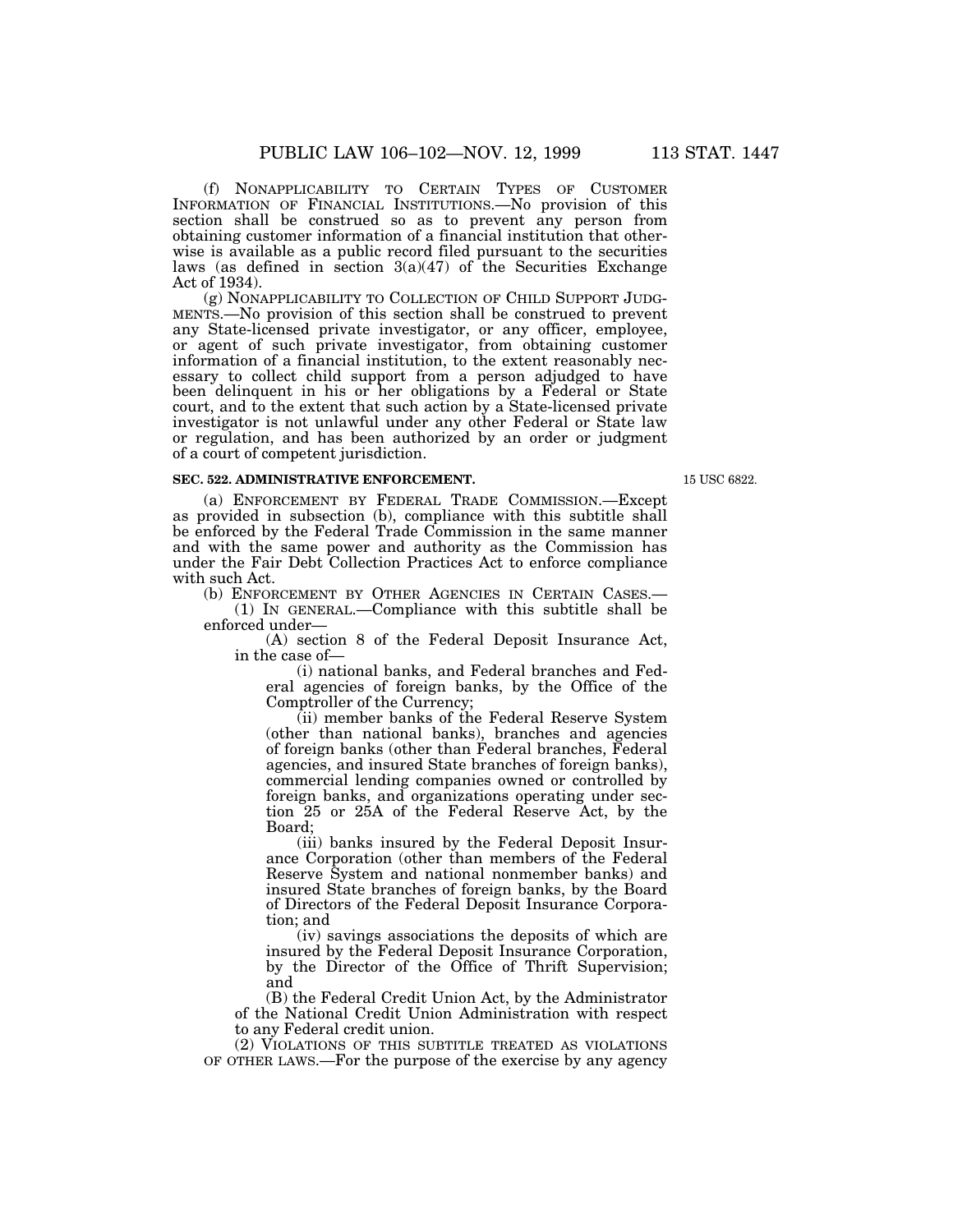referred to in paragraph (1) of its powers under any Act referred to in that paragraph, a violation of this subtitle shall be deemed to be a violation of a requirement imposed under that Act. In addition to its powers under any provision of law specifically referred to in paragraph (1), each of the agencies referred to in that paragraph may exercise, for the purpose of enforcing compliance with this subtitle, any other authority conferred on such agency by law.

15 USC 6823.

#### **SEC. 523. CRIMINAL PENALTY.**

(a) IN GENERAL.—Whoever knowingly and intentionally violates, or knowingly and intentionally attempts to violate, section 521 shall be fined in accordance with title 18, United States Code, or imprisoned for not more than 5 years, or both.

(b) ENHANCED PENALTY FOR AGGRAVATED CASES.—Whoever violates, or attempts to violate, section 521 while violating another law of the United States or as part of a pattern of any illegal activity involving more than \$100,000 in a 12-month period shall be fined twice the amount provided in subsection  $(b)(3)$  or  $(c)(3)$ (as the case may be) of section 3571 of title 18, United States Code, imprisoned for not more than 10 years, or both.

# **SEC. 524. RELATION TO STATE LAWS.**

(a) IN GENERAL.—This subtitle shall not be construed as superseding, altering, or affecting the statutes, regulations, orders, or interpretations in effect in any State, except to the extent that such statutes, regulations, orders, or interpretations are inconsistent with the provisions of this subtitle, and then only to the extent of the inconsistency.

(b) GREATER PROTECTION UNDER STATE LAW.—For purposes of this section, a State statute, regulation, order, or interpretation is not inconsistent with the provisions of this subtitle if the protection such statute, regulation, order, or interpretation affords any person is greater than the protection provided under this subtitle as determined by the Federal Trade Commission, after consultation with the agency or authority with jurisdiction under section 522 of either the person that initiated the complaint or that is the subject of the complaint, on its own motion or upon the petition of any interested party.

# **SEC. 525. AGENCY GUIDANCE.**

In furtherance of the objectives of this subtitle, each Federal banking agency (as defined in section 3(z) of the Federal Deposit Insurance Act), the National Credit Union Administration, and the Securities and Exchange Commission or self-regulatory organizations, as appropriate, shall review regulations and guidelines applicable to financial institutions under their respective jurisdictions and shall prescribe such revisions to such regulations and guidelines as may be necessary to ensure that such financial institutions have policies, procedures, and controls in place to prevent the unauthorized disclosure of customer financial information and to deter and detect activities proscribed under section 521.

15 USC 6826.

#### **SEC. 526. REPORTS.**

(a) REPORT TO THE CONGRESS.—Before the end of the 18-month period beginning on the date of the enactment of this Act, the Comptroller General, in consultation with the Federal Trade Commission, Federal banking agencies, the National Credit Union

15 USC 6824.

15 USC 6825.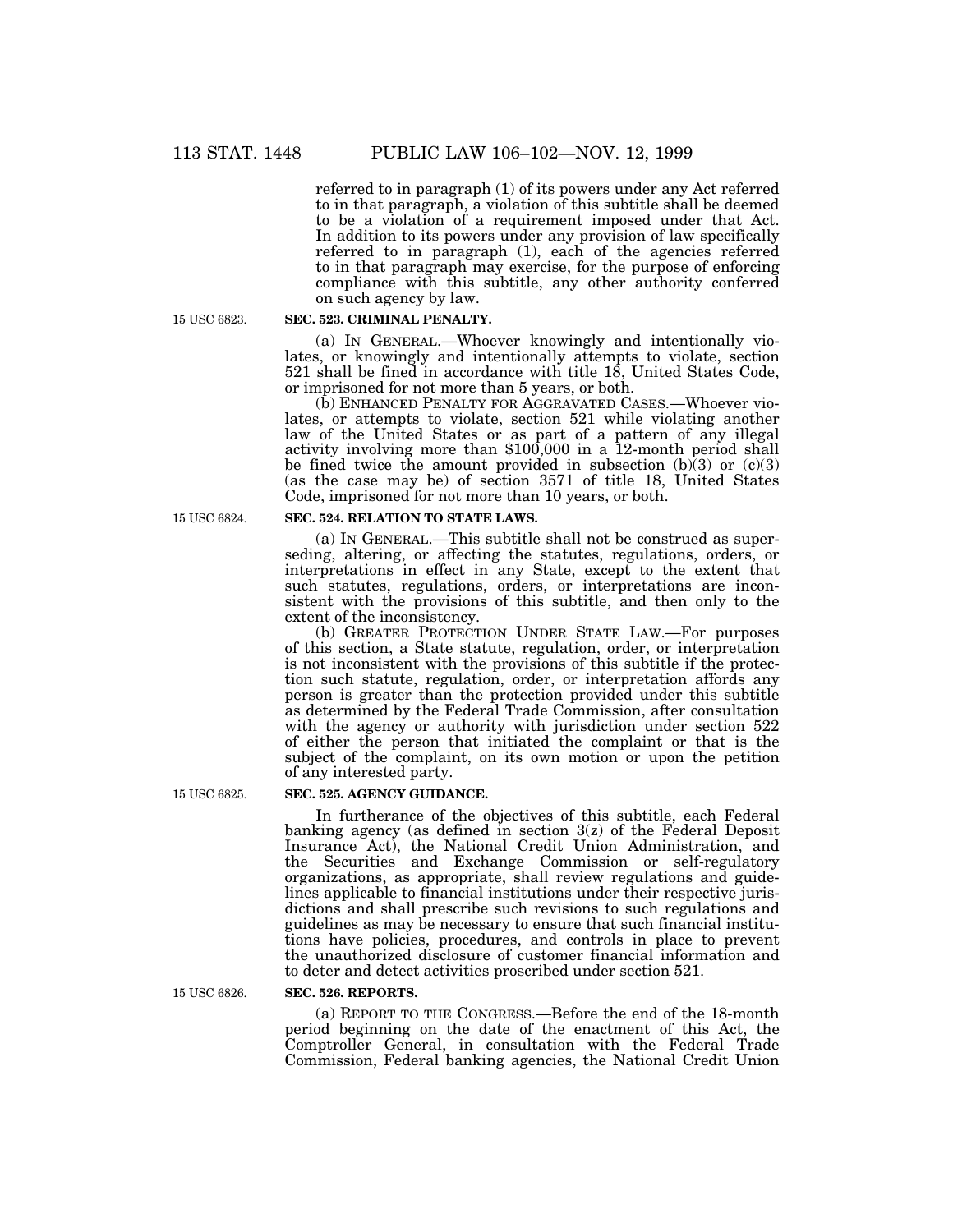Administration, the Securities and Exchange Commission, appropriate Federal law enforcement agencies, and appropriate State insurance regulators, shall submit to the Congress a report on the following:

(1) The efficacy and adequacy of the remedies provided in this subtitle in addressing attempts to obtain financial information by fraudulent means or by false pretenses.

(2) Any recommendations for additional legislative or regulatory action to address threats to the privacy of financial information created by attempts to obtain information by fraudulent means or false pretenses.

(b) ANNUAL REPORT BY ADMINISTERING AGENCIES.—The Federal Trade Commission and the Attorney General shall submit to Congress an annual report on number and disposition of all enforcement actions taken pursuant to this subtitle.

#### **SEC. 527. DEFINITIONS.**

15 USC 6827.

For purposes of this subtitle, the following definitions shall apply:

(1) CUSTOMER.—The term "customer" means, with respect to a financial institution, any person (or authorized representative of a person) to whom the financial institution provides a product or service, including that of acting as a fiduciary.

(2) CUSTOMER INFORMATION OF A FINANCIAL INSTITUTION.— The term "customer information of a financial institution" means any information maintained by or for a financial institution which is derived from the relationship between the financial institution and a customer of the financial institution and is identified with the customer.

(3) DOCUMENT.—The term ''document'' means any information in any form.

(4) FINANCIAL INSTITUTION.—

(A) IN GENERAL.—The term ''financial institution'' means any institution engaged in the business of providing financial services to customers who maintain a credit, deposit, trust, or other financial account or relationship with the institution.

(B) CERTAIN FINANCIAL INSTITUTIONS SPECIFICALLY INCLUDED.—The term ''financial institution'' includes any depository institution (as defined in section  $19(b)(1)(A)$  of the Federal Reserve Act), any broker or dealer, any investment adviser or investment company, any insurance company, any loan or finance company, any credit card issuer or operator of a credit card system, and any consumer reporting agency that compiles and maintains files on consumers on a nationwide basis (as defined in section 603(p) of the Consumer Credit Protection Act).<br>(C) SECURITIES INSTITUTIONS.

SECURITIES INSTITUTIONS.—For purposes of subparagraph (B)—

(i) the terms ''broker'' and ''dealer'' have the same meanings as given in section 3 of the Securities Exchange Act of 1934 (15 U.S.C. 78c);

(ii) the term ''investment adviser'' has the same meaning as given in section  $202(a)(11)$  of the Investment Advisers Act of 1940 (15 U.S.C. 80b–2(a)); and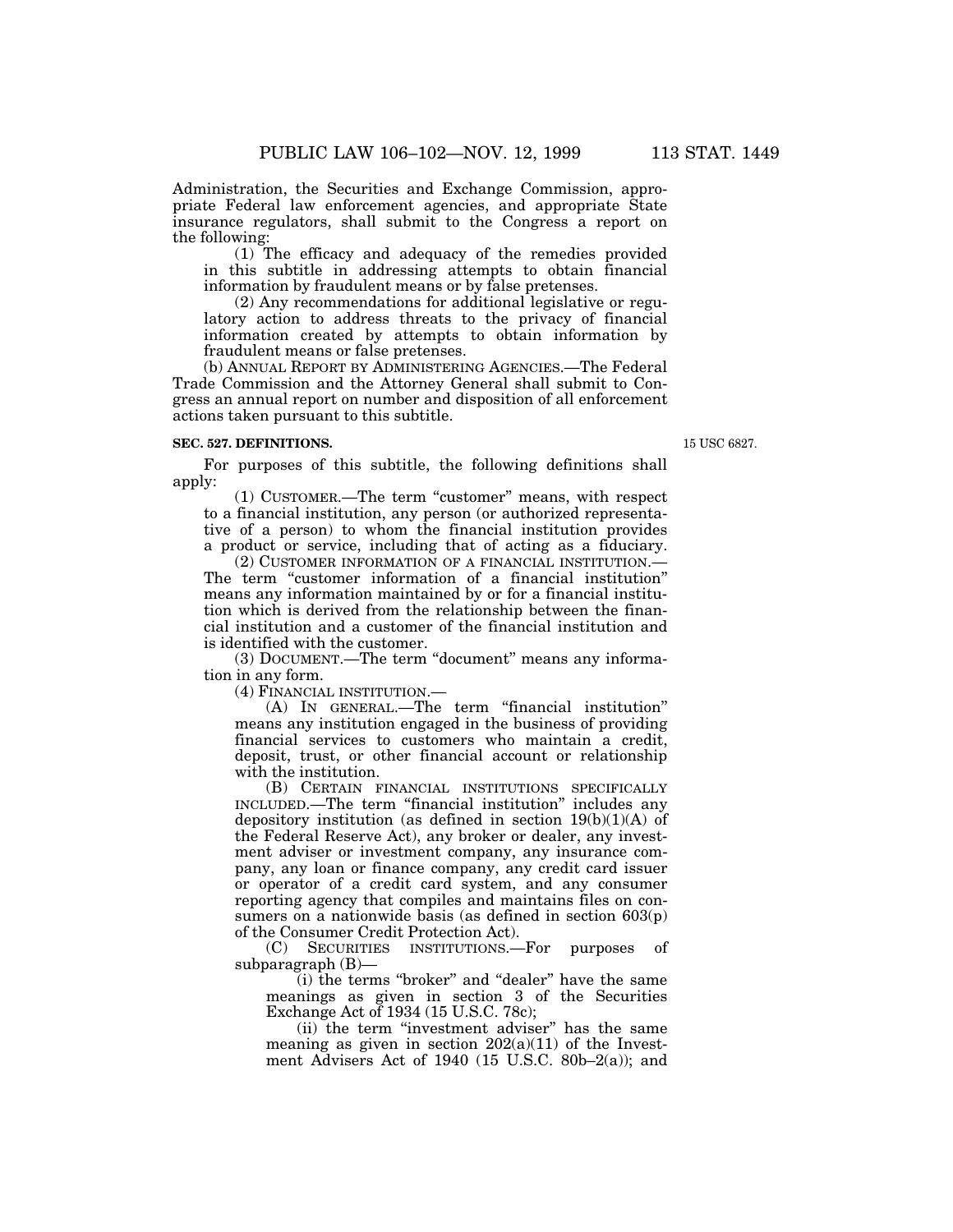(iii) the term ''investment company'' has the same meaning as given in section 3 of the Investment Company Act of 1940 (15 U.S.C. 80a–3).

(D) CERTAIN PERSONS AND ENTITIES SPECIFICALLY EXCLUDED.—The term ''financial institution'' does not include any person or entity with respect to any financial activity that is subject to the jurisdiction of the Commodity Futures Trading Commission under the Commodity Exchange Act and does not include the Federal Agricultural Mortgage Corporation or any entity chartered and operating under the Farm Credit Act of 1971.

(E) FURTHER DEFINITION BY REGULATION.—The Federal Trade Commission, after consultation with Federal banking agencies and the Securities and Exchange Commission, may prescribe regulations clarifying or describing the types of institutions which shall be treated as financial institutions for purposes of this subtitle.

12 USC 1421 note. Federal Home Loan Bank System Modernization Act of 1999.

# **TITLE VI—FEDERAL HOME LOAN BANK SYSTEM MODERNIZATION**

#### **SEC. 601. SHORT TITLE.**

This title may be cited as the "Federal Home Loan Bank System Modernization Act of 1999''.

#### **SEC. 602. DEFINITIONS.**

Section 2 of the Federal Home Loan Bank Act (12 U.S.C. 1422) is amended—

(1) in paragraph (1), by striking ''term 'Board' means'' and inserting ''terms 'Finance Board' and 'Board' mean'';

(2) by striking paragraph (3) and inserting the following: ''(3) STATE.—The term 'State', in addition to the States of the United States, includes the District of Columbia, Guam, Puerto Rico, the United States Virgin Islands, American Samoa,

and the Commonwealth of the Northern Mariana Islands.''; and (3) by adding at the end the following new paragraph:

"(13) COMMUNITY FINANCIAL INSTITUTION.—

''(A) IN GENERAL.—The term 'community financial institution' means a member—

''(i) the deposits of which are insured under the Federal Deposit Insurance Act; and

''(ii) that has, as of the date of the transaction at issue, less than \$500,000,000 in average total assets, based on an average of total assets over the 3 years preceding that date.

''(B) ADJUSTMENTS.—The \$500,000,000 limit referred to in subparagraph (A)(ii) shall be adjusted annually by the Finance Board, based on the annual percentage increase, if any, in the Consumer Price Index for all urban consumers, as published by the Department of Labor.''.

# **SEC. 603. SAVINGS ASSOCIATION MEMBERSHIP.**

Section 5(f) of the Home Owners' Loan Act (12 U.S.C. 1464(f)) is amended to read as follows: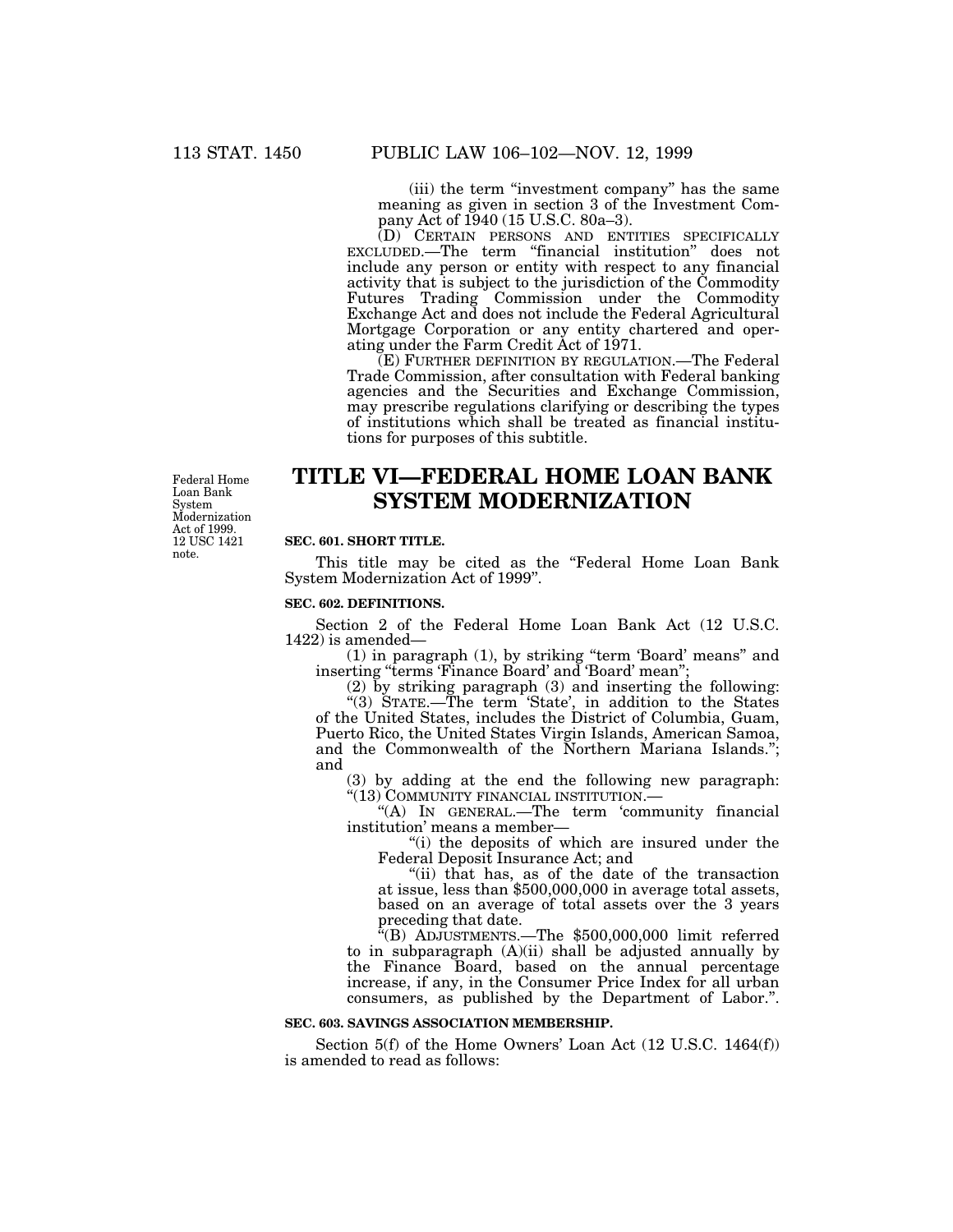''(f) FEDERAL HOME LOAN BANK MEMBERSHIP.—After the end of the 6-month period beginning on the date of the enactment of the Federal Home Loan Bank System Modernization Act of 1999, a Federal savings association may become a member of the Federal Home Loan Bank System, and shall qualify for such membership in the manner provided by the Federal Home Loan Bank Act.''.

#### **SEC. 604. ADVANCES TO MEMBERS; COLLATERAL.**

(a) IN GENERAL.—Section 10(a) of the Federal Home Loan Bank Act (12 U.S.C. 1430(a)) is amended—

(1) by redesignating paragraphs (1) through (4) as subparagraphs (A) through (D), respectively, and indenting appropriately;

 $(2)$  by striking "(a) Each" and inserting the following:

"(a) In GENERAL.-

''(1) ALL ADVANCES.—Each'';

(3) by striking the second sentence and inserting the following:

"(2) PURPOSES OF ADVANCES.—A long-term advance may only be made for the purposes of—

"(A) providing funds to any member for residential housing finance; and

 $\cdot$ (B) providing funds to any community financial institution for small businesses, small farms, and small agri-businesses.'';

 $\overline{(4)}$  by striking "A Bank" and inserting the following:

''(3) COLLATERAL.—A Bank'';

(5) in paragraph (3) (as so designated by paragraph (4) of this subsection)—

(A) in subparagraph (C) (as so redesignated by paragraph (1) of this subsection) by striking ''Deposits'' and inserting "Cash or deposits";

(B) in subparagraph (D) (as so redesignated by paragraph (1) of this subsection), by striking the second sentence; and

(C) by inserting after subparagraph (D) (as so redesignated by paragraph (1) of this subsection) the following new subparagraph:

"(E) Secured loans for small business, agriculture, or securities representing a whole interest in such secured loans, in the case of any community financial institution.'';  $(6)$  in paragraph  $(5)$ —

 $(A)$  in the second sentence, by striking "and the Board"; (B) in the third sentence, by striking ''Board'' and inserting ''Federal home loan bank''; and

(C) by striking "(5) Paragraphs  $(1)$  through  $(4)$ " and inserting the following:

"(4) ADDITIONAL BANK AUTHORITY.-Subparagraphs (A) through (E) of paragraph (3)"; and

(7) by adding at the end the following:

''(5) REVIEW OF CERTAIN COLLATERAL STANDARDS.—The Board may review the collateral standards applicable to each Federal home loan bank for the classes of collateral described in subparagraphs (D) and (E) of paragraph (3), and may, if necessary for safety and soundness purposes, require an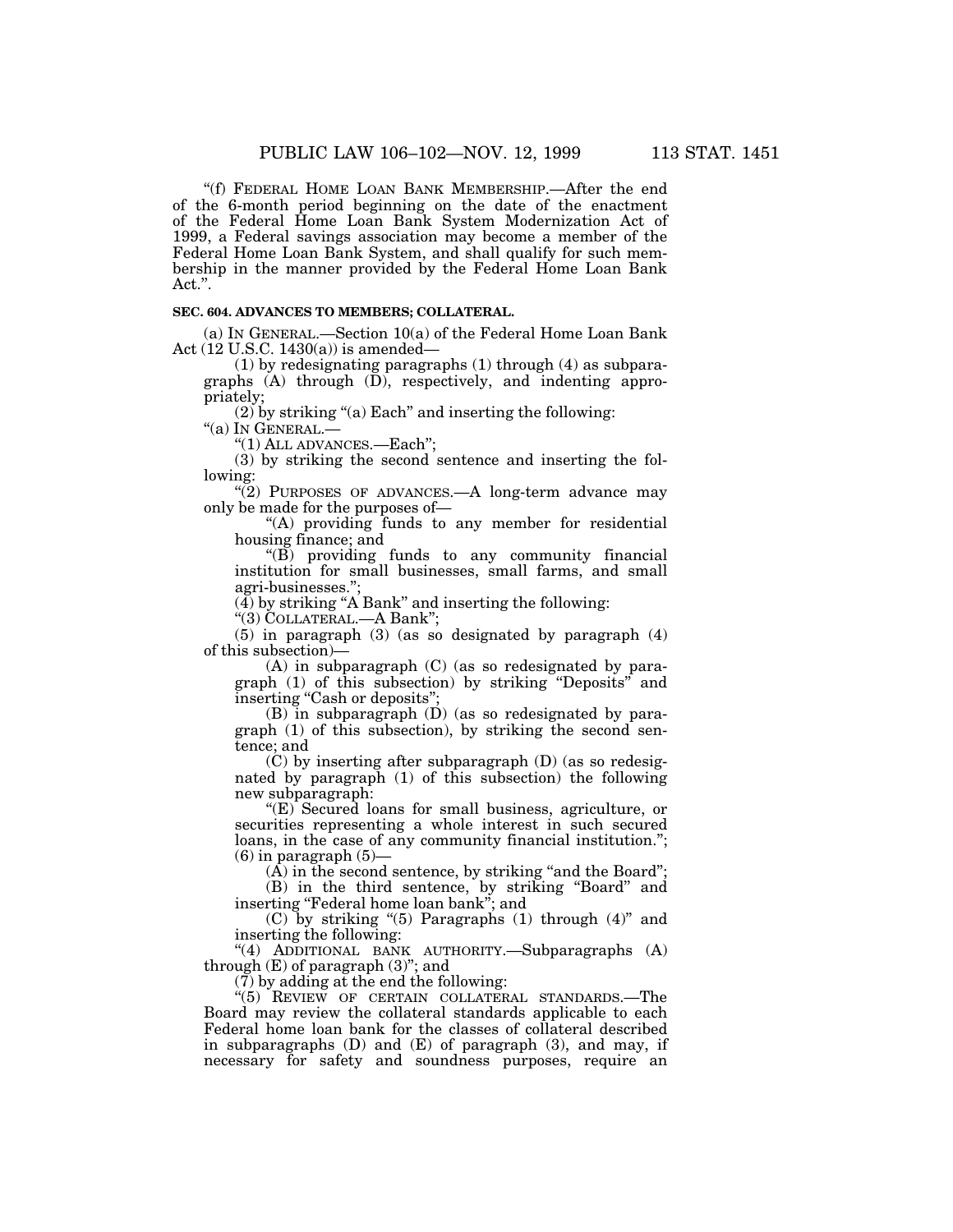increase in the collateral standards for any or all of those classes of collateral.

''(6) DEFINITIONS.—For purposes of this subsection, the terms 'small business', 'agriculture', 'small farm', and 'small agri-business' shall have the meanings given those terms by regulation of the Finance Board.''.

(b) CLERICAL AMENDMENT.—The section heading for section 10 of the Federal Home Loan Bank Act (12 U.S.C. 1430) is amended to read as follows:

# **''SEC. 10. ADVANCES TO MEMBERS.''.**

(c) QUALIFIED THRIFT LENDER STATUS.—Section 10 of the Federal Home Loan Bank Act (12 U.S.C. 1430) is amended by striking the first of the 2 subsections designated as subsection (e).

(d) FEDERAL HOME LOAN BANK ACCESS.—Section 10(m)(3)(B) of the Home Owners' Loan Act (12 U.S.C. 1467a(m)(3)(B)) is amended—

(1) in clause (i), by striking subclause (III) and redesignating subclause (IV) as subclause (III); and

 $(2)$  by striking clause (ii) and inserting the following:

"(ii) ADDITIONAL RESTRICTIONS EFFECTIVE AFTER 3 YEARS.—Beginning 3 years after the date on which a savings association should have become a qualified thrift lender, or the date on which the savings association ceases to be a qualified thrift lender, as applicable, the savings association shall not retain any investment (including an investment in any subsidiary) or engage, directly or indirectly, in any activity, unless that investment or activity—

''(I) would be permissible for the savings association if it were a national bank; and

''(II) is permissible for the savings association as a savings association.''.

#### **SEC. 605. ELIGIBILITY CRITERIA.**

Section 4(a) of the Federal Home Loan Bank Act (12 U.S.C.  $1424(a)$ ) is amended-

(1) in paragraph  $(2)(A)$ , by inserting "(other than a community financial institution)'' after ''institution'';

(2) in the matter immediately following paragraph  $(2)(C)$ — (A) by striking ''An insured'' and inserting the fol-

lowing:

''(3) CERTAIN INSTITUTIONS.—An insured''; and

(B) by striking ''preceding sentence'' and inserting "paragraph (2)"; and

(3) by adding at the end the following new paragraph:

"(4) LIMITED EXEMPTION FOR COMMUNITY FINANCIAL INSTITUTIONS.—A community financial institution that otherwise meets the requirements of paragraph (2) may become a member without regard to the percentage of its total assets that is represented by residential mortgage loans, as described in subparagraph  $(A)$  of paragraph  $(2)$ .".

#### **SEC. 606. MANAGEMENT OF BANKS.**

(a) BOARD OF DIRECTORS.—Section 7 of the Federal Home Loan Bank Act (12 U.S.C. 1427(d)) is amended—

 $(1)$  in subsection  $(a)$ , by striking "and bona fide residents of the district in which such bank is located'' and inserting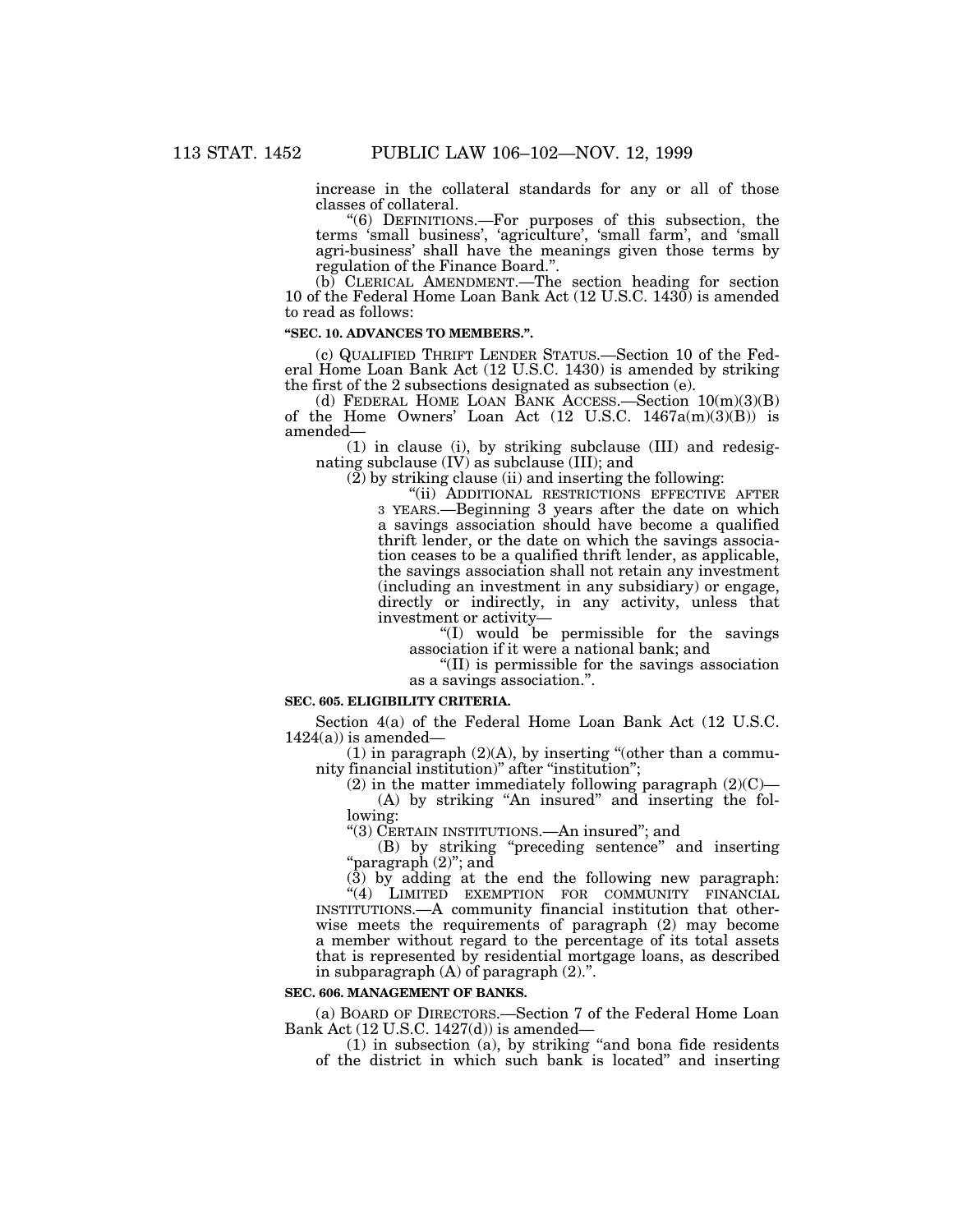'', and each of whom shall be either a bona fide resident of the district in which such bank is located or an officer or director of a member of such bank located in that district'';

(2) in subsection (d), by striking the first sentence and inserting the following: ''The term of each director, whether elected or appointed, shall be 3 years. The board of directors of each Federal home loan bank and the Finance Board shall adjust the terms of members first elected or appointed after the date of the enactment of the Federal Home Loan Bank System Modernization Act of 1999 to ensure that the terms of the members of the board of directors are staggered with approximately  $\frac{1}{3}$  of the terms expiring each year."; and

(3) by striking subsection (g) and inserting the following: ''(g) CHAIRPERSON AND VICE CHAIRPERSON.—

''(1) ELECTION.—The Chairperson and Vice Chairperson of the board of directors of each Federal home loan bank shall be elected by a majority of all the directors of such bank from among the directors of the bank.

"(2) TERMS.—The term of office of the Chairperson and the Vice Chairperson of the board of directors of a Federal home loan bank shall be 2 years.

"(3) ACTING CHAIRPERSON.—In the event of a vacancy in the position of Chairperson of the board of directors or during the absence or disability of the Chairperson, the Vice Chairperson shall act as Chairperson.

"(4) PROCEDURES.—The board of directors of each Federal home loan bank shall establish procedures, in the bylaws of such board, for designating an acting chairperson for any period during which the Chairperson and the Vice Chairperson are not available to carry out the requirements of that position for any reason and removing any person from any such position for good cause.''.

(b) COMPENSATION.—Section 7(i) of the Federal Home Loan Bank Act (12 U.S.C. 1427(i)) is amended—

(1) by striking ''(i) Each bank may pay its directors'' and inserting ''(i) DIRECTORS' COMPENSATION.—

"(1) IN GENERAL.—Subject to paragraph  $(2)$ , each bank may pay its directors''; and

(2) by adding at the end the following new paragraph: "(2) LIMITATION.-

"(A) In GENERAL.—The annual salary of each of the following members of the board of directors of a Federal home loan bank may not exceed the amount specified:

**''In the case of the— The annual compensation**

| may not exceed- |
|-----------------|
| \$25,000        |
| \$20,000        |
| \$15.000.       |

''(B) ADJUSTMENT.—Beginning January 1, 2001, each Effective date. dollar amount referred to in the table in subparagraph (A) shall be adjusted annually by the Finance Board, based on the annual percentage increase, if any, in the Consumer Price Index for all urban consumers, as published by the Department of Labor.

''(C) EXPENSES.—Subparagraph (A) shall not be construed as prohibiting the reimbursement of expenses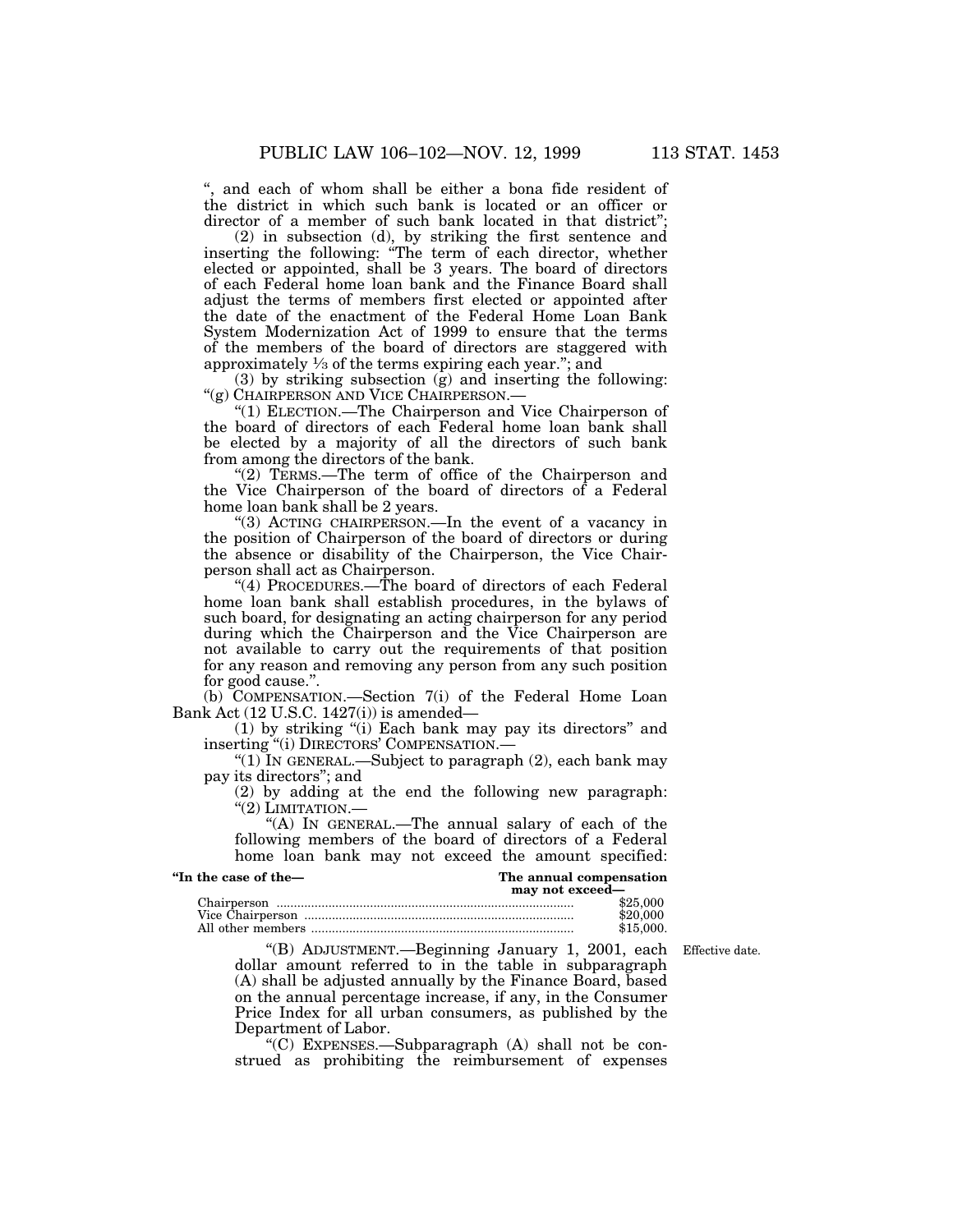incurred by members of the board of directors of any Federal home loan bank in connection with service on the board of directors."

(c) REPEAL OF SECTIONS 22A AND 27.—The Federal Home Loan Bank Act (12 U.S.C. 1421 et seq.) is amended by striking sections 22A (12 U.S.C. 1442a) and 27 (12 U.S.C. 1447).

(d) SECTION 12.—Section 12 of the Federal Home Loan Bank Act (12 U.S.C. 1432) is amended—

 $(1)$  in subsection  $(a)$ —

(A) by striking ", but, except" and all that follows through ''ten years'';

(B) by striking ''subject to the approval of the Board'' the first place that term appears;

(C) by striking ''and, by its Board of directors,'' and all that follows through "agent of such bank," and inserting "and, by the board of directors of the bank, to prescribe, amend, and repeal by-laws governing the manner in which its affairs may be administered, consistent with applicable laws and regulations, as administered by the Finance Board. No officer, employee, attorney, or agent of a Federal home loan bank''; and

(D) by striking ''Board of directors'' where such term appears in the penultimate sentence and inserting ''board of directors''; and

(2) in subsection (b), by striking ''loans banks'' and inserting ''loan banks''.

(e) POWERS AND DUTIES OF FEDERAL HOUSING FINANCE BOARD.—

(1) ISSUANCE OF NOTICES OF VIOLATIONS.—Section 2B(a) of the Federal Home Loan Bank Act (12 U.S.C. 1422b(a)) is amended by adding at the end the following new paragraphs:

''(5) To issue and serve a notice of charges upon a Federal home loan bank or upon any executive officer or director of a Federal home loan bank if, in the determination of the Finance Board, the Bank, executive officer, or director is engaging or has engaged in, or the Finance Board has reasonable cause to believe that the Bank, executive officer, or director is about to engage in an unsafe or unsound practice in conducting the business of the bank, or any conduct that violates any provision of this Act or any law, order, rule, or regulation or any condition imposed in writing by the Finance Board in connection with the granting of any application or other request by the Bank, or any written agreement entered into by the Bank with the agency, in accordance with the procedures provided in subsection (c) or (f) of section 1371 of the Federal Housing Enterprises Financial Safety and Soundness Act of 1992. Such authority includes the same authority to issue an order requiring a party to take affirmative action to correct conditions resulting from violations or practices or to limit activities of a Bank or any executive officer or director of a Bank as appropriate Federal banking agencies have to take with respect to insured depository institutions under paragraphs  $(\hat{6})$  and  $(7)$  of section  $8(b)$  of the Federal Deposit Insurance Act, and to have all other powers, rights, and duties to enforce this Act with respect to the Federal home loan banks and their executive officers and directors as the Office of Federal Housing Enterprise Oversight has to enforce the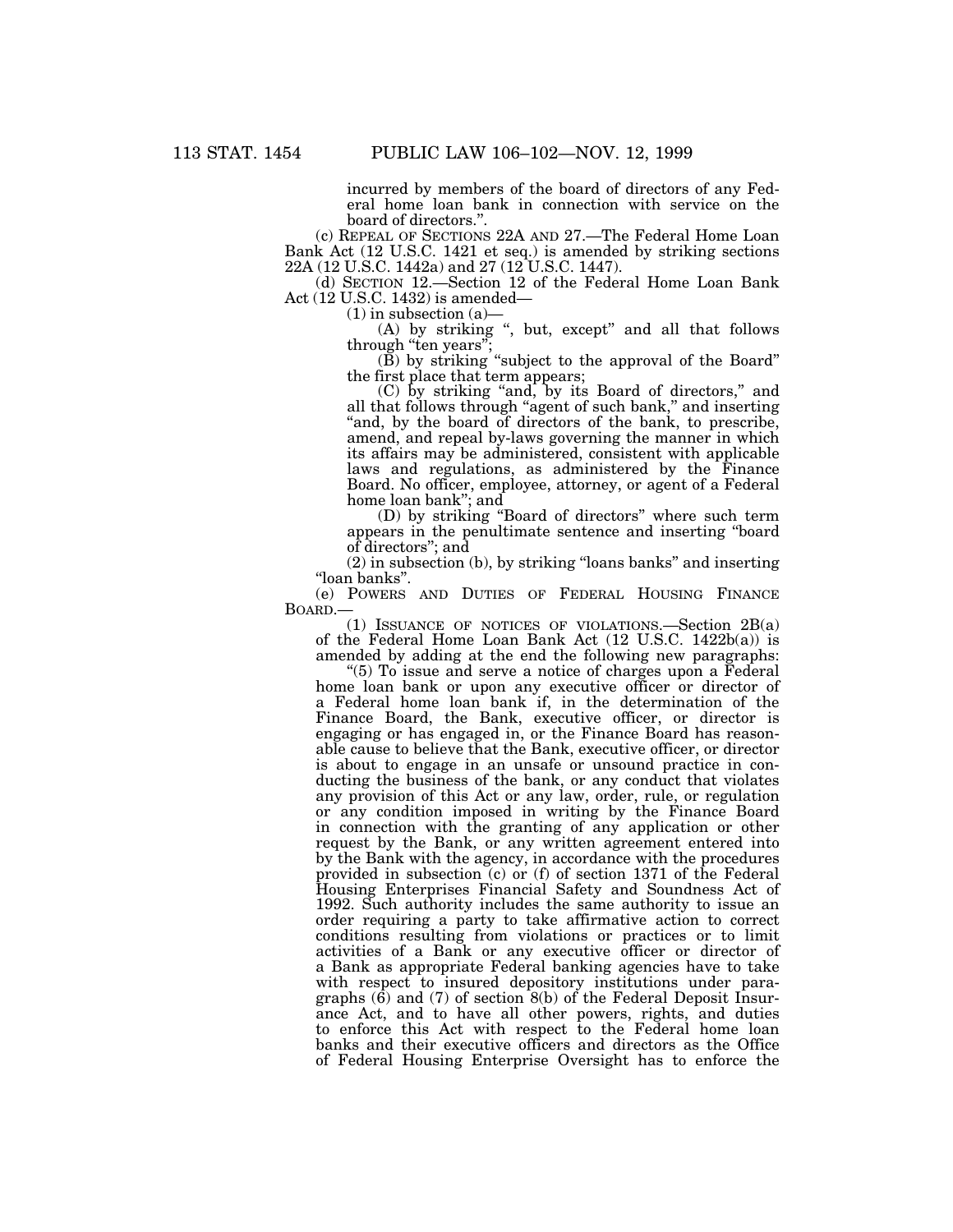Federal Housing Enterprises Financial Safety and Soundness Act of 1992, the Federal National Mortgage Association Charter Act, or the Federal Home Loan Mortgage Corporation Act with respect to the Federal housing enterprises under subtitle C (other than section 1371) of the Federal Housing Enterprises Financial Safety and Soundness Act of 1992.

''(6) To address any insufficiencies in capital levels resulting from the application of section 5(f) of the Home Owners' Loan Act.

"(7) To act in its own name and through its own attorneys-

''(A) in enforcing any provision of this Act or any regulation promulgated under this Act; or

" $(\hat{B})$  in any action, suit, or proceeding to which the Finance Board is a party that involves the Board's regulation or supervision of any Federal home loan bank.''.

(2) TECHNICAL AMENDMENT.—Section 111 of Public Law 93–495 (12 U.S.C. 250) is amended by striking ''Federal Home Loan Bank Board,'' and inserting ''Director of the Office of Thrift Supervision, the Federal Housing Finance Board,''.

(f) ELIGIBILITY TO SECURE ADVANCES.—

(1) SECTION 9.—Section 9 of the Federal Home Loan Bank Act (12 U.S.C. 1429) is amended—

(A) in the second sentence, by striking ''with the approval of the Board''; and

(B) in the third sentence, by striking '', subject to the approval of the Board,''.

(2) SECTION 10.—Section 10 of the Federal Home Loan Bank Act (12 U.S.C. 1430) is amended—

 $(A)$  in subsection  $(c)$ —

(i) in the first sentence, by striking ''Board'' and inserting "Federal home loan bank"; and

(ii) by striking the second sentence; and

 $(B)$  in subsection  $\bar{d}$ )–

(i) in the first sentence, by striking ''and the approval of the Board''; and

(ii) by striking ''Subject to the approval of the Board, any'' and inserting ''Any''.

(g) SECTION 16.—Section 16(a) of the Federal Home Loan Bank Act  $(12 \text{ U.S.C. } 1436(a))$  is amended—

(1) in the third sentence—

(A) by striking "net earnings" and inserting "previously retained earnings or current net earnings''; and

(B) by striking ", and then only with the approval of the Federal Housing Finance Board''; and

(2) by striking the fourth sentence.

(h) SECTION 18.—Section 18(b) of the Federal Home Loan Bank Act (12 U.S.C. 1438(b)) is amended by striking paragraph (4).

#### **SEC. 607. RESOLUTION FUNDING CORPORATION.**

(a) IN GENERAL.—Section  $21B(f)(2)(C)$  of the Federal Home Loan Bank Act (12 U.S.C. 1441b $(f)(2)(C)$ ) is amended to read as follows:

''(C) PAYMENTS BY FEDERAL HOME LOAN BANKS.—

''(i) IN GENERAL.—To the extent that the amounts available pursuant to subparagraphs (A) and (B) are insufficient to cover the amount of interest payments, each Federal home loan bank shall pay to the Funding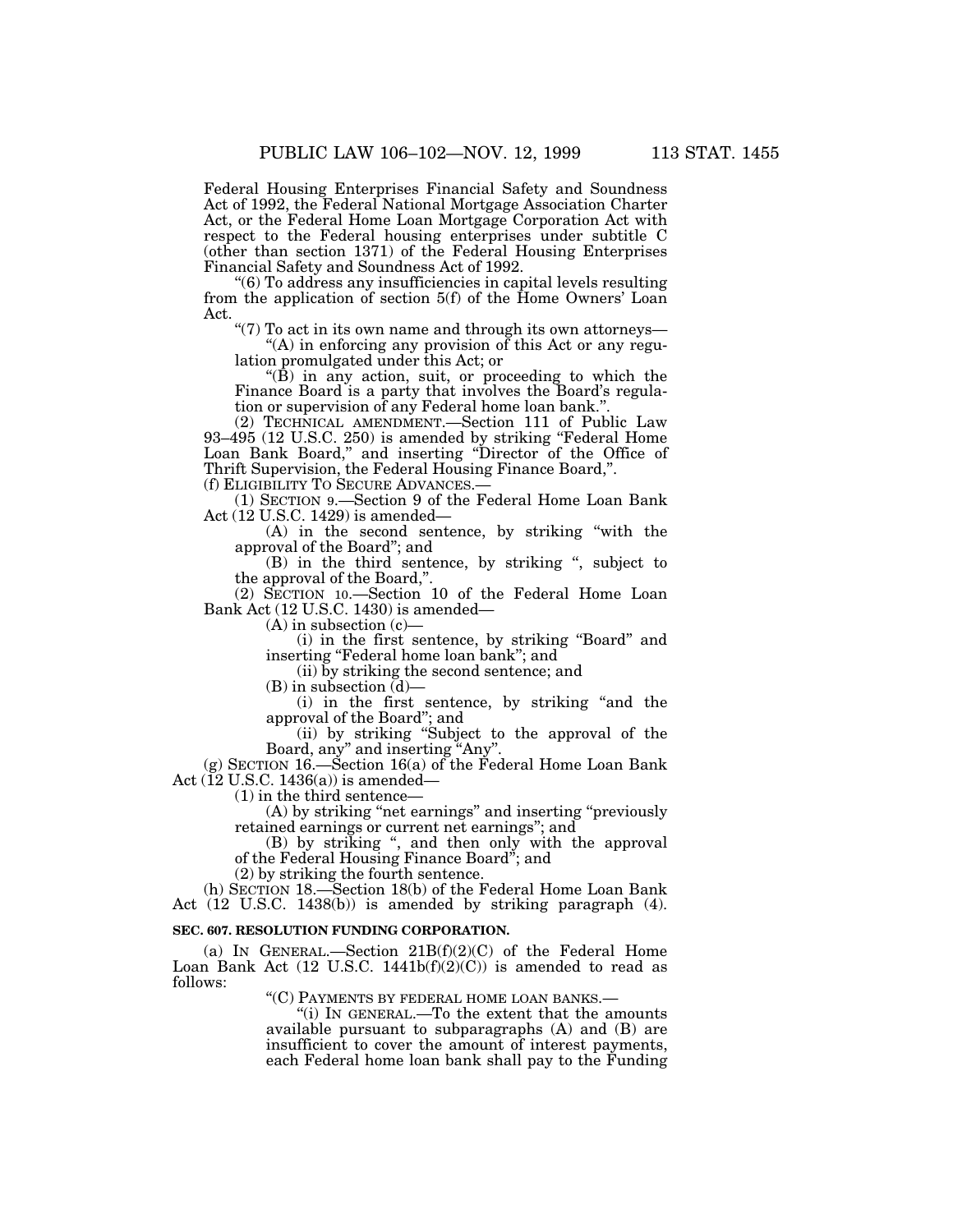Corporation in each calendar year, 20.0 percent of the net earnings of that Bank (after deducting expenses relating to section 10(j) and operating expenses).

''(ii) ANNUAL DETERMINATION.—The Board annually shall determine the extent to which the value of the aggregate amounts paid by the Federal home loan banks exceeds or falls short of the value of an annuity of \$300,000,000 per year that commences on the issuance date and ends on the final scheduled maturity date of the obligations, and shall select appropriate present value factors for making such determinations, in consultation with the Secretary of the Treasury.

''(iii) PAYMENT TERM ALTERATIONS.—The Board shall extend or shorten the term of the payment obligations of a Federal home loan bank under this subparagraph as necessary to ensure that the value of all payments made by the Banks is equivalent to the value of an annuity referred to in clause (ii).

"(iv) TERM BEYOND MATURITY.—If the Board extends the term of payment obligations beyond the final scheduled maturity date for the obligations, each Federal home loan bank shall continue to pay 20.0 percent of its net earnings (after deducting expenses relating to section 10(j) and operating expenses) to the Treasury of the United States until the value of all such payments by the Federal home loan banks is equivalent to the value of an annuity referred to in clause (ii). In the final year in which the Federal home loan banks are required to make any payment to the Treasury under this subparagraph, if the dollar amount represented by 20.0 percent of the net earnings of the Federal home loan banks exceeds the remaining obligation of the Banks to the Treasury, the Finance Board shall reduce the percentage pro rata to a level sufficient to pay the remaining obligation.".

(b) EFFECTIVE DATE.—The amendment made by subsection (a) shall become effective on January 1, 2000. Payments made by a Federal home loan bank before that effective date shall be counted toward the total obligation of that Bank under section  $21B(f)(2)(C)$ of the Federal Home Loan Bank Act, as amended by this section.

# **SEC. 608. CAPITAL STRUCTURE OF FEDERAL HOME LOAN BANKS.**

Section 6 of the Federal Home Loan Bank Act (12 U.S.C. 1426) is amended to read as follows:

# **''SEC. 6. CAPITAL STRUCTURE OF FEDERAL HOME LOAN BANKS.**

''(a) REGULATIONS.— ''(1) CAPITAL STANDARDS.—Not later than 1 year after the date of the enactment of the Federal Home Loan Bank System Modernization Act of 1999, the Finance Board shall issue regulations prescribing uniform capital standards applicable to each Federal home loan bank, which shall require each such bank to meet-

"(A) the leverage requirement specified in paragraph (2); and

''(B) the risk-based capital requirements, in accordance with paragraph  $(3)$ .

12 USC 1441b note.

Deadline.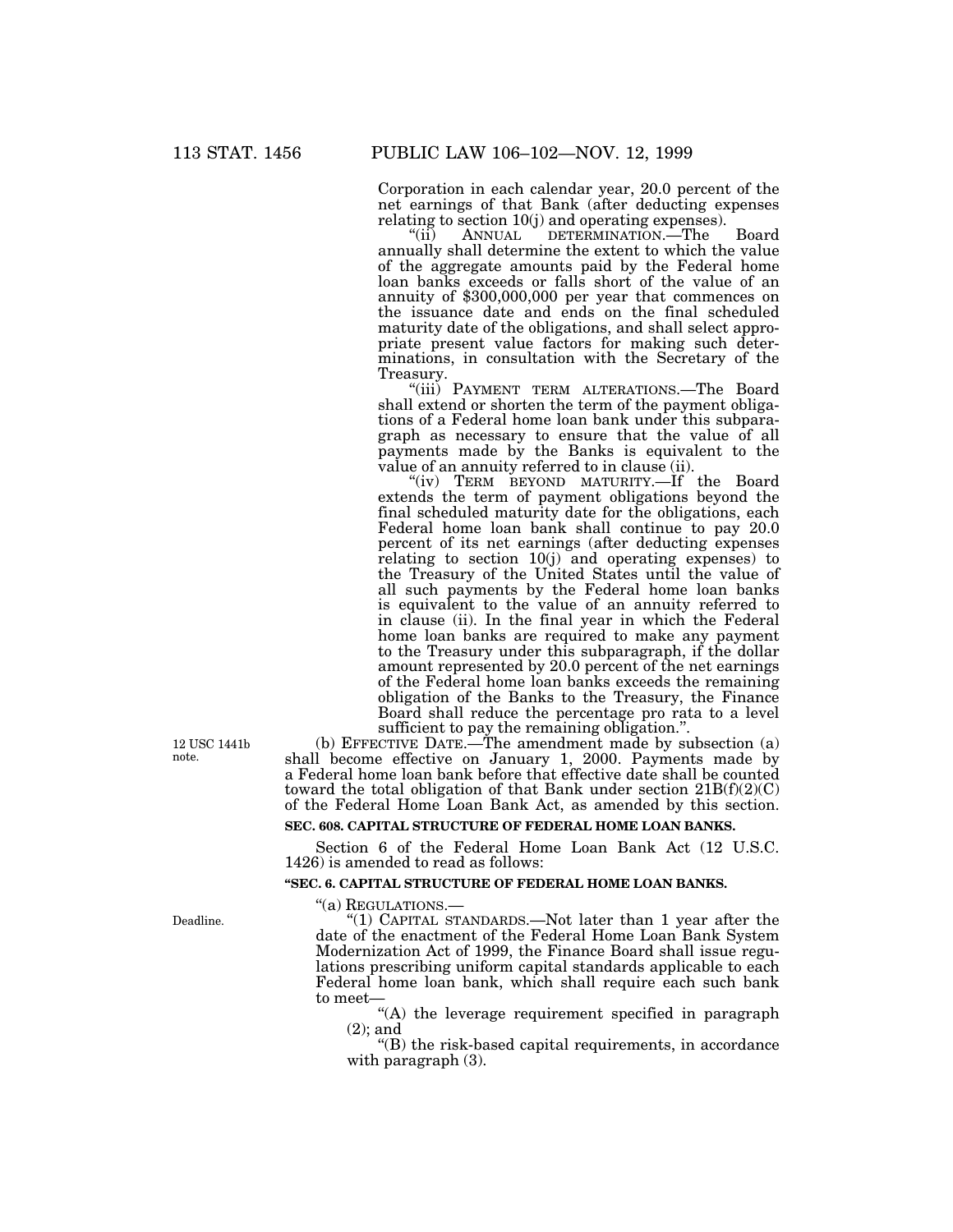''(2) LEVERAGE REQUIREMENT.—

"(A) In GENERAL.—The leverage requirement shall require each Federal home loan bank to maintain a minimum amount of total capital based on the total assets of the bank and shall be 5 percent.

''(B) TREATMENT OF STOCK AND RETAINED EARNINGS.— In determining compliance with the minimum leverage ratio established under subparagraph (A), the paid-in value of the outstanding Class B stock and the amount of retained earnings shall be multiplied by 1.5, and such higher amounts shall be deemed to be capital for purposes of meeting the 5 percent minimum leverage ratio, except that a Federal home loan bank's total capital (determined without taking into account any such multiplier) shall not be less than 4 percent of the total assets of the bank.

''(3) RISK-BASED CAPITAL STANDARDS.—

''(A) IN GENERAL.—Each Federal home loan bank shall maintain permanent capital in an amount that is sufficient, as determined in accordance with the regulations of the Finance Board, to meet—

''(i) the credit risk to which the Federal home loan bank is subject; and

"(ii) the market risk, including interest rate risk, to which the Federal home loan bank is subject, based on a stress test established by the Finance Board that rigorously tests for changes in market variables, including changes in interest rates, rate volatility, and changes in the shape of the yield curve.

''(B) CONSIDERATION OF OTHER RISK-BASED STAND-ARDS.—In establishing the risk-based standard under subparagraph (A)(ii), the Finance Board shall take due consideration of any risk-based capital test established pursuant to section 1361 of the Federal Housing Enterprises Financial Safety and Soundness Act of 1992 (12 U.S.C. 4611) for the enterprises (as defined in that Act), with such modifications as the Finance Board determines to be appropriate to reflect differences in operations between the Federal home loan banks and those enterprises.

 $\sqrt{4}$  OTHER REGULATORY REQUIREMENTS.—The regulations issued by the Finance Board under paragraph (1) shall—

''(A) permit each Federal home loan bank to issue, with such rights, terms, and preferences, not inconsistent with this Act and the regulations issued hereunder, as the board of directors of that bank may approve, any 1 or more of—

''(i) Class A stock, which shall be redeemable in cash and at par 6 months following submission by a member of a written notice of its intent to redeem such shares; and

''(ii) Class B stock, which shall be redeemable in cash and at par 5 years following submission by a member of a written notice of its intent to redeem such shares;

''(B) provide that the stock of a Federal home loan bank may be issued to and held by only members of the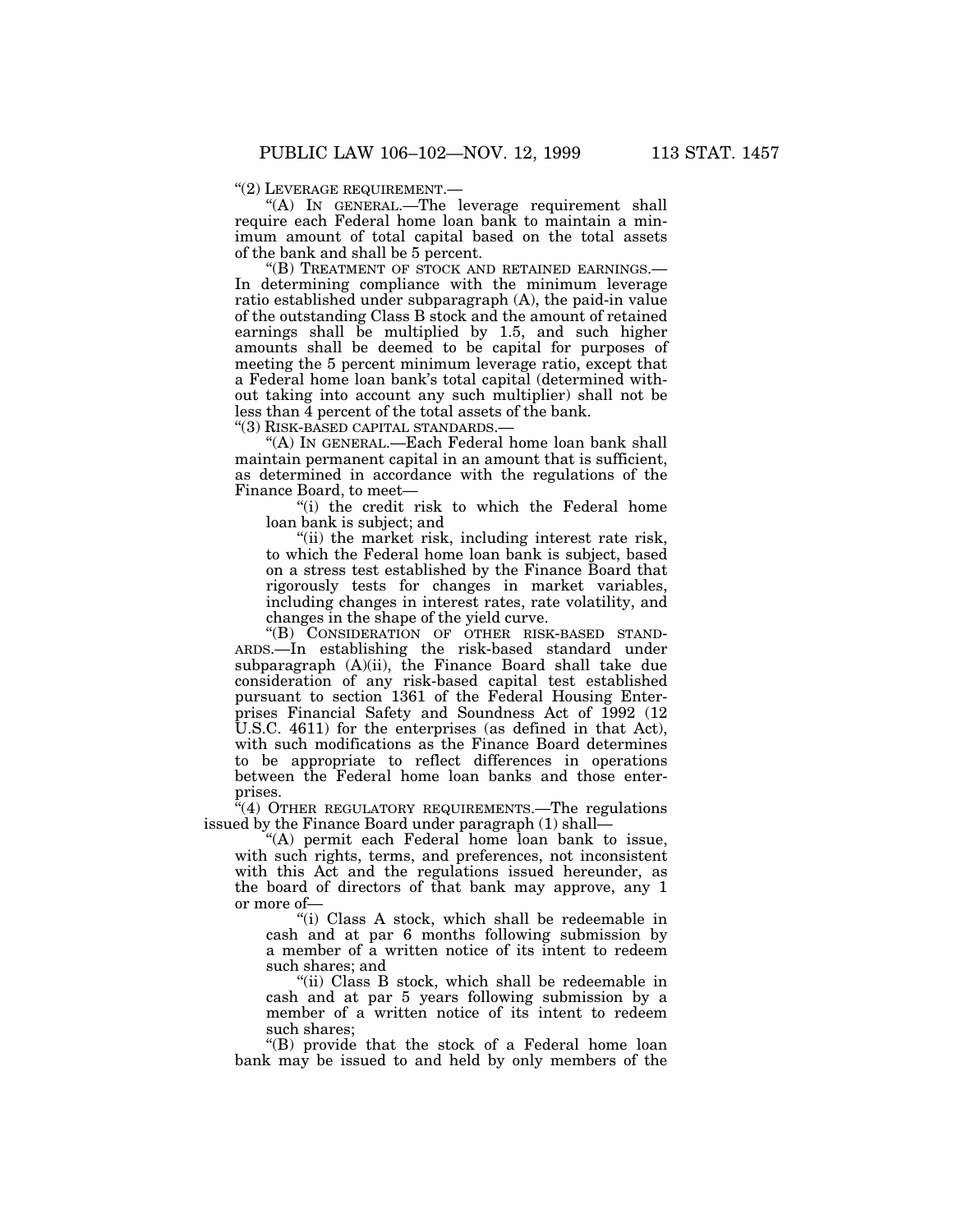bank, and that a bank may not issue any stock other than as provided in this section;

''(C) prescribe the manner in which stock of a Federal home loan bank may be sold, transferred, redeemed, or repurchased; and

''(D) provide the manner of disposition of outstanding stock held by, and the liquidation of any claims of the Federal home loan bank against, an institution that ceases to be a member of the bank, through merger or otherwise, or that provides notice of intention to withdraw from membership in the bank.

''(5) DEFINITIONS OF CAPITAL.—For purposes of determining compliance with the capital standards established under this subsection—

''(A) permanent capital of a Federal home loan bank shall include—

''(i) the amounts paid for the Class B stock; and "(ii) the retained earnings of the bank (as deter-

mined in accordance with generally accepted accounting principles); and

''(B) total capital of a Federal home loan bank shall include—

"(i) permanent capital;

''(ii) the amounts paid for the Class A stock;

''(iii) consistent with generally accepted accounting principles, and subject to the regulation of the Finance Board, a general allowance for losses, which may not include any reserves or allowances made or held against specific assets; and

"(iv) any other amounts from sources available to absorb losses incurred by the bank that the Finance Board determines by regulation to be appropriate to include in determining total capital.

''(6) TRANSITION PERIOD.—Notwithstanding any other provision of this Act, the requirements relating to purchase and retention of capital stock of a Federal home loan bank by any member thereof in effect on the day before the date of the enactment of the Federal Home Loan Bank System Modernization Act of 1999, shall continue in effect with respect to each Federal home loan bank until the regulations required by this subsection have taken effect and the capital structure plan required by subsection (b) has been approved by the Finance Board and implemented by such bank.

''(b) CAPITAL STRUCTURE PLAN.—

"(1) APPROVAL OF PLANS.—Not later than 270 days after the date of publication by the Finance Board of final regulations in accordance with subsection (a), the board of directors of each Federal home loan bank shall submit for Finance Board approval a plan establishing and implementing a capital structure for such bank that—

"(A) the board of directors determines is best suited for the condition and operation of the bank and the interests of the members of the bank;

 $'(B)$  meets the requirements of subsection  $(c)$ ; and

''(C) meets the minimum capital standards and requirements established under subsection (a) and other regulations prescribed by the Finance Board.

Deadline.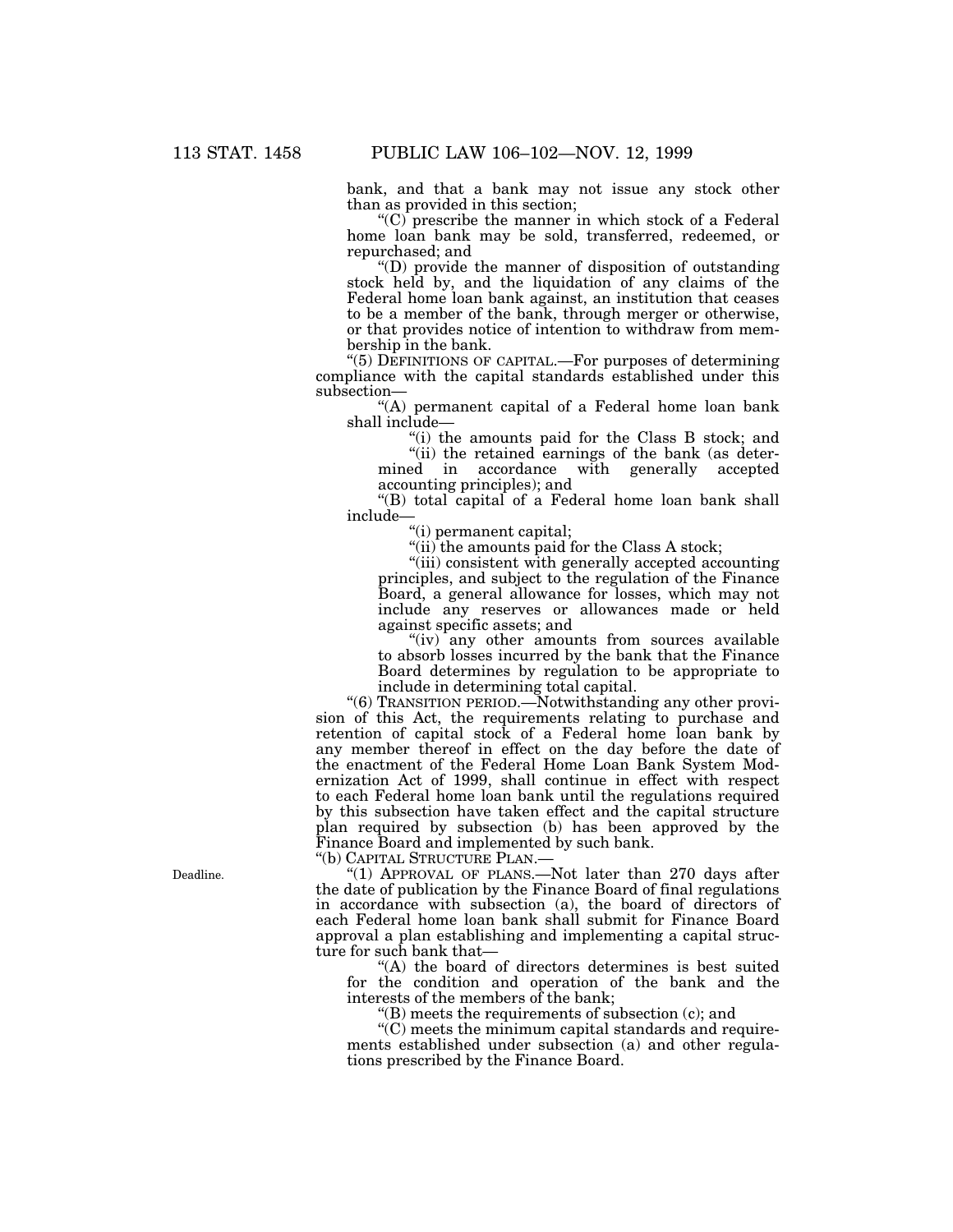"(2) APPROVAL OF MODIFICATIONS.—The board of directors of a Federal home loan bank shall submit to the Finance Board for approval any modifications that the bank proposes to make to an approved capital structure plan.

"(c) CONTENTS OF PLAN.—The capital structure plan of each Federal home loan bank shall contain provisions addressing each of the following:

"(1) MINIMUM INVESTMENT.—

''(A) IN GENERAL.—Each capital structure plan of a Federal home loan bank shall require each member of the bank to maintain a minimum investment in the stock of the bank, the amount of which shall be determined in a manner to be prescribed by the board of directors of each bank and to be included as part of the plan.

''(B) INVESTMENT ALTERNATIVES.—

''(i) IN GENERAL.—In establishing the minimum investment required for each member under subparagraph (A), a Federal home loan bank may, in its discretion, include any 1 or more of the requirements referred to in clause (ii), or any other provisions approved by the Finance Board.

''(ii) AUTHORIZED REQUIREMENTS.—A requirement is referred to in this clause if it is a requirement for—

''(I) a stock purchase based on a percentage of the total assets of a member; or

''(II) a stock purchase based on a percentage of the outstanding advances from the bank to the member.

''(C) MINIMUM AMOUNT.—Each capital structure plan of a Federal home loan bank shall require that the minimum stock investment established for members shall be set at a level that is sufficient for the bank to meet the minimum capital requirements established by the Finance Board under subsection (a).

''(D) ADJUSTMENTS TO MINIMUM REQUIRED INVEST-MENT.—The capital structure plan of each Federal home loan bank shall impose a continuing obligation on the board of directors of the bank to review and adjust the minimum investment required of each member of that bank, as necessary to ensure that the bank remains in compliance with applicable minimum capital levels established by the Finance Board, and shall require each member to comply promptly with any adjustments to the required minimum investment.

''(2) TRANSITION RULE.—

''(A) IN GENERAL.—The capital structure plan of each Federal home loan bank shall specify the date on which it shall take effect, and may provide for a transition period of not longer than 3 years to allow the bank to come into compliance with the capital requirements prescribed under subsection (a), and to allow any institution that was a member of the bank on the date of the enactment of the Federal Home Loan Bank System Modernization Act of 1999, to come into compliance with the minimum investment required pursuant to the plan.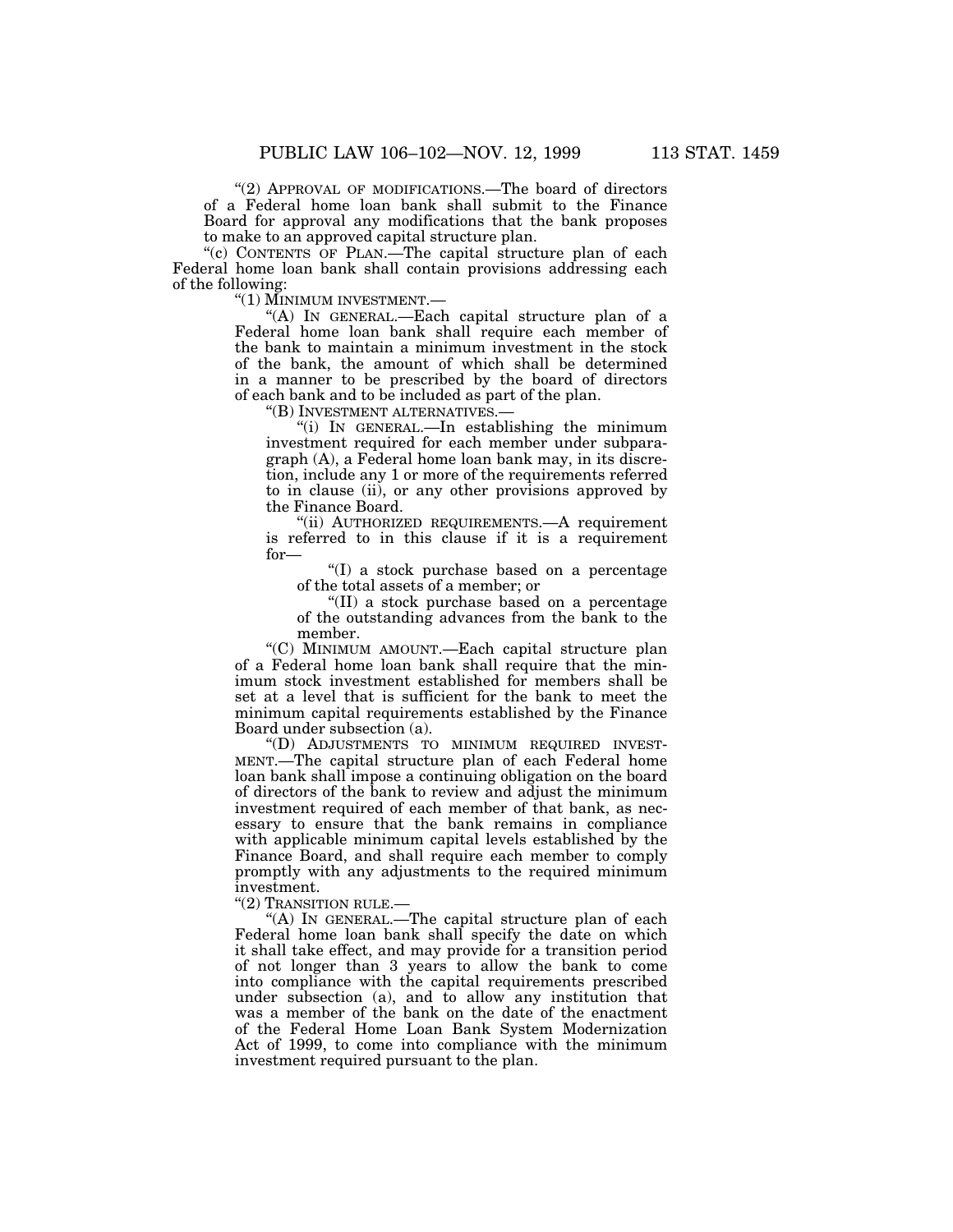''(B) INTERIM PURCHASE REQUIREMENTS.—The capital structure plan of a Federal home loan bank may allow any member referred to in subparagraph (A) that would be required by the terms of the capital structure plan to increase its investment in the stock of the bank to do so in periodic installments during the transition period.

"(3) DISPOSITION OF SHARES.—The capital structure plan of a Federal home loan bank shall provide for the manner of disposition of any stock held by a member of that bank that terminates its membership or that provides notice of its intention to withdraw from membership in that bank.

"(4) CLASSES OF STOCK.-

''(A) IN GENERAL.—The capital structure plan of a Federal home loan bank shall afford each member of that bank the option of maintaining its required investment in the bank through the purchase of any combination of classes of stock authorized by the board of directors of the bank and approved by the Finance Board in accordance with its regulations.

''(B) RIGHTS REQUIREMENT.—A Federal home loan bank shall include in its capital structure plan provisions establishing terms, rights, and preferences, including minimum investment, dividends, voting, and liquidation preferences of each class of stock issued by the bank, consistent with Finance Board regulations and market requirements.

''(C) REDUCED MINIMUM INVESTMENT.—The capital structure plan of a Federal home loan bank may provide for a reduced minimum stock investment for any member of that bank that elects to purchase Class B in a manner that is consistent with meeting the minimum capital requirements of the bank, as established by the Finance Board.

''(D) LIQUIDATION OF CLAIMS.—The capital structure plan of a Federal home loan bank shall provide for the liquidation in an orderly manner, as determined by the bank, of any claim of that bank against a member, including claims for any applicable prepayment fees or penalties resulting from prepayment of advances prior to stated maturity.

"(5) LIMITED TRANSFERABILITY OF STOCK.—The capital structure plan of a Federal home loan bank shall—

"(A) provide that any stock issued by that bank shall be available only to and held only by members of that bank and tradable only between that bank and its members; and

''(B) establish standards, criteria, and requirements for the issuance, purchase, transfer, retirement, and redemption of stock issued by that bank.

''(6) BANK REVIEW OF PLAN.—Before filing a capital structure plan with the Finance Board, each Federal home loan bank shall conduct a review of the plan by-

"(A) an independent certified public accountant, to ensure, to the extent possible, that implementation of the plan would not result in any write-down of the redeemable bank stock investment of its members; and

''(B) at least one major credit rating agency, to determine, to the extent possible, whether implementation of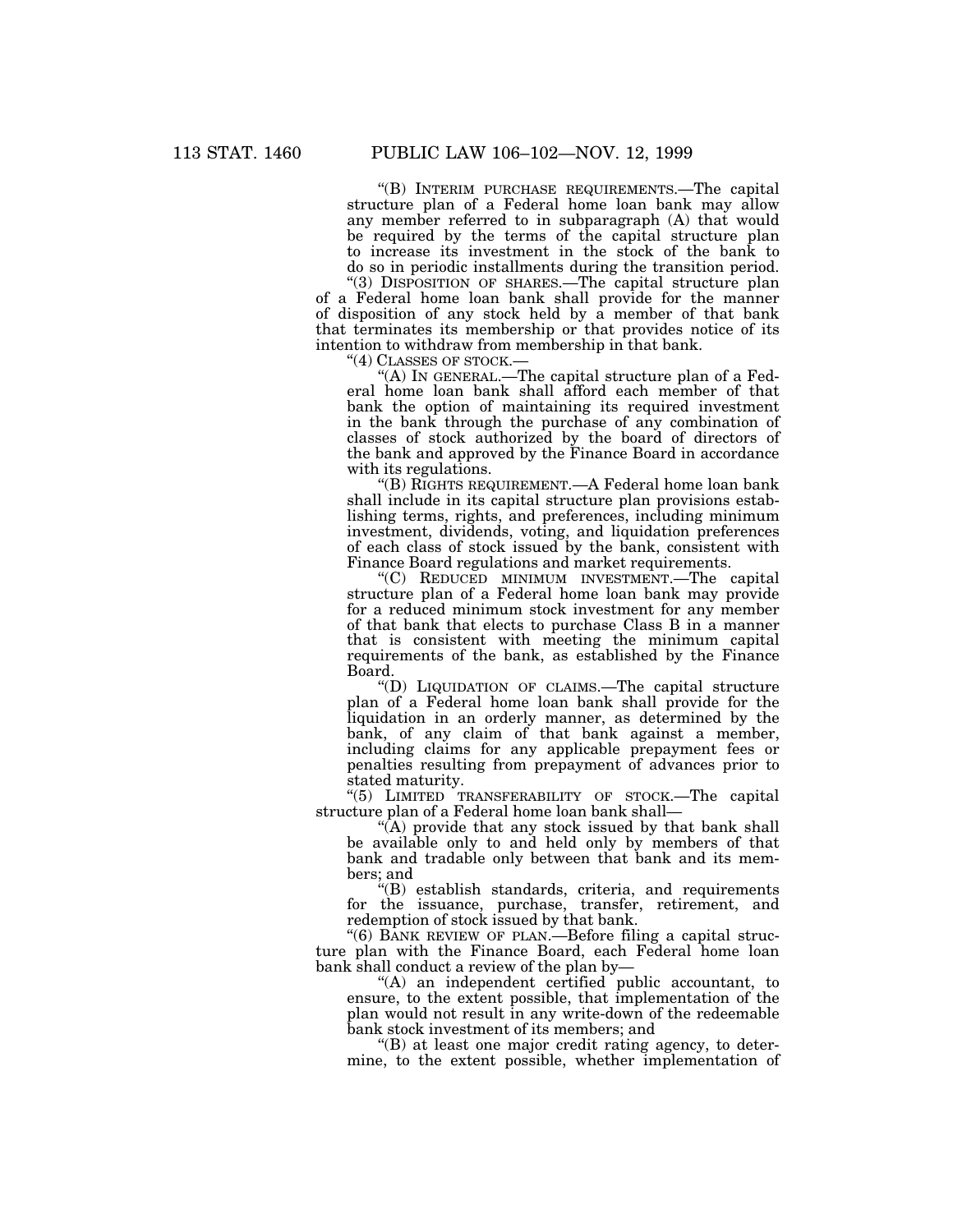the plan would have any material effect on the credit ratings of the bank.<br>"(d) TERMINATION OF MEMBERSHIP.

"(1) VOLUNTARY WITHDRAWAL.—Any member may withdraw from a Federal home loan bank if the member provides written notice to the bank of its intent to do so and if, on the date of withdrawal, there is in effect a certification by the Finance Board that the withdrawal will not cause the Federal Home Loan Bank System to fail to meet its obligation under section  $21B(f)(2)(C)$  to contribute to the debt service for the obligations issued by the Resolution Funding Corporation. The applicable stock redemption notice periods shall commence upon receipt of the notice by the bank. Upon the expiration of the applicable notice period for each class of redeemable stock, the member may surrender such stock to the bank, and shall be entitled to receive in cash the par value of the stock. During the applicable notice periods, the member shall be entitled to dividends and other membership rights commensurate with continuing stock ownership.

''(2) INVOLUNTARY WITHDRAWAL.—

''(A) IN GENERAL.—The board of directors of a Federal home loan bank may terminate the membership of any institution if, subject to Finance Board regulations, it determines that—

"(i) the member has failed to comply with a provision of this Act or any regulation prescribed under this Act; or

"(ii) the member has been determined to be insolvent, or otherwise subject to the appointment of a conservator, receiver, or other legal custodian, by a Federal or State authority with regulatory and supervisory responsibility for the member.

''(B) STOCK DISPOSITION.—An institution, the membership of which is terminated in accordance with subpara $graph (A)$ 

''(i) shall surrender redeemable stock to the Federal home loan bank, and shall receive in cash the par value of the stock, upon the expiration of the applicable notice period under subsection  $(a)(4)(A);$ 

"(ii) shall receive any dividends declared on its redeemable stock, during the applicable notice period under subsection  $(a)(4)(A)$ ; and

''(iii) shall not be entitled to any other rights or privileges accorded to members after the date of the termination.

''(C) COMMENCEMENT OF NOTICE PERIOD.—With respect to an institution, the membership of which is terminated in accordance with subparagraph  $(A)$ , the applicable notice period under subsection  $(a)(4)$  for each class of redeemable stock shall commence on the earlier of—

''(i) the date of such termination; or

"(ii) the date on which the member has provided notice of its intent to redeem such stock.

''(3) LIQUIDATION OF INDEBTEDNESS.—Upon the termination of the membership of an institution for any reason, the outstanding indebtedness of the member to the bank shall be liquidated in an orderly manner, as determined by the bank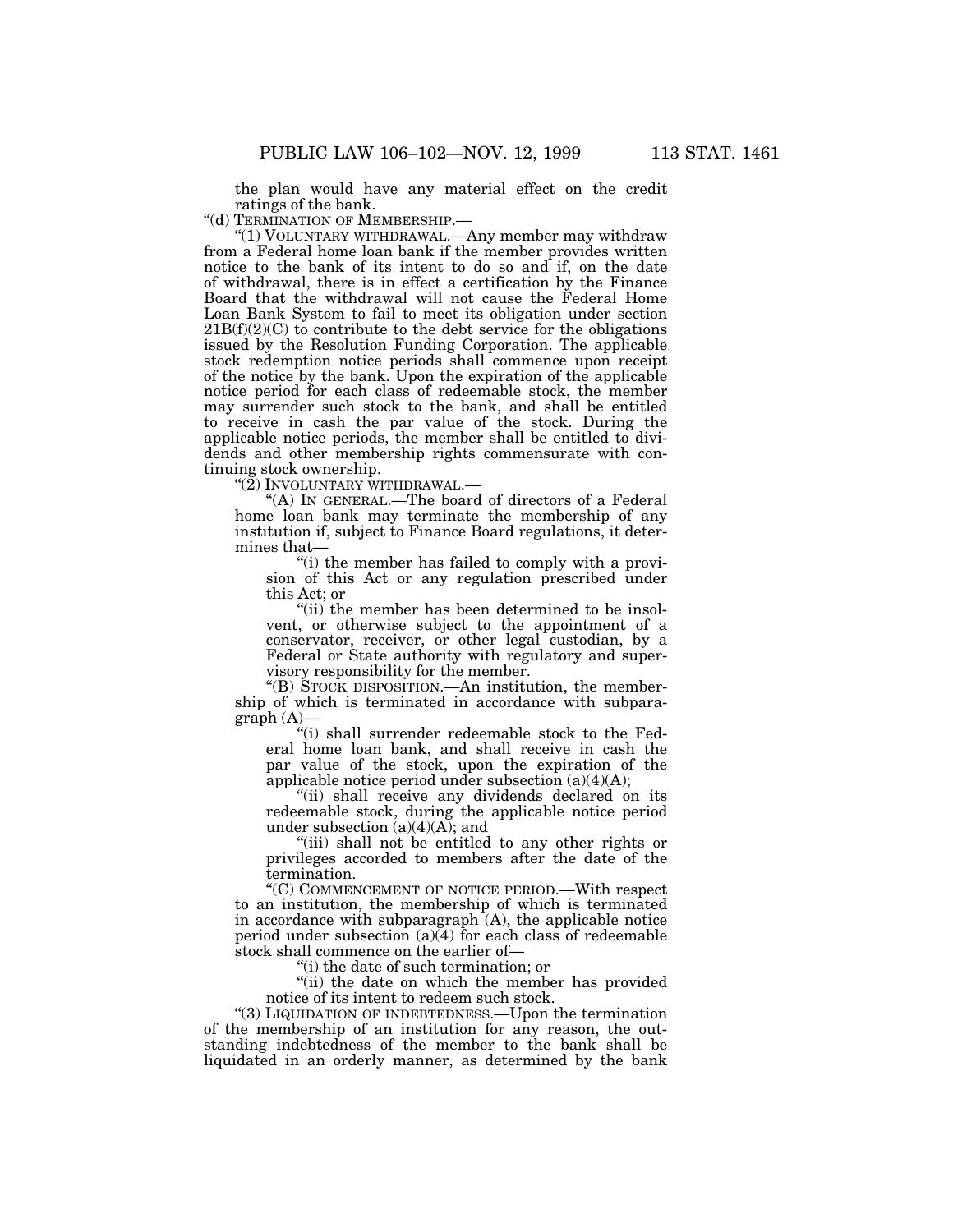and, upon the extinguishment of all such indebtedness, the bank shall return to the member all collateral pledged to secure the indebtedness.

''(e) REDEMPTION OF EXCESS STOCK.—

''(1) IN GENERAL.—A Federal home loan bank, in its sole discretion, may redeem or repurchase, as appropriate, any shares of Class A or Class B stock issued by the bank and held by a member that are in excess of the minimum stock investment required of that member.

"(2) EXCESS STOCK.—Shares of stock held by a member shall not be deemed to be 'excess stock' for purposes of this subsection by virtue of a member's submission of a notice of intent to withdraw from membership or termination of its membership in any other manner.

''(3) PRIORITY.—A Federal home loan bank may not redeem any excess Class B stock prior to the end of the 5-year notice period, unless the member has no Class A stock outstanding that could be redeemed as excess.

''(f) IMPAIRMENT OF CAPITAL.—If the Finance Board or the board of directors of a Federal home loan bank determines that the bank has incurred or is likely to incur losses that result in or are expected to result in charges against the capital of the bank, the bank shall not redeem or repurchase any stock of the bank without the prior approval of the Finance Board while such charges are continuing or are expected to continue. In no case may a bank redeem or repurchase any applicable capital stock if, following the redemption, the bank would fail to satisfy any minimum capital requirement.

''(g) REJOINING AFTER DIVESTITURE OF ALL SHARES.—

"(1) IN GENERAL.—Except as provided in paragraph (2), and notwithstanding any other provision of this Act, an institution that divests all shares of stock in a Federal home loan bank may not, after such divestiture, acquire shares of any Federal home loan bank before the end of the 5-year period beginning on the date of the completion of such divestiture, unless the divestiture is a consequence of a transfer of membership on an uninterrupted basis between banks.

''(2) EXCEPTION FOR WITHDRAWALS FROM MEMBERSHIP BEFORE 1998.—Any institution that withdrew from membership in any Federal home loan bank before December 31, 1997, may acquire shares of a Federal home loan bank at any time after that date, subject to the approval of the Finance Board and the requirements of this Act.

"(h) TREATMENT OF RETAINED EARNINGS.-

''(1) IN GENERAL.—The holders of the Class B stock of a Federal home loan bank shall own the retained earnings, surplus, undivided profits, and equity reserves, if any, of the bank.

"(2) EXCEPTION.—Except as specifically provided in this section or through the declaration of a dividend or a capital distribution by a Federal home loan bank, or in the event of liquidation of the bank, a member shall have no right to withdraw or otherwise receive distribution of any portion of the retained earnings of the bank.

"(3) LIMITATION.—A Federal home loan bank may not make any distribution of its retained earnings unless, following such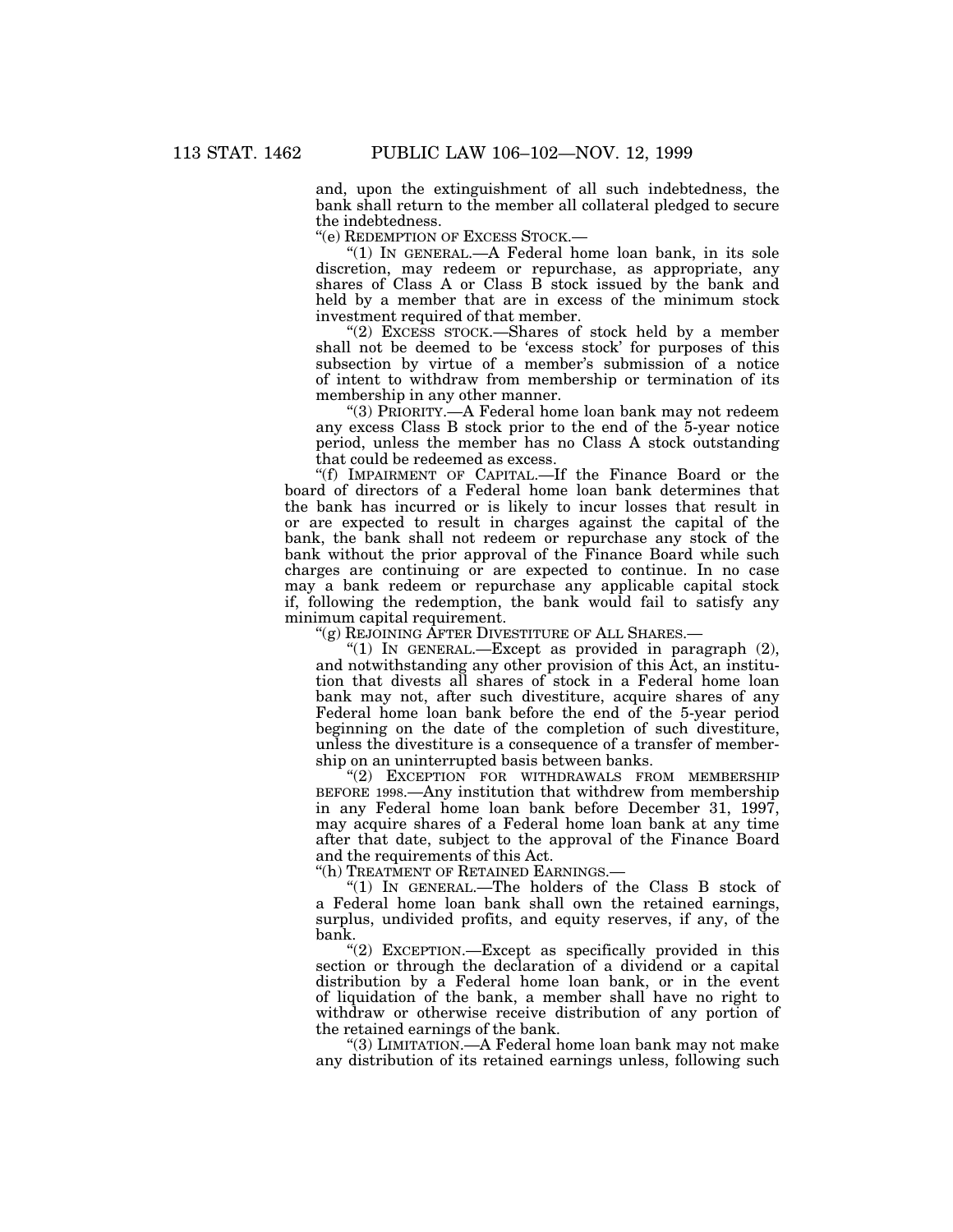distribution, the bank would continue to meet all applicable capital requirements.''.

# **TITLE VII—OTHER PROVISIONS**

# **Subtitle A—ATM Fee Reform**

# **SEC. 701. SHORT TITLE.**

This subtitle may be cited as the ''ATM Fee Reform Act of 1999''.

# **SEC. 702. ELECTRONIC FUND TRANSFER FEE DISCLOSURES AT ANY HOST ATM.**

Section 904(d) of the Electronic Fund Transfer Act (15 U.S.C.  $1693b(d)$  is amended by adding at the end the following new paragraph:

"(3) FEE DISCLOSURES AT AUTOMATED TELLER MACHINES.-

"(A) IN GENERAL.—The regulations prescribed under paragraph (1) shall require any automated teller machine operator who imposes a fee on any consumer for providing host transfer services to such consumer to provide notice in accordance with subparagraph (B) to the consumer (at the time the service is provided) of—

''(i) the fact that a fee is imposed by such operator for providing the service; and

''(ii) the amount of any such fee.

''(B) NOTICE REQUIREMENTS.—

''(i) ON THE MACHINE.—The notice required under clause (i) of subparagraph (A) with respect to any fee described in such subparagraph shall be posted in a prominent and conspicuous location on or at the automated teller machine at which the electronic fund transfer is initiated by the consumer.

''(ii) ON THE SCREEN.—The notice required under clauses (i) and (ii) of subparagraph (A) with respect to any fee described in such subparagraph shall appear on the screen of the automated teller machine, or on a paper notice issued from such machine, after the transaction is initiated and before the consumer is irrevocably committed to completing the transaction, except that during the period beginning on the date of the enactment of the Gramm-Leach-Bliley Act and ending on December 31, 2004, this clause shall not apply to any automated teller machine that lacks the technical capability to disclose the notice on the screen or to issue a paper notice after the transaction is initiated and before the consumer is irrevocably committed to completing the transaction.

''(C) PROHIBITION ON FEES NOT PROPERLY DISCLOSED AND EXPLICITLY ASSUMED BY CONSUMER.—No fee may be imposed by any automated teller machine operator in connection with any electronic fund transfer initiated by a consumer for which a notice is required under subparagraph (A), unless—

"(i) the consumer receives such notice in accordance with subparagraph (B); and

15 USC 1601 note. ATM Fee Reform Act of 1999.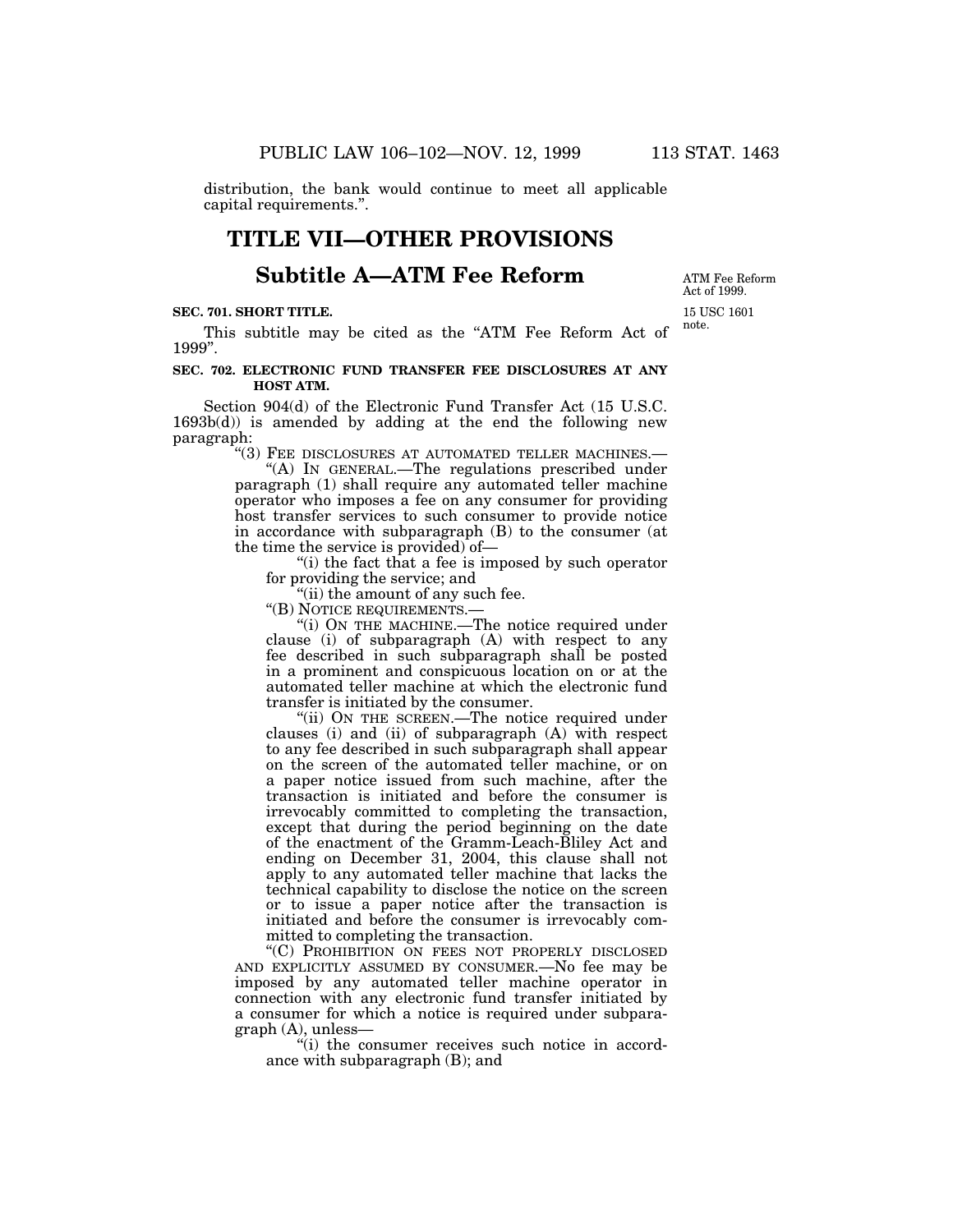''(ii) the consumer elects to continue in the manner necessary to effect the transaction after receiving such notice.

''(D) DEFINITIONS.—For purposes of this paragraph, the following definitions shall apply:

''(i) AUTOMATED TELLER MACHINE OPERATOR.—The term 'automated teller machine operator' means any person who—

''(I) operates an automated teller machine at which consumers initiate electronic fund transfers; and

''(II) is not the financial institution that holds the account of such consumer from which the transfer is made.

"(ii) ELECTRONIC FUND TRANSFER.—The term 'electronic fund transfer' includes a transaction that involves a balance inquiry initiated by a consumer in the same manner as an electronic fund transfer, whether or not the consumer initiates a transfer of funds in the course of the transaction.

''(iii) HOST TRANSFER SERVICES.—The term 'host transfer services' means any electronic fund transfer made by an automated teller machine operator in connection with a transaction initiated by a consumer at an automated teller machine operated by such operator.''.

#### **SEC. 703. DISCLOSURE OF POSSIBLE FEES TO CONSUMERS WHEN ATM CARD IS ISSUED.**

Section 905(a) of the Electronic Fund Transfer Act (15 U.S.C.  $1693c(a)$  is amended-

 $(1)$  by striking "and" at the end of paragraph  $(8)$ ;

(2) by striking the period at the end of paragraph (9) and inserting "; and"; and

(3) by inserting after paragraph (9) the following new paragraph:

" $(10)$  a notice to the consumer that a fee may be imposed  $by-$ 

''(A) an automated teller machine operator (as defined in section  $904(d)(3)(D)(i)$  if the consumer initiates a transfer from an automated teller machine that is not operated by the person issuing the card or other means of access; and

''(B) any national, regional, or local network utilized to effect the transaction.''.

# **SEC. 704. FEASIBILITY STUDY.**

(a) IN GENERAL.—The Comptroller General of the United States shall conduct a study of the feasibility of requiring, in connection with any electronic fund transfer initiated by a consumer through the use of an automated teller machine—

(1) a notice to be provided to the consumer before the consumer is irrevocably committed to completing the transaction, which clearly states the amount of any fee that will be imposed upon the consummation of the transaction by—

(A) any automated teller machine operator (as defined in section 904(d)(3)(D)(i) of the Electronic Fund Transfer Act) involved in the transaction;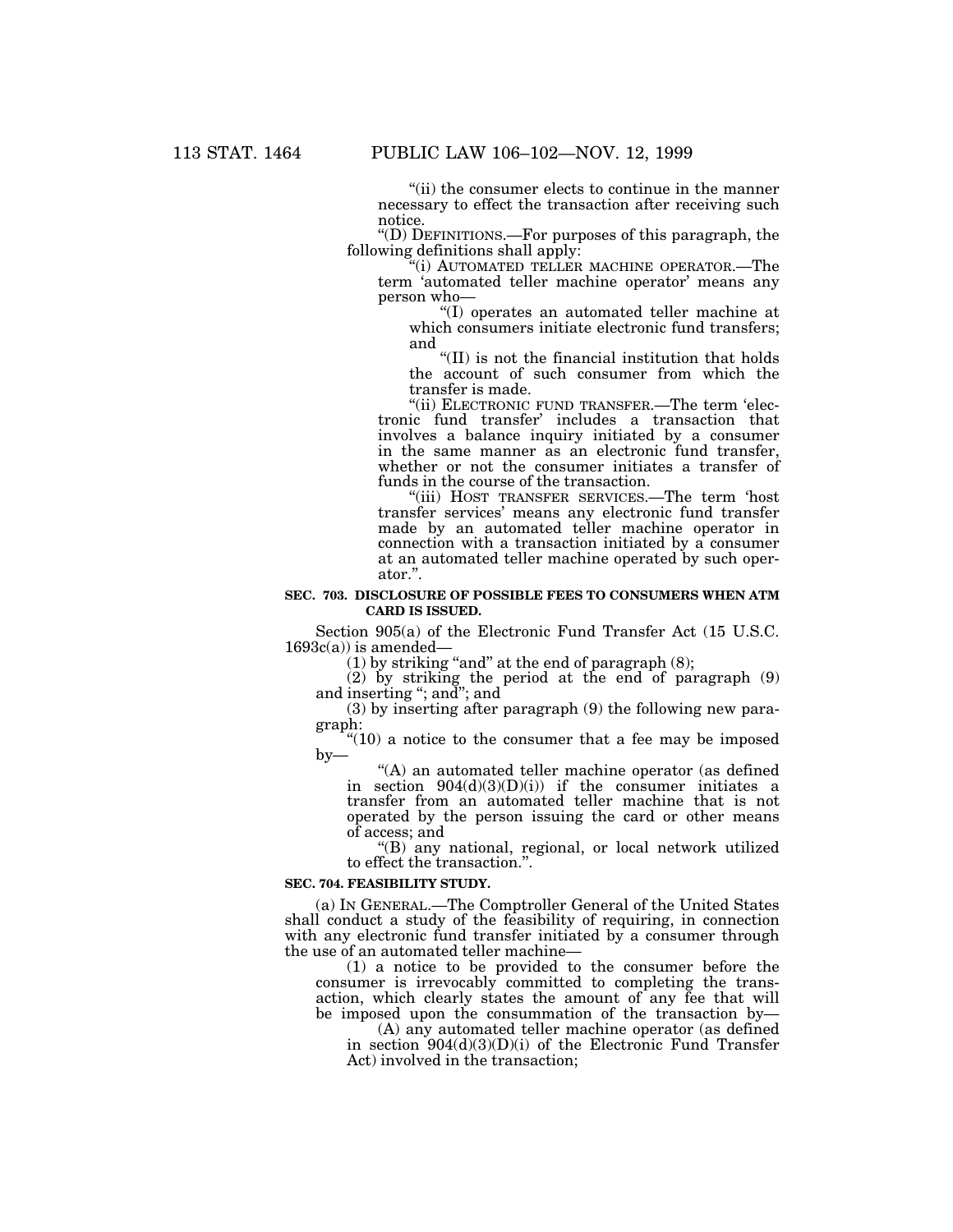(B) the financial institution holding the account of the consumer;

(C) any national, regional, or local network utilized to effect the transaction; and

(D) any other party involved in the transfer; and

(2) the consumer to elect to consummate the transaction after receiving the notice described in paragraph (1).

(b) FACTORS TO BE CONSIDERED.—In conducting the study required under subsection (a) with regard to the notice requirement described in such subsection, the Comptroller General shall consider the following factors:

(1) The availability of appropriate technology.

(2) Implementation and operating costs.

(3) The competitive impact any such notice requirement would have on various sizes and types of institutions, if implemented.

(4) The period of time that would be reasonable for implementing any such notice requirement.

(5) The extent to which consumers would benefit from any such notice requirement.

(6) Any other factor the Comptroller General determines to be appropriate in analyzing the feasibility of imposing any such notice requirement.

(c) REPORT TO THE CONGRESS.—Before the end of the 6-month period beginning on the date of the enactment of this Act, the Comptroller General shall submit a report to the Congress containing—

(1) the findings and conclusions of the Comptroller General in connection with the study required under subsection (a); and

(2) the recommendation of the Comptroller General with regard to the question of whether a notice requirement described in subsection (a) should be implemented and, if so, the manner in which such requirement should be implemented.

# **SEC. 705. NO LIABILITY IF POSTED NOTICES ARE DAMAGED.**

Section 910 of the Electronic Fund Transfer Act (15 U.S.C. 1693h) is amended by adding at the end the following new subsection:

''(d) EXCEPTION FOR DAMAGED NOTICES.—If the notice required to be posted pursuant to section  $904(d)(3)(B)(i)$  by an automated teller machine operator has been posted by such operator in compliance with such section and the notice is subsequently removed, damaged, or altered by any person other than the operator of the automated teller machine, the operator shall have no liability under this section for failure to comply with section  $904(d)(3)(B)(i)$ .".

# **Subtitle B—Community Reinvestment**

# **SEC. 711. CRA SUNSHINE REQUIREMENTS.**

The Federal Deposit Insurance Act (12 U.S.C. 1811 et seq.) is amended by inserting after section 47, as added by section 305 of this Act, the following new section: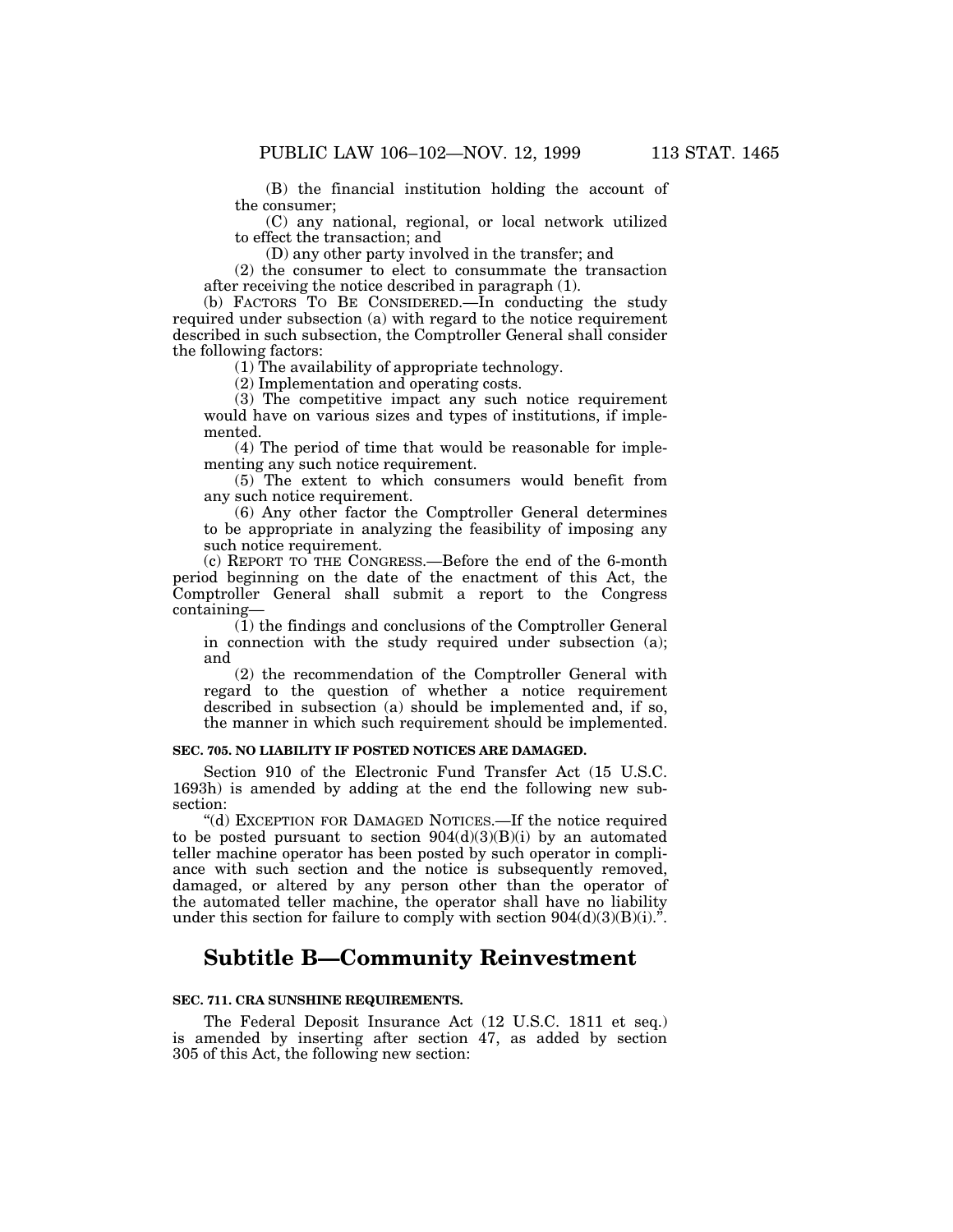12 USC 1831y.

# **''SEC. 48. CRA SUNSHINE REQUIREMENTS.**

"(a) PUBLIC DISCLOSURE OF AGREEMENTS.—Any agreement (as defined in subsection (e)) entered into after the date of the enactment of the Gramm-Leach-Bliley Act by an insured depository institution or affiliate with a nongovernmental entity or person made pursuant to or in connection with the Community Reinvestment Act of 1977 involving funds or other resources of such insured depository institution or affiliate—

 $\mathcal{L}(1)$  shall be in its entirety fully disclosed, and the full text thereof made available to the appropriate Federal banking agency with supervisory responsibility over the insured depository institution and to the public by each party to the agreement; and

 $\mathcal{L}(2)$  shall obligate each party to comply with this section. ''(b) ANNUAL REPORT OF ACTIVITY BY INSURED DEPOSITORY INSTITUTION.—Each insured depository institution or affiliate that is a party to an agreement described in subsection (a) shall report to the appropriate Federal banking agency with supervisory responsibility over the insured depository institution, not less frequently than once each year, such information as the Federal banking agency may by rule require relating to the following actions taken by the party pursuant to the agreement during the preceding 12 month period:

" $(1)$  Payments, fees, or loans made to any party to the agreement or received from any party to the agreement and the terms and conditions of the same.

''(2) Aggregate data on loans, investments, and services provided by each party in its community or communities pursuant to the agreement.

''(3) Such other pertinent matters as determined by regulation by the appropriate Federal banking agency with supervisory responsibility over the insured depository institution. ''(c) ANNUAL REPORT OF ACTIVITY BY NONGOVERNMENTAL ENTI-

TIES.—

''(1) IN GENERAL.—Each nongovernmental entity or person that is not an affiliate of an insured depository institution and that is a party to an agreement described in subsection (a) shall report to the appropriate Federal banking agency with supervisory responsibility over the insured depository institution that is a party to such agreement, not less frequently than once each year, an accounting of the use of funds received pursuant to each such agreement during the preceding 12 month period.

" $(2)$  SUBMISSION TO INSURED DEPOSITORY INSTITUTION.— A nongovernmental entity or person referred to in paragraph (1) may comply with the reporting requirement in such paragraph by transmitting the report to the insured depository institution that is a party to the agreement, and such insured depository institution shall promptly transmit such report to the appropriate Federal banking agency with supervisory authority over the insured depository institution.

''(3) INFORMATION TO BE INCLUDED.—The accounting referred to in paragraph (1) shall include a detailed, itemized list of the uses to which such funds have been made, including compensation, administrative expenses, travel, entertainment, consulting and professional fees paid, and such other categories, as determined by regulation by the appropriate Federal banking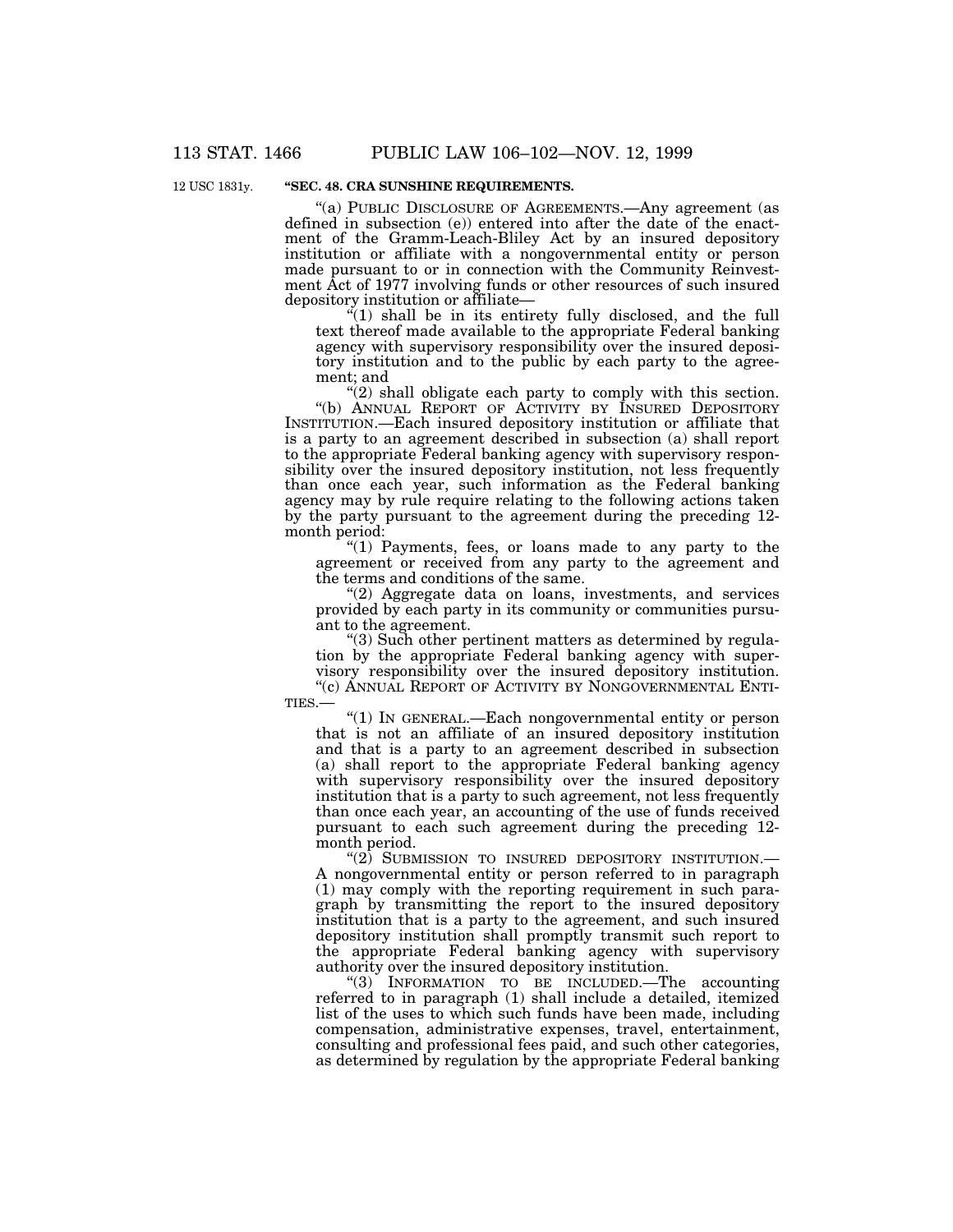agency with supervisory responsibility over the insured depository institution.

''(d) APPLICABILITY.—Subsections (b) and (c) shall not apply with respect to any agreement entered into before the end of the 6-month period beginning on the date of the enactment of the Gramm-Leach-Bliley Act.

''(e) DEFINITIONS.—

''(1) AGREEMENT.—For purposes of this section, the term 'agreement'—

''(A) means—

''(i) any written contract, written arrangement, or other written understanding that provides for cash payments, grants, or other consideration with a value in excess of \$10,000, or for loans the aggregate amount of principal of which exceeds  $$50,000$ , annually (or the sum of all such agreements during a 12-month period with an aggregate value of cash payments, grants, or other consideration in excess of \$10,000, or with an aggregate amount of loan principal in excess of \$50,000); or

''(ii) a group of substantively related contracts with an aggregate value of cash payments, grants, or other consideration in excess of \$10,000, or with an aggregate

amount of loan principal in excess of \$50,000, annually; made pursuant to, or in connection with, the fulfillment of the Community Reinvestment Act of 1977, at least 1 party to which is an insured depository institution or affiliate thereof, whether organized on a profit or not-for-profit basis; and

''(B) does not include—

''(i) any individual mortgage loan;

"(ii) any specific contract or commitment for a loan or extension of credit to individuals, businesses, farms, or other entities, if the funds are loaned at rates not substantially below market rates and if the purpose of the loan or extension of credit does not include any re-lending of the borrowed funds to other parties; or

''(iii) any agreement entered into by an insured depository institution or affiliate with a nongovernmental entity or person who has not commented on, testified about, or discussed with the institution, or otherwise contacted the institution, concerning the Community Reinvestment Act of 1977.

"(2) FULFILLMENT OF CRA.-For purposes of subparagraph (A), the term 'fulfillment' means a list of factors that the appropriate Federal banking agency determines have a material impact on the agency's decision—

''(A) to approve or disapprove an application for a deposit facility (as defined in section 803 of the Community Reinvestment Act of 1977); or

''(B) to assign a rating to an insured depository institution under section 807 of the Community Reinvestment Act of 1977.

"(f) VIOLATIONS.-

''(1) VIOLATIONS BY PERSONS OTHER THAN INSURED DEPOSI-TORY INSTITUTIONS OR THEIR AFFILIATES.—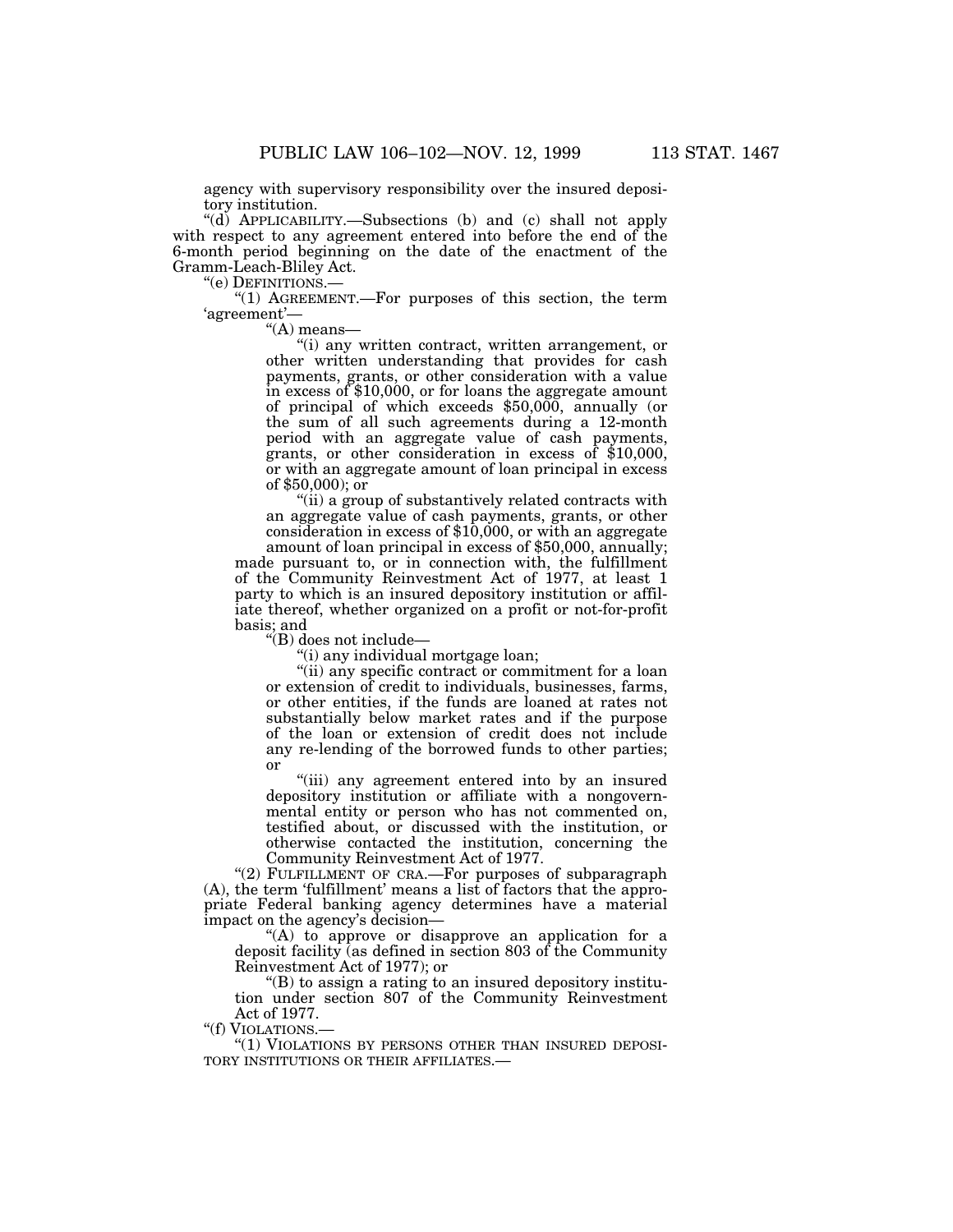''(A) MATERIAL FAILURE TO COMPLY.—If the party to an agreement described in subsection (a) that is not an insured depository institution or affiliate willfully fails to comply with this section in a material way, as determined by the appropriate Federal banking agency, the agreement shall be unenforceable after the offending party has been given notice and a reasonable period of time to perform or comply.

" $(\overline{B})$  DIVERSION OF FUNDS OR RESOURCES.—If funds or resources received under an agreement described in subsection (a) have been diverted contrary to the purposes of the agreement for personal financial gain, the appropriate Federal banking agency with supervisory responsibility over the insured depository institution may impose either or both of the following penalties:

"(i) Disgorgement by the offending individual of funds received under the agreement.

"(ii) Prohibition of the offending individual from being a party to any agreement described in subsection

(a) for a period of not to exceed 10 years.<br>" $(2)$  DESIGNATION OF SUCCESSOR NON DESIGNATION OF SUCCESSOR NONGOVERNMENTAL PARTY.—If an agreement described in subsection (a) is found to be unenforceable under this subsection, the appropriate Federal banking agency may assist the insured depository institution in identifying a successor nongovernmental party to assume the responsibilities of the agreement.

"(3) INADVERTENT OR DE MINIMIS REPORTING ERRORS.—An error in a report filed under subsection (c) that is inadvertent or de minimis shall not subject the filing party to any penalty.

"(g) RULE OF CONSTRUCTION.—No provision of this section shall be construed as authorizing any appropriate Federal banking agency to enforce the provisions of any agreement described in subsection (a).

''(h) REGULATIONS.—

''(1) IN GENERAL.—Each appropriate Federal banking agency shall prescribe regulations, in accordance with paragraph (4), requiring procedures reasonably designed to ensure and monitor compliance with the requirements of this section.

"(2) PROTECTION OF PARTIES.—In carrying out paragraph (1), each appropriate Federal banking agency shall—

''(A) ensure that the regulations prescribed by the agency do not impose an undue burden on the parties and that proprietary and confidential information is protected; and

''(B) establish procedures to allow any nongovernmental entity or person who is a party to a large number of agreements described in subsection (a) to make a single or consolidated filing of a report under subsection (c) to an insured depository institution or an appropriate Federal banking agency.

''(3) PARTIES NOT SUBJECT TO REPORTING REQUIREMENTS.— The Board of Governors of the Federal Reserve System may prescribe regulations—

"(A) to prevent evasions of subsection  $(e)(1)(B)(iii)$ ; and

"(B) to provide further exemptions under such subsection, consistent with the purposes of this section.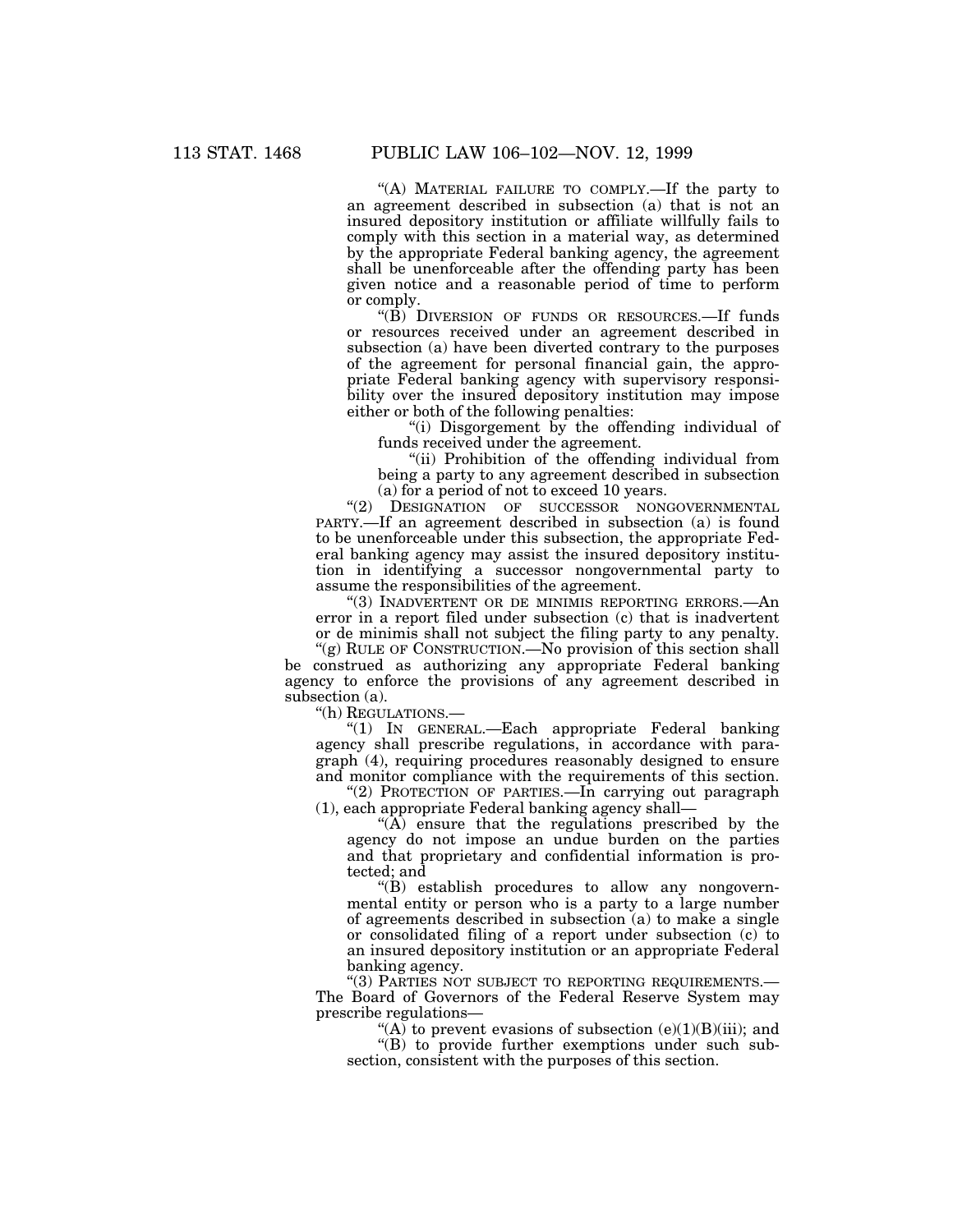"(4) COORDINATION, CONSISTENCY, AND COMPARABILITY.-In carrying out paragraph (1), each appropriate Federal banking agency shall consult and coordinate with the other such agencies for the purposes of assuring, to the extent possible, that the regulations prescribed by each such agency are consistent and comparable with the regulations prescribed by the other such agencies.''.

# **SEC. 712. SMALL BANK REGULATORY RELIEF.**

The Community Reinvestment Act of 1977 (12 U.S.C. 2901 et seq.) is amended by adding at the end the following new section:

# **''SEC. 809. SMALL BANK REGULATORY RELIEF.**

"(a) IN GENERAL.—Except as provided in subsections (b) and (c), any regulated financial institution with aggregate assets of not more than \$250,000,000 shall be subject to routine examination under this title—

 $(1)$  not more than once every 60 months for an institution that has achieved a rating of 'outstanding record of meeting community credit needs' at its most recent examination under section 804;

"(2) not more than once every 48 months for an institution that has received a rating of 'satisfactory record of meeting community credit needs' at its most recent examination under section 804; and

''(3) as deemed necessary by the appropriate Federal financial supervisory agency, for an institution that has received a rating of less than 'satisfactory record of meeting community credit needs' at its most recent examination under section 804.

''(b) NO EXCEPTION FROM CRA EXAMINATIONS IN CONNECTION WITH APPLICATIONS FOR DEPOSIT FACILITIES.—A regulated financial institution described in subsection (a) shall remain subject to examination under this title in connection with an application for a deposit facility.

''(c) DISCRETION.—A regulated financial institution described in subsection (a) may be subject to more frequent or less frequent examinations for reasonable cause under such circumstances as may be determined by the appropriate Federal financial supervisory agency.''.

# **SEC. 713. FEDERAL RESERVE BOARD STUDY OF CRA LENDING.**

The Board of Governors of the Federal Reserve System shall conduct a comprehensive study, in consultation with the Chairman and Ranking Member of the Committee on Banking and Financial Services of the House of Representatives and the Chairman and Ranking Member of the Committee on Banking, Housing, and Urban Affairs of the Senate, of the Community Reinvestment Act of 1977, which shall focus on—

(1) the default rates;

(2) the delinquency rates; and

(3) the profitability;

of loans made in conformity with such Act, and report on the study to such Committees not later than March 15, 2000. Such report and supporting data shall also be made available by the Board of Governors of the Federal Reserve System to the public.

Public information.

Reports. Deadline.

12 USC 2908.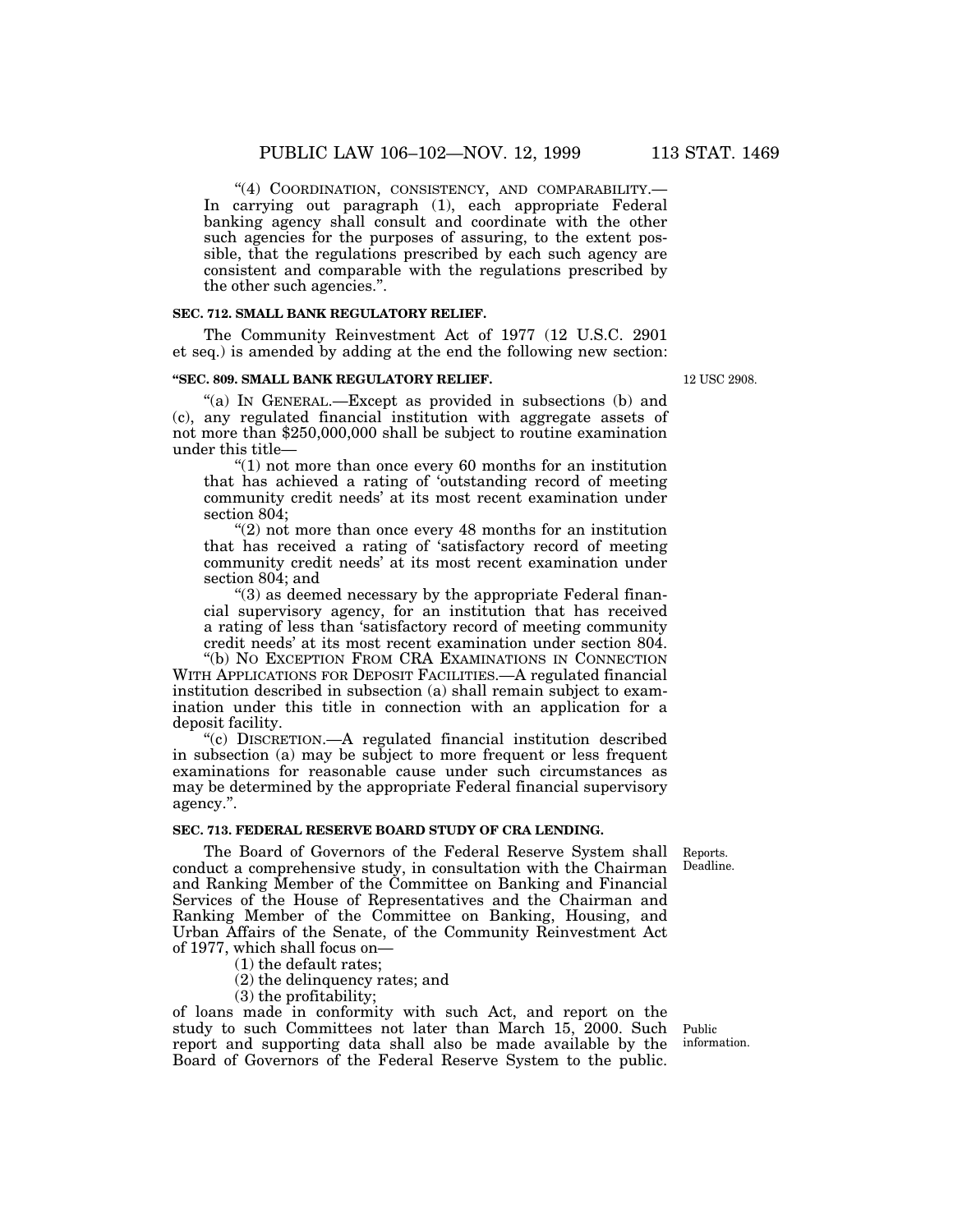12 USC 1811 note.

12 USC 2901 note.

# **SEC. 714. PRESERVING THE COMMUNITY REINVESTMENT ACT OF 1977.**

Nothing in this Act shall be construed to repeal any provision of the Community Reinvestment Act of 1977.

# **SEC. 715. RESPONSIVENESS TO COMMUNITY NEEDS FOR FINANCIAL SERVICES.**

(a) STUDY.—The Secretary of the Treasury, in consultation with the Federal banking agencies (as defined in section 3(z) of the Federal Deposit Insurance Act), shall conduct a study of the extent to which adequate services are being provided as intended by the Community Reinvestment Act of 1977, including services in low- and moderate-income neighborhoods and for persons of modest means, as a result of the enactment of this Act.

(b) REPORTS.— (1) IN GENERAL.—The Secretary of the Treasury shall—

(A) before March 15, 2000, submit a baseline report to the Congress on the study conducted pursuant to subsection (a); and

(B) before the end of the 2-year period beginning on the date of the enactment of this Act, in consultation with the Federal banking agencies, submit a final report to the Congress on the study conducted pursuant to subsection (a).

(2) RECOMMENDATIONS.—The final report submitted under paragraph (1)(B) shall include such recommendations as the Secretary determines to be appropriate for administrative and legislative action with respect to institutions covered under the Community Reinvestment Act of 1977.

# **Subtitle C—Other Regulatory Improvements**

# **SEC. 721. EXPANDED SMALL BANK ACCESS TO S CORPORATION TREATMENT.**

(a) STUDY.—The Comptroller General of the United States shall conduct a study of—

(1) possible revisions to the rules governing S corporations, including—

(A) increasing the permissible number of shareholders in such corporations;

(B) permitting shares of such corporations to be held in individual retirement accounts;

(C) clarifying that interest on investments held for safety, soundness, and liquidity purposes should not be considered to be passive income;

(D) discontinuation of the treatment of stock held by bank directors as a disqualifying personal class of stock for such corporations; and

(E) improving Federal tax treatment of bad debt and interest deductions; and

(2) what impact such revisions might have on community banks.

(b) REPORT TO THE CONGRESS.—Not later than 6 months after the date of the enactment of this Act, the Comptroller General of the United States shall submit a report to the Congress on the results of the study conducted under subsection (a).

Deadline.

Deadlines.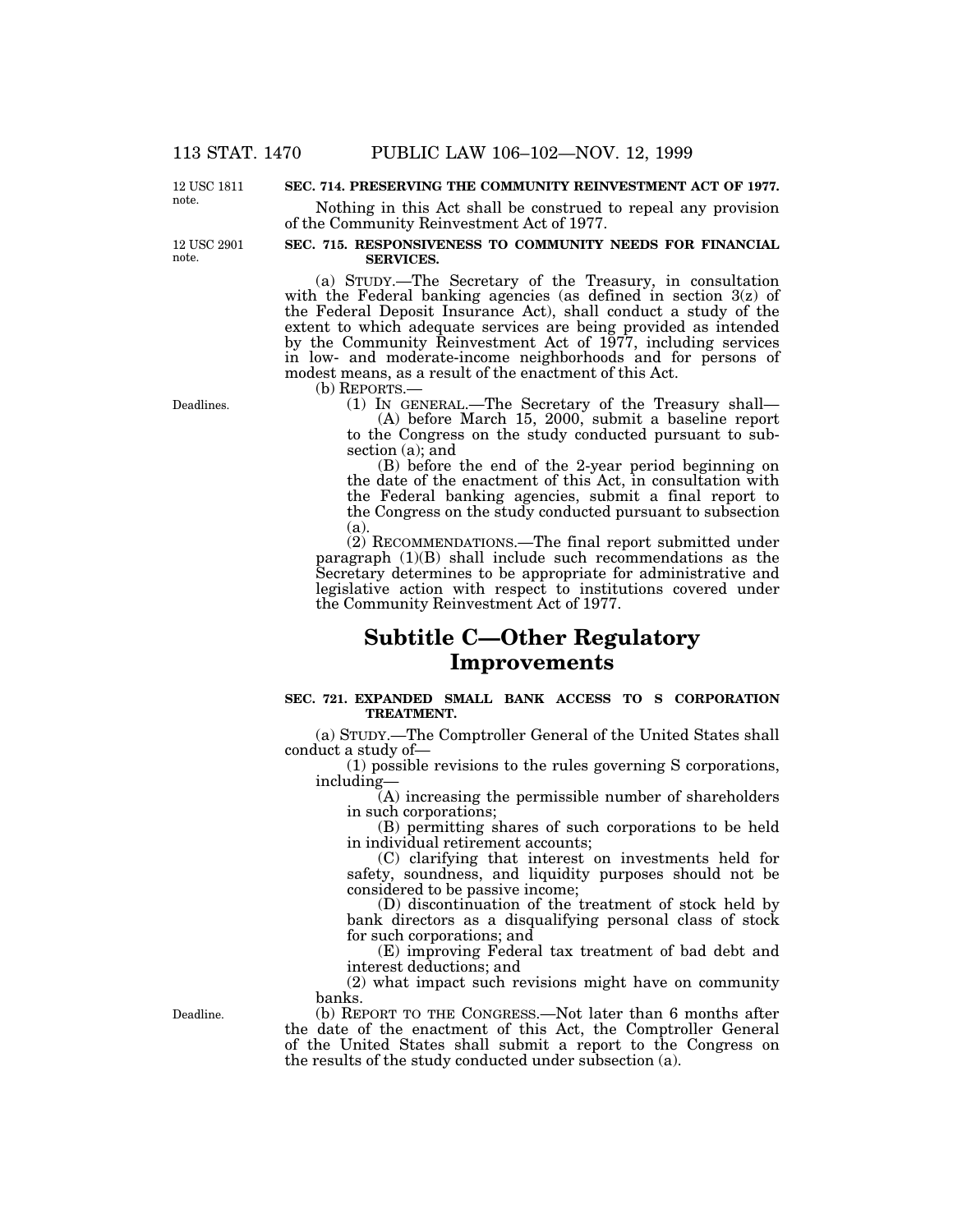(c) DEFINITION.—For purposes of this section, the term ''S corporation" has the meaning given the term in section  $1361(a)(1)$ of the Internal Revenue Code of 1986.

#### **SEC. 722. ''PLAIN LANGUAGE'' REQUIREMENT FOR FEDERAL BANKING** 12 USC 4809. **AGENCY RULES.**

(a) IN GENERAL.—Each Federal banking agency shall use plain language in all proposed and final rulemakings published by the agency in the Federal Register after January 1, 2000.

(b) REPORT.—Not later than March 1, 2001, each Federal Deadline. banking agency shall submit to the Congress a report that describes how the agency has complied with subsection (a).

(c) DEFINITION.—For purposes of this section, the term ''Federal banking agency'' has the meaning given that term in section 3 of the Federal Deposit Insurance Act.

# SEC. 723. RETENTION OF "FEDERAL" IN NAME OF CONVERTED FED-**ERAL SAVINGS ASSOCIATION.**

Section 2 of the Act entitled ''An Act to enable national banking associations to increase their capital stock and to change their names or locations'', approved May 1, 1886 (12 U.S.C. 30), is amended by adding at the end the following new subsection:

"(d) RETENTION OF 'FEDERAL' IN NAME OF CONVERTED FEDERAL SAVINGS ASSOCIATION.—

"(1) IN GENERAL.—Notwithstanding subsection (a) or any other provision of law, any depository institution, the charter of which is converted from that of a Federal savings association to a national bank or a State bank after the date of the enactment of the Gramm-Leach-Bliley Act may retain the term 'Federal' in the name of such institution if such institution remains an insured depository institution.

"(2) DEFINITIONS.—For purposes of this subsection, the terms 'depository institution', 'insured depository institution', 'national bank', and 'State bank' have the meanings given those terms in section 3 of the Federal Deposit Insurance Act.''.

# **SEC. 724. CONTROL OF BANKERS' BANKS.**

Section  $2(a)(5)(E)(i)$  of the Bank Holding Company Act of 1956  $(12 \text{ U.S.C. } 1841(a)(5)(E)(i))$  is amended by inserting "1 or more" before "thrift institutions".

#### **SEC. 725. PROVISION OF TECHNICAL ASSISTANCE TO MICROENTER-PRISES.**

Title I of the Riegle Community Development and Regulatory Improvement Act of 1994 (12 U.S.C. 4701 et seq.) is amended by adding at the end the following new subtitle:

# **''Subtitle C—Microenterprise Technical Assistance and Capacity Building Program**

#### **''SEC. 171. SHORT TITLE.**

''This subtitle may be cited as the 'Program for Investment in Microentrepreneurs Act of 1999', also referred to as the 'PRIME Act'.

15 USC 6901 note. Program for Investment in Microentrepreneurs Act of 1999.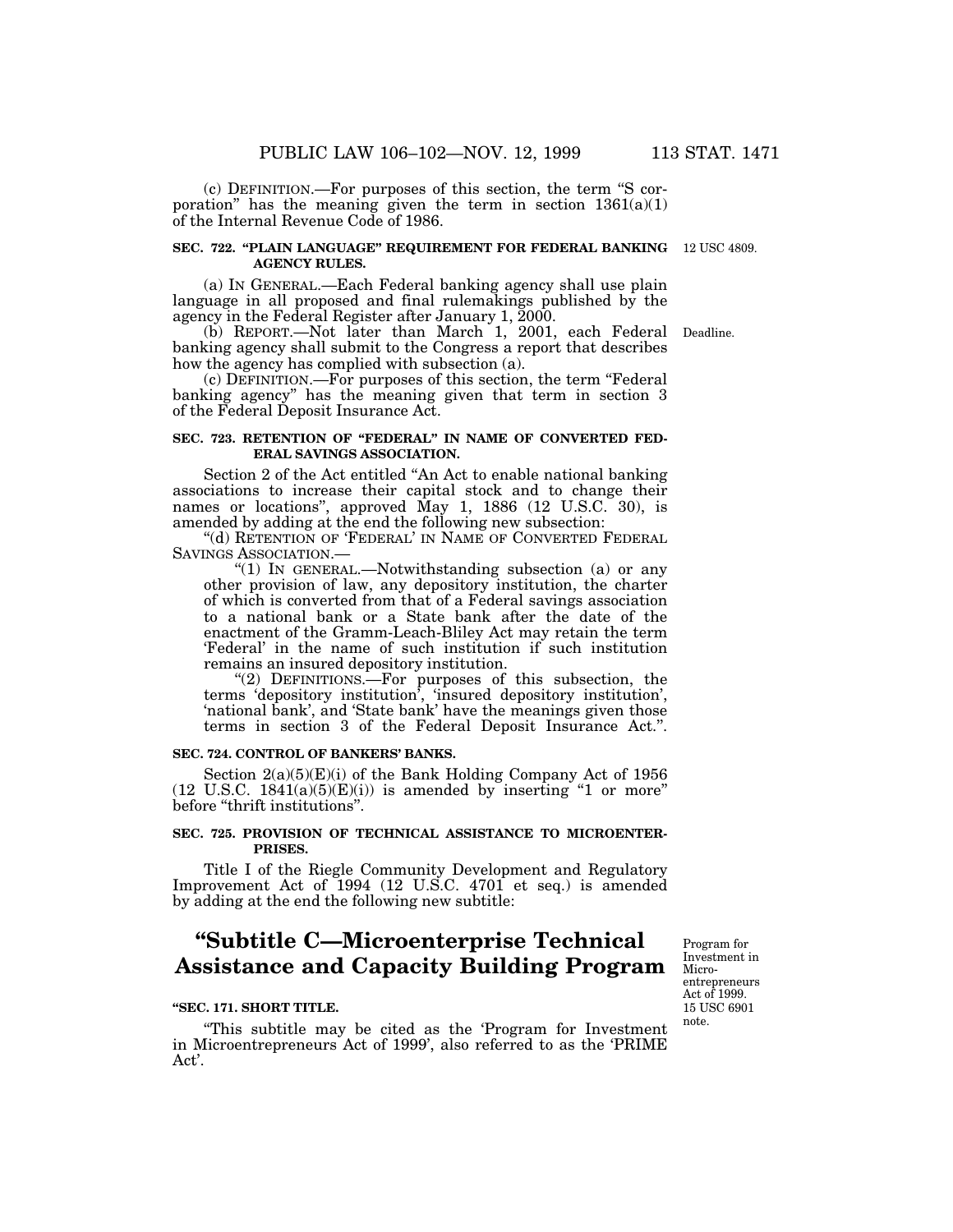15 USC 6901.

# **''SEC. 172. DEFINITIONS.**

''For purposes of this subtitle, the following definitions shall apply:

''(1) ADMINISTRATION.—The term 'Administration' means the Small Business Administration.

"(2) ADMINISTRATOR.—The term 'Administrator' means the Administrator of the Small Business Administration.

''(3) CAPACITY BUILDING SERVICES.—The term 'capacity building services' means services provided to an organization that is, or that is in the process of becoming, a microenterprise development organization or program, for the purpose of enhancing its ability to provide training and services to disadvantaged entrepreneurs.

"(4) COLLABORATIVE.—The term 'collaborative' means 2 or more nonprofit entities that agree to act jointly as a qualified organization under this subtitle.

''(5) DISADVANTAGED ENTREPRENEUR.—The term 'disadvantaged entrepreneur' means a microentrepreneur that is—

" $(\overrightarrow{A})$  a low-income person;

''(B) a very low-income person; or

"(C) an entrepreneur that lacks adequate access to capital or other resources essential for business success, or is economically disadvantaged, as determined by the Administrator.

''(6) INDIAN TRIBE.—The term 'Indian tribe' has the meaning given the term in section 103.

"(7) INTERMEDIARY.—The term 'intermediary' means a private, nonprofit entity that seeks to serve microenterprise development organizations and programs as authorized under section 175.

''(8) LOW-INCOME PERSON.—The term 'low-income person' has the meaning given the term in section 103.

''(9) MICROENTREPRENEUR.—The term 'microentrepreneur' means the owner or developer of a microenterprise.

''(10) MICROENTERPRISE.—The term 'microenterprise' means a sole proprietorship, partnership, or corporation that— ''(A) has fewer than 5 employees; and

''(B) generally lacks access to conventional loans, equity, or other banking services.

"(11) MICROENTERPRISE DEVELOPMENT ORGANIZATION OR PROGRAM.—The term 'microenterprise development organization or program' means a nonprofit entity, or a program administered by such an entity, including community development corporations or other nonprofit development organizations and social service organizations, that provides services to disadvantaged entrepreneurs.

" $(12)$  Training and Technical assistance.—The term 'training and technical assistance' means services and support provided to disadvantaged entrepreneurs, such as assistance for the purpose of enhancing business planning, marketing, management, financial management skills, and assistance for the purpose of accessing financial services.

 $\sqrt[4]{(13)}$  VERY LOW-INCOME PERSON.—The term 'very lowincome person' means having an income, adjusted for family size, of not more than 150 percent of the poverty line (as defined in section 673(2) of the Community Services Block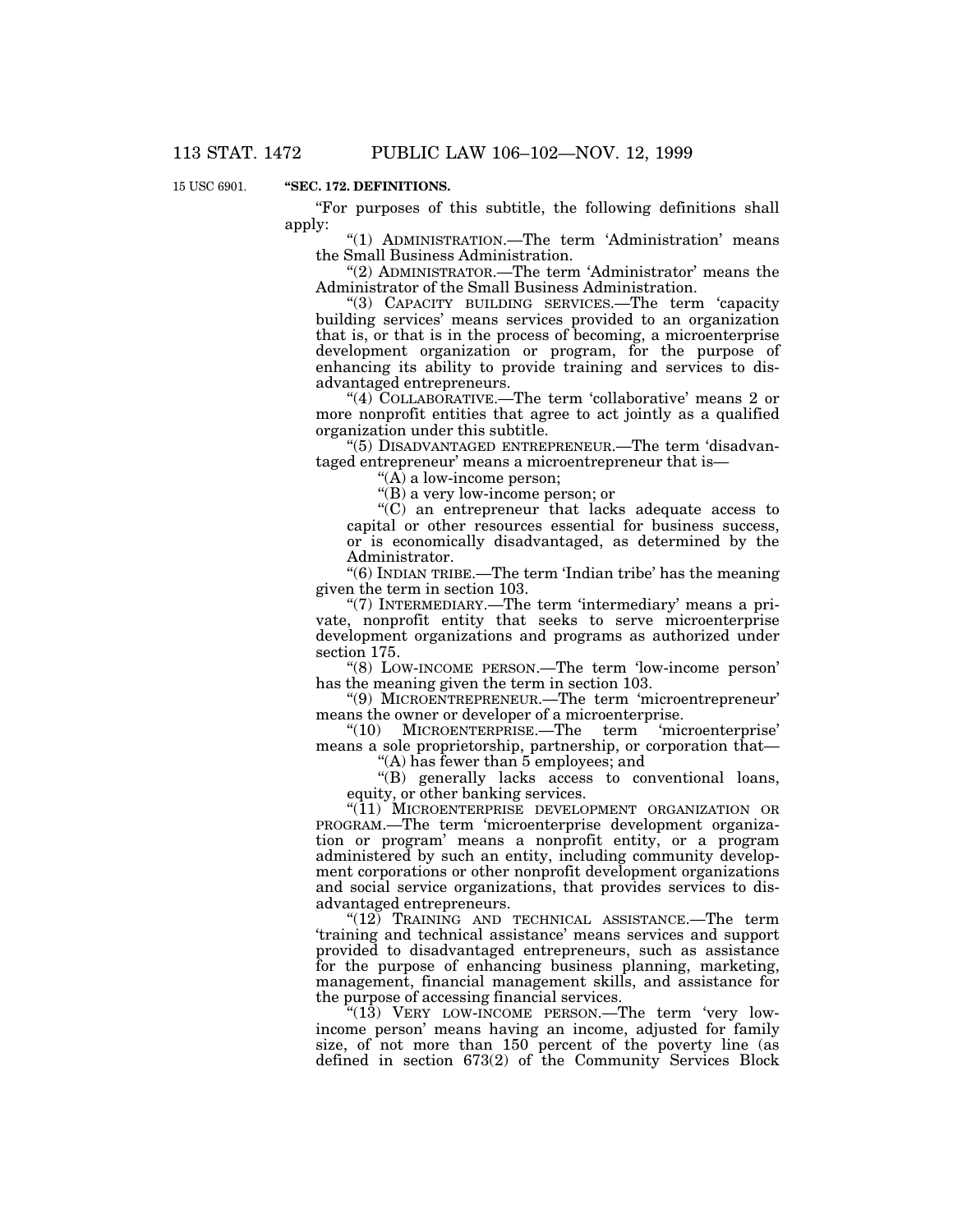Grant Act (42 U.S.C. 9902(2)), including any revision required by that section).

# **''SEC. 173. ESTABLISHMENT OF PROGRAM.**

''The Administrator shall establish a microenterprise technical assistance and capacity building grant program to provide assistance from the Administration in the form of grants to qualified organizations in accordance with this subtitle.

# **''SEC. 174. USES OF ASSISTANCE.**

''A qualified organization shall use grants made under this subtitle—

" $(1)$  to provide training and technical assistance to disadvantaged entrepreneurs;

" $(2)$  to provide training and capacity building services to microenterprise development organizations and programs and groups of such organizations to assist such organizations and programs in developing microenterprise training and services;

''(3) to aid in researching and developing the best practices in the field of microenterprise and technical assistance programs for disadvantaged entrepreneurs; and

"(4) for such other activities as the Administrator determines are consistent with the purposes of this subtitle.

#### **''SEC. 175. QUALIFIED ORGANIZATIONS.**

''For purposes of eligibility for assistance under this subtitle, a qualified organization shall be—

''(1) a nonprofit microenterprise development organization or program (or a group or collaborative thereof) that has a demonstrated record of delivering microenterprise services to disadvantaged entrepreneurs;

''(2) an intermediary;

''(3) a microenterprise development organization or program that is accountable to a local community, working in conjunction with a State or local government or Indian tribe; or

"(4) an Indian tribe acting on its own, if the Indian tribe can certify that no private organization or program referred to in this paragraph exists within its jurisdiction.

#### **''SEC. 176. ALLOCATION OF ASSISTANCE; SUBGRANTS.**

''(a) ALLOCATION OF ASSISTANCE.—

''(1) IN GENERAL.—The Administrator shall allocate assistance from the Administration under this subtitle to ensure that—

 $(A)$  activities described in section 174(1) are funded using not less than 75 percent of amounts made available for such assistance; and

 $($ <sup>"</sup>(B) activities described in section 174 $(2)$  are funded using not less than 15 percent of amounts made available for such assistance.

''(2) LIMIT ON INDIVIDUAL ASSISTANCE.—No single person may receive more than 10 percent of the total funds appropriated under this subtitle in a single fiscal year.

''(b) TARGETED ASSISTANCE.—The Administrator shall ensure that not less than 50 percent of the grants made under this subtitle are used to benefit very low-income persons, including those residing on Indian reservations.

''(c) SUBGRANTS AUTHORIZED.—

15 USC 6903.

15 USC 6904.

15 USC 6905.

15 USC 6902.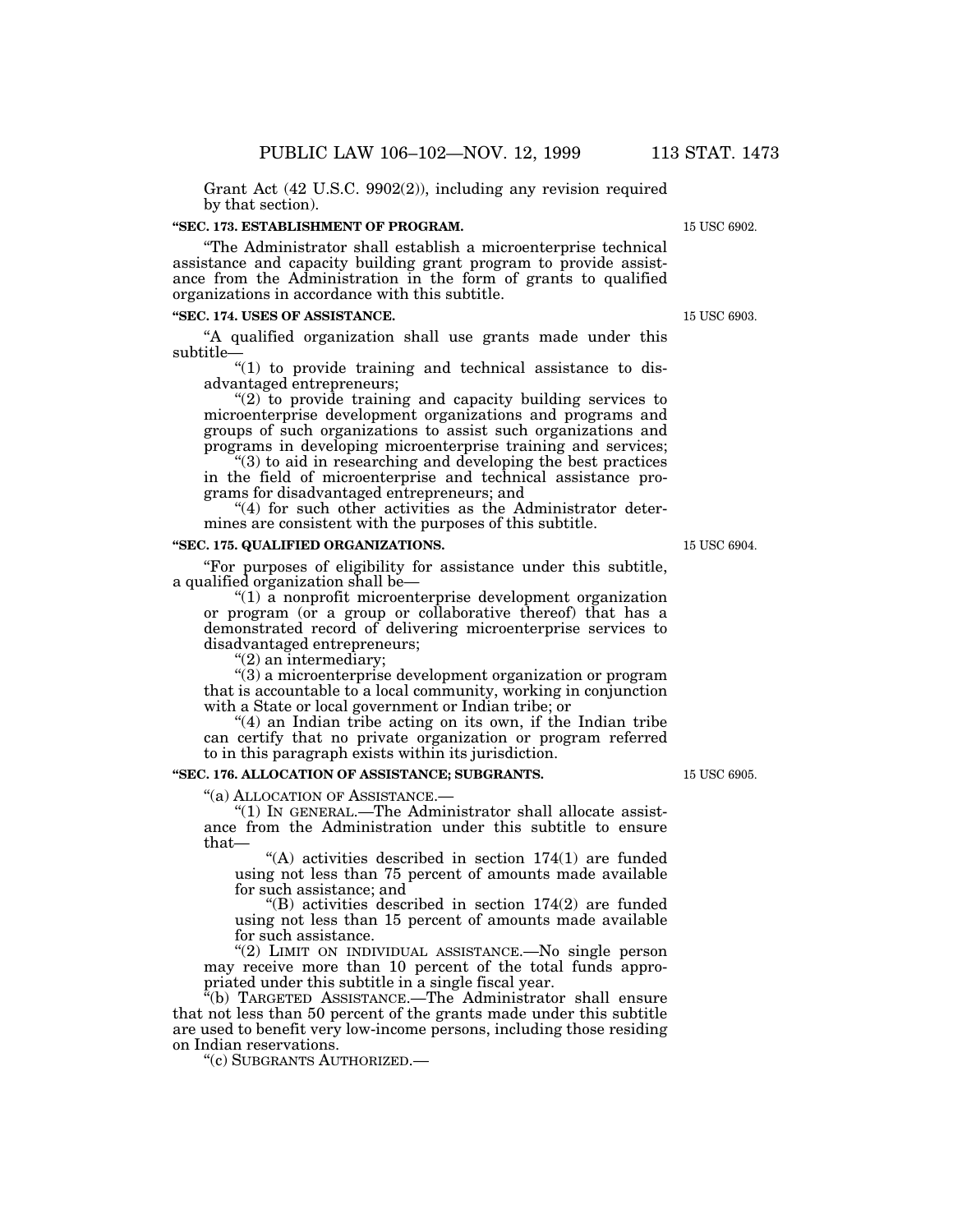" $(1)$  In GENERAL.—A qualified organization receiving assistance under this subtitle may provide grants using that assistance to qualified small and emerging microenterprise organizations and programs, subject to such rules and regulations as the Administrator determines to be appropriate.

"(2) LIMIT ON ADMINISTRATIVE EXPENSES.—Not more than 7.5 percent of assistance received by a qualified organization under this subtitle may be used for administrative expenses in connection with the making of subgrants under paragraph (1).

''(d) DIVERSITY.—In making grants under this subtitle, the Administrator shall ensure that grant recipients include both large and small microenterprise organizations, serving urban, rural, and Indian tribal communities serving diverse populations.

''(e) PROHIBITION ON PREFERENTIAL CONSIDERATION OF CERTAIN SBA PROGRAM PARTICIPANTS.—In making grants under this subtitle, the Administrator shall ensure that any application made by a qualified organization that is a participant in the program established under section 7(m) of the Small Business Act does not receive preferential consideration over applications from other qualified organizations that are not participants in such program.

# **''SEC. 177. MATCHING REQUIREMENTS.**

''(a) IN GENERAL.—Financial assistance under this subtitle shall be matched with funds from sources other than the Federal Government on the basis of not less than 50 percent of each dollar provided by the Administration.

''(b) SOURCES OF MATCHING FUNDS.—Fees, grants, gifts, funds from loan sources, and in-kind resources of a grant recipient from public or private sources may be used to comply with the matching requirement in subsection (a).

"(c) EXCEPTION.-

" $(1)$  In GENERAL.—In the case of an applicant for assistance under this subtitle with severe constraints on available sources of matching funds, the Administrator may reduce or eliminate the matching requirements of subsection (a).

"(2) LIMITATION.—Not more than  $10$  percent of the total funds made available from the Administration in any fiscal year to carry out this subtitle may be excepted from the matching requirements of subsection (a), as authorized by paragraph (1) of this subsection.

# **''SEC. 178. APPLICATIONS FOR ASSISTANCE.**

''An application for assistance under this subtitle shall be submitted in such form and in accordance with such procedures as the Administrator shall establish.

#### **''SEC. 179. RECORDKEEPING.**

''The requirements of section 115 shall apply to a qualified organization receiving assistance from the Administration under this subtitle as if it were a community development financial institution receiving assistance from the Fund under subtitle A.

### **''SEC. 180. AUTHORIZATION.**

''In addition to funds otherwise authorized to be appropriated to the Fund to carry out this title, there are authorized to be appropriated to the Administrator to carry out this subtitle—

"(1)  $$15,000,000$  for fiscal year 2000;

15 USC 6906.

15 USC 6907.

15 USC 6908.

Applicability.

15 USC 6909.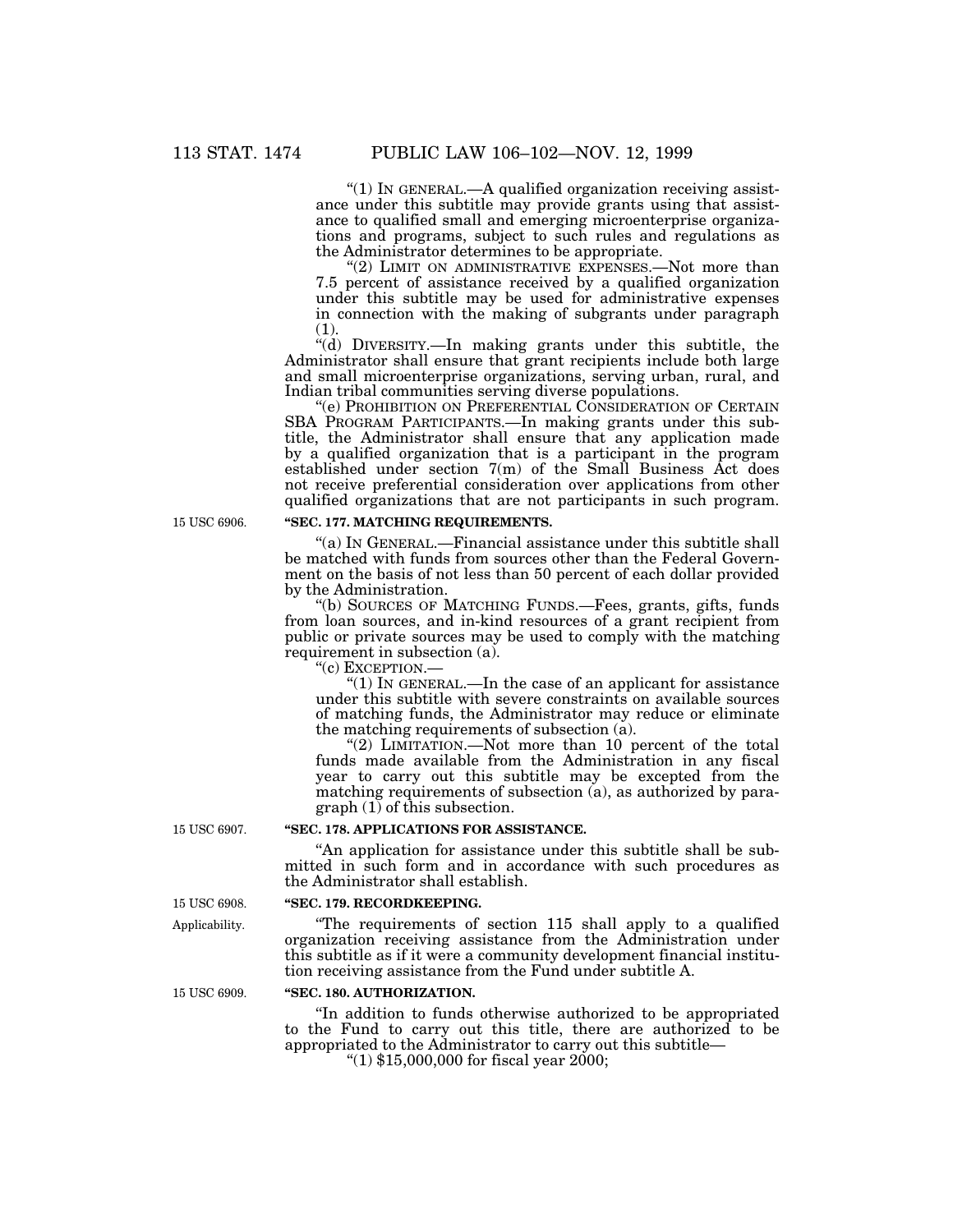''(2) \$15,000,000 for fiscal year 2001;

 $'(3)$ \$15,000,000 for fiscal year 2002; and

"(4) \$15,000,000 for fiscal year 2003.

### **''SEC. 181. IMPLEMENTATION.**

Regulations. 15 USC 6910.

''The Administrator shall, by regulation, establish such requirements as may be necessary to carry out this subtitle.''.

#### **SEC. 726. FEDERAL RESERVE AUDITS.**

The Federal Reserve Act (12 U.S.C. 221 et seq.) is amended by inserting after section 11A the following new section:

#### **''SEC. 11B. ANNUAL INDEPENDENT AUDITS OF FEDERAL RESERVE** 12 USC 248b. **BANKS AND BOARD.**

''The Board shall order an annual independent audit of the financial statements of each Federal reserve bank and the Board.''.

# **SEC. 727. AUTHORIZATION TO RELEASE REPORTS.**

(a) FEDERAL RESERVE ACT.—The eighth undesignated paragraph of section 9 of the Federal Reserve Act (12 U.S.C. 326) is amended by striking the last sentence and inserting the following: "The Board of Governors of the Federal Reserve System, at its discretion, may furnish any report of examination or other confidential supervisory information concerning any State member bank or other entity examined under any other authority of the Board, to any Federal or State agency or authority with supervisory or regulatory authority over the examined entity, to any officer, director, or receiver of the examined entity, and to any other person that the Board determines to be proper.''.

(b) COMMODITY FUTURES TRADING COMMISSION.—The Right to Financial Privacy Act of 1978 (12 U.S.C. 3401 et seq.) is amended—

 $(1)$  in section 1101 $(7)$ –

(A) by redesignating subparagraphs (G) and (H) as subparagraphs (H) and (I), respectively; and

(B) by inserting after subparagraph (F) the following new subparagraph:

"(G) the Commodity Futures Trading Commission;"; and

(2) in section 1112(e), by striking ''and the Securities and Exchange Commission" and inserting ", the Securities and Exchange Commission, and the Commodity Futures Trading Commission''.

#### **SEC. 728. GENERAL ACCOUNTING OFFICE STUDY OF CONFLICTS OF** 12 USC 241 note. **INTEREST.**

(a) STUDY REQUIRED.—The Comptroller General of the United States shall conduct a study analyzing the conflict of interest faced by the Board of Governors of the Federal Reserve System between its role as a primary regulator of the banking industry and its role as a vendor of services to the banking and financial services industry.

(b) SPECIFIC CONFLICT REQUIRED TO BE ADDRESSED.—In the course of the study required under subsection (a), the Comptroller General shall address the conflict of interest faced by the Board of Governors of the Federal Reserve System between the role of the Board as a regulator of the payment system, generally, and its participation in the payment system as a competitor with private entities who are providing payment services.

12 USC 3401.

12 USC 3412.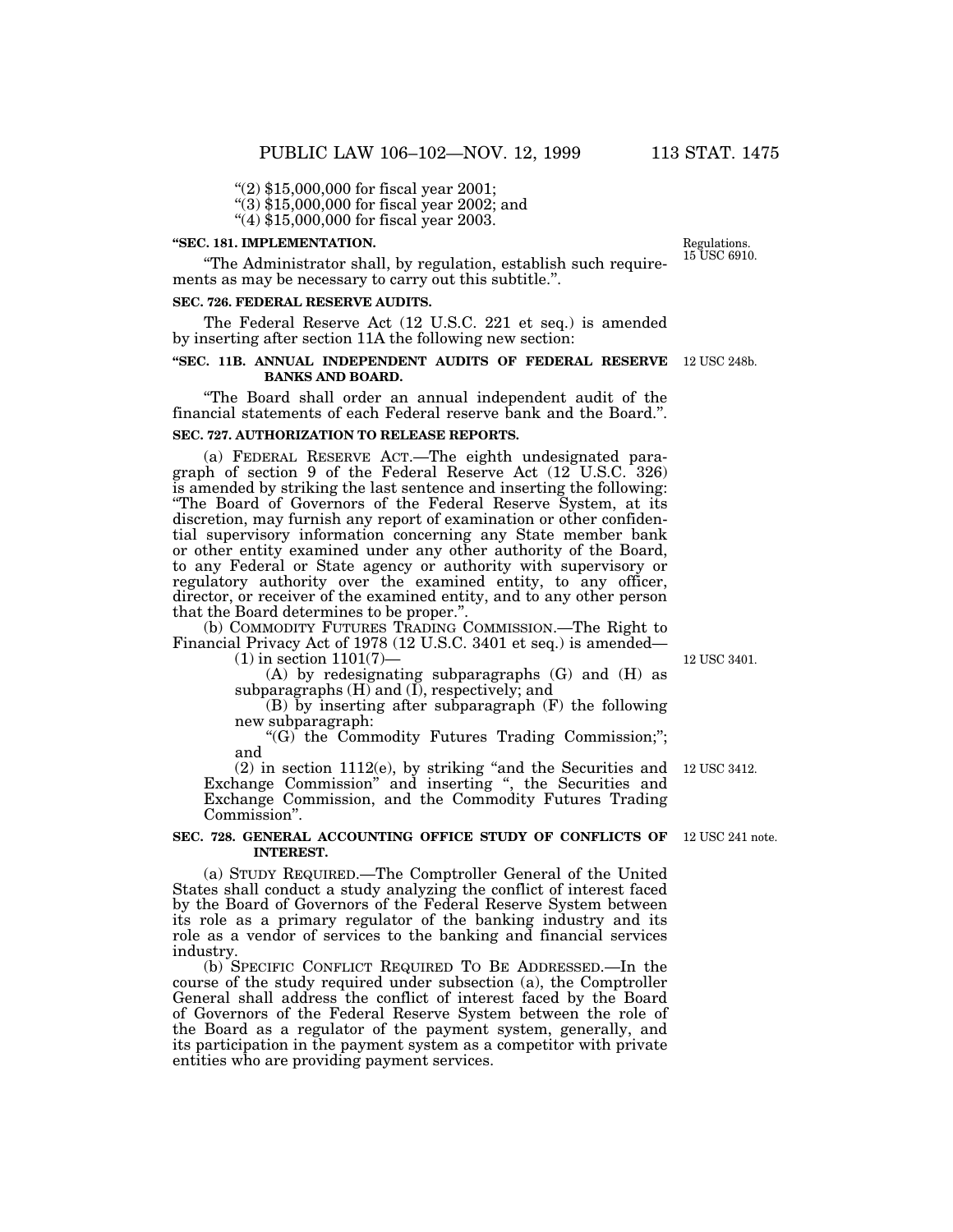(c) REPORT TO THE CONGRESS.—Before the end of the 1-year period beginning on the date of the enactment of this Act, the Comptroller General shall submit a report to the Congress containing the findings and conclusions of the Comptroller General in connection with the study required under this section, together with such recommendations for such legislative or administrative actions as the Comptroller General may determine to be appropriate, including recommendations for resolving any such conflict of interest.

12 USC 4801 note.

# **SEC. 729. STUDY AND REPORT ON ADAPTING EXISTING LEGISLATIVE REQUIREMENTS TO ONLINE BANKING AND LENDING.**

(a) STUDY REQUIRED.—The Federal banking agencies shall conduct a study of banking regulations regarding the delivery of financial services, including those regulations that may assume that there will be person-to-person contact during the course of a financial services transaction, and report their recommendations on adapting those existing requirements to online banking and lending.

(b) REPORT REQUIRED.—Before the end of the 2-year period beginning on the date of the enactment of this Act, the Federal banking agencies shall submit a report to the Congress on the findings and conclusions of the agencies with respect to the study required under subsection (a), together with such recommendations for legislative or regulatory action as the agencies may determine to be appropriate.

(c) DEFINITION.—For purposes of this section, the term ''Federal banking agencies'' means each Federal banking agency (as defined in section 3(z) of the Federal Deposit Insurance Act).

# **SEC. 730. CLARIFICATION OF SOURCE OF STRENGTH DOCTRINE.**

Section 18 of the Federal Deposit Insurance Act (12 U.S.C. 1828) is amended by adding at the end the following new subsection: ''(t) LIMITATION ON CLAIMS.—

''(1) IN GENERAL.—No person may bring a claim against any Federal banking agency (including in its capacity as conservator or receiver) for the return of assets of an affiliate or controlling shareholder of the insured depository institution transferred to, or for the benefit of, an insured depository institution by such affiliate or controlling shareholder of the insured depository institution, or a claim against such Federal banking agency for monetary damages or other legal or equitable relief in connection with such transfer, if at the time of the transfer—

''(A) the insured depository institution is subject to any direction issued in writing by a Federal banking agency to increase its capital;

''(B) the insured depository institution is undercapitalized (as defined in section 38 of this Act); and

''(C) for that portion of the transfer that is made by an entity covered by section 5(g) of the Bank Holding Company Act of 1956 or section 45 of this Act, the Federal banking agency has followed the procedure set forth in such section.

"(2) DEFINITION OF CLAIM.—For purposes of paragraph (1), the term 'claim'—

"(A) means a cause of action based on Federal or State law that—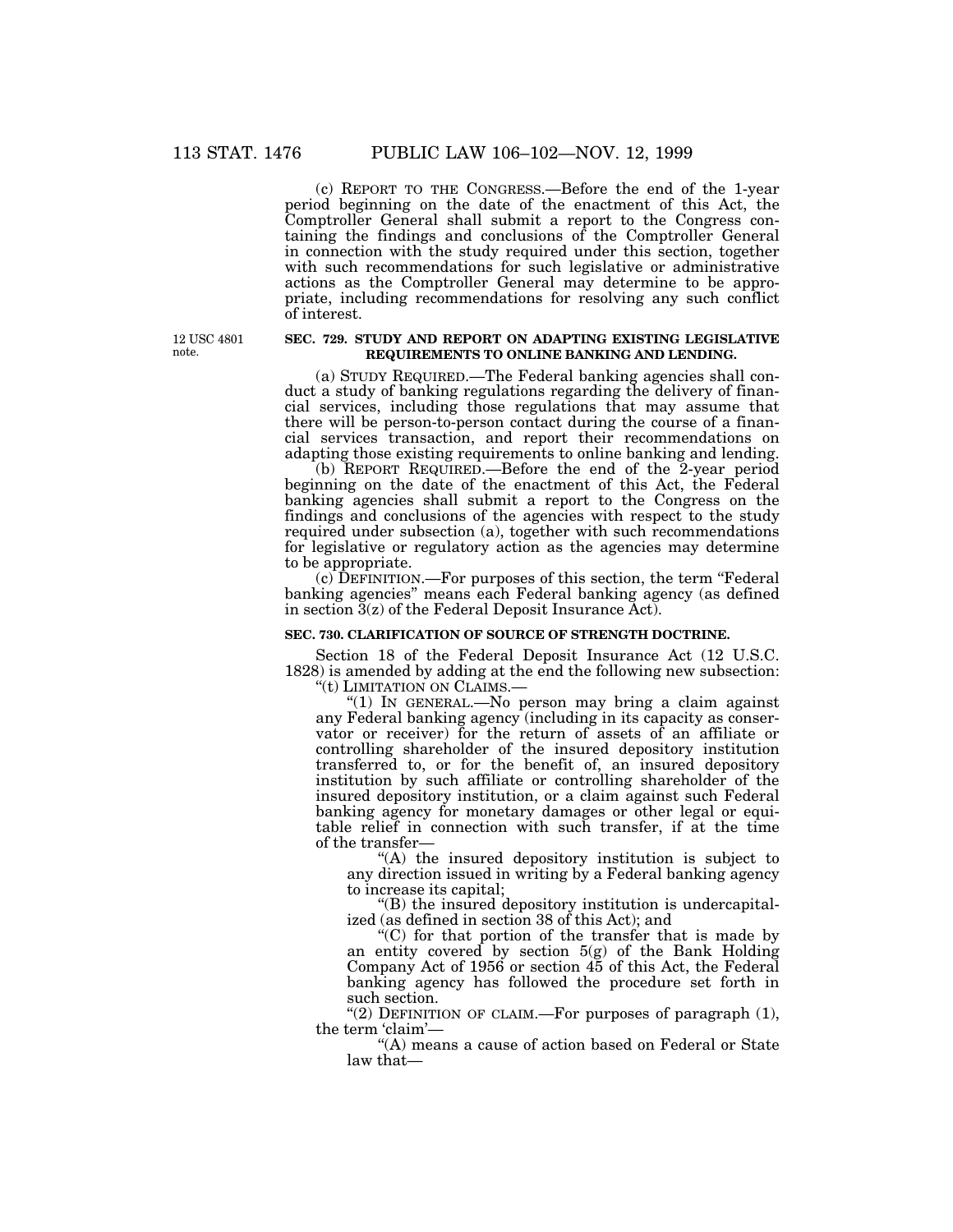''(i) provides for the avoidance of preferential or fraudulent transfers or conveyances; or

''(ii) provides similar remedies for preferential or fraudulent transfers or conveyances; and

''(B) does not include any claim based on actual intent to hinder, delay, or defraud pursuant to such a fraudulent transfer or conveyance law.''.

#### **SEC. 731. INTEREST RATES AND OTHER CHARGES AT INTERSTATE BRANCHES.**

Section 44 of the Federal Deposit Insurance Act (12 U.S.C. 1831u) is amended—

(1) by redesignating subsection (f) as subsection (g); and (2) by inserting after subsection (e) the following new subsection:

''(f) APPLICABLE RATE AND OTHER CHARGE LIMITATIONS.—

"(1) In GENERAL.—In the case of any State that has a constitutional provision that sets a maximum lawful annual percentage rate of interest on any contract at not more than 5 percent above the discount rate for 90-day commercial paper in effect at the Federal reserve bank for the Federal reserve district in which such State is located, except as provided in paragraph (2), upon the establishment in such State of a branch of any out-of-State insured depository institution in such State under this section, the maximum interest rate or amount of interest, discount points, finance charges, or other similar charges that may be charged, taken, received, or reserved from time to time in any loan or discount made or upon any note, bill of exchange, financing transaction, or other evidence of debt by any insured depository institution whose home State is such State shall be equal to not more than the greater of—

''(A) the maximum interest rate or amount of interest, discount points, finance charges, or other similar charges that may be charged, taken, received, or reserved in a similar transaction under the constitution or any statute or other law of the home State of the out-of-State insured depository institution establishing any such branch, without reference to this section, as such maximum interest rate or amount of interest may change from time to time; or

''(B) the maximum rate or amount of interest, discount points, finance charges, or other similar charges that may be charged, taken, received, or reserved in a similar transaction by a State insured depository institution chartered under the laws of such State or a national bank or Federal savings association whose main office is located in such State without reference to this section.

"(2) RULE OF CONSTRUCTION.—No provision of this subsection shall be construed as superseding or affecting—

''(A) the authority of any insured depository institution to take, receive, reserve, and charge interest on any loan made in any State other than the State referred to in paragraph (1); or

 $\mathcal{F}(B)$  the applicability of section 501 of the Depository Institutions Deregulation and Monetary Control Act of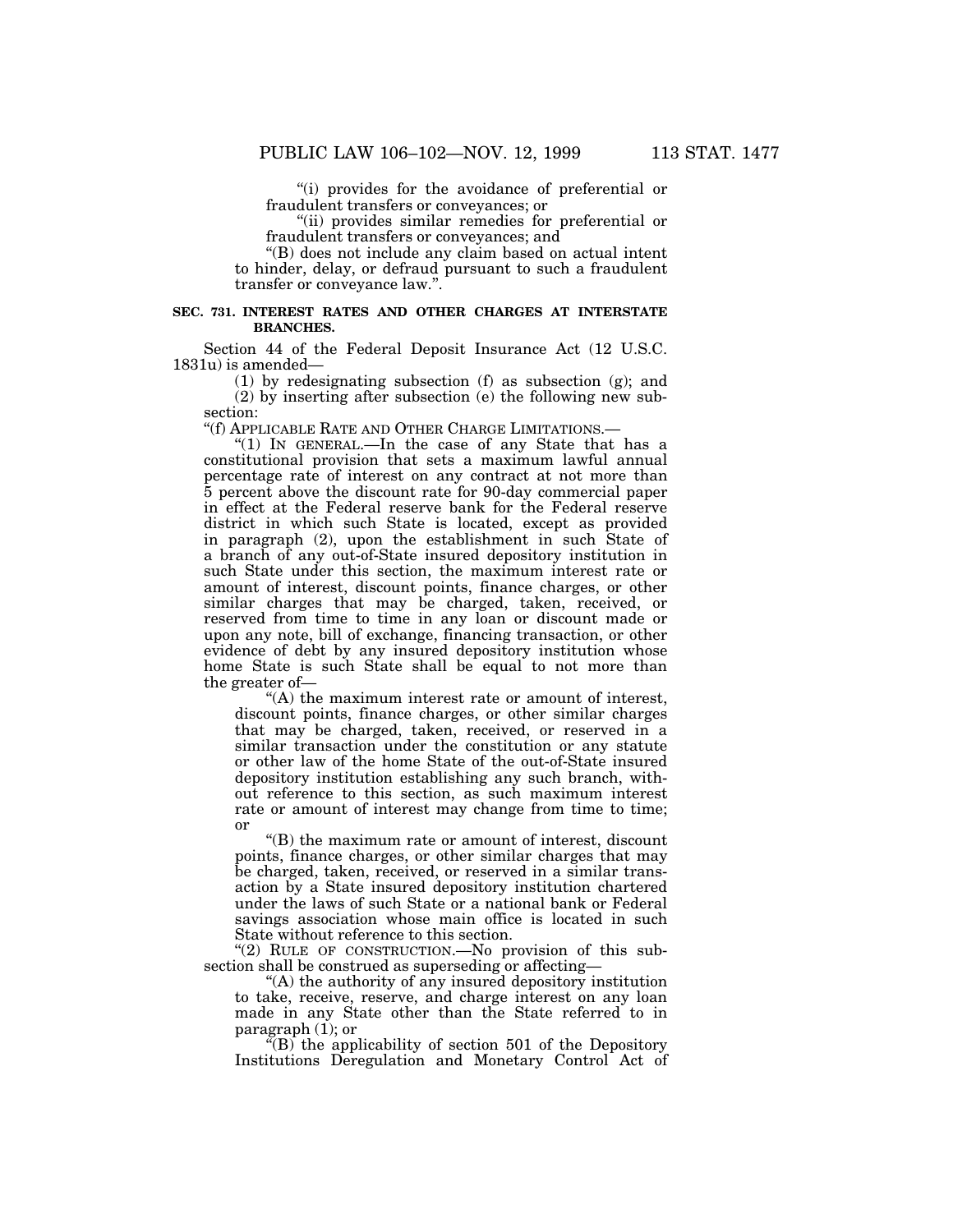1980, section 5197 of the Revised Statutes of the United States, or section 27 of this Act.''.

# **SEC. 732. INTERSTATE BRANCHES AND AGENCIES OF FOREIGN BANKS.**

Section  $5(a)(7)$  of the International Banking Act of 1978 (12) U.S.C.  $3103(a)(7)$  is amended to read as follows:

"(7) ADDITIONAL AUTHORITY FOR INTERSTATE BRANCHES AND AGENCIES OF FOREIGN BANKS, UPGRADES OF CERTAIN FOREIGN BANK AGENCIES AND BRANCHES.—Notwithstanding paragraphs (1) and (2), a foreign bank may—

"(A) with the approval of the Board and the Comptroller of the Currency, establish and operate a Federal branch or Federal agency or, with the approval of the Board and the appropriate State bank supervisor, a State branch or State agency in any State outside the foreign bank's home State if—

''(i) the establishment and operation of such branch or agency is permitted by the State in which the branch or agency is to be established; and

''(ii) in the case of a Federal or State branch, the branch receives only such deposits as would be permitted for a corporation organized under section 25A of the Federal Reserve Act; or

''(B) with the approval of the Board and the relevant licensing authority (the Comptroller in the case of a Federal branch or the appropriate State supervisor in the case of a State branch), upgrade an agency, or a branch of the type referred to in subparagraph (A)(ii), located in a State outside the foreign bank's home State, into a Federal or State branch if—

''(i) the establishment and operation of such branch is permitted by such State; and

''(ii) such agency or branch—

''(I) was in operation in such State on the day before September 29, 1994; or

''(II) has been in operation in such State for a period of time that meets the State's minimum age requirement permitted under section  $44(a)(5)$ of the Federal Deposit Insurance Act.''.

# **SEC. 733. FAIR TREATMENT OF WOMEN BY FINANCIAL ADVISERS.**

It is the sense of the Congress that individuals offering financial advice and products should offer such services and products in a nondiscriminatory, nongender-specific manner.

#### **SEC. 734. MEMBERSHIP OF LOAN GUARANTEE BOARDS.**

(a) EMERGENCY STEEL LOAN GUARANTEE BOARD.—Section 101(e) of the Emergency Steel Loan Guarantee Act of 1999 is amended—

(1) in paragraph (2), by inserting '', or a member of the Board of Governors of the Federal Reserve System designated by the Chairman'' after ''the Chairman of the Board of Governors of the Federal Reserve System''; and

(2) in paragraph (3), by inserting '', or a commissioner of the Securities and Exchange Commission designated by the Chairman'' before the period.

*Ante,* p. 252.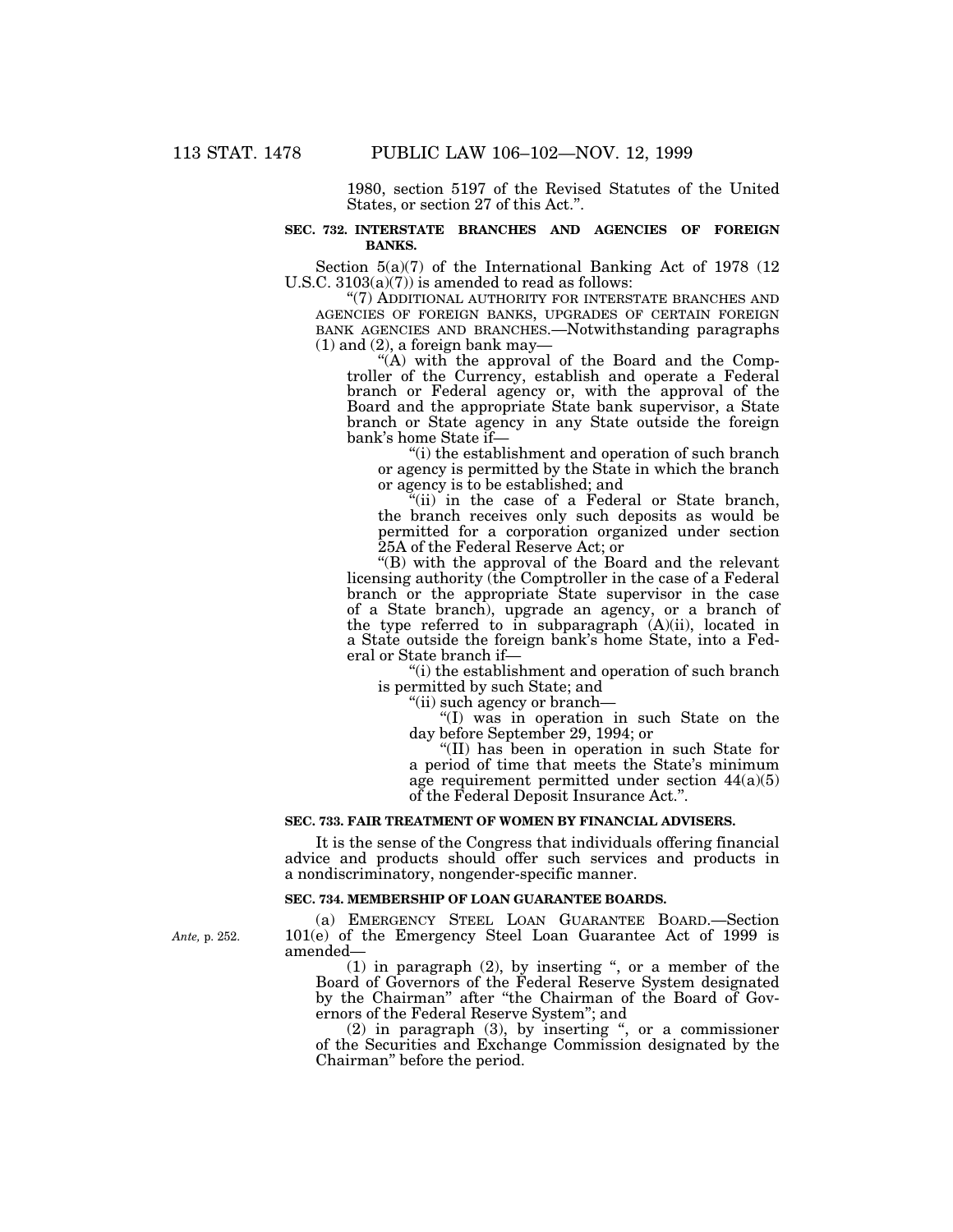(b) EMERGENCY OIL AND GAS LOAN GUARANTEE BOARD.—Section 201(d)(2) of the Emergency Oil and Gas Guarantee Loan Program Act is amended—

(1) in subparagraph (B), by inserting ", or a member of the Board of Governors of the Federal Reserve System designated by the Chairman'' after ''the Chairman of the Board of Governors of the Federal Reserve System''; and

 $(2)$  in subparagraph  $(C)$ , by inserting ", or a commissioner of the Securities and Exchange Commission designated by the Chairman'' before the period.

# **SEC. 735. REPEAL OF STOCK LOAN LIMIT IN FEDERAL RESERVE ACT.**

Section 11 of the Federal Reserve Act (12 U.S.C. 248) is amended by striking the paragraph designated as "(m)" and inserting "(m) [Repealed]".

# **SEC. 736. ELIMINATION OF SAIF AND DIF SPECIAL RESERVES.**

(a) SAIF SPECIAL RESERVE.—Section  $11(a)(6)$  of the Federal Deposit Insurance Act (12 U.S.C. 1821(a)(6)) is amended by striking subparagraph (L).

(b) DIF SPECIAL RESERVE.—Section 2704 of the Deposit Insurance Funds Act of 1996 (12 U.S.C. 1821 note) is amended—

(1) by striking subsection (b); and

 $(2)$  in subsection  $(d)$ —

(A) by striking paragraph (4);

(B) in paragraph  $(6)(\overline{C})(i)$ , by striking "(6) and  $(7)$ " and inserting  $(5)$ ,  $(6)$ , and  $(7)$ "; and

(C) in paragraph (6)(C), by striking clause (ii) and inserting the following:

''(ii) by redesignating paragraph (8) as paragraph  $(5).$ ".

(c) EFFECTIVE DATE.—This section and the amendments made 12 USC 1821 by this section shall become effective on the date of the enactment note. of this Act.

#### **SEC. 737. BANK OFFICERS AND DIRECTORS AS OFFICERS AND DIREC-TORS OF PUBLIC UTILITIES.**

Section 305(b) of the Federal Power Act (16 U.S.C. 825d(b)) is amended—

(1) by striking ''(b) After six'' and inserting the following: ''(b) INTERLOCKING DIRECTORATES.—

''(1) IN GENERAL.—After 6''; and

(2) by adding at the end the following:

''(2) APPLICABILITY.—

''(A) IN GENERAL.—In the circumstances described in subparagraph (B), paragraph (1) shall not apply to a person that holds or proposes to hold the positions of—

''(i) officer or director of a public utility; and

''(ii) officer or director of a bank, trust company, banking association, or firm authorized by law to underwrite or participate in the marketing of securities of a public utility.

''(B) CIRCUMSTANCES.—The circumstances described in this subparagraph are that—

''(i) a person described in subparagraph (A) does not participate in any deliberations or decisions of the public utility regarding the selection of a bank,

12 USC 1821. 12 USC 1821 note.

*Ante,* p. 255.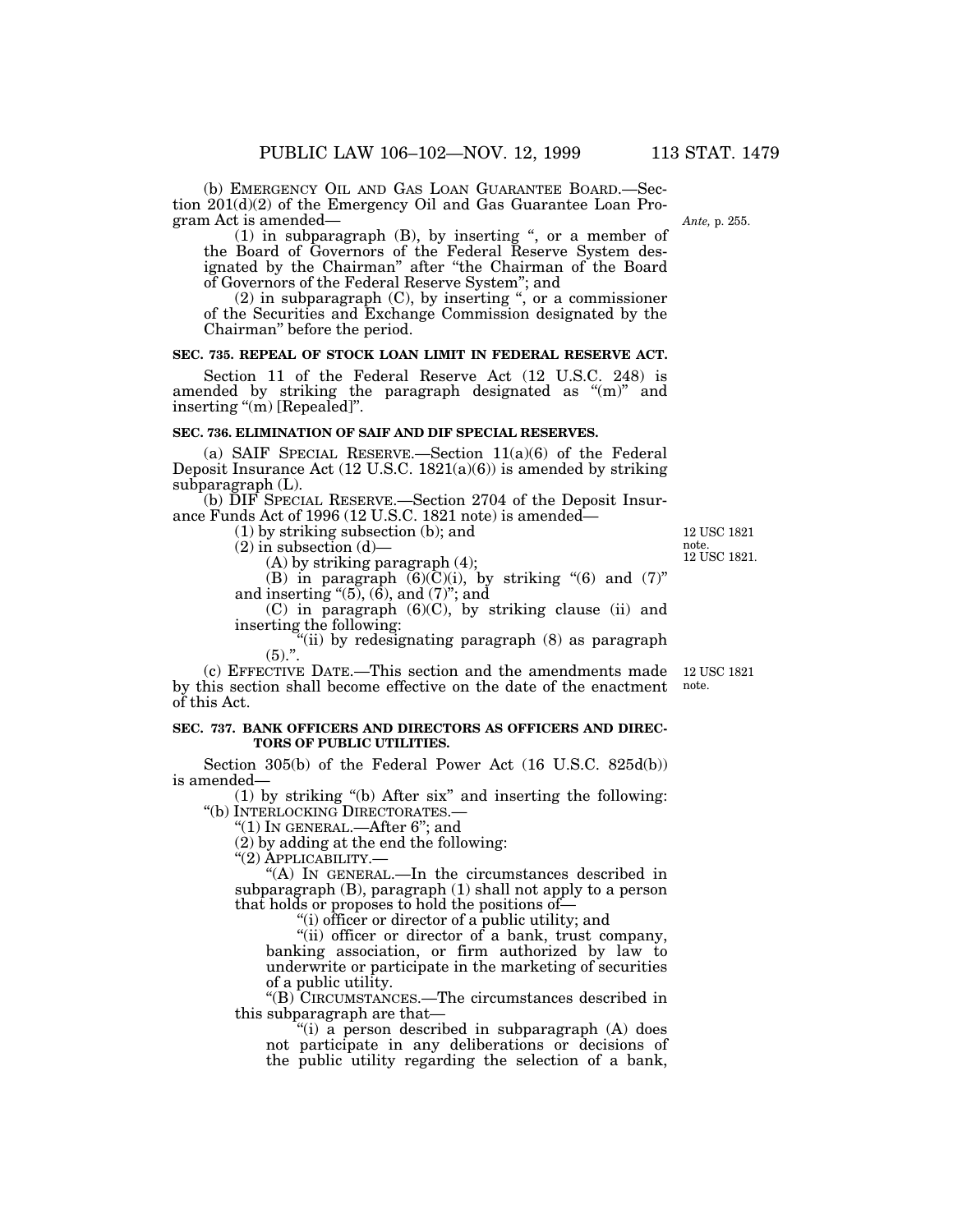trust company, banking association, or firm to underwrite or participate in the marketing of securities of the public utility, if the person serves as an officer or director of a bank, trust company, banking association, or firm that is under consideration in the deliberation process;

''(ii) the bank, trust company, banking association, or firm of which the person is an officer or director does not engage in the underwriting of, or participate in the marketing of, securities of the public utility of which the person holds the position of officer or director;

"(iii) the public utility for which the person serves or proposes to serve as an officer or director selects underwriters by competitive procedures; or

"(iv) the issuance of securities of the public utility" for which the person serves or proposes to serve as an officer or director has been approved by all Federal and State regulatory agencies having jurisdiction over the issuance.''.

#### **SEC. 738. APPROVAL FOR PURCHASES OF SECURITIES.**

Section 23B(b)(2) of the Federal Reserve Act (12 U.S.C. 371c– 1) is amended to read as follows:

''Subparagraph (B) of paragraph (1) shall not apply if the purchase or acquisition of such securities has been approved, before such securities are initially offered for sale to the public, by a majority of the directors of the bank based on a determination that the purchase is a sound investment for the bank irrespective of the fact that an affiliate of the bank is a principal underwriter of the securities.''.

### **SEC. 739. OPTIONAL CONVERSION OF FEDERAL SAVINGS ASSOCIA-TIONS.**

Section 5(i) of the Home Owners' Loan Act (12 U.S.C. 1464(i)) is amended by adding at the end the following new paragraph: ''(5) CONVERSION TO NATIONAL OR STATE BANK.—

''(A) IN GENERAL.—Any Federal savings association chartered and in operation before the date of the enactment of the Gramm-Leach-Bliley Act, with branches in operation before such date of enactment in 1 or more States, may convert, at its option, with the approval of the Comptroller of the Currency or the appropriate State bank supervisor, into 1 or more national or State banks, each of which may encompass 1 or more of the branches of the Federal savings association in operation before such date of enactment in 1 or more States, but only if each resulting national or State bank will meet all financial, management, and capital requirements applicable to the resulting national or State bank.

''(B) DEFINITIONS.—For purposes of this paragraph, the terms 'State bank' and 'State bank supervisor' have the meanings given those terms in section 3 of the Federal Deposit Insurance Act.''.

# **SEC. 740. GRAND JURY PROCEEDINGS.**

Section 3322(b) of title 18, United States Code, is amended—